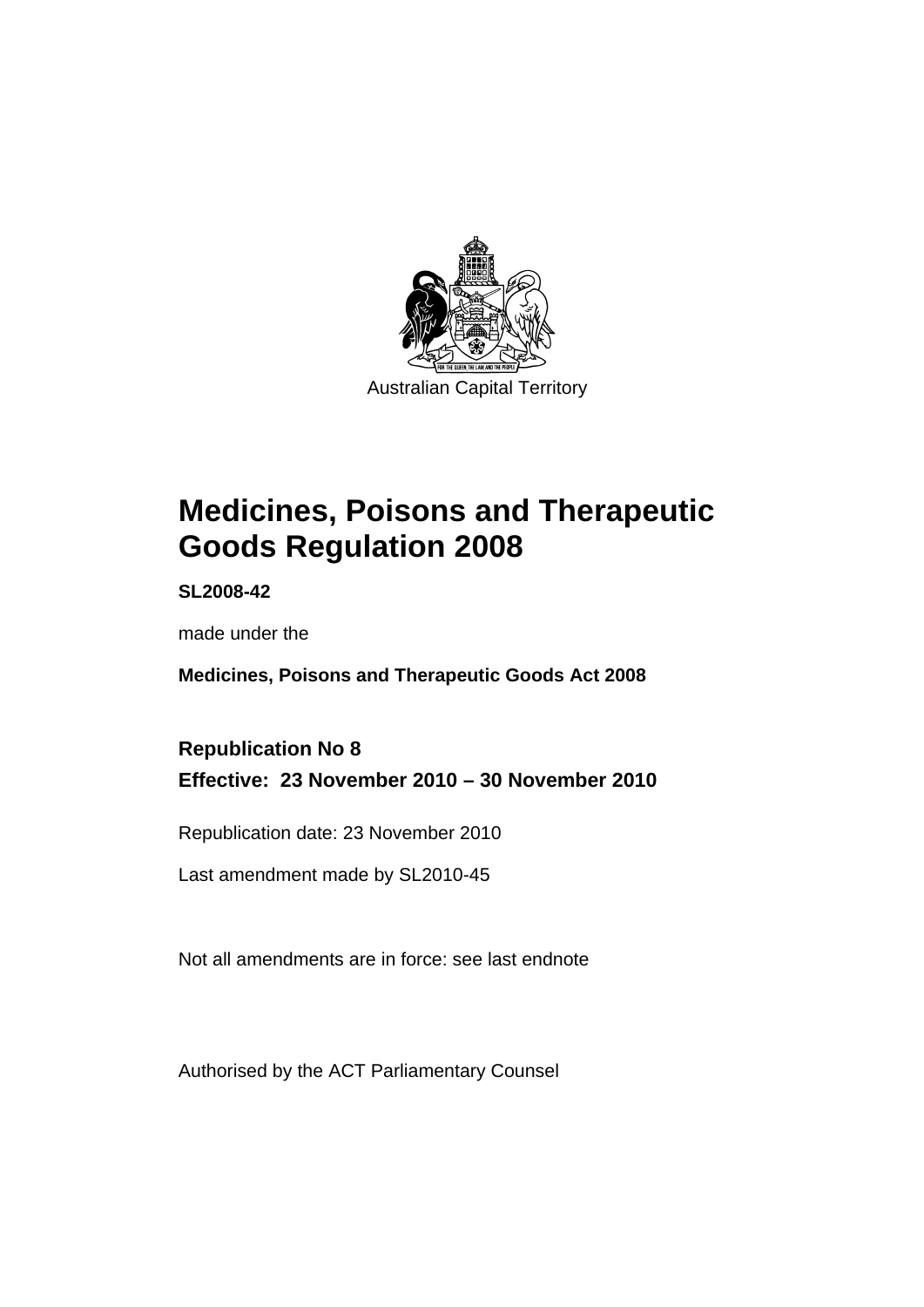#### **About this republication**

#### **The republished law**

This is a republication of the *Medicines, Poisons and Therapeutic Goods Regulation 2008*, made under the *[Medicines, Poisons and Therapeutic Goods Act 2008](#page-24-0)* (including any amendment made under the *Legislation Act 2001*, part 11.3 (Editorial changes)) as in force on 23 November 2010*.* It also includes any amendment, repeal or expiry affecting the republished law to 23 November 2010.

The legislation history and amendment history of the republished law are set out in endnotes 3 and 4.

#### **Kinds of republications**

The Parliamentary Counsel's Office prepares 2 kinds of republications of ACT laws (see the ACT legislation register at www.legislation.act.gov.au):

- authorised republications to which the *Legislation Act 2001* applies
- unauthorised republications.

The status of this republication appears on the bottom of each page.

#### **Editorial changes**

The *Legislation Act 2001*, part 11.3 authorises the Parliamentary Counsel to make editorial amendments and other changes of a formal nature when preparing a law for republication. Editorial changes do not change the effect of the law, but have effect as if they had been made by an Act commencing on the republication date (see *Legislation Act 2001*, s 115 and s 117). The changes are made if the Parliamentary Counsel considers they are desirable to bring the law into line, or more closely into line, with current legislative drafting practice.

This republication includes amendments made under part 11.3 (see endnote 1).

#### **Uncommenced provisions and amendments**

If a provision of the republished law has not commenced or is affected by an uncommenced amendment, the symbol  $\mathbf{U}$  appears immediately before the provision heading. The text of the uncommenced provision or amendment appears only in the last endnote.

#### **Modifications**

If a provision of the republished law is affected by a current modification, the symbol  $\vert \mathbf{M} \vert$ appears immediately before the provision heading. The text of the modifying provision appears in the endnotes. For the legal status of modifications, see *Legislation Act 2001*, section 95.

#### **Penalties**

At the republication date, the value of a penalty unit for an offence against this law is \$110 for an individual and \$550 for a corporation (see *Legislation Act 2001*, s 133).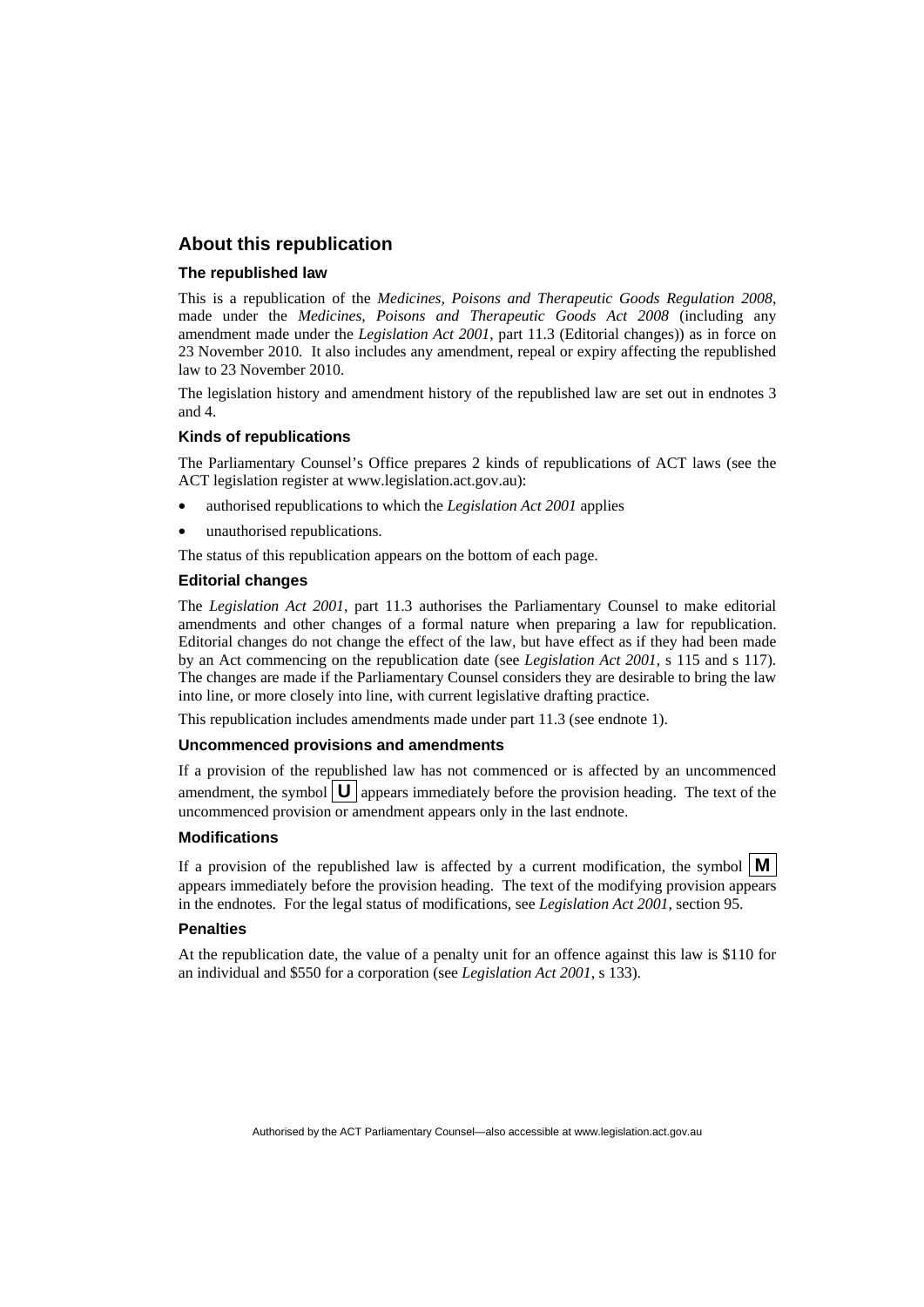

# **[Medicines, Poisons and Therapeutic](#page-24-0)  [Goods Regulation 2008](#page-24-0)**

made under the

**[Medicines, Poisons and Therapeutic Goods Act 2008](#page-24-0)** 

# **Contents**

Page

### **Chapter 1 Preliminary**

|   | Name of regulation                                                           |   |
|---|------------------------------------------------------------------------------|---|
| 3 | Dictionary                                                                   | 2 |
| 4 | <b>Notes</b>                                                                 | 2 |
| 5 | Offences against regulation—application of Criminal Code etc                 | 3 |
| 6 | Overview of things to which medicines and poisons standard does not<br>apply | 3 |

R8 23/11/10 Medicines, Poisons and Therapeutic Goods Regulation 2008 Effective: 23/11/10-30/11/10 contents 1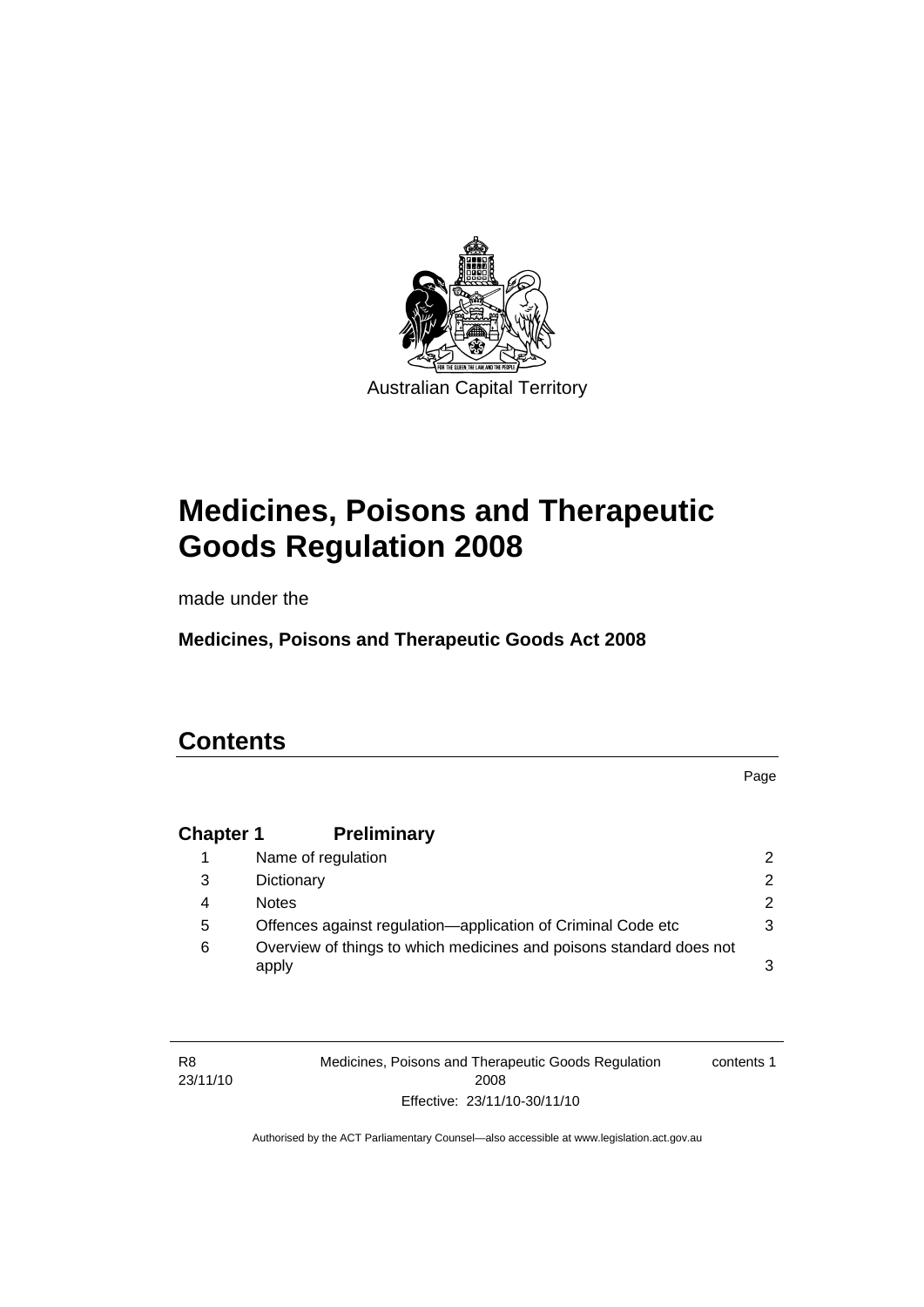#### **Contents**

| <b>Chapter 2</b> | <b>Medicines-authorisations generally</b>                                                             | Page |
|------------------|-------------------------------------------------------------------------------------------------------|------|
| <b>Part 2.1</b>  | <b>Overview of medicines authorisations</b>                                                           |      |
| 10               | General overview of authorisations for medicines                                                      | 5    |
| 11               | Overview of medicines authorisations under this regulation                                            | 6    |
| 12               | General overview of authorisation conditions for medicines                                            | 8    |
| <b>Part 2.2</b>  | <b>Relationship with registration laws</b>                                                            |      |
| 20               | Medicines authorisations subject to Health Practitioner Regulation<br>National Law (ACT) restrictions | 10   |
| 21               | Medicines authorisations subject to Health Professionals Act<br>restrictions                          | 11   |
| <b>Chapter 3</b> | <b>Medicines-supply authorities</b>                                                                   |      |
| <b>Part 3.1</b>  | <b>Prescribing medicines</b>                                                                          |      |
| Division 3.1.1   | Authorisation to prescribe medicines                                                                  |      |
| 30               | Authorisation under sch 1 to prescribe medicines—Act, s 40 (1) (b), (2)<br>(b) and $(3)$ (b)          | 12   |
| 31               | Authorisation conditions for prescribing medicines-Act, s 44 (1) (b)<br>and $(2)$ $(b)$               | 13   |
| 32               | Additional requirements for prescribing controlled medicines for human<br>use                         | 14   |
| 33               | Additional requirements for designated appendix D medicines<br>prescriptions for human use            | 16   |
| Division 3.1.2   | <b>Prescriptions</b>                                                                                  |      |
| 40               | General requirements for written prescriptions                                                        | 16   |
| 41               | Particulars for prescriptions                                                                         | 17   |
| <b>Part 3.2</b>  | <b>Requisitioning medicines</b>                                                                       |      |
| Division 3.2.1   | Authorisation to issue requisitions                                                                   |      |
|                  |                                                                                                       |      |

| contents 2 | Medicines, Poisons and Therapeutic Goods Regulation | R8       |
|------------|-----------------------------------------------------|----------|
|            | 2008                                                | 23/11/10 |
|            | Effective: 23/11/10-30/11/10                        |          |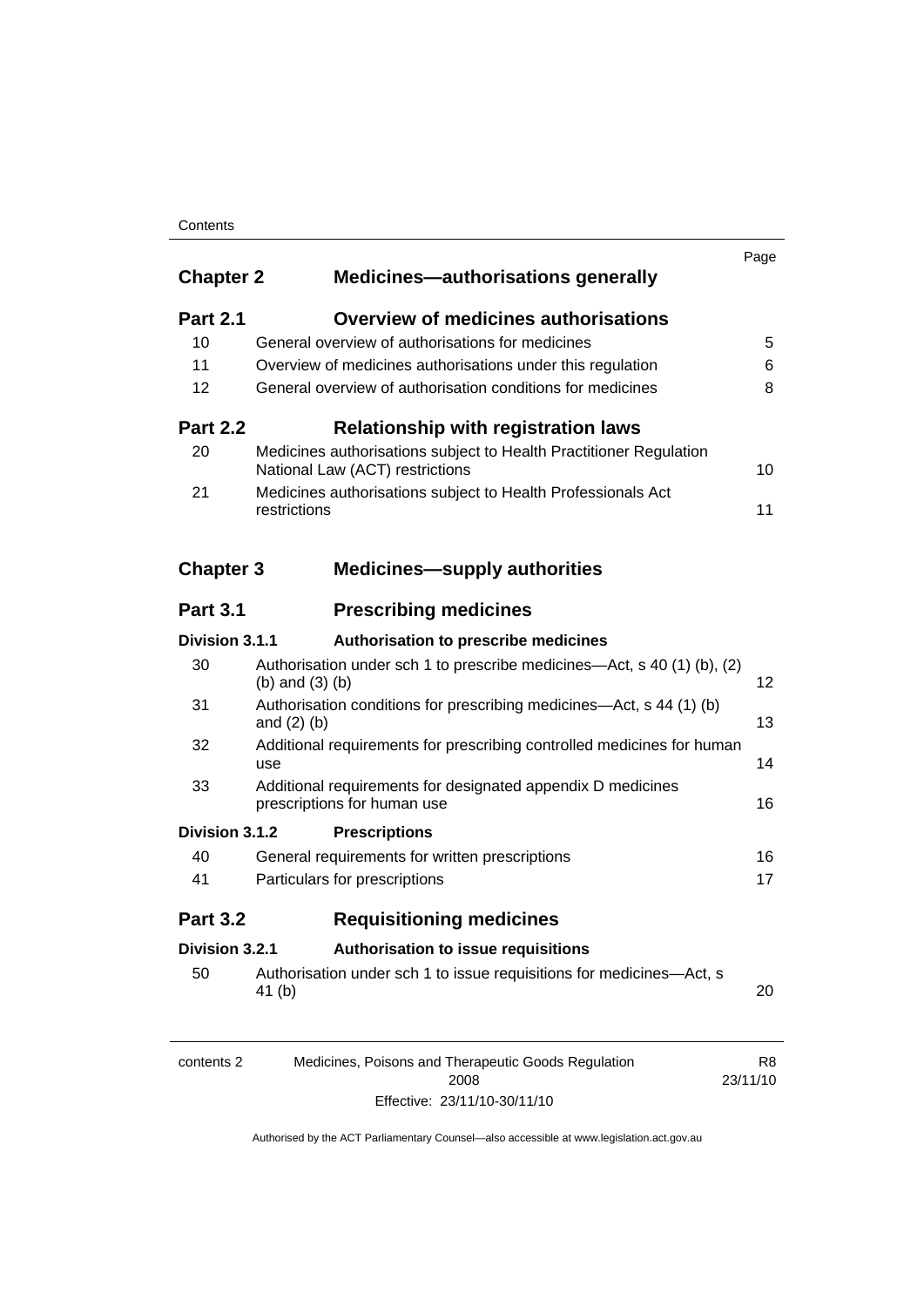|                 |              |                                                                                                                          | Contents |
|-----------------|--------------|--------------------------------------------------------------------------------------------------------------------------|----------|
| 51              |              | Authorisation conditions for issuing requisitions for medicines-Act,                                                     | Page     |
|                 |              | s 44 (1) (b) and (2) (b)                                                                                                 | 20       |
| Division 3.2.2  |              | <b>Requisitions</b>                                                                                                      |          |
| 55              |              | General requirements for written requisitions                                                                            | 21       |
| 56              |              | Particulars for requisitions                                                                                             | 21       |
| <b>Part 3.3</b> |              | <b>Medicines purchase orders</b>                                                                                         |          |
| Division 3.3.1  |              | Authorisation to issue purchase orders                                                                                   |          |
| 60              |              | Authorisation under sch 1 to issue purchase orders for medicines-<br>Act, $s$ 38 (1) (b) and (2) (a)                     | 22       |
| 61              |              | Authorisation conditions for issuing purchase orders for medicines-<br>Act, $s$ 44 (1) (b) and (2) (b)                   | 22       |
| Division 3.3.2  |              | <b>Purchase orders</b>                                                                                                   |          |
| 62              |              | General requirements for medicines purchase orders—Act, s 38 (2) (c)                                                     | 23       |
| <b>Part 3.4</b> |              | <b>Standing orders for medicines</b>                                                                                     |          |
| Division 3.4.1  |              | <b>CHO standing orders</b>                                                                                               |          |
| 70              |              | Authorisation of CHO to issue standing orders for supply of medicines<br>in public health emergencies—Act, s 42 (b)      | 24       |
| 71              |              | Authorisation of CHO to issue standing orders for administration of<br>medicines for public health matters-Act, s 42 (b) | 24       |
| 72              |              | Particulars for CHO standing orders for administration of medicines for<br>public health matters                         | 24       |
| Division 3.4.2  |              | <b>Standing orders for institutions</b>                                                                                  |          |
| 75              |              | Authorisation of doctors to issue standing orders for administration of<br>medicines at institutions-Act, s 42 (b)       | 25       |
| 76              | institutions | Particulars for standing orders for administration of medicines at                                                       | 26       |
| Division 3.4.3  |              | Standing orders for walk-in centre                                                                                       |          |
| 77              |              | Authorisation of CHO to issue standing orders for supply and                                                             | 27       |
|                 |              | administration of medicines at walk-in centre-Act, s 42 (b)                                                              |          |

| R8       | Medicines, Poisons and Therapeutic Goods Regulation | contents 3 |
|----------|-----------------------------------------------------|------------|
| 23/11/10 | 2008                                                |            |
|          | Effective: 23/11/10-30/11/10                        |            |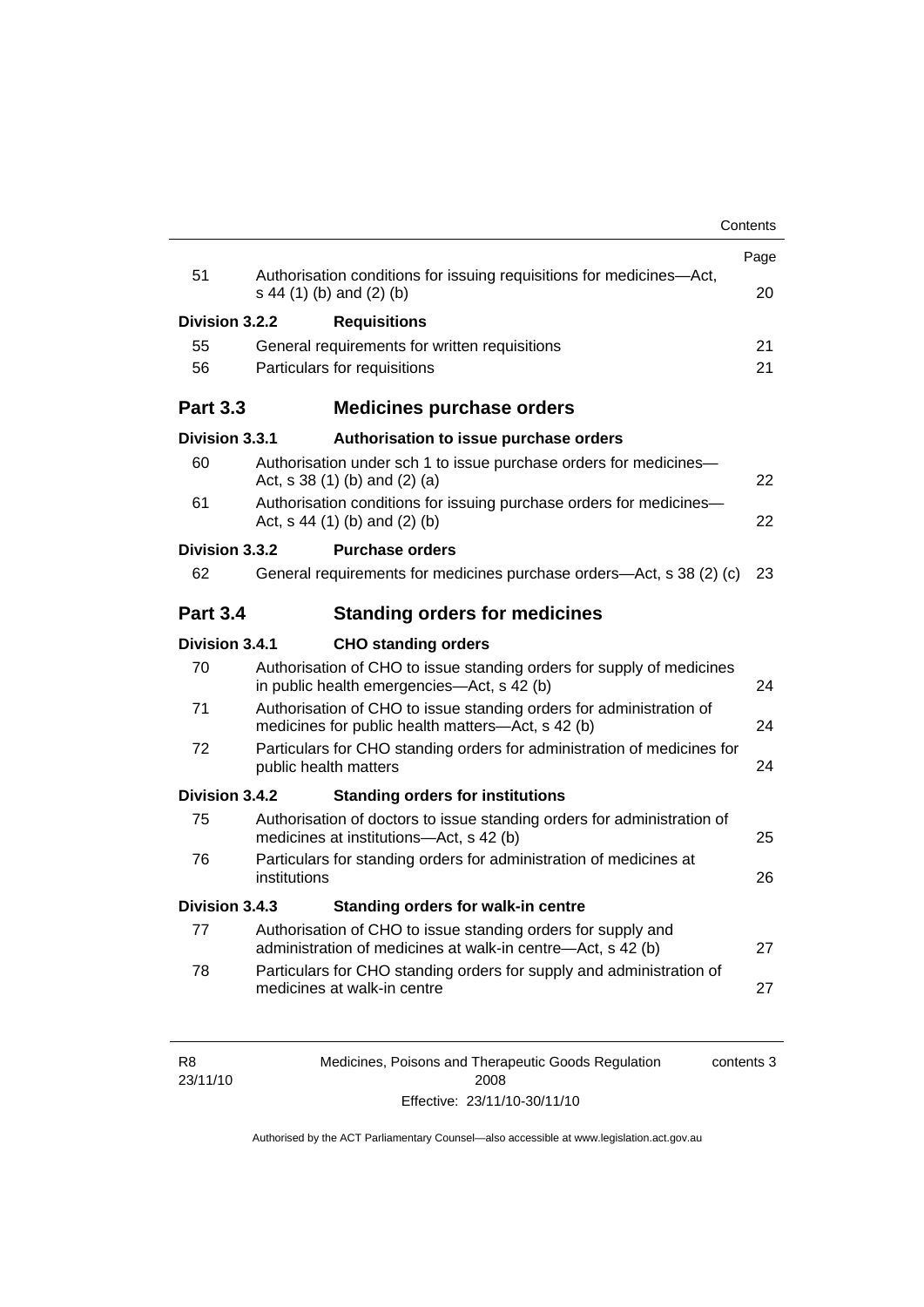|                  |                                                                                                                                      | Page |
|------------------|--------------------------------------------------------------------------------------------------------------------------------------|------|
| <b>Part 3.5</b>  | <b>Medicines supply authorities generally</b>                                                                                        |      |
| 80               | Cancellation of invalid supply authorities—Act, s 30 (2) (d)                                                                         | 29   |
| 81               | Information for CHO about controlled medicines supplied on supply<br>authorities-Act, s 31 (1) (b) and (4), def required information | 29   |
| <b>Chapter 4</b> | <b>Supplying medicines</b>                                                                                                           |      |
| <b>Part 4.1</b>  | <b>Preliminary</b>                                                                                                                   |      |
| 100              | Overview of supply authorisations for medicines                                                                                      | 31   |
| <b>Part 4.2</b>  | <b>Medicines—supply authorisations under</b><br>sch <sub>1</sub>                                                                     |      |
| Division 4.2.1   | Sch 1 medicines supply authorisations                                                                                                |      |
| 110              | Authorisation under sch 1 to supply medicines-<br>Act, s 26 (1) (b) and (2) (b)                                                      | 32   |
| Division 4.2.2   | <b>Dispensing medicines</b>                                                                                                          |      |
| 120              | Authorisation conditions for dispensing medicines—Act, s 44 (1) (b)<br>and $(2)$ $(b)$                                               | 33   |
| 121              | How medicines are dispensed                                                                                                          | 34   |
| 122              | Noting changes to prescriptions on oral direction of prescriber-Act, s<br>27 (2) (b) (ii)                                            | 36   |
| 123              | Labelling dispensed medicines—Act, s 60 (1) (c) (i) and (2) (c) (i)                                                                  | 37   |
| 124              | Marking dispensed prescriptions                                                                                                      | 38   |
| 125              | Recording dispensing of medicines                                                                                                    | 39   |
| Division 4.2.3   | <b>Supplying medicines on requisitions</b>                                                                                           |      |
| 130              | Authorisation conditions for supplying medicines on requisitions-<br>Act, s 44 (1) (b) and (2) (b)                                   | 40   |
| 131              | Supplying medicines on requisitions                                                                                                  | 41   |
| 132              | Labelling medicines supplied on requisition—Act, s 60 (1) (c) (i) and<br>$(2)$ (c) (i)                                               | 42   |
| 133              | Marking filled requisitions                                                                                                          | 42   |
| 134              | Recording supply of medicines on requisitions                                                                                        | 43   |
|                  |                                                                                                                                      |      |

| contents 4 | Medicines, Poisons and Therapeutic Goods Regulation | R8       |
|------------|-----------------------------------------------------|----------|
|            | 2008                                                | 23/11/10 |
|            | Effective: 23/11/10-30/11/10                        |          |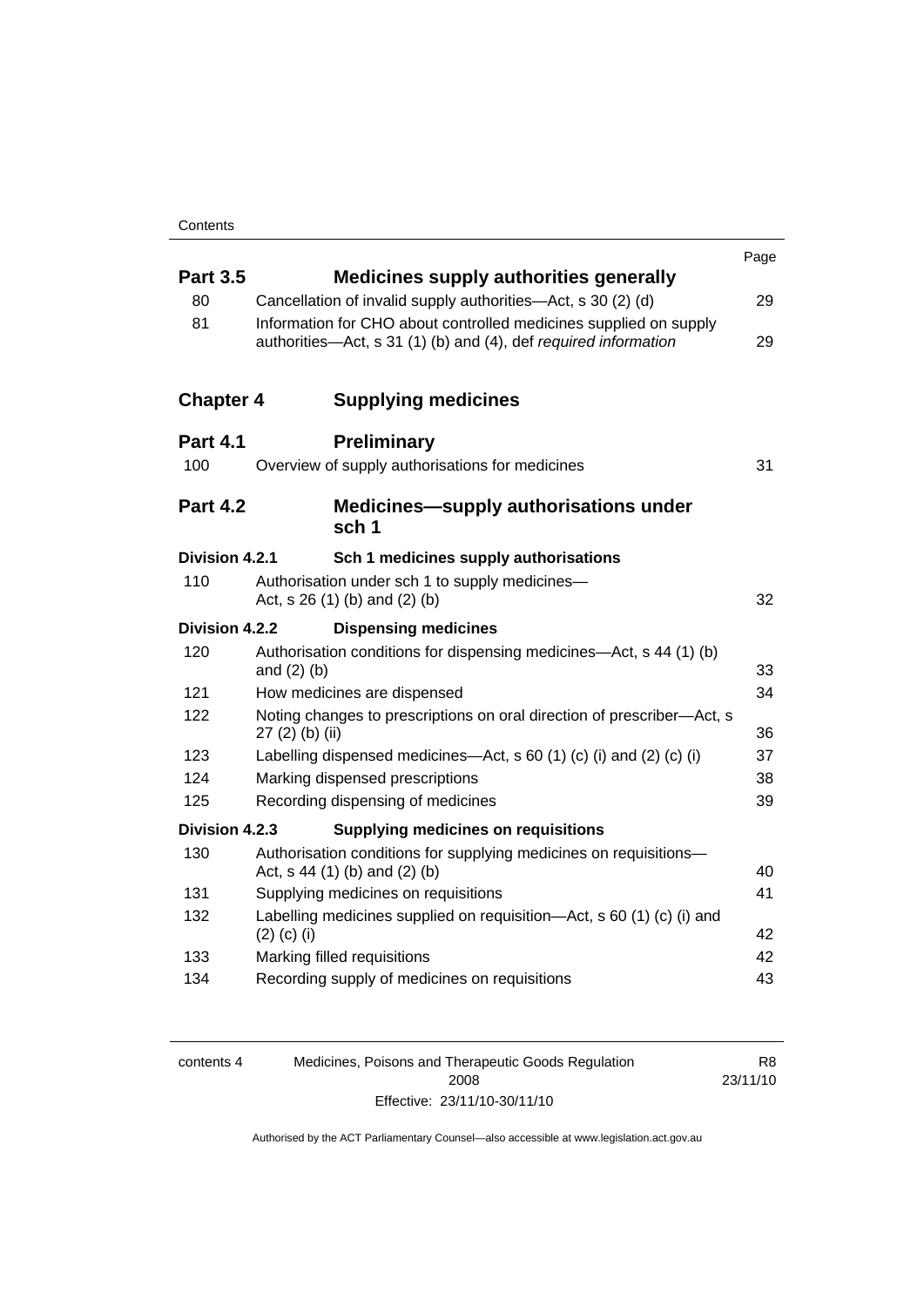| Contents |
|----------|
|----------|

|                |                                                                                                                                     | Page |
|----------------|-------------------------------------------------------------------------------------------------------------------------------------|------|
| Division 4.2.4 | Supplying medicines on purchase orders                                                                                              |      |
| 140            | Authorisation conditions for supplying medicines on purchase orders-<br>Act, s 44 (1) (b) and (2) (b)                               | 44   |
| 141            | Supplying medicines on purchase orders                                                                                              | 45   |
| 142            | Recording supply of medicines on purchase orders                                                                                    | 46   |
| Division 4.2.5 | Supplying medicines on standing orders                                                                                              |      |
| 150            | Authorisation conditions for supplying medicines on standing orders-<br>Act, s 44 (1) (b) and (2) (b)                               | 47   |
| 151            | Supplying medicines on standing orders                                                                                              | 48   |
| 152            | Labelling medicines supplied on standing order-Act, s 60 (1) (c) (i)<br>and $(2)$ $(c)$ $(i)$                                       | 48   |
| 153            | Recording supply of medicines on standing orders                                                                                    | 49   |
| Division 4.2.6 | <b>Supplying medicines during consultations</b>                                                                                     |      |
| 160            | Authorisation conditions for supplying medicines during<br>consultations- $-\text{Act}$ , s 44 (1) (b) and (2) (b)                  | 50   |
| 161            | Labelling medicines supplied during consultations                                                                                   | 51   |
| 162            | Recording medicines supplied during consultations                                                                                   | 53   |
| 163            | Additional requirements for supplying controlled medicines for human<br>use during consultations                                    | 53   |
| 164            | Information for CHO about controlled medicines supplied during<br>consultations-Act, s 31 (2) (b) and (4), def required information | 54   |
| Division 4.2.7 | Selling pseudoephedrine by retail                                                                                                   |      |
| 170            | Meaning of retail sale-div 4.2.7                                                                                                    | 55   |
| 171            | Authorisation conditions for retail sale of pseudoephedrine-Act, s 44<br>$(1)$ (b) and $(2)$ (b)                                    | 55   |
| 172            | Requirement to tell buyer about pseudoephedrine sales record                                                                        | 56   |
| 173            | Required information for pseudoephedrine sales records                                                                              | 57   |
| 174            | Failure to amend pseudoephedrine sales record                                                                                       | 59   |
| 175            | Pseudoephedrine sales record-decision by CHO                                                                                        | 60   |
| Division 4.2.8 | Supplying pharmacist only medicines                                                                                                 |      |
| 180            | Authorisation conditions for supply of pharmacist only medicines—Act,<br>s 44 (1) (b) and (2) (b)                                   | 60   |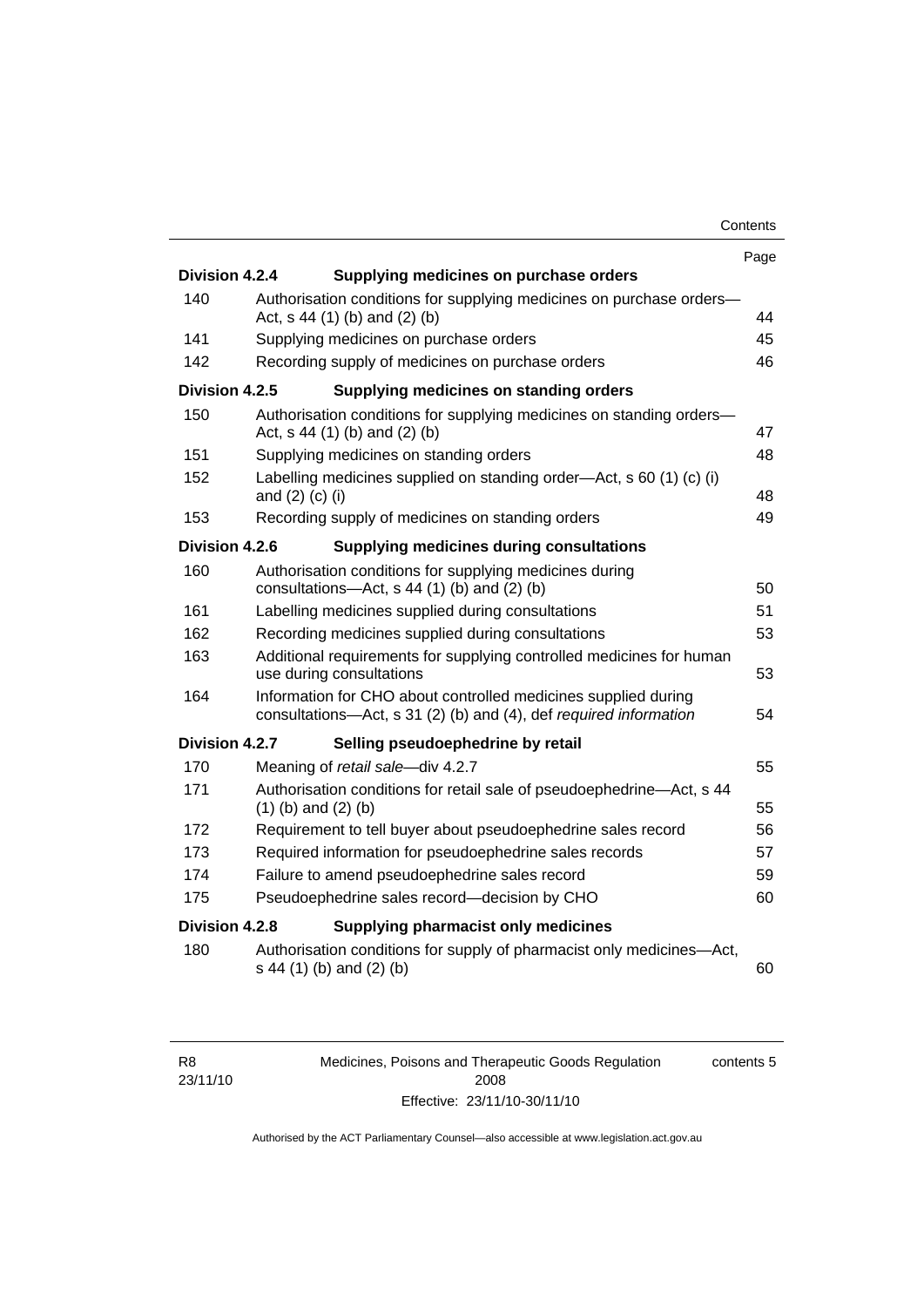|                  |                                                                                                                                                   | Page                       |
|------------------|---------------------------------------------------------------------------------------------------------------------------------------------------|----------------------------|
| <b>Part 4.3</b>  | Authorisation to supply without prescription<br>in emergencies                                                                                    |                            |
| 250              | Meaning of designated prescription only medicine-pt 4.3                                                                                           | 62                         |
| 251              | Authorisation to supply certain medicines without prescription in<br>emergencies-Act, s 26 (1) (b)                                                | 62                         |
| 252              | Authorisation conditions for supplying of certain medicines without<br>prescription in emergencies—Act, s 44 (1) (b) and (2) (b)                  | 63                         |
| 253              | Labelling medicines supplied without prescription in emergencies-<br>Act, s 60 (1) (c) (i) and (2) (c) (i)                                        | 64                         |
| 254              | Recording medicines supplied without prescription in emergencies                                                                                  | 65                         |
| <b>Part 4.4</b>  | Authorisation to supply medicines for<br>disposal                                                                                                 |                            |
| 260              | Authorisation to supply medicines to pharmacists for disposal-Act, s<br>26(1)(b)                                                                  | 66                         |
| 261              | Authorisation to supply medicines to commercial disposal operators for<br>disposal—Act, s $26(1)(b)$                                              | 66                         |
| <b>Part 4.5</b>  | Wholesale supply of medicines under<br>corresponding laws                                                                                         |                            |
| 270              | Conditions for wholesalers supplying medicines under corresponding<br>laws-Act, s $20(4)(c)$                                                      | 67                         |
| <b>Chapter 5</b> | <b>Administering medicines</b>                                                                                                                    |                            |
| <b>Part 5.1</b>  | Authorisations for health-related occupations                                                                                                     |                            |
| 350              | Authorisation under sch 1 for people in health-related occupations to<br>administer medicines—Act, s 37 (1) (b) and (3) (b)                       | 69                         |
| 351              | Authorisation conditions for administration of medicines at institutions<br>by people in health-related occupations—Act, s 44 (1) (b) and (2) (b) | 69                         |
| <b>Part 5.2</b>  | Other administration authorisations                                                                                                               |                            |
| 360              | Authorisation for self-administration etc of medicines—Act, s 37 (2) (b)<br>and $(3)$ $(b)$                                                       | 71                         |
| 361              | Authorisation for administration of medicines by assistants-Act,<br>$s 37(1)$ (b)                                                                 | 72                         |
| contents 6       | Medicines, Poisons and Therapeutic Goods Regulation<br>2008                                                                                       | R <sub>8</sub><br>23/11/10 |
|                  | Effective: 23/11/10-30/11/10                                                                                                                      |                            |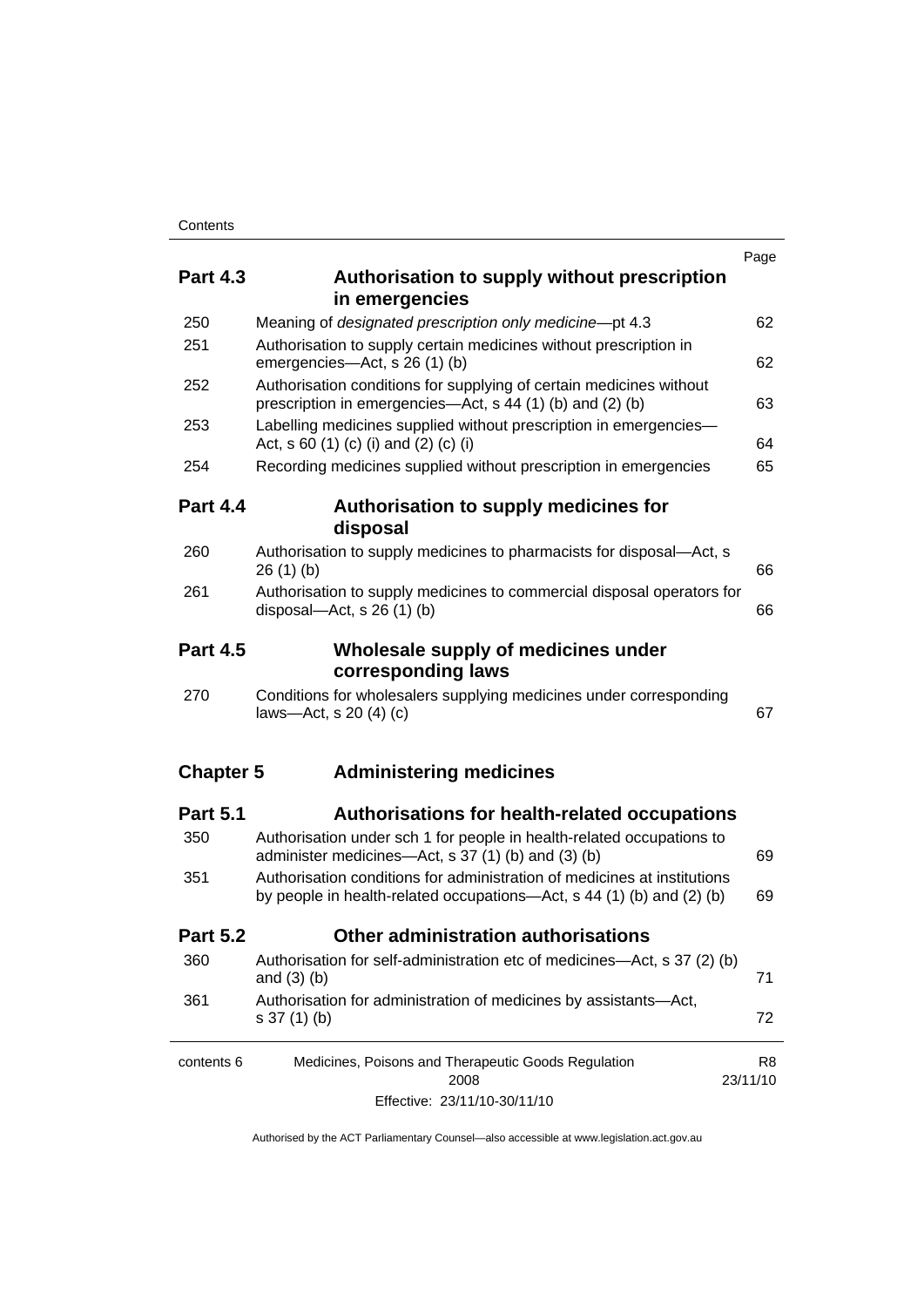|                            |                                                                                                                                       | Contents   |
|----------------------------|---------------------------------------------------------------------------------------------------------------------------------------|------------|
|                            |                                                                                                                                       | Page       |
| <b>Chapter 6</b>           | <b>Obtaining and possessing medicines</b>                                                                                             |            |
| 370                        | Authorisation under sch 1 to obtain and possess medicines-Act, s 35<br>$(1)$ (b), (2) (b) and s 36 (b)                                | 73         |
| 371                        | Authorisation to obtain and possess medicines for certain personal<br>use-related dealings—Act, s $35(1)(b)$ , $(2)(b)$ and s $36(b)$ | 73         |
| <b>Chapter 7</b>           | <b>Manufacturing medicines</b>                                                                                                        |            |
| 380                        | Authorisation under sch 1 to manufacture medicines—Act, s 33 (b)                                                                      | 74         |
| <b>Chapter 8</b>           | <b>Discarding medicines</b>                                                                                                           |            |
| 390                        | Discarding controlled medicines—Act, s 34 (1) (a)                                                                                     | 75         |
| <b>Chapter 9</b>           | <b>Other medicines authorisations</b>                                                                                                 |            |
| <b>Part 9.1</b>            | Authorisations for delivery people and<br>commercial disposal operators                                                               |            |
| 400                        | Authorisations to deliver medicines under supply authorities-Act,<br>s 26 (1) (b), (2) (b), s 35 (1) (b), (2) (b) and s 36 (b)        | 76         |
| 401                        | Authorisations for commercial disposal operators—Act, s 26 (1) (b)<br>and (2) (b), s 35 (1) (b) and (2) (b) and s 36 (b)              | 77         |
| <b>Part 9.2</b>            | <b>Emergency supply and administration of</b><br>adrenaline and salbutamol                                                            |            |
| 410                        | Authorisations to supply and administer adrenaline and salbutamol-<br>Act, s $26(1)$ (b) and s $37(1)$ (b)                            | 78         |
| <b>Part 9.3</b>            | <b>Medicines authorisations for corrections</b><br>functions                                                                          |            |
| 420                        | Authorisations for CYP authorised people—Act, s 26 (1) (b),<br>s 35 (1) (b), (2) (b), s 36 (b) and s 37 (1) (b)                       | 79         |
| 421                        | Authorisations for corrections officers-Act, s 26 (1) (b), s 35 (1) (b),<br>$(2)$ (b), s 36 (b) and s 37 (1) (b)                      | 80         |
| 422                        | Authorisations for court and police cell custodians—Act, s 26 (1) (b),<br>s 35 (1) (b), (2) (b), s 36 (b) and s 37 (1) (b)            | 80         |
| R <sub>8</sub><br>23/11/10 | Medicines, Poisons and Therapeutic Goods Regulation<br>2008                                                                           | contents 7 |
|                            | Effective: 23/11/10-30/11/10                                                                                                          |            |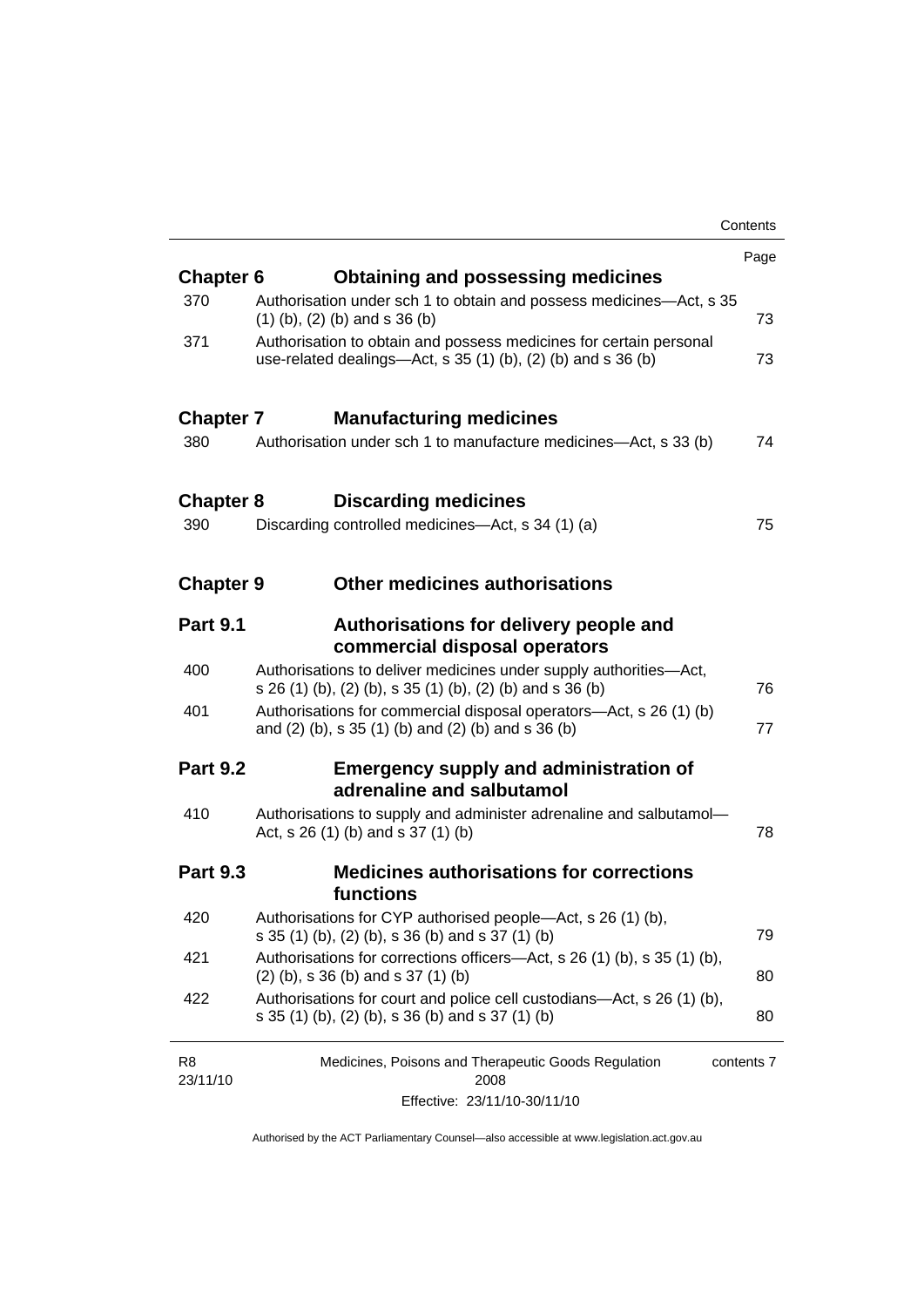|                 |                                                                                                                           | Page |
|-----------------|---------------------------------------------------------------------------------------------------------------------------|------|
| <b>Part 9.4</b> | Authorisations for medicines research and<br>education program purposes other than<br>controlled medicines                |      |
| 430             | Authorisations for non-controlled medicines research and education-<br>Act, s 26 (1) and (2) (b)                          | 82   |
| 431             | Authorisation conditions for non-controlled medicines research and<br>education- $Act$ , s 44 (1) (b) and (2) (b)         | 83   |
| <b>Part 9.5</b> | <b>Authorisations under medicines licences</b>                                                                            |      |
| Division 9.5.1  | Controlled medicines research and education program<br>licence authorisations                                             |      |
| 440             | Authorisations under controlled medicines research and education<br>program licences—Act, s 20 (1) (a)                    | 85   |
| 441             | Authorisation condition for controlled medicines research and<br>education program licences—Act, s 44 (1) (b) and (2) (b) | 86   |
| Division 9.5.2  | <b>First-aid kit licence authorisations</b>                                                                               |      |
| 450             | Authorisations under first-aid kit licences—Act, s 20 (1) (a)                                                             | 87   |
| 451             | Authorisation condition for first-aid kit licences-Act, s 44 (1) (b) and<br>$(2)$ (b)                                     | 88   |
| Division 9.5.3  | Wholesalers licence authorisations                                                                                        |      |
| 460             | Authorisations under medicines wholesalers licences—Act, s 20 (1) (a)                                                     | 88   |
| 461             | Authorisation conditions for medicines wholesalers licences-Act,<br>s 44 (1) (b) and (2) (b)                              | 89   |
| Division 9.5.4  | Opioid dependency treatment licence authorisations                                                                        |      |
| 470             | Authorisations under opioid dependency treatment licences-Act,<br>s 20(1)(a)                                              | 90   |
| 471             | Authorisation condition for opioid dependency treatment licences-<br>Act, $s$ 44 (1) (b) and (2) (b)                      | 91   |
| Division 9.5.5  | Pharmacy medicines rural communities licences                                                                             |      |
| 480             | Authorisations under pharmacy medicines rural communities<br>licences- $-\text{Act}$ , s 20 (1) (a)                       | 92   |
| 481             | Authorisation conditions for pharmacy medicines rural communities<br>licences—Act, $s$ 44 (1) (b) and (2) (b)             | 93   |
|                 |                                                                                                                           |      |

| contents 8 | Medicines, Poisons and Therapeutic Goods Regulation | R8       |
|------------|-----------------------------------------------------|----------|
|            | 2008                                                | 23/11/10 |
|            | Effective: 23/11/10-30/11/10                        |          |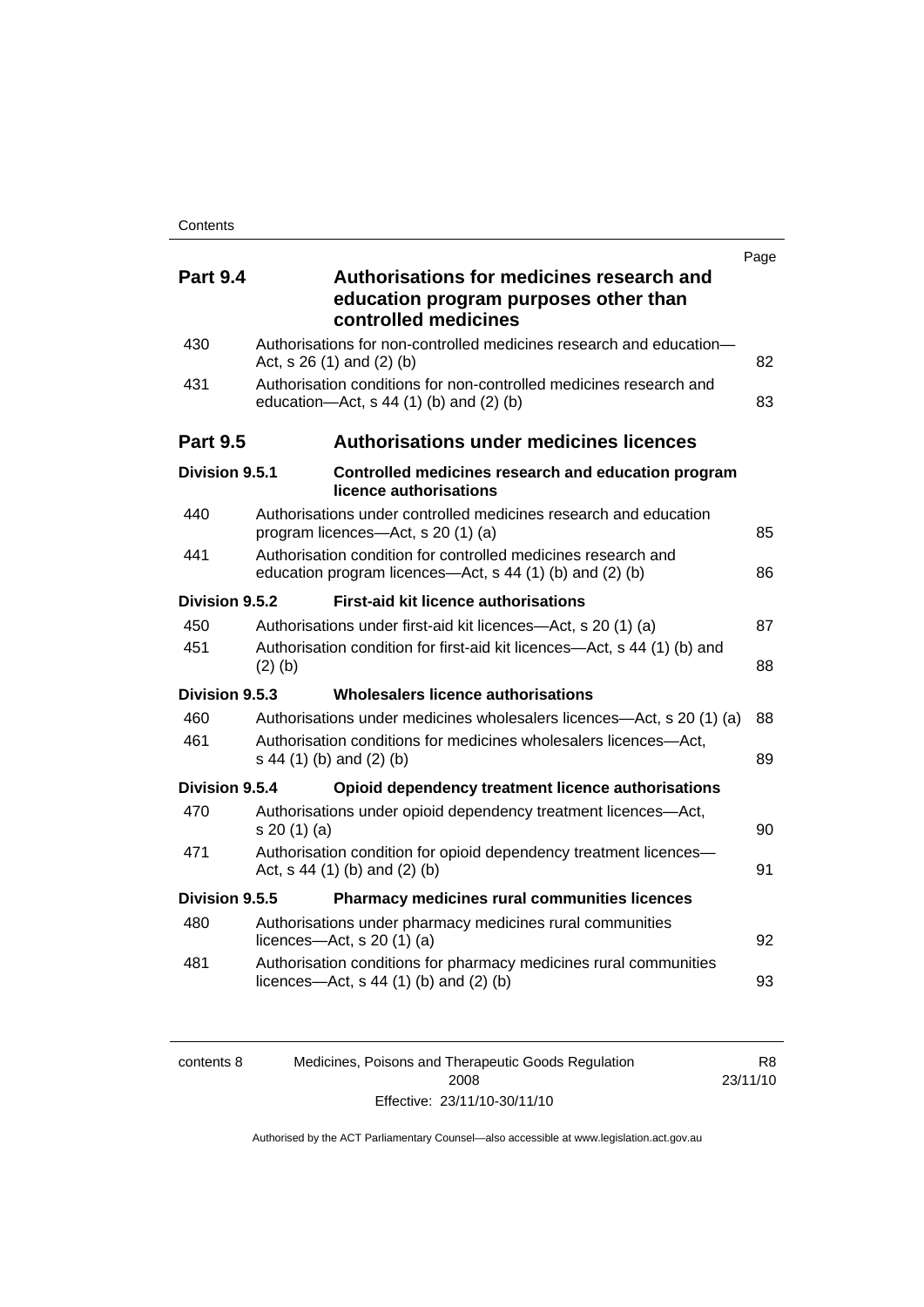| <b>Chapter 10</b> | Packaging and labelling of medicines<br>generally                                                                                     | Page |
|-------------------|---------------------------------------------------------------------------------------------------------------------------------------|------|
| 500               | When pharmacy medicines and pharmacist only medicines to be<br>supplied in manufacturer's packs-Act, s 59 (1) (c) (i) and (2) (c) (i) | 95   |
| 501               | Packaging of supplied manufacturer's packs of medicines-Act, s 59<br>$(1)$ (c) (i) and (2) (c) (i)                                    | 95   |
| 502               | Labelling of supplied manufacturer's packs of medicines-Act,<br>s 60 (1) (c) (i) and (2) (c) (i)                                      | 96   |
| <b>Chapter 11</b> | <b>Storage of medicines</b>                                                                                                           |      |
| <b>Part 11.1</b>  | <b>Preliminary</b>                                                                                                                    |      |
| 510               | Meaning of prescribed person-ch 11                                                                                                    | 97   |
| 511               | Meaning of key-ch 11                                                                                                                  | 98   |
| Part 11.2         | Storage requirements for medicines generally                                                                                          |      |
| 515               | Storage of medicines generally—Act, s 61 (b) and (c)                                                                                  | 99   |
| Part 11.3         | <b>Additional storage requirements for</b><br>medicines other than controlled medicines                                               |      |
| 520               | Storage of medicines other than controlled medicines in community<br>pharmacies-Act, s 61 (b) and (c)                                 | 100  |
| 521               | Storage of medicines other than controlled medicines by other<br>people-Act, s 61 (b) and (c)                                         | 101  |
| 522               | Storage of pharmacy medicines by pharmacy medicines rural<br>communities licence-holders-Act, s 61 (b) and (c)                        | 101  |
| Part 11.4         | <b>Additional storage requirements for</b><br>controlled medicines                                                                    |      |
| 530               | Meaning of personal custody-pt 11.4                                                                                                   | 102  |
| 531               | Storage of controlled medicines by wholesalers licence-holders-<br>Act, $s$ 61 (b) and (c)                                            | 102  |
| 532               | Storage of controlled medicines for certain health-related<br>occupations-Act, s 61 (b) and (c)                                       | 103  |

| R8       | Medicines, Poisons and Therapeutic Goods Regulation | contents 9 |
|----------|-----------------------------------------------------|------------|
| 23/11/10 | 2008                                                |            |
|          | Effective: 23/11/10-30/11/10                        |            |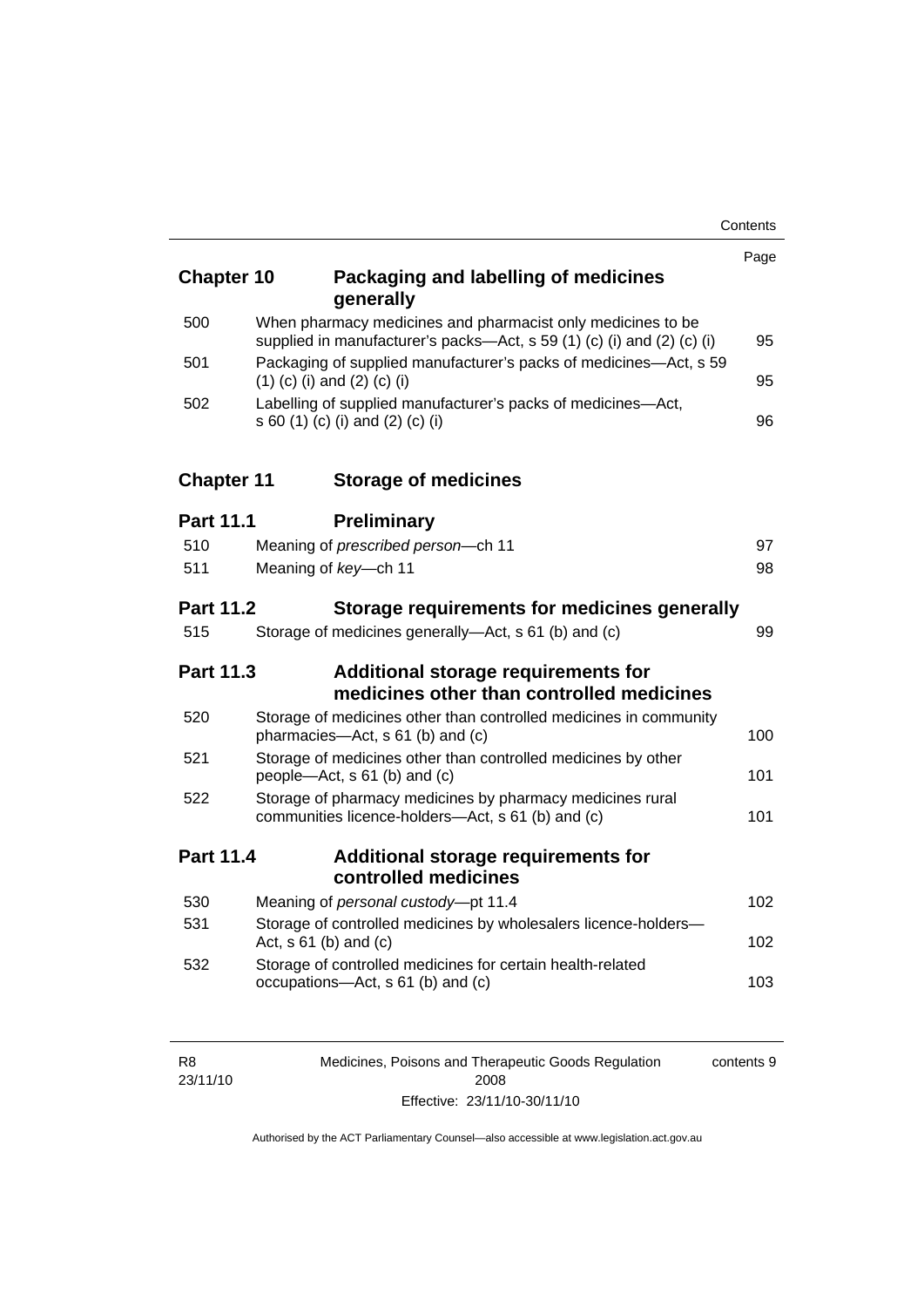| 533               |                                                                                                                  | Page |
|-------------------|------------------------------------------------------------------------------------------------------------------|------|
|                   | Storage of controlled medicines by certain other prescribed people-<br>Act, $s \, 61$ (b) and (c)                | 104  |
| <b>Chapter 12</b> | <b>Controlled medicines registers</b>                                                                            |      |
| 540               | Keeping of controlled medicines registers by certain people—Act, s 48<br>(a) and $s$ 50 (1) (b) and (2) (b)      | 107  |
| 541               | Keeping of controlled medicines registers by first-aid kit holders—Act,<br>s 48 (a) and s 50 (1) (b) and (2) (b) | 109  |
| 542               | Form of controlled medicines registers—Act, s 49 (1) (b) and (2) (b)                                             | 110  |
| 543               | Making entries in controlled medicines registers-Act, s 51 (1) (b)                                               | 110  |
| 544               | Prescribed witnesses for administration of controlled medicines—Act.<br>s 53 (a) and (b)                         | 112  |
| 545               | Prescribed witnesses for discarding of controlled medicines—Act, s 54<br>$(a)$ and $(b)$                         | 112  |
| 546               | Changes etc to entries in controlled medicines registers—Act, s 55 (2)<br>(b)                                    | 113  |

#### **Chapter 13 Controlled medicines and appendix D medicines approvals for human use**

#### **Part 13.1 Controlled medicines approvals**

| Division 13.1.1                                                        | Preliminary                                                                                                |          |
|------------------------------------------------------------------------|------------------------------------------------------------------------------------------------------------|----------|
| 550                                                                    | Meaning of controlled medicines approval                                                                   | 115      |
| 551                                                                    | Meaning of designated prescriber-pt 13.1                                                                   | 115      |
| Division 13.1.2                                                        | Standing controlled medicines approvals                                                                    |          |
| 555                                                                    | Standing approval to prescribe controlled medicines for hospital in-<br>patients                           | 116      |
| 556                                                                    | Standing approval to prescribe controlled medicines for short-term<br>treatment                            | 116      |
| 557                                                                    | Standing interim approval to prescribe buprenorphine and methadone<br>for patients of certain institutions | 116      |
| Division 13.1.3<br>Chief health officer controlled medicines approvals |                                                                                                            |          |
| 560                                                                    | Applications for CHO controlled medicines approvals                                                        | 118      |
|                                                                        |                                                                                                            |          |
| contents 10                                                            | Medicines, Poisons and Therapeutic Goods Regulation                                                        | R8       |
|                                                                        | 2008                                                                                                       | 23/11/10 |

Authorised by the ACT Parliamentary Counsel—also accessible at www.legislation.act.gov.au

Effective: 23/11/10-30/11/10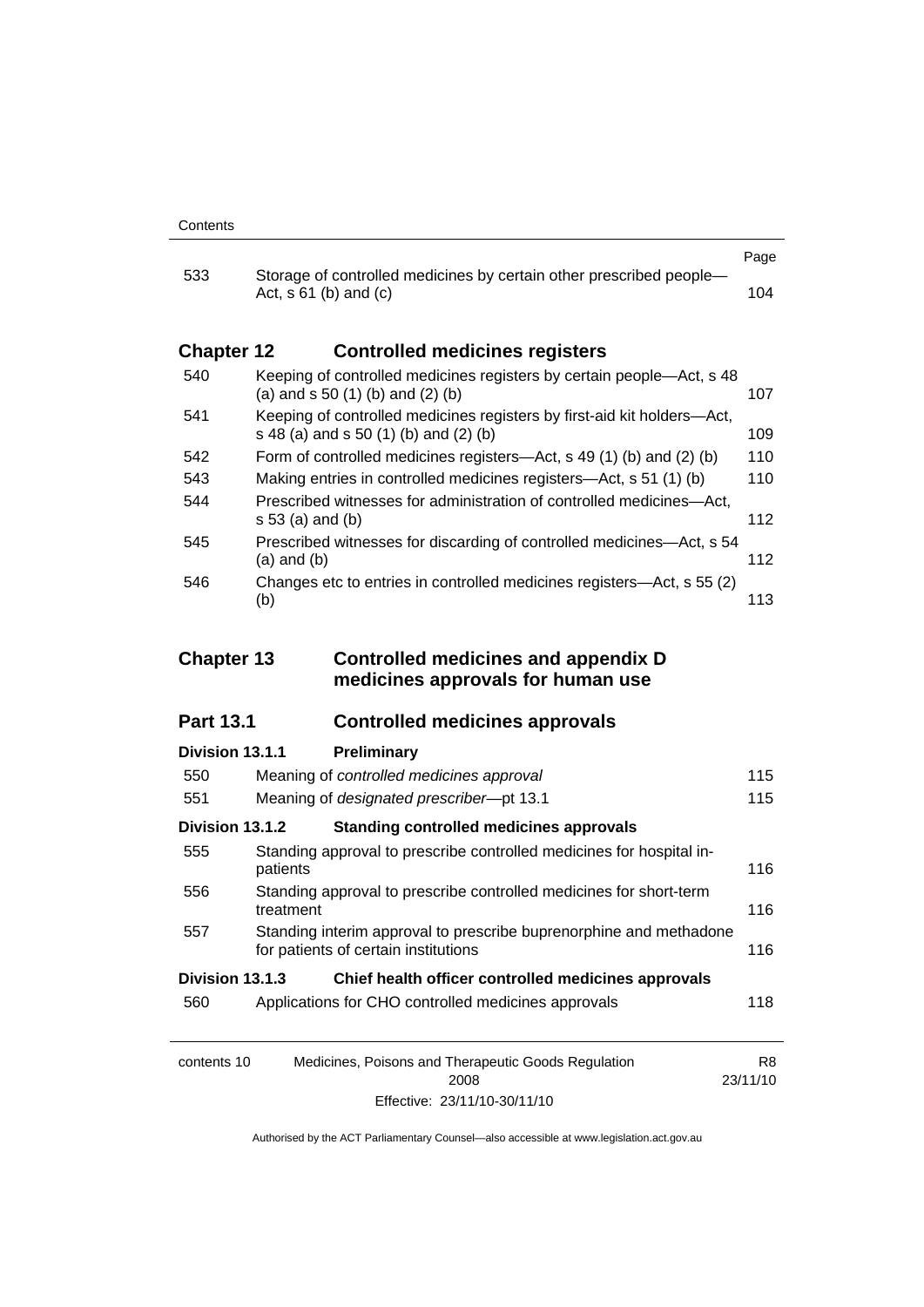| Contents |
|----------|
|----------|

| 561              | Requirements for CHO controlled medicines approval applications                                                                         | Page<br>119 |
|------------------|-----------------------------------------------------------------------------------------------------------------------------------------|-------------|
| 562              |                                                                                                                                         | 120         |
| 563              | CHO decision on applications to prescribe controlled medicines<br>Restrictions on CHO power to approve applications for approvals       | 121         |
| 564              | Term of CHO controlled medicines approvals                                                                                              | 122         |
| 565              |                                                                                                                                         | 122         |
| 566              | Applications for review of unfavourable CHO decisions for approvals<br>Medicines advisory committee-referred applications and review of |             |
|                  | unfavourable CHO decisions                                                                                                              | 123         |
| 567              | Amendment and revocation of controlled medicines approvals                                                                              | 124         |
| 568              | Application for review of amendment and revocation on CHO initiative                                                                    | 125         |
| 569              | Medicines advisory committee-review of amendment or revocation<br>on CHO initiative                                                     | 126         |
| 570              | Conditional controlled medicines approvals                                                                                              | 126         |
| 571              | Form of CHO controlled medicines approvals                                                                                              | 127         |
| 572              | When controlled medicines approvals etc take effect                                                                                     | 128         |
| 573              | Medicines advisory committee-directions to CHO                                                                                          | 128         |
| 574              | Medicines advisory committee-guidelines for CHO decisions on<br>applications                                                            | 129         |
|                  |                                                                                                                                         |             |
| Division 13.1.4  | <b>Endorsements to treat drug-dependency</b>                                                                                            |             |
| 580              | Meaning of endorsement-div 13.1.4                                                                                                       | 129         |
| 581              | Applications for CHO endorsement to treat drug-dependency                                                                               | 129         |
| 582              | CHO decisions on applications for endorsement to treat<br>drug-dependency                                                               | 130         |
| 583              | Form of CHO endorsements to treat drug-dependency                                                                                       | 130         |
| 584              | Medicines advisory committee-review of CHO decisions to refuse<br>endorsements to treat drug-dependency                                 | 131         |
| <b>Part 13.2</b> | Appendix D medicines approvals                                                                                                          |             |
| 590              | Meaning of appendix D medicines approval                                                                                                | 132         |
| 591              | Standing approval to prescribe designated appendix D medicines                                                                          | 132         |
| 592              | Applications for CHO approval to prescribe designated appendix D<br>medicines                                                           | 133         |
| 593              | CHO decisions on applications to prescribe designated appendix D<br>medicines                                                           | 133         |

| R8       | Medicines, Poisons and Therapeutic Goods Regulation | contents 11 |
|----------|-----------------------------------------------------|-------------|
| 23/11/10 | 2008                                                |             |
|          | Effective: 23/11/10-30/11/10                        |             |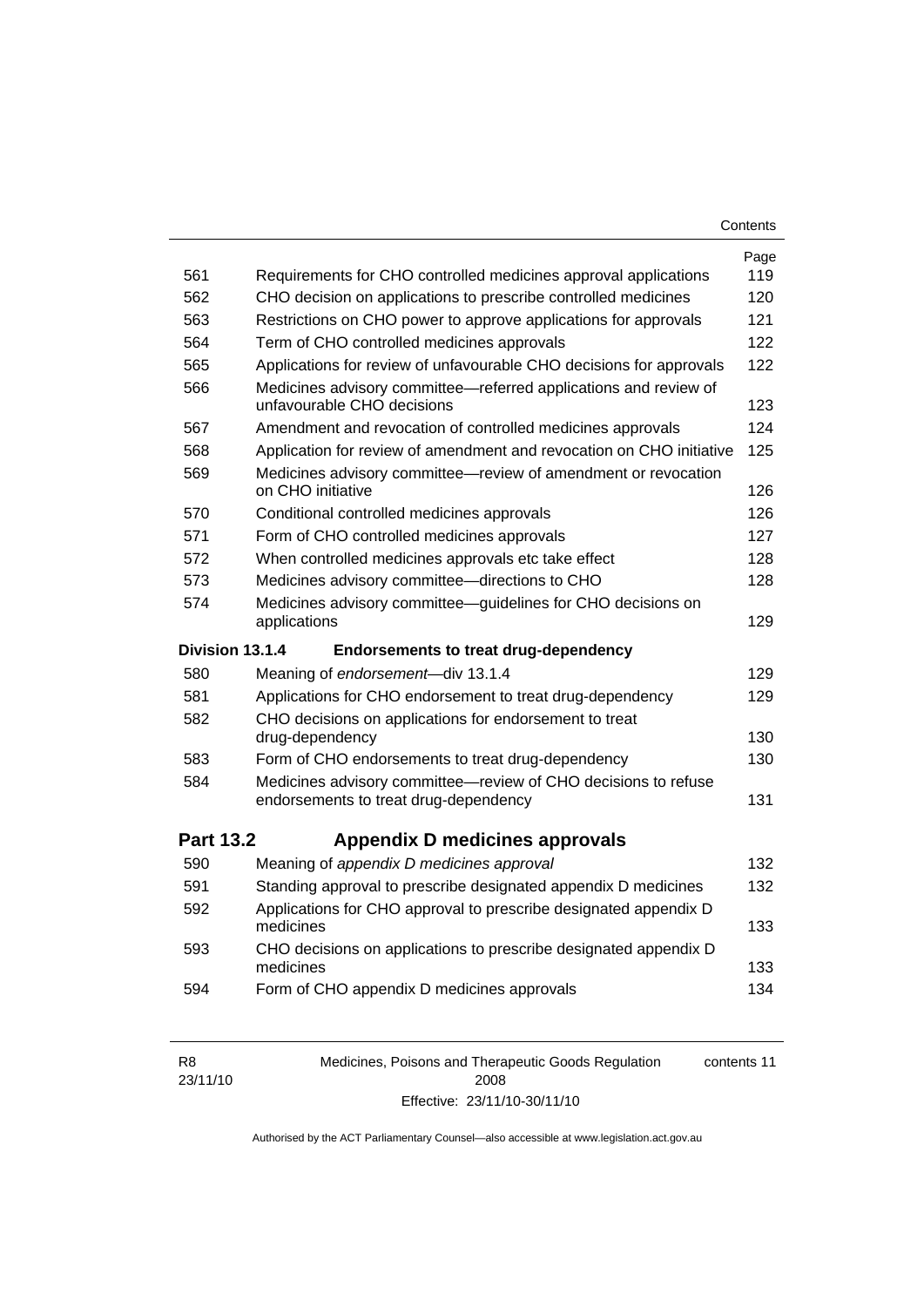| <b>Chapter 14</b> | <b>Medicines licences</b>                                                                                    | Page                       |
|-------------------|--------------------------------------------------------------------------------------------------------------|----------------------------|
|                   |                                                                                                              |                            |
| <b>Part 14.1</b>  | <b>Medicines licences generally</b>                                                                          |                            |
| 600               | Medicines licences that may be issued—Act, s 78 (2)                                                          | 135                        |
| <b>Part 14.2</b>  | Controlled medicines research and education<br>program licences                                              |                            |
| 605               | Applications for controlled medicines research and education program<br>licences                             | 136                        |
| 606               | Restrictions on issuing of controlled medicines research and education<br>program licences-Act, s 85 (1) (a) | 137                        |
| 607               | Additional information for controlled medicines research and education<br>program licences—Act, s 88 (1) (k) | 138                        |
| <b>Part 14.3</b>  | <b>First-aid kit licences</b>                                                                                |                            |
| 610               | Applications for first-aid kit licences                                                                      | 139                        |
| 611               | Restrictions on issuing of first-aid kit licences—Act, s 85 (1) (a)                                          | 140                        |
| 612               | Additional information for first-aid kit licences-Act, s 88 (1) (k)                                          | 141                        |
| <b>Part 14.4</b>  | <b>Medicines wholesalers licences</b>                                                                        |                            |
| 615               | Applications for medicines wholesalers licences                                                              | 142                        |
| 616               | Restrictions on issuing of medicines wholesalers licences—Act, s 85<br>$(1)$ (a)                             | 143                        |
| 617               | Additional information for medicines wholesalers licences—Act, s 88<br>$(1)$ (k)                             | 143                        |
| <b>Part 14.5</b>  | <b>Opioid dependency treatment licences</b>                                                                  |                            |
| 620               | Applications for opioid dependency treatment licences                                                        | 144                        |
| 621               | Restriction on issuing of opioid dependency treatment licences-Act, s<br>85(1)(a)                            | 144                        |
| 622               | Witnessing not required for administration under opioid dependency<br>treatment licence—Act, s 190 (1) (a)   | 144                        |
| <b>Part 14.6</b>  | <b>Pharmacy medicines rural communities</b><br><b>licences</b>                                               |                            |
| 625               | Applications for pharmacy medicines rural communities licences                                               | 145                        |
| contents 12       | Medicines, Poisons and Therapeutic Goods Regulation<br>2008                                                  | R <sub>8</sub><br>23/11/10 |
|                   | Effective: 23/11/10-30/11/10                                                                                 |                            |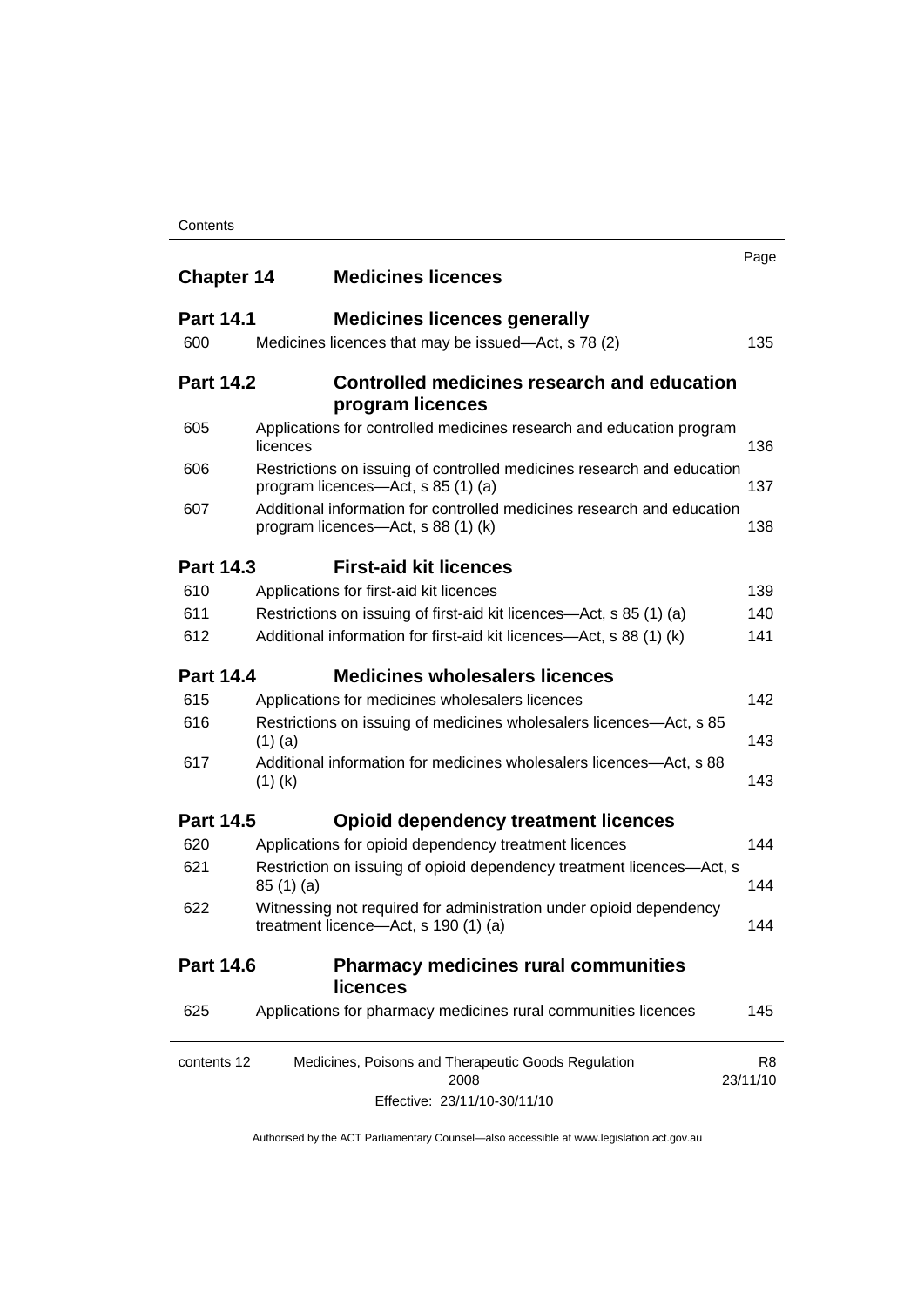|                   |                                                                                               | Contents |
|-------------------|-----------------------------------------------------------------------------------------------|----------|
|                   |                                                                                               | Page     |
| 626               | Restrictions on issuing of pharmacy medicines rural communities<br>licences—Act, s $85(1)(a)$ | 145      |
| <b>Chapter 15</b> | <b>Medicines-other provisions</b>                                                             |          |
| <b>Part 15.1</b>  | Opioid dependency treatment guidelines                                                        |          |
| 630               | Guidelines for treatment of opioid dependency                                                 | 146      |
| <b>Part 15.2</b>  | <b>Medicines advisory committee</b>                                                           |          |
| 635               | Medicines advisory committee-membership                                                       | 147      |
| 636               | Medicines advisory committee—term of appointments                                             | 148      |
| 637               | Medicines advisory committee-conditions of appointments                                       | 148      |
| 638               | Medicines advisory committee—time and place of meetings                                       | 148      |
| 639               | Medicines advisory committee-presiding member                                                 | 148      |
| 640               | Medicines advisory committee-quorum                                                           | 149      |
| 641               | Medicines advisory committee-voting                                                           | 149      |
| 642               | Medicines advisory committee-conduct of meetings                                              | 149      |
| 643               | Medicines advisory committee-disclosure of interests by members                               | 150      |
| 644               | Medicines advisory committee—ending appointments                                              | 152      |
| <b>Part 15.3</b>  | <b>Other medicines provisions</b>                                                             |          |
| 650               | Advertising controlled medicines—Act, s 66 (3) (b)                                            | 154      |
| 651               | Advertising other medicines                                                                   | 154      |
| 652               | Prescribed institutions-Act, dict, def <i>institution</i> , par (b)                           | 155      |
| <b>Chapter 16</b> | Low and moderate harm poisons                                                                 |          |
| <b>Part 16.1</b>  | <b>Preliminary</b>                                                                            |          |

| 156 |
|-----|
|     |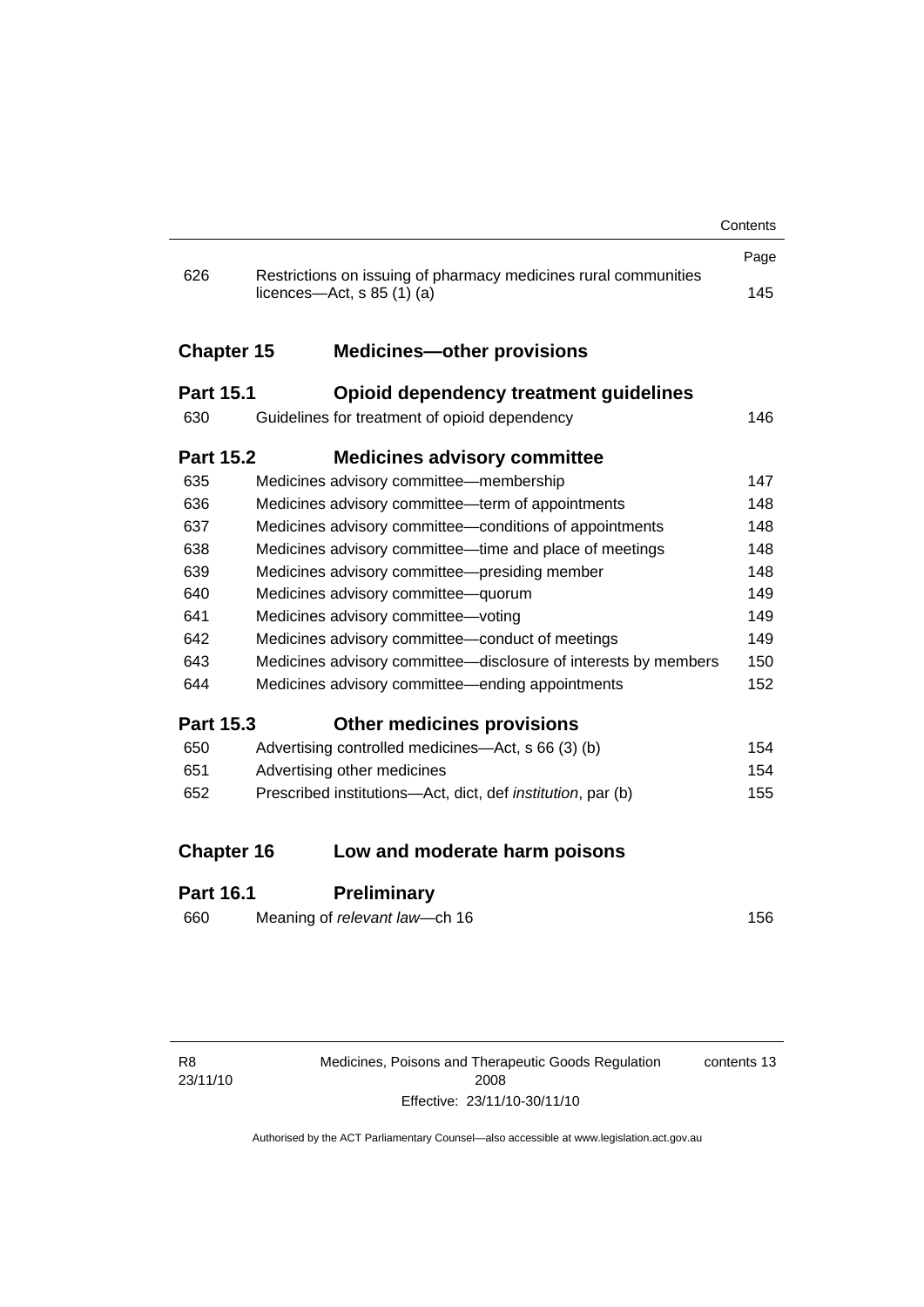|                   |                   |                                                                                                                                  | Page                       |
|-------------------|-------------------|----------------------------------------------------------------------------------------------------------------------------------|----------------------------|
| <b>Part 16.2</b>  |                   | Authorisation to supply low and moderate                                                                                         |                            |
|                   |                   | harm poisons                                                                                                                     |                            |
| 661               | (b) and $(2)$ (b) | Authorisation to supply low and moderate harm poisons—Act, s 26 (1)                                                              | 157                        |
| 662               |                   | Authorisation condition for supplying low and moderate harm<br>poisons-Act, $s$ 44 (1) (b) and (2) (b)                           | 157                        |
| <b>Part 16.3</b>  |                   | Authorisation to manufacture low and<br>moderate harm poisons                                                                    |                            |
| 663               | 33(b)             | Authorisation to manufacture low and moderate harm poisons-Act, s                                                                | 158                        |
| 664               |                   | Authorisation condition for manufacturing low and moderate harm<br>poisons—Act, s 44 (1) (b) and (2) (b)                         | 158                        |
| <b>Part 16.4</b>  |                   | Packaging and labelling of low and moderate<br>harm poisons                                                                      |                            |
| 665               |                   | Packaging of supplied manufacturer's packs of low and moderate<br>harm poisons—Act, s 59 $(1)$ $(c)$ $(i)$ and $(2)$ $(c)$ $(i)$ | 159                        |
| 666               |                   | Labelling of supplied manufacturer's packs of low and moderate harm<br>poisons—Act, s 60 (1) (c) (i) and (2) (c) (i)             | 160                        |
| <b>Chapter 17</b> |                   | Dangerous poisons authorisations                                                                                                 |                            |
| <b>Part 17.1</b>  |                   | <b>Overview of dangerous poisons</b><br>authorisations                                                                           |                            |
| 670               |                   | General overview of authorisations for dangerous poisons                                                                         | 161                        |
| 671               |                   | Overview of dangerous poisons authorisations under this regulation                                                               | 162                        |
| 672               |                   | General overview of authorisation conditions for dangerous poisons                                                               | 163                        |
| <b>Part 17.2</b>  |                   | Authorisations under dangerous poisons<br><b>licences</b>                                                                        |                            |
| Division 17.2.1   |                   | Dangerous poisons manufacturers licence<br>authorisations                                                                        |                            |
| 675               | s 20 (1) (a)      | Authorisations under dangerous poisons manufacturers licences-Act,                                                               | 164                        |
| contents 14       |                   | Medicines, Poisons and Therapeutic Goods Regulation<br>2008                                                                      | R <sub>8</sub><br>23/11/10 |
|                   |                   | Effective: 23/11/10-30/11/10                                                                                                     |                            |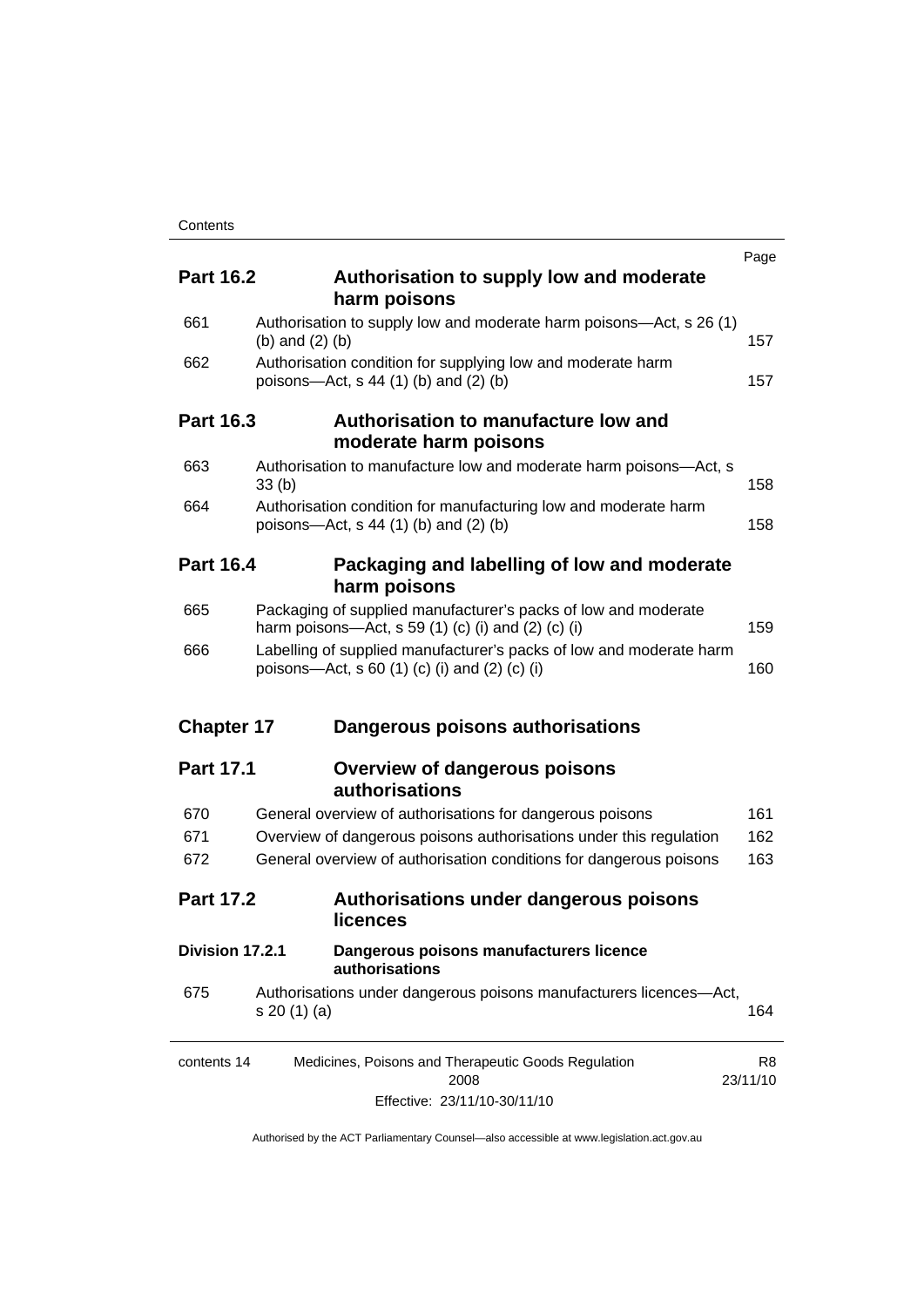|                 |                                                                                                                          |                                                                                                                                         | Contents |
|-----------------|--------------------------------------------------------------------------------------------------------------------------|-----------------------------------------------------------------------------------------------------------------------------------------|----------|
|                 |                                                                                                                          |                                                                                                                                         | Page     |
| 676             |                                                                                                                          | Authorisation conditions for dangerous poisons manufacturers<br>licences- $-\text{Act}$ , s 44 (1) (b) and (2) (b)                      | 165      |
| Division 17.2.2 |                                                                                                                          | Dangerous poisons-research and education program<br>licence authorisations                                                              |          |
| 680             |                                                                                                                          | Authorisations under dangerous poisons research and education<br>program licences-Act, s 20 (1) (a)                                     | 167      |
| 681             |                                                                                                                          | Authorisation condition for dangerous poisons research and education<br>program licences—Act, s 44 (1) (b) and (2) (b)                  | 168      |
| Division 17.2.3 |                                                                                                                          | Dangerous poisons suppliers licence authorisations                                                                                      |          |
| 685             | s 20 (1) (b)                                                                                                             | Authorisations under dangerous poisons suppliers licences—Act,                                                                          | 169      |
| 686             | Authorisation conditions for dangerous poisons suppliers licences-<br>Act, $s$ 44 (1) (b) and (2) (b)                    |                                                                                                                                         |          |
| Part 17.3       |                                                                                                                          | Other dangerous poisons authorisations                                                                                                  |          |
| Division 17.3.1 |                                                                                                                          | Authorisations for manufacturing etc purposes                                                                                           |          |
| 690             | (a)                                                                                                                      | Manufacturing etc authorisations for dangerous poisons—Act, s 20 (2)                                                                    | 172      |
| Division 17.3.2 |                                                                                                                          | Authorisations for delivery people and commercial<br>disposal operators                                                                 |          |
| 692             |                                                                                                                          | Authorisations to deliver dangerous poisons under purchase orders-<br>Act, s 26 (1) (b) and (2) (b), s 35 (1) (b), (2) (b) and s 36 (b) | 173      |
| 693             | Authorisation to supply dangerous poisons to commercial disposal<br>operator for disposal—Act, s 26 (1) (b)              |                                                                                                                                         | 174      |
| 694             | Authorisations for commercial disposal operators-Act, s 26 (1) (b)<br>and (2) (b), s 35 (1) (b) and (2) (b) and s 36 (b) |                                                                                                                                         | 174      |
| Division 17.3.3 |                                                                                                                          | Authorisations for dangerous poisons research and<br>education programs by scientifically qualified people                              |          |
| 695             | 26 (1) and (2) (b)                                                                                                       | Authorisations for dangerous poisons research and education-Act, s                                                                      | 175      |
| 696             |                                                                                                                          | Authorisation conditions for dangerous poisons research and<br>education-Act, s 44 (1) (b) and (2) (b)                                  | 176      |
|                 |                                                                                                                          |                                                                                                                                         |          |

Medicines, Poisons and Therapeutic Goods Regulation 2008 Effective: 23/11/10-30/11/10 contents 15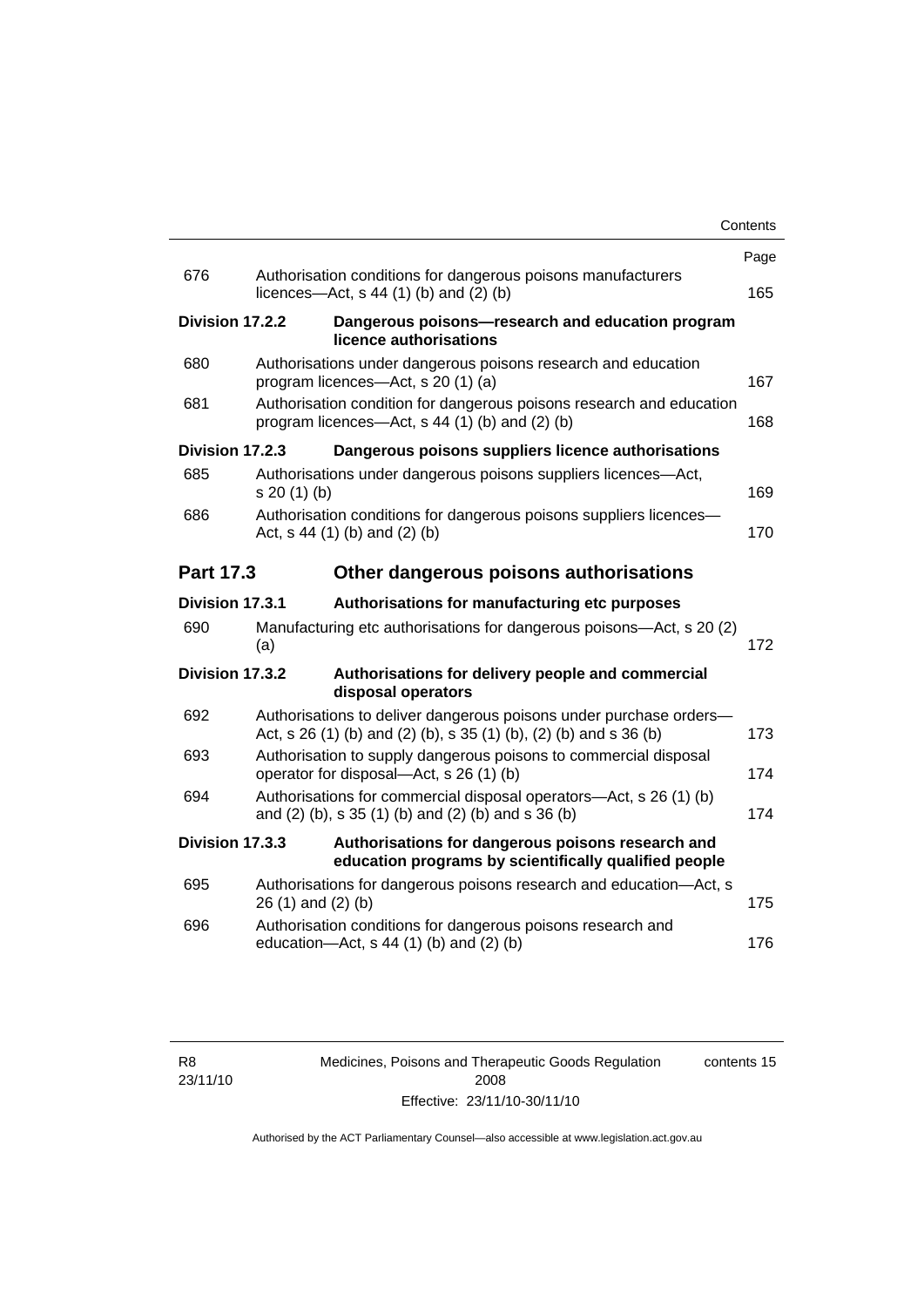| <b>Chapter 18</b> | Dangerous poisons licences                                                                                | Page                       |  |  |
|-------------------|-----------------------------------------------------------------------------------------------------------|----------------------------|--|--|
| <b>Part 18.1</b>  | Dangerous poisons licences generally                                                                      |                            |  |  |
| 700               | Dangerous poisons licences that may be issued-Act, s 78 (2)                                               | 177                        |  |  |
| <b>Part 18.2</b>  | Dangerous poisons manufacturers licences                                                                  |                            |  |  |
| 705               | Applications for dangerous poisons manufacturers licences                                                 | 178                        |  |  |
| 706               | Restrictions on issuing of dangerous poisons manufacturers<br>licences- $-\text{Act}$ , s 85 (1) (a)      | 179                        |  |  |
| 707               | Additional information for dangerous poisons manufacturers<br>licences—Act, $s$ 88 (1) (k)                |                            |  |  |
| <b>Part 18.3</b>  | Dangerous poisons research and education                                                                  |                            |  |  |
|                   | program licences                                                                                          |                            |  |  |
| 710               | Applications for dangerous poisons research and education program<br>licences                             | 180                        |  |  |
| 711               | Restrictions on issuing of dangerous poisons research and education<br>program licences—Act, s 85 (1) (a) |                            |  |  |
| 712               | Additional information for dangerous poisons research and education<br>licences—Act, $s$ 88 (1) (k)       | 182                        |  |  |
| <b>Part 18.4</b>  | Dangerous poisons suppliers licences                                                                      |                            |  |  |
| 715               | Applications for dangerous poisons suppliers licences                                                     | 183                        |  |  |
| 716               | Restrictions on issuing of dangerous poisons suppliers licences-Act,<br>s 85(1)(a)                        | 184                        |  |  |
| 717               | Additional information for dangerous poisons suppliers licences-Act,<br>s 88 (1) (k)                      | 184                        |  |  |
| <b>Chapter 19</b> | Dangerous poisons-other provisions                                                                        |                            |  |  |
| <b>Part 19.1</b>  | Dangerous poisons purchase orders                                                                         |                            |  |  |
| 720               | Supplying dangerous poisons on purchase orders                                                            | 185                        |  |  |
| 721               | General requirements for dangerous poisons purchase orders-Act, s<br>38(2)(c)                             | 186                        |  |  |
| 722               | Recording supply of dangerous poisons on purchase orders                                                  | 186                        |  |  |
| contents 16       | Medicines, Poisons and Therapeutic Goods Regulation<br>2008                                               | R <sub>8</sub><br>23/11/10 |  |  |

Effective: 23/11/10-30/11/10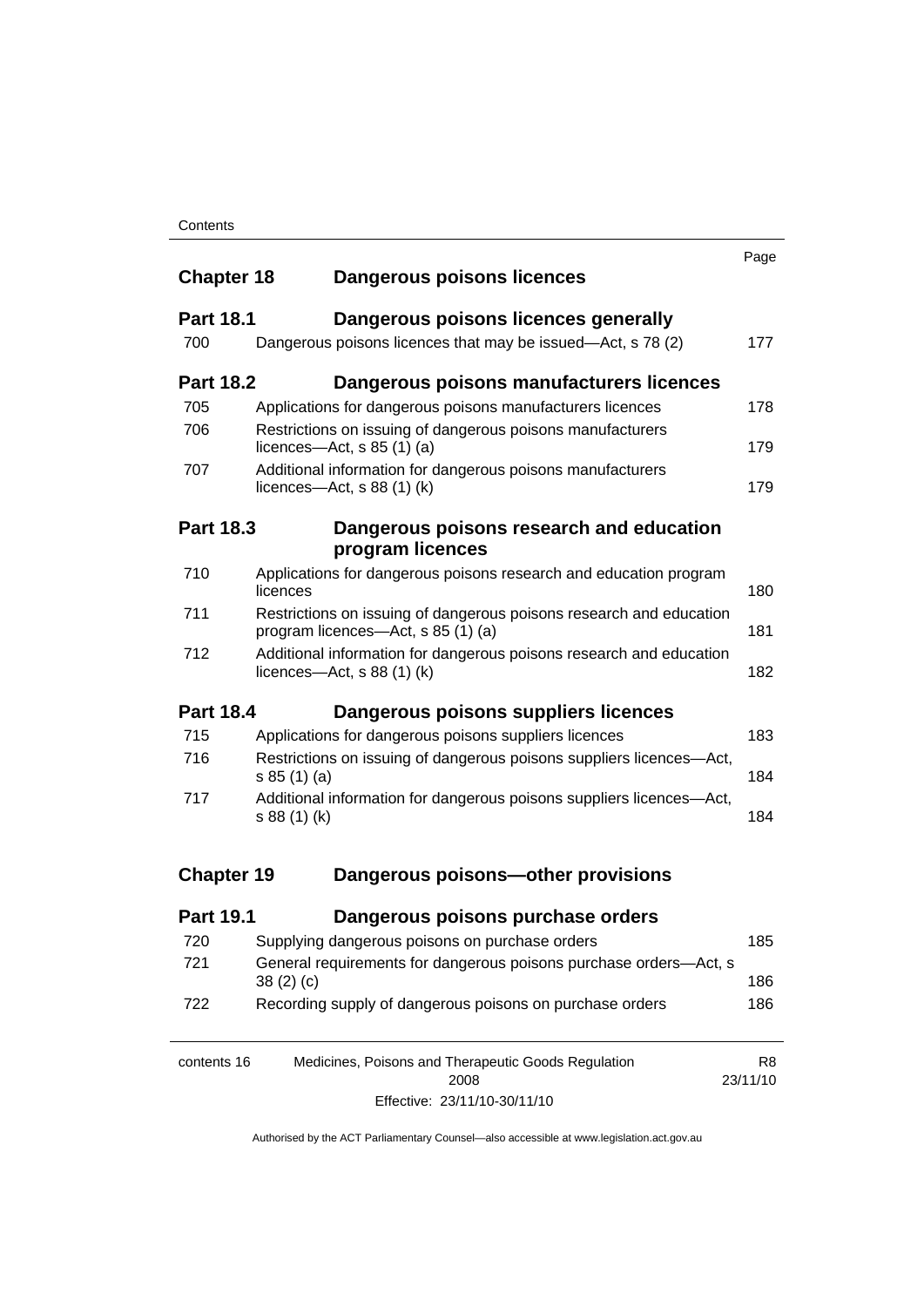|                   |                                                                                                           | Contents |
|-------------------|-----------------------------------------------------------------------------------------------------------|----------|
|                   |                                                                                                           | Page     |
| <b>Part 19.2</b>  | Wholesale supply of dangerous poisons<br>under corresponding laws                                         |          |
| 725               | Conditions for wholesalers supplying dangerous poisons under<br>corresponding laws-Act, s 20 (4) (c)      | 188      |
| <b>Part 19.3</b>  | Packaging and labelling of dangerous<br>poisons                                                           |          |
| 730               | Meaning of relevant law-pt 19.3                                                                           | 189      |
| 731               | Packaging of supplied manufacturer's packs of dangerous poisons-<br>Act, s 59 (1) (c) (i) and (2) (c) (i) | 189      |
| 732               | Labelling of supplied manufacturer's packs of dangerous poisons-<br>Act, s 60 (1) (c) (i) and (2) (c) (i) | 190      |
| <b>Part 19.4</b>  | Storage of dangerous poisons                                                                              |          |
| 735               | Storage of dangerous poisons-Act, s 61 (b) and (c)                                                        | 191      |
| <b>Part 19.5</b>  | Dangerous poisons registers                                                                               |          |
| 740               | Keeping of dangerous poisons registers by certain people-Act, s 48<br>and s 50 (1) (b) and (2) (b)        | 192      |
| 741               | Form of dangerous poisons registers-Act, s 49 (1) (b)                                                     | 193      |
| 742               | Making entries in dangerous poisons registers-Act, s 51 (1) (b)                                           | 193      |
| 743               | Prescribed witnesses for discarding of dangerous poisons-Act, s 54<br>$(a)$ and $(b)$                     | 194      |
| 744               | Changes to entries in dangerous poisons registers—Act, s 55 (2) (b)                                       | 194      |
| <b>Chapter 20</b> | <b>Paints</b>                                                                                             |          |
| 750               | Manufacture, supply and use of paints containing white lead-Act, s<br>70 (1) (b), (2) (b) and (3) (b)     | 196      |
| 751               | Manufacture, supply and use of paints for certain purposes—Act, s 71<br>$(1)$ and $(3)$                   | 196      |
| 752               | Manufacture, supply and use of paints for toys—Act, s 72 (b)                                              | 197      |
| 753               | Manufacture, supply and use of paints containing pesticides-Act, s<br>73(b)                               | 198      |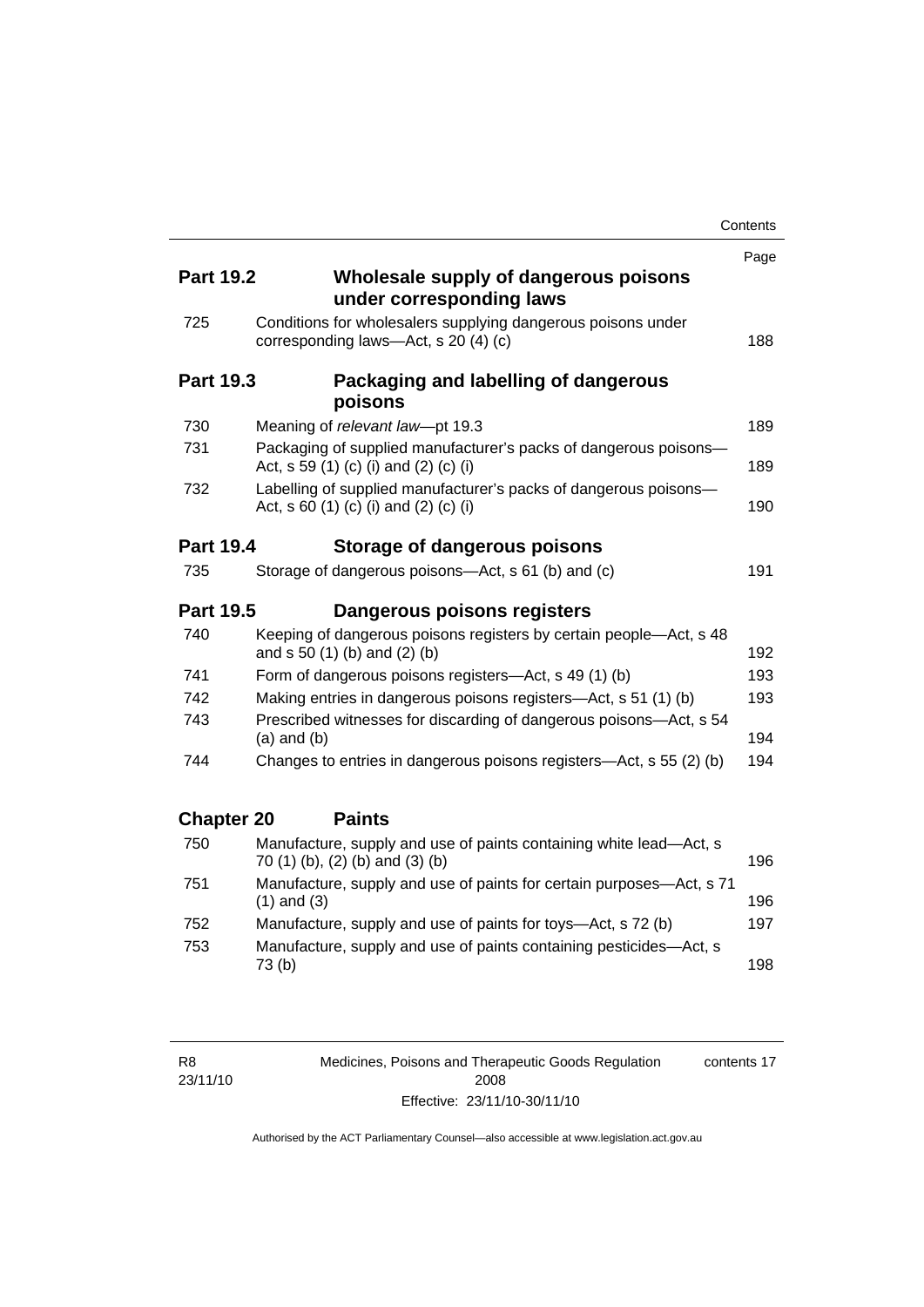#### **Contents**

| <b>Chapter 21</b> | <b>Prohibited and appendix C substances</b>                                                                                                                               | Page |  |
|-------------------|---------------------------------------------------------------------------------------------------------------------------------------------------------------------------|------|--|
| <b>Part 21.1</b>  | <b>Preliminary</b>                                                                                                                                                        |      |  |
| 760               | Meaning of prohibited substance - ch 21                                                                                                                                   | 199  |  |
| 761               | Prohibited substances licences—Act, s 78 (2)                                                                                                                              | 199  |  |
| <b>Part 21.2</b>  | <b>Prohibited substances research and</b><br>education program licences                                                                                                   |      |  |
| Division 21.2.1   | Issue of prohibited substances research and education<br>program licences                                                                                                 |      |  |
| 765               | Applications for prohibited substances research and education<br>program licences                                                                                         | 200  |  |
| 766               | Restrictions on issuing of prohibited substances research and<br>education program licences—Act, s 85 (1) (a)                                                             |      |  |
| 767               | Additional information for prohibited substances research program and<br>education licences-Act, s 88 (1) (k)                                                             |      |  |
| Division 21.2.2   | Prohibited substances research and education<br>program authorisations                                                                                                    |      |  |
| 768               | Authorisations under prohibited substances research and education<br>program licences—Act, s 20 (1) (a)                                                                   | 202  |  |
| 769               | Authorisation condition for prohibited substances research and<br>education program licences—Act, s 44 (1) (b) and (2) (b)                                                | 203  |  |
| Division 21.2.3   | Other provisions-prohibited substances research and<br>education program licences                                                                                         |      |  |
| 770               | Approvals of dealings for prohibited substances research and<br>education program licences-Act, s 20 (1) (c)                                                              | 204  |  |
| 771               | Authorisation condition for approval-holders—Act, s 44 (1) (b) and (2)<br>(b)                                                                                             |      |  |
| 772               | General requirements for prohibited substances purchase orders-<br>Act, s 38 (2) (c)                                                                                      | 205  |  |
| 773               | Recording supply of prohibited substances on purchase orders                                                                                                              | 206  |  |
| 774               | Information for CHO about supplied prohibited substances research<br>and education program licences—Act, s 31 (1) (a) (ii), (1) (b), (2) (a)<br>(ii), $(2)$ (b) and $(4)$ | 206  |  |

| contents 18 | Medicines, Poisons and Therapeutic Goods Regulation | R8.      |
|-------------|-----------------------------------------------------|----------|
|             | 2008                                                | 23/11/10 |
|             | Effective: 23/11/10-30/11/10                        |          |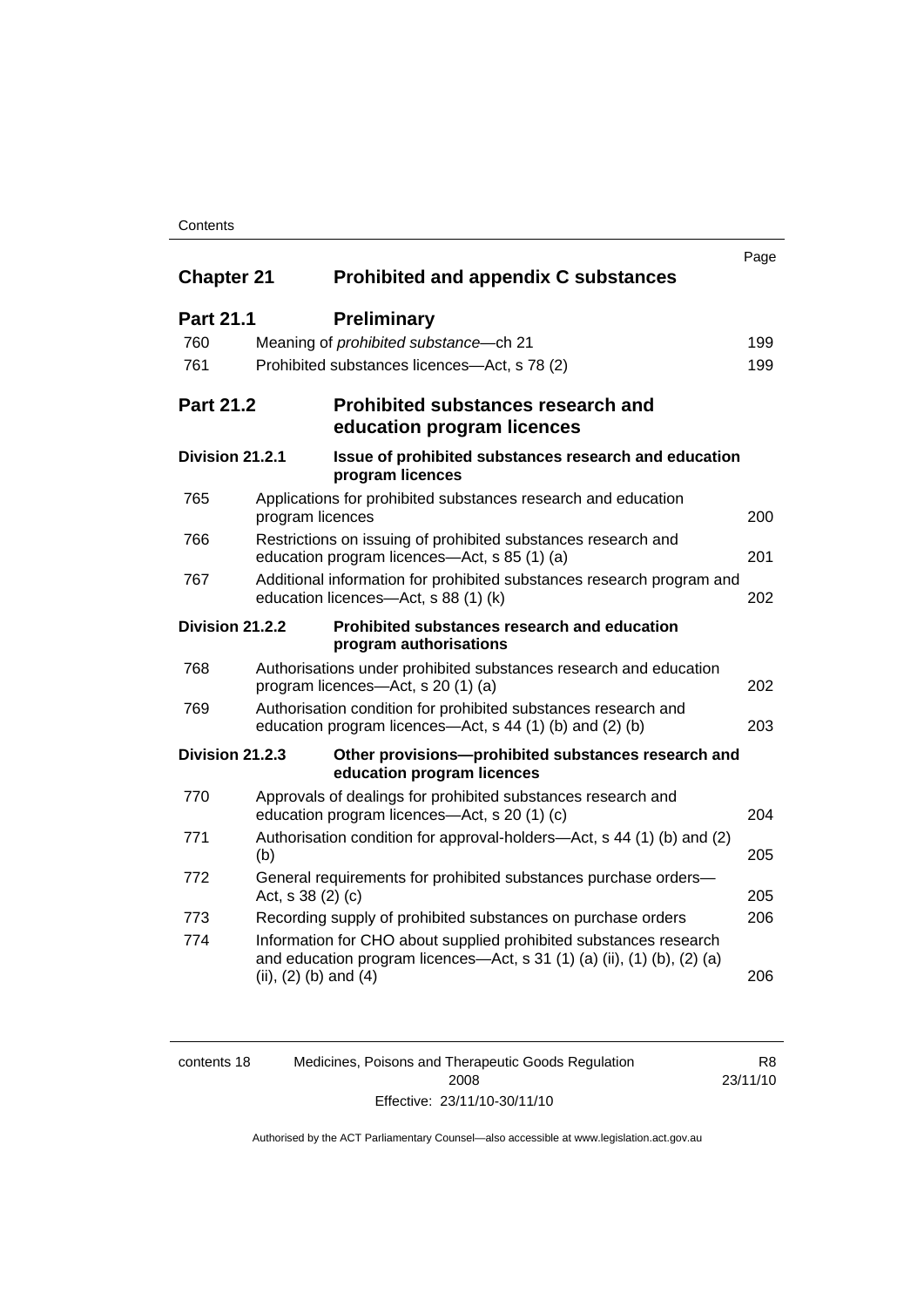| Contents |
|----------|
|----------|

|                   |                                                                                                         | Page |  |
|-------------------|---------------------------------------------------------------------------------------------------------|------|--|
| Part 21.3         | <b>Prohibited substances registers</b>                                                                  |      |  |
| 775               | Keeping of prohibited substances registers by certain people-Act,<br>s 48 and s 50 (1) (b) and (2) (b)  | 208  |  |
| 776               | Form of prohibited substances registers—Act, s 49 (1) (b)                                               | 208  |  |
| 777               | Making entries in prohibited substances registers-Act, s 51 (1) (b)                                     | 209  |  |
| 778               | Prescribed witnesses for discarding of prohibited substances-Act, s<br>54 (a) and (b)                   | 209  |  |
| 779               | Changes to entries in prohibited substances registers—Act, s 55 (2)<br>(b)                              | 210  |  |
| <b>Chapter 22</b> | <b>Therapeutic goods</b>                                                                                |      |  |
| 800               | Definitions-ch 22                                                                                       | 211  |  |
| 801               | Prescribed regulated therapeutic goods-Act, s 14, def regulated<br><i>therapeutic good, par (b)</i>     | 211  |  |
| 802               | 211<br>Authorisation to supply optical devices—Act, s 74 (1) (b) and (2) (b)                            |      |  |
| 803               | Authorisation conditions for supplying optical devices—Act, s 75 (1) (b) 212                            |      |  |
| <b>Chapter 23</b> | <b>Notification and review of decisions</b>                                                             |      |  |
| 850               | Meaning of reviewable decision--- ch 23                                                                 | 213  |  |
| 851               | Reviewable decision notices                                                                             | 214  |  |
| 852               | Applications for review                                                                                 | 215  |  |
| <b>Chapter 24</b> | <b>Miscellaneous</b>                                                                                    |      |  |
| 860               | Authorisations for public employees—Act, s 26 (1) (b), (2) (b), s 35 (1)<br>(b), $(2)$ (b) and s 36 (b) | 216  |  |
| 861               | Other authorisations for public employees—Act, s 20 (1) (a), (2) (a)<br>and s 74 (1) (b)                | 217  |  |
| 862               | Certain containers not to be used for human-use substances-Act, s<br>63(1)(b)                           | 218  |  |
| 863               | Displacement of Legislation Act, s 47 (6)                                                               | 218  |  |

Medicines, Poisons and Therapeutic Goods Regulation 2008 Effective: 23/11/10-30/11/10 contents 19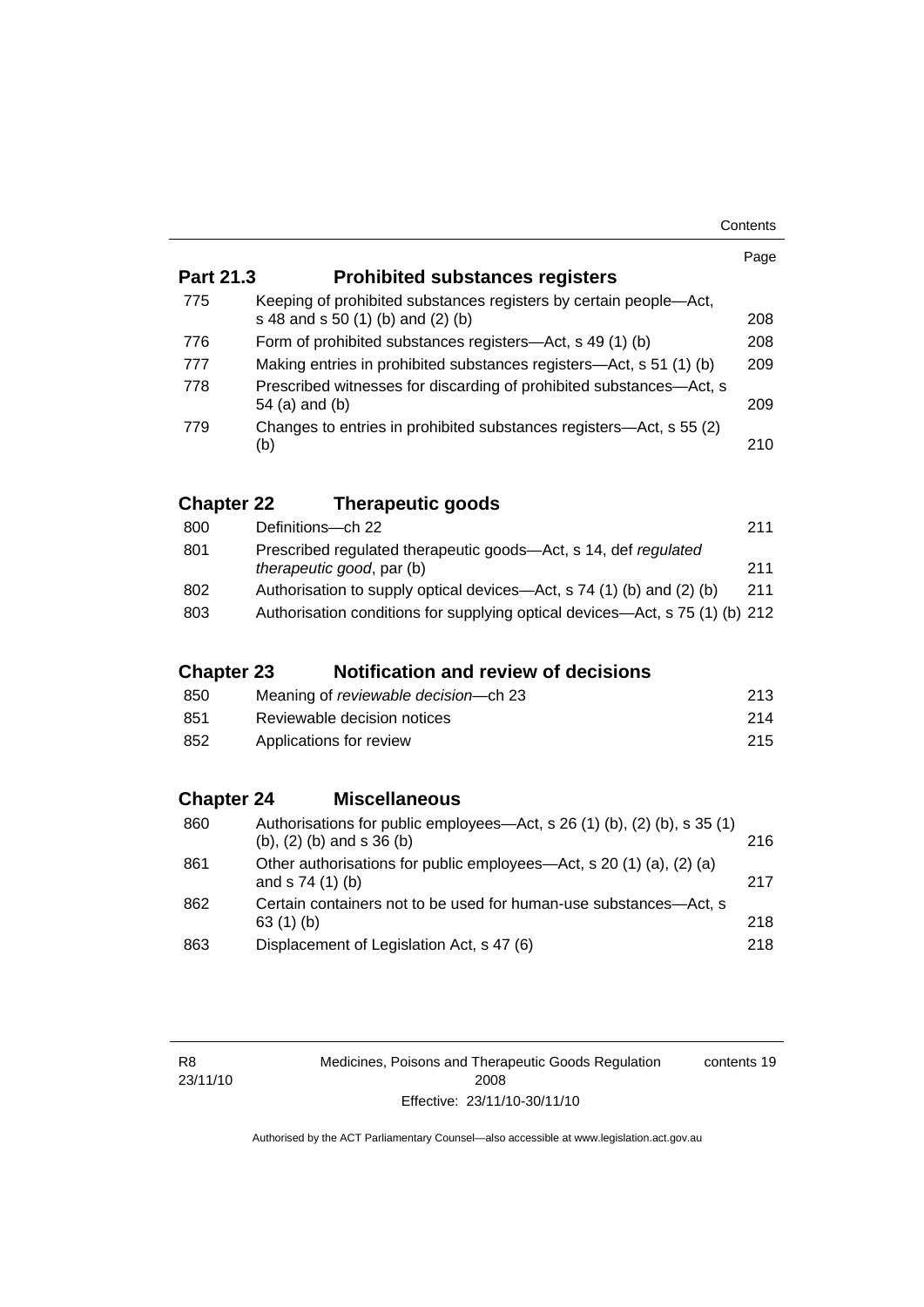**Contents** 

|                              |                                                                      | Page           |
|------------------------------|----------------------------------------------------------------------|----------------|
| <b>Chapter 31</b>            | <b>Modification of Act</b>                                           |                |
| 1100<br>1110<br>Expiry-ch 31 | Modification of Act, ch 14-Act, s 501 (2)                            | 219<br>219     |
|                              |                                                                      |                |
| <b>Schedule 1</b>            | <b>Medicines-health-related occupations</b>                          |                |
|                              | authorisations                                                       | 220            |
| <b>Part 1.1</b>              | <b>Ambulance services and officers</b>                               | 220            |
| <b>Part 1.2</b>              | Dentists, dental hygienists and dental therapists                    | 221            |
| <b>Part 1.3</b>              | <b>Doctors</b>                                                       | 224            |
| <b>Part 1.4</b>              | <b>Health professionals at institutions</b>                          | 226            |
| <b>Part 1.5</b>              | <b>Midwives</b>                                                      | 227            |
| <b>Part 1.6</b>              | <b>Nurses</b>                                                        | 229            |
| <b>Part 1.7</b>              | Opioid dependency treatment centres operated by<br><b>Territory</b>  | 232            |
| <b>Part 1.8</b>              | <b>Optometrists</b>                                                  | 233            |
| <b>Part 1.9</b>              | <b>Pharmacists and employees</b>                                     | 234            |
| Part 1.10                    | <b>Podiatrists</b>                                                   | 237            |
| Part 1.11                    | <b>Residential care facilities</b>                                   | 238            |
| Part 1.12                    | Sales representatives for medicines manufacturers<br>and wholesalers | 240            |
| Part 1.13                    | Veterinary surgeons and employees                                    | 241            |
|                              |                                                                      |                |
| <b>Schedule 2</b>            | <b>Optometry medicines</b>                                           | 244            |
|                              |                                                                      |                |
| <b>Schedule 3</b>            | Designated appendix D medicines-standing                             |                |
|                              | approvals                                                            | 246            |
| <b>Part 3.1</b>              | <b>Approval conditions</b>                                           | 246            |
| 3.1                          | Definitions-sch 3                                                    | 246            |
| contents 20                  | Medicines, Poisons and Therapeutic Goods Regulation                  | R <sub>8</sub> |
|                              | 2008                                                                 | 23/11/10       |

Effective: 23/11/10-30/11/10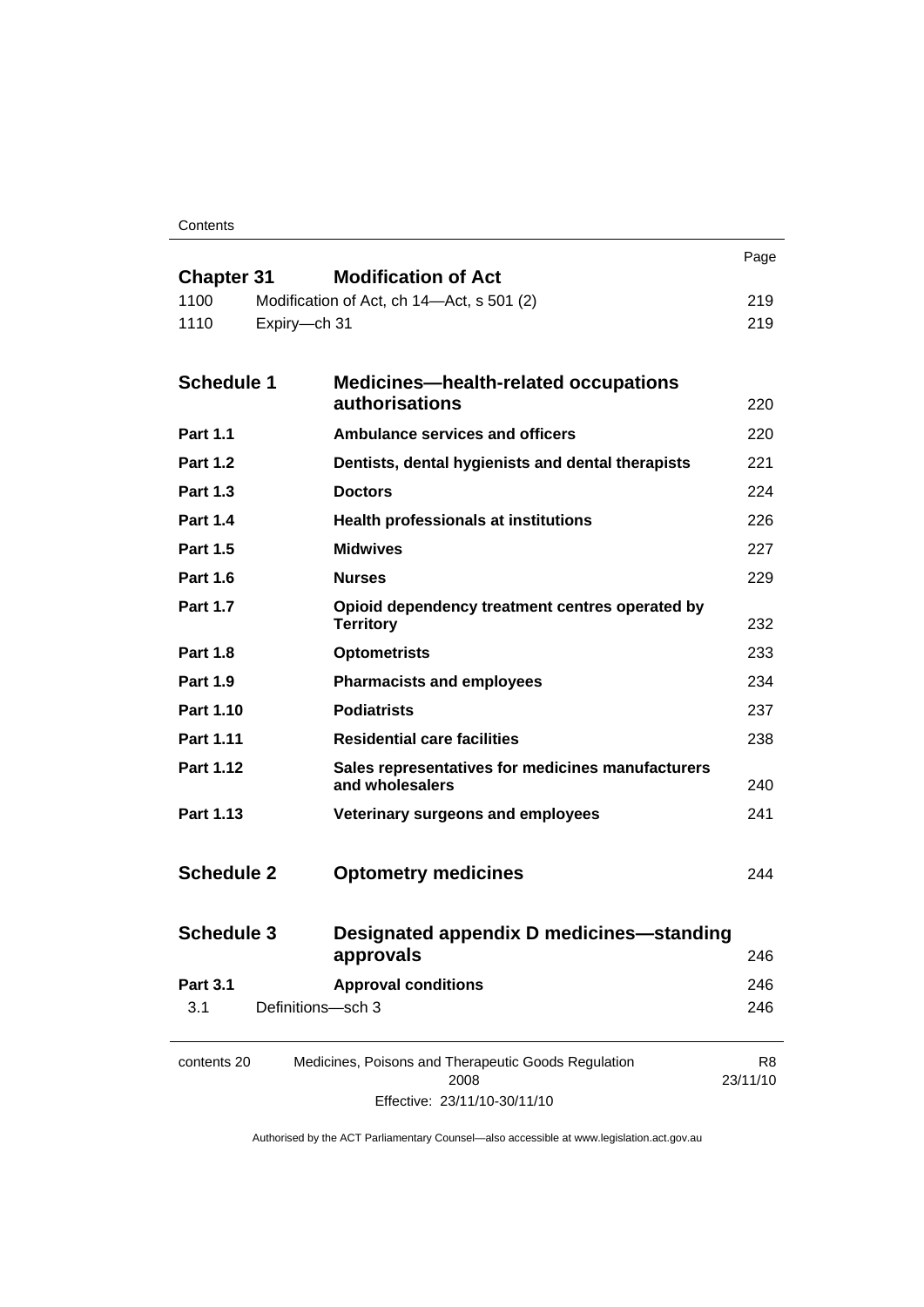|                   |                     |                                                           | Contents |
|-------------------|---------------------|-----------------------------------------------------------|----------|
|                   |                     |                                                           | Page     |
| <b>Part 3.2</b>   |                     | Standing approvals for designated appendix D<br>medicines | 247      |
| <b>Schedule 4</b> |                     | Dangerous poisons-manufacturing etc<br>authorisations     | 249      |
| <b>Schedule 5</b> |                     | Requirements for storage receptacles                      | 252      |
| <b>Part 5.1</b>   |                     | <b>Medicines cabinets</b>                                 | 252      |
| 5.1               |                     | Medicines cabinets-general requirements                   | 252      |
| 5.2               |                     | Medicines cabinets-body requirements                      | 252      |
| 5.3               |                     | Medicines cabinets-door requirements                      | 253      |
| 5.4               |                     | Medicines cabinets-lock requirements                      | 253      |
| 5.5               |                     | Medicines cabinets-mounting requirements                  | 254      |
| <b>Part 5.2</b>   |                     | Safes, strong rooms and vaults                            | 255      |
| 5.6               |                     | Requirements for safes                                    | 255      |
| 5.7               |                     | Requirements for strong rooms                             | 255      |
| 5.8               |                     | Requirements for vaults                                   | 255      |
| Schedule 10       |                     | <b>Modification-Crimes Act 1900</b>                       | 256      |
| <b>Dictionary</b> |                     |                                                           | 260      |
| <b>Endnotes</b>   |                     |                                                           |          |
| 1                 |                     | About the endnotes                                        | 270      |
| $\overline{2}$    | Abbreviation key    |                                                           | 270      |
| 3                 | Legislation history |                                                           | 271      |
| 4                 |                     | Amendment history                                         | 272      |
| 5                 |                     | Earlier republications                                    | 277      |
| 6                 |                     | Uncommenced amendments                                    | 278      |
|                   |                     |                                                           |          |
|                   |                     |                                                           |          |

| R8       | Medicines, Poisons and Therapeutic Goods Regulation | contents 21 |
|----------|-----------------------------------------------------|-------------|
| 23/11/10 | 2008                                                |             |
|          | Effective: 23/11/10-30/11/10                        |             |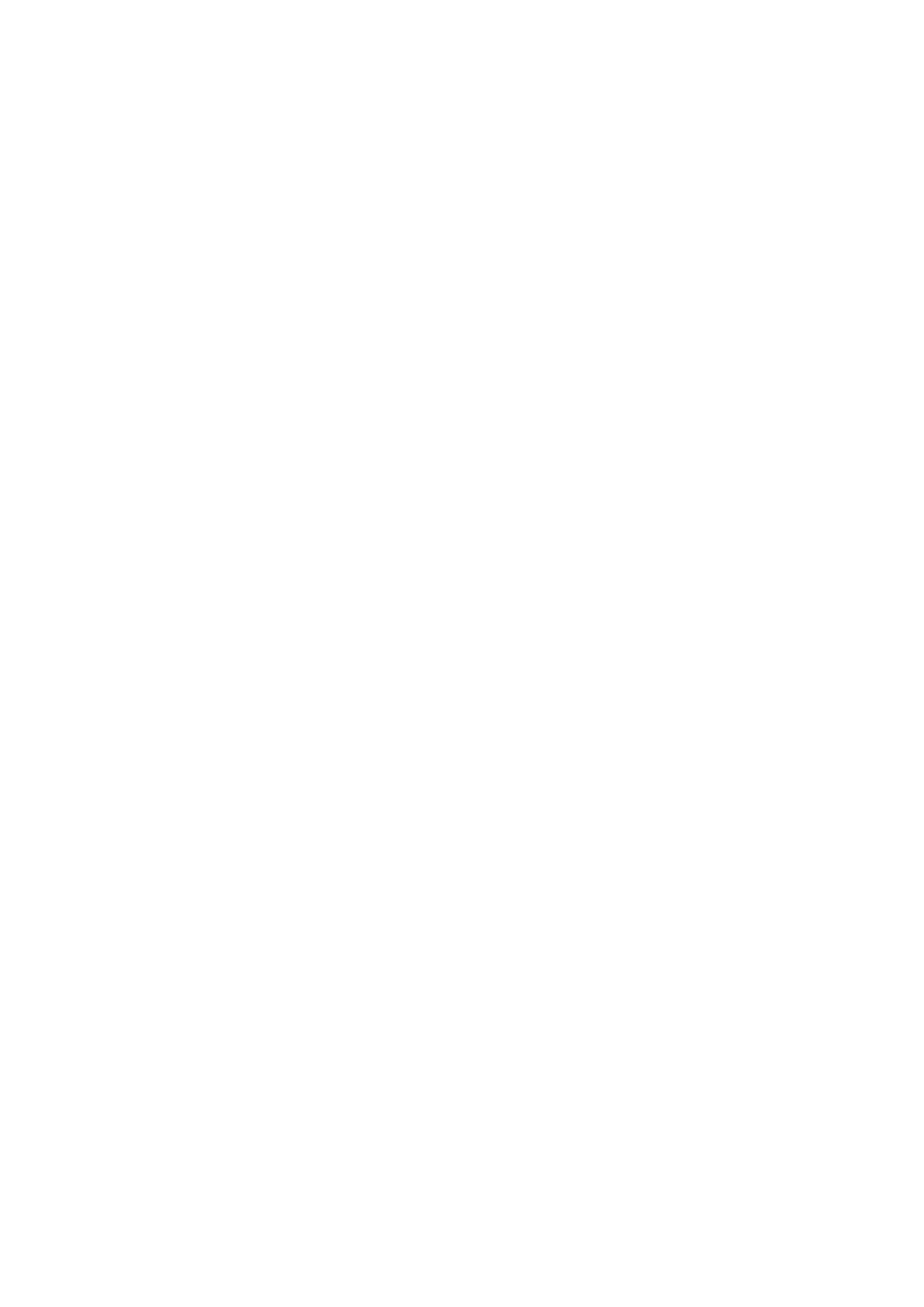<span id="page-24-0"></span>

# **Medicines, Poisons and Therapeutic Goods Regulation 2008**

made under the

**Medicines, Poisons and Therapeutic Goods Act 2008** 

R8 23/11/10

I

Medicines, Poisons and Therapeutic Goods Regulation 2008 Effective: 23/11/10-30/11/10

page 1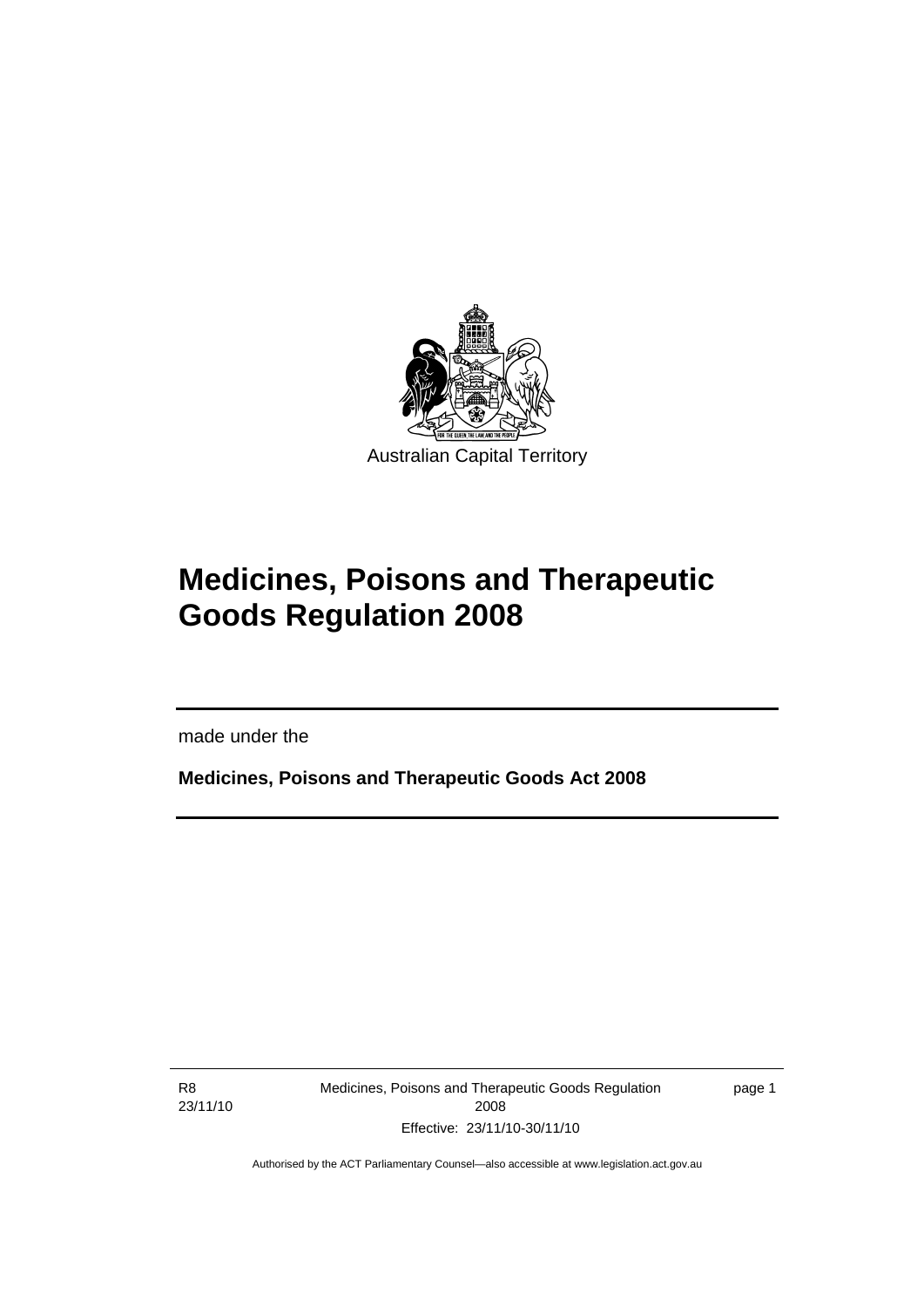<span id="page-25-0"></span>Section 1

# **Chapter 1 Preliminary**

#### **1 Name of regulation**

This regulation is the *Medicines, Poisons and Therapeutic Goods Regulation 2008*.

#### **3 Dictionary**

The dictionary at the end of this regulation is part of this regulation.

*Note 1* The dictionary at the end of this regulation defines certain terms used in this regulation, and includes references (*signpost definitions*) to other terms defined elsewhere.

> For example, the signpost definition '*health profession*—see the *Health Professionals Act 2004*, dictionary.' means that the term 'health profession' is defined in that dictionary and the definition applies to this regulation.

*Note 2* A definition in the dictionary (including a signpost definition) applies to the entire regulation unless the definition, or another provision of the regulation, provides otherwise or the contrary intention otherwise appears (see Legislation Act, s 155 and s 156 (1)).

#### **4 Notes**

A note included in this regulation is explanatory and is not part of this regulation.

*Note* See the Legislation Act, s 127 (1), (4) and (5) for the legal status of notes.

R8 23/11/10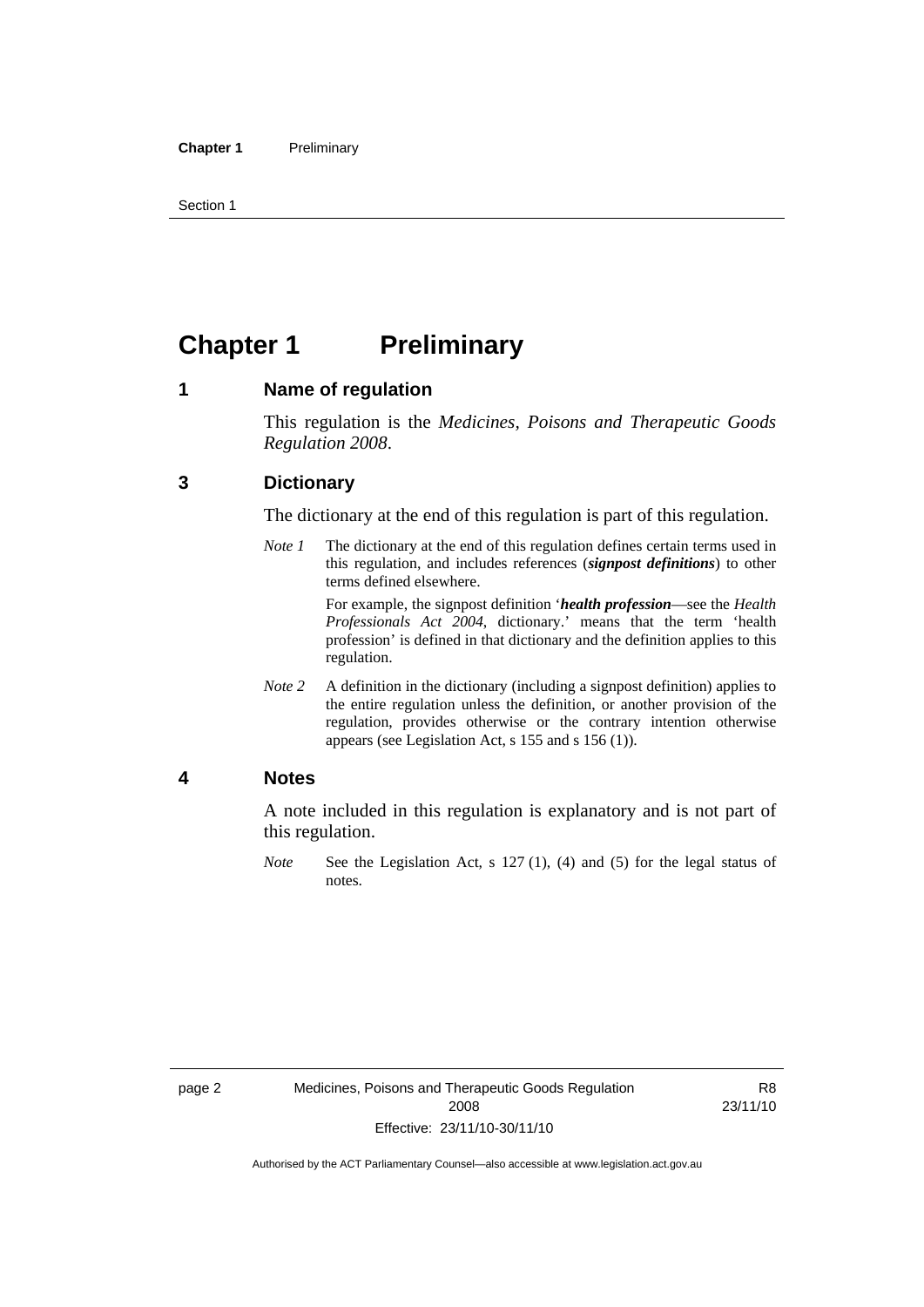#### <span id="page-26-0"></span>**5 Offences against regulation—application of Criminal Code etc**

Other legislation applies in relation to offences against this regulation.

*Note 1 Criminal Code*

The Criminal Code, ch 2 applies to all offences against this regulation (see Code, pt 2.1).

The chapter sets out the general principles of criminal responsibility (including burdens of proof and general defences), and defines terms used for offences to which the Code applies (eg *conduct*, *intention*, *recklessness* and *strict liability*).

*Note 2 Penalty units* 

The Legislation Act, s 133 deals with the meaning of offence penalties that are expressed in penalty units.

#### **6 Overview of things to which medicines and poisons standard does not apply**

- (1) The medicines and poisons standard applies to regulated substances (see the Act, pt 3.1 and s 17).
- (2) However, the medicines and poisons standard sets out the following things to which it does not apply (unless there is a contrary intention in the standard):
	- (a) a substance in a preparation or product included in the standard, appendix A (General Exemptions) (see the standard, par 1 (2) (h));
	- (b) a substance and the reason for its entry in the standard, appendix B (Substances considered not to require control by scheduling) (see the standard, par 1 (2) (h));
	- (c) a substance to which the standard, appendix G (Dilute Preparations) applies (see the standard, par  $1(2)(i)$ );

R8 23/11/10 page 3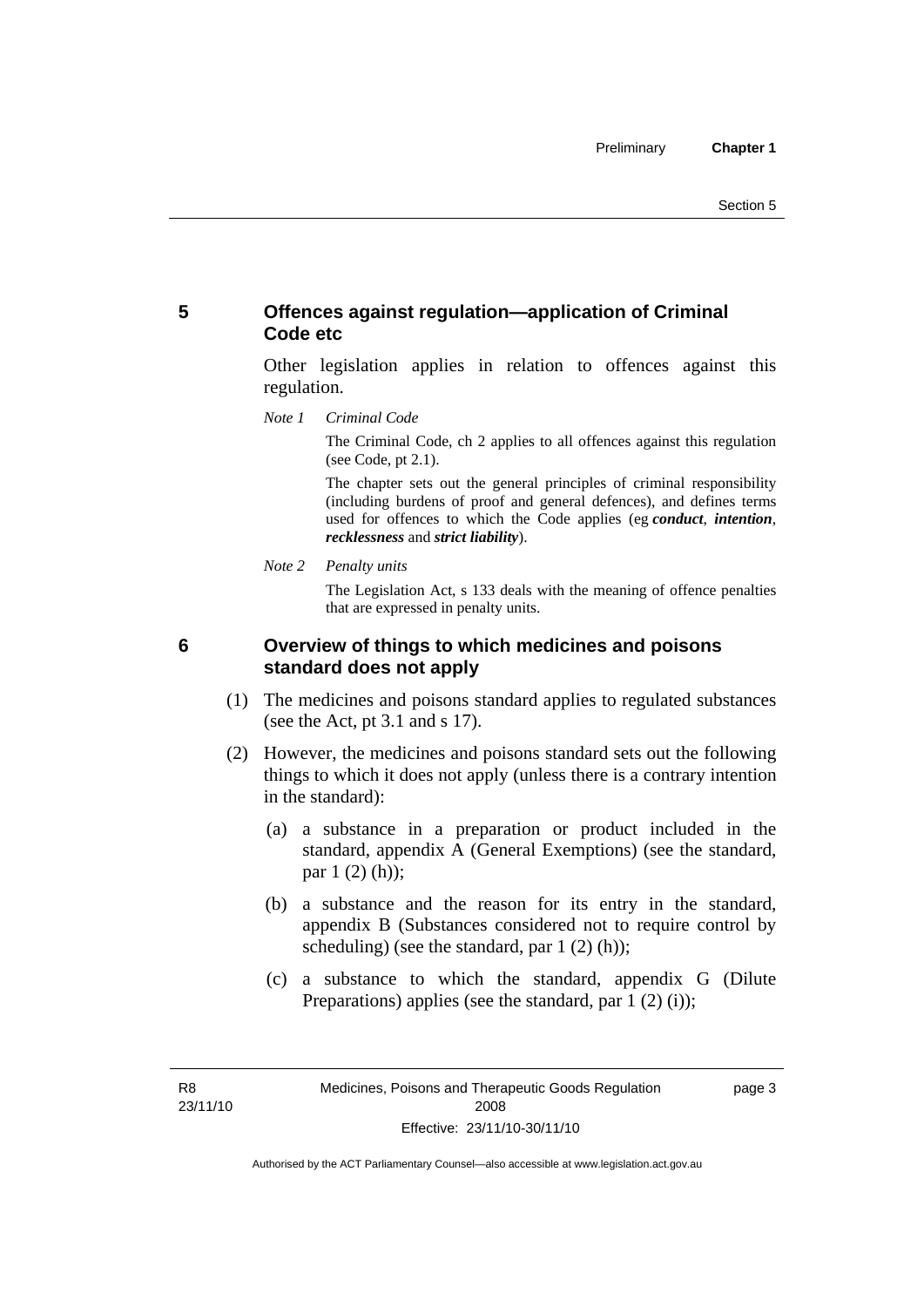#### **Chapter 1** Preliminary

Section 6

- (d) certain low concentrations of substances included in the standard, schedules 1 to 6 if the substance is not also included in schedule 7 or 8 (see the standard, par 1 (2) (j));
- (e) certain impurities in pesticides (see the standard, par 1 (2) (k)).

page 4 Medicines, Poisons and Therapeutic Goods Regulation 2008 Effective: 23/11/10-30/11/10

R8 23/11/10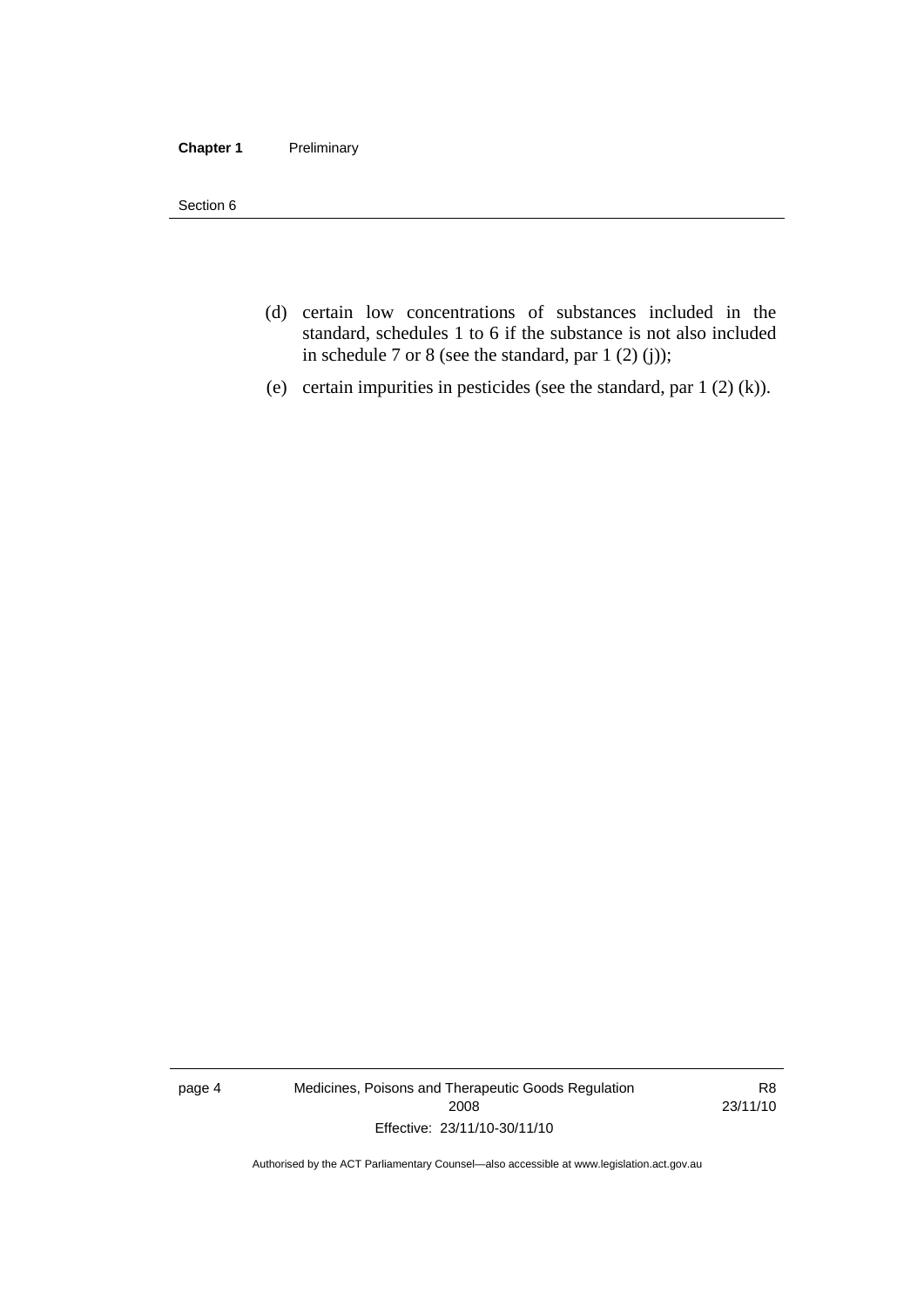# <span id="page-28-0"></span>**Chapter 2 Medicines—authorisations generally**

# **Part 2.1 Overview of medicines authorisations**

#### **10 General overview of authorisations for medicines**

 (1) The Act requires that a person must not deal with a medicine in a particular way unless the person is authorised to deal with the medicine.

#### **Example**

the Act, s 35 is about obtaining certain substances (which include medicines)

- *Note 1* The Act, s 19 sets out when a person *deals* with a medicine.
- *Note 2* An example is part of the regulation, is not exhaustive and may extend, but does not limit, the meaning of the provision in which it appears (see Legislation Act, s 126 and s 132).
- (2) The Act, section 20 sets out when a person is authorised to deal with a medicine.
- (3) This regulation authorises certain dealings with medicines.

*Note* An authorisation is not required to deal with the following:

- a substance excluded from the medicines and poisons standard by the standard, par  $1(2)$  (see s 6);
- a substance mentioned in the medicines and poisons standard, sch 2, 3, 4 or 8 if none of the schedules apply to the substance because of an exception in the standard (eg Aspirin in packets available from supermarkets).

R8 23/11/10 page 5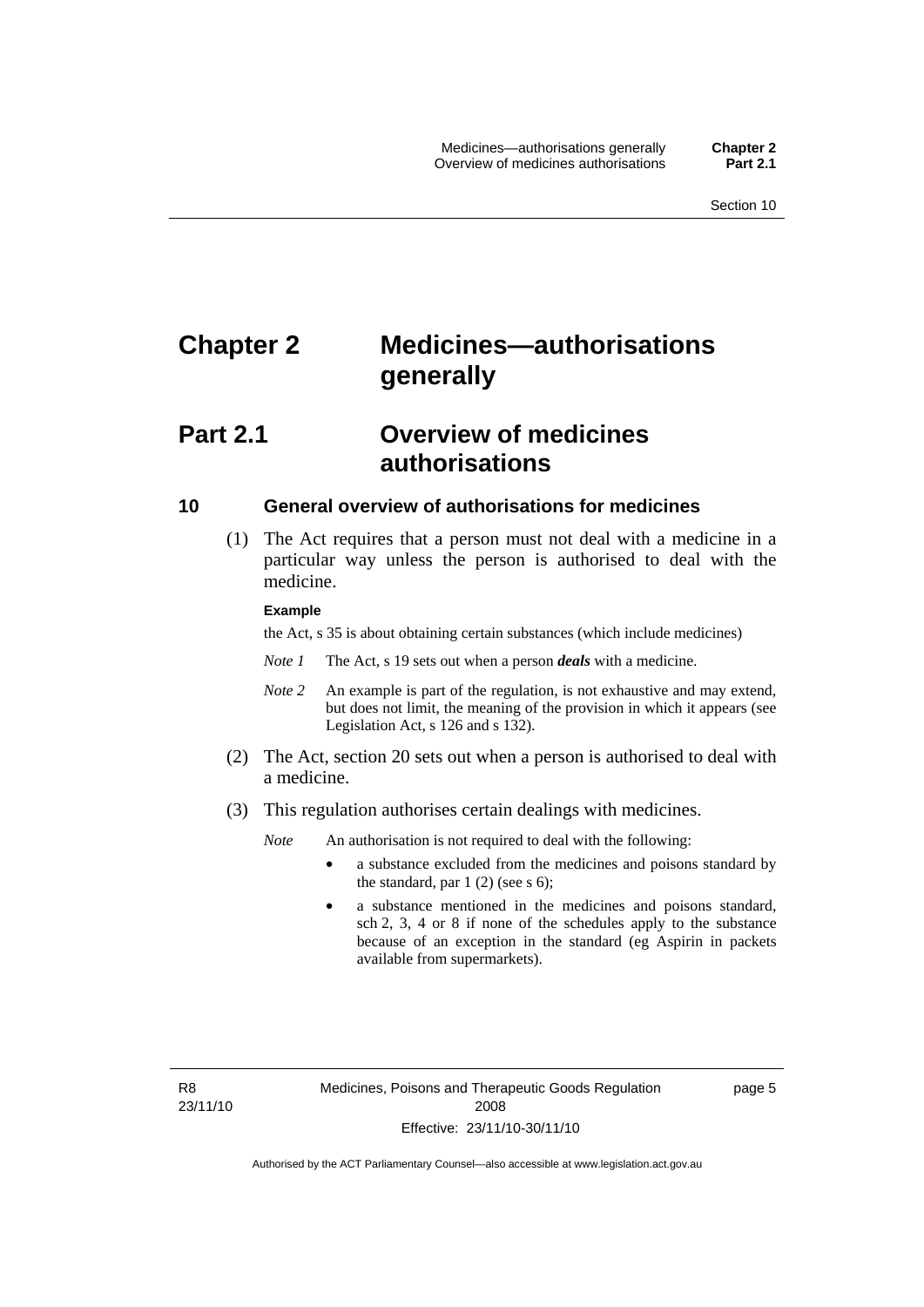<span id="page-29-0"></span>Section 11

(4) An authorisation under this regulation may be subject to limitations.

#### **Examples—s (4)**

- 1 a health practitioner's authorisation is subject to any condition or restriction to which the health practitioner is subject to under the *Health Practitioner Regulation National Law (ACT)* (see s 20)
- 2 the authorisation of a person to prescribe a medicine is subject to any restriction included in sch 1 in relation to the person (see s 30 (1) (b))

*Note* For the power to impose other restrictions, see the Act, ch 8.

#### **11 Overview of medicines authorisations under this regulation**

- (1) Medicines authorisations under this regulation that are specific to health-related occupations are given by the following provisions (and are set out in schedule 1):
	- (a) section 30 (which is about authorisations under schedule 1 to prescribe medicines);
	- (b) section 50 (which is about authorisations under schedule 1 to issue requisitions for medicines);
	- (c) section 60 (which is about authorisations under schedule 1 to issue purchase orders for medicines);
	- (d) section 110 (which is about authorisations under schedule 1 to supply medicines);

*Note Supply* includes dispense on prescription (see Act, s 24).

- (e) section 350 (which is about authorisations under schedule 1 for people in health-related occupations to administer medicines);
- (f) section 370 (which is about authorisations under schedule 1 to obtain and possess medicines);
- (g) section 380 (which is about authorisations under schedule 1 to manufacture medicines).

R8 23/11/10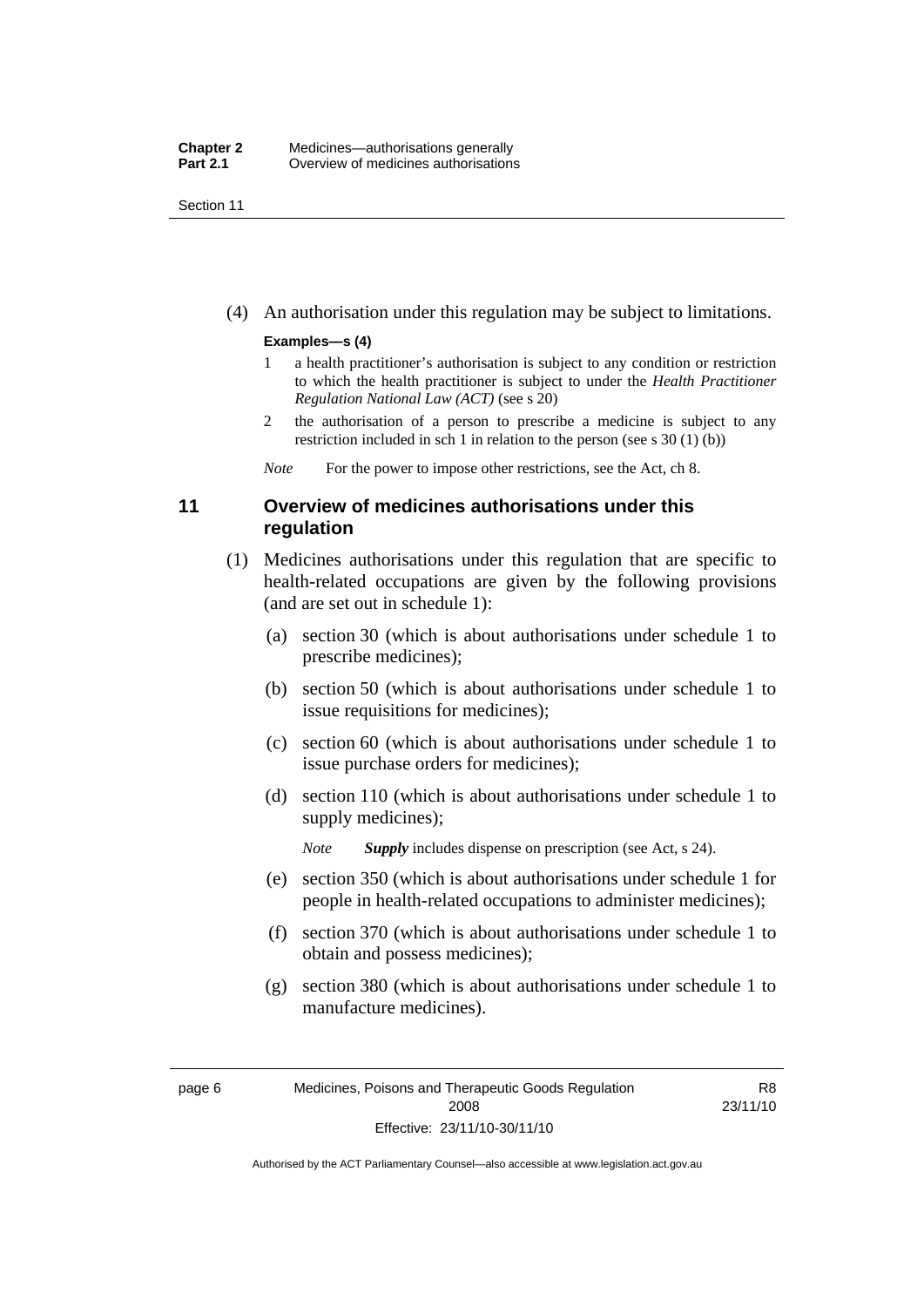- (2) For other authorisations, see the following provisions:
	- (a) section 70 (which is about authorisation of CHO to issue standing orders for supply of medicines in public health emergencies);
	- (b) section 71 (which is about authorisation of CHO to issue standing orders for administration of medicines for public health matters);
	- (c) section 75 (which is about authorisation of doctors to issue standing orders for administration of medicines at institutions);
	- (d) section 77 (which is about authorisation of CHO to issue standing orders for supply and administration of medicines at walk-in centres);
	- (e) section 251 (which is about authorisation to supply certain medicines without prescription in emergencies);
	- (f) section 260 (which is about authorisation to supply medicines to pharmacists for disposal);
	- (g) section 261 (which is about authorisation to supply medicines to commercial disposal operators for disposal);
	- (h) section 360 (which is about authorisation for self-administration of medicines);
	- (i) section 361 (which is about authorisation for the administration of medicines by assistants);
	- (j) section 371 (which is about authorisation to obtain and possess medicines for certain personal use-related dealings);
	- (k) section 400 (which is about authorisation to deliver medicines under supply authorities);
	- (l) section 401 (which is about authorisation for commercial disposal operators for disposal of medicines);

R8 23/11/10 page 7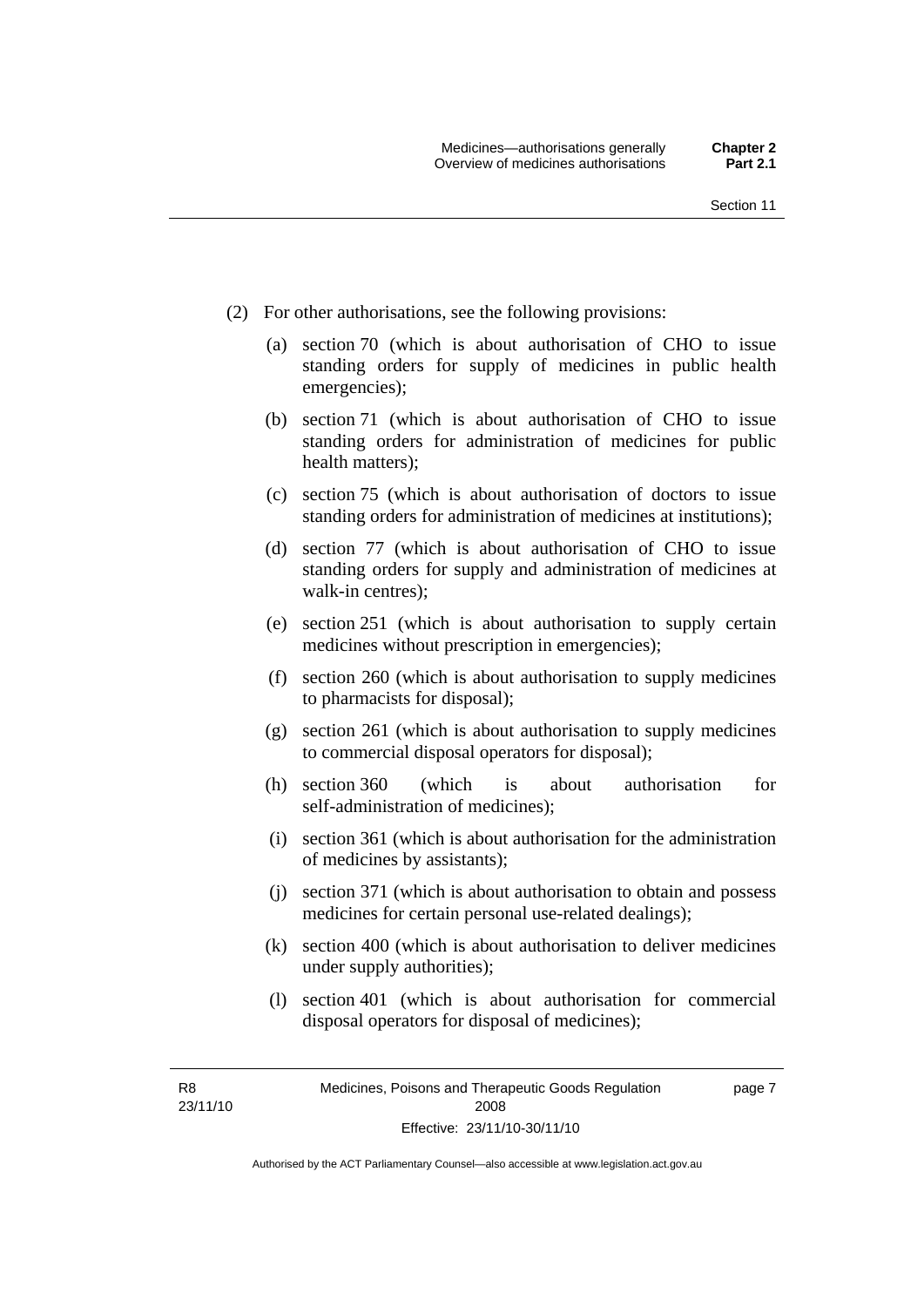<span id="page-31-0"></span>Section 12

- (m) section 410 (which is about authorisation to supply and administer adrenaline and salbutamol);
- (n) section 420 (which is about authorisations for CYP authorised people);
- (o) section 421 (which is about authorisations for corrections officers);
- (p) section 430 (which is about authorisations for non-controlled medicines research and education);
- (q) section 440 (which is about authorisations under controlled medicines research and education program licences);
- (r) section 450 (which is about authorisations under first-aid kit licences);
- (s) section 460 (which is about authorisations under medicines wholesalers licences);
- (t) section 470 (which is about authorisations under opioid dependency treatment licences);
- (u) section 480 (which is about authorisations under pharmacy medicines rural communities licences).

#### **12 General overview of authorisation conditions for medicines**

 (1) The Act, section 44 requires a person who is authorised to deal with a medicine to comply with any condition to which the authorisation is subject.

#### **Example**

Section 31 sets out the authorisation conditions for an authorised person to prescribe a medicine.

*Note* An example is part of the regulation, is not exhaustive and may extend, but does not limit, the meaning of the provision in which it appears (see Legislation Act, s 126 and s 132).

page 8 Medicines, Poisons and Therapeutic Goods Regulation 2008 Effective: 23/11/10-30/11/10

R8 23/11/10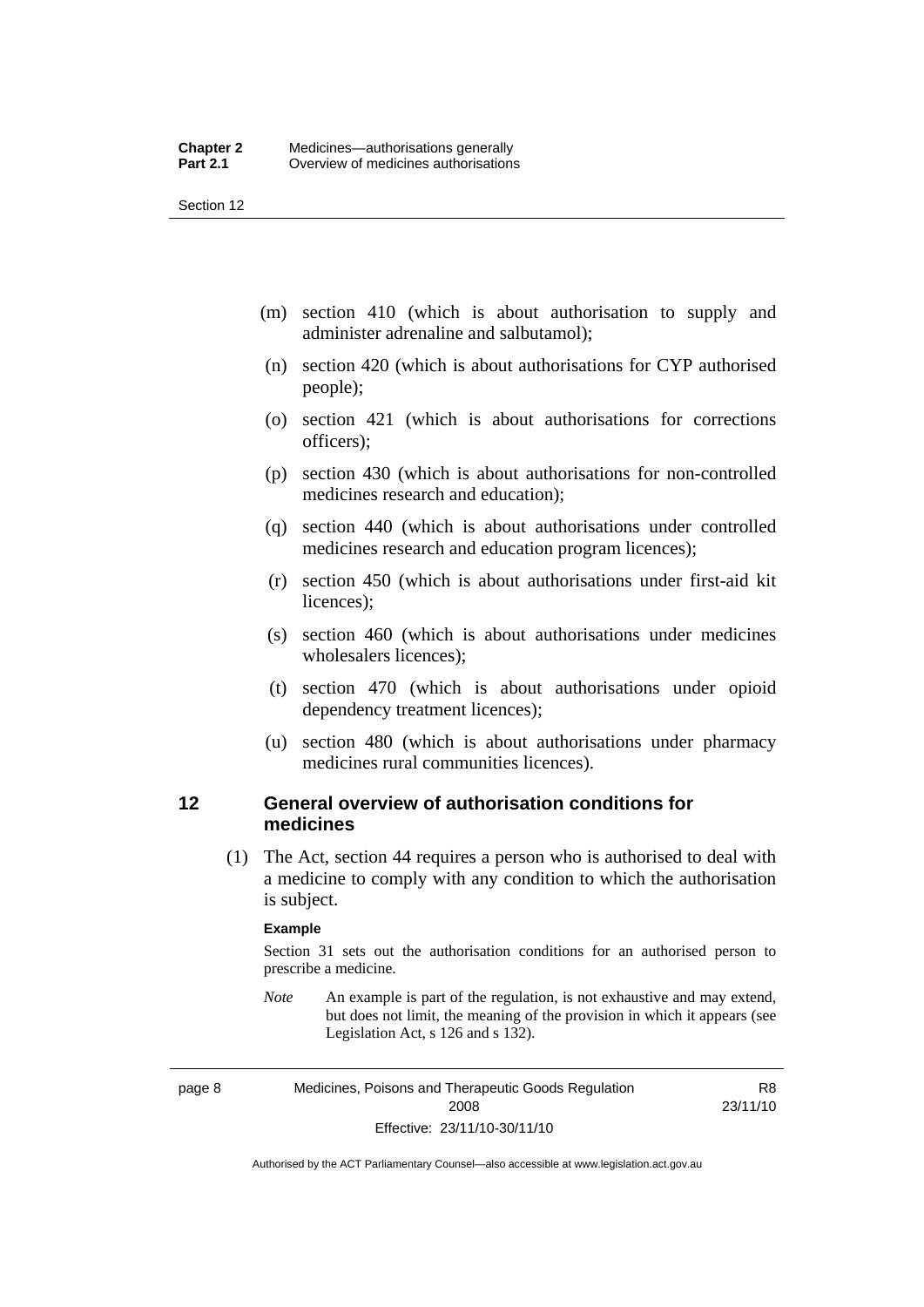(2) The conditions are additional to other restrictions on an authorised person's authority to deal with a medicine.

#### **Example—s (2)**

Schedule 1 limits the use of restricted optometry medicines (see sch 2, table 2.2) to an optometrist who holds a particular authority.

*Note* Conditions may also be imposed under other provisions of the Act including, for example, s 89 which sets out conditions on licences.

R8 23/11/10 Medicines, Poisons and Therapeutic Goods Regulation 2008 Effective: 23/11/10-30/11/10

page 9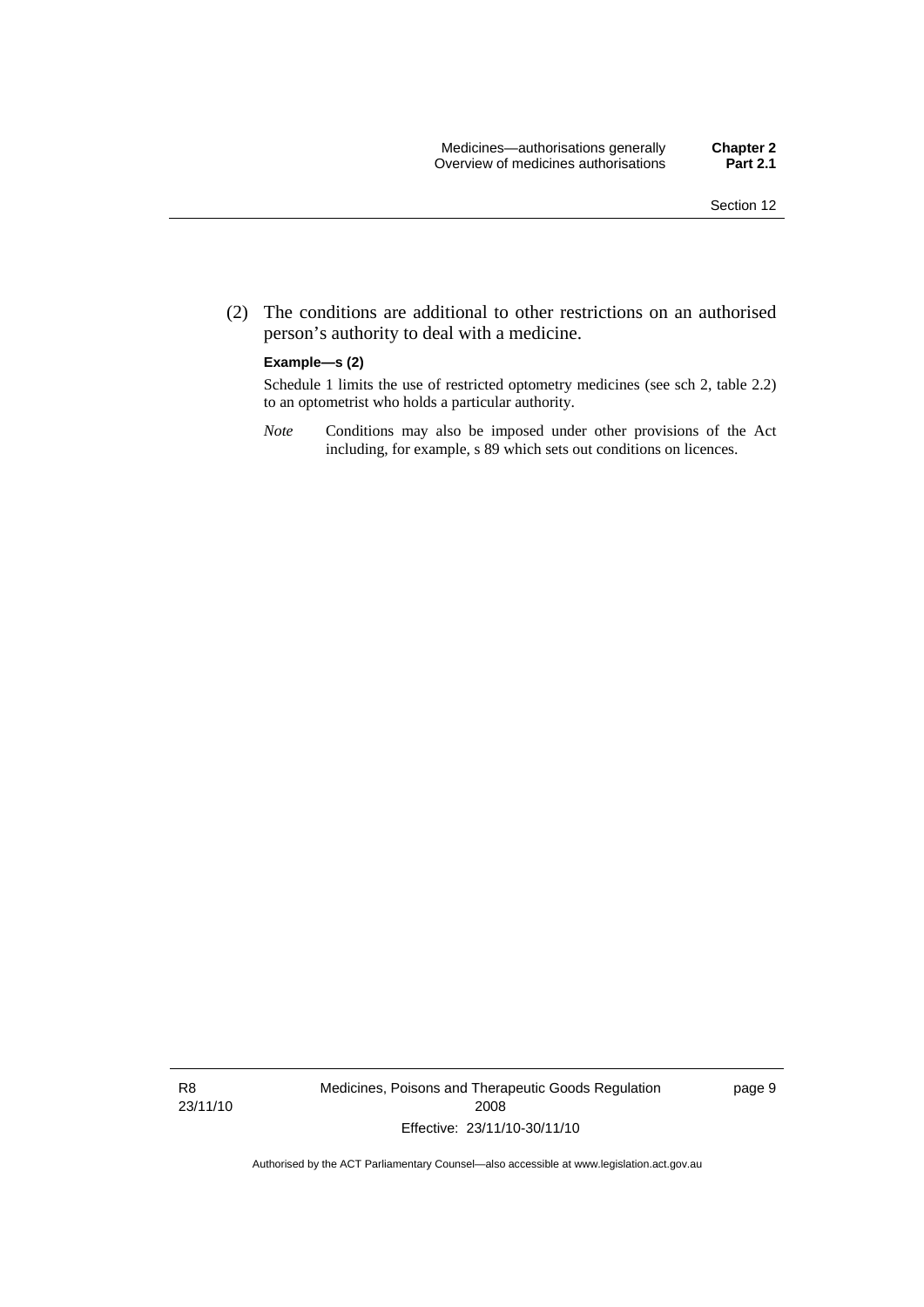<span id="page-33-0"></span>Section 20

# **Part 2.2 Relationship with registration laws**

#### **20 Medicines authorisations subject to Health Practitioner Regulation National Law (ACT) restrictions**

 (1) A health practitioner's authorisation under the Act to deal with a medicine is subject to any condition or other restriction to which the health practitioner is subject under the *Health Practitioner Regulation National Law (ACT)*.

#### **Example**

Section 31 places conditions on the prescribing of medicines by a health practitioner authorised to prescribe the medicines. If a particular health practitioner's registration under the *Health Practitioner Regulation National Law (ACT)* is subject to the condition or restriction that the person may not prescribe certain medicines, the health practitioner's authorisation under the *Medicines, Poisons and Therapeutic Goods Act 2008* to prescribe medicines is also subject to that condition or restriction.

- *Note 1* A reference to an Act includes a reference to the statutory instruments made or in force under the Act, including any regulation (see Legislation Act, s 104).
- *Note 2* An example is part of the regulation, is not exhaustive and may extend, but does not limit, the meaning of the provision in which it appears (see Legislation Act, s 126 and s 132).
- (2) A health professional's authorisation under the Act to deal with a medicine is subject to any condition or other restriction to which the health professional is subject under the *Health Professionals Act 2004*.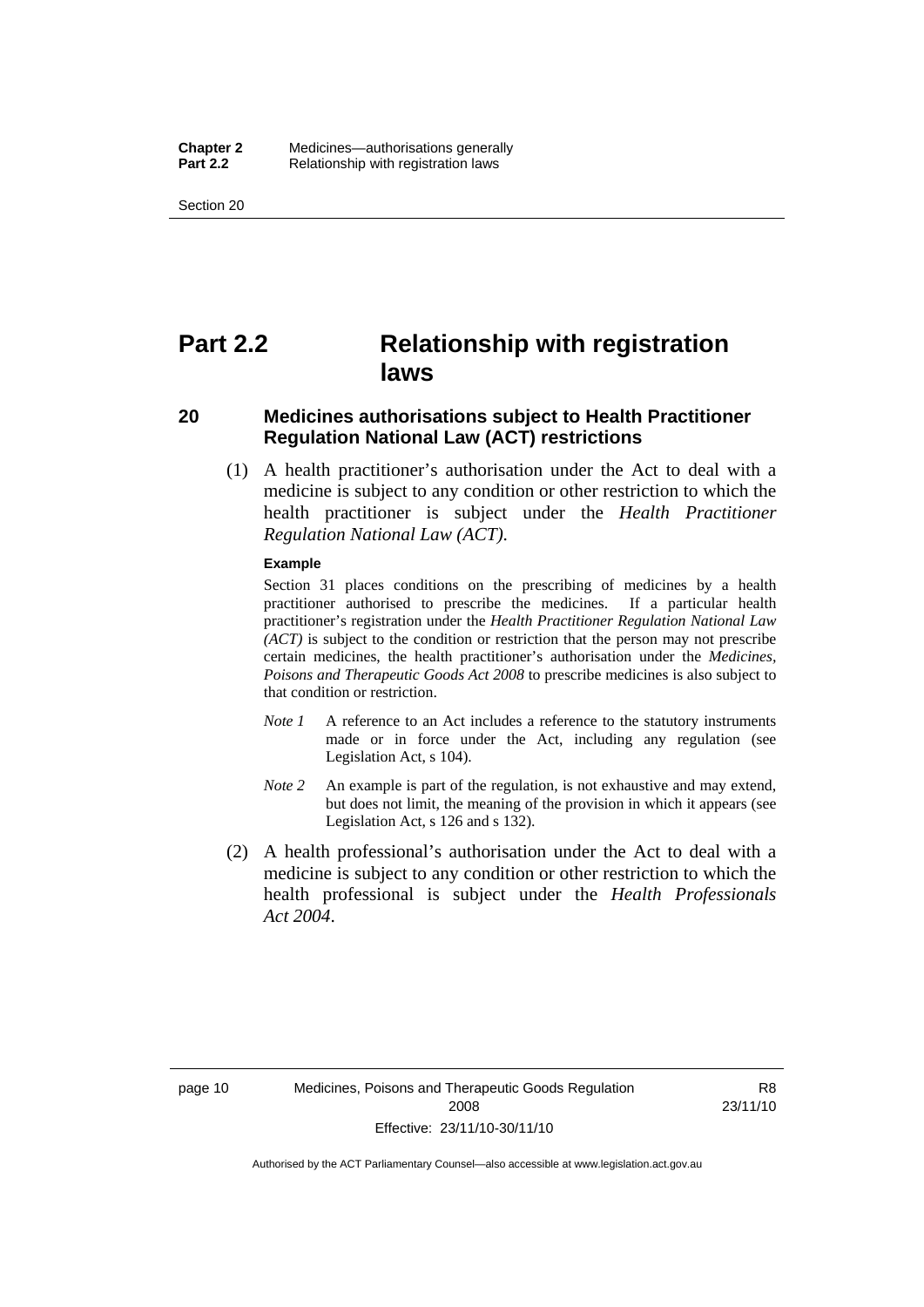#### <span id="page-34-0"></span>**21 Medicines authorisations subject to Health Professionals Act restrictions**

A health professional's authorisation under the Act to deal with a medicine is subject to any condition or other restriction to which the health professional is subject under the *Health Professionals Act 2004*.

R8 23/11/10 Medicines, Poisons and Therapeutic Goods Regulation 2008 Effective: 23/11/10-30/11/10

page 11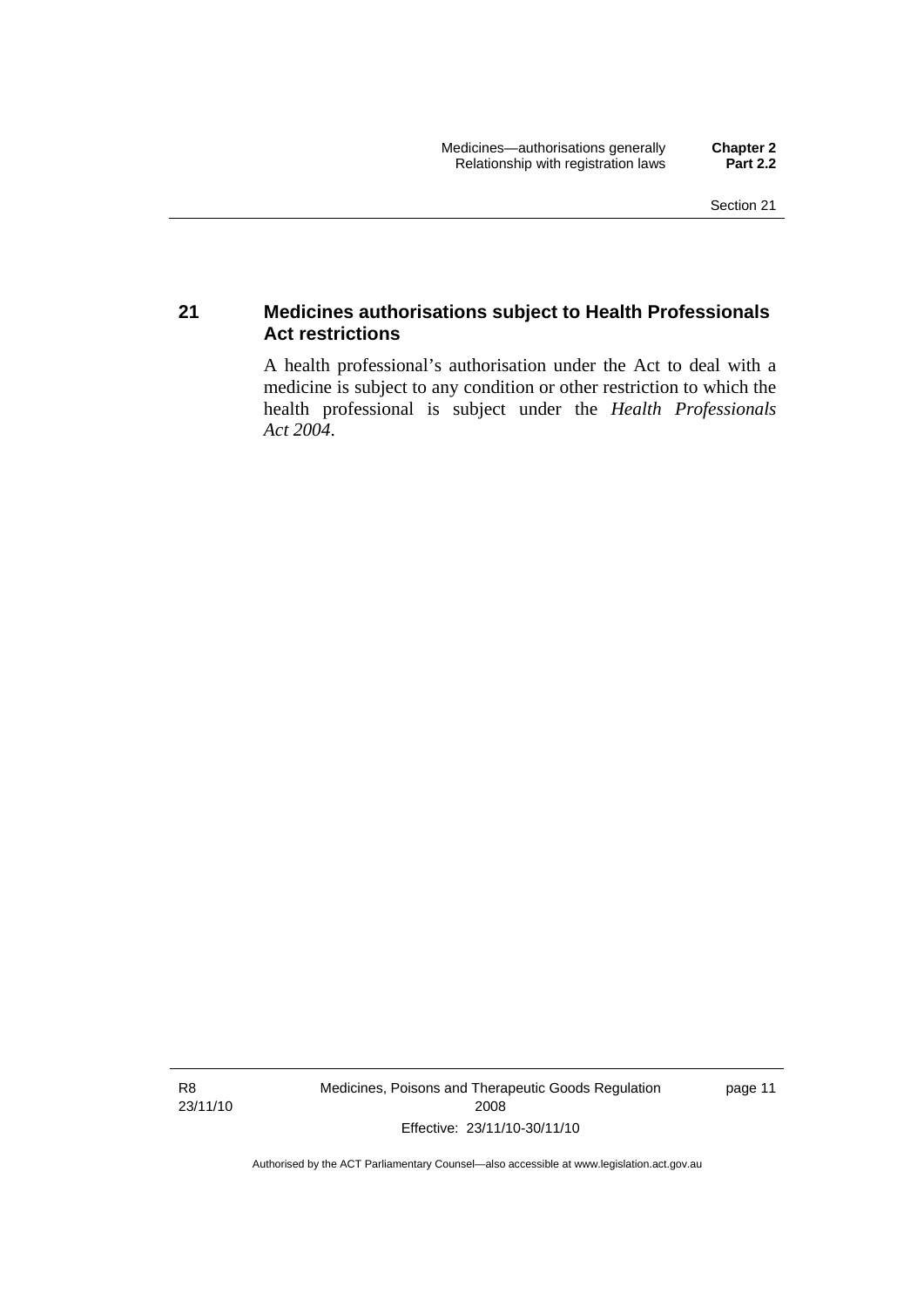# <span id="page-35-0"></span>**Chapter 3 Medicines—supply authorities**

### **Part 3.1 Prescribing medicines**

### **Division 3.1.1 Authorisation to prescribe medicines**

#### **30 Authorisation under sch 1 to prescribe medicines— Act, s 40 (1) (b), (2) (b) and (3) (b)**

- (1) A person mentioned in schedule 1, column 2 is authorised to prescribe a medicine if—
	- (a) prescribing the medicine is included in the schedule, column 3 in relation to the person; and
	- (b) the prescribing is consistent with any restriction for the prescribing mentioned in the schedule, column 3; and
	- (c) if the prescription is a self-prescription of the medicine—
		- (i) the person is not a trainee dentist, trainee nurse practitioner, intern doctor or person training to be an eligible midwife; or
		- (ii) the medicine is not a restricted medicine.
- (2) In this section:

#### *restricted medicine* means—

- (a) an anabolic steroid; or
- (b) a designated appendix D medicine; or
- (c) a benzodiazepine; or
- (d) a controlled medicine.

page 12 Medicines, Poisons and Therapeutic Goods Regulation 2008 Effective: 23/11/10-30/11/10

R8 23/11/10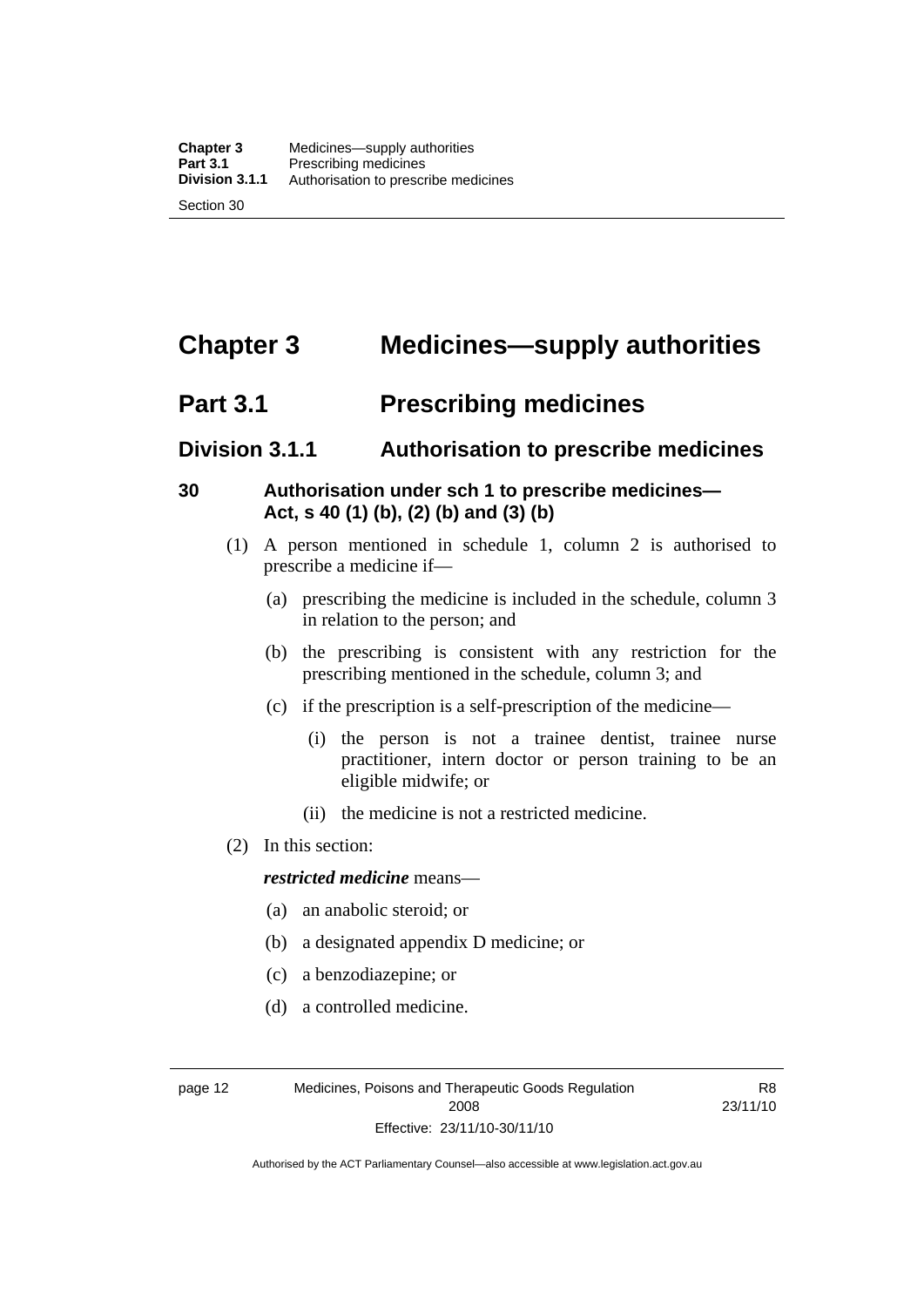## **31 Authorisation conditions for prescribing medicines—Act, s 44 (1) (b) and (2) (b)**

A prescriber's authorisation under section 30 to prescribe a medicine is subject to the following conditions:

- (a) the medicine is prescribed in accordance with the Act, section 7 (Appropriate prescription and supply of medicines);
- (b) if the prescription is a written prescription—
	- (i) the prescription complies with section 40 (General requirements for written prescriptions); and
	- (ii) the prescription includes the particulars mentioned in section 41 on the front of the prescription; and
	- (iii) if the prescription is faxed by a prescriber to a pharmacist—the prescriber sends the original prescription to the pharmacist not later than 24 hours after the prescriber faxes the prescription to the pharmacist;
		- *Note 1* For the endorsement of faxed prescriptions, see s 41 (1) (m).
		- *Note 2 Pharmacist* does not include an intern pharmacist (see dict).
- (c) if the prescription is an oral prescription—
	- (i) the prescriber believes on reasonable grounds that giving an oral prescription for the medicine is reasonably necessary for the patient's treatment; and
	- (ii) if the prescription is for an unusual or dangerous dose of a medicine—the prescription includes a statement telling the person who is to dispense or administer the medicine that the prescription is for an unusual or dangerous dose; and

page 13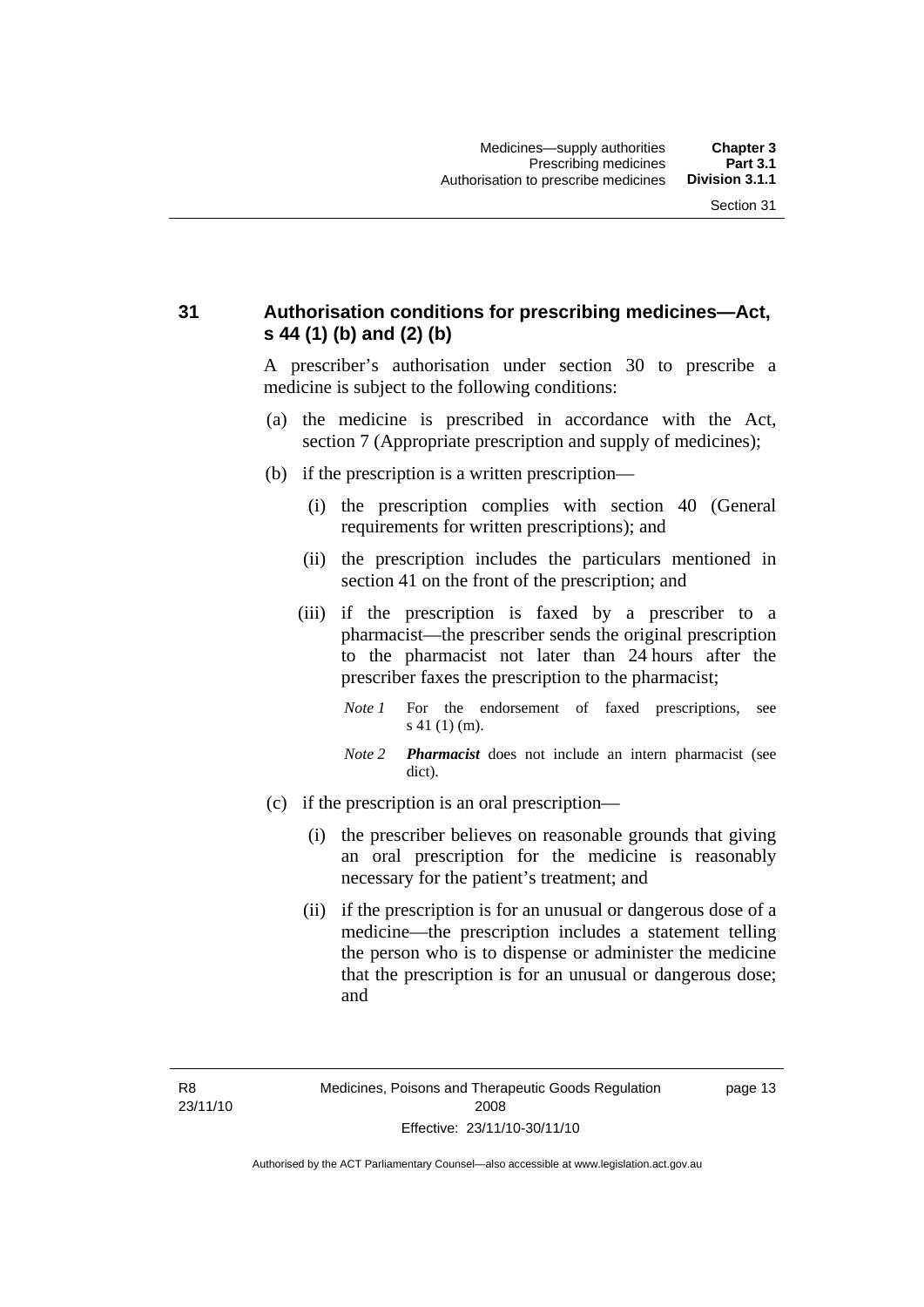- (iii) the prescription includes the particulars mentioned in section 41; and
- (iv) the prescriber sends a written prescription for the medicine to the pharmacist not later than 24 hours after the prescriber gives the oral prescription to the pharmacist;
	- *Note* For the endorsement of written prescriptions confirming oral prescriptions, see s 41 (1) (n).
- (d) if the medicine is a controlled medicine for human use—
	- (i) the prescriber complies with the additional requirements under section 32 for prescribing a controlled medicine; and
	- (ii) if the controlled medicines approval is an oral approval the prescriber sends the chief health officer a written application for the approval in accordance with section 561 (Requirements for CHO controlled medicines approval applications) not later than 7 days after the day the oral approval is given;
- (e) if the medicine is a designated appendix D medicine prescribed for a purpose mentioned in schedule 3 (Designated appendix D medicines—standing approvals), part 3.2, column 3 in relation to the medicine—the prescriber complies with the additional requirements under section 33 in relation to the prescription.

#### **32 Additional requirements for prescribing controlled medicines for human use**

The following are the additional requirements for prescribing a controlled medicine for human use:

- (a) the prescriber has a controlled medicines approval to prescribe the medicine;
- page 14 Medicines, Poisons and Therapeutic Goods Regulation 2008 Effective: 23/11/10-30/11/10 R8 23/11/10
- *Note* For controlled medicines approvals, see pt 13.1.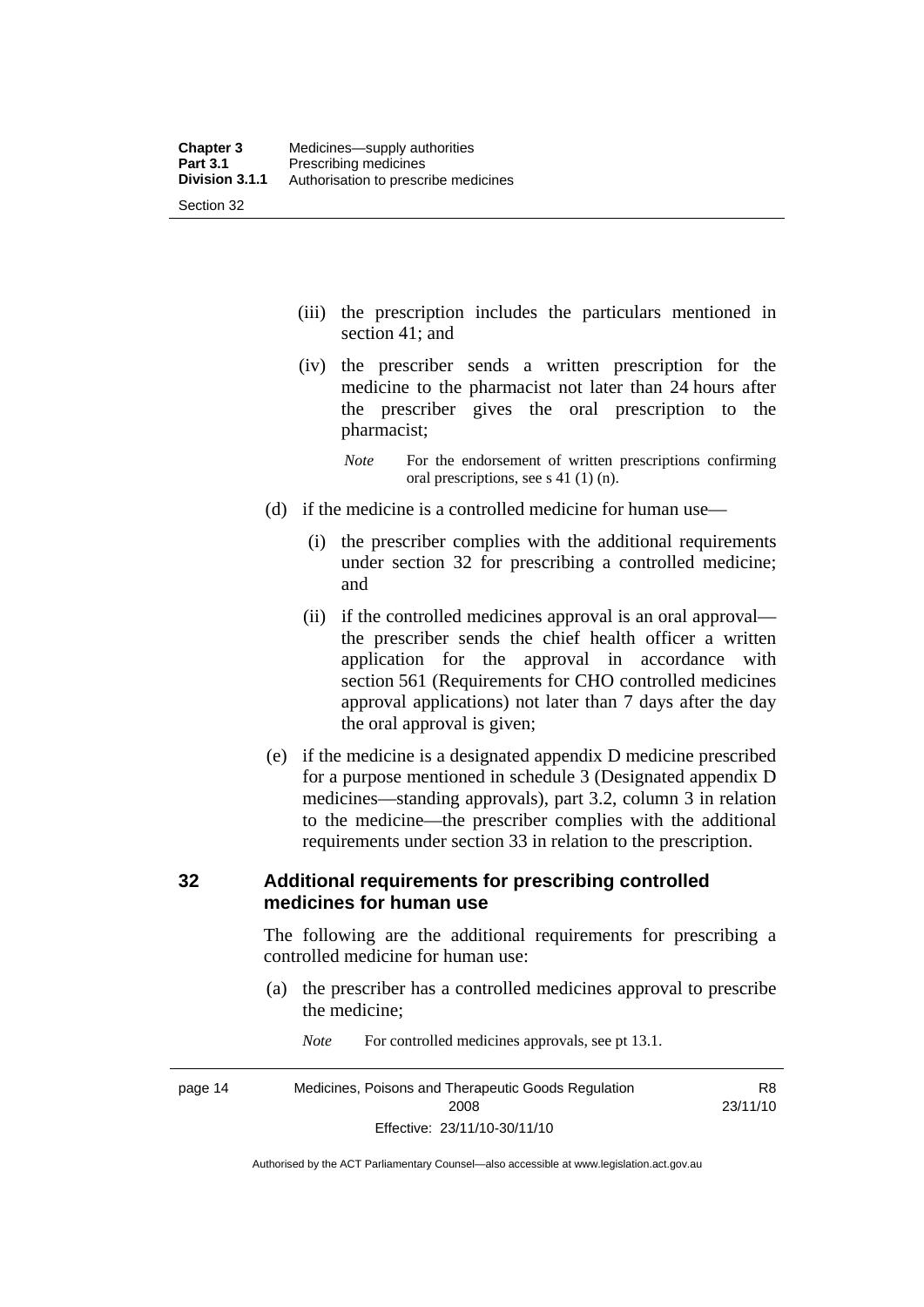(b) if the approval is for a particular form of the medicine—the prescription is for the form of the medicine approved or a bioequivalent form;

*Note Bioequivalent*—see the dictionary.

- (c) if the approval is for a particular strength of the medicine—the prescription is for the strength approved or a weaker strength;
- (d) if the approval is for a particular quantity of the medicine—the prescription is for not more than the quantity approved;
- (e) the prescriber complies with each condition (if any) of the approval;
- (f) if the controlled medicine is dronabinol for human use—
	- (i) the prescriber also has an authorisation under the *Therapeutic Goods Act 1989* (Cwlth), section 19 to supply the medicine; and
	- (ii) the prescriber complies with each condition (if any) of the authorisation.

#### **Example—par (b)**

If a slow release form of a medicine is approved, the prescriber is not authorised to prescribe an immediate release form of the medicine.

#### **Example—par (c) and par (d)**

If a doctor is given an approval to prescribe 25 morphine 20mg capsules, the doctor may prescribe 5 20mg capsules and 10 15mg capsules. Later, if the approval is still in force, the doctor may prescribe not more than 10 morphine capsules of any strength up to and including 20mg.

*Note* An example is part of the regulation, is not exhaustive and may extend, but does not limit, the meaning of the provision in which it appears (see Legislation Act, s 126 and s 132).

R8 23/11/10 page 15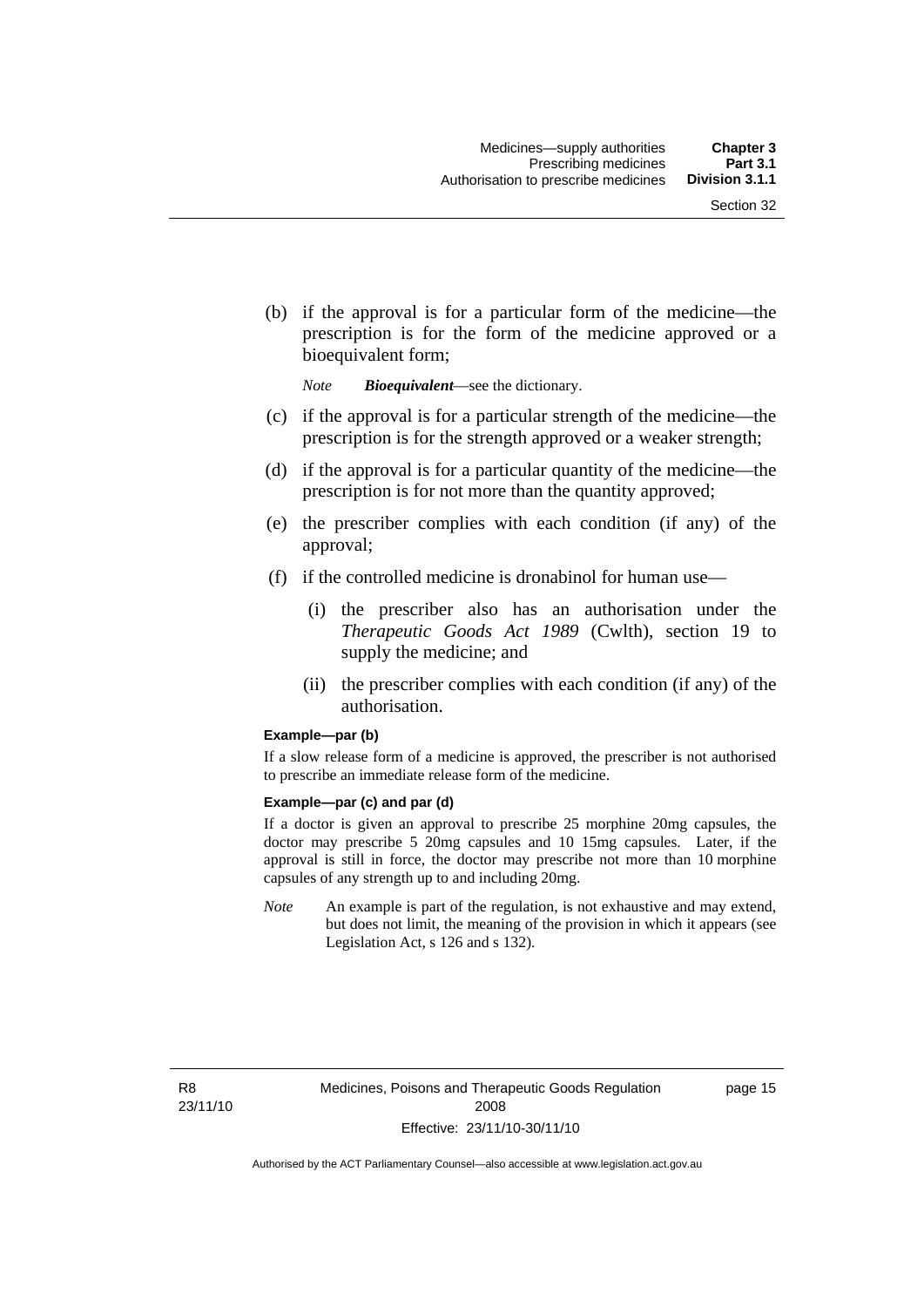## **33 Additional requirements for designated appendix D medicines prescriptions for human use**

The following are the additional requirements for prescribing a designated appendix D medicine for a purpose mentioned in schedule 3 (Designated appendix D medicines—standing approvals), part 3.2, column 3 in relation to the medicine:

- (a) the prescriber has an appendix D medicines approval to prescribe the medicine;
- (b) the prescriber complies with each condition (if any) of the approval (including any condition in schedule 3, part 3.2, column 4 in relation to the medicine).

## **Division 3.1.2 Prescriptions**

*Note* A prescription may provide for a medicine to be dispensed or administered (see Act, dict, def *prescription*).

#### **40 General requirements for written prescriptions**

A written prescription for a medicine must—

- (a) be signed by the prescriber; and
	- *Note* The prescription must be signed with the prescriber's usual signature (see Act, dict, def *signs*).
- (b) if the prescriber amends the prescription—be initialled and dated beside the amendment by the prescriber; and
- (c) be written in terms and symbols used in ordinary professional practice; and
- (d) if the prescription is for an unusual or dangerous dose include the prescriber's initials beside an underlined reference to the dose.
- *Note Written* includes in electronic form (see Act, dict).

page 16 Medicines, Poisons and Therapeutic Goods Regulation 2008 Effective: 23/11/10-30/11/10

R8 23/11/10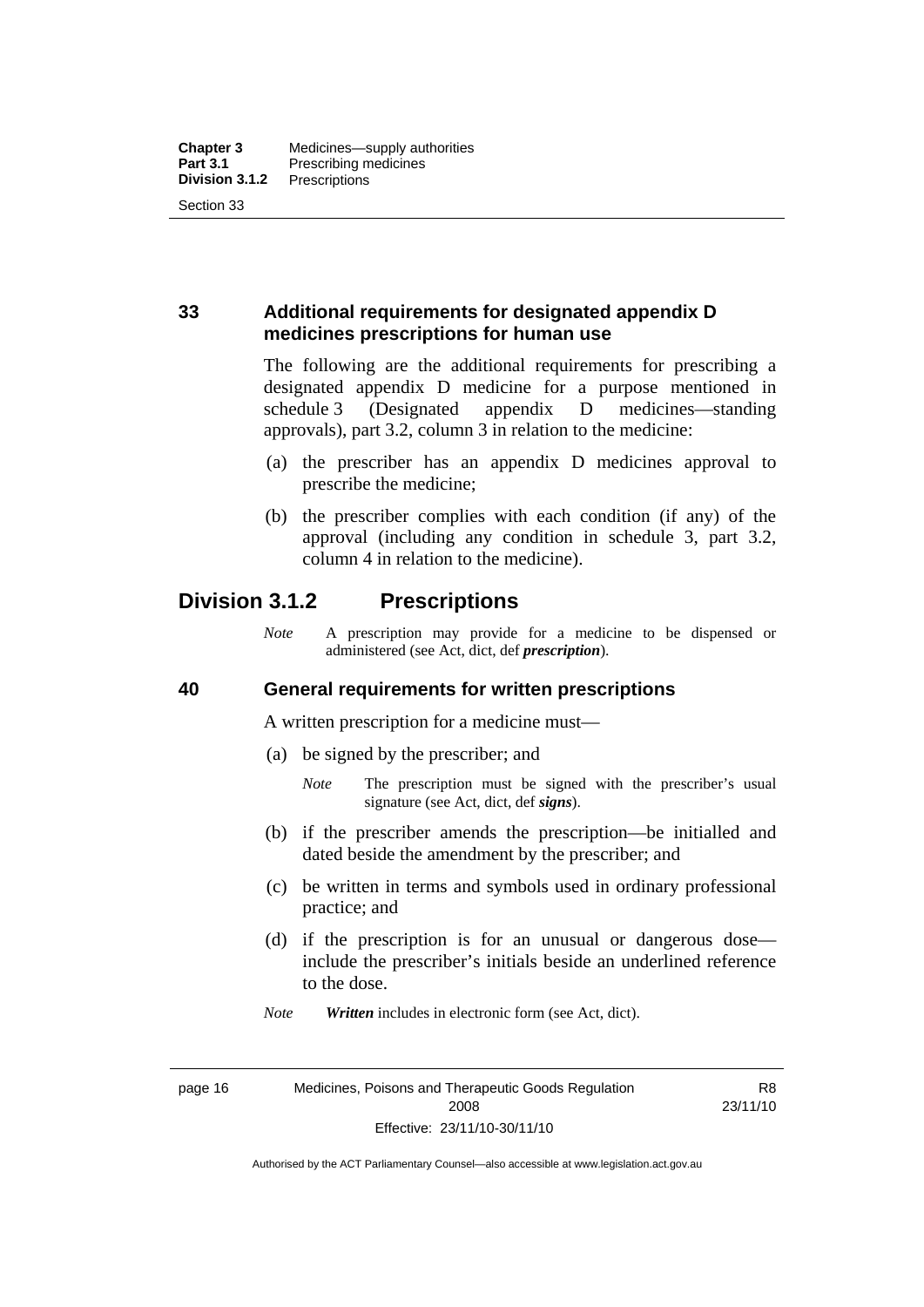#### **41 Particulars for prescriptions**

- (1) A prescription must include the following particulars:
	- (a) the prescriber's name, professional qualifications and business address and telephone number;
	- (b) the date the prescription is given;
	- (c) the medicine, and the form, strength and quantity of the medicine, to be dispensed or administered under the prescription;
	- (d) the name and address of the person for whom the medicine is prescribed;
	- (e) directions about the use of the medicine, including the dose and regimen of the medicine, that are adequate to allow the medicine to be taken or administered safely;
	- (f) the number of times the medicine may be dispensed or administered under the prescription;
	- (g) if the prescription is for a controlled medicine for human use—
		- (i) the relevant approval particulars; and
		- (ii) if the medicine is dronabinol—the relevant TGA authorisation particulars; and
		- (iii) if the prescription is a repeat prescription—the period that must elapse between each dispensing or administration of the medicine;
	- (h) if the prescription is for a designated appendix D medicine for a purpose mentioned in schedule 3 (Designated appendix D medicines—standing approvals), part 3.2, column 3 in relation to the medicine—the relevant approval particulars;
	- (i) if the prescriber is a dentist—the words 'for dental treatment only';

R8 23/11/10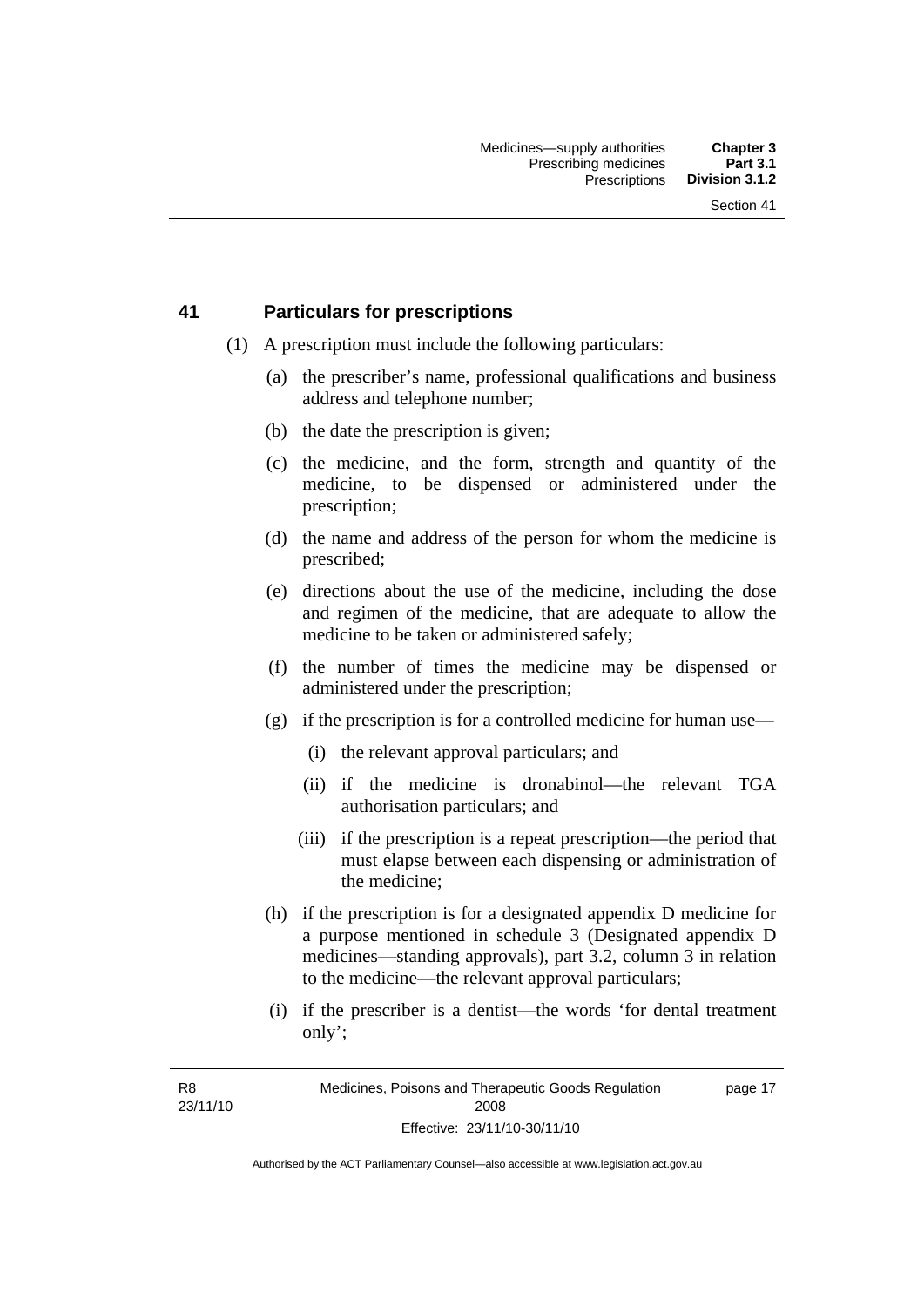- (j) if the prescriber is an eligible midwife—the words 'for midwifery use only';
- (k) if the prescriber is an optometrist—the words 'for optometry use only';
- (l) if the prescriber is a veterinary surgeon—
	- (i) the words 'for animal treatment only'; and
	- (ii) the species of the animal for which the medicine is to be dispensed; and
	- (iii) if possible, a way of identifying the animal;
- (m) if the prescription is an original of a prescription that was faxed by a prescriber to a pharmacist—the prescription is endorsed with words to the effect that the prescription was faxed to a named pharmacy on a stated date;
- (n) if the prescription is a written prescription under section 31 (c) (iv) (which is about oral prescriptions)—the prescription is endorsed with words to the effect that the prescription is a confirmation copy of an oral prescription issued to a named pharmacist on a stated date.
- (2) However, if the prescription is written for an in-patient at a hospital in the patient's medical records, the prescription need not include any of the following:
	- (a) the prescriber's professional qualifications and business address and telephone number;
	- (b) if the medicine prescribed is a controlled medicine or designated appendix D medicine—the relevant approval particulars.
	- *Note 1 Hospital* means a public hospital, private hospital or day hospital and includes a body prescribed by regulation as a hospital (see Act, dict).
	- *Note 2* A *hospice* is a hospital (see *The Macquarie Dictionary*, 4th ed).

page 18 Medicines, Poisons and Therapeutic Goods Regulation 2008 Effective: 23/11/10-30/11/10

R8 23/11/10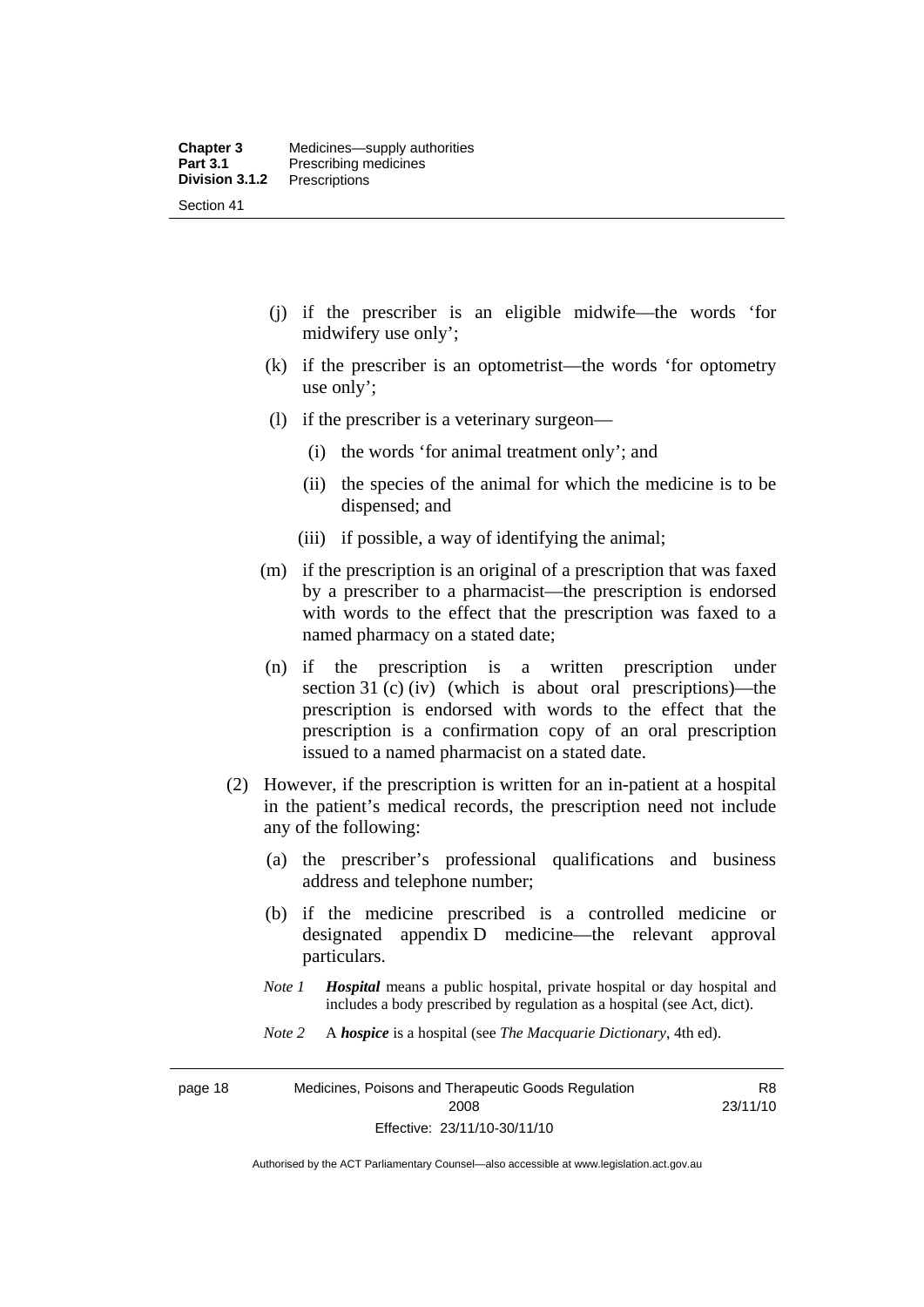(3) In this section:

#### *relevant approval particulars* means—

- (a) for a controlled medicine—
	- (i) for an approval under section 556 (Standing approval to prescribe controlled medicines for short-term treatment)—the words 'standing short-term approval'; or
	- (ii) for an approval under section 557 (Standing interim approval to prescribe buprenorphine and methadone for patients of certain institutions)—the words 'standing opioid dependency treatment approval'; or
	- (iii) for an approval under division 13.1.3 (Chief health officer controlled medicines approvals)—the words 'CHO approval number' followed by the identifying number for the approval; or
- (b) for a designated appendix D medicine—
	- (i) for an approval under section 591 (Standing approval to prescribe designated appendix D medicines)—the words 'standing approval' and the specialist area, or the area, in which the prescriber practises; or
	- (ii) for an approval under section 593 (CHO decisions on applications to prescribe designated appendix D medicines)—the words 'CHO approval number' followed by the identifying number for the approval.

*relevant TGA authorisation particulars* means the words 'TGA authorisation' followed by—

- (a) the identifying number for the authorisation; or
- (b) if no identifying number is given for the authorisation—the date of the approval.

R8 23/11/10 page 19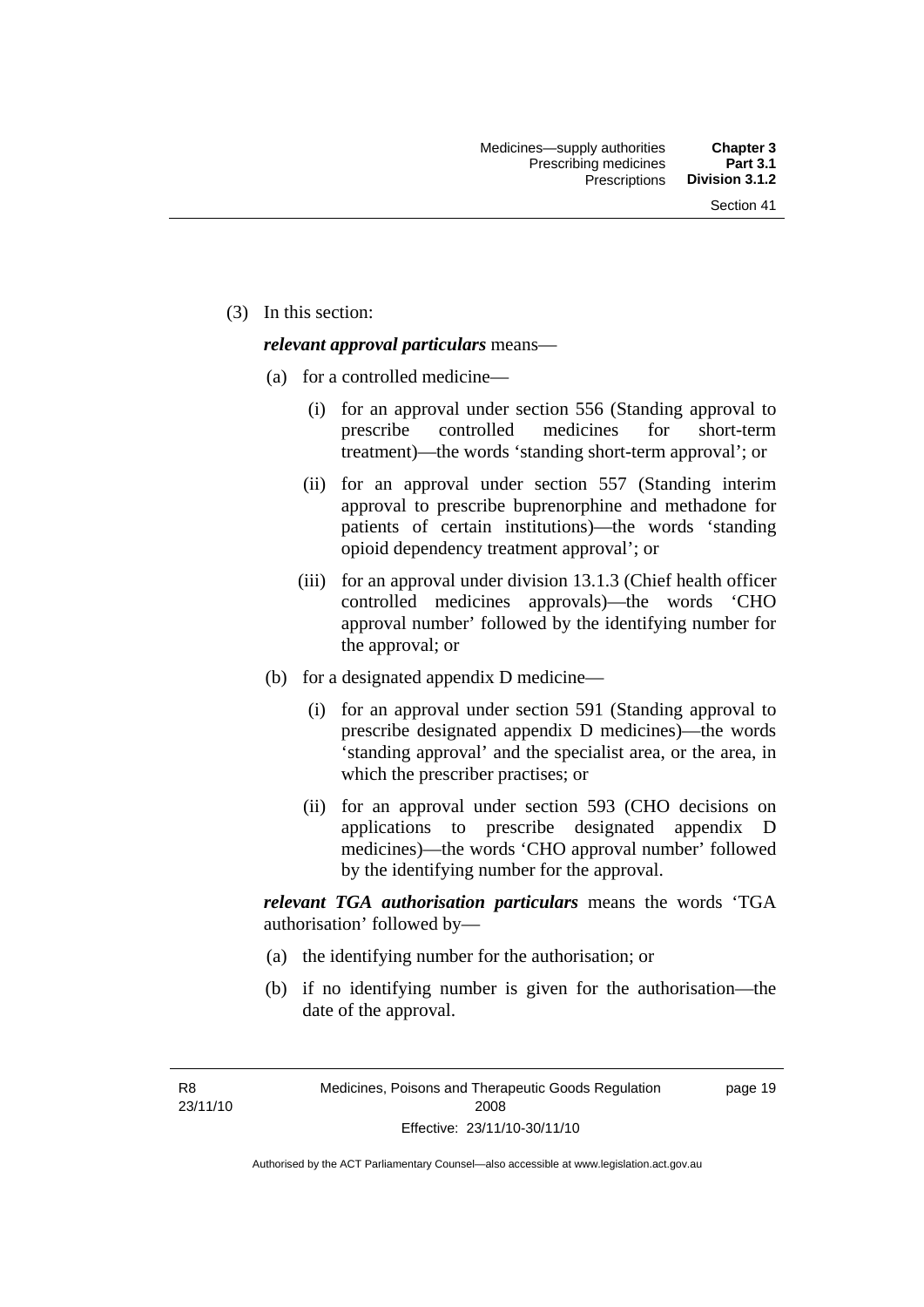# **Part 3.2 Requisitioning medicines**

#### **Division 3.2.1 Authorisation to issue requisitions**

#### **50 Authorisation under sch 1 to issue requisitions for medicines—Act, s 41 (b)**

A person mentioned in schedule 1, column 2 is authorised to issue a requisition for a medicine if—

- (a) issuing the requisition is included in the schedule, column 3 in relation to the person; and
- (b) the issue of the requisition is consistent with any restriction for the issue of the requisition mentioned in the schedule, column 3.

#### **51 Authorisation conditions for issuing requisitions for medicines—Act, s 44 (1) (b) and (2) (b)**

A person's authorisation under section 50 to issue a requisition for a medicine is subject to the following conditions:

- (a) if the requisition is a written requisition—the requisition complies with section 55 (General requirements for written requisitions) and section 56 (Particulars for requisitions);
- (b) if the requisition is an oral requisition—
	- (i) the person believes on reasonable grounds that issuing the requisition is reasonably necessary for the treatment of a person; and
	- (ii) the quantity of the medicine requisitioned is not more than the amount reasonably necessary for the person's treatment; and
	- (iii) the requisition complies with section 56.

page 20 Medicines, Poisons and Therapeutic Goods Regulation 2008 Effective: 23/11/10-30/11/10 R8 23/11/10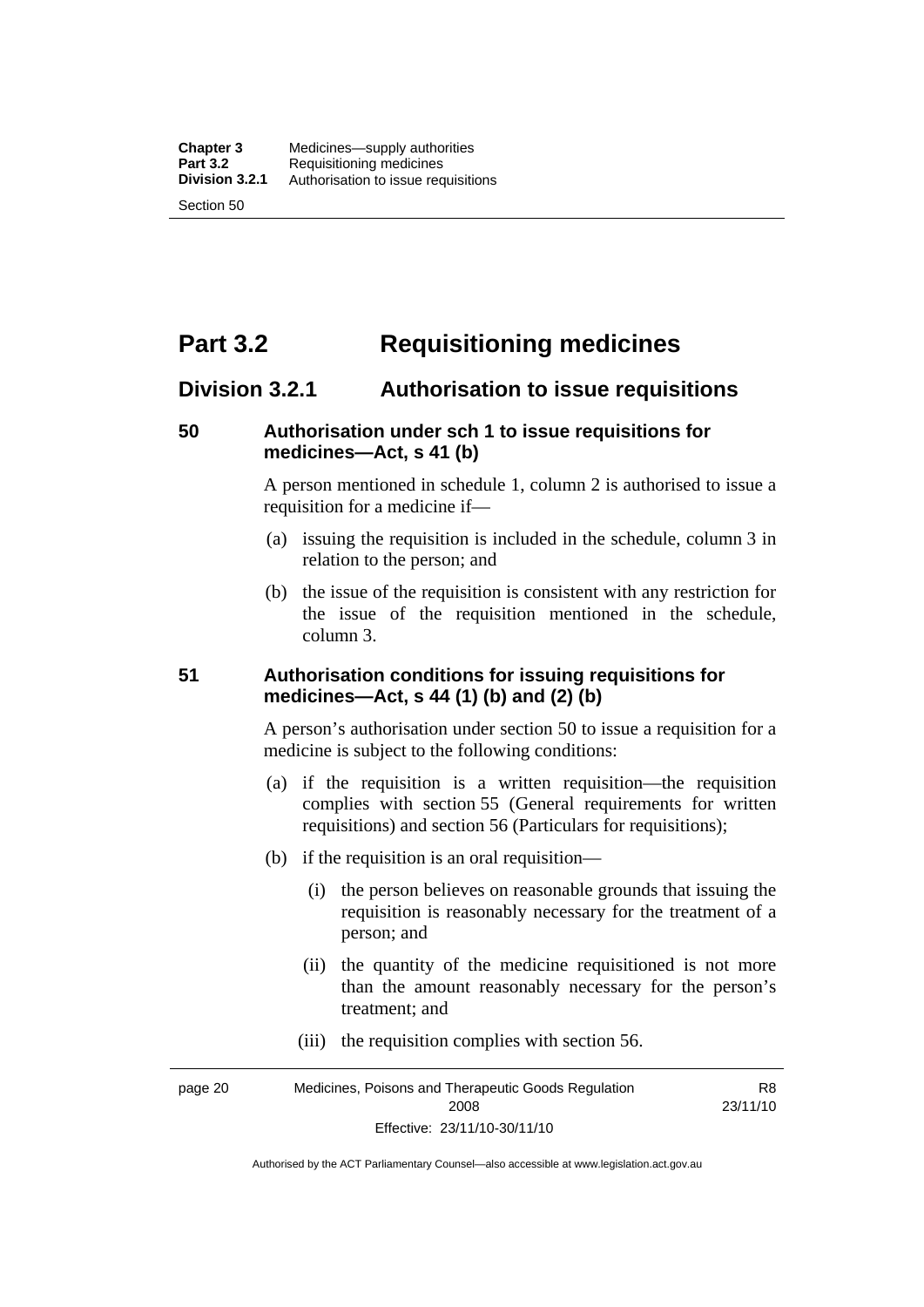# **Division 3.2.2 Requisitions**

#### **55 General requirements for written requisitions**

A written requisition for a medicine must be—

(a) signed by the person (the *issuer*) issuing the requisition; and

 (b) if the issuer amends the requisition—initialled and dated by the issuer beside the amendment.

*Note Written* includes in electronic form (see Act, dict).

#### **56 Particulars for requisitions**

A requisition must include the following particulars:

- (a) the name of the person issuing the requisition;
- (b) the capacity in which the person is issuing the requisition;
- (c) the date the requisition is issued;
- (d) the medicine, and the form, strength and quantity of the medicine, to be supplied on the requisition;
- (e) the pharmacy or ward to which the medicine is to be supplied.

*Note Ward*—see the Act, dictionary.

R8 23/11/10 page 21

*Note* The requisition must be signed with the issuer's usual signature (see Act, dict, def *signs*).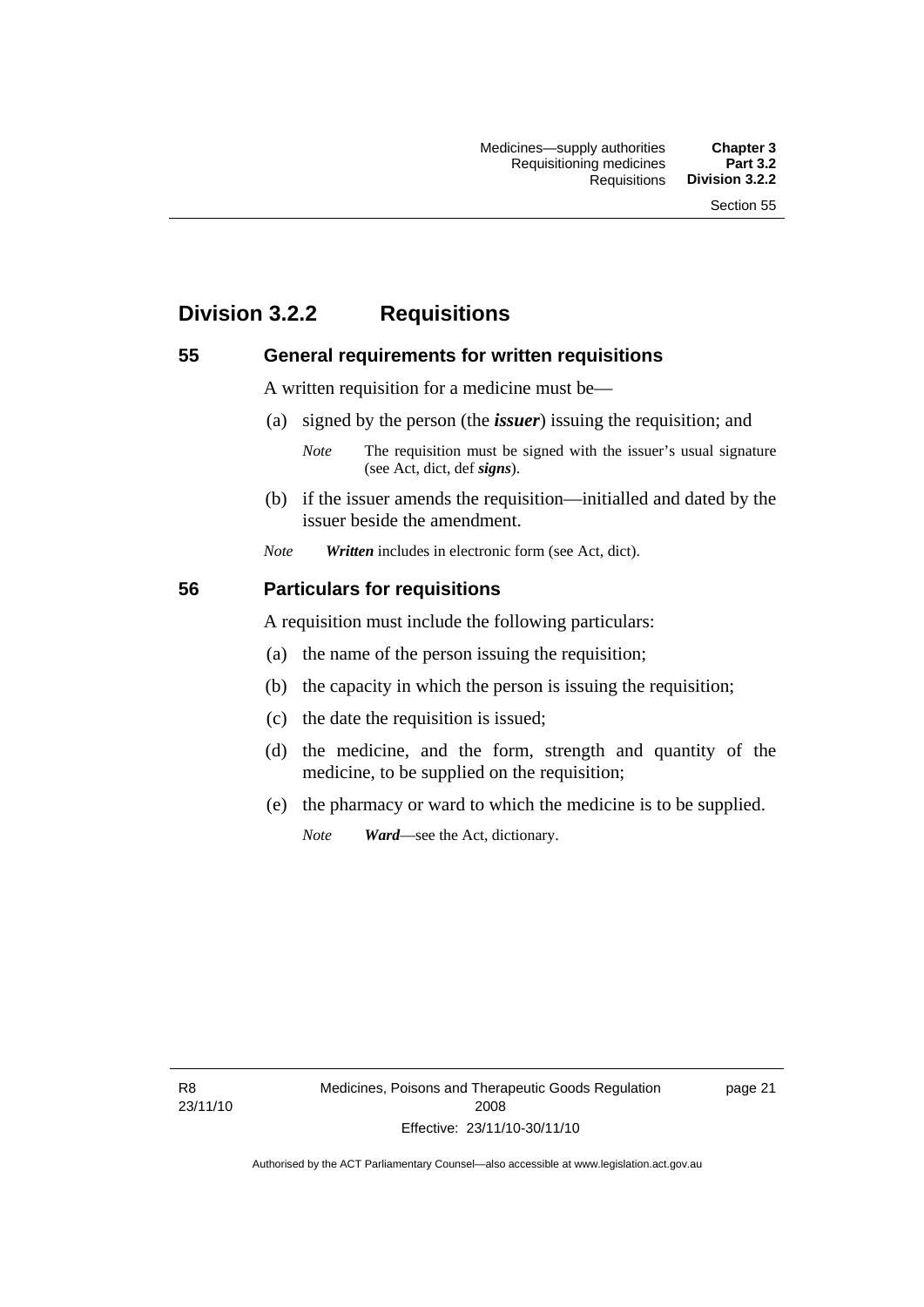# **Part 3.3 Medicines purchase orders**

## **Division 3.3.1 Authorisation to issue purchase orders**

#### **60 Authorisation under sch 1 to issue purchase orders for medicines—Act, s 38 (1) (b) and (2) (a)**

A person mentioned in schedule 1, column 2 is authorised to issue a purchase order for a medicine if—

- (a) issuing the purchase order is included in the schedule, column 3 in relation to the person; and
- (b) the issue of the purchase order is consistent with any restriction for the issue of the purchase order mentioned in the schedule, column 3.

#### **61 Authorisation conditions for issuing purchase orders for medicines—Act, s 44 (1) (b) and (2) (b)**

A person's authorisation under section 60 to issue a purchase order for a medicine is subject to the following conditions:

- (a) the purchase order complies with section 62 (General requirements for medicines purchase orders—Act, s 38 (2) (c));
	- *Note* A purchase order must be in writing (see Act, dict, def *purchase order*).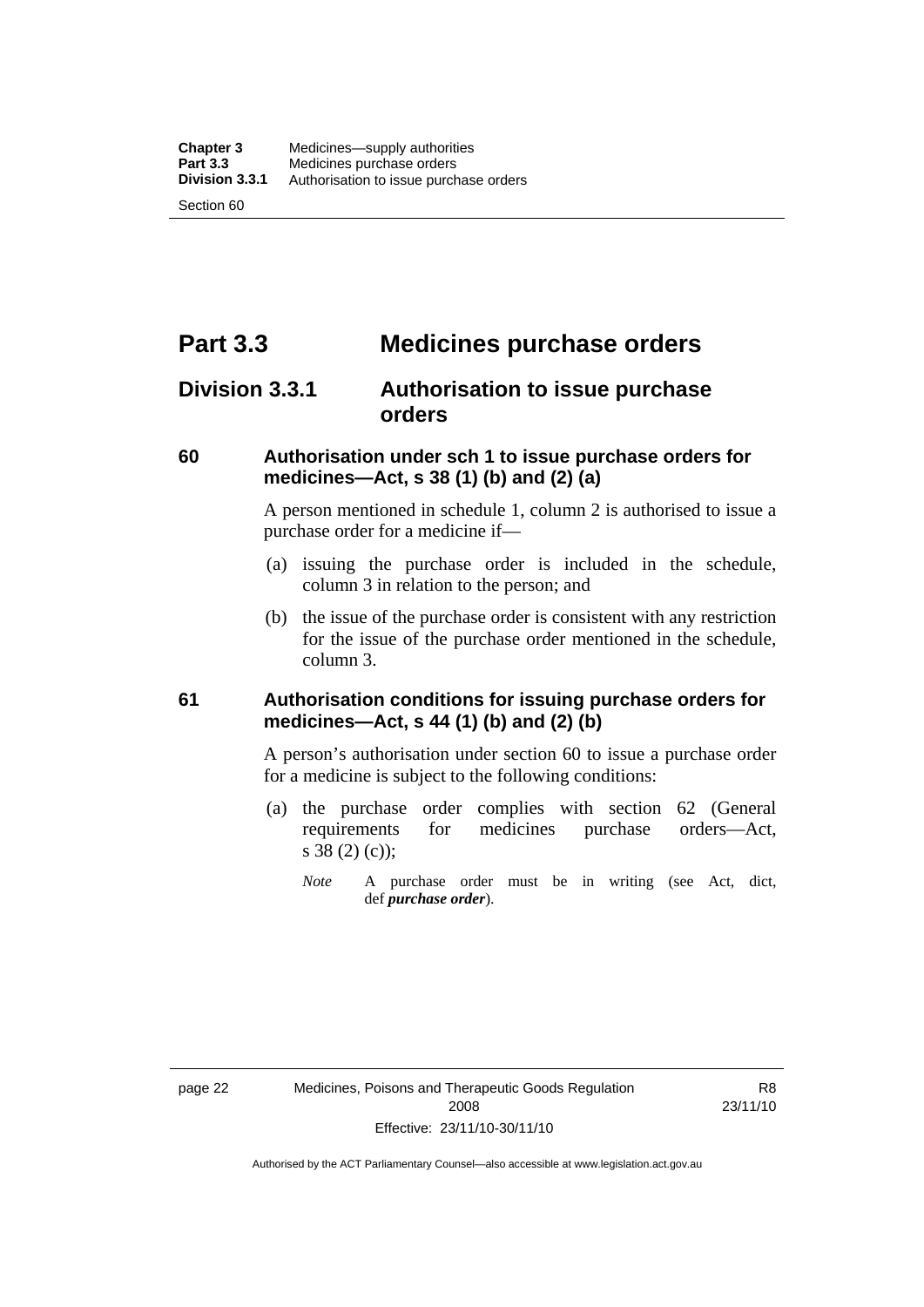(b) the person must, not later than 24 hours after the person receives the medicine, send the supplier a document signed by the person acknowledging receipt of the medicine.

#### **Example—document**

a copy of the supplier's delivery docket signed by the buyer

*Note* An example is part of the regulation, is not exhaustive and may extend, but does not limit, the meaning of the provision in which it appears (see Legislation Act, s 126 and s 132).

## **Division 3.3.2 Purchase orders**

#### **62 General requirements for medicines purchase orders— Act, s 38 (2) (c)**

- (1) A purchase order for a medicine must be—
	- (a) signed by the person (the *issuer*) issuing the order; and
		- *Note* The purchase order must be signed with the issuer's usual signature (see Act, dict, def *signs*).
	- (b) if the issuer amends the order—initialled and dated by the issuer beside the amendment.
- (2) A purchase order for a medicine must include the following:
	- (a) the issuer's name and business address and telephone number;
	- (b) the issuer's authority to issue the order;
	- (c) the medicine, and the form, strength and quantity of the medicine, to be supplied on the order.

page 23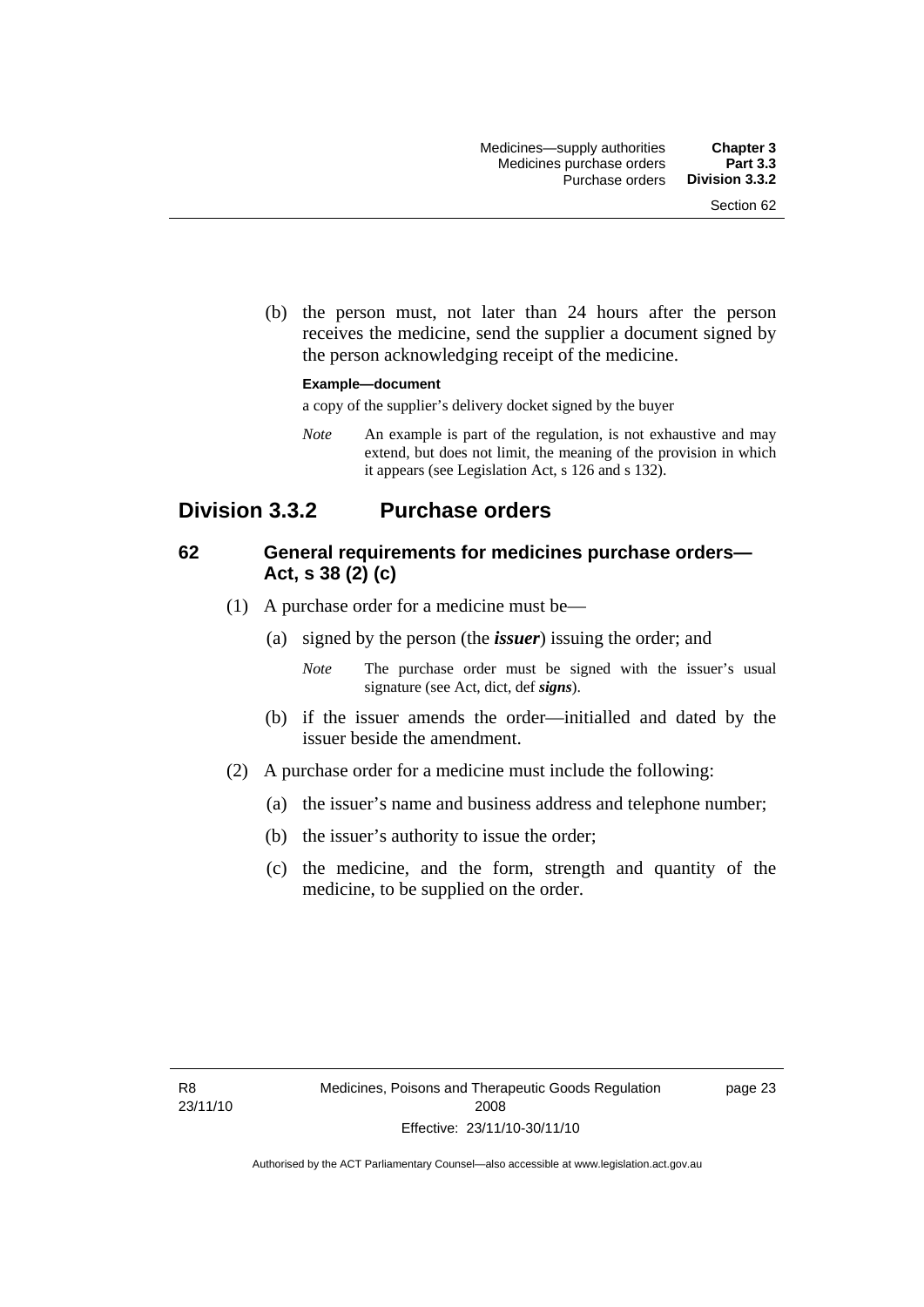**Chapter 3** Medicines—supply authorities<br>**Part 3.4** Standing orders for medicines **Part 3.4** Standing orders for medicines<br>**Division 3.4.1** CHO standing orders **Division 3.4.1** CHO standing orders Section 70

# **Part 3.4 Standing orders for medicines**

#### **Division 3.4.1 CHO standing orders**

#### **70 Authorisation of CHO to issue standing orders for supply of medicines in public health emergencies—Act, s 42 (b)**

 (1) The chief health officer is authorised to issue a standing order for the supply of a medicine in an emergency relating to public health.

*Note 1 Supply* does not include administer (see Act, s 24).

*Note 2* A standing order must be in writing (see Act, dict, def *standing order*).

 (2) To remove any doubt, a standing order may be issued under subsection (1) even if no emergency declaration under the *Public Health Act 1997* is in force.

#### **71 Authorisation of CHO to issue standing orders for administration of medicines for public health matters— Act, s 42 (b)**

The chief health officer is authorised to issue a standing order for the administration of a medicine in relation to a public health matter.

*Note* A standing order must be in writing (see Act, dict, def *standing order*).

#### **72 Particulars for CHO standing orders for administration of medicines for public health matters**

A standing order under section 71 must include the following particulars:

- (a) a description of the public health matter to which the order relates;
- (b) the date of effect of the order and the date (not longer than 2 years after the date of effect) when the order ends;

R8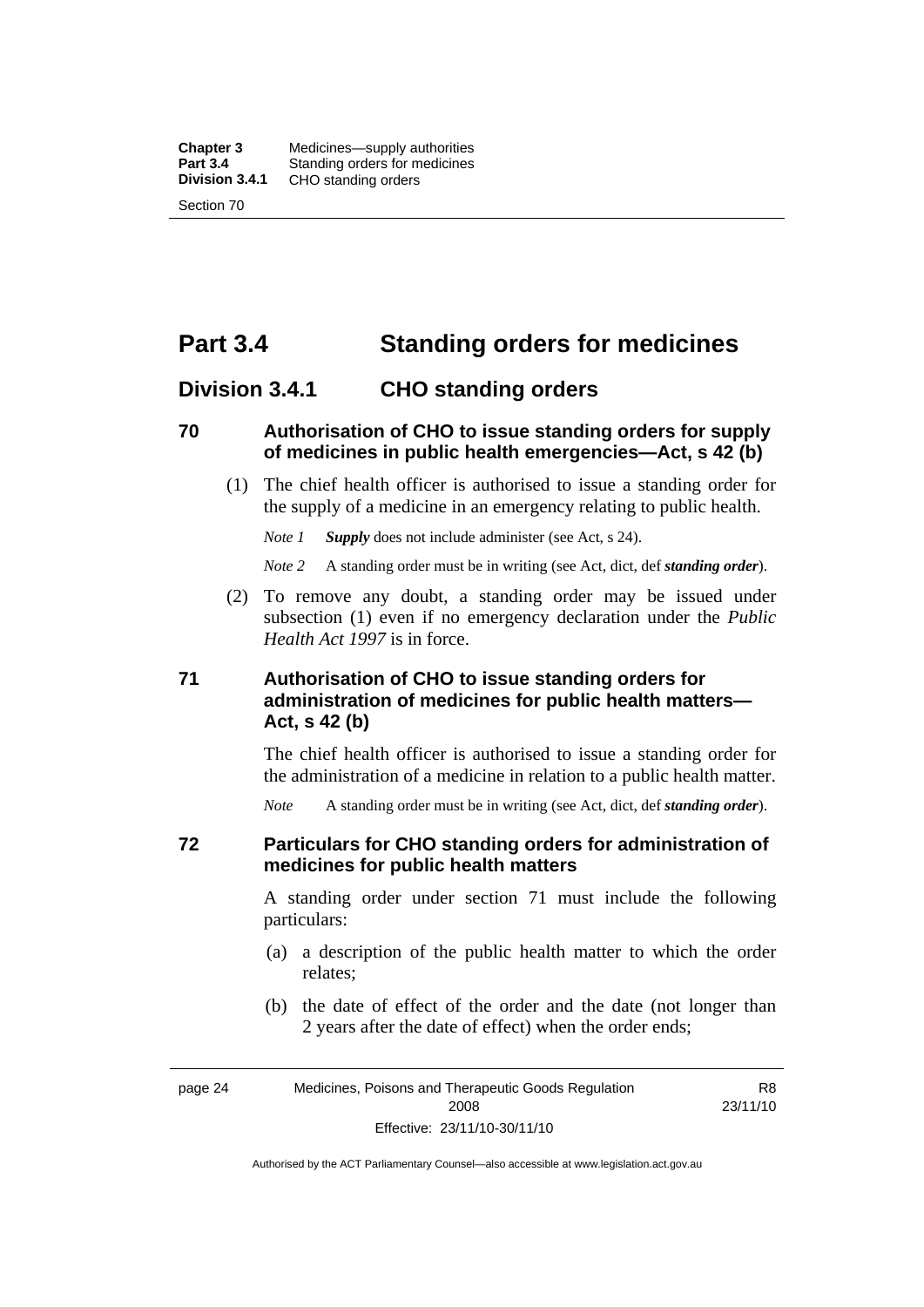- (c) the clinical circumstances in which the medicine may be administered;
- (d) a description of the people to whom the medicine may be administered;
- (e) the medicine's approved name and, if applicable, brand name;

- (f) if applicable, the form and strength of the medicine;
- (g) the dose and route of administration;
- (h) if applicable, the frequency of administration.

#### **Example—par (e) and par (f)**

Adrenaline (EpiPen) 300 micrograms in 0.3mL pre-filled syringe

*Note* An example is part of the regulation, is not exhaustive and may extend, but does not limit, the meaning of the provision in which it appears (see Legislation Act, s 126 and s 132).

## **Division 3.4.2 Standing orders for institutions**

*Note Institution* includes a correctional centre and a CYP detention place (see s 652).

#### **75 Authorisation of doctors to issue standing orders for administration of medicines at institutions—Act, s 42 (b)**

- (1) A doctor is authorised to issue a standing order for the administration of a medicine to patients at an institution if—
	- (a) a medicines and therapeutics committee for the institution has approved the order; and
	- (b) the order is signed by the chair of the committee.
	- *Note Doctor* does not include an intern doctor (see dict).

R8 23/11/10 page 25

*Note Approved name*—see the medicines and poisons standard, par 1 (1).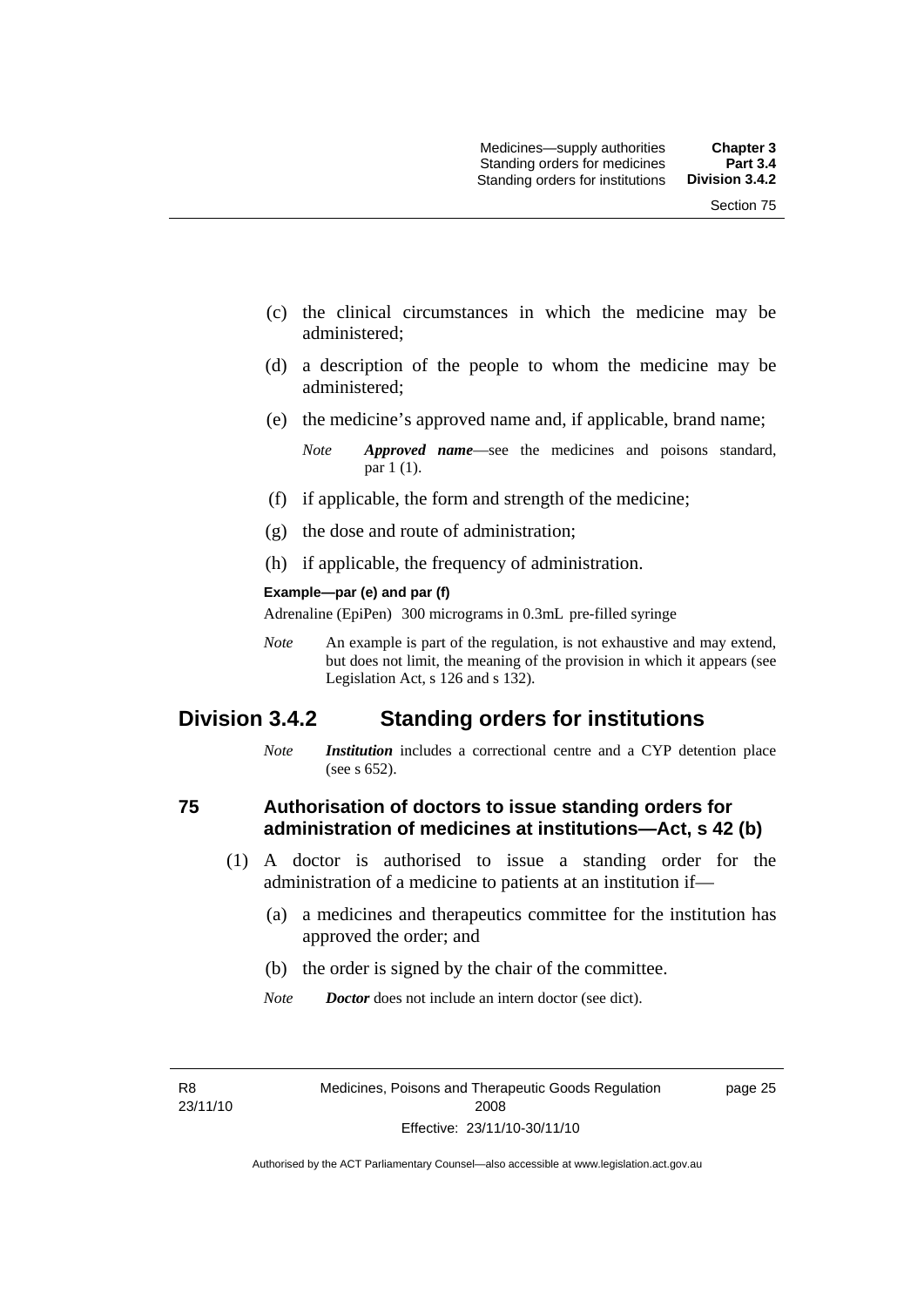(2) In this section:

*medicines and therapeutics committee*, for an institution, means a body—

- (a) established by the institution to approve standing orders for the administration of medicines to patients at the institution; and
- (b) that includes (but is not limited to) a doctor, nurse and pharmacist.
	- *Note 1 Doctor* and *pharmacist* do not include an intern (see dict).
	- *Note 2 Nurse* does not include an enrolled nurse (see Legislation Act, dict, pt 1).

#### **76 Particulars for standing orders for administration of medicines at institutions**

A standing order under section 75 must include the following particulars:

- (a) an approval number for the order that is different from the number given to each other standing order approved for the institution;
- (b) the date of effect of the order and the date (not longer than 2 years after the date of effect) when the order ends;
- (c) each ward to which the order applies;
- (d) the clinical circumstances in which the medicine may be administered;
- (e) a description of the people to whom the medicine may be administered;
- (f) the medicine's approved name and, if applicable, brand name;
	- *Note Approved name*—see the medicines and poisons standard, par 1 (1).

page 26 Medicines, Poisons and Therapeutic Goods Regulation 2008 Effective: 23/11/10-30/11/10

R8 23/11/10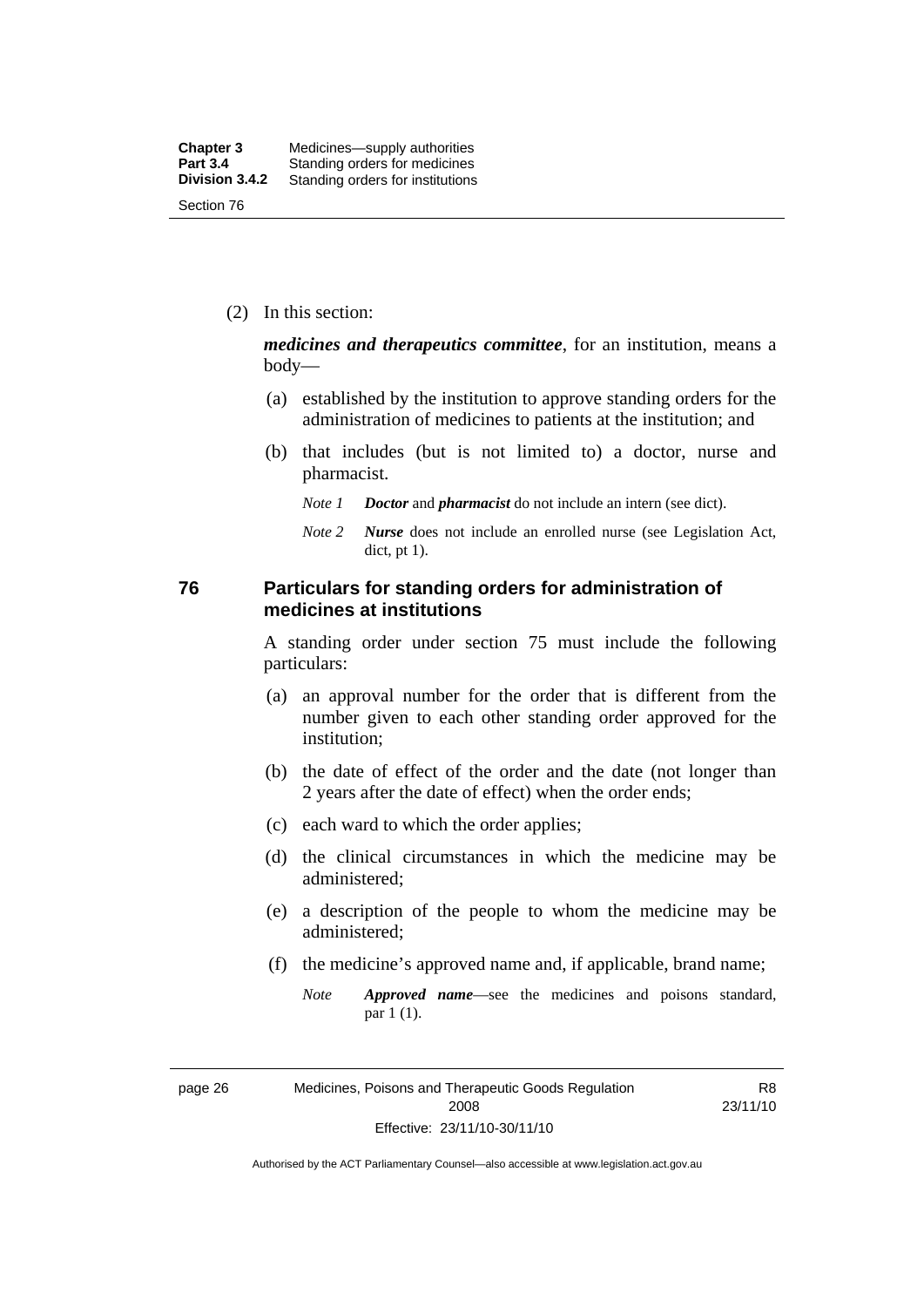- (g) if applicable, the form and strength of the medicine;
- (h) the dose and route of administration;
- (i) if applicable, the frequency of administration.

#### **Example—par (f) and par (g)**

Adrenaline (EpiPen) 300 micrograms in 0.3mL pre-filled syringe

*Note* An example is part of the regulation, is not exhaustive and may extend, but does not limit, the meaning of the provision in which it appears (see Legislation Act, s 126 and s 132).

## **Division 3.4.3 Standing orders for walk-in centre**

#### **77 Authorisation of CHO to issue standing orders for supply and administration of medicines at walk-in centre—Act, s 42 (b)**

The chief health officer is authorised to issue a standing order for—

- (a) the supply of a medicine at a walk-in centre; and
- (b) the administration of a medicine at a walk-in centre.

*Note 1 Supply* does not include administer (see Act, s 24).

*Note 2* A standing order must be in writing (see Act, dict, def *standing order*).

#### **78 Particulars for CHO standing orders for supply and administration of medicines at walk-in centre**

A standing order under section 77 must include the following particulars:

- (a) an approval number for the order that is different from the number given to each other standing order approved for the walk-in centre;
- (b) the date of effect of the order and the date (not longer than 2 years after the date of effect) when the order ends;

page 27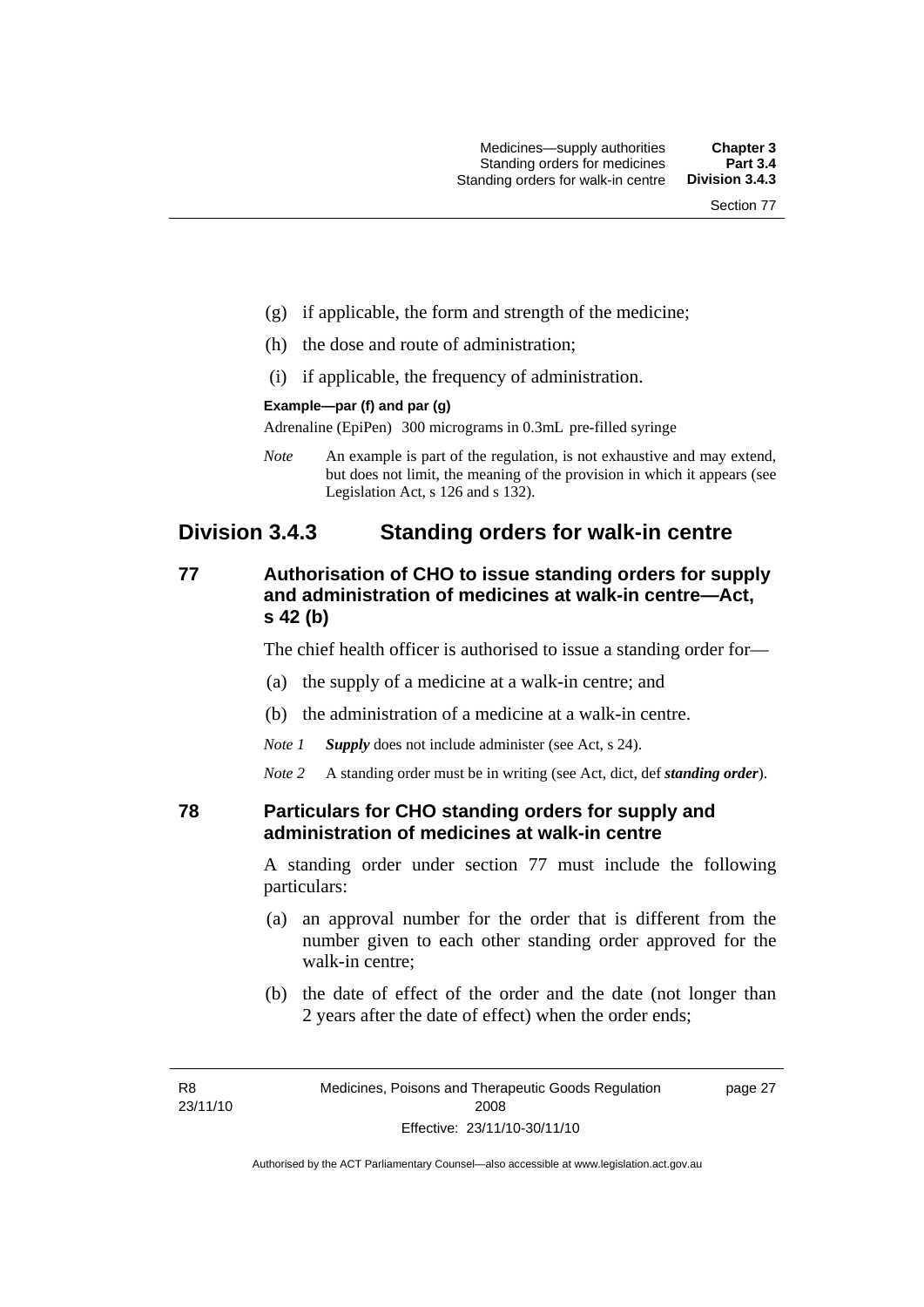- (c) each walk-in centre to which the order applies;
- (d) the clinical circumstances in which the medicine may be supplied or administered;
- (e) a description of the people to whom the medicine may be supplied or administered;
- (f) the medicine's approved name and, if applicable, brand name;

*Note Approved name*—see the medicines and poisons standard, par 1 (1).

- (g) if applicable, the form and strength of the medicine;
- (h) the dose and route of administration of the medicine;
- (i) if applicable, the frequency of administration of the medicine;
- (j) if applicable, the maximum duration of supply or administration of the medicine;
- (k) if applicable, the maximum quantity of the medicine for supply or administration.

page 28 Medicines, Poisons and Therapeutic Goods Regulation 2008 Effective: 23/11/10-30/11/10

R8 23/11/10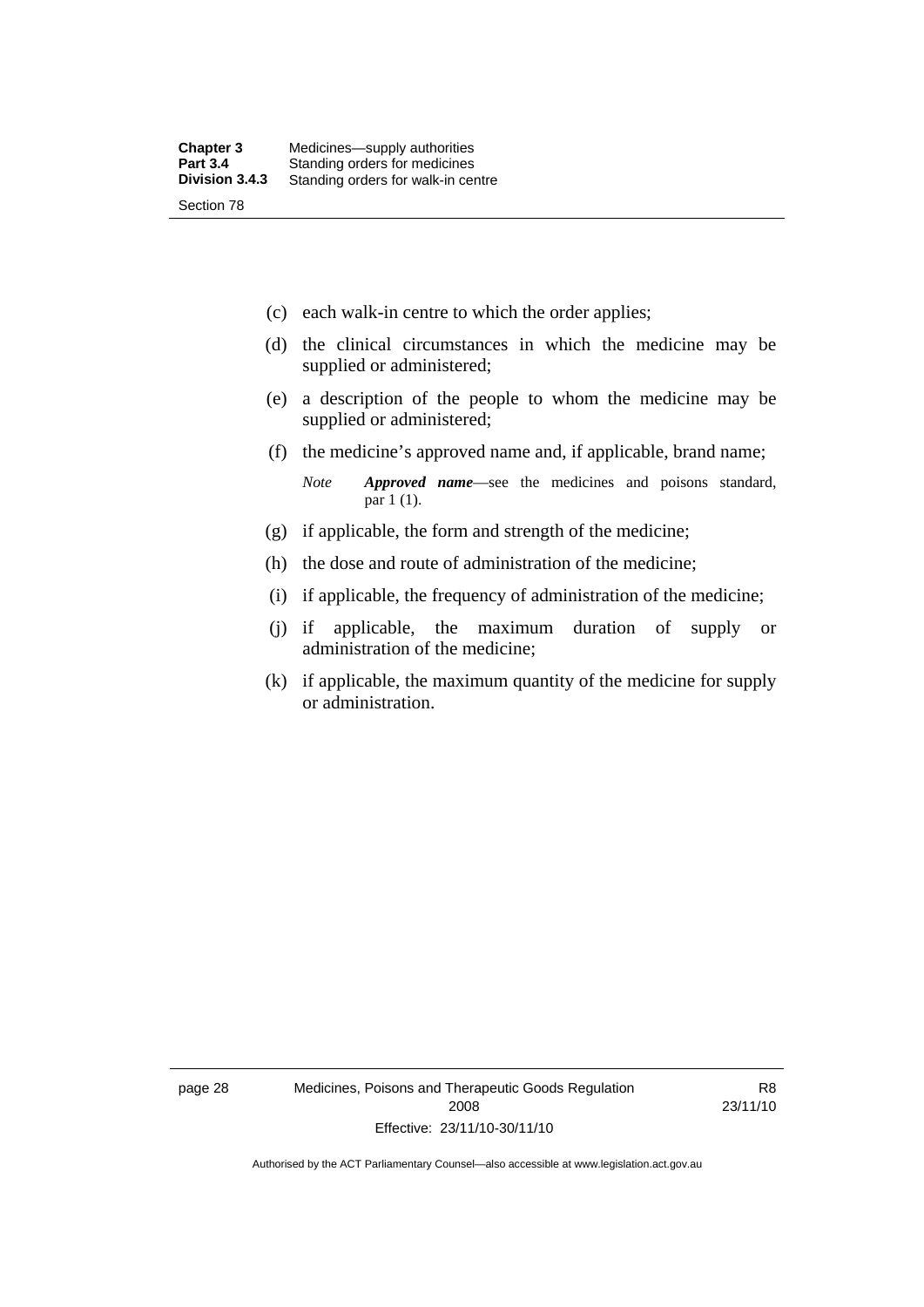# **Part 3.5 Medicines supply authorities generally**

#### **80 Cancellation of invalid supply authorities— Act, s 30 (2) (d)**

- (1) A paper-based supply authority is cancelled by a person if the person—
	- (a) marks the word 'cancelled', and the person's name and business address, on the front of the supply authority; and
	- (b) signs and dates the cancellation of the supply authority.
- (2) An electronic supply authority is cancelled by a person if the person—
	- (a) marks the word 'cancelled' on the supply authority; and
	- (b) links an electronic document to the supply authority that includes the person's name and business address and signature.

#### **81 Information for CHO about controlled medicines supplied on supply authorities—Act, s 31 (1) (b) and (4), def**  *required information*

- (1) A person (the *supplier*) who supplies a controlled medicine on a supply authority must, not later than 7 days after the end of the month when the medicine is supplied, give the chief health officer the following information in writing:
	- (a) the supplier's name, business address and telephone number;
	- (b) the name of the person who issued the supply authority;
	- (c) the date of the supply authority;

R8 23/11/10 page 29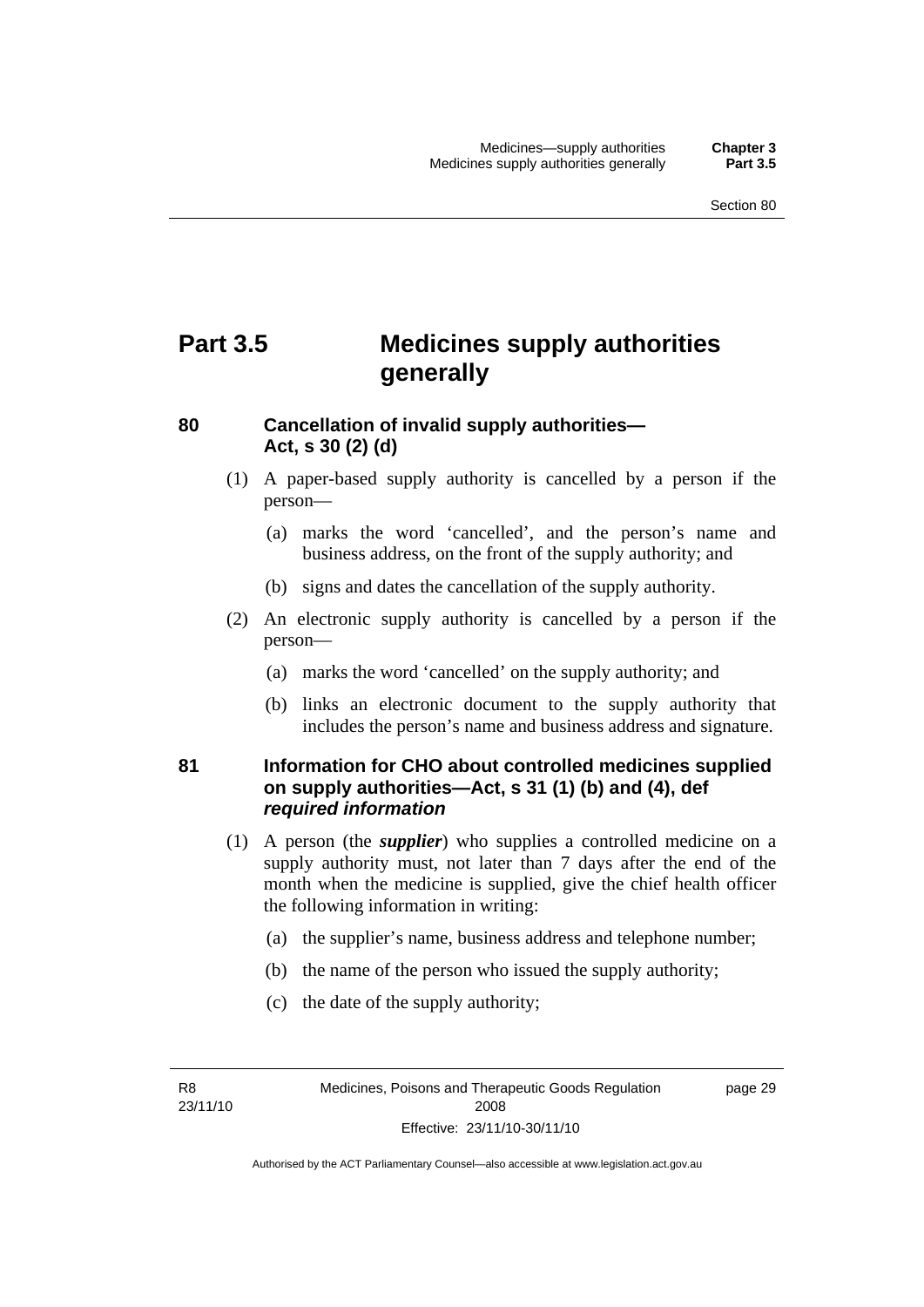Section 81

- (d) the name and address of the person to whom the medicine is supplied;
- (e) the date of supply;
- (f) the controlled medicine, and the form, strength and quantity of the medicine, supplied.
- (2) However, this section does not apply to any of the following who report the supply of a controlled medicine on a supply authority to the Therapeutic Goods Administration:
	- (a) a medicines wholesalers licence-holder;
	- (b) a person who is authorised (however described) under a Commonwealth or State law to manufacture controlled medicines or supply controlled medicines by wholesale.

page 30 Medicines, Poisons and Therapeutic Goods Regulation 2008 Effective: 23/11/10-30/11/10

R8 23/11/10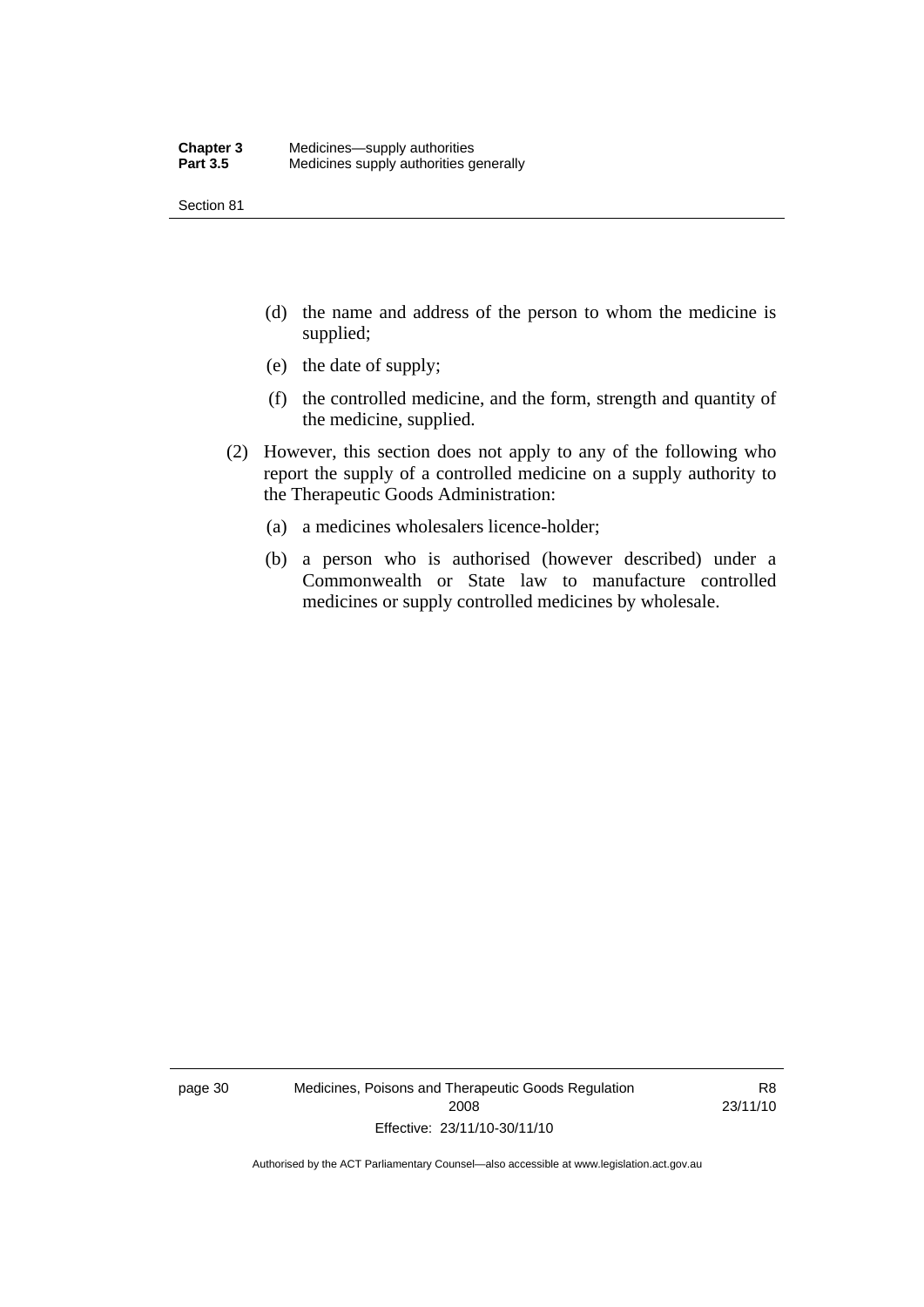# **Chapter 4 Supplying medicines**

# **Part 4.1** Preliminary

#### **100 Overview of supply authorisations for medicines**

The following provisions of this chapter authorise a person to supply a medicine:

- (a) section 110 (which is about supply authorisations set out in schedule 1, including dispensing on prescription, supply on requisition, purchase order and standing order and supply during consultations);
- (b) section 251 (which is about authorisation of pharmacists to supply certain prescription only medicines without a prescription in emergencies);
- (c) section 260 (which is about authorisation to supply medicines to pharmacists for disposal).
- *Note* A person may also be authorised to supply a medicine in a way mentioned in s 11 (2) (Overview of medicines authorisations under this regulation) (including under a licence, see pt 9.5).

R8 23/11/10 page 31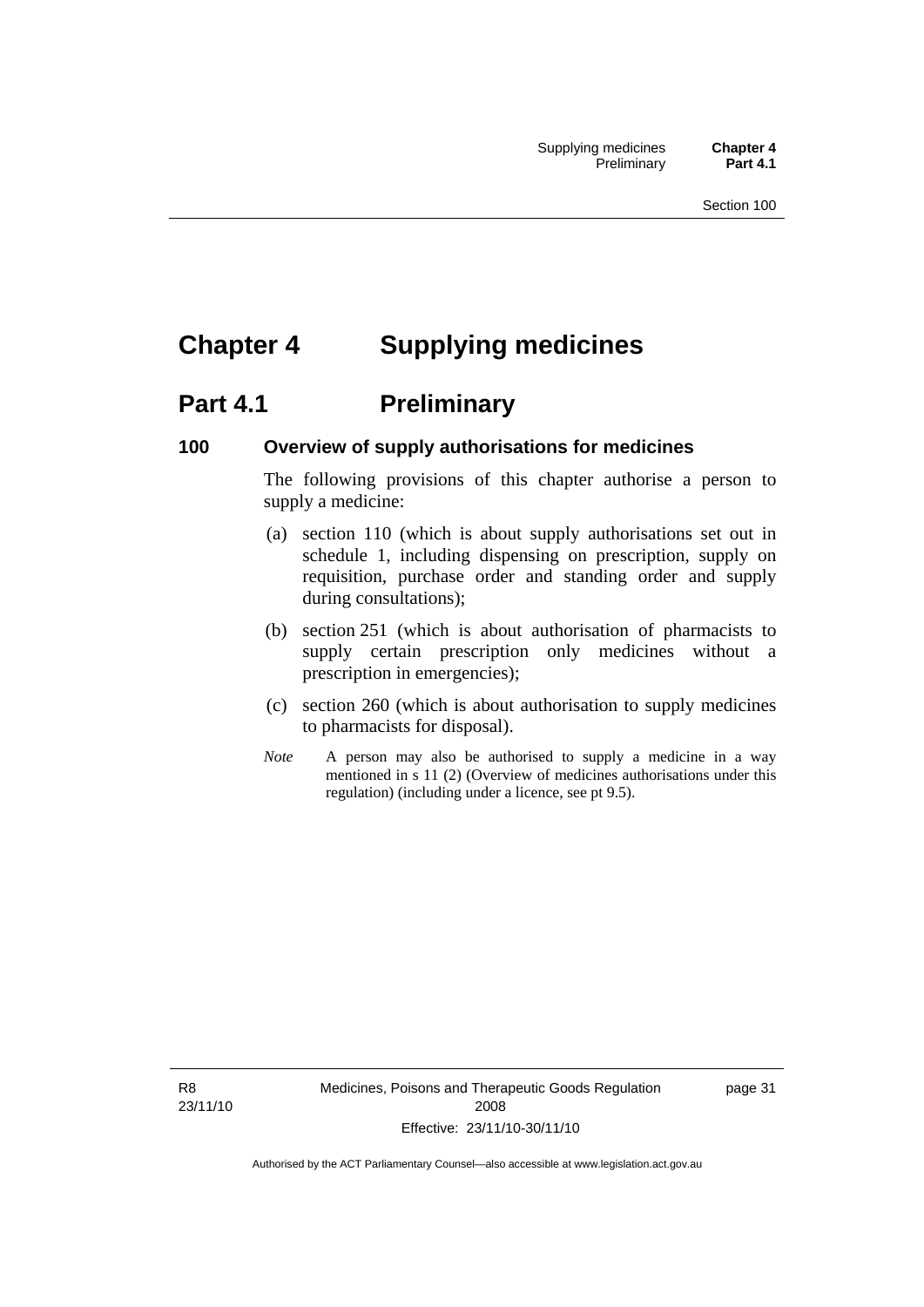# **Part 4.2 Medicines—supply authorisations under sch 1**

## **Division 4.2.1 Sch 1 medicines supply authorisations**

#### **110 Authorisation under sch 1 to supply medicines— Act, s 26 (1) (b) and (2) (b)**

- (1) A person mentioned in schedule 1, column 2 is authorised to supply a medicine if—
	- (a) supplying the medicine is included in the schedule, column 3 in relation to the person; and
	- (b) the supply is consistent with any restriction for the supply mentioned in the schedule, column 3.
- (2) However, a pharmacist is not authorised under schedule 1 to supply a medicine if—
	- (a) the pharmacist is working for, or providing services to, a corporation when supplying the medicine; and
	- (b) the corporation is not—
		- (i) a pharmacist; or
		- (ii) a complying pharmacy corporation under the *Health Act 1993*, part 9 (Pharmacists and pharmacy premises).
	- *Note Supply* includes dispense (see Act, s 24).

R8 23/11/10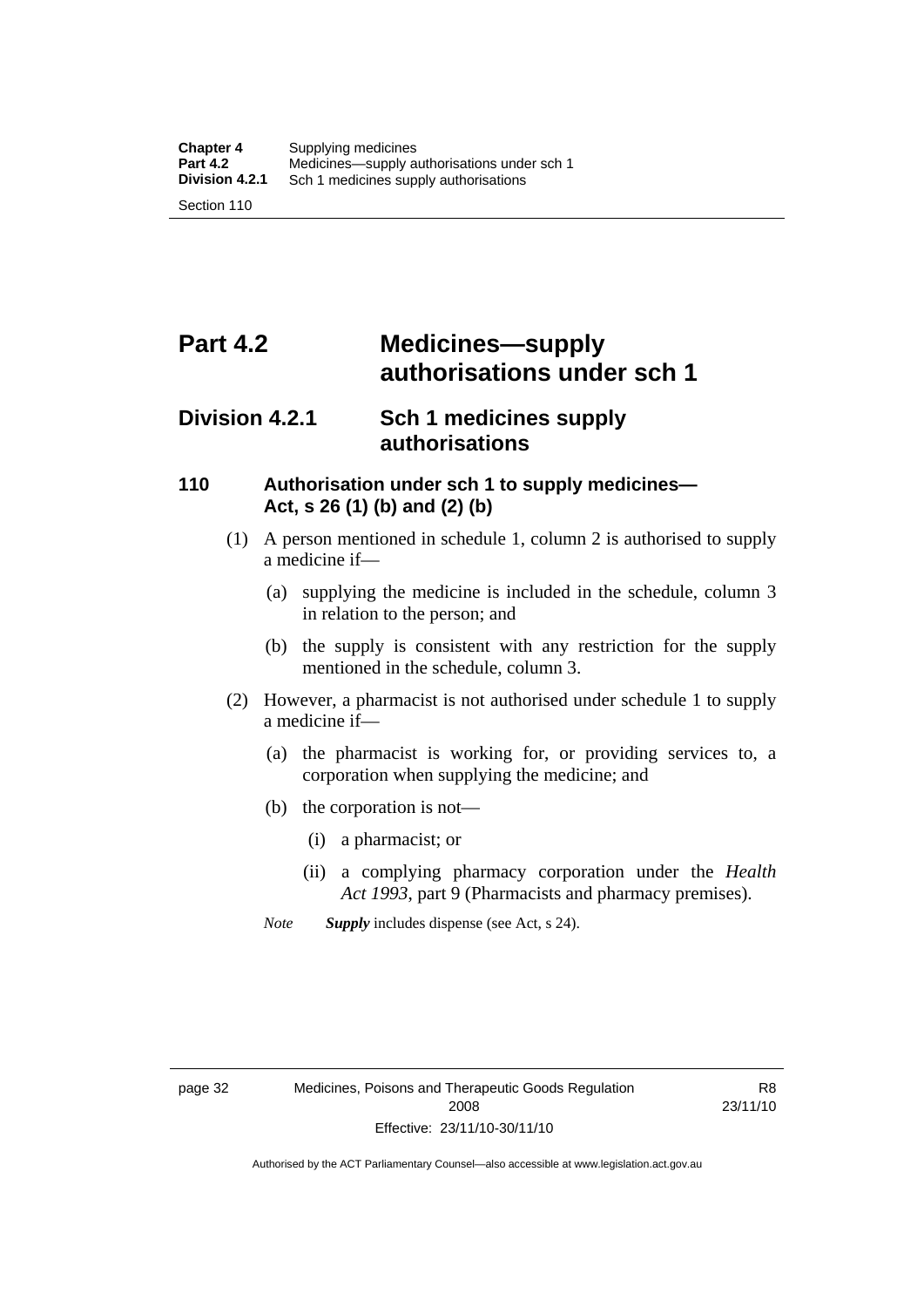# **Division 4.2.2 Dispensing medicines**

## **120 Authorisation conditions for dispensing medicines— Act, s 44 (1) (b) and (2) (b)**

- (1) A person's authorisation under section 110 to dispense a medicine is subject to the following conditions:
	- (a) the medicine is dispensed in accordance with the requirements of section 121;

*Note* Only a pharmacist may dispense a medicine (see sch 1).

- (b) if the prescription is dispensed under section 121 (2), the pharmacist notes on the prescription the reasons that the pharmacist was satisfied that it was not practicable for a complying prescription to be issued for the medicine;
- (c) if the prescription is changed by a pharmacist at the oral direction of the prescriber—the note of the change complies with section 122:
- (d) the medicine is labelled in accordance with section 123;
- (e) the dispensed prescription is marked in accordance with section 124;
- (f) the dispensing of the prescription is recorded in accordance with section 125:
- (g) if the prescription is an oral prescription for the dispensing of the medicine, or is faxed by a prescriber to a pharmacist, and the pharmacist does not receive an original of the prescription within 7 days after the day the prescription is given—the pharmacist must, within 24 hours after the end of the 7-day period, tell the chief health officer, in writing, of the failure to receive the original prescription;
- (h) the prescription, if completed, and the record for paragraph (f), are kept at the pharmacy or, if the chief health officer approves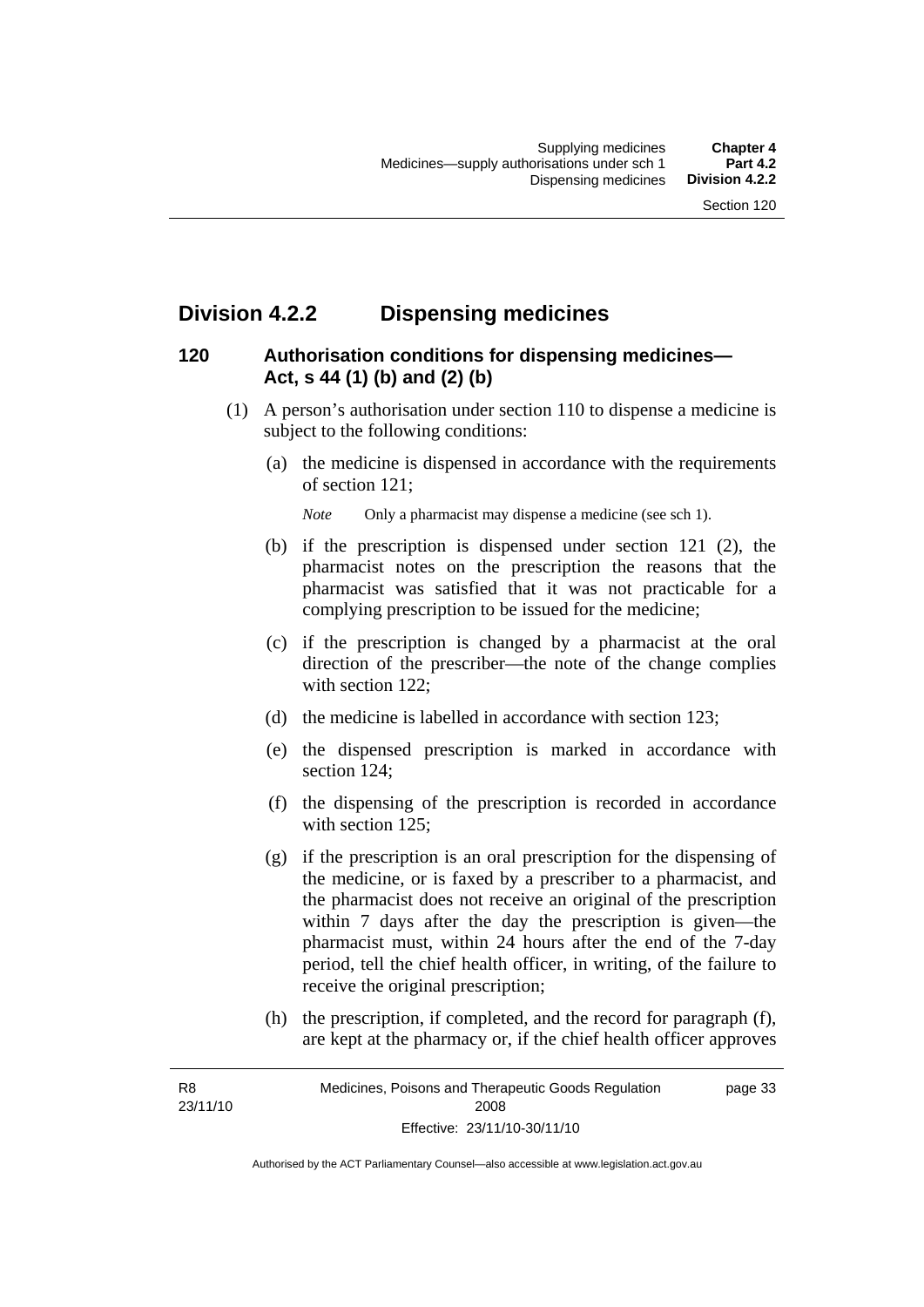Section 121

in writing another place, the place approved by the chief health officer, for at least 2 years after the day the prescription becomes a completed prescription.

- (2) However, subsection (1) (d), (e), (f) and (h) do not apply if the prescription is written for an in-patient at a hospital in the patient's medical records.
- (3) In this section:

*completed*—a prescription is *completed* when—

- (a) for a single prescription—the prescription is dispensed; or
- (b) for a repeat prescription—the last repeat of the prescription is dispensed.

#### **121 How medicines are dispensed**

- (1) The following are the requirements for dispensing a medicine:
	- (a) the prescription is issued by an authorised prescriber;

*Note Authorised prescriber*—see s (3).

- (b) the prescription complies with the applicable provisions of division 3.1.2 (Prescriptions);
- (c) the medicine is dispensed in accordance with the prescription (including the prescription as changed by a pharmacist at the oral direction of the prescriber).
	- *Note 1 Dispensed in accordance with the prescription*—see s (3).
	- *Note* 2 For changes to a prescription by the dispenser, see the Act, s 29 (3).
	- *Note 3 Pharmacist* does not include an intern pharmacist (see dict).
- (2) However, a pharmacist may dispense a prescription that does not include all of the applicable provisions for subsection (1) (b) if—
	- (a) the prescription is issued by an authorised prescriber; and

page 34 Medicines, Poisons and Therapeutic Goods Regulation 2008 Effective: 23/11/10-30/11/10 R8 23/11/10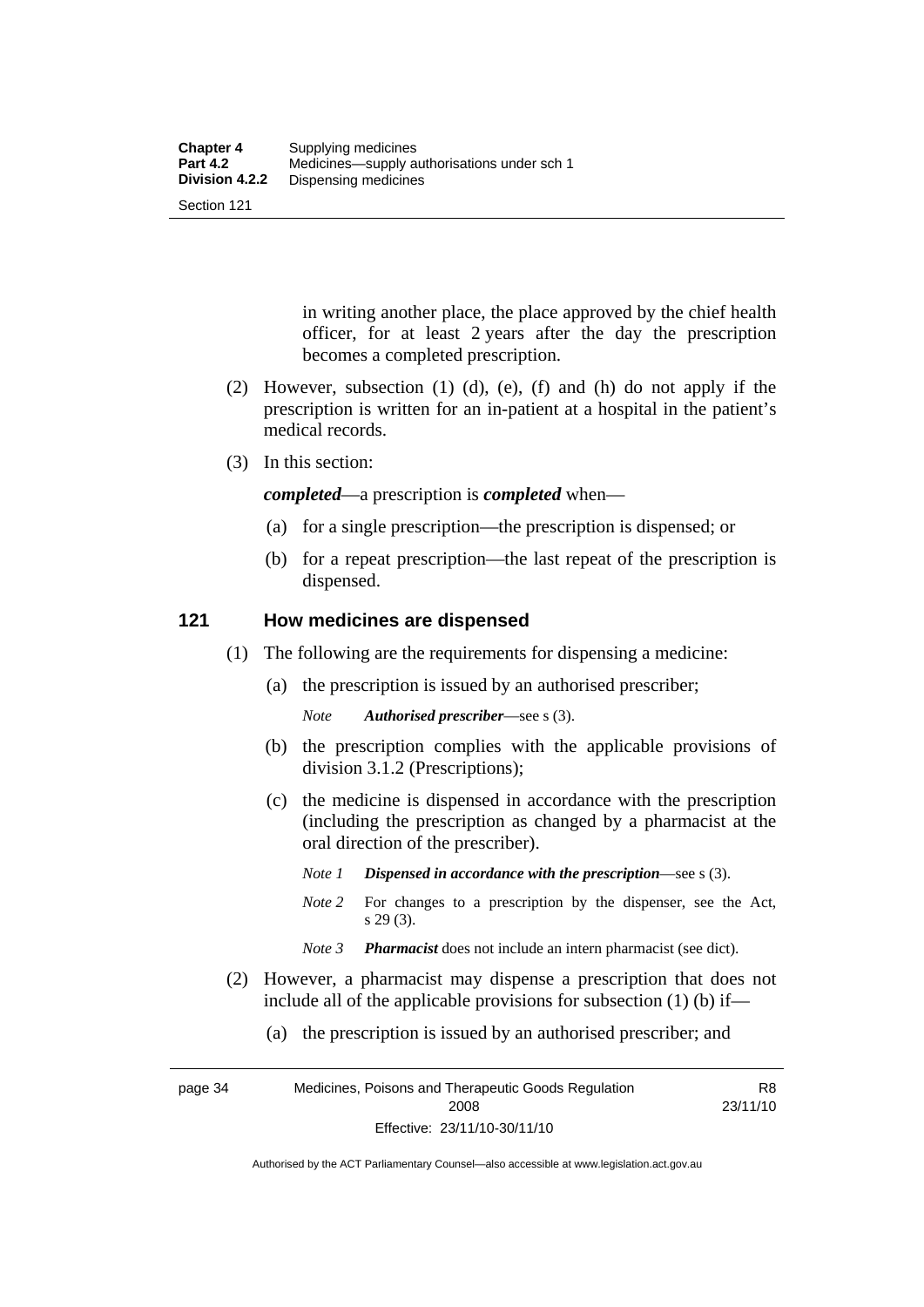- (b) the medicine is—
	- (i) dispensed in accordance with the prescription; and
	- (ii) if the prescription is changed by a pharmacist at the oral direction of the prescriber—the prescription complies with section 122; and

*Note Pharmacist* does not include an intern pharmacist (see dict).

- (c) the medicine is supplied in a package that is labelled in accordance with section 123; and
- (d) the pharmacist is satisfied that, because of a circumstance affecting the prescriber or the person for whom the medicine is to be dispensed, it is not practicable for a complying prescription to be issued for the medicine.
- (3) In this section:

*authorised prescriber*, in relation to a prescription, means—

- (a) for a medicine other than a controlled medicine—a person who is authorised to issue the prescription under the Act or another territory law; and
- (b) for a controlled medicine—a person who is authorised to issue the prescription under part 13.1 (Controlled medicines approvals).

#### **Examples—authorised prescribers**

1 A NSW registered doctor practising in Queanbeyan is authorised under a NSW law to prescribe medicines. The doctor gives a patient a prescription for a controlled medicine and another prescription for a prescription only medicine. The prescription only medicine can be dispensed in the ACT because the prescription is issued by a person who is authorised under a State law to prescribe the medicine. The prescription for the controlled medicine cannot be dispensed in the ACT because the doctor is not registered in the ACT.

page 35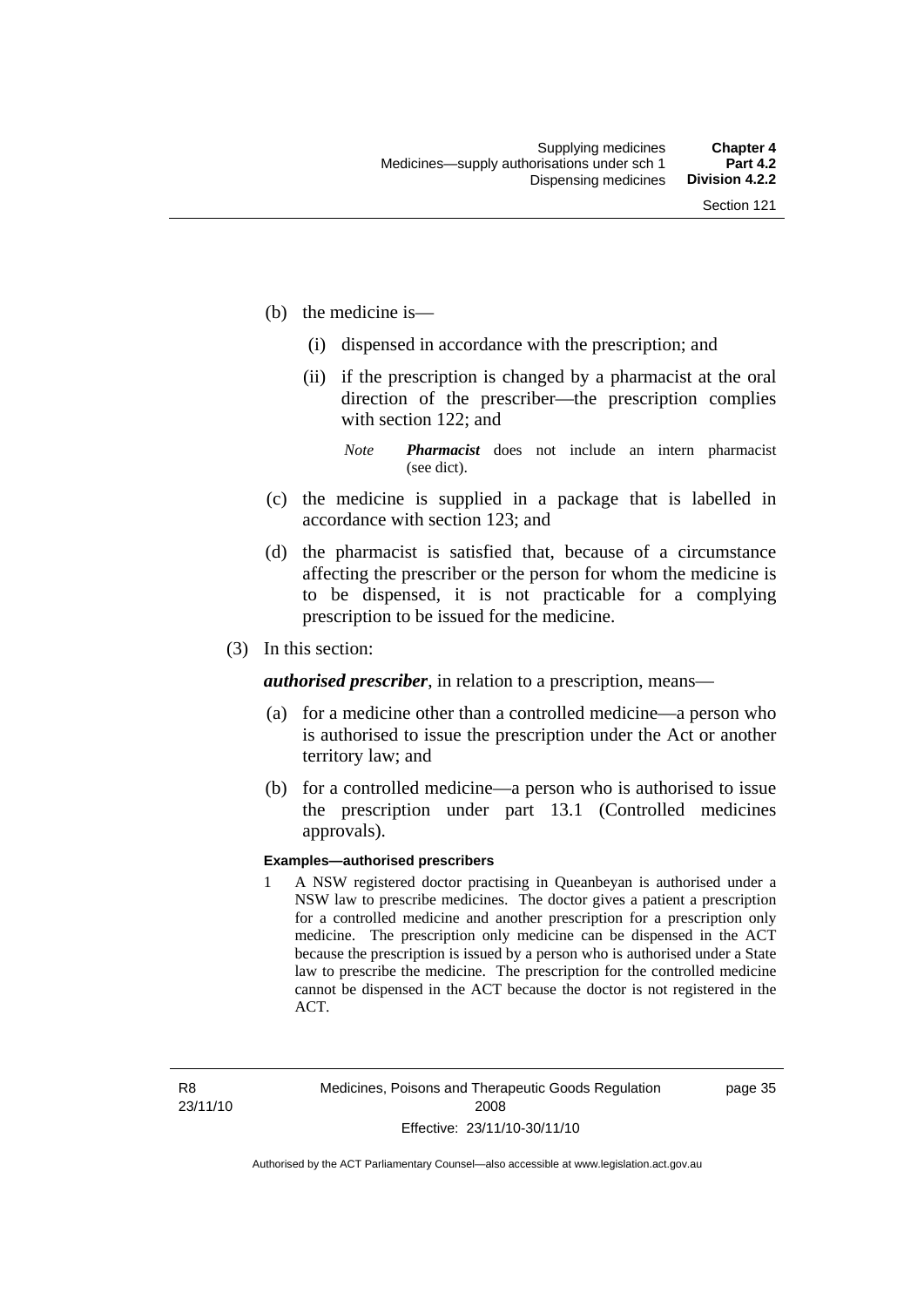- 2 If the doctor in example 1 is registered in both the ACT and NSW, the prescription for the controlled medicine can be dispensed in the ACT.
- 3 A special event exemption under the *Health Professionals (Special Events Exemptions) Act 2000* authorises a visiting health professional to prescribe a medicine, including a controlled medicine. A Victorian registered doctor who is a visiting health professional within the meaning of that Act prescribes a controlled medicine. The prescription can be dispensed in the ACT.
- *Note* An example is part of the regulation, is not exhaustive and may extend, but does not limit, the meaning of the provision in which it appears (see Legislation Act, s 126 and s 132).

*dispensed in accordance with the prescription*, for a prescribed medicine, includes dispensing another brand of the medicine that is a bioequivalent form of the prescribed medicine.

*Note Bioequivalent*—see the dictionary.

#### **122 Noting changes to prescriptions on oral direction of prescriber—Act, s 27 (2) (b) (ii)**

The following must be noted, in writing, on the prescription:

- (a) the name of the prescriber giving the oral direction to change the prescription;
- (b) the change to the prescription;
- (c) the date the oral direction is given;
- (d) the pharmacist's signature.
- *Note* The notation must be made as soon as possible (see Legislation Act, s 151B).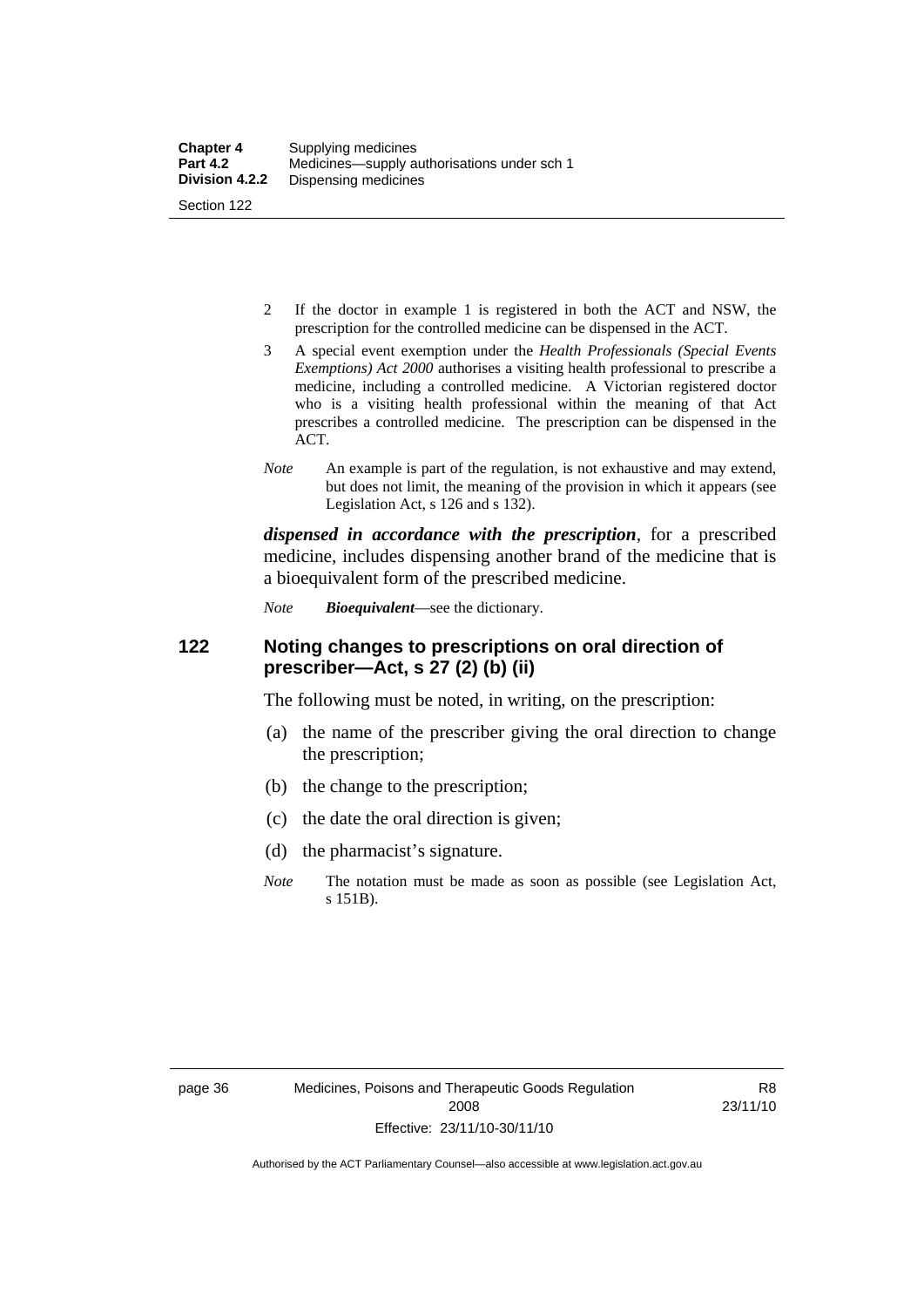## **123 Labelling dispensed medicines—Act, s 60 (1) (c) (i) and (2) (c) (i)**

The dispensed medicine must have a label that includes the following:

- (a) the name of the person for whom the medicine is dispensed;
- (b) if the prescriber is a dentist—the words 'for dental treatment only';
- (c) if the prescriber is an eligible midwife—the words 'for midwifery use only';
- (d) if the prescriber is an optometrist—the words 'for optometry use only';
- (e) if the prescriber is a veterinary surgeon—
	- (i) words to the effect of 'for animal treatment only'; and
	- (ii) the species of the animal for which the medicine is dispensed; and
	- (iii) if a way of identifying the animal is stated on the prescription—the way of identifying the animal;
- (f) the medicine's approved name and brand name;
	- *Note Approved name*—see the medicines and poisons standard, par 1 (1).
- (g) the form, strength and quantity of the medicine dispensed;
- (h) if the package of the dispensed medicine is not a manufacturer's pack—the relevant expiry date for the medicine;
- (i) the date the medicine is dispensed;
- (j) the name and the business address and telephone number of the pharmacy from which the medicine is dispensed;

R8 23/11/10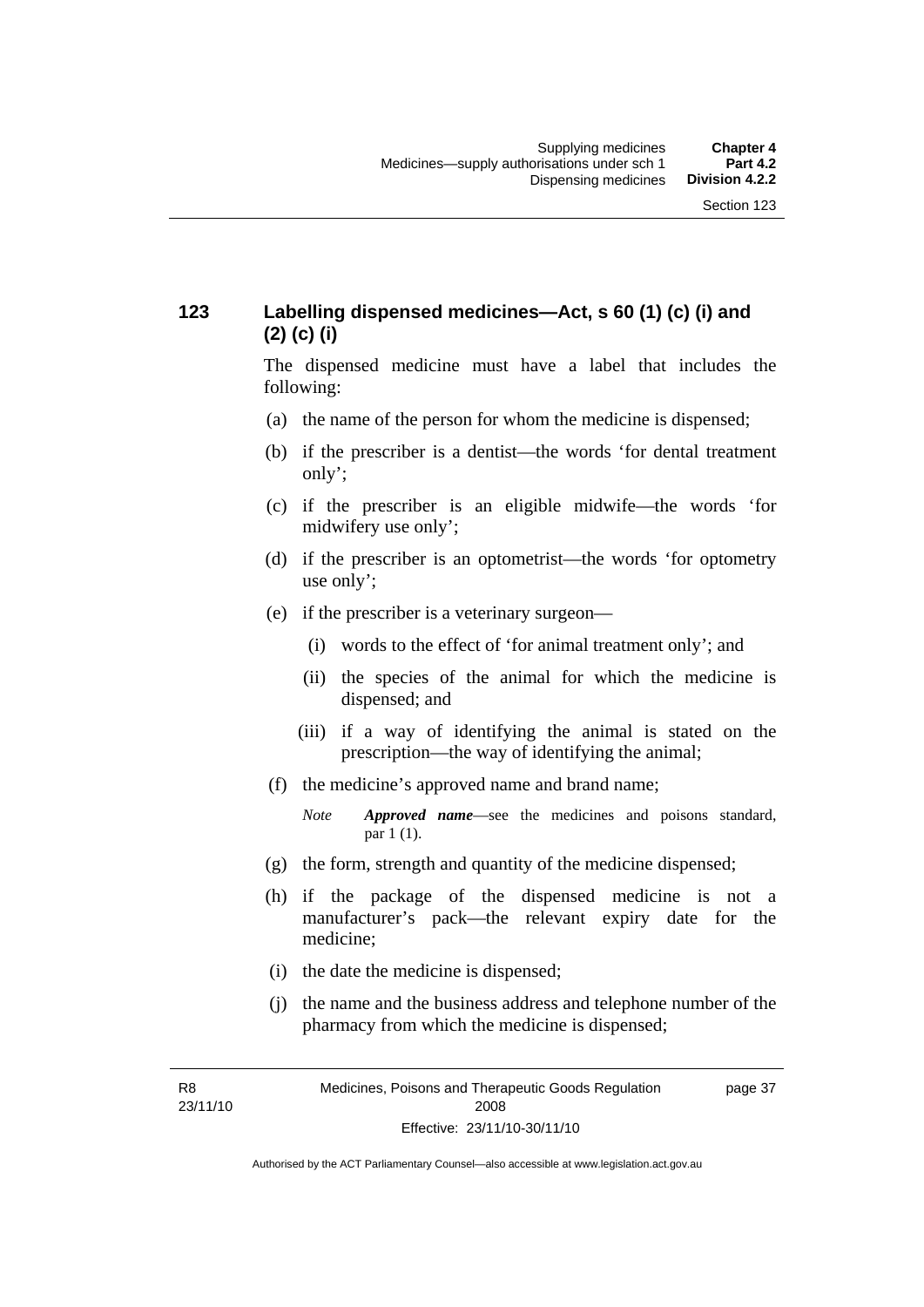- (k) the initials or other identification of the dispensing pharmacist;
- (l) a number that is different from the number given to each other prescription dispensed at the pharmacy;
- (m) directions about the use of the medicine that are adequate to allow the medicine to be taken or administered safely, including any warning statement in the medicines and poisons standard, appendix K (Drugs required to be labelled with a sedation warning) applying to the medicine;
- (n) words to the effect of 'keep out of reach of children'.

#### **Example—par (f) and par (g)**

Warfarin tablets (Coumadin) 5mg 50

*Note* An example is part of the regulation, is not exhaustive and may extend, but does not limit, the meaning of the provision in which it appears (see Legislation Act, s 126 and s 132).

#### **124 Marking dispensed prescriptions**

- (1) This section does not apply to a prescription for an in-patient at a hospital written in the patient's medical records.
- (2) A dispensed paper-based prescription for a medicine must be marked with—
	- (a) if the prescription is a single prescription or the last repeat of a repeat prescription—the word 'cancelled' on the front of the prescription; and
	- (b) the prescribed particulars.
- (3) A dispensed electronic prescription for a medicine must be marked with—
	- (a) if the prescription is a single prescription or the last repeat of a repeat prescription—the word 'cancelled'; and

R8 23/11/10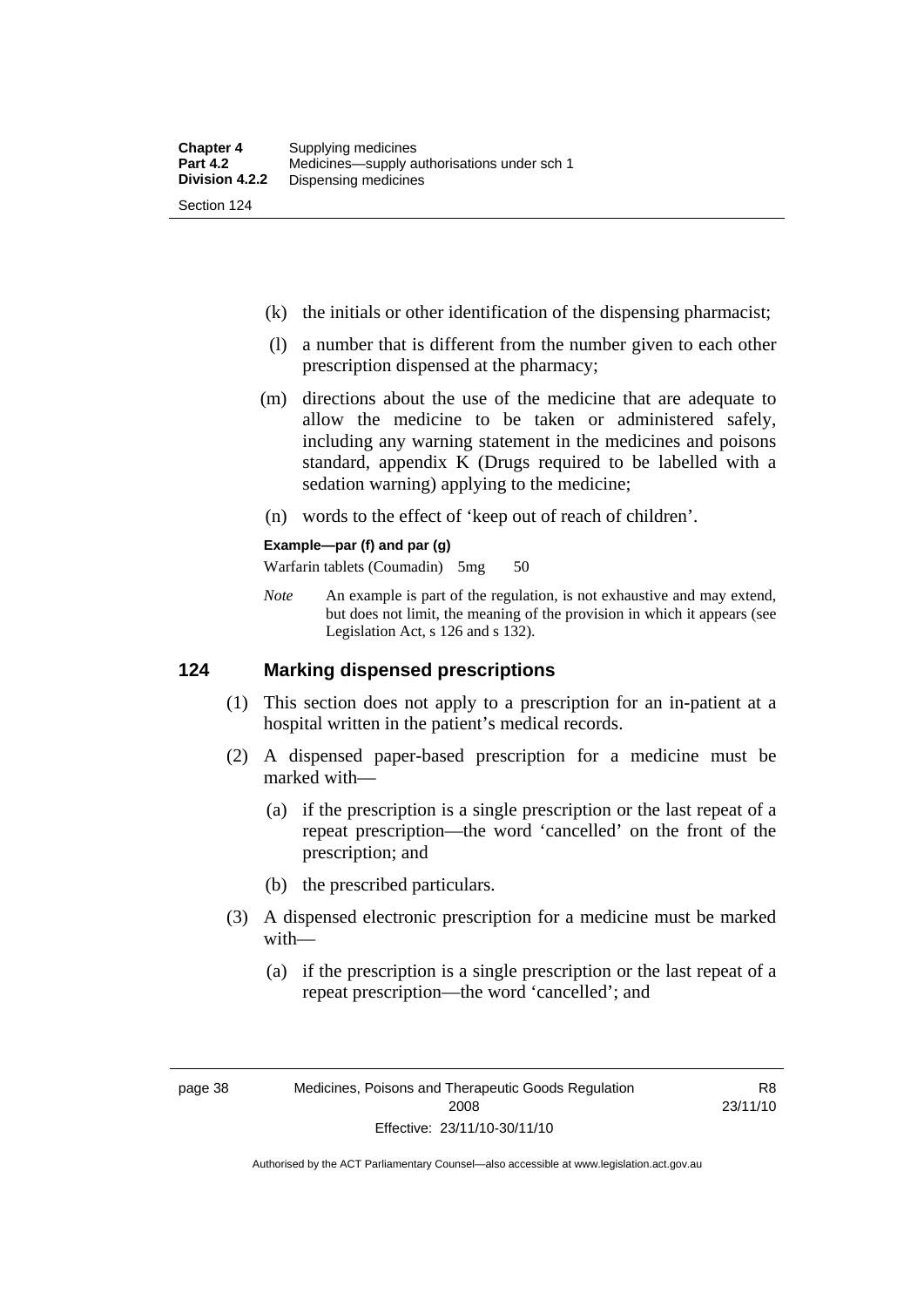- (b) a link to an electronic document containing the prescribed particulars.
- (4) In this section:

*paper-based prescription* includes a faxed copy of a prescription.

*prescribed particulars*, for a dispensed prescription for a medicine, means—

- (a) the date the medicine is dispensed; and
- (b) the name and business address of the dispensing pharmacy; and
- (c) if another brand of the medicine is dispensed for the prescribed medicine—the brand name of the medicine dispensed; and
- (d) for a repeat prescription—the number of the repeat dispensed; and
- (e) the prescription's number under section 123 (l); and
- (f) the pharmacist's initials or signature.

*single prescription* means a prescription that is not a repeat prescription.

#### **125 Recording dispensing of medicines**

The dispensing pharmacist must ensure that a written record is made of the following information in relation to the dispensing of the medicine:

- (a) the pharmacist's name;
- (b) the date of the prescription;
- (c) the prescriber's name;
- (d) the date the prescription is dispensed;
- (e) for a repeat prescription—the number of the repeat dispensed;

R8 23/11/10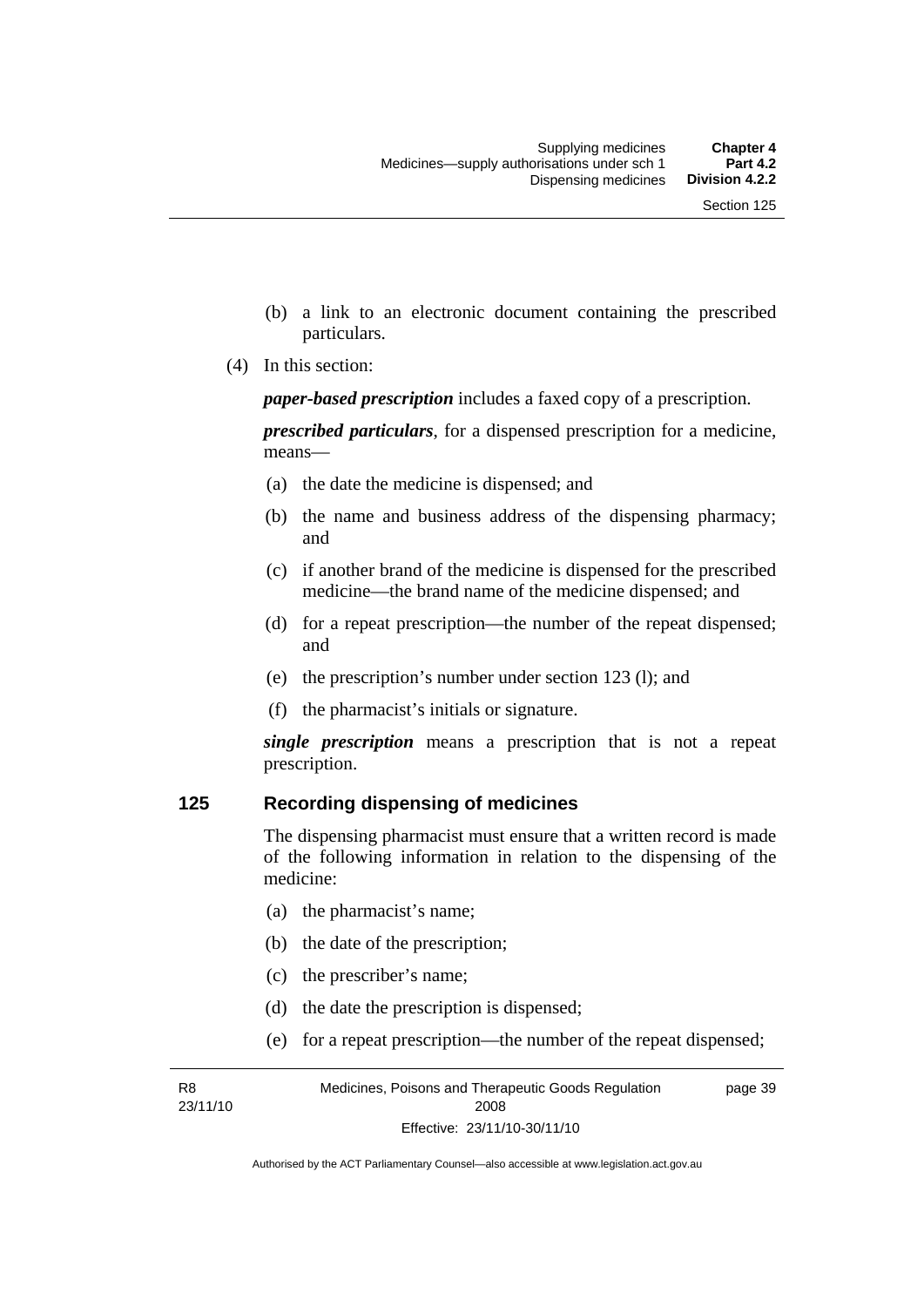(f) the prescription's number under section 123 (l);

- (g) the name and address of the person for whom the medicine is dispensed;
- (h) the medicine's approved name and brand name;
	- *Note Approved name*—see the medicines and poisons standard, par 1 (1).
- (i) the form, strength and quantity of the medicine dispensed.
- *Note Written* includes in electronic form (see Act, dict).

## **Division 4.2.3 Supplying medicines on requisitions**

*Note* For authorisation to issue a requisition, see s 50.

#### **130 Authorisation conditions for supplying medicines on requisitions—Act, s 44 (1) (b) and (2) (b)**

A person's authorisation under section 110 to supply a medicine on a requisition is subject to the following conditions:

- (a) the medicine is supplied in accordance with the requirements under section 131;
- (b) the medicine is supplied in a package that is labelled in accordance with section 132;
- (c) the filled requisition is marked in accordance with section 133;
- (d) the supply is recorded in accordance with section 134;
- (e) the filled requisition and record under section 134 are kept at the institution where the medicine is supplied or, if the chief health officer approves in writing another place, the place approved by the chief health officer, for at least 2 years after the day the medicine is supplied.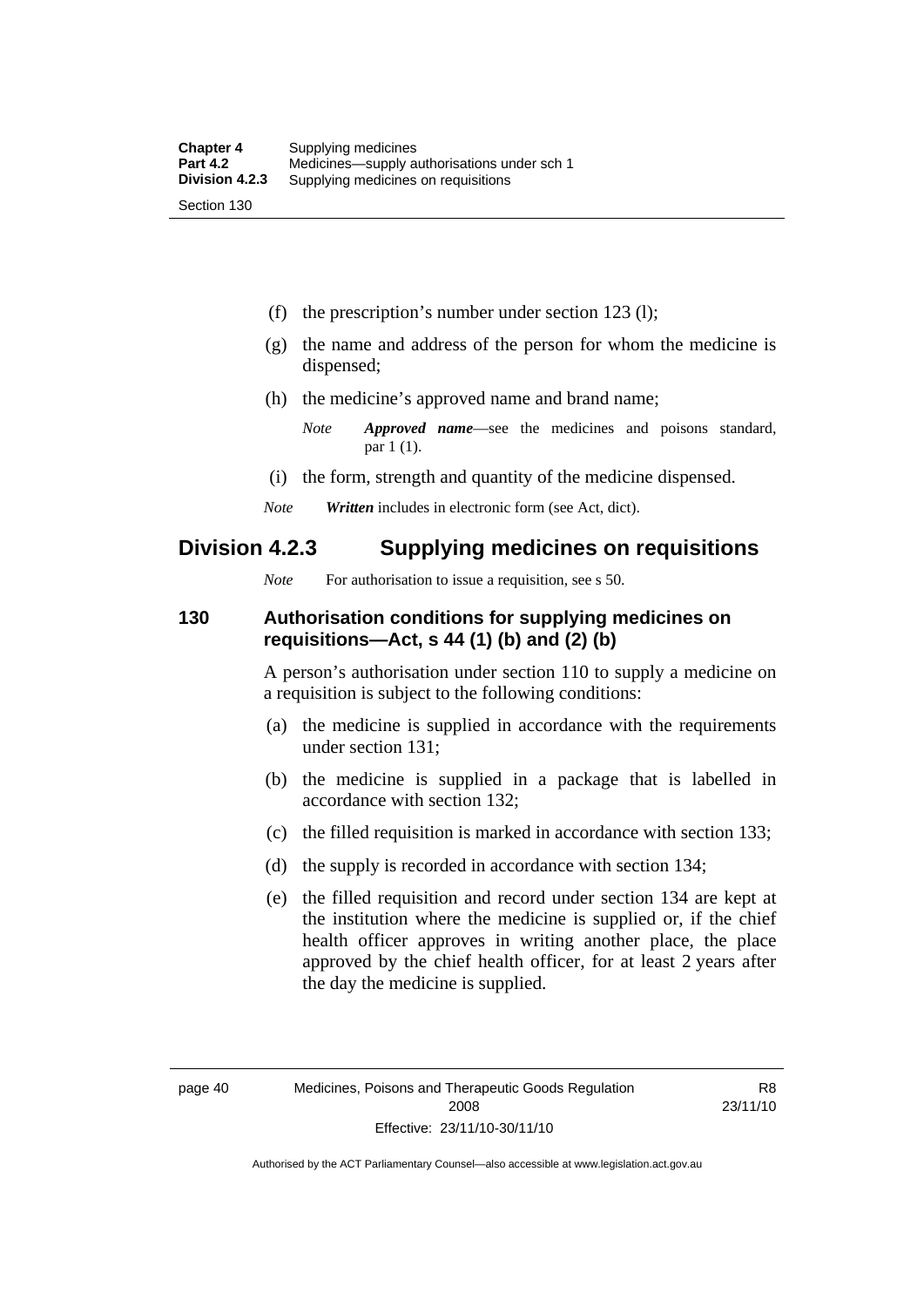## **131 Supplying medicines on requisitions**

- (1) The following are the requirements for the supply of a medicine on a requisition:
	- (a) the medicine is supplied in accordance with the requisition (including the requisition as changed by the person supplying the medicine at the oral direction of the person issuing the requisition);

- (b) if the requisition is a written requisition—the requisition complies with section 55 (General requirements for written requisitions) and section 56 (Particulars for requisitions);
- (c) if the requisition is an oral requisition—the requisition complies with section 56.
- (2) However, if the requisition does not comply with section 55 or section 56 (as appropriate), a pharmacist may supply the medicine on the requisition if satisfied that it is not practicable for a complying requisition to be issued for the medicine.

*Note Pharmacist* does not include an intern pharmacist (see dict).

(3) In this section:

*supplied in accordance with the requisition*, for a requisitioned medicine, includes supplying another brand of the medicine that is a bioequivalent form of the requisitioned medicine.

*Note Bioequivalent*—see the dictionary.

R8 23/11/10 page 41

*Note* For changes to a requisition by the person supplying a medicine on a requisition (see Act, s 29 (3)).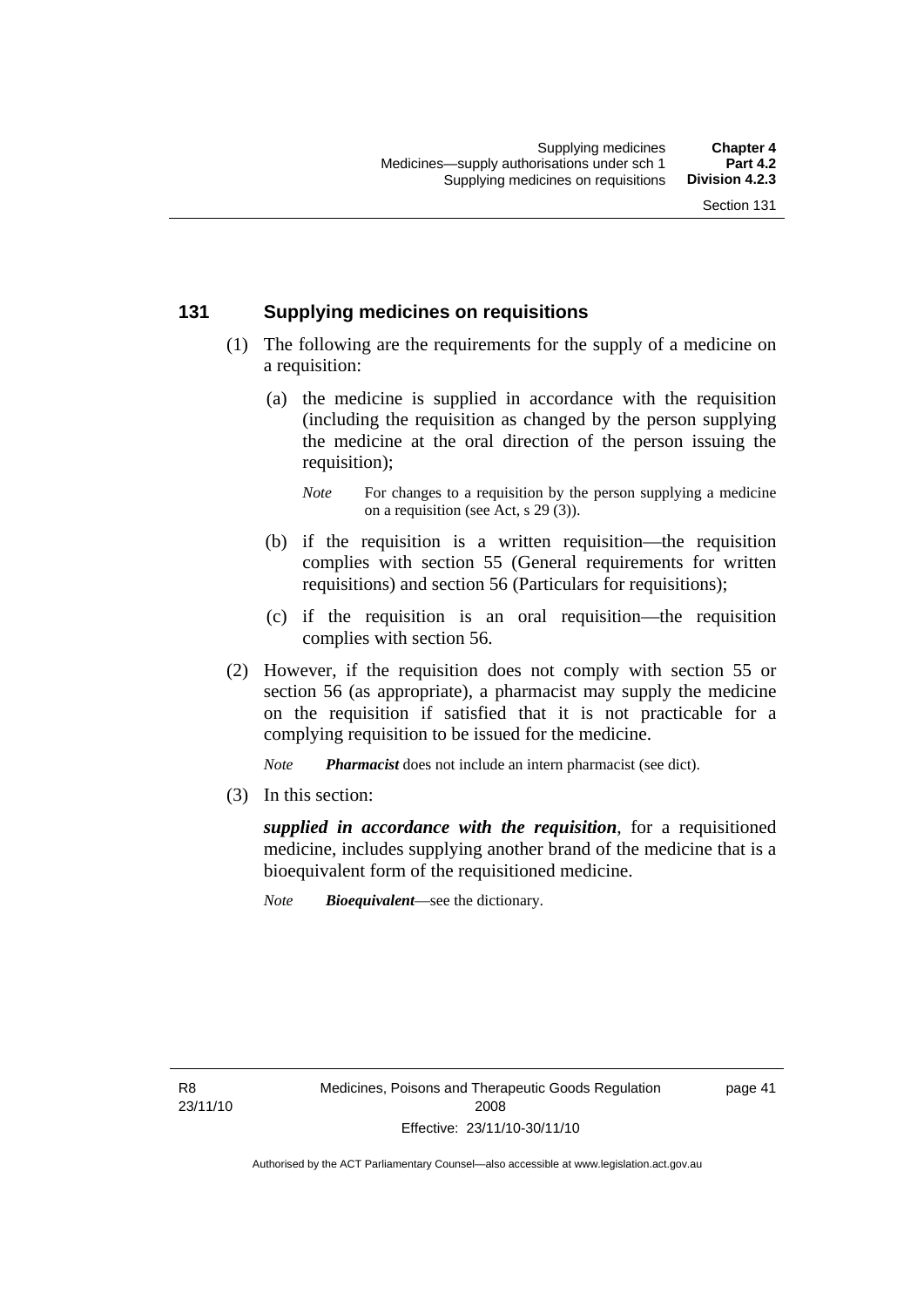## **132 Labelling medicines supplied on requisition—Act, s 60 (1) (c) (i) and (2) (c) (i)**

The package of a medicine supplied on requisition to a ward for the supply to a patient must have a label that includes the following:

(a) the medicine's approved name or brand name;

*Note Approved name*—see the medicines and poisons standard, par 1 (1).

- (b) the form, strength and quantity of the medicine;
- (c) if the package of the medicine is not a manufacturer's pack—
	- (i) the batch number or numbers of the medicine; and
	- (ii) the relevant expiry date for the medicine;
- (d) the name or other identifier of the pharmacy or ward from which the medicine is supplied;
- (e) if the medicine is a controlled medicine—a number that is different from the number given to each other requisition supplied from the pharmacy or ward.

#### **Examples—par (a) and par (b)**

- 1 Warfarin tablets 5mg 50
- 2 Coumadin tablets 5mg 50
- *Note* An example is part of the regulation, is not exhaustive and may extend, but does not limit, the meaning of the provision in which it appears (see Legislation Act, s 126 and s 132).

#### **133 Marking filled requisitions**

- (1) A filled paper-based requisition for a medicine must be marked with—
	- (a) the name or other identifier of the pharmacy or ward from which the medicine is supplied; and

page 42 Medicines, Poisons and Therapeutic Goods Regulation 2008 Effective: 23/11/10-30/11/10

R8 23/11/10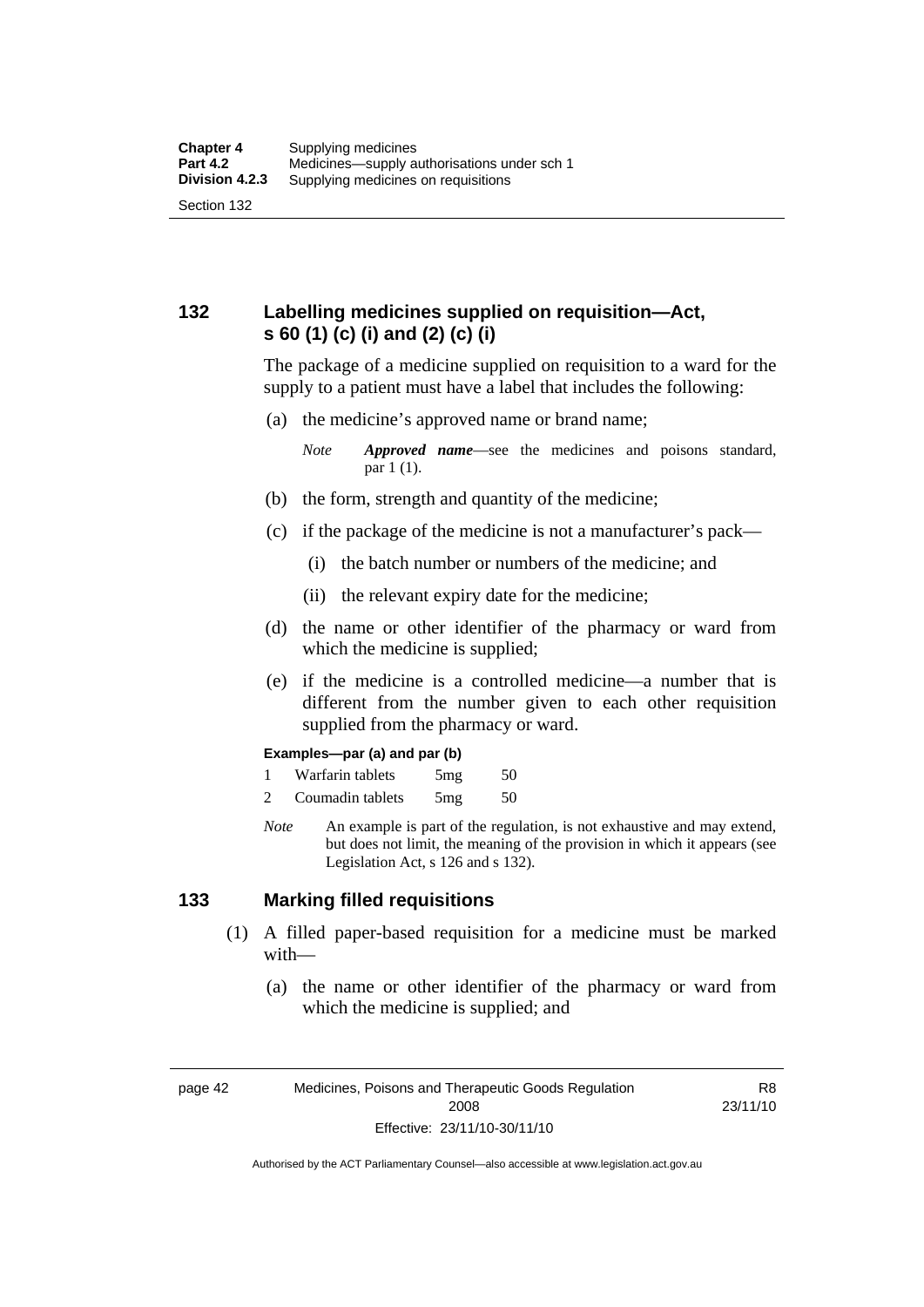- (b) if the medicine is a controlled medicine—the requisition's number under section 132 (e); and
- (c) the supplier's initials or signature.
- (2) A filled electronic requisition for a medicine must be marked with a link to an electronic document containing—
	- (a) the name or other identifier of the pharmacy or ward from which the medicine is supplied; and
	- (b) if the medicine is a controlled medicine—the requisition's number under section 132 (e); and
	- (c) the supplier's initials or signature.
- (3) However, subsection (1) (a) and (2) (a) do not apply to a requisition filled at a pharmacy at an institution.
- (4) In this section:

*paper-based requisition* includes a faxed copy of a requisition.

#### **134 Recording supply of medicines on requisitions**

A person who supplies a medicine to someone else on requisition must make a written record of the following information:

- (a) the date of the requisition;
- (b) the name of the person who issued the requisition;
- (c) the date the requisition is filled;
- (d) the medicine, and the form, strength and quantity of the medicine, supplied;
- (e) the name or initials of the person supplying the medicine.
- *Note Written* includes in electronic form (see Act, dict).

R8 23/11/10 page 43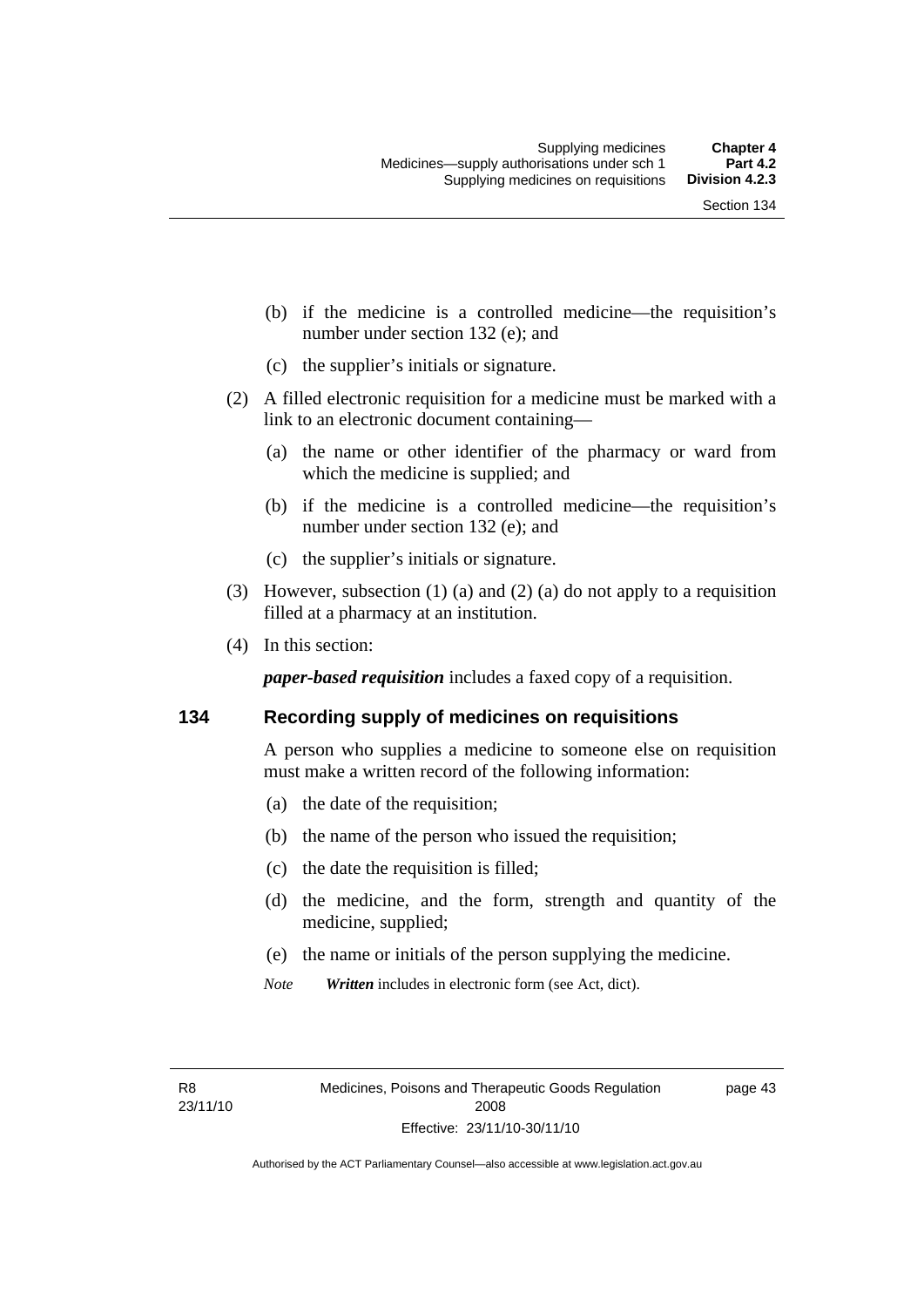Section 140

# **Division 4.2.4 Supplying medicines on purchase orders**

*Note* For authorisation to issue a purchase order, see s 60.

## **140 Authorisation conditions for supplying medicines on purchase orders—Act, s 44 (1) (b) and (2) (b)**

A person's authorisation under section 110 to supply a medicine on a purchase order is subject to the following conditions:

- (a) the purchase order is a complying purchase order;
- (b) the medicine is supplied in accordance with the requirements of section 141;
- (c) the supply is recorded in accordance with section 142;
- (d) if the supplier does not receive a document signed by the buyer acknowledging receipt of the medicine within 7 days after the day the medicine is delivered—the supplier must, within 24 hours after the end of the 7-day period, tell the chief health officer, in writing, of the failure to receive the document;
- (e) the following are kept at the supplier's business premises or, if the chief health officer approves in writing another place, the place approved by the chief health officer, for at least 2 years after the day the medicine is supplied:
	- (i) the filled purchase order;
	- (ii) the delivery acknowledgement under paragraph (d) or section 141 $(1)$  $(d)$  $(ii)$ ;
	- (iii) the record for section 142.

R8 23/11/10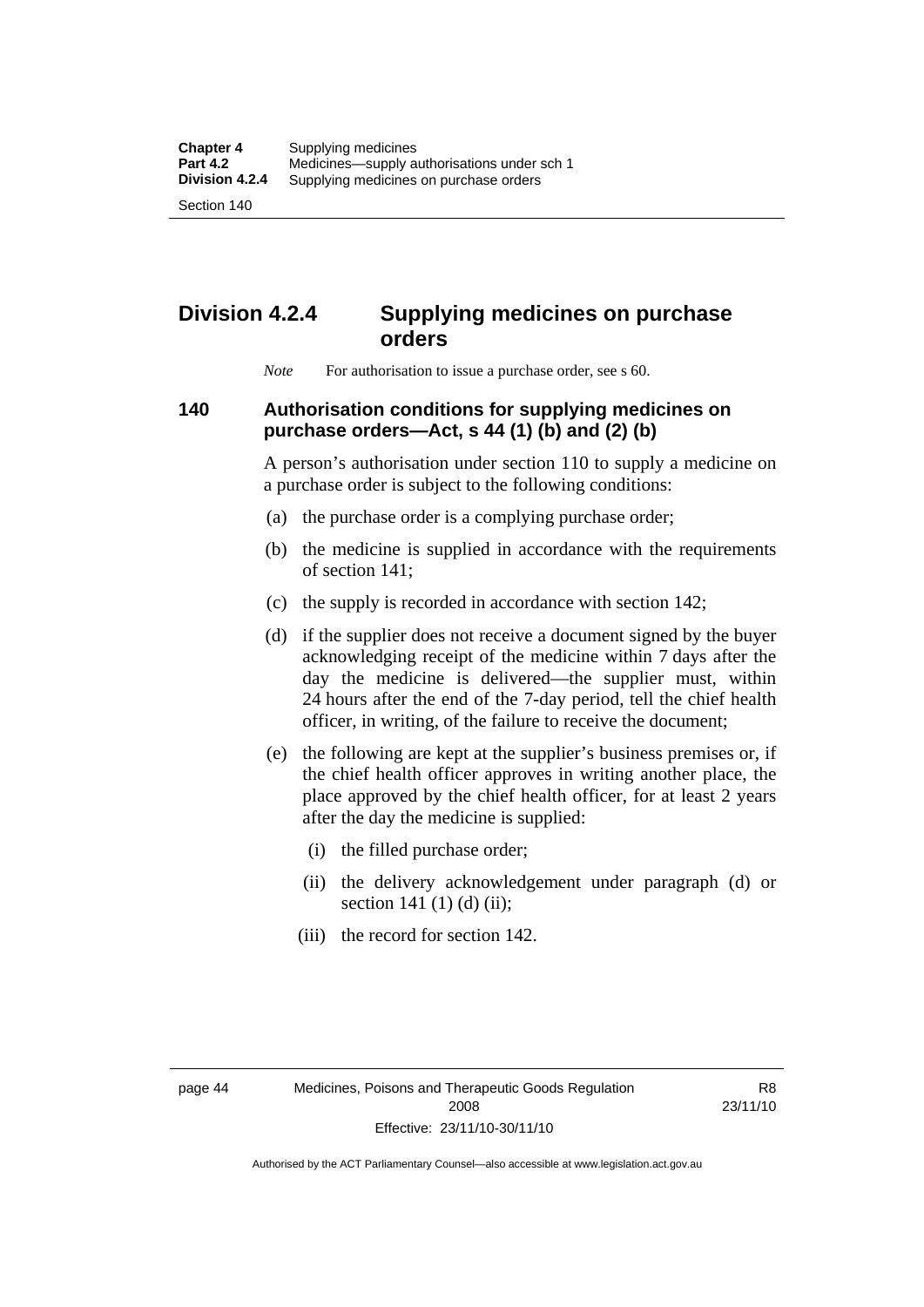#### **141 Supplying medicines on purchase orders**

- (1) The following are the requirements for the supply of a medicine on a purchase order:
	- (a) the medicine is supplied in manufacturer's packs that comply with—
		- (i) section 501 (Packaging of supplied manufacturer's packs of medicines—Act, s 59 (1) (c) (i) and (2) (c) (i)); or
		- (ii) an approval under the Act, section 193 (Approval of non-standard packaging and labelling);
	- (b) the manufacturer's packs are labelled in accordance with—
		- (i) section 502 (Labelling of supplied manufacturer's packs of medicines—Act, s  $60$  (1) (c) (i) and (2) (c) (i)); or
		- (ii) an approval under the Act, section 193;
	- (c) the manufacturer's packs are securely wrapped and packed;
	- (d) if the medicine is delivered in person by the supplier to the buyer—
		- (i) the medicine is delivered to an adult; and
		- (ii) the delivery is acknowledged by the adult signing and dating a copy of the purchase order;
	- (e) if the medicine is not delivered in person by the supplier to the buyer—the medicine is delivered to the buyer by a person whose procedures require the delivery of the medicine to be signed for by the buyer or an adult employee of the buyer.

page 45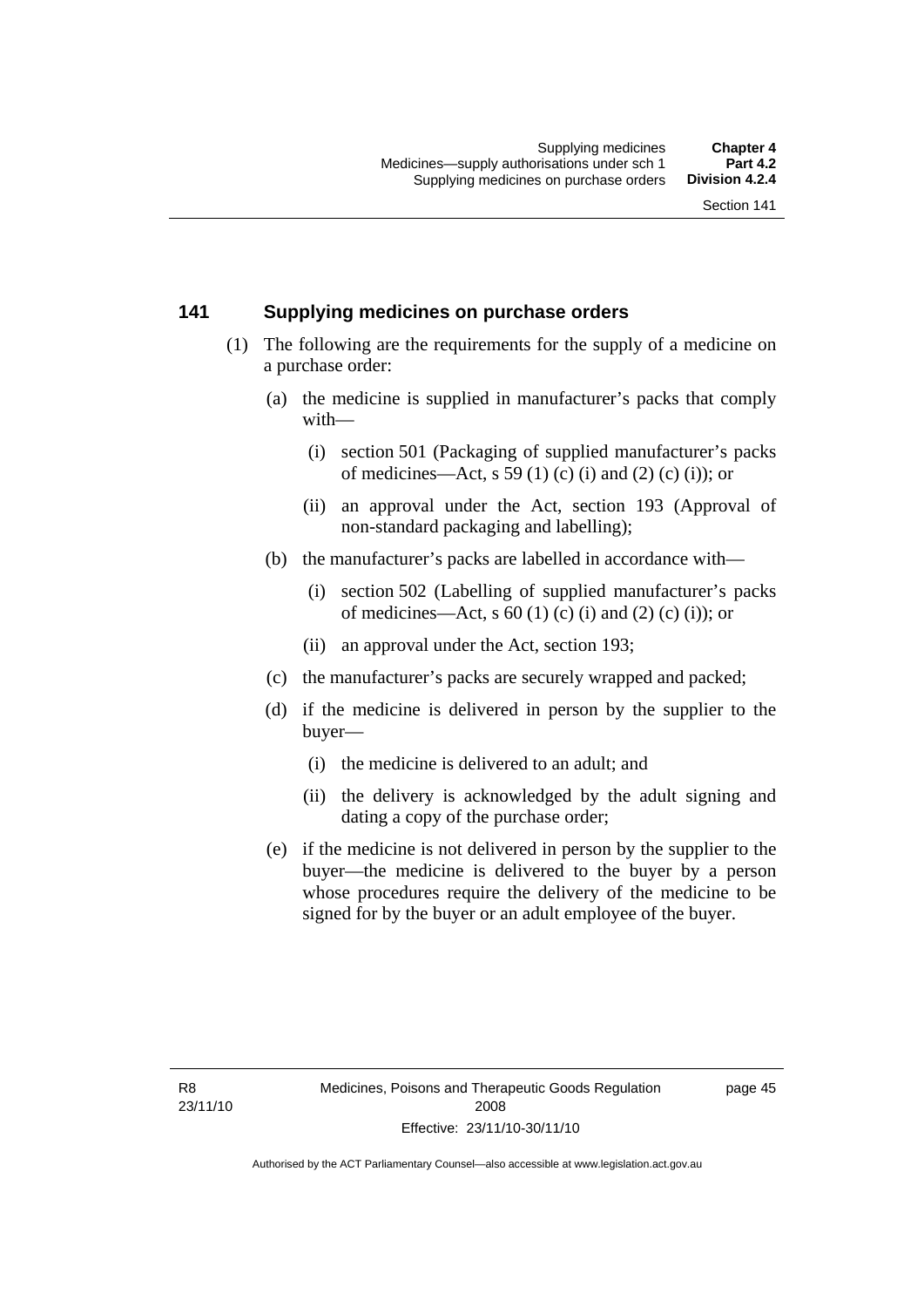- (2) However, subsection (1) (a), (b) and (c) do not apply in relation to a medicine supplied by a pharmacist to a prescriber who is authorised to supply the medicine during a consultation if the medicine is supplied in a package that is labelled with the following particulars:
	- (a) the approved name and brand name of the medicine;

*Note Approved name*—see the medicine and poisons standard, par 1 (1).

- (b) the form, strength and quantity of the medicine, supplied;
- (c) if the package of the medicine is not a manufacturer's pack the relevant expiry date for the medicine.

#### **142 Recording supply of medicines on purchase orders**

A person who supplies a medicine to someone else on a purchase order must make a written record of the following information:

- (a) the date of the order;
- (b) the issuer's authority to issue the order;
- (c) the name, and the business address and telephone number, of the person to whom the medicine is supplied;
- (d) the date the order is supplied;
- (e) the medicine, and the form, strength and quantity of the medicine, supplied.
- *Note Written* includes in electronic form (see Act, dict).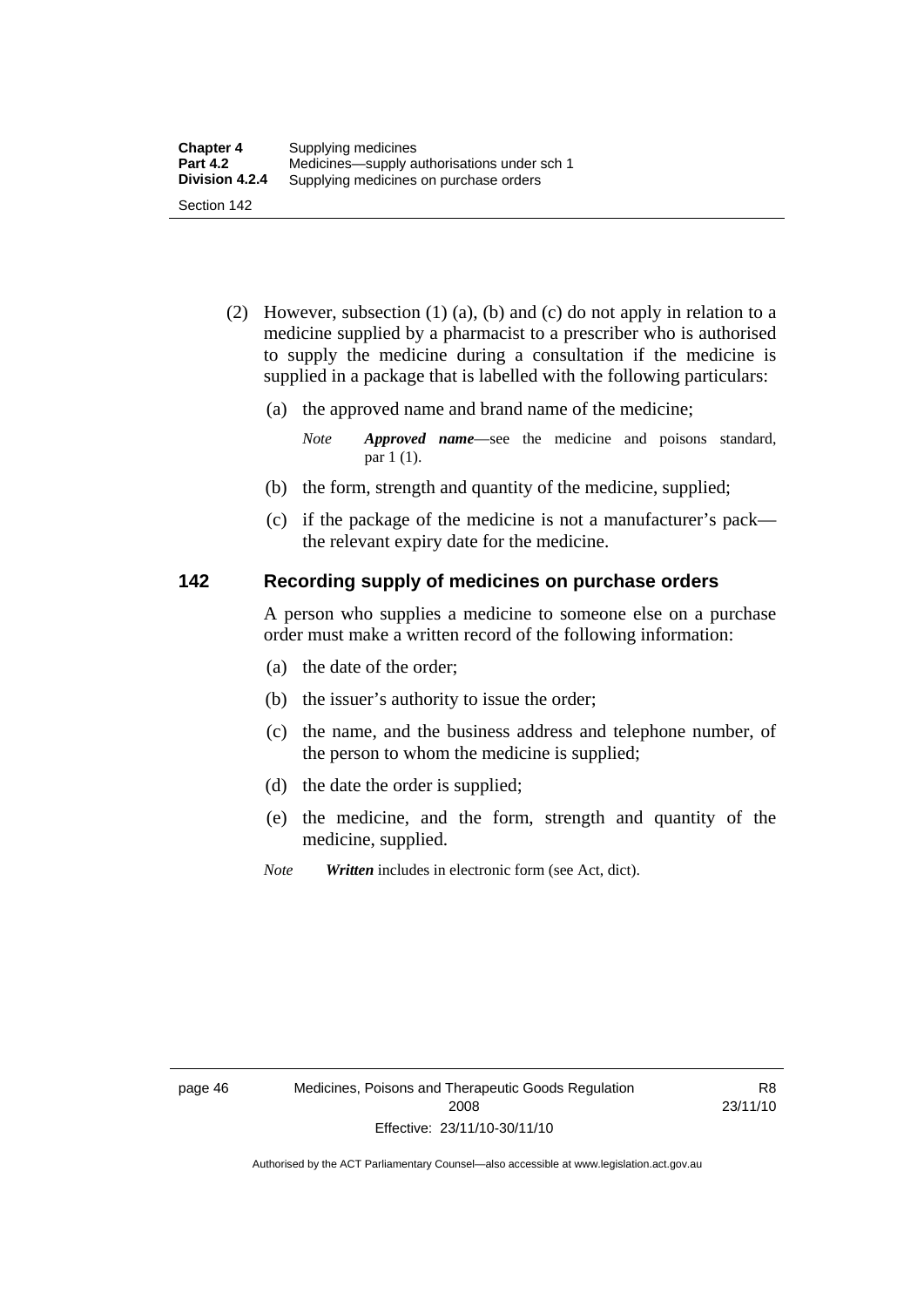# **Division 4.2.5 Supplying medicines on standing orders**

- *Note 1* For the issue of a standing order, see pt 3.4.
- *Note 2 Supply* does not include administer (see Act, s 24).

#### **150 Authorisation conditions for supplying medicines on standing orders—Act, s 44 (1) (b) and (2) (b)**

- (1) A person's authorisation under section 110 to supply a medicine on a standing order is subject to the following conditions:
	- (a) the medicine is supplied in accordance with the requirements of section 151;
	- (b) the supply is recorded in accordance with section 153;
	- (c) the record for section 153 is kept at the person's business premises or, if the chief health officer approves in writing another place, the place approved by the chief health officer, for at least 2 years after the day the medicine is supplied;
	- (d) if the supplier is not the person who would ordinarily have prescribed the medicine for the recipient, the required information is given in writing to—
		- (i) the prescriber (the *usual prescriber*) who would ordinarily have prescribed the medicine for the recipient not later than 24 hours after supplying the medicine; or
		- (ii) if the recipient does not have a usual prescriber—the recipient.
- (2) However, subsection (1) (c) and (d) do not apply if the record is made in a patient's medical records.

page 47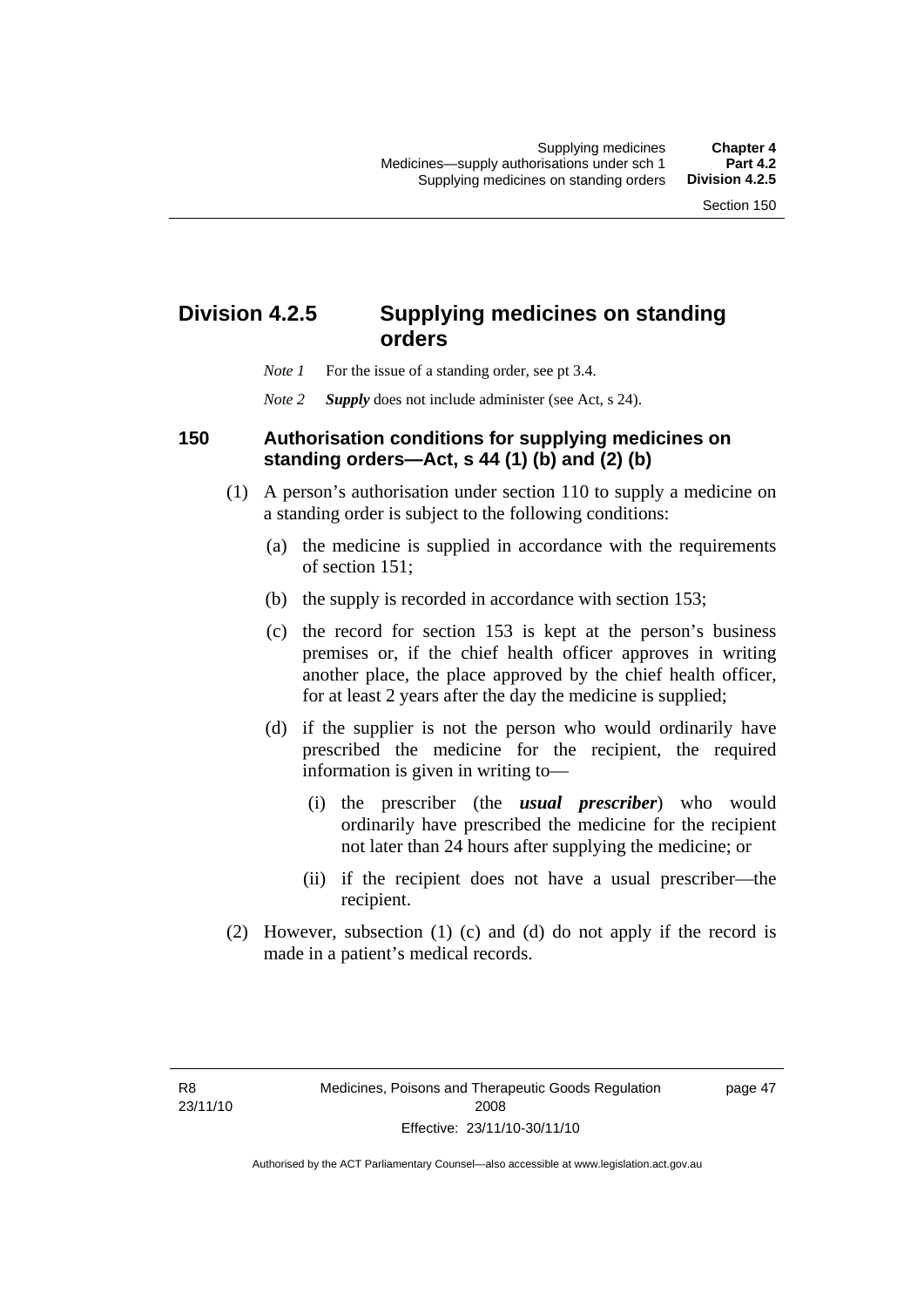(3) In this section:

*required information*, for the supply of a medicine on a standing order, means—

- (a) the supplier's name; and
- (b) the date the medicine is supplied; and
- (c) the name and address of the person to whom the medicine is supplied; and
- (d) the medicine's approved name and brand name; and
- (e) the form, strength and quantity of the medicine supplied.

#### **151 Supplying medicines on standing orders**

The following are the requirements for the supply of a medicine on a standing order:

- (a) the medicine is supplied in accordance with the standing order;
- (b) the medicine is supplied in a package that is labelled in accordance with section 152.

#### **152 Labelling medicines supplied on standing order— Act, s 60 (1) (c) (i) and (2) (c) (i)**

The package of a medicine supplied on a standing order must have a label that includes the following:

- (a) the name of the person to whom the medicine is to be supplied;
- (b) the date the medicine is supplied;
- (c) the medicine, and the form, strength and quantity of the medicine, supplied;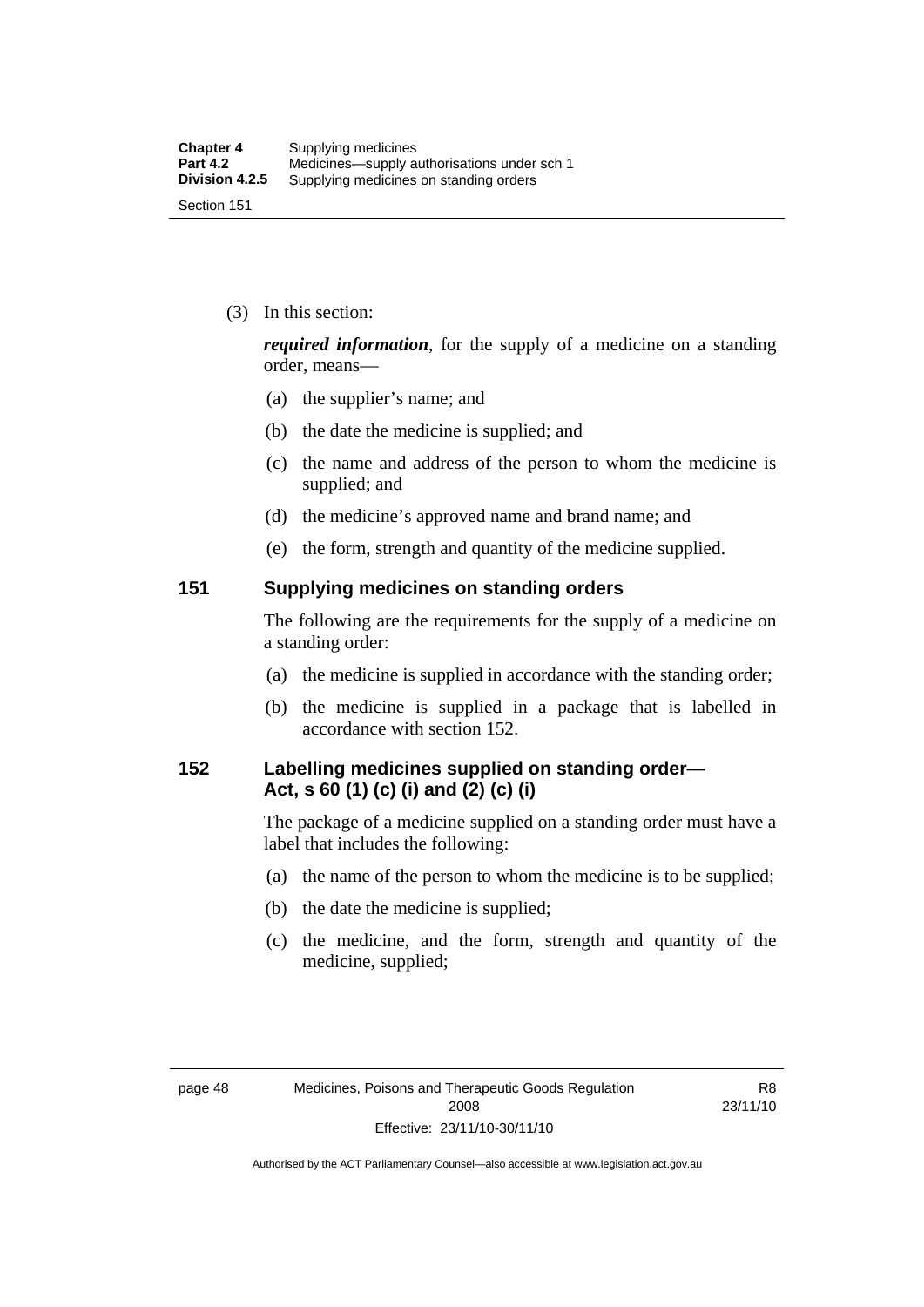- (d) if the package of the dispensed medicine is not a manufacturer's pack—
	- (i) the batch number or numbers of the medicine; and
	- (ii) the relevant expiry date for the medicine;
- (e) the supplier's name, business address and telephone number;
- (f) directions about the use of the medicine that are adequate to allow the medicine to be taken or administered safely, including any warning statement in the medicines and poisons standard, appendix K (Drugs required to be labelled with a sedation warning) applying to the medicine;
- (g) words to the effect of 'keep out of reach of children'.

### **153 Recording supply of medicines on standing orders**

- (1) A person (the *supplier*) who supplies a medicine to a person (the *patient*) on a standing order must make a written record of the following information:
	- (a) the supplier's name;
	- (b) the patient's name and address;
	- (c) the date the medicine is supplied;
	- (d) the medicine's approved name and brand name;
	- (e) the form, strength and quantity of the medicine;
	- (f) the date of the standing order.
	- *Note Written* includes in electronic form (see Act, dict).
- (2) However, subsection (1) (b) does not apply if the record is made in the patient's medical records.

page 49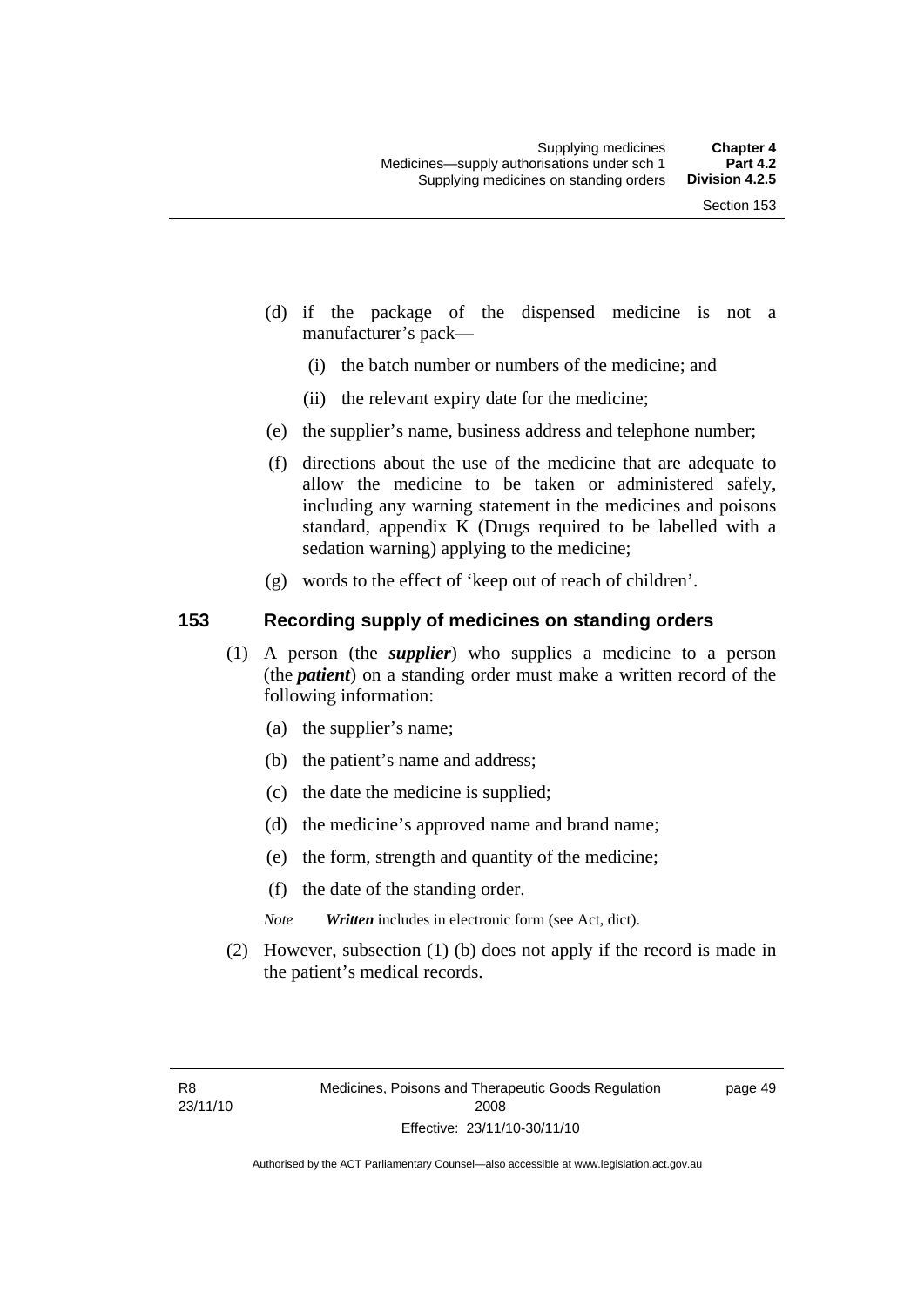### **Division 4.2.6 Supplying medicines during consultations**

*Note Supply* does not include administer (see Act, s 24).

### **160 Authorisation conditions for supplying medicines during consultations—Act, s 44 (1) (b) and (2) (b)**

A prescriber's authorisation under section 110 to supply a medicine during a consultation is subject to the following conditions:

- (a) the medicine is supplied in accordance with the Act, section 7 (Appropriate prescription and supply of medicines);
- (b) if the medicine is a controlled medicine for human use—
	- (i) the prescriber complies with the additional requirements under section 163 (Additional requirements for supplying controlled medicines for human use during consultations) in relation to the supply; and
	- (ii) if the medicine is dronabinol—the prescriber has an authorisation under the *Therapeutic Goods Act 1989* (Cwlth), section 19 to supply the medicine; and
		- *Note* Dronabinol cannot be prescribed for veterinary use because it is a prohibited substance (see medicine and poisons standard, sch 9, entry for tetrahydrocannabinols).
	- (iii) the prescriber complies with section 164 (Information for CHO about controlled medicines supplied during consultations—Act, s 31 (2) (b) and (4), def *required information*);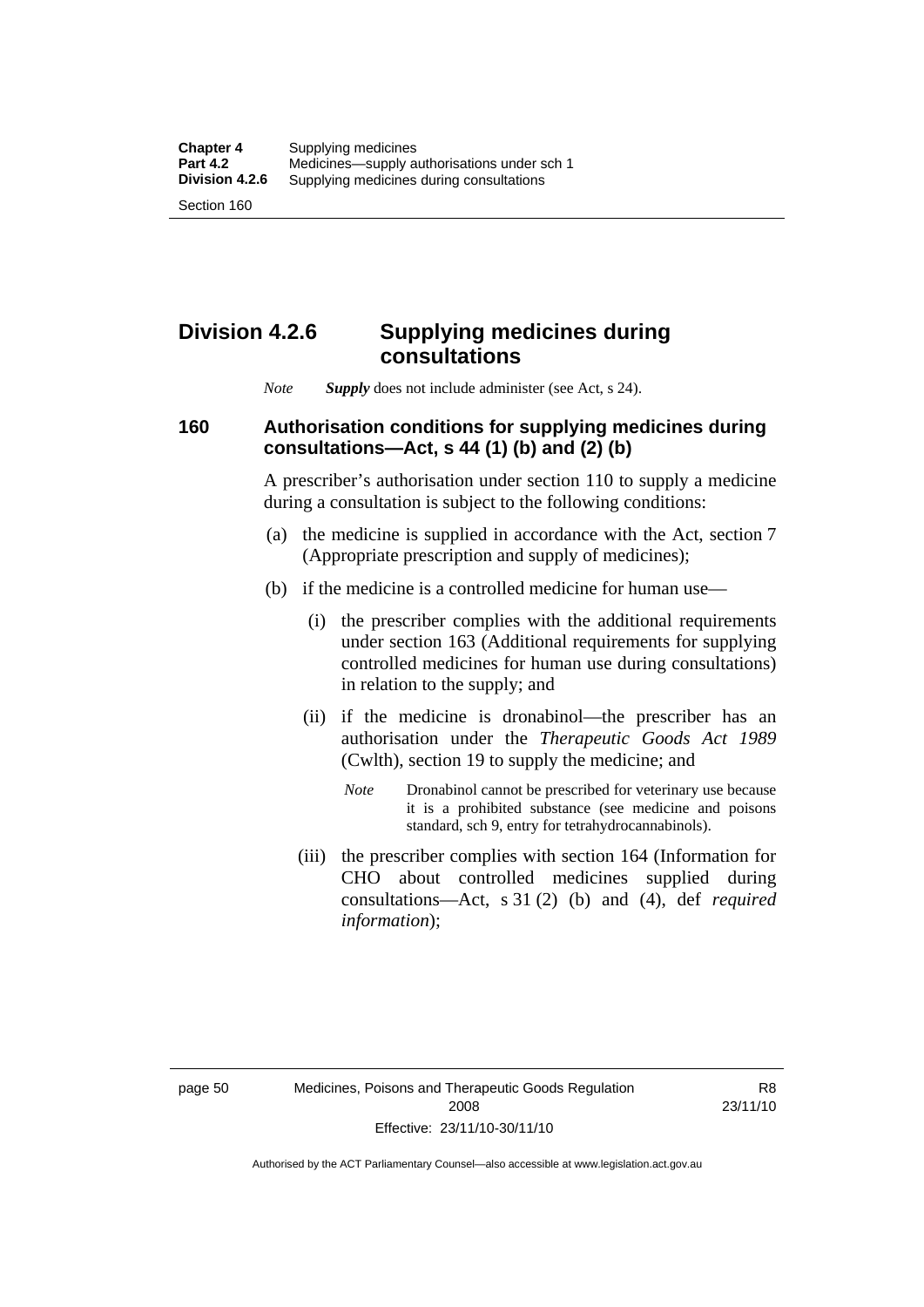- (c) if the medicine is a designated appendix D medicine prescribed for a purpose mentioned in schedule 3 (Designated appendix D medicines—standing approvals), part 3.2, column 3 in relation to the medicine—
	- (i) the prescriber has an appendix D medicines approval to prescribe the medicine; and
	- (ii) the prescriber complies with each condition (if any) of the approval (including any conditions in the schedule, part 3.2, column 4 in relation to the medicine);
- (d) the medicine is labelled in accordance with section 161;
- (e) the supply is recorded in accordance with section 162;
- (f) the record is kept at the prescriber's business premises or, if the chief health officer approves in writing another place, the place approved by the chief health officer, for at least 2 years after the day the medicine is supplied.

### **161 Labelling medicines supplied during consultations**

The supplied medicine must have a label that includes the following:

- (a) the name of the person to whom the medicine is supplied;
- (b) the date the medicine is supplied;
- (c) the prescriber's name, business address and telephone number;
- (d) the medicine's approved name or brand name;
	- *Note Approved name*—see the medicines and poisons standard, par 1 (1).
- (e) the form, strength and quantity of the medicine;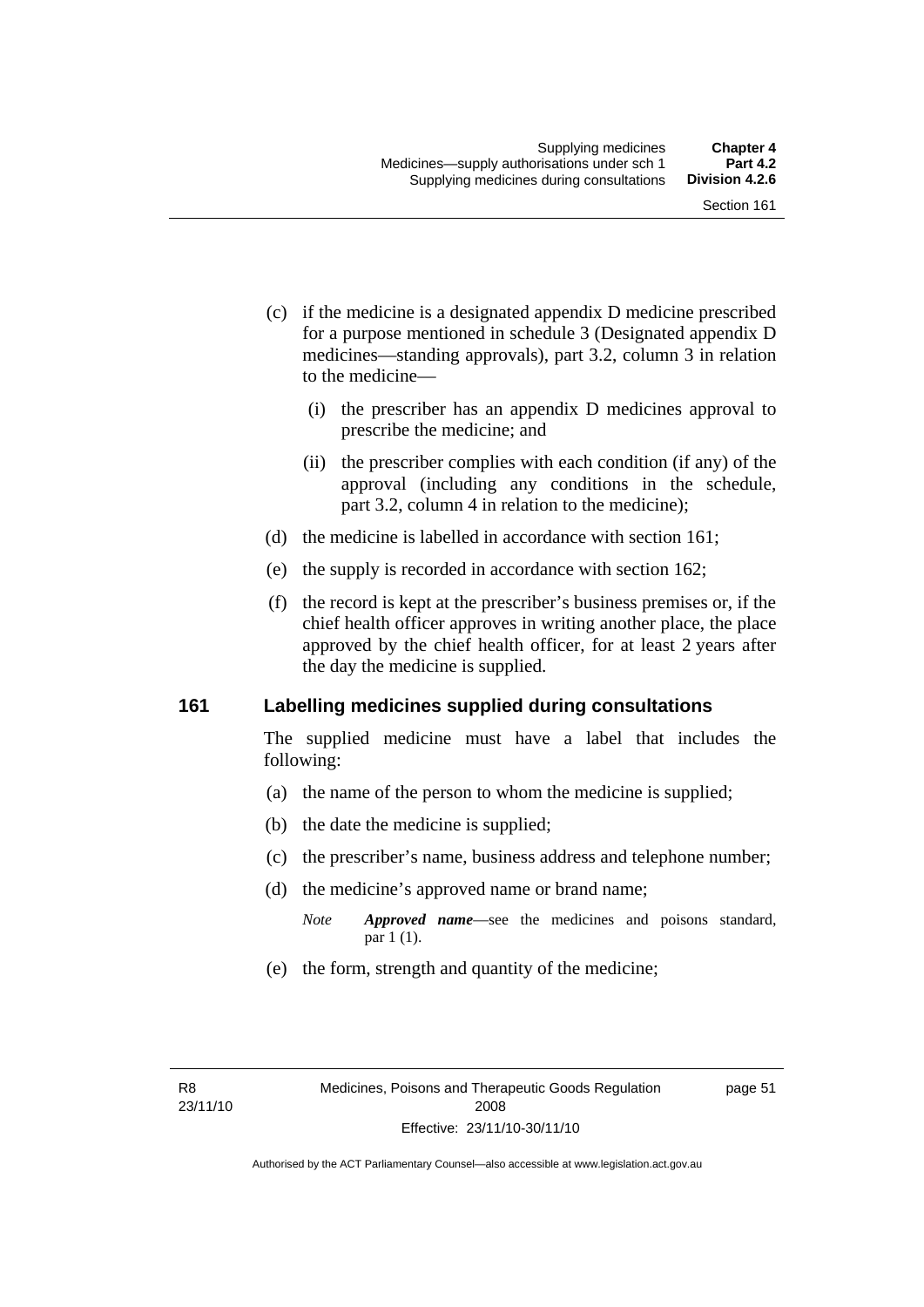- (f) if the package of the supplied medicine is not a manufacturer's pack—the relevant expiry date for the medicine;
- (g) directions about the use of the medicine that are adequate to allow the medicine to be taken or administered safely, including any warning statement in the medicines and poisons standard, appendix K (Drugs required to be labelled with a sedation warning) applying to the medicine;
- (h) words to the effect of 'keep out of reach of children';
- (i) if the prescriber is a dentist—the words 'for dental treatment only';
- (j) if the prescriber is an eligible midwife—the words 'for midwifery use only';
- (k) if the prescriber is an optometrist—the words 'for optometry use only';
- (l) if the prescriber is a veterinary surgeon—
	- (i) words to the effect of 'for animal treatment only'; and
	- (ii) the species of the animal for which the medicine is supplied; and
	- (iii) if possible, a way of identifying the animal.

#### **Examples—par (d) and par (e)**

| Warfarin tablets | 5mg | 50 |
|------------------|-----|----|
| Coumadin tablets | 5mg | 50 |

*Note* An example is part of the regulation, is not exhaustive and may extend, but does not limit, the meaning of the provision in which it appears (see Legislation Act, s 126 and s 132).

page 52 Medicines, Poisons and Therapeutic Goods Regulation 2008 Effective: 23/11/10-30/11/10

R8 23/11/10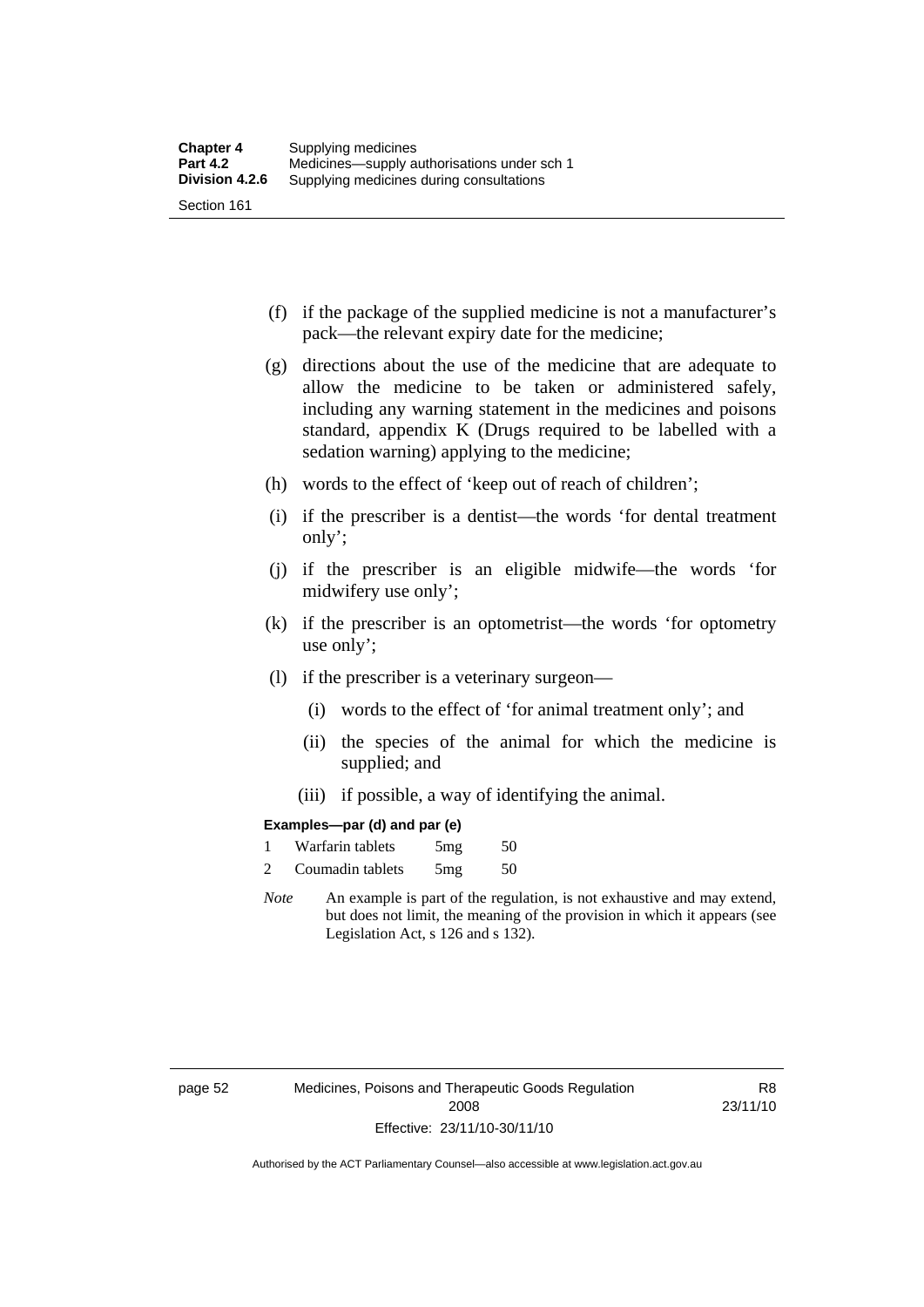### **162 Recording medicines supplied during consultations**

A prescriber who supplies a medicine during a consultation must make a written record of the following information in the medical records of the person to whom, or animal to which, the consultation related:

- (a) the date the medicine is supplied;
- (b) the medicine's approved name or brand name;

*Note Approved name*—see the medicines and poisons standard, par 1 (1).

- (c) the form, strength and quantity of the medicine;
- (d) the directions given to the person for the use of the medicine.

*Note Written* includes in electronic form (see Act, dict).

#### **163 Additional requirements for supplying controlled medicines for human use during consultations**

The following are the additional requirements for supplying a controlled medicine for human use during a consultation:

- (a) the prescriber has a controlled medicines approval to prescribe the medicine;
	- *Note* For controlled medicines approvals, see pt 13.1.
- (b) if the approval is for a particular form of the medicine—the supply is for the form of the medicine approved or a bioequivalent form;

*Note Bioequivalent*—see the dictionary.

- (c) if the approval is for a particular strength of the medicine—the supply is for the strength approved or a weaker strength;
- (d) if the approval is for a particular quantity of the medicine—the supply is for not more than the quantity approved;

R8 23/11/10 page 53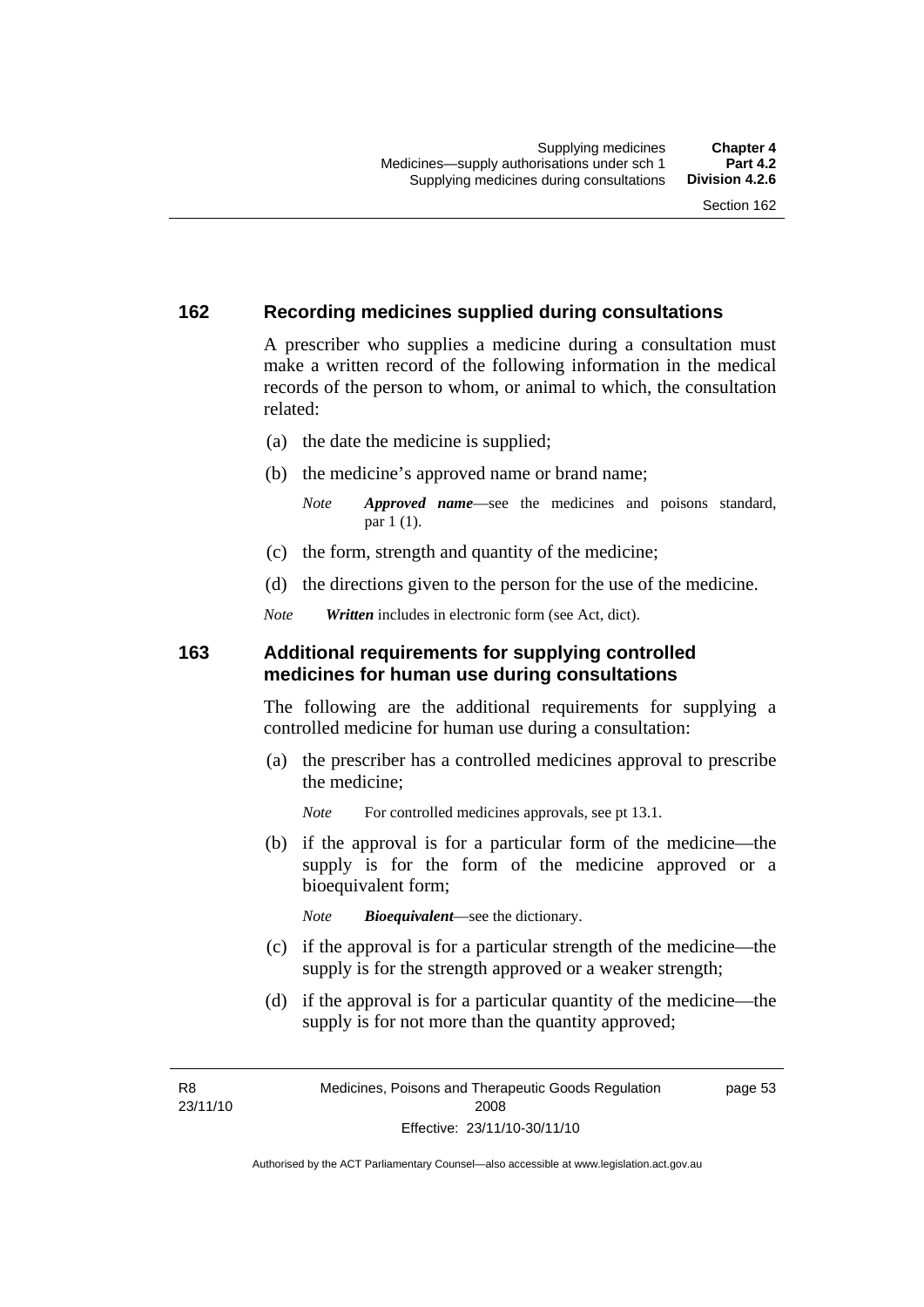(e) the prescriber complies with each condition (if any) of the approval.

#### **Example—par (b)**

If a slow release form of a medicine is approved, the prescriber is not authorised to prescribe an immediate release form of the medicine.

#### **Example—par (c) and par (d)**

If a doctor is given an approval to prescribe 25 morphine 20mg capsules, the doctor may prescribe 5 20mg capsules and 10 15mg capsules. Later, if the approval is still in force, the doctor may prescribe not more than 10 morphine capsules of any strength up to and including 20mg.

*Note* An example is part of the regulation, is not exhaustive and may extend, but does not limit, the meaning of the provision in which it appears (see Legislation Act, s 126 and s 132).

### **164 Information for CHO about controlled medicines supplied during consultations—Act, s 31 (2) (b) and (4), def** *required information*

 (1) This section applies if a prescriber supplies a controlled medicine for human use during a consultation.

*Note Supply* does not include administer (see Act, s 24).

- (2) The prescriber must, not later than 7 days after the end of the month when the controlled medicine is supplied, give the chief health officer the following information in writing:
	- (a) the prescriber's name, business address and telephone number;
	- (b) the name and address of the person to whom the medicine is supplied;
	- (c) the date of supply;
	- (d) the medicine, and the form, strength and quantity of the medicine, supplied.

R8 23/11/10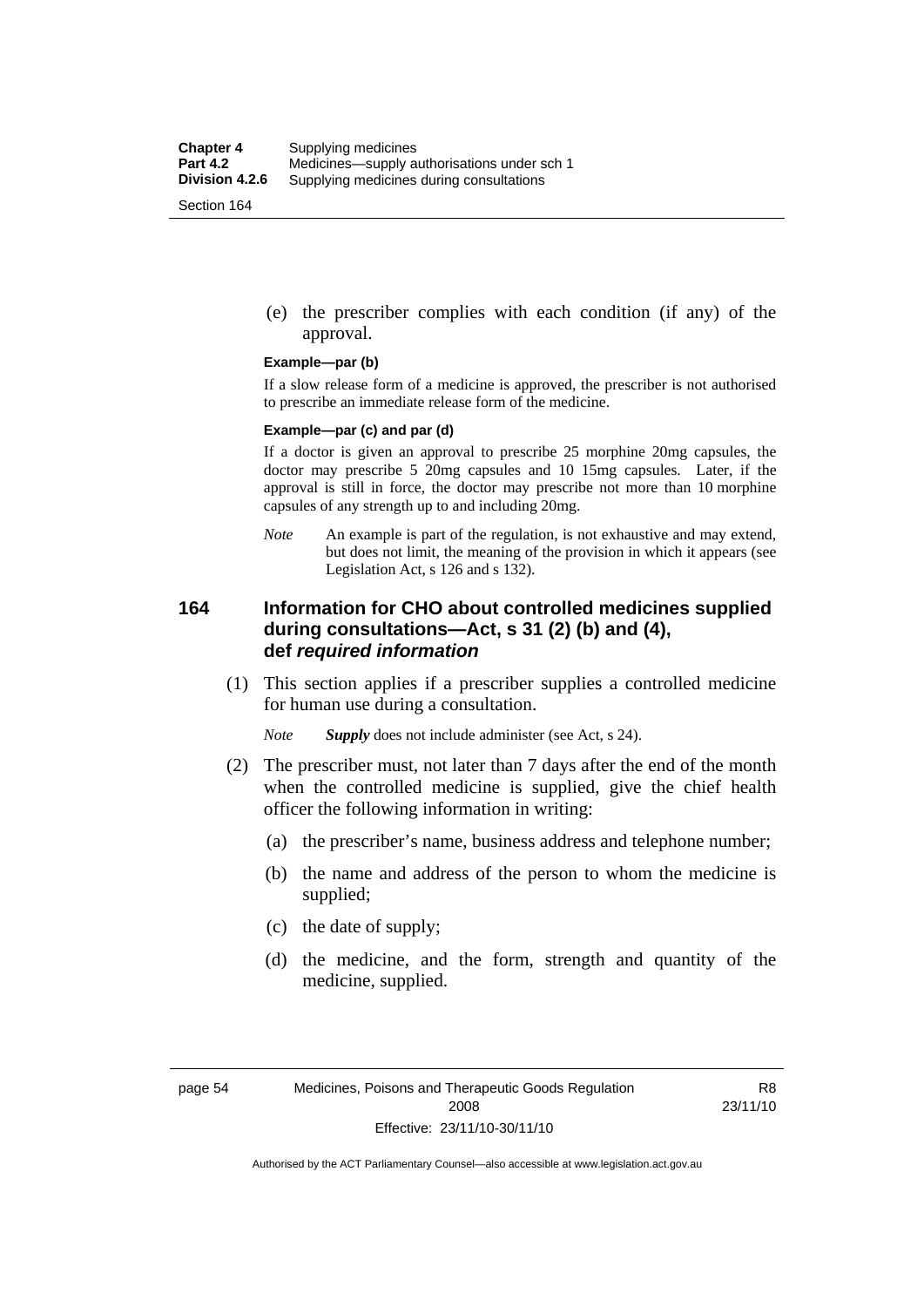### **Division 4.2.7 Selling pseudoephedrine by retail**

### **170 Meaning of** *retail sale***—div 4.2.7**

In this division:

*retail sale* does not include supply on prescription.

### **171 Authorisation conditions for retail sale of pseudoephedrine—Act, s 44 (1) (b) and (2) (b)**

A person's authorisation under section 110 to supply pseudoephedrine is subject to the following conditions if the pseudoephedrine is sold by retail sale:

- (a) the pseudoephedrine is supplied in accordance with the Act, section 7 (Appropriate prescription and supply of medicines);
- (b) the seller complies with section 172;
- (c) the seller makes a record (the *pseudoephedrine record*) of the required information under section 173;

*Note* For how the record must be made, see the Act, s 46.

- (d) the record is kept at the seller's business premises or, if the chief health officer approves in writing another place, the place approved by the chief health officer, for at least 2 years after the day the sale is made;
- (e) if the buyer of the pseudoephedrine asks the seller to see the record during the period it is kept under paragraph (d), the seller—
	- (i) allows the buyer to see the record within a reasonable period of a request being made by the buyer; and
	- (ii) if satisfied that the record is incorrect, amends the record;

R8 23/11/10 page 55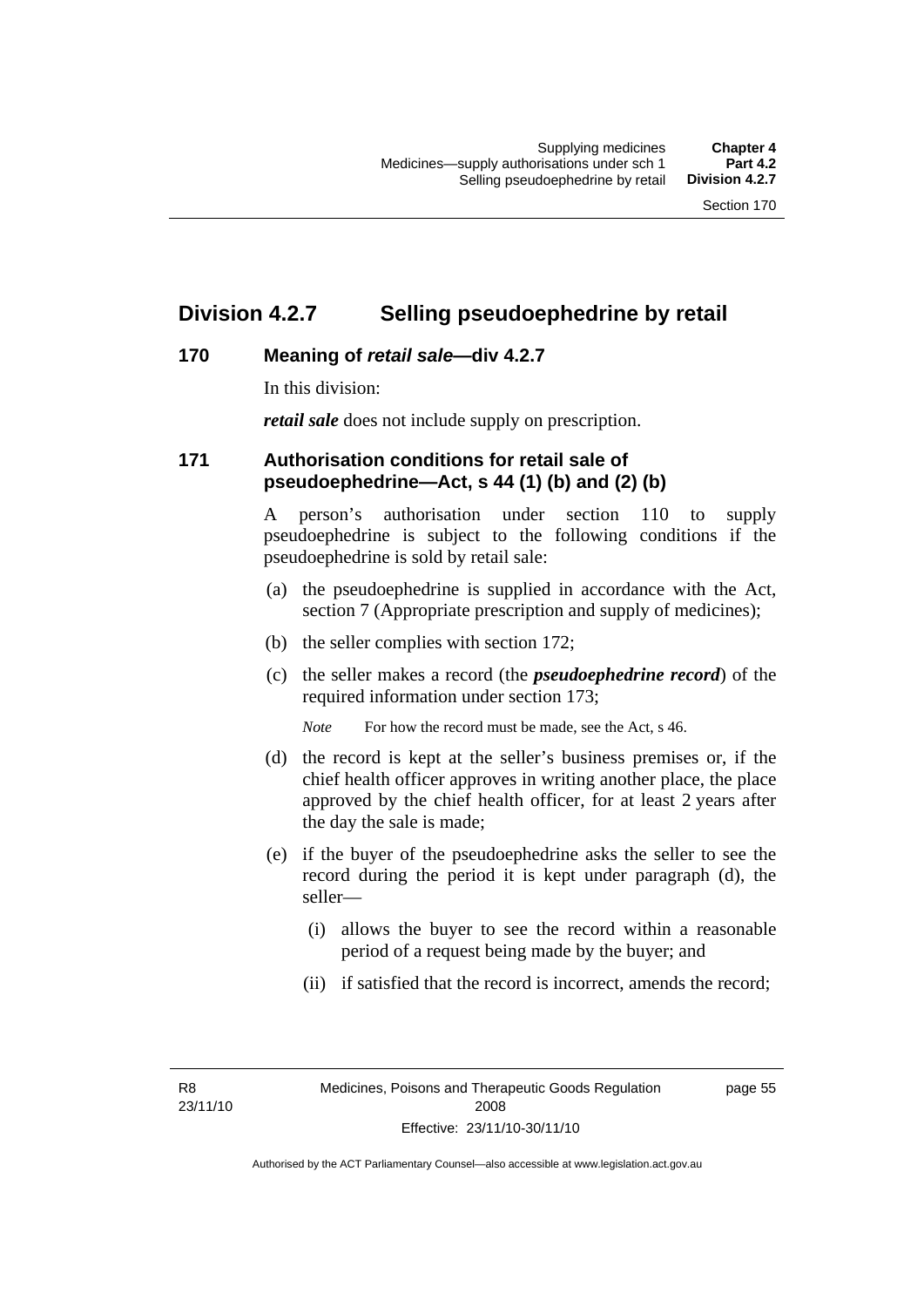(f) the seller complies with—

- (i) a request under section 174 (4) (b) (Failure to amend pseudoephedrine sales record); and
- (ii) a direction under section 175 (Pseudoephedrine sales record—decision by CHO) to amend the record.

### **172 Requirement to tell buyer about pseudoephedrine sales record**

- (1) The authorised person selling pseudoephedrine by retail sale, must tell the buyer the following:
	- (a) the seller is required to make a record of the sale;
	- (b) the buyer may refuse to provide information for the record but, if the buyer refuses, the seller must not sell pseudoephedrine to the buyer;
	- (c) the record may be made available to the following people:
		- (i) a police officer;
		- (ii) a public servant who is a member of the administrative unit to which the chief health officer belongs;
		- (iii) a Commonwealth or State public servant (however described) who is a member of an administrative unit (however described) that administers legislation about medicines;
			- *Note State* includes the Northern Territory (see Legislation Act, dict, pt 1).
		- (iv) anyone other than the seller who supplies pseudoephedrine to the public in Australia;
		- (v) the Pharmacy Guild of Australia;

page 56 Medicines, Poisons and Therapeutic Goods Regulation 2008 Effective: 23/11/10-30/11/10

R8 23/11/10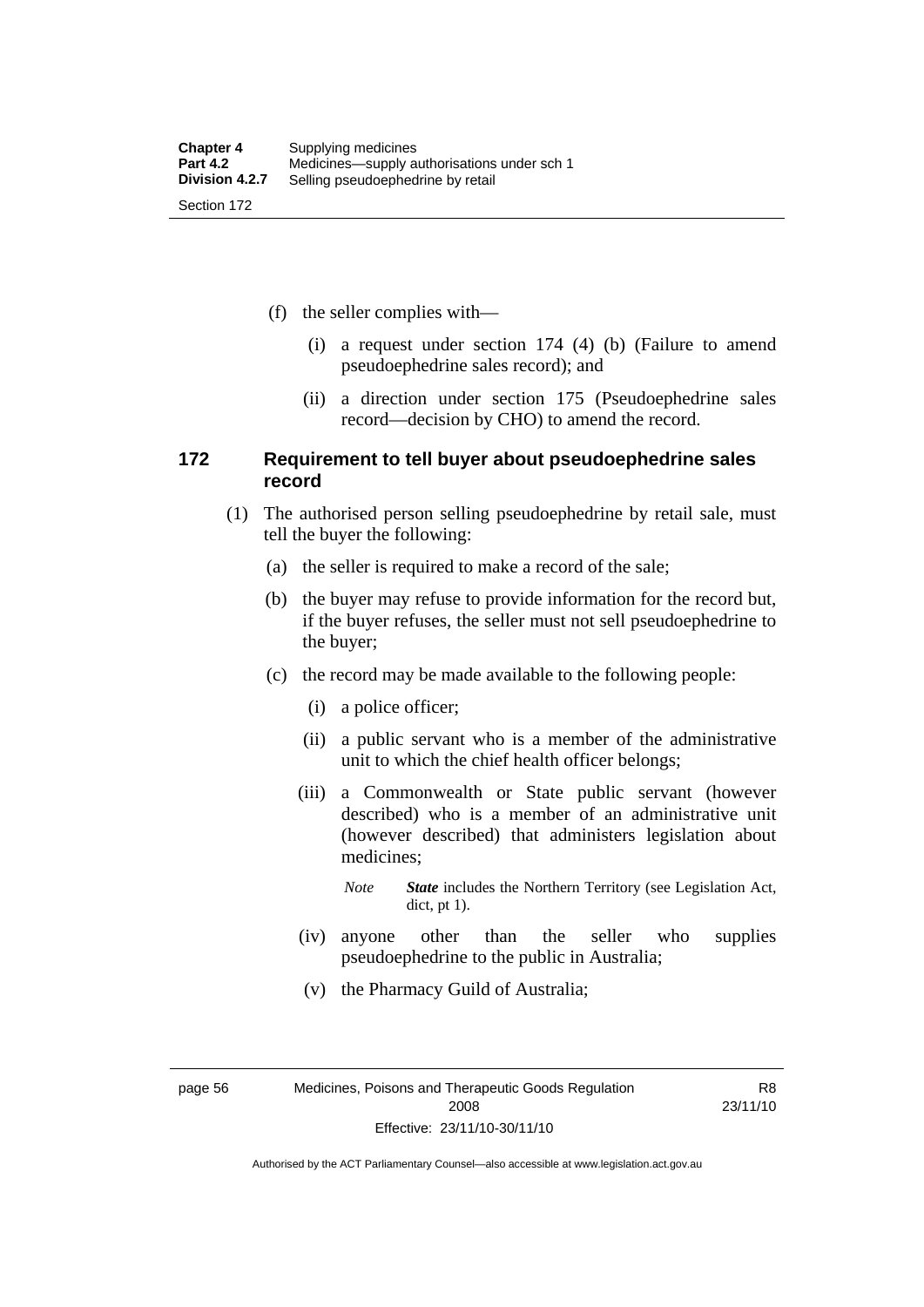- (d) the buyer has the right to see the record and have any mistake corrected.
- *Note* If a form is approved under the Act, s 198 for this provision, the form must be used.
- (2) In this section:

*police officer* includes a member of a police force (however described) of a State.

### **U** 173 Required information for pseudoephedrine sales records

- (1) The following is the required information for a pseudoephedrine record:
	- (a) the date of sale;
	- (b) the brand name, form, strength and quantity of pseudoephedrine sold;
	- (c) the buyer's name and address;
	- (d) a unique identification number for the buyer from—
		- (i) a photo identification document produced to the seller by the buyer; or
		- (ii) if the buyer does not produce a photo identification document—
			- (A) the buyer's birth certificate; or
			- (B) an Australian or New Zealand seniors card for the buyer;

page 57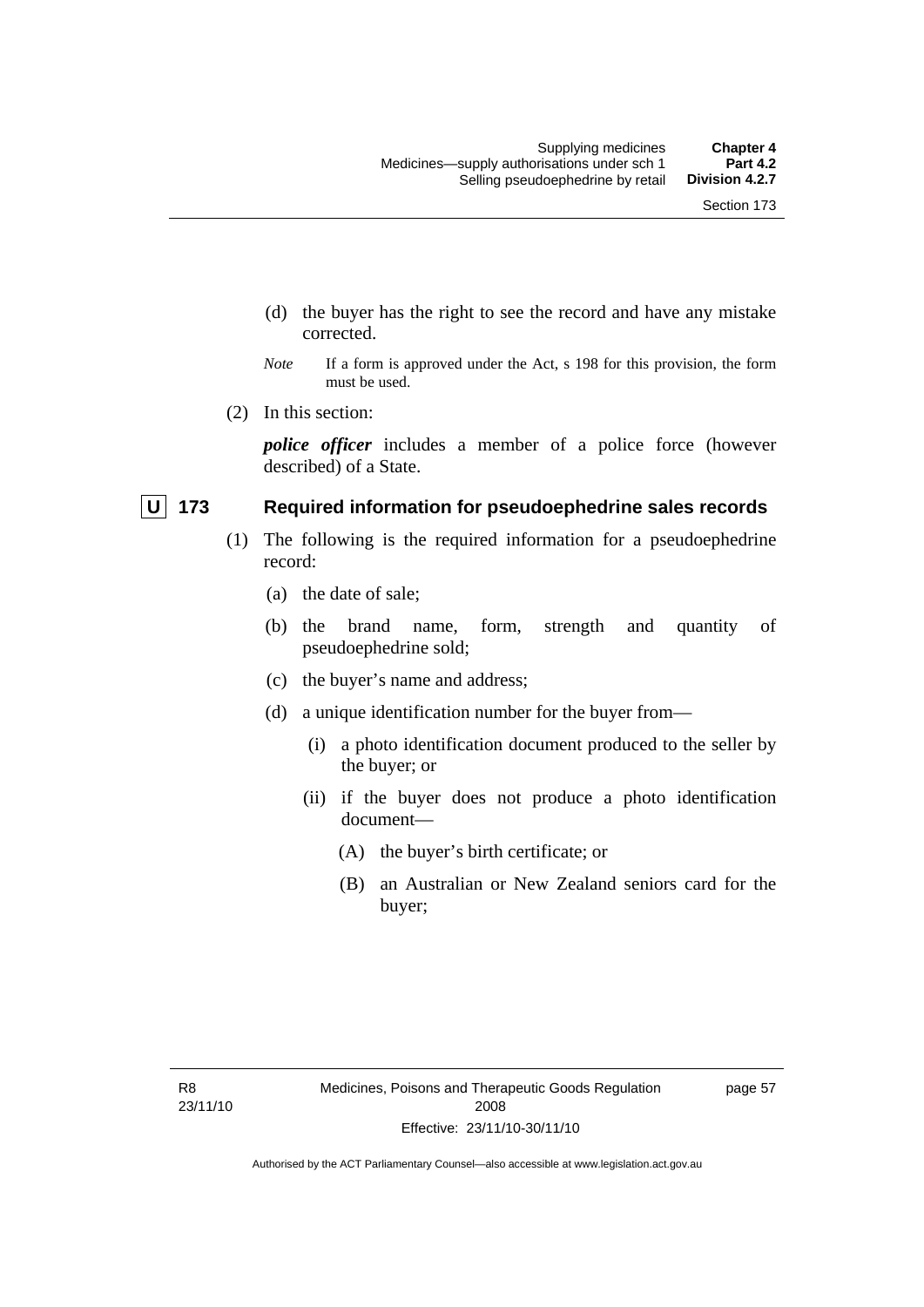(e) the kind of identification the buyer produces.

#### **Example—unique identification number**

a person's driver licence number

- *Note 1* If a form is approved under the Act, s 198 for this provision, the form must be used.
- *Note 2* An example is part of the regulation, is not exhaustive and may extend, but does not limit, the meaning of the provision in which it appears (see Legislation Act, s 126 and s 132).
- (2) In this section:

*Australian student identification card* means a card issued to a person who is a student at an Australian secondary or tertiary education institution to identify the person as a student at the institution.

*birth certificate*, for a person, means—

- (a) the person's birth certificate, or a certified extract from the register about the person's birth, under the *Births, Deaths and Marriages Registration Act 1997*; or
- (b) a document issued under a law of a State, an external Territory or New Zealand that corresponds to a birth certificate or extract mentioned in paragraph (a) if the document identifies the issuing jurisdiction and states its date of issue.

*photo identification document*, for a person, means any of the following documents for the person if it is current and contains the person's photograph:

- (a) an Australian driver licence or external driver licence within the meaning of the *Road Transport (Driver Licensing) Act 1999*;
- (b) a passport, other than an Australian passport;
- (c) a proof of age card;

page 58 Medicines, Poisons and Therapeutic Goods Regulation 2008 Effective: 23/11/10-30/11/10

R8 23/11/10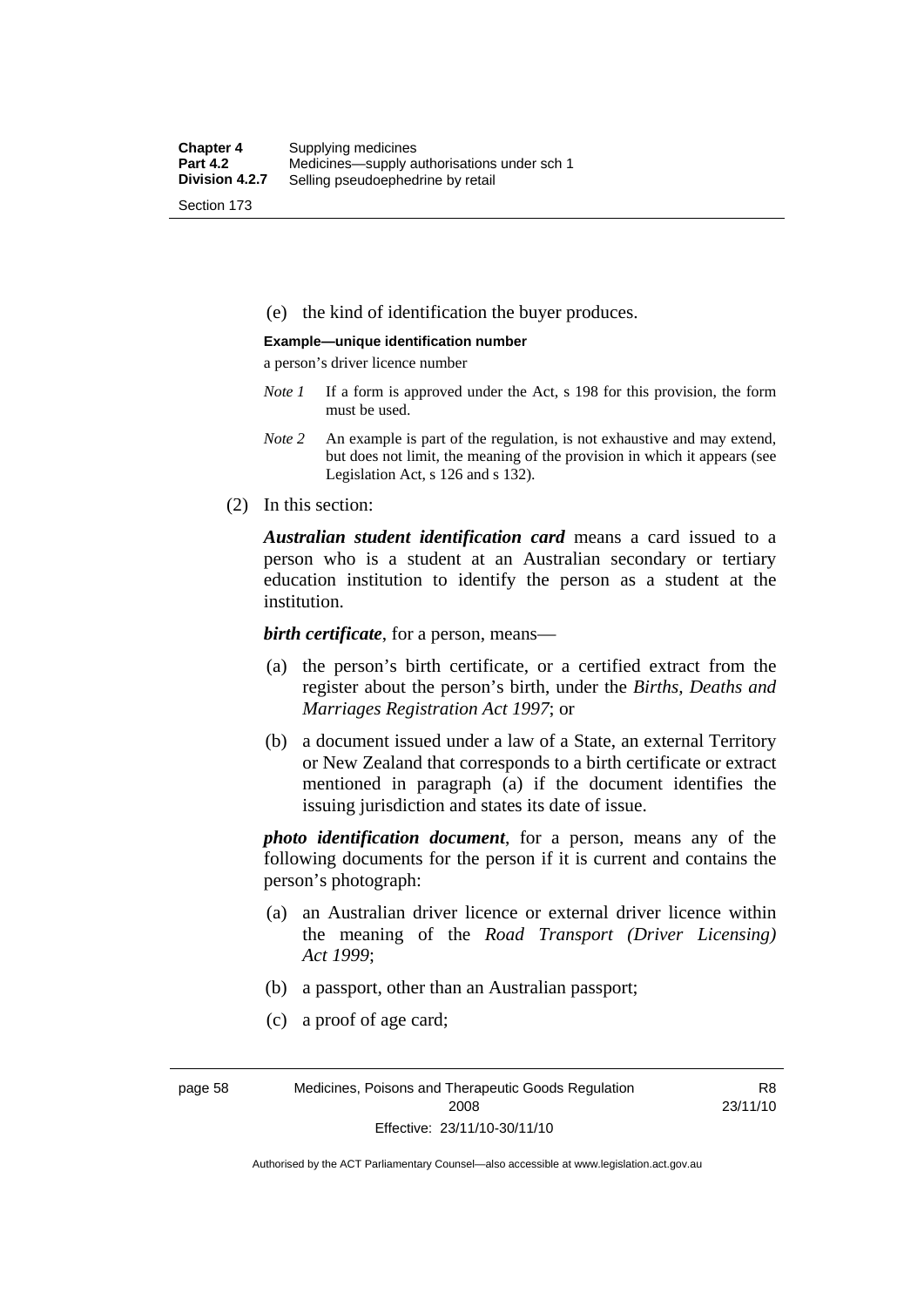(d) an Australian student identification card.

*proof of age card* means a proof of age card issued under the *Liquor Act 1975*, and includes a document corresponding to a proof of age card that has been issued under the law of a State, an external Territory or New Zealand.

### **174 Failure to amend pseudoephedrine sales record**

- (1) This section applies if the seller of pseudoephedrine does not amend a pseudoephedrine record in accordance with section 171 (e) (ii) (Authorisation conditions for retail sale of pseudoephedrine—Act, s 44 (1) (b) and (2) (b)).
- (2) The buyer may, in writing, apply to the chief health officer for a direction to the seller to make the amendment.
- (3) The application must give reasons why the buyer thinks the record is incorrect.
- (4) The chief health officer must—
	- (a) give a copy of the application to the seller; and
	- (b) ask the seller to—
		- (i) make the amendment and tell the chief health officer; or
		- (ii) if the seller is satisfied that the amendment should not be made—send written reasons to the chief health officer not later than 10 working days after the day the seller receives the application why the amendment should not be made.

page 59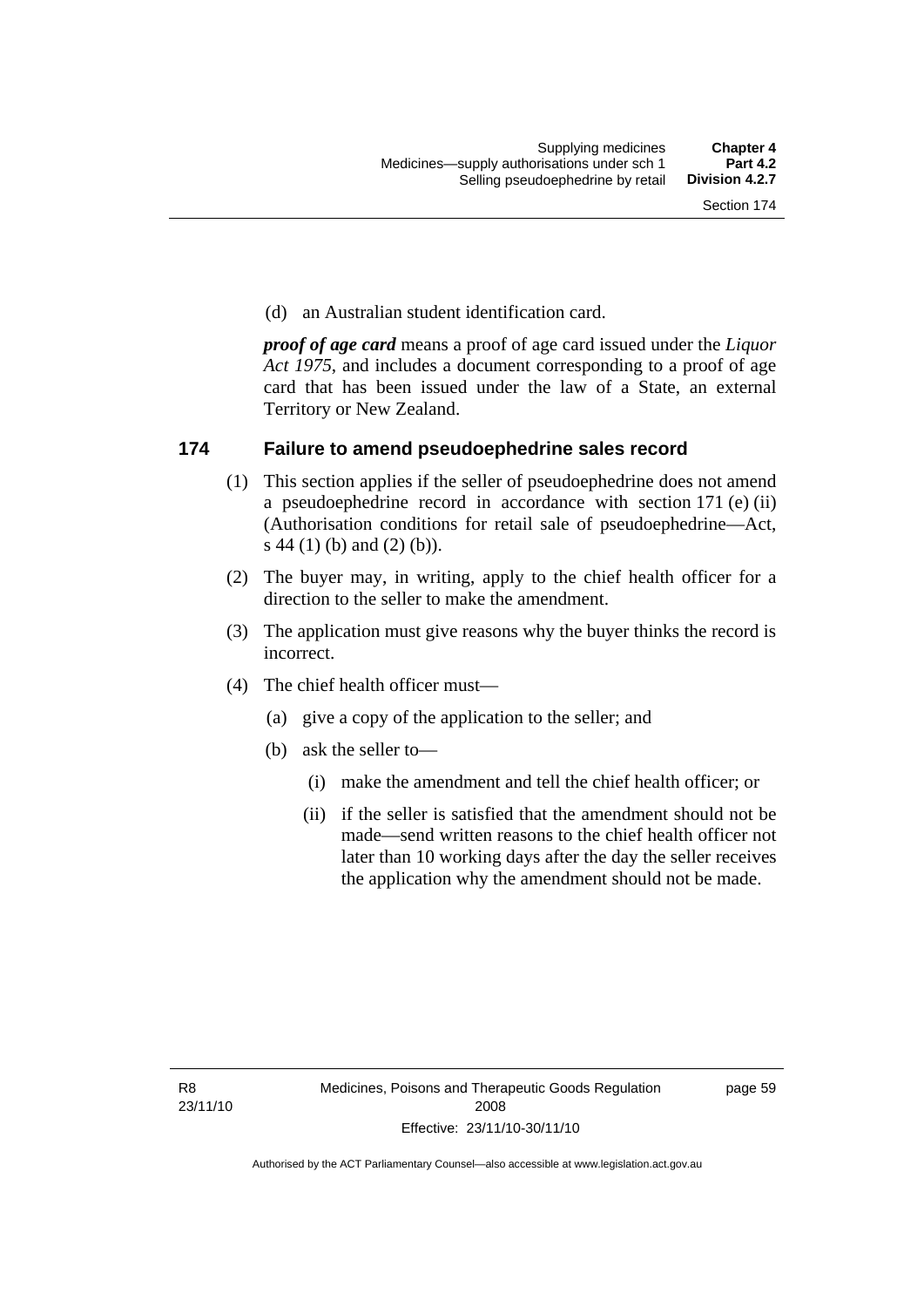### **175 Pseudoephedrine sales record—decision by CHO**

- (1) After considering an application under section 174 (2) and any reasons given in accordance with the request under section 174  $(4)$  (b)  $(ii)$ , the chief health officer must—
	- (a) direct the seller to amend the pseudoephedrine record—
		- (i) in accordance with the application; or
		- (ii) in a stated way other than in accordance with the application; or
	- (b) refuse the application.
- (2) The chief health officer must give the buyer and seller written notice of the decision.

### **Division 4.2.8 Supplying pharmacist only medicines**

### **180 Authorisation conditions for supply of pharmacist only medicines—Act, s 44 (1) (b) and (2) (b)**

- (1) This section does not apply to the supply of a pharmacist only medicine—
	- (a) at an institution; or
	- (b) on a supply authority.

*Note 1 Supply* does not include administer (see Act, s 24).

*Note 2 Supply authority* includes a written prescription or requisition or a purchase order or standing order (see Act, s 23).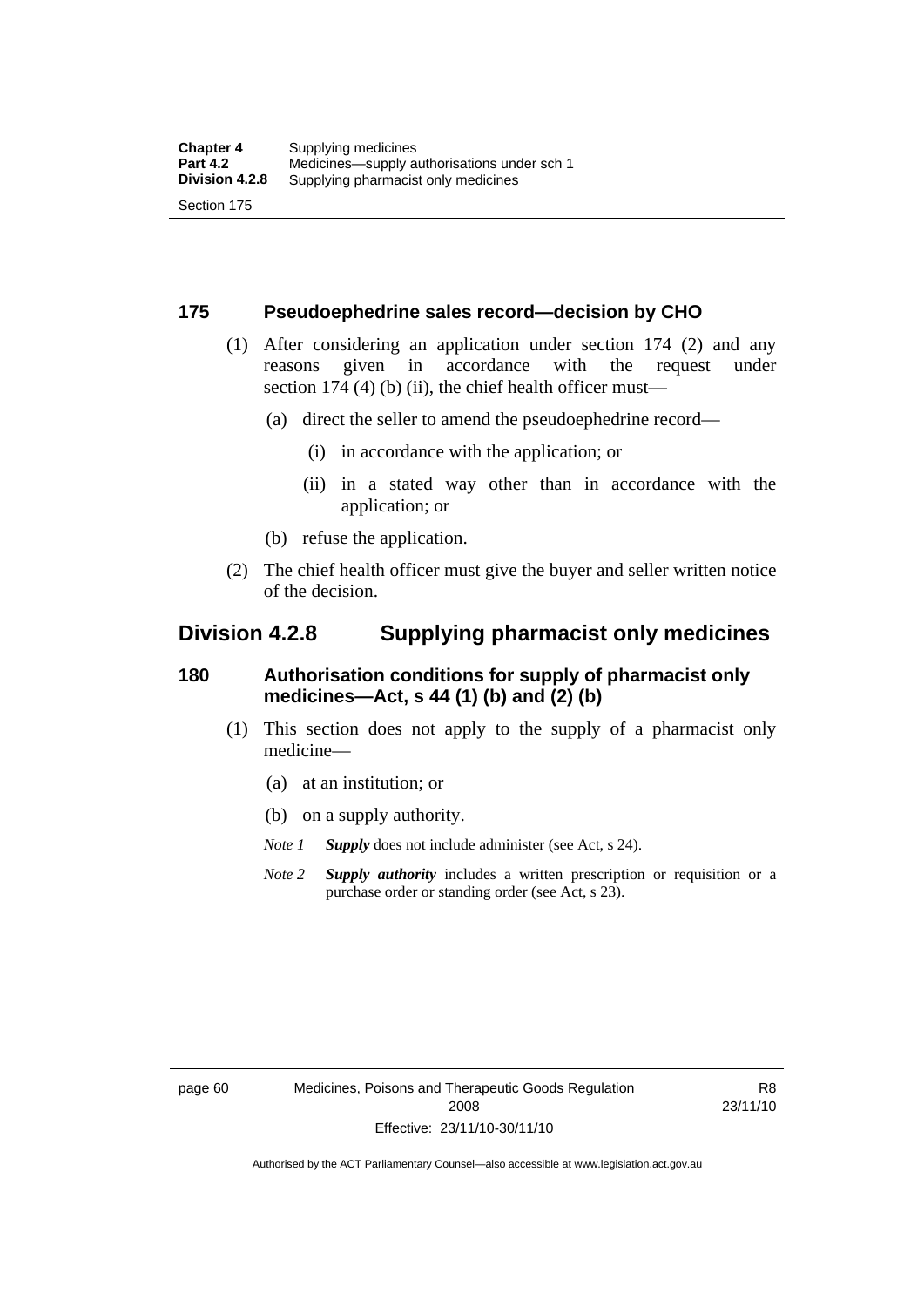- (2) A person's authorisation under section 110 to supply a pharmacist only medicine is subject to the following conditions:
	- (a) the person personally hands the medicine to a customer attending in person;
	- (b) the person gives the customer adequate instructions, either orally or in writing, for the medicine's use at the time of supply.

R8 23/11/10 Medicines, Poisons and Therapeutic Goods Regulation 2008 Effective: 23/11/10-30/11/10

page 61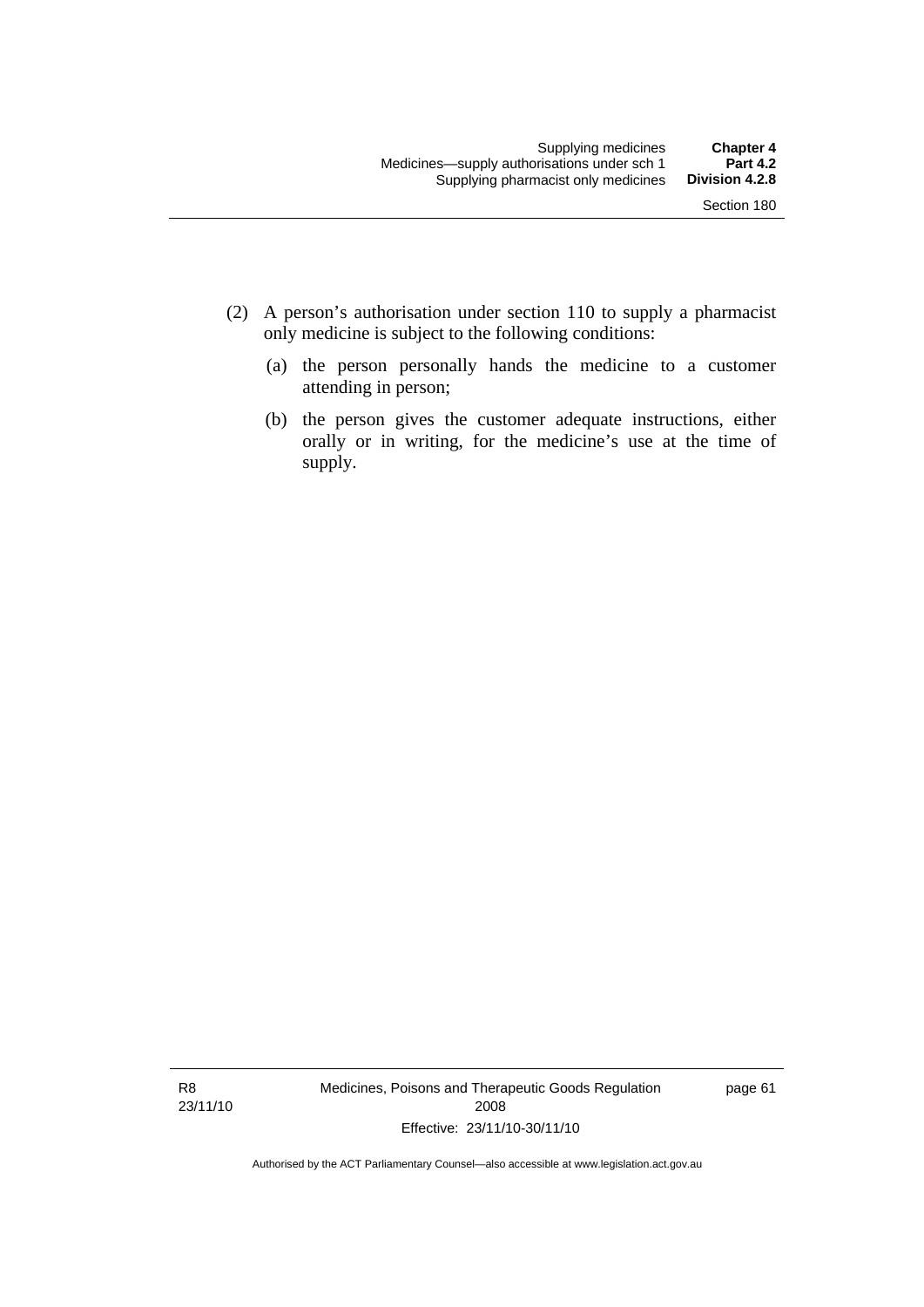# **Part 4.3 Authorisation to supply without prescription in emergencies**

# **250 Meaning of** *designated prescription only medicine***—pt 4.3**

In this part:

*designated prescription only medicine* means a prescription only medicine other than—

- (a) an anabolic steroid; and
- (b) a designated appendix D medicine; and
- (c) a benzodiazepine.
- *Note Prescription only medicine* does not include a controlled medicine (see Act, s 11)

### **251 Authorisation to supply certain medicines without prescription in emergencies—Act, s 26 (1) (b)**

A pharmacist is authorised to supply a designated prescription only medicine to someone else without a prescription if the pharmacist is satisfied that—

- (a) the person is undergoing treatment essential to the person's health or wellbeing; and
- (b) the designated prescription only medicine has previously been prescribed for the person's treatment by a prescriber; and
- (c) the person is in immediate need of the medicine to continue the treatment; and
- (d) because of an emergency, it is not practicable for the person to obtain a prescription for the medicine from a prescriber.
- *Note Pharmacist* does not include an intern pharmacist (see dict).

page 62 Medicines, Poisons and Therapeutic Goods Regulation 2008 Effective: 23/11/10-30/11/10 R8 23/11/10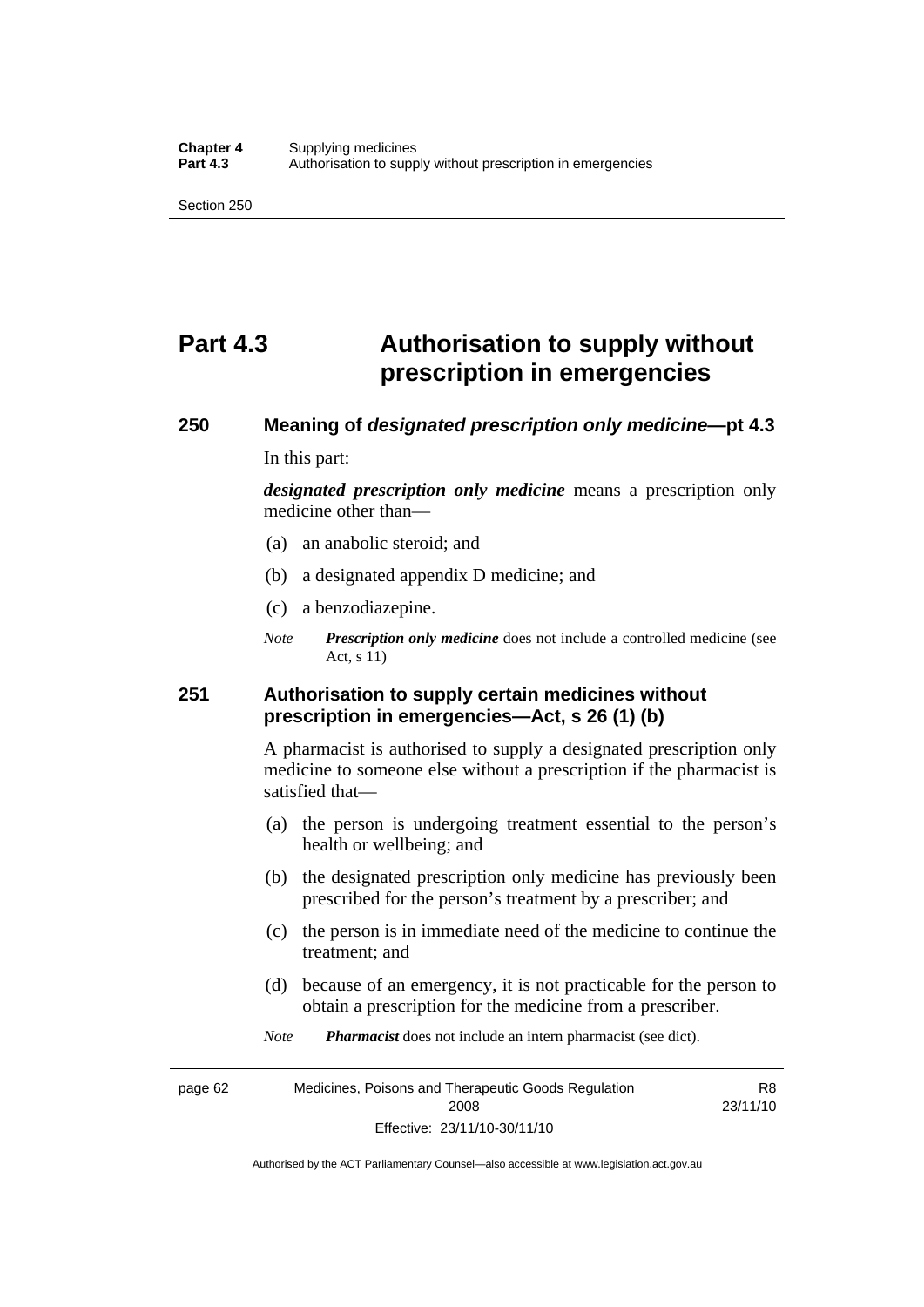### **252 Authorisation conditions for supplying of certain medicines without prescription in emergencies—Act, s 44 (1) (b) and (2) (b)**

- (1) A pharmacist's authorisation under section 251 to supply a designated prescription only medicine without a prescription is subject to the following conditions:
	- (a) the quantity supplied is—
		- (i) if the medicine is a liquid, aerosol, cream, ointment or anovulant tablet packaged in a manufacturer's pack—the smallest manufacturer's pack in which the medicine is generally available; or
		- (ii) in any other case—not more than the quantity required for 3 days treatment for the person;
	- (b) the medicine is supplied in a package that is labelled in accordance with section 253;
	- (c) the supply is recorded in accordance with section 254;
	- (d) the record of the supply is kept at the pharmacy or, if the chief health officer approves in writing another place, the place approved by the chief health officer, for at least 2 years after the day medicine is supplied;
	- (e) the pharmacist sends the prescriber who would have ordinarily prescribed the medicine for the recipient the required information for the supply in writing not later than 24 hours after supplying the medicine.
- (2) In this section:

*required information*, for the supply of a designated prescription only medicine, means—

(a) the pharmacist's name; and

page 63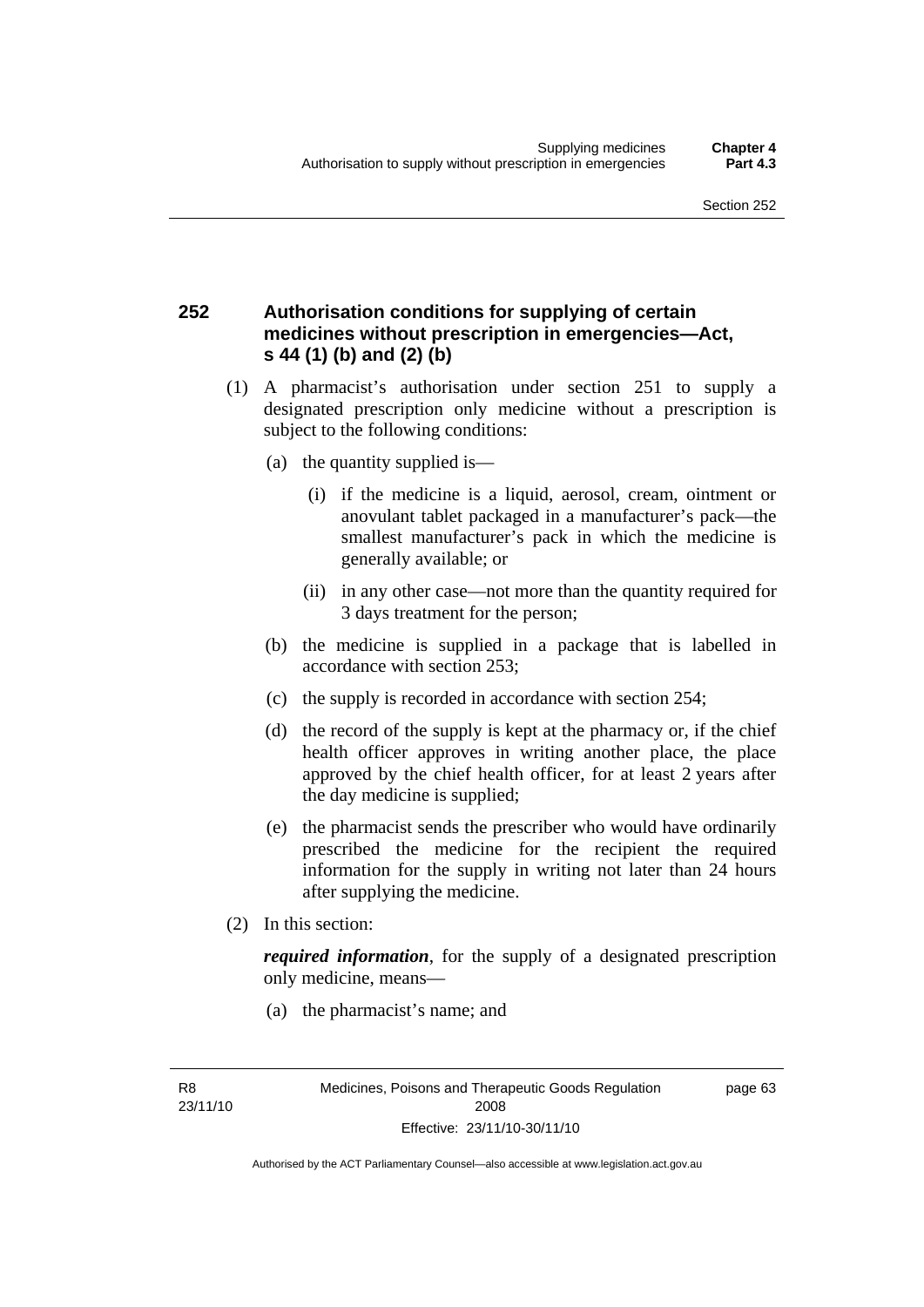- (b) the name, business address and telephone number of the pharmacy from which the medicine is supplied; and
- (c) the date the medicine is supplied; and
- (d) the name and address of the person to whom the medicine is supplied; and
- (e) the medicine's approved name or brand name; and
- (f) the form, strength and quantity of the medicine supplied.

### **253 Labelling medicines supplied without prescription in emergencies—Act, s 60 (1) (c) (i) and (2) (c) (i)**

The package of a designated prescription only medicine supplied to a person under section 251 must have a label that includes the following:

- (a) the name of the person to whom the medicine is supplied;
- (b) the date the medicine is supplied;
- (c) the name, business address and telephone number of the pharmacy from which the medicine is supplied;
- (d) the initials or other identification of the pharmacist supplying the medicine;
- (e) the medicine's approved name and brand name;

*Note Approved name*—see the medicines and poisons standard, par 1 (1).

- (f) the form, strength and quantity of the medicine;
- (g) if the package of the supplied medicine is not a manufacturer's pack—the relevant expiry date for the medicine;

R8 23/11/10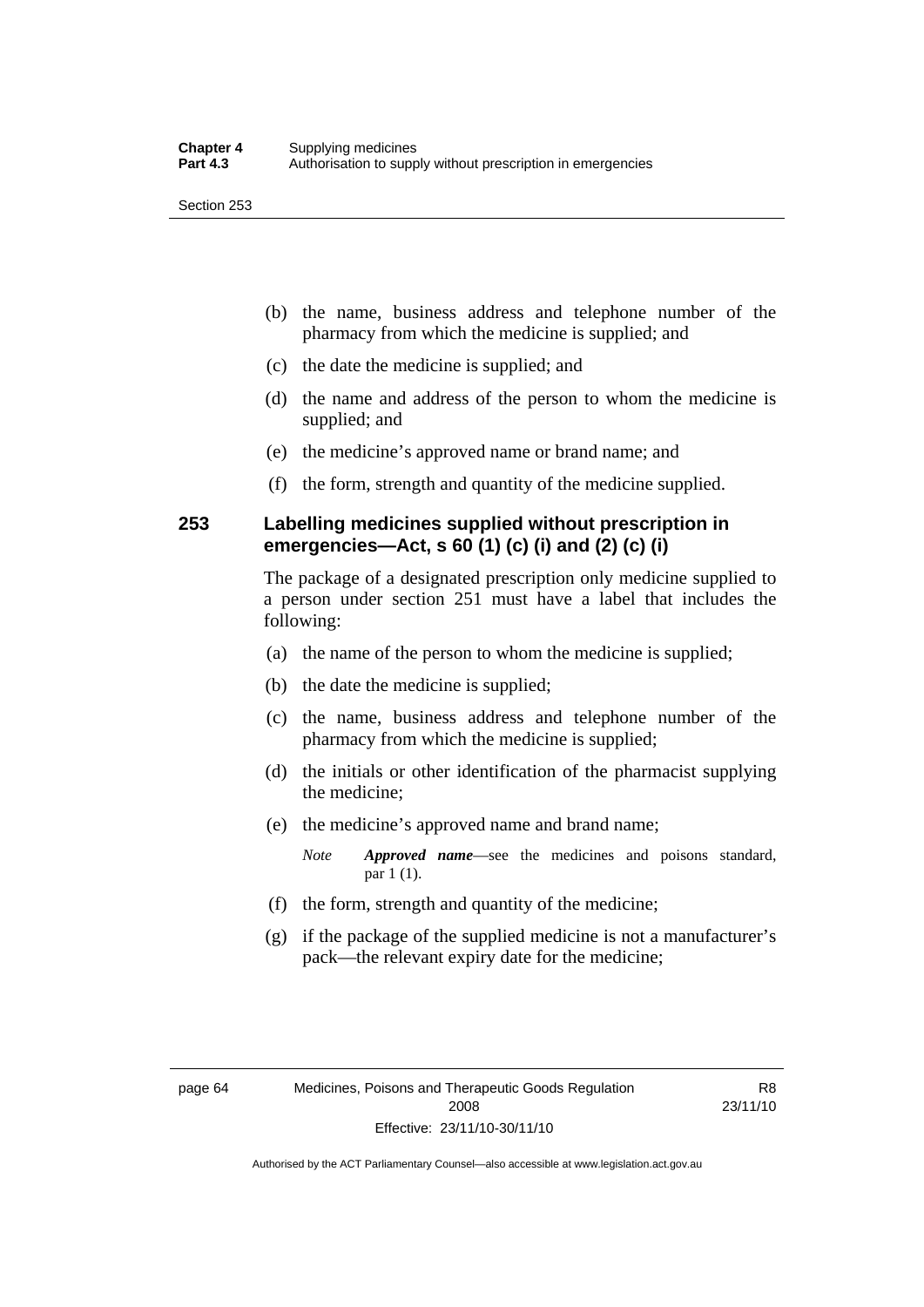- (h) directions about the use of the medicine that are adequate to allow the medicine to be taken or administered safely, including any warning statement in the medicines and poisons standard, appendix K (Drugs required to be labelled with a sedation warning) applying to the medicine;
- (i) words to the effect of 'keep out of reach of children'.

#### **Example—par (e) and par (f)**

Warfarin tablets (Coumadin) 5mg 3

*Note* An example is part of the regulation, is not exhaustive and may extend, but does not limit, the meaning of the provision in which it appears (see Legislation Act, s 126 and s 132).

### **254 Recording medicines supplied without prescription in emergencies**

A pharmacist who supplies a designated prescription only medicine to a person under section 251 must make a written record of the following information in relation to the supply of the medicine:

- (a) the pharmacist's name;
- (b) the name of the prescriber who would ordinarily have prescribed the medicine;
- (c) the date the medicine is supplied;
- (d) the name and address of the person to whom the medicine is supplied;
- (e) the medicine's approved name and brand name;
- (f) the form, strength and quantity of the medicine supplied.
- *Note Written* includes in electronic form (see Act, dict).

page 65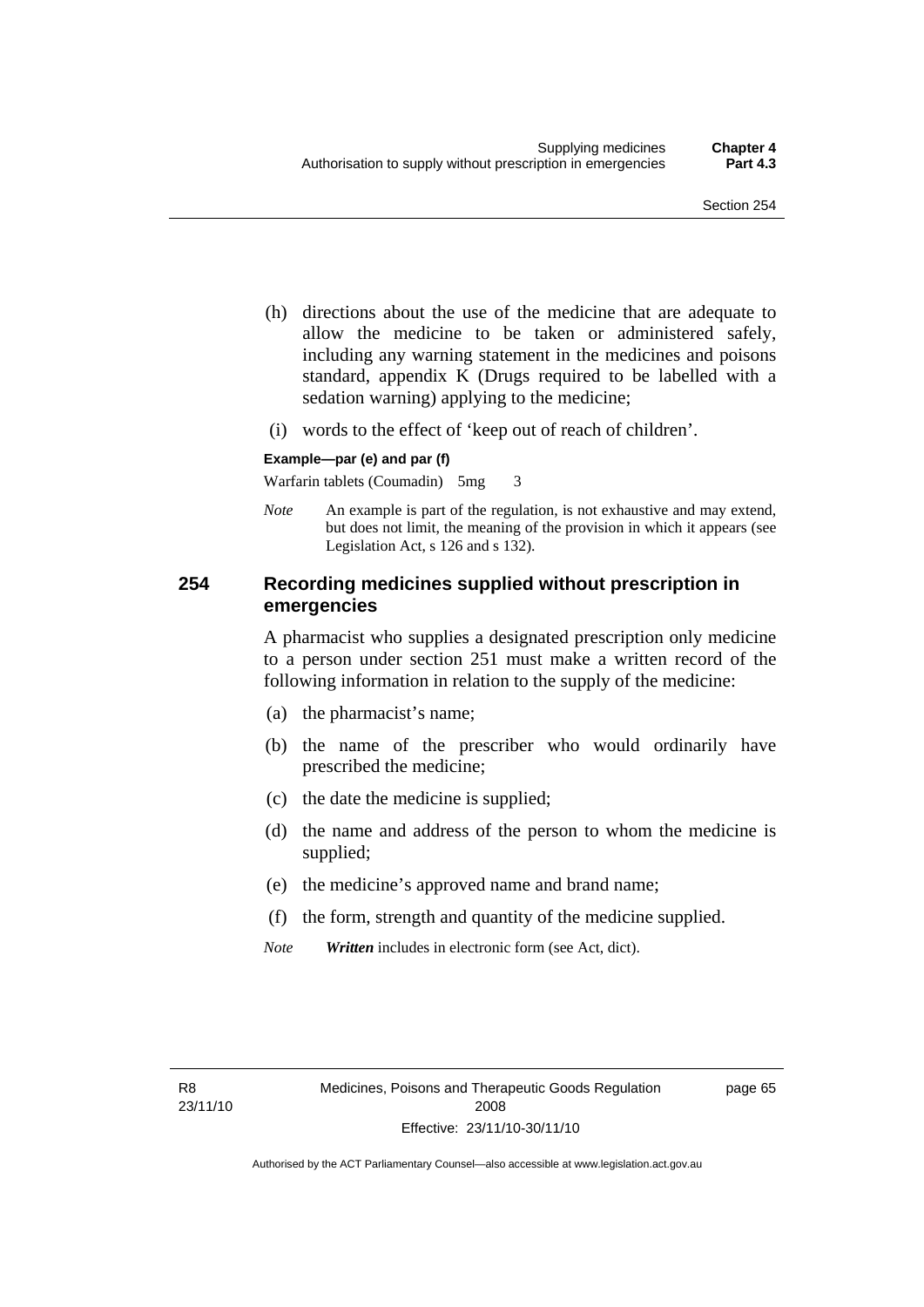# **Part 4.4 Authorisation to supply medicines for disposal**

### **260 Authorisation to supply medicines to pharmacists for disposal—Act, s 26 (1) (b)**

A person is authorised to supply a medicine to a pharmacist for disposal.

*Note Pharmacist* does not include an intern pharmacist (see dict).

### **261 Authorisation to supply medicines to commercial disposal operators for disposal—Act, s 26 (1) (b)**

A person is authorised to supply a medicine to another person for disposal if the other person—

- (a) holds an environmental authorisation for the disposal of the medicine; or
- (b) is an adult acting for a person mentioned in paragraph (a).
- *Note* For related authorisations, see pt 9.1.

R8 23/11/10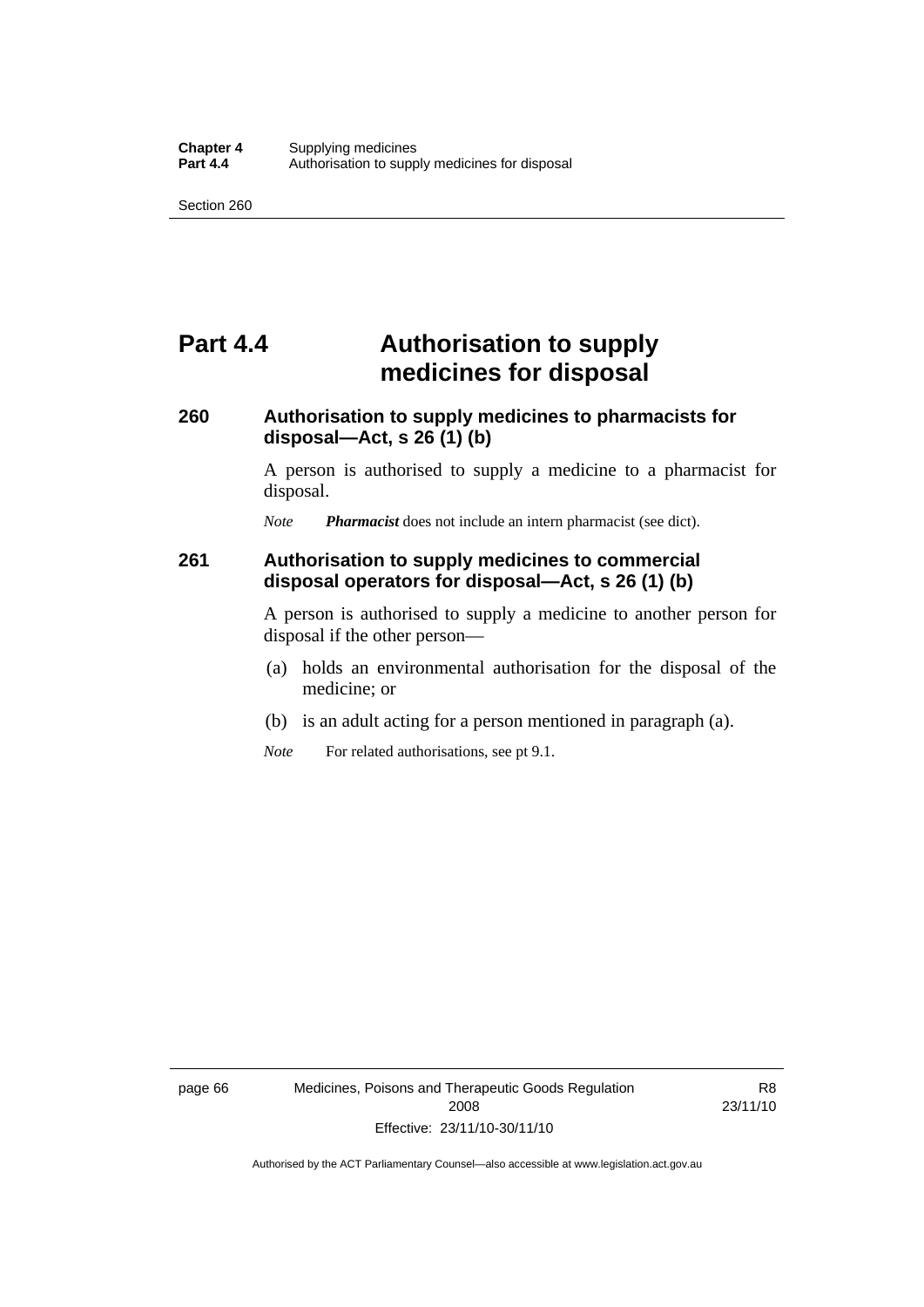# **Part 4.5 Wholesale supply of medicines under corresponding laws**

### **270 Conditions for wholesalers supplying medicines under corresponding laws—Act, s 20 (4) (c)**

The following conditions apply to a person who supplies medicines by wholesale under a corresponding law:

- (a) the person must comply with, and must ensure that the person's agents and employees comply with—
	- (i) the Australian code of good wholesaling practice for therapeutic goods for human use; and
	- (ii) the medicines Australia code of conduct;
	- *Note Australian code of good wholesaling practice for therapeutic goods for human use* and *medicines Australia code of conduct*—see the dictionary.
- (b) the person must not supply sample packs of a controlled medicine;
- (c) the person must not supply a medicine to someone else (the *buyer*) unless—
	- (i) the buyer is authorised to possess the medicine; and
	- (ii) the supply is in accordance with section 140 (Authorisation conditions for supplying medicines on purchase orders—Act, s  $44$  (1) (b) and (2) (b));

page 67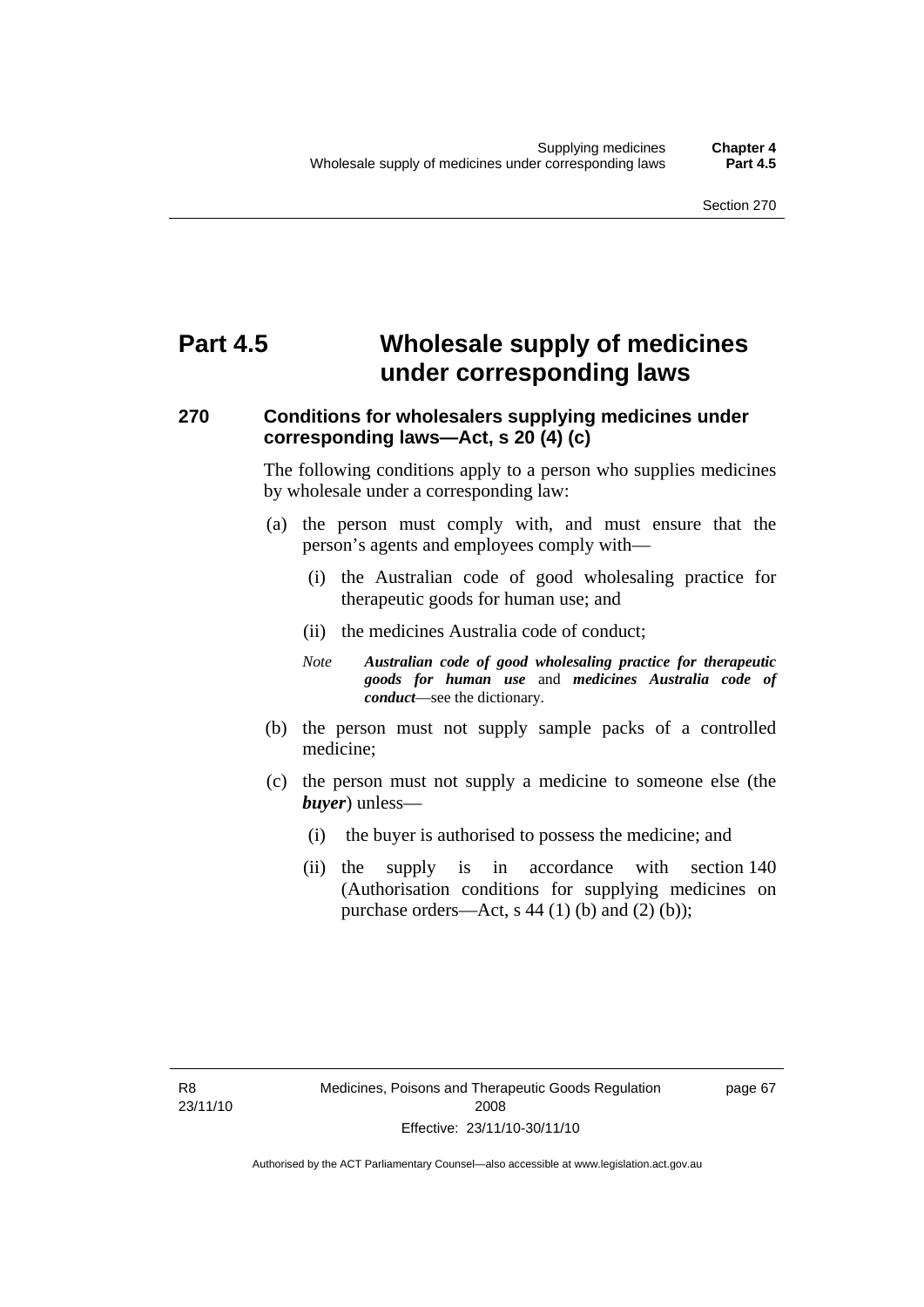- (d) the person must store medicines—
	- (i) within the manufacturer's recommended storage temperature range; and
	- (ii) in any other environmental condition that is necessary to preserve the medicine's stability and therapeutic quality.

page 68 Medicines, Poisons and Therapeutic Goods Regulation 2008 Effective: 23/11/10-30/11/10

R8 23/11/10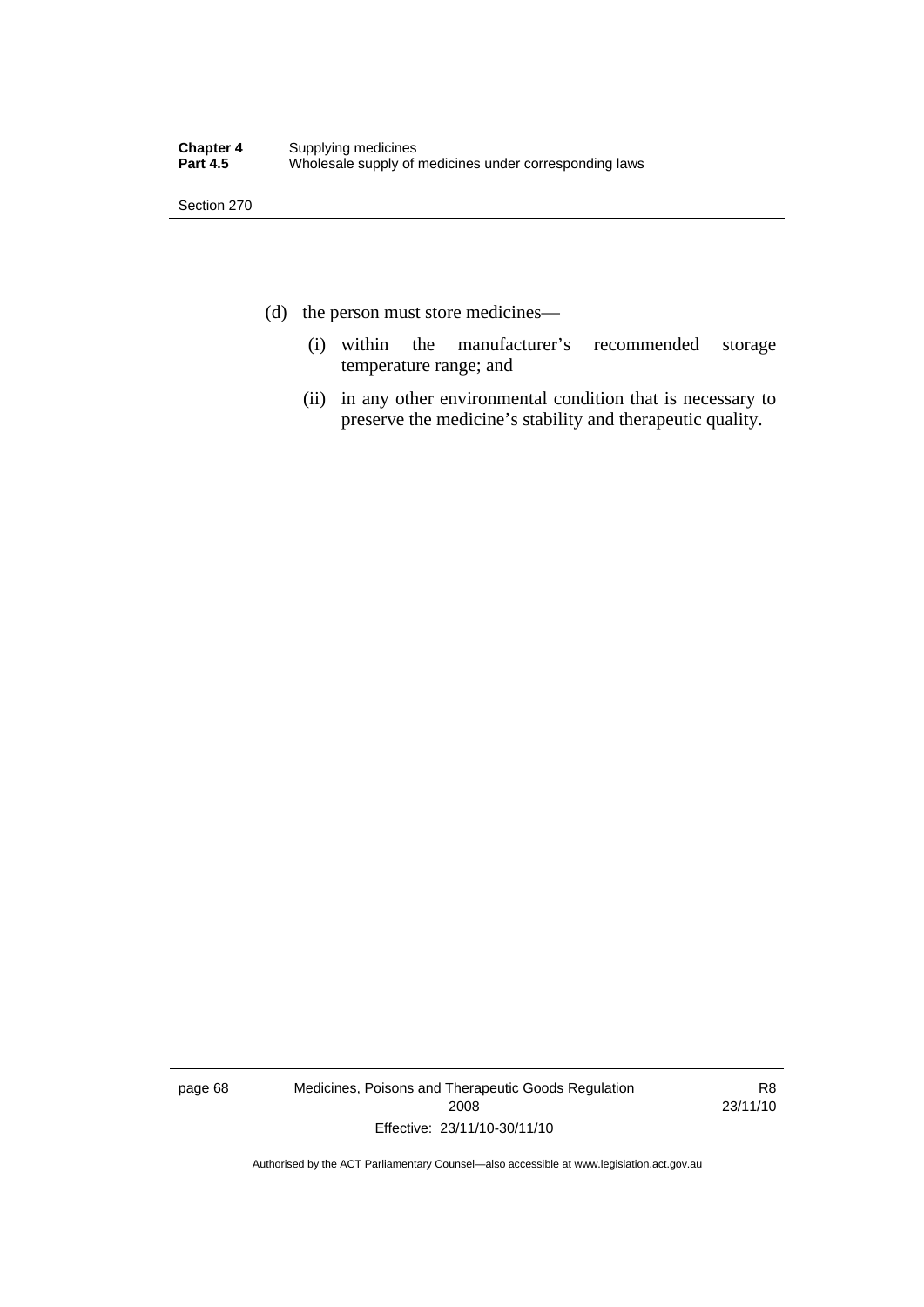## **Chapter 5 Administering medicines**

### **Part 5.1 Authorisations for health-related occupations**

### **350 Authorisation under sch 1 for people in health-related occupations to administer medicines—Act, s 37 (1) (b) and (3) (b)**

A person mentioned in schedule 1, column 2 is authorised to administer a medicine if—

- (a) administering the medicine is included in the schedule, column 3 in relation to the person; and
- (b) the administration is consistent with any restriction for the administration mentioned in the schedule, column 3.
- *Note* For authorisation to self-administer a medicine, see s 360.

### **351 Authorisation conditions for administration of medicines at institutions by people in health-related occupations— Act, s 44 (1) (b) and (2) (b)**

- (1) An authorisation under section 350 to administer a medicine is subject to the following conditions:
	- (a) if the medicine is administered under a standing order to a patient at an institution—the administration is recorded in the patient's medical records;
		- *Note Institution* includes a correctional centre and a CYP detention place (see s 652).

page 69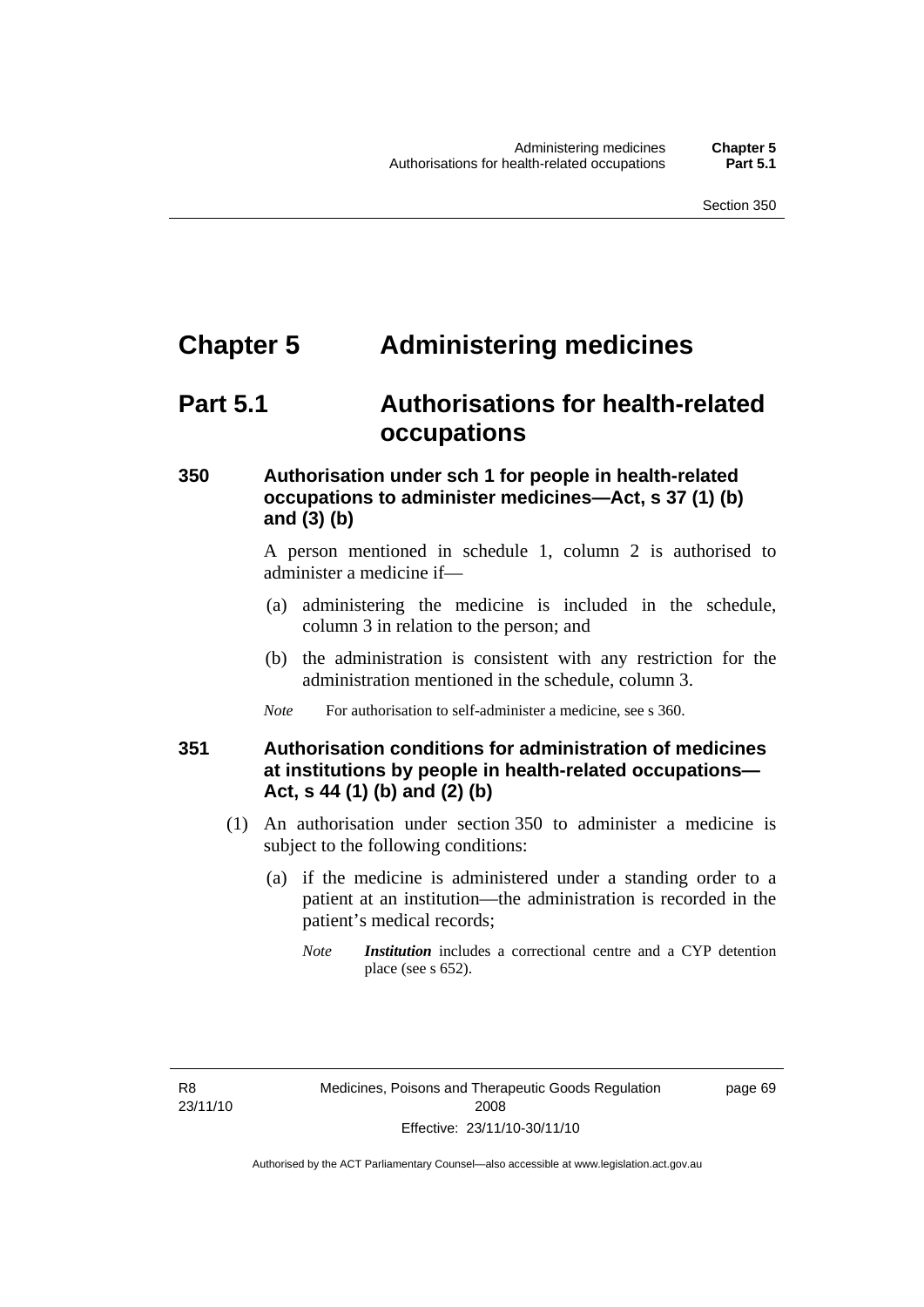- (b) if the medicine is a controlled medicine administered to a patient at an institution—
	- (i) the medicine is not removed from a storage receptacle until immediately before its administration; and
	- (ii) the administration is witnessed by a prescribed administration witness or, if a prescribed administration witness is not reasonably available to witness the administration, the administration is witnessed by another person; and
		- *Note* The witness must sign the record of the administration as witness (see Act, s 53 (e)).
	- (iii) the administration is recorded in—
		- (A) the patient's medical records; and
		- (B) the applicable controlled medicines register mentioned in section 543 (3) (Making entries in controlled medicines registers—Act, s 51 (1) (b)).
- (2) However, subsection (1) (b) does not apply in relation to a controlled medicine dispensed in a dose administration aid for—
	- (a) a patient at a residential aged care facility or residential disability care facility; or
	- (b) a detainee at a correctional centre; or
	- (c) a young detainee at a CYP detention place.
- (3) In this section:

*prescribed administration witness* means a person prescribed under section 544 (Prescribed witnesses for administration of controlled medicines—Act, s 53 (a) and (b)) for the administration of a controlled medicine.

R8 23/11/10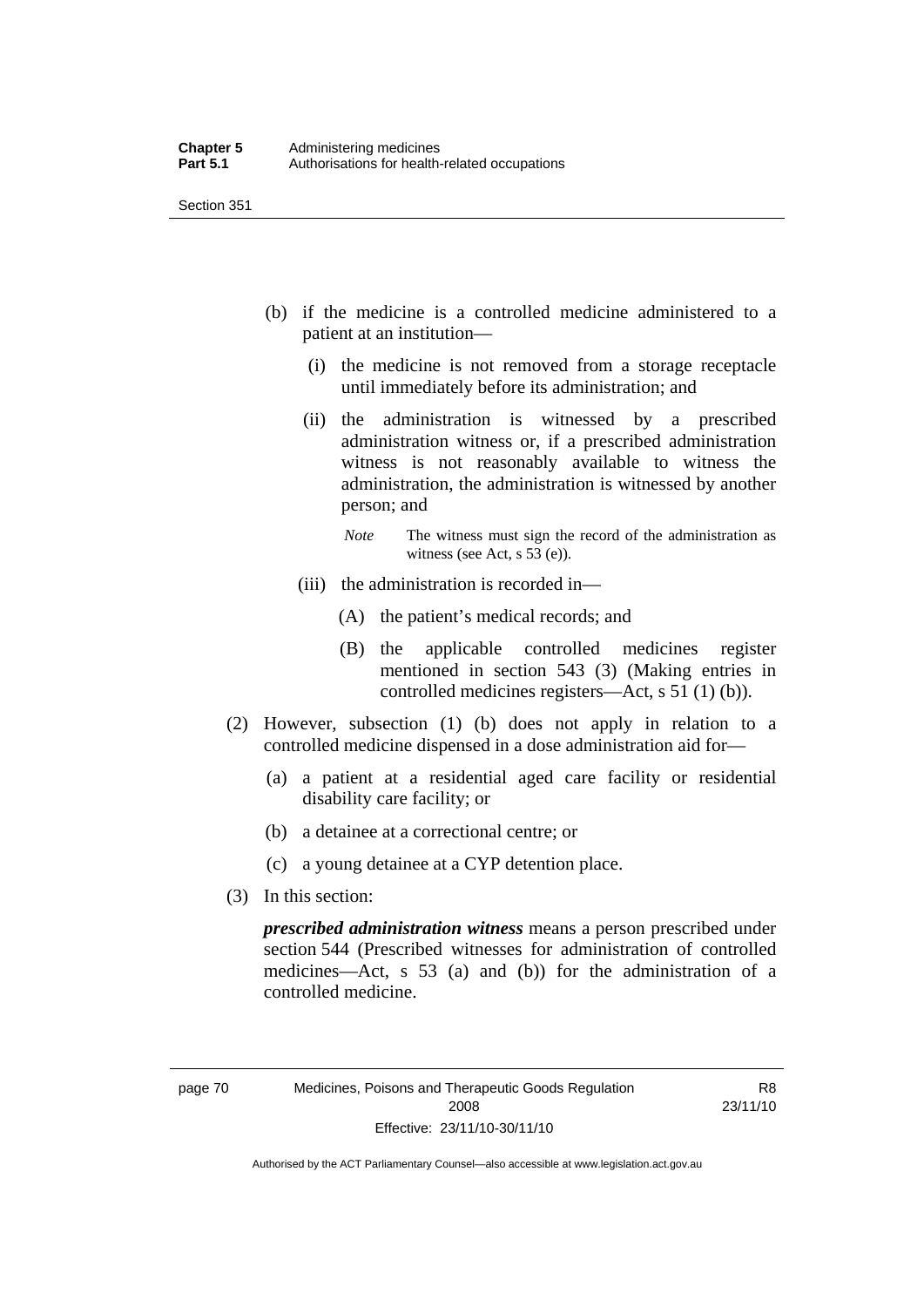# **Part 5.2 Other administration authorisations**

### **360 Authorisation for self-administration etc of medicines— Act, s 37 (2) (b) and (3) (b)**

- (1) This section applies in relation to a medicine obtained by a person from someone who is authorised to supply the medicine to the person.
- (2) The following dealings by the person with the medicine are authorised:
	- (a) if the person is a prescriber and the medicine is a restricted medicine—self-administration of a medicine prescribed or supplied by another prescriber who is not—
		- (i) a trainee dentist, trainee nurse practitioner, intern doctor or person training to be an eligible midwife; or
		- (ii) related to or employed by the person;
	- (b) if the person is a prescriber and the medicine is not a restricted medicine—self-administration of the medicine;
	- (c) if the person is not a prescriber and the medicine is supplied for the person's own use—self-administration of the medicine;
	- (d) if the person is the custodian of an animal and the medicine is supplied for the animal's use—administering the medicine to the animal.

*Note Custodian*, of an animal—see the dictionary.

(3) In this section:

*restricted medicine*—see section 30.

R8 23/11/10 Medicines, Poisons and Therapeutic Goods Regulation 2008 Effective: 23/11/10-30/11/10

page 71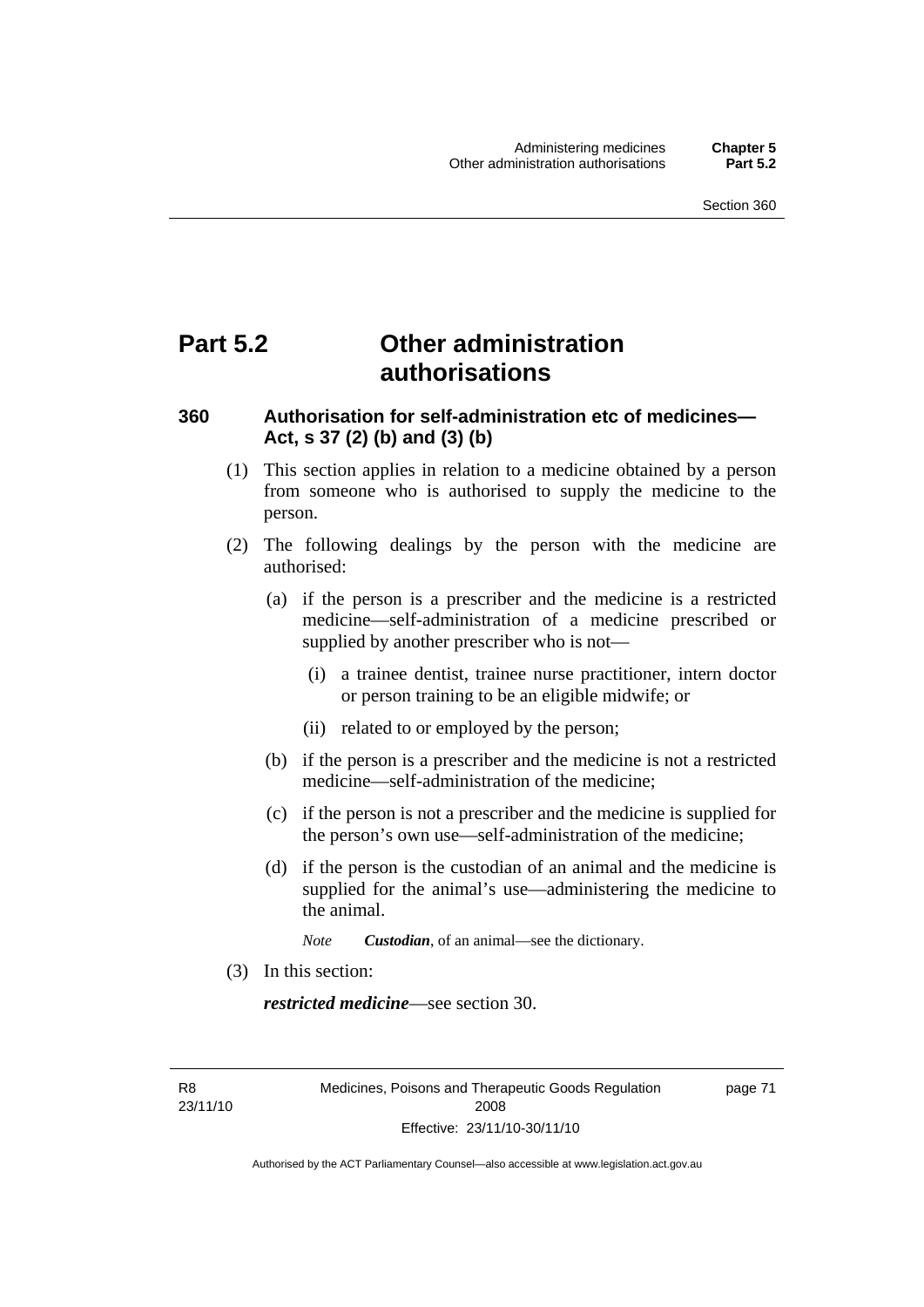### **361 Authorisation for administration of medicines by assistants—Act, s 37 (1) (b)**

- (1) A person (the *assistant*) is authorised to administer a medicine to someone else (the *assisted person*) if—
	- (a) the medicine is obtained by or for the assisted person from someone who is authorised to supply the medicine to the assisted person; and
	- (b) the medicine is administered in accordance with the directions on the medicine's labelling; and
	- (c) if the assisted person is not a person under a legal disability the assisted person asks for the assistant's help to take the medicine; and
	- (d) if the assisted person is a person under a legal disability—the assistant is authorised by the assisted person's parent or guardian to administer the medicine.
- (2) In this section:

*impaired decision-making ability*—a person has *impaired decision-making ability* if the person's decision-making ability is impaired because of a physical, mental, psychological or intellectual condition or state, whether or not the condition or state is a diagnosable illness.

#### *person under a legal disability* means—

- (a) a child; or
- (b) a person with impaired decision-making ability in relation to a matter relating to the person's health.

R8 23/11/10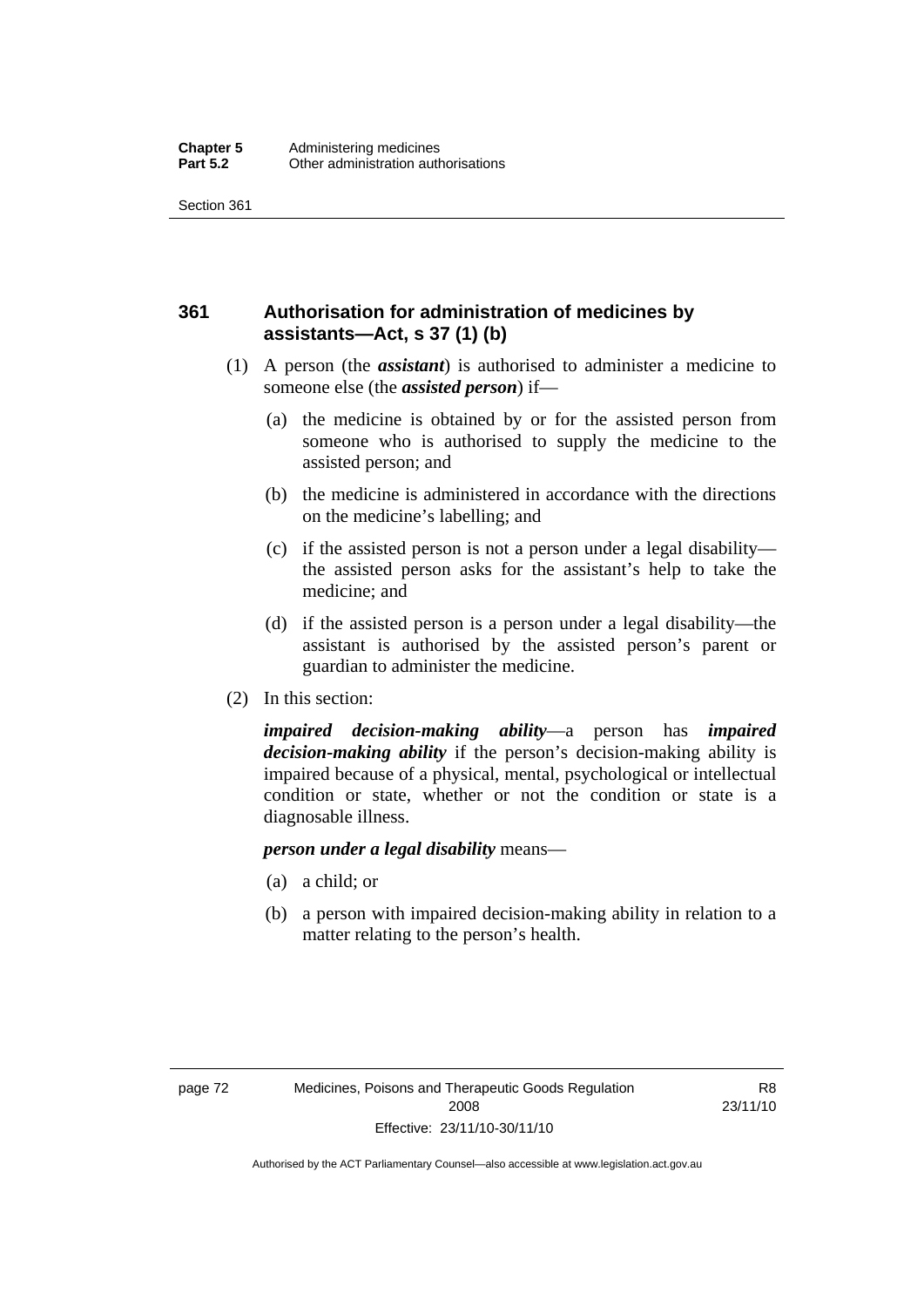# **Chapter 6 Obtaining and possessing medicines**

### **370 Authorisation under sch 1 to obtain and possess medicines—Act, s 35 (1) (b), (2) (b) and s 36 (b)**

- (1) A person mentioned in schedule 1, column 2 is authorised to obtain a medicine if obtaining the medicine—
	- (a) is included in the schedule, column 3 in relation to the person; and
	- (b) is consistent with any restriction for obtaining the medicine mentioned in the schedule, column 3.
- (2) A person mentioned in schedule 1, column 2 is authorised to possess a medicine if—
	- (a) possessing the medicine is included in the schedule, column 3 in relation to the person; and
	- (b) the possession is consistent with any restriction for the possession mentioned in the schedule, column 3.

### **371 Authorisation to obtain and possess medicines for certain personal use-related dealings—Act, s 35 (1) (b), (2) (b) and s 36 (b)**

- (1) A person is authorised to obtain or possess a medicine if the person obtains the medicine from someone who is authorised to supply the medicine to the person.
- (2) Subsection (1) applies in relation to a person whether the medicine is obtained by the person for the person's own use or as an agent for someone else.

page 73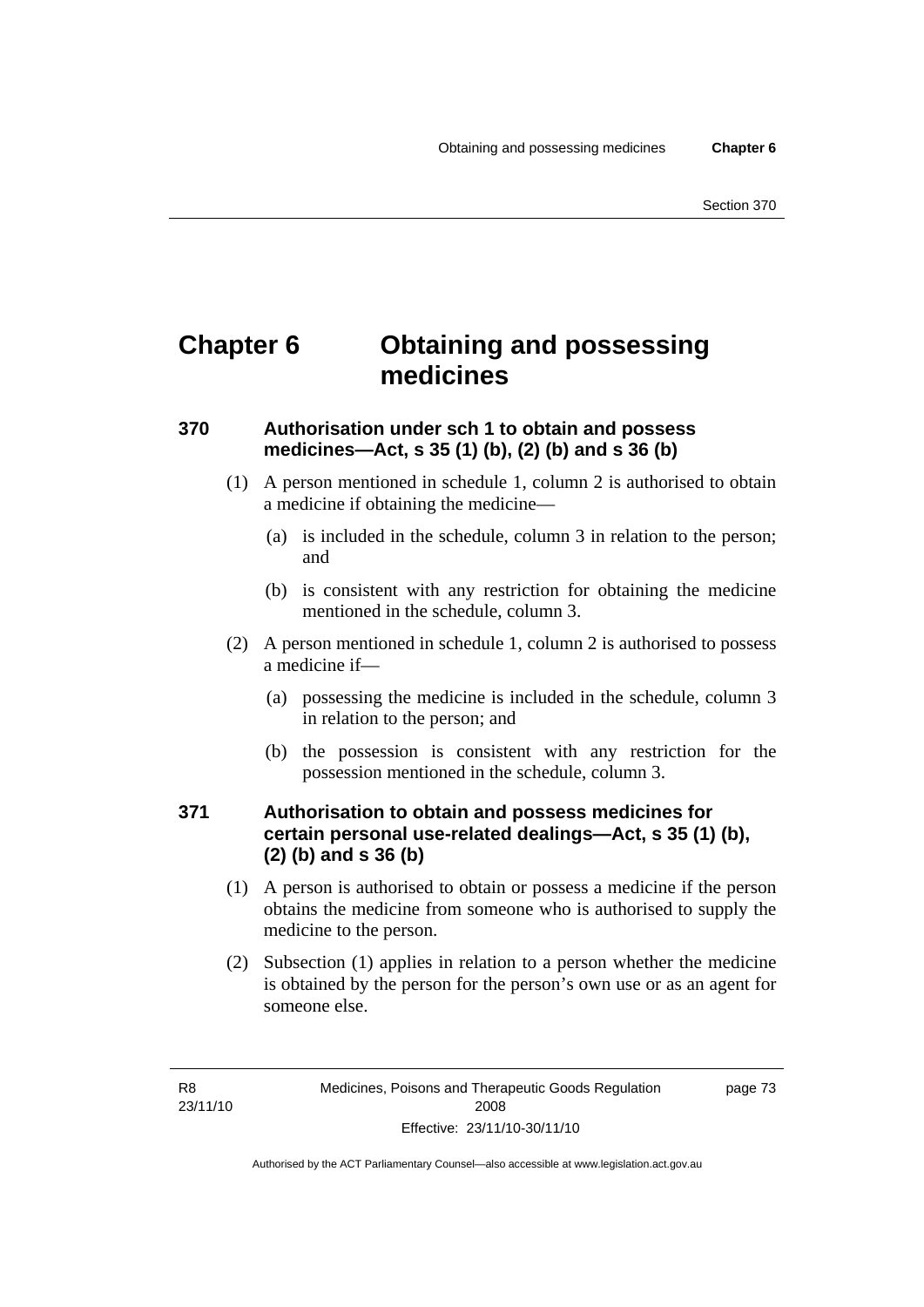# **Chapter 7 Manufacturing medicines**

### **380 Authorisation under sch 1 to manufacture medicines— Act, s 33 (b)**

A person mentioned in schedule 1, column 2 is authorised to manufacture a medicine if—

- (a) manufacturing the medicine is included in the schedule, column 3 in relation to the person; and
- (b) the manufacturing is consistent with any restriction for the manufacturing mentioned in the schedule, column 3.

page 74 Medicines, Poisons and Therapeutic Goods Regulation 2008 Effective: 23/11/10-30/11/10

R8 23/11/10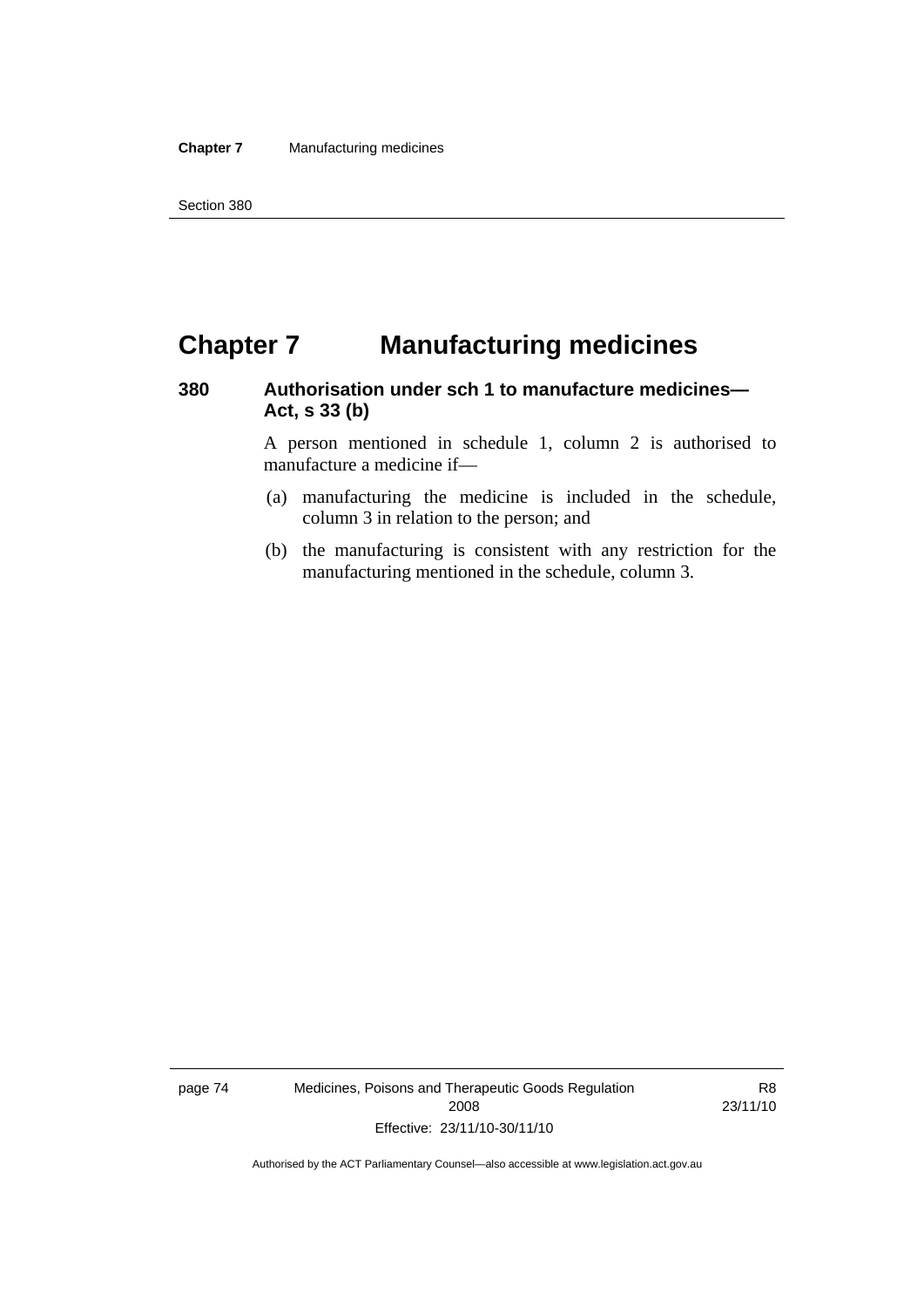# **Chapter 8 Discarding medicines**

### **390 Discarding controlled medicines—Act, s 34 (1) (a)**

 (1) A controlled medicine must be discarded in accordance with this section.

- (2) A prescribed discarding witness may discard a controlled medicine in the presence of another prescribed discarding witness.
- (3) However, a person who is authorised to administer a controlled medicine may discard the residue of the medicine after administration in the presence of a person who is not a prescribed discarding witness if no other prescribed discarding witness is reasonably available to witness its discarding.
- (4) A person complies with this section if the person destroys the medicine so that it is unable to be used.
- (5) In this section:

*prescribed discarding witness* means a person prescribed under section 545 (Prescribed witnesses for discarding of controlled medicines—Act, s 54 (a) and (b)) for the discarding of a controlled medicine.

*Note* A medicine must not be discarded in a way that creates a risk to the health or safety of people or is likely to cause damage to property or the environment (see Act, s 34 (3)).

R8 23/11/10 page 75

*Note* See also the *Drugs of Dependence Act 1989*, div 11.4 about the disposal of seized substances.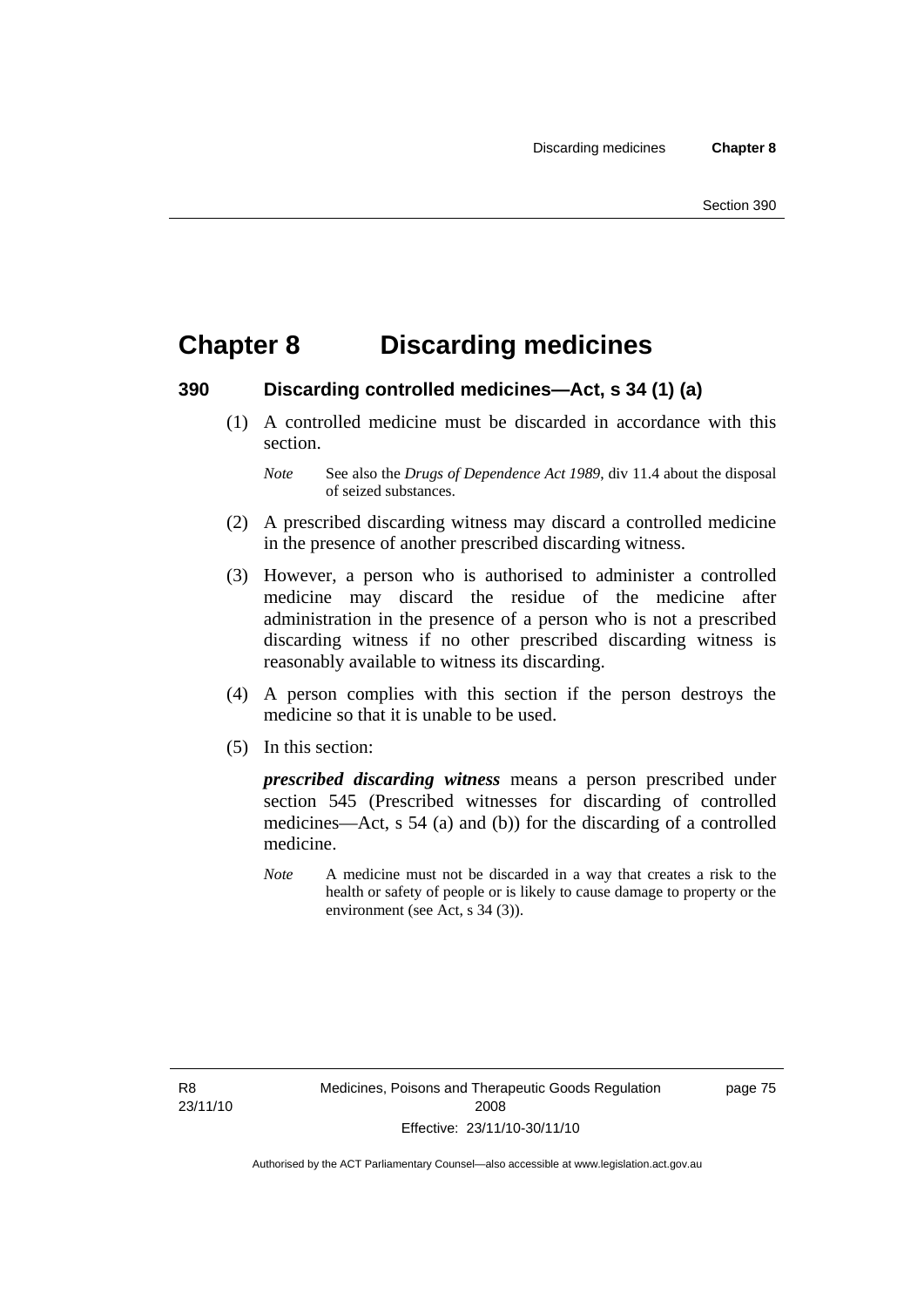## **Chapter 9 Other medicines authorisations**

# **Part 9.1 Authorisations for delivery people and commercial disposal operators**

### **400 Authorisations to deliver medicines under supply authorities—Act, s 26 (1) (b), (2) (b), s 35 (1) (b), (2) (b) and s 36 (b)**

- (1) This section applies to an adult (the *delivery person*), other than a health practitioner, or health professional, at an institution, who is—
	- (a) engaged to transport and deliver a medicine supplied on a supply authority; or
	- (b) acting for a person mentioned in paragraph (a).
	- *Note* For health practitioners and health professionals at institutions, see sch 1, pt 1.4.
- (2) The delivery person is authorised to—
	- (a) obtain and possess the medicine for the purposes of transporting and delivering the medicine as engaged; and
	- (b) supply the medicine to the entity named as the recipient in the supply authority or the entity's agent.

#### **Examples—delivery person**

1 a hospital employee who is not a health practitioner or health professional

R8 23/11/10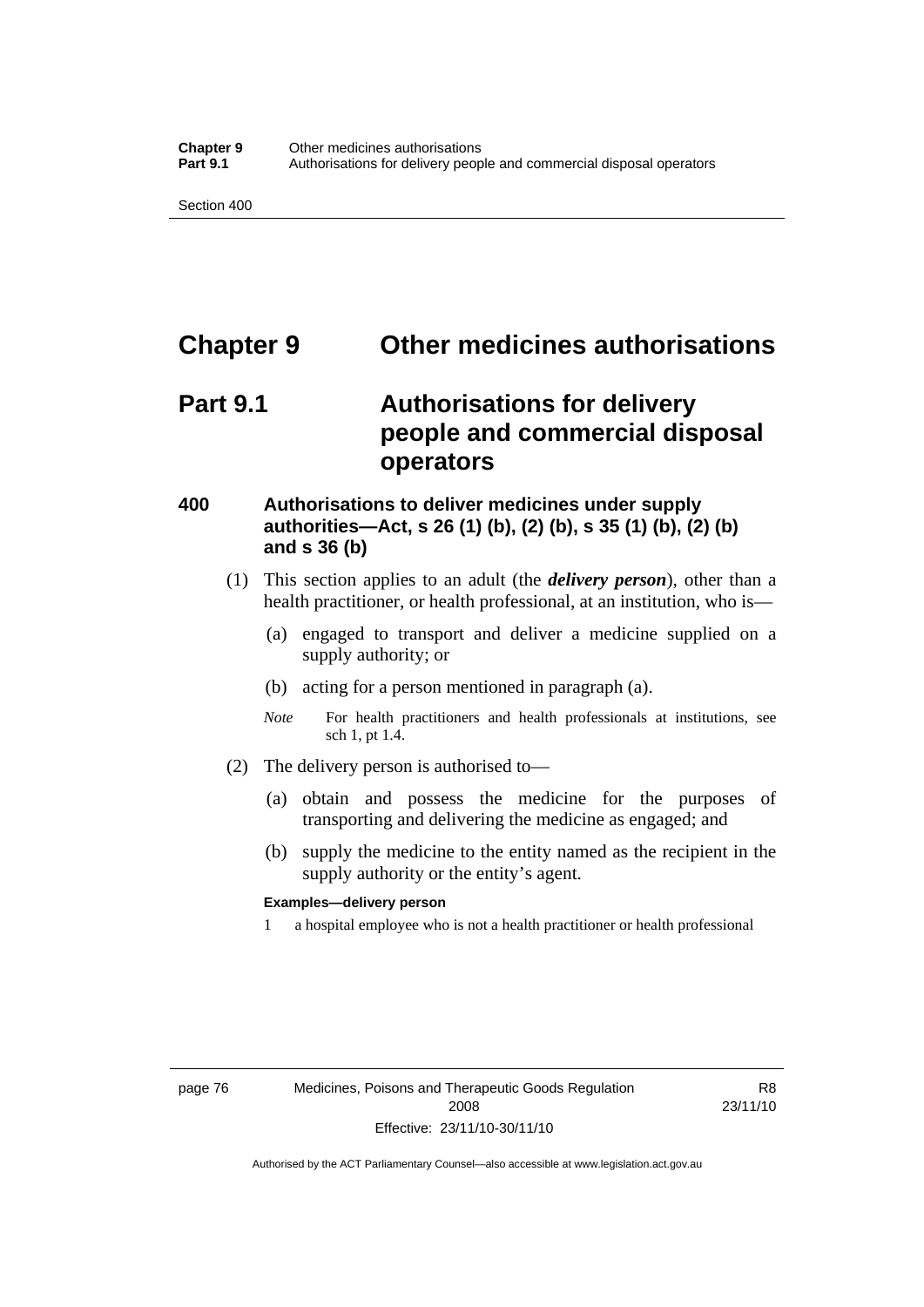2 an employee of a courier service

#### **Example—agent**

the guardian of a child for a prescription dispensed for the child

- *Note 1 Entity* includes a person (see Legislation Act, dict, pt 1).
- *Note 2* An example is part of the regulation, is not exhaustive and may extend, but does not limit, the meaning of the provision in which it appears (see Legislation Act, s 126 and s 132).

### **401 Authorisations for commercial disposal operators—Act, s 26 (1) (b) and (2) (b), s 35 (1) (b) and (2) (b) and s 36 (b)**

- (1) This section applies to a person who—
	- (a) holds an environmental authorisation for the disposal of a medicine; or
	- (b) is an adult acting for a person mentioned in paragraph (a).
- (2) The person is authorised to obtain and possess the medicine for the purposes of disposing of the medicine as engaged.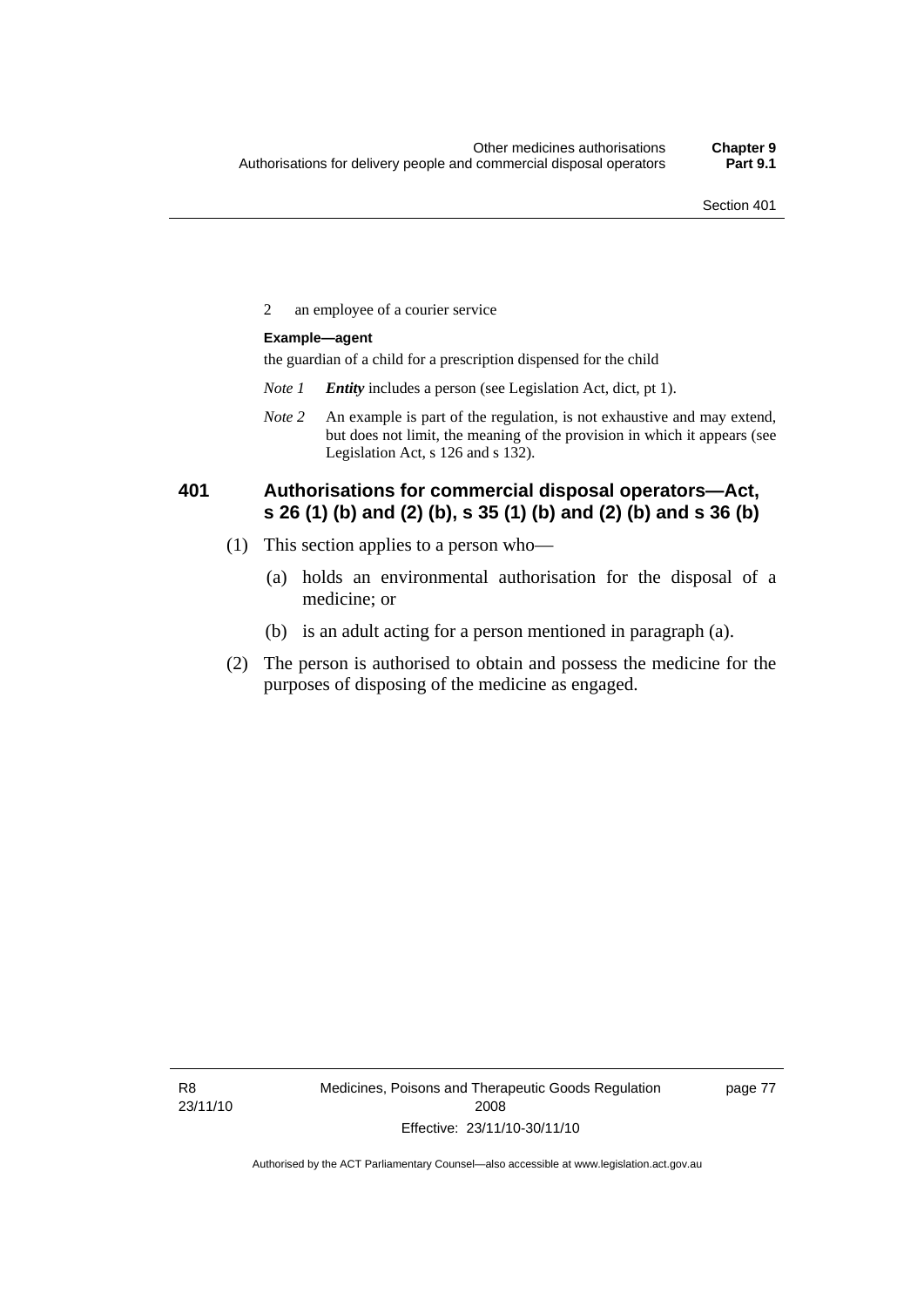# **Part 9.2 Emergency supply and administration of adrenaline and salbutamol**

### **410 Authorisations to supply and administer adrenaline and salbutamol—Act, s 26 (1) (b) and s 37 (1) (b)**

- (1) A person is authorised to do 1 or more of the following for someone else (the *assisted person*) who is in immediate need of adrenaline or salbutamol:
	- (a) supply authorised adrenaline or authorised salbutamol to the assisted person;
	- (b) supply authorised adrenaline or authorised salbutamol to someone else for immediate administration to the assisted person;
	- (c) administer authorised adrenaline or authorised salbutamol to the assisted person.
- (2) In this section:

*authorised adrenaline* means adrenaline in a single use automatic injector delivering not more than 0.3mg adrenaline.

*authorised salbutamol* means salbutamol in, or for, a metered inhaler.

R8 23/11/10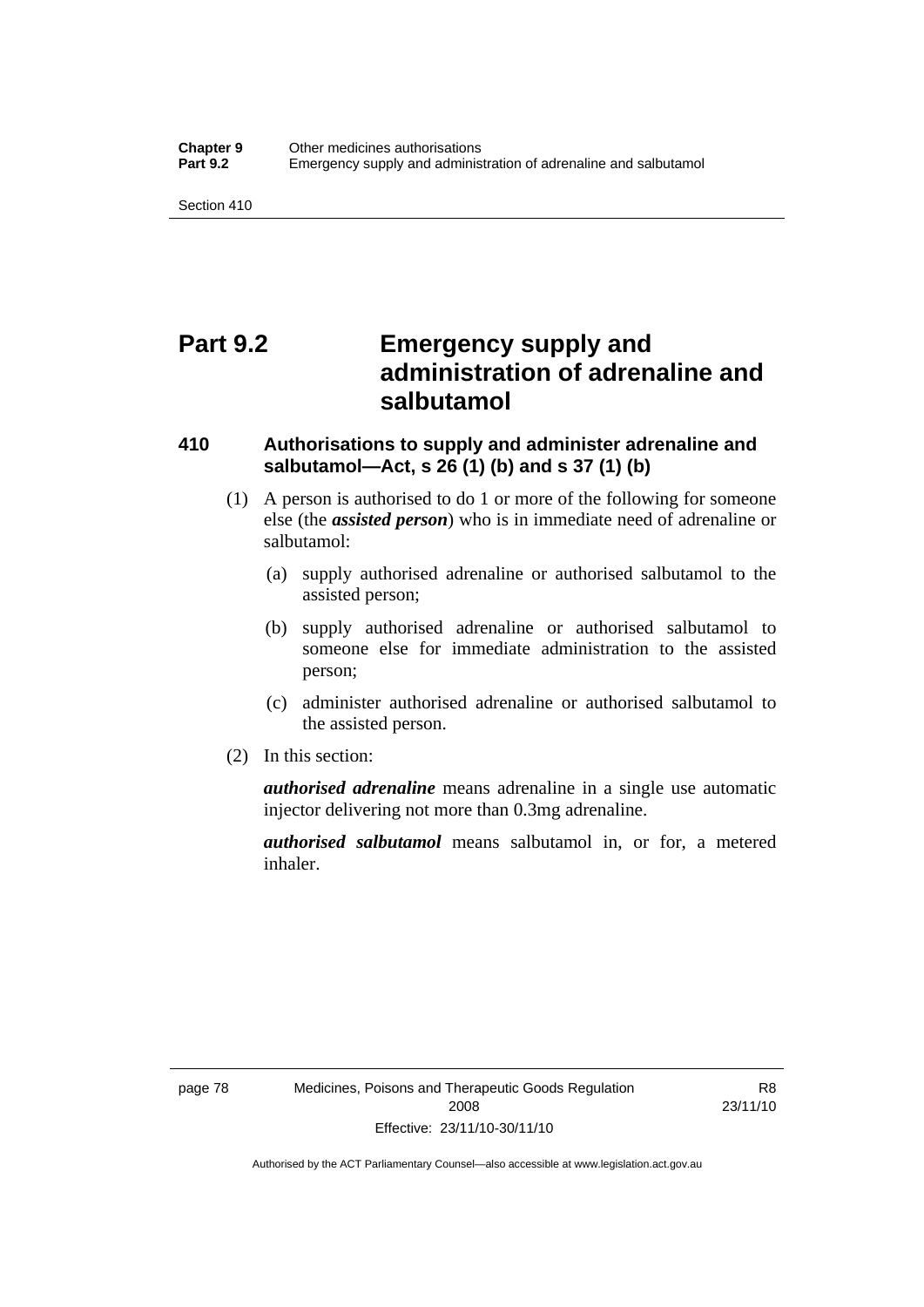# **Part 9.3 Medicines authorisations for corrections functions**

### **420 Authorisations for CYP authorised people—Act, s 26 (1) (b), s 35 (1) (b), (2) (b), s 36 (b) and s 37 (1) (b)**

A CYP authorised person is authorised, within the scope of the person's employment, to do any of the following in relation to a medicine supplied for a young detainee by a person who is authorised to supply the medicine:

- (a) obtain the medicine;
- (b) possess the medicine (including possess the medicine outside a CYP detention place for the purpose of administering the medicine to a young detainee while the young detainee is lawfully outside the place);
- (c) administer the medicine to the young detainee;
- (d) supply the medicine to a person who is authorised to obtain the medicine for the young detainee.

**Example—young detainee lawfully outside CYP detention place** 

the detainee is on local leave escorted by a CYP authorised person

- *Note 1 CYP authorised person* and *CYP detention place*—see the dictionary.
- *Note 2 Young detainee*—see the *Children and Young People Act 2008*, s 95.
- *Note 3* An example is part of the regulation, is not exhaustive and may extend, but does not limit, the meaning of the provision in which it appears (see Legislation Act, s 126 and s 132).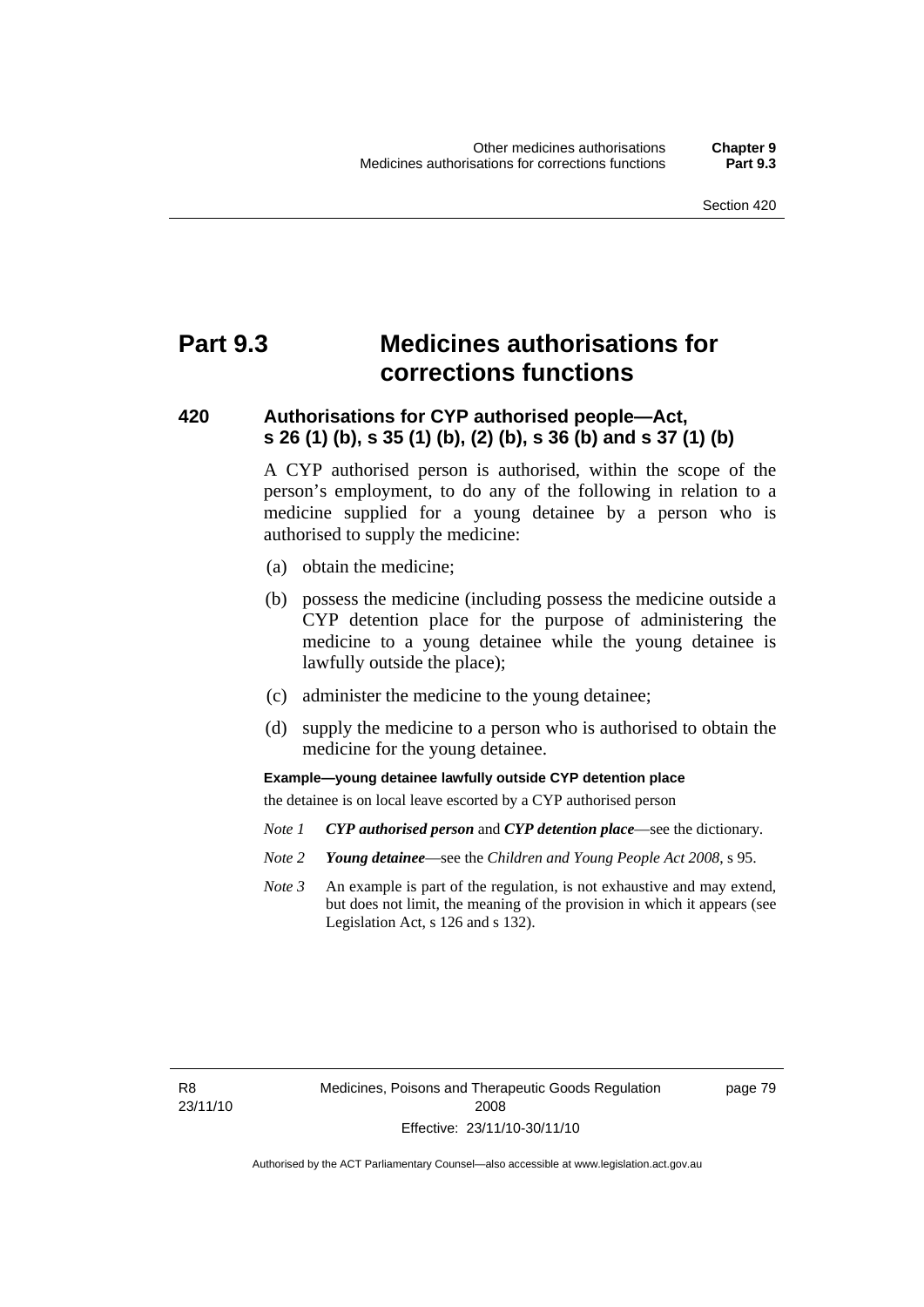### **421 Authorisations for corrections officers—Act, s 26 (1) (b), s 35 (1) (b), (2) (b), s 36 (b) and s 37 (1) (b)**

A corrections officer is authorised, within the scope of the officer's employment, to do any of the following in relation to a medicine supplied for a detainee by a person who is authorised to supply the medicine:

- (a) obtain the medicine;
- (b) possess the medicine (including possess the medicine outside a correctional centre for the purpose of administering the medicine to a detainee while the detainee is lawfully outside the centre);
- (c) administer the medicine to the detainee;
- (d) supply the medicine to a person who is authorised to obtain the medicine for the detainee.
- *Note 1* See the example and notes to s 420.
- *Note 2 Detainee*—see the *Corrections Management Act 2007*, s 6.

### **422 Authorisations for court and police cell custodians—Act, s 26 (1) (b), s 35 (1) (b), (2) (b), s 36 (b) and s 37 (1) (b)**

- (1) A custodian is authorised, within the scope of the custodian's employment, to do any of the following in relation to a medicine supplied for a person in custody at court cells or police cells by someone who is authorised to supply the medicine:
	- (a) obtain the medicine at the cells;
	- (b) possess the medicine at the cells;
	- (c) administer the medicine to the person in custody at the cells;
	- (d) supply the medicine to someone who is authorised to obtain the medicine for the person in custody.

Authorised by the ACT Parliamentary Counsel—also accessible at www.legislation.act.gov.au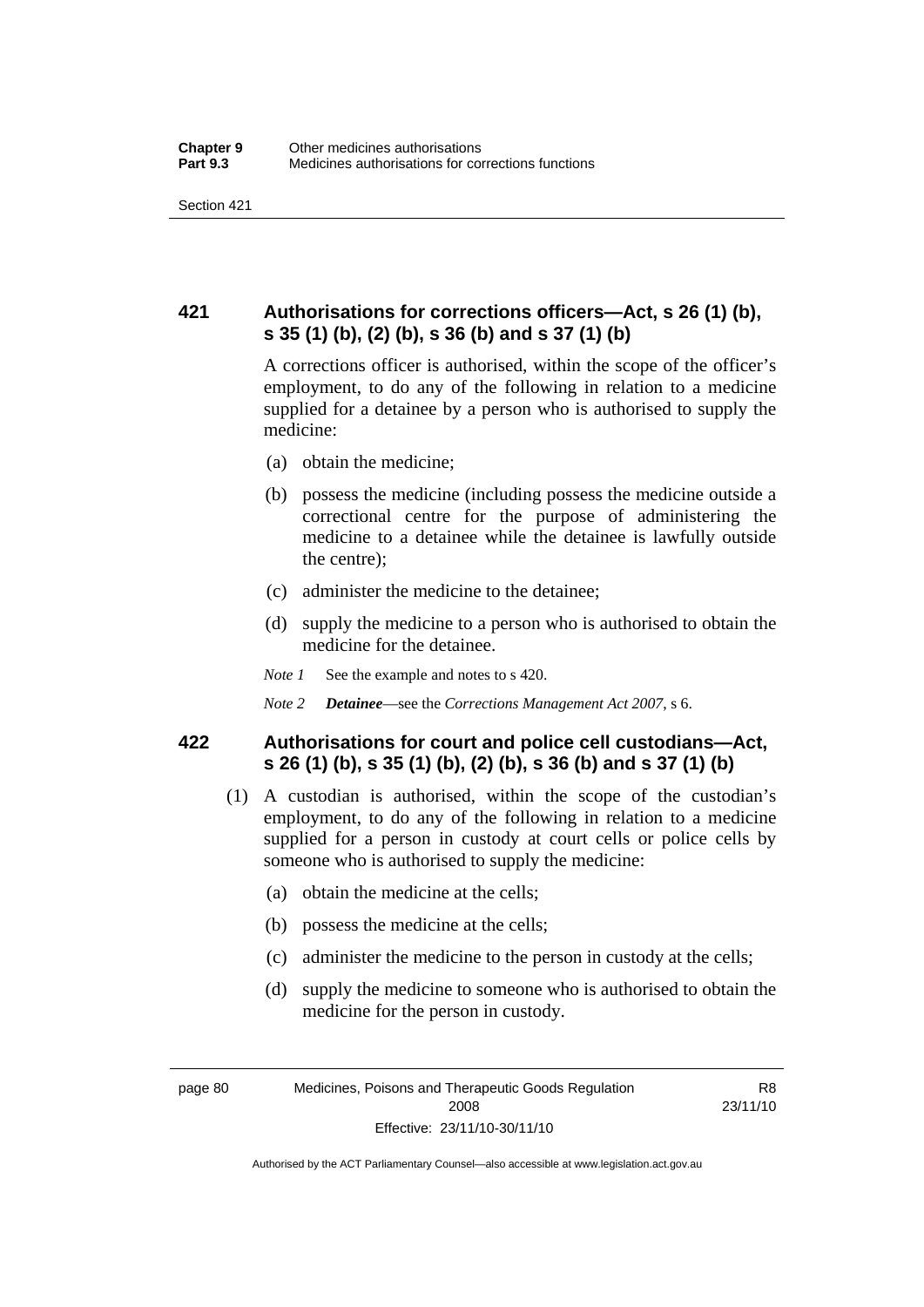(2) In this section:

*court cell*—see the *Corrections Management Act 2007*, section 29.

#### *custodian* means—

- (a) a person in charge of a court cell or police cell; or
- (b) a person acting under the direct supervision of the person in charge.

#### *person in custody* means—

- (a) a detainee; or
- (b) a young detainee; or
- (c) a person detained at a police cell under the *Corrections Management Act 2007*, section 30; or
- (d) a person detained at a court cell under the *Corrections Management Act 2007*, section 33.

*police cell*—see the *Corrections Management Act 2007*, section 29.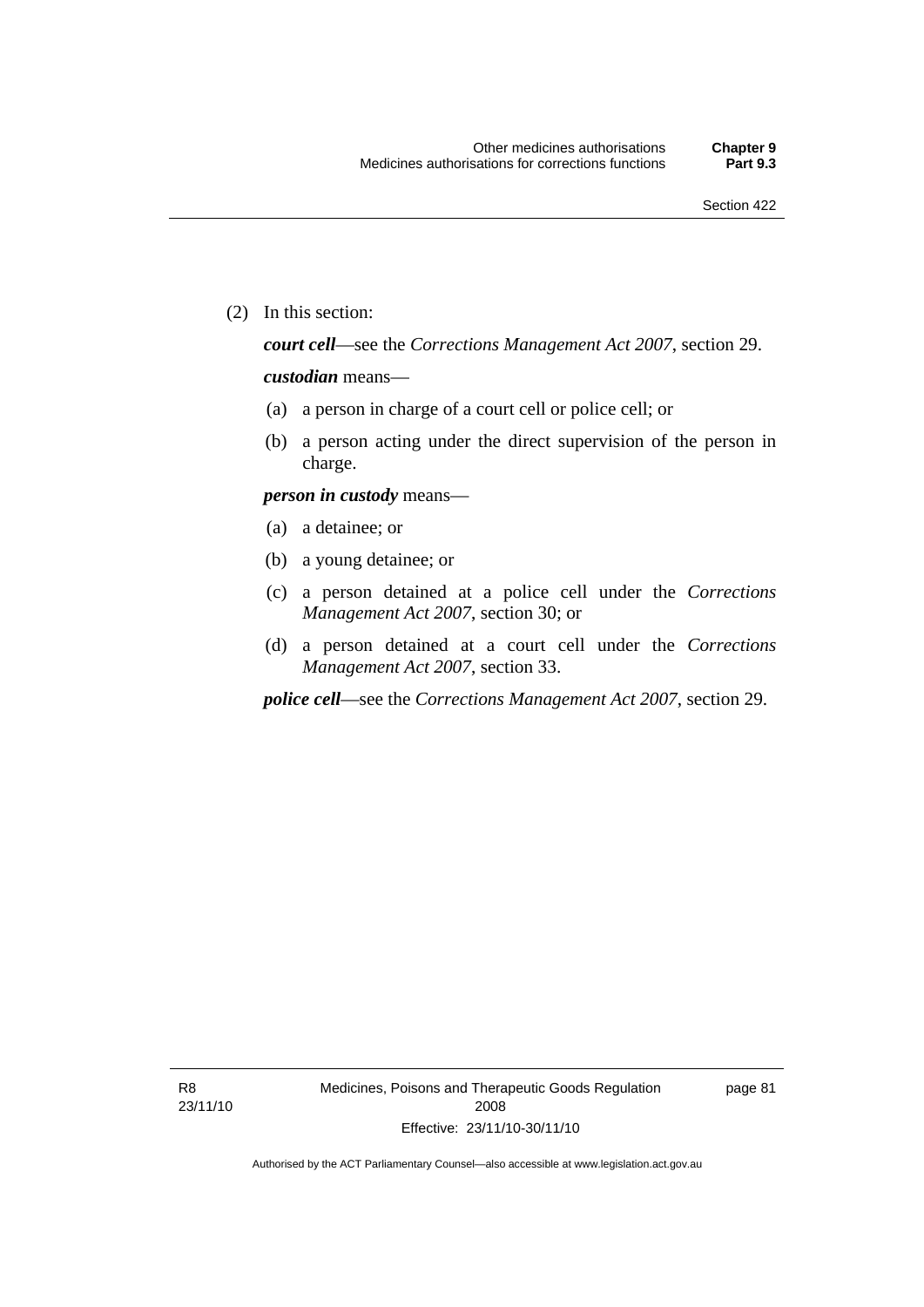#### **Chapter 9** Other medicines authorisations **Part 9.4** • **Authorisations for medicines research and education program purposes other** than controlled medicines

# **Part 9.4 Authorisations for medicines research and education program purposes other than controlled medicines**

*Note* A licence is required for research and education programs in relation to controlled medicines (see pt 14.2).

### **430 Authorisations for non-controlled medicines research and education—Act, s 26 (1) and (2) (b)**

- (1) A scientifically qualified person employed at a recognised research institution (other than the Canberra Hospital) is authorised to do the following for the purposes of an authorised activity at the institution:
	- (a) issue a purchase order for a relevant medicine;
	- (b) obtain on a purchase order a relevant medicine;
	- (c) possess a relevant medicine;
	- (d) supply a relevant medicine to a person (a *relevant person*) who is taking part in the authorised activity at the institution.
	- *Note 1 Scientifically qualified person*—see the dictionary.
	- *Note 2 Recognised research institution*—see the Act, s 20 (5).
- (2) A scientifically qualified person employed at the Canberra Hospital is authorised to do the following for the purposes of an authorised activity at the hospital:
	- (a) issue a written requisition for a relevant medicine;
	- (b) obtain on a written requisition a relevant medicine;
	- (c) possess a relevant medicine;

page 82 Medicines, Poisons and Therapeutic Goods Regulation 2008 Effective: 23/11/10-30/11/10

R8 23/11/10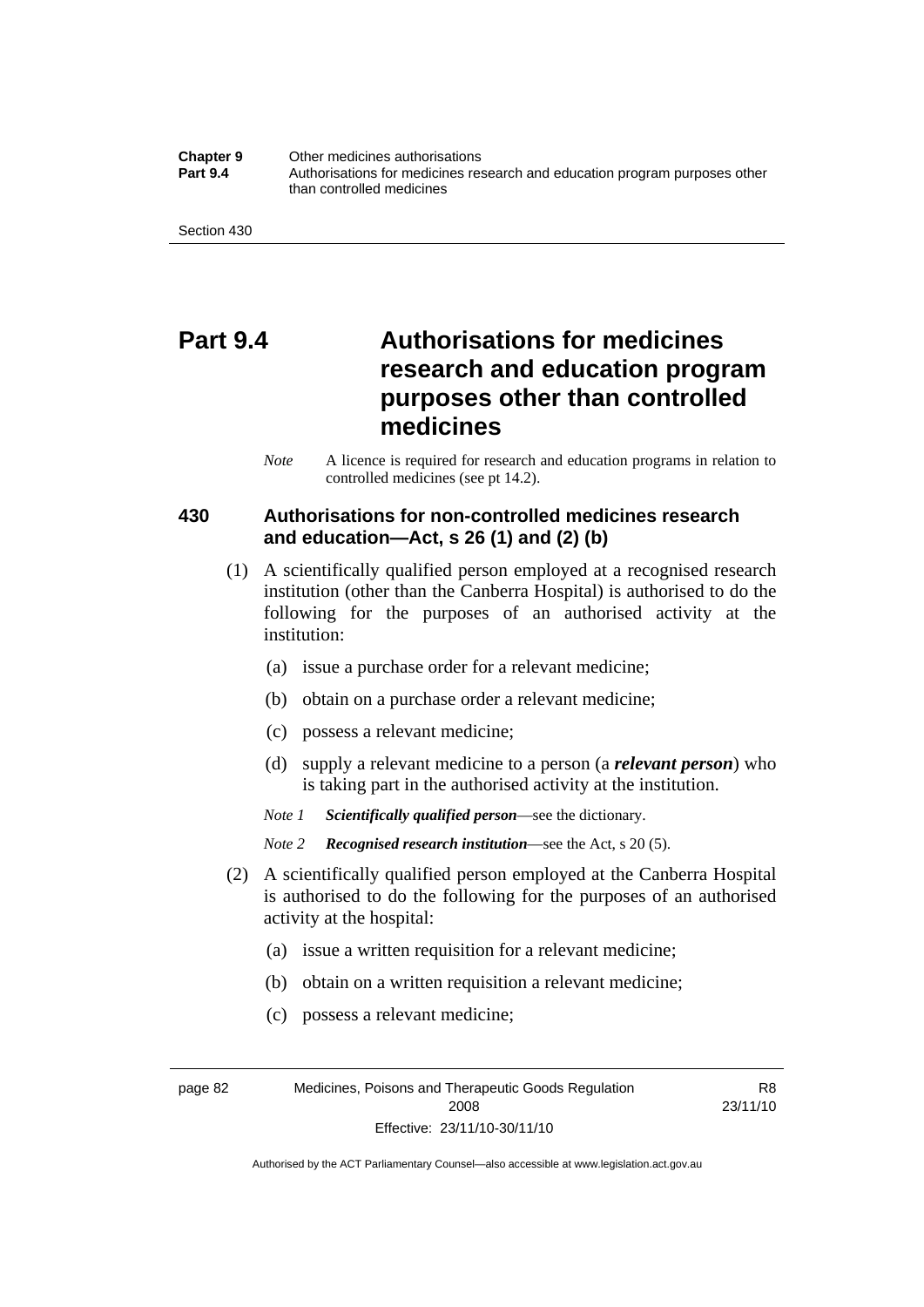- (d) supply a relevant medicine to a person (also a *relevant person*) who is taking part in the authorised activity at the hospital.
- (3) A relevant person is authorised to do the following in relation to a relevant medicine for the purposes of an authorised activity:
	- (a) obtain the medicine from the scientifically qualified person for the activity;
	- (b) possess the medicine for the purposes of the activity;
	- (c) supply the medicine to the scientifically qualified person for the activity.
- (4) In this section:

*authorised activity*, in relation to a relevant medicine at a recognised research institution, means the conduct of any of the following if it does not involve the administration of the medicine to a person:

- (a) medical or scientific research in relation to the medicine at the institution;
- (b) instruction involving the medicine at the institution;
- (c) quality control or analysis of the medicine at the institution.

*relevant medicine* means a medicine other than a controlled medicine.

### **431 Authorisation conditions for non-controlled medicines research and education—Act, s 44 (1) (b) and (2) (b)**

A scientifically qualified person's authorisation under section 430 is subject to the following conditions:

- (a) the person has written approval for the conduct of the authorised activity from the person in charge of—
	- (i) the recognised research institution; or
	- (ii) a faculty or division of the institution;

R8 23/11/10 Medicines, Poisons and Therapeutic Goods Regulation 2008 Effective: 23/11/10-30/11/10 page 83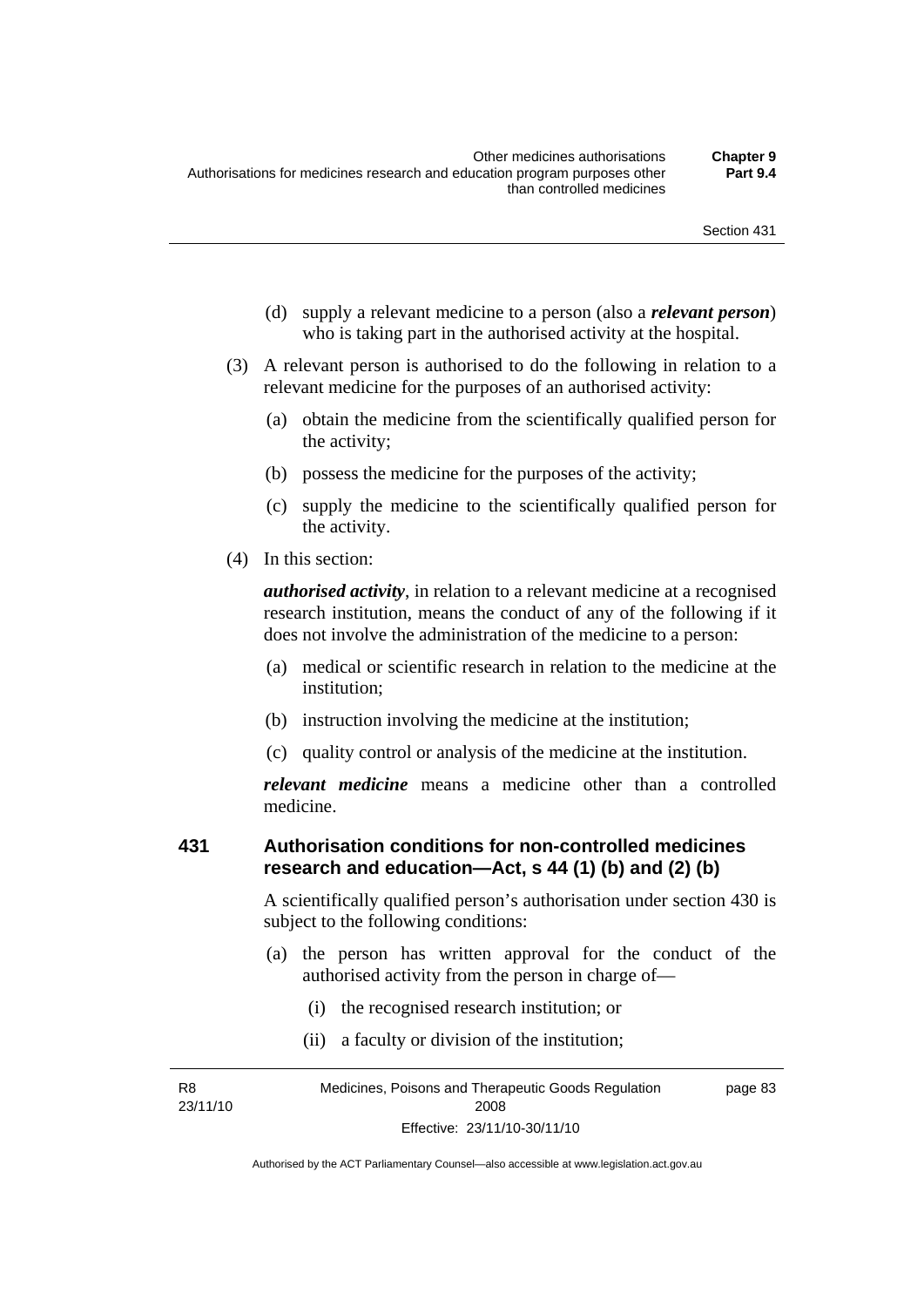| <b>Chapter 9</b> | Other medicines authorisations                                             |
|------------------|----------------------------------------------------------------------------|
| <b>Part 9.4</b>  | Authorisations for medicines research and education program purposes other |
|                  | than controlled medicines                                                  |

- (b) if the recognised research institution employing the person is the Canberra Hospital—
	- (i) a requisition for the relevant medicine issued by the person complies with section 55 (General requirements for written requisitions) and section 56 (Particulars for requisitions); and
	- (ii) the requisition is for an amount of the medicine approved in writing by the person in charge; and
	- (iii) the requisition is for an amount of the medicine used solely for the purpose approved in writing by the person in charge;
- (c) if the person is employed at a recognised research institution other than the Canberra Hospital—
	- (i) a purchase order for the relevant medicine complies with section 62; and
	- (ii) the purchase order is for an amount of the medicine approved in writing by the person in charge;
- (d) the medicine is obtained from someone who is authorised to supply the medicine to the person.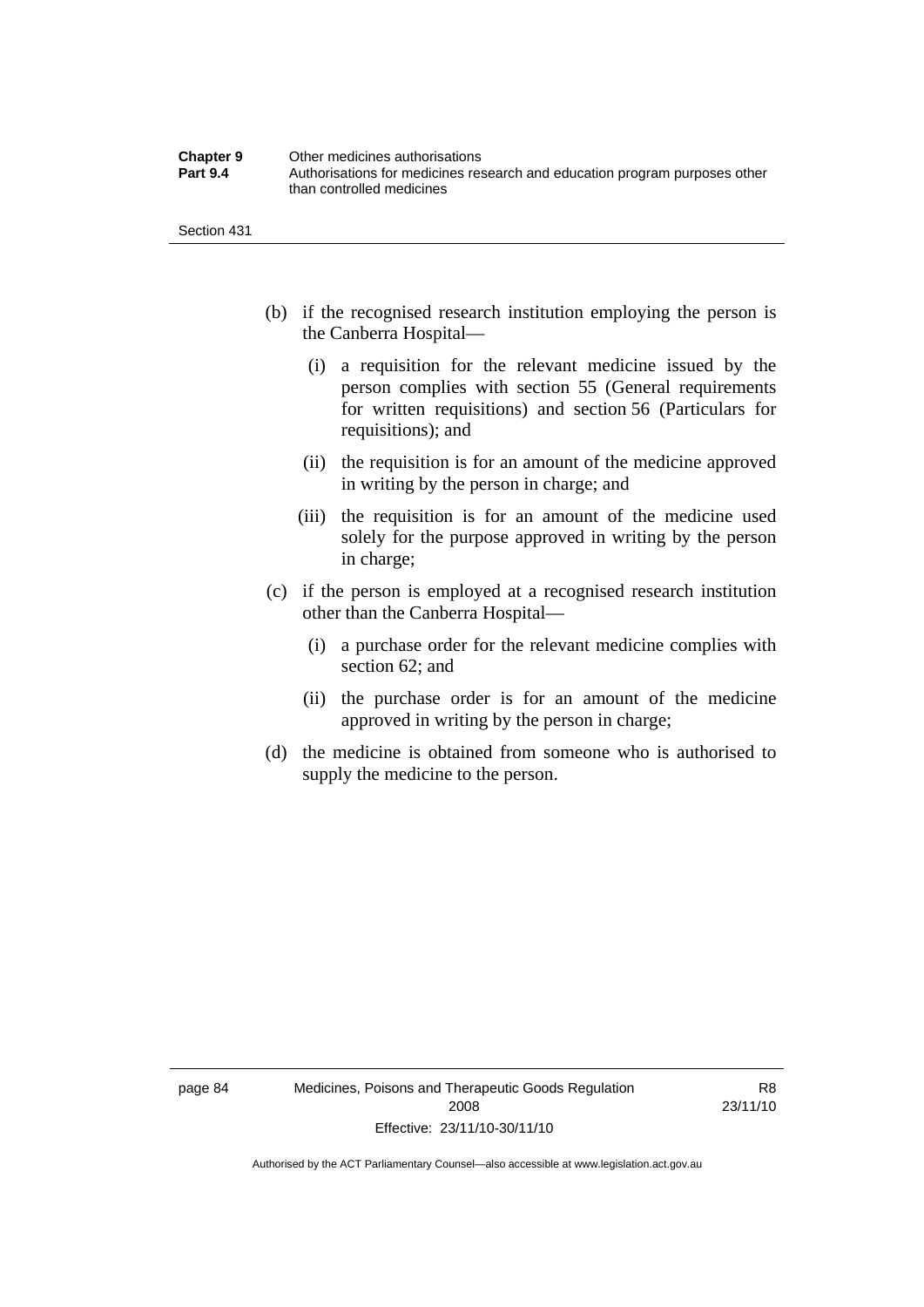# **Part 9.5 Authorisations under medicines licences**

## **Division 9.5.1 Controlled medicines research and education program licence authorisations**

- *Note 1* For authorisation for research and education for other medicines, see pt 9.4.
- *Note* 2 For other provisions about controlled medicines research and education program licences, see pt 14.2.

## **440 Authorisations under controlled medicines research and education program licences—Act, s 20 (1) (a)**

- (1) A controlled medicines research and education program licence (other than for a program conducted at the Canberra Hospital) authorises—
	- (a) the licence-holder to—
		- (i) issue a purchase order for a controlled medicine (the *licensed controlled medicine*) stated in the licence for the program stated in the licence; and
		- (ii) obtain a licensed controlled medicine on a purchase order for the program; and
		- (iii) possess a licensed controlled medicine for the program at the premises to which the licence relates; and
		- (iv) supply a licensed controlled medicine to anyone taking part in the program for the program; and
	- (b) the program supervisor, and anyone taking part in the program, to deal with the licensed controlled medicine as authorised by the licence at the premises stated in the licence.

R8 23/11/10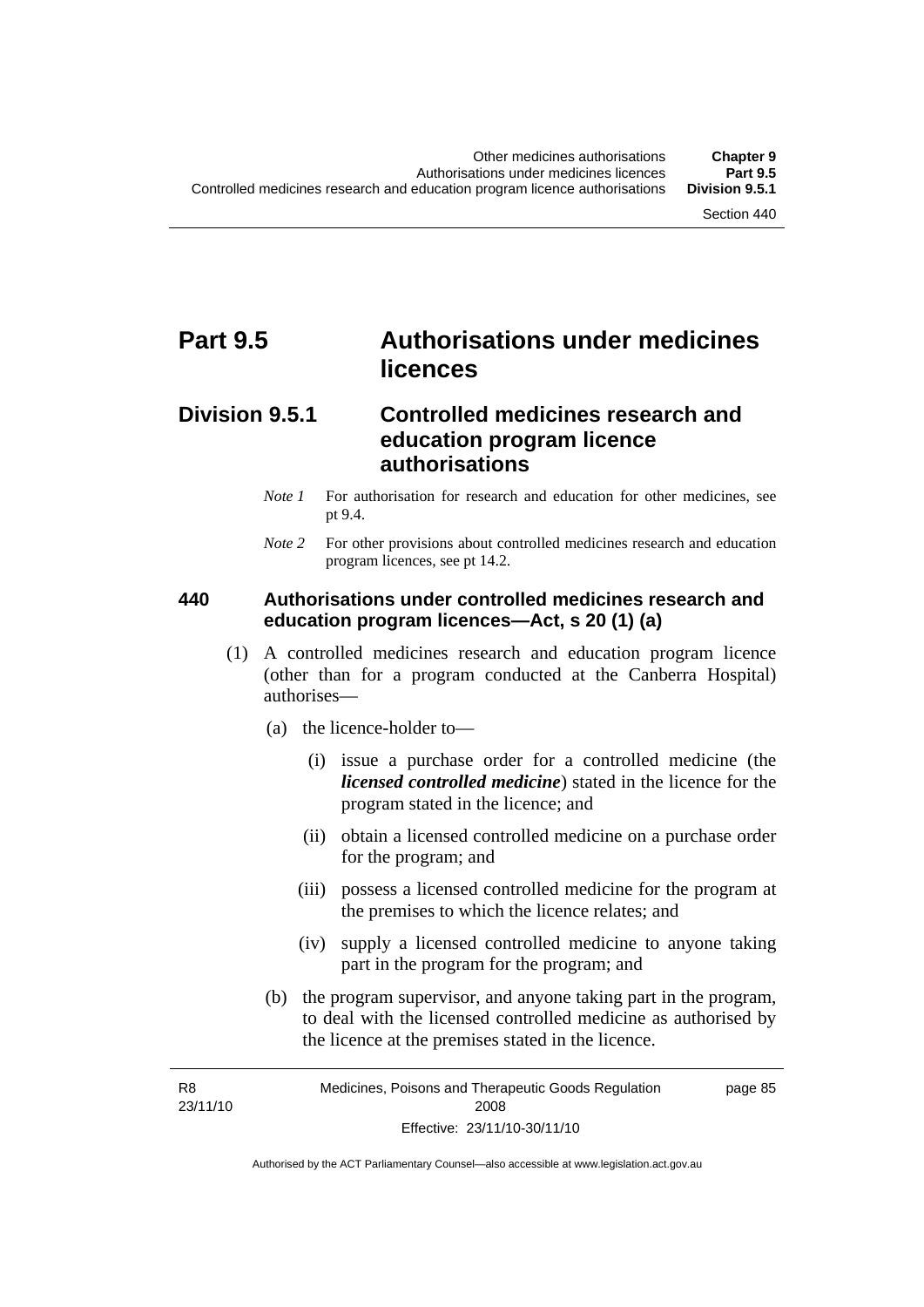- (2) A controlled medicines research and education program licence for a program conducted at the Canberra Hospital authorises—
	- (a) the licence-holder to—
		- (i) issue a written requisition for a controlled medicine (the *licensed controlled medicine*) stated in the licence for the program stated in the licence; and
		- (ii) obtain a licensed controlled medicine on a written requisition for the program; and
		- (iii) possess a licensed controlled medicine for the program at the premises to which the licence relates; and
		- (iv) supply a licensed controlled medicine to anyone taking part in the program for the program; and
	- (b) the program supervisor, and anyone taking part in the program, to deal with the licensed controlled medicine as authorised by the licence at the hospital.

## **441 Authorisation condition for controlled medicines research and education program licences—Act, s 44 (1) (b) and (2) (b)**

A licence-holder's authorisation to obtain a controlled medicine under a controlled medicines research and education program licence is subject to the condition that the medicine is—

- (a) if the licence is for a program conducted at the Canberra Hospital—obtained on a requisition that complies with section 55 (General requirements for written requisitions) and section 56 (Particulars for requisitions); or
- (b) in any other case—purchased on a complying purchase order.
- *Note* For licence conditions, see the Act, s 89.

page 86 Medicines, Poisons and Therapeutic Goods Regulation 2008 Effective: 23/11/10-30/11/10

R8 23/11/10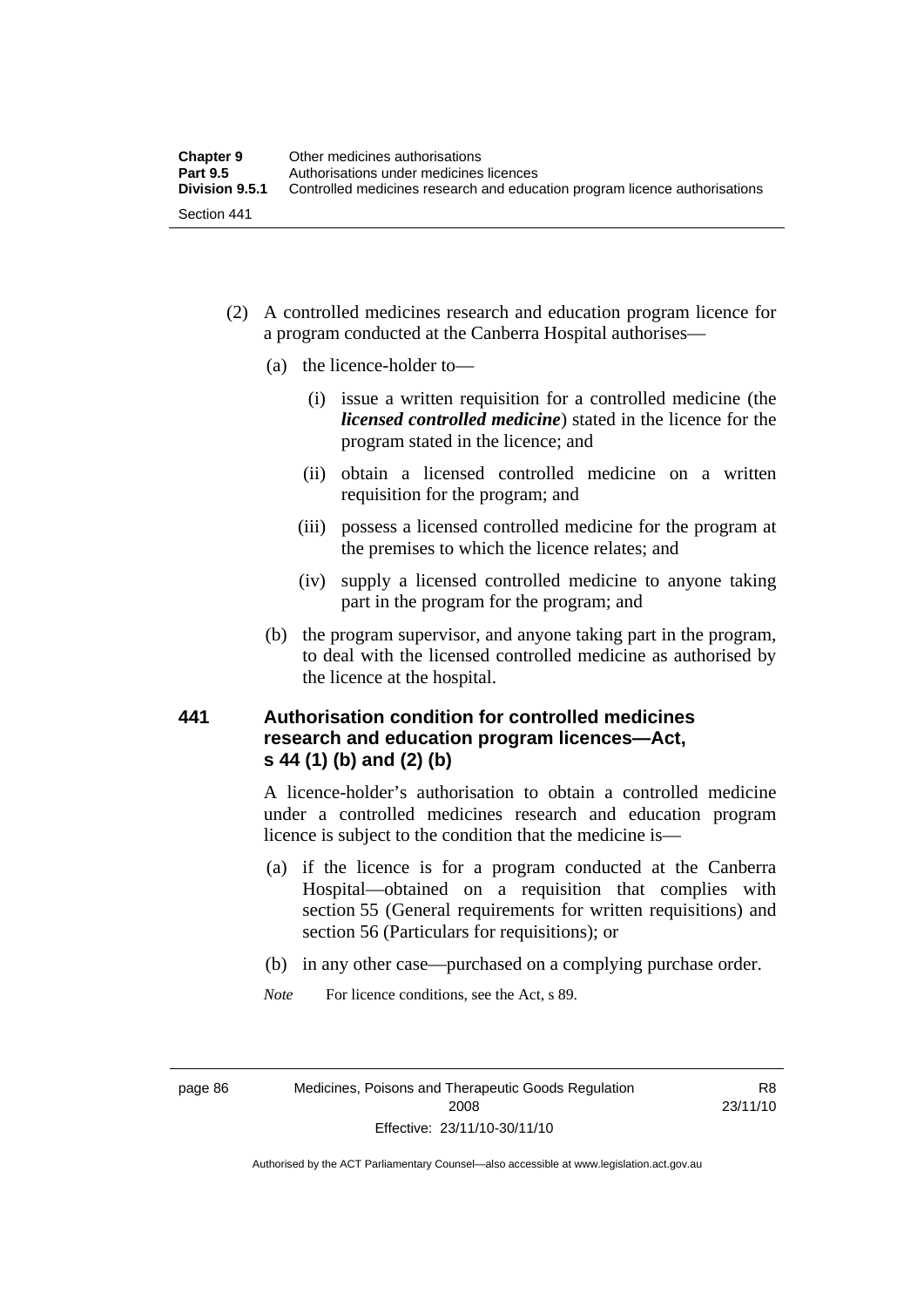## **Division 9.5.2 First-aid kit licence authorisations**

*Note* For other provisions about first-aid kit licences, see pt 14.3.

### **450 Authorisations under first-aid kit licences— Act, s 20 (1) (a)**

(1) In this section:

*authorised medicine*, for a first-aid kit, means—

- (a) a medicine stated in the first-aid kit licence for the kit; and
- (b) a pharmacy medicine or pharmacist only medicine for the kit.
- (2) A first-aid kit licence authorises—
	- (a) the licence-holder to—
		- (i) issue a purchase order for an authorised medicine for the first-aid kit; and
		- (ii) obtain on a purchase order an authorised medicine for the first-aid kit; and
	- (b) the licence-holder, and anyone else authorised to deal with a medicine by the licence, to—
		- (i) possess an authorised medicine as part of the first-aid kit for the emergency treatment of a person's medical condition; and
		- (ii) supply an authorised medicine to someone else who is authorised under the licence to administer the medicine; and
		- (iii) administer an authorised medicine in the first-aid kit if the person believes on reasonable grounds that the administration of the medicine is necessary for the emergency treatment of a person's medical condition.

page 87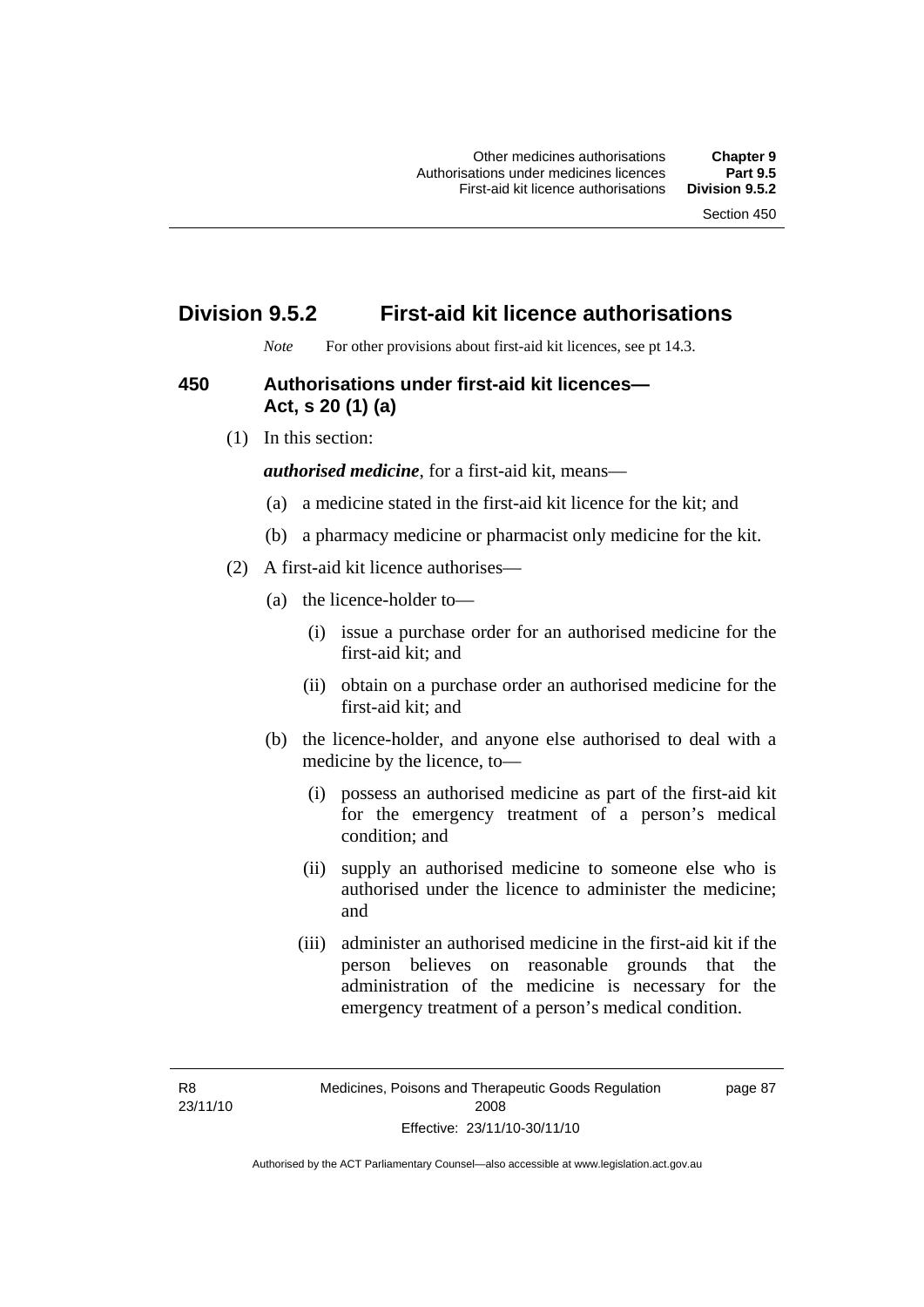## **451 Authorisation condition for first-aid kit licences— Act, s 44 (1) (b) and (2) (b)**

A licence-holder's authorisation to obtain a medicine under a first-aid kit licence is subject to the condition that the medicine is purchased on a complying purchase order.

*Note* For licence conditions, see the Act, s 89.

## **Division 9.5.3 Wholesalers licence authorisations**

*Note* For other provisions about wholesalers licences, see pt 14.4.

## **460 Authorisations under medicines wholesalers licences— Act, s 20 (1) (a)**

- (1) A medicines wholesalers licence authorises the licence-holder to do any of the following in relation to a medicine (the *licensed medicine*) stated in the licence at the premises (the *licensed premises*) stated in the licence:
	- (a) issue a purchase order for a licensed medicine;
	- (b) obtain a licensed medicine on a purchase order for sale by wholesale from the licensed premises;
	- (c) possess a licensed medicine for sale by wholesale from the licensed premises;
	- (d) sell a licensed medicine by wholesale (whether or not for resale) from the licensed premises to—
		- (i) a person authorised to issue a purchase order for the medicine; or
		- (ii) someone in another State who may obtain the medicine by wholesale under the law of the other State; or

R8 23/11/10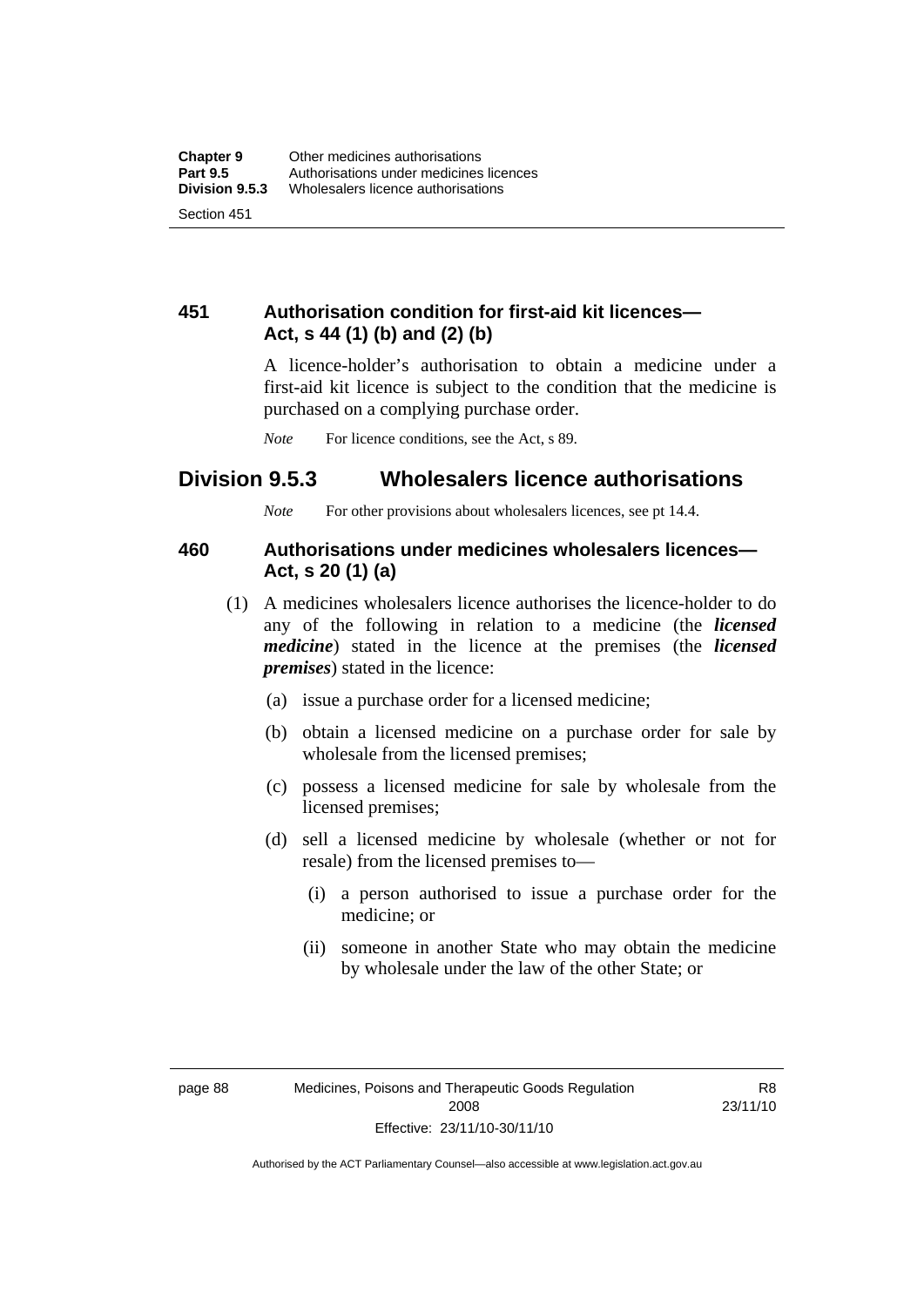- (iii) someone in another country who may lawfully obtain the medicine by wholesale in the other country;
- *Note* The medicines must be sold on a purchase order in accordance with s 140 (see s 461).
- (e) unless the licensed medicine is a controlled medicine—supply the medicine in accordance with the medicines Australia code of conduct provisions for product starter packs.
	- *Note Medicines Australia code of conduct*—see the dictionary.
- (2) However, an authorisation under subsection (1) does not apply if the licence states that it does not apply.
- (3) Also, subsection (1) (d) (iii) does not apply in relation to a licensed medicine that is a prohibited export under the *Customs Act 1901* (Cwlth).

## **461 Authorisation conditions for medicines wholesalers licences—Act, s 44 (1) (b) and (2) (b)**

A licence-holder's authorisation under a medicines wholesalers licence is subject to the following conditions:

- (a) the dealings with a medicine authorised by the licence will be carried out under the supervision of an individual approved under section 616 (1) (Restrictions on issuing of medicines wholesalers licences—Act, s 85 (1) (a));
- (b) the licence-holder must comply with, and the licence-holder must ensure that the licence-holder's agents and employees comply with—
	- (i) the Australian code of good wholesaling practice for therapeutic goods for human use; and

page 89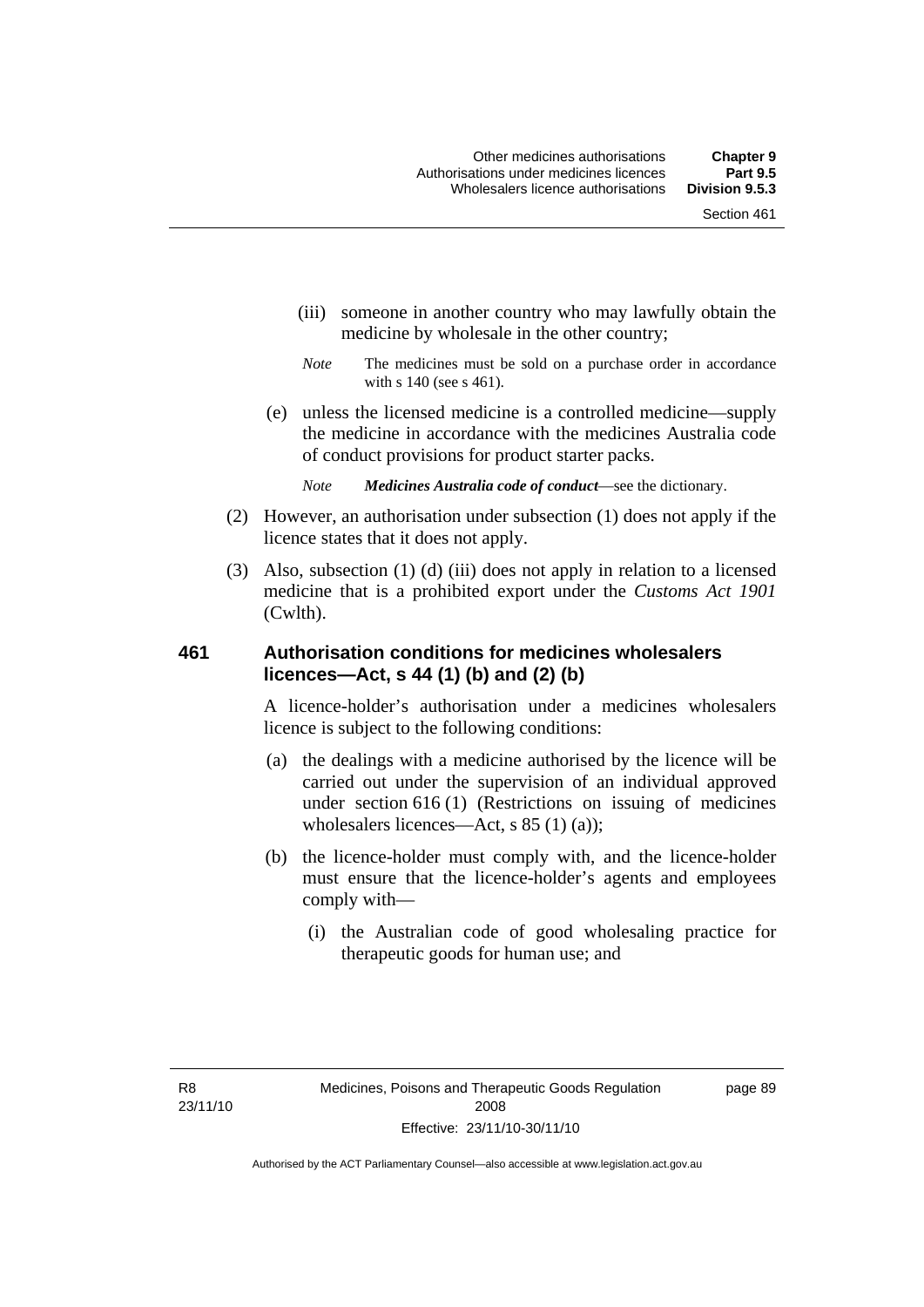- (ii) the medicines Australia code of conduct;
- *Note Australian code of good wholesaling practice for therapeutic goods for human use* and *medicines Australia code of conduct*—see the dictionary.
- (c) a medicine obtained under the licence is purchased on a complying purchase order;
- (d) a medicine sold under the licence is sold on a complying purchase order in accordance with section 141 (Supplying medicines on purchase orders).
- *Note* For licence conditions, see the Act, s 89.

## **Division 9.5.4 Opioid dependency treatment licence authorisations**

*Note* For other provisions about opioid dependency treatment licences, see pt 14.5.

## **470 Authorisations under opioid dependency treatment licences—Act, s 20 (1) (a)**

- (1) An opioid dependency treatment licence issued to a pharmacist authorises the licence-holder, and any other pharmacist at the community pharmacy (the *licensed pharmacy*) to which the licence relates, to do any of the following for the purpose of treating a person's drug-dependency:
	- (a) issue a purchase order for buprenorphine or methadone;
	- (b) obtain buprenorphine or methadone on a purchase order for administration at the licensed pharmacy;
	- (c) possess buprenorphine and methadone;
	- (d) dispense buprenorphine and methadone in accordance with a prescription;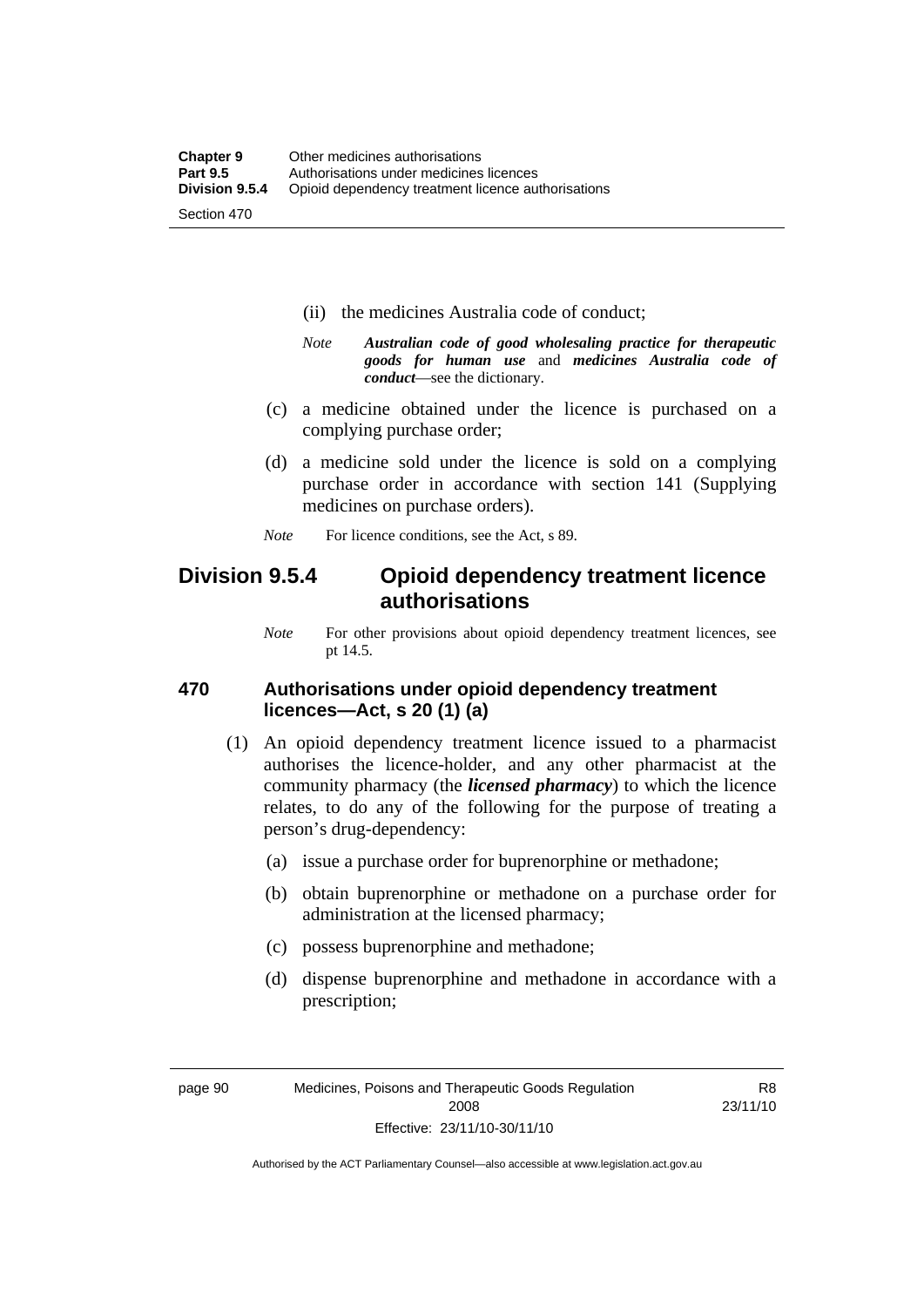- (e) supply buprenorphine and methadone to a nurse at the licensed pharmacy for administration at the pharmacy under the supervision of a pharmacist;
- (f) administer buprenorphine and methadone at the licensed pharmacy in accordance with a prescription (including the prescription as changed by a pharmacist at the oral direction of the prescriber).
- (2) An opioid dependency treatment licence issued to a pharmacist authorises a nurse to administer buprenorphine and methadone at the licensed pharmacy under the supervision of a pharmacist and in accordance with a prescription (including the prescription as changed by a pharmacist at the oral direction of the prescriber).
	- *Note 1 Nurse* does not include an enrolled nurse (see Legislation Act, dict, pt 1).
	- *Note 2 Pharmacist* does not include an intern pharmacist (see dict).
- (3) To remove any doubt, an authorisation under this section does not, by implication, limit a pharmacist's or nurse's authorisations under schedule 1 (Medicines—health-related occupations authorisations) in relation to other dealings with buprenorphine and methadone.

## **471 Authorisation condition for opioid dependency treatment licences—Act, s 44 (1) (b) and (2) (b)**

- (1) A licence-holder's authorisation under an opioid dependency treatment licence is subject to the following conditions:
	- (a) the licence-holder must ensure that a person to whom buprenorphine or methadone is administered under the licence signs a written acknowledgement in accordance with subsection (2) that the medicine has been administered to the person;

page 91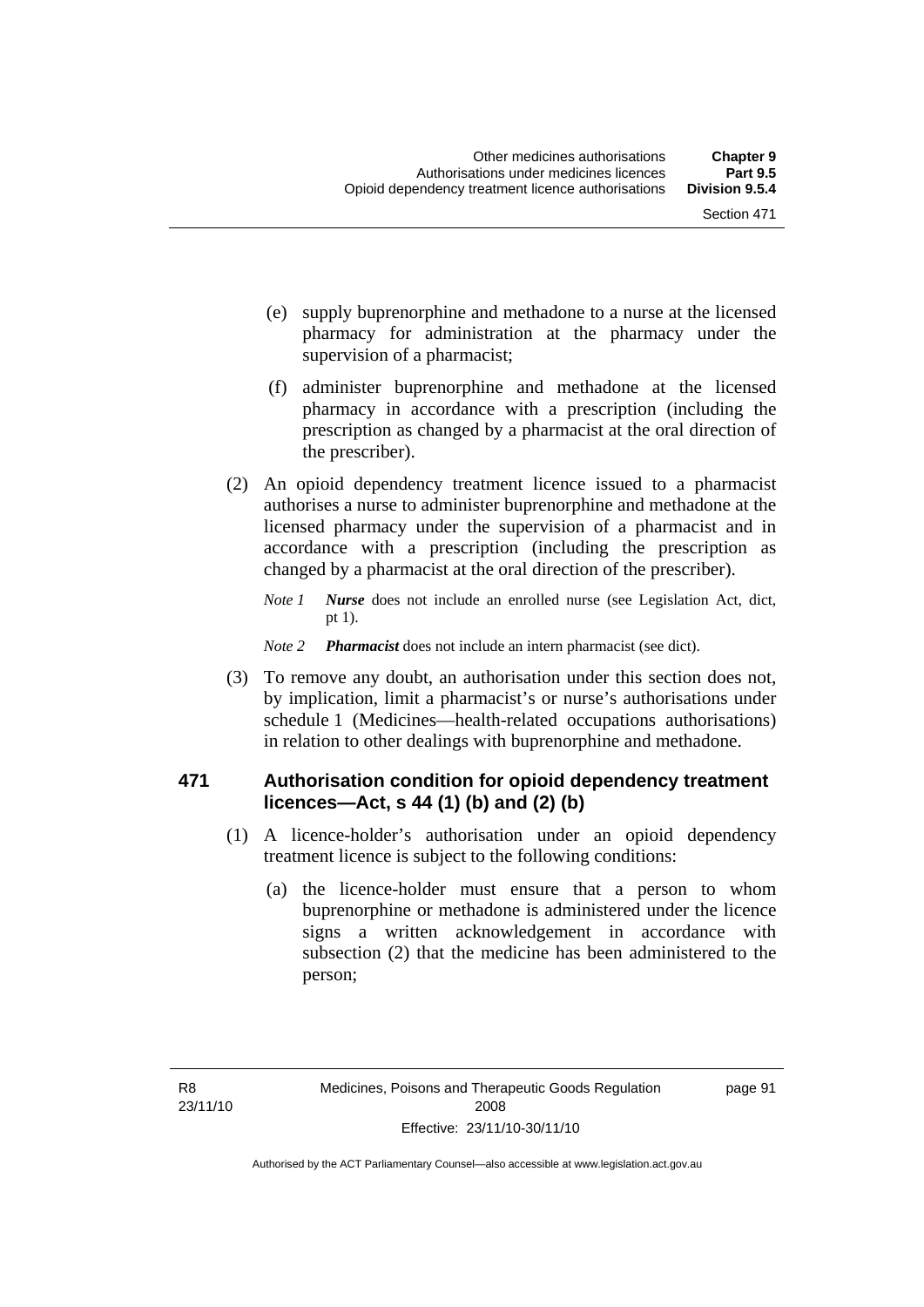(b) a purchase order issued by the licence-holder to obtain buprenorphine or methadone under the licence is a complying purchase order.

*Note 1 Written* includes in electronic form (see Act, dict).

*Note* 2 For licence conditions, see the Act, s 89.

- (2) For subsection (1) (a), the acknowledgement must include the following:
	- (a) the approved name or brand name of the medicine administered;
	- (b) the form, strength and quantity of the medicine administered;
	- (c) the date the medicine is administered.

## **Division 9.5.5 Pharmacy medicines rural communities licences**

*Note* For other provisions about pharmacy medicines rural communities licences, see pt 14.6.

## **480 Authorisations under pharmacy medicines rural communities licences—Act, s 20 (1) (a)**

A pharmacy medicines rural communities licence authorises—

- (a) the licence-holder to—
	- (i) issue a purchase order for a pharmacy medicine (the *licensed medicine*) stated in the licence for retail sale from the premises (the *licensed premises*) stated in the licence; and
	- (ii) obtain the licensed medicine on a purchase order for retail sale from the licensed premises; and
	- (iii) possess the licensed medicine at the licensed premises for retail sale from the licensed premises; and

page 92 Medicines, Poisons and Therapeutic Goods Regulation 2008 Effective: 23/11/10-30/11/10

R8 23/11/10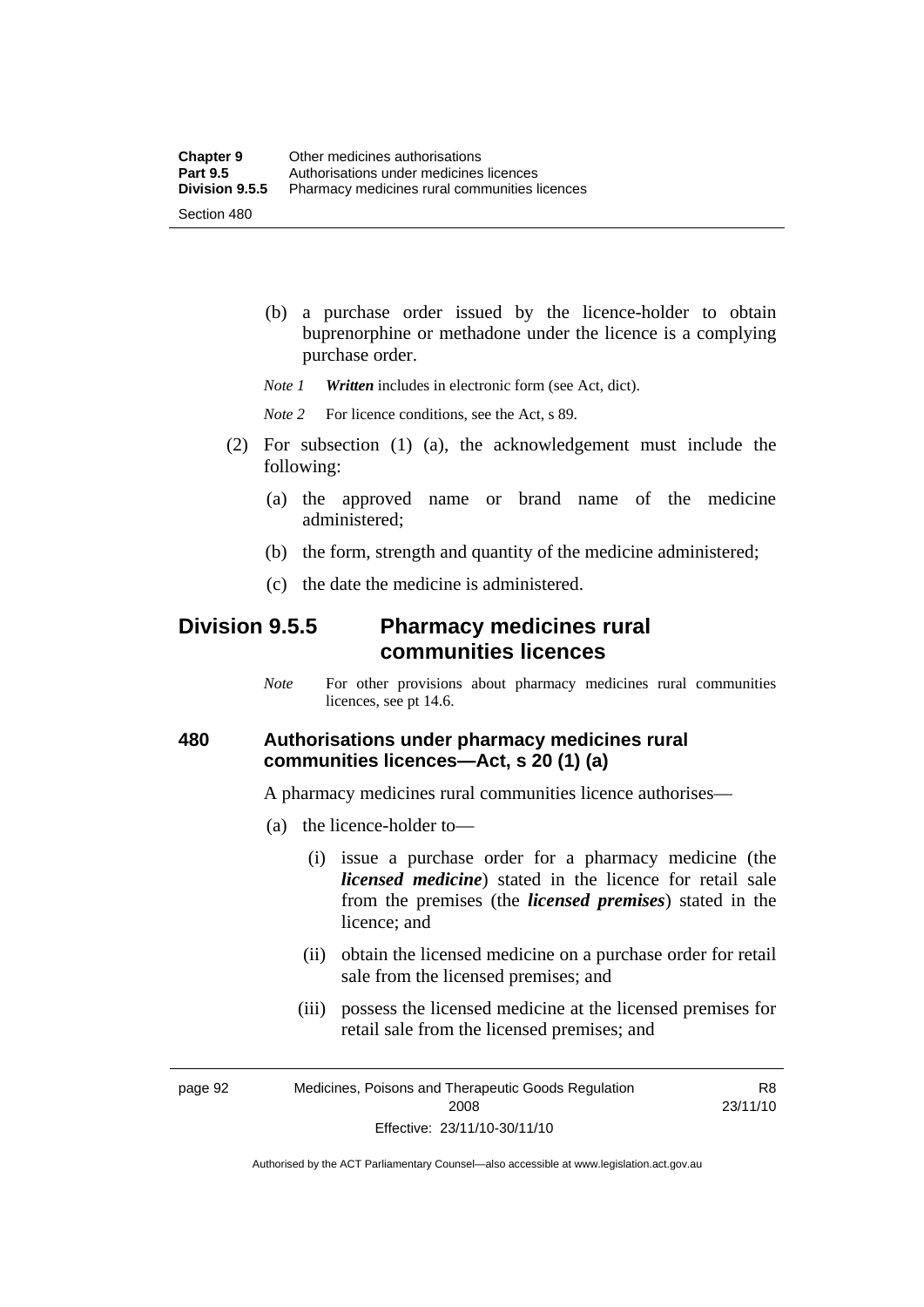- (iv) sell the licensed medicine by retail from the licensed premises to customers attending in person at the licensed premises; and
- (b) an employee of the licence-holder to—
	- (i) possess the medicine at the licensed premises for retail sale from the licensed premises; and
	- (ii) sell the medicine by retail from the licensed premises to customers attending in person at the licensed premises.

#### **Examples—sales to which par (a) (iv) and par (b) (ii) do not apply**

sales over the internet or by mail

- *Note 1* For other requirements in relation to medicines sold under rural communities licences—see s 500 (3), s 502 (4) and s 522.
- *Note 2* An example is part of the regulation, is not exhaustive and may extend, but does not limit, the meaning of the provision in which it appears (see Legislation Act, s 126 and s 132).

### **481 Authorisation conditions for pharmacy medicines rural communities licences—Act, s 44 (1) (b) and (2) (b)**

A licence-holder's authorisation under a pharmacy medicines rural communities licence is subject to the following conditions:

- (a) a pharmacy medicine obtained under the licence is purchased on a complying purchase order;
- (b) the pharmacy medicines to which the licence relates are sold in the manufacturer's packs;
- (c) the packs are labelled in accordance with—
	- (i) section 502 (Labelling of supplied manufacturer's packs of medicines—Act, s  $60(1)$  (c) (i) and (2) (c) (i)); or
	- (ii) an approval under the Act, section 193 (Approval of non-standard packaging and labelling);

R8 23/11/10 page 93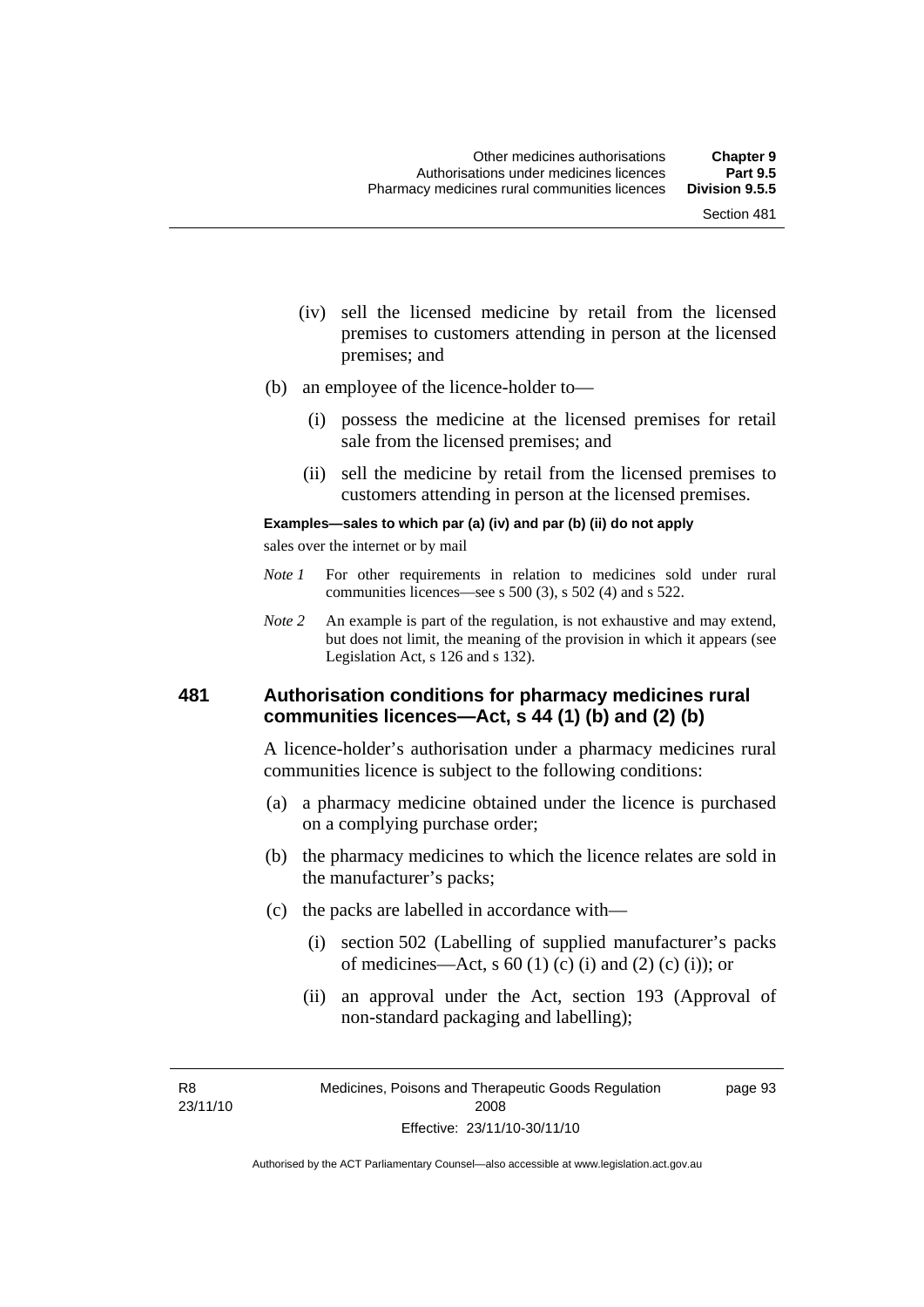- (d) the pharmacy medicines to which the licence relates are sold from the premises stated in the licence to customers attending in person.
- *Note* For licence conditions, see the Act, s 89.

page 94 Medicines, Poisons and Therapeutic Goods Regulation 2008 Effective: 23/11/10-30/11/10

R8 23/11/10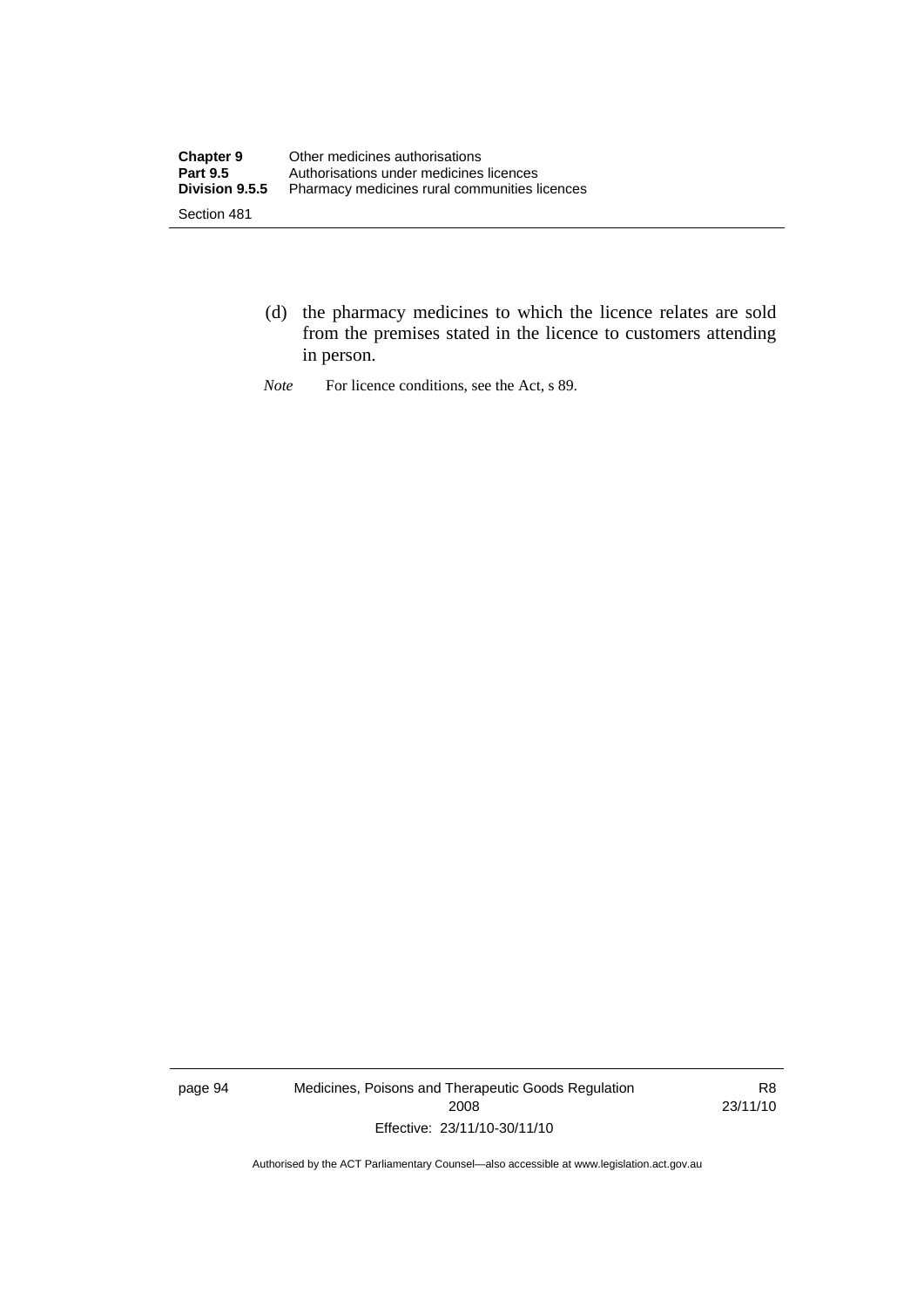# **Chapter 10 Packaging and labelling of medicines generally**

## **500 When pharmacy medicines and pharmacist only medicines to be supplied in manufacturer's packs— Act, s 59 (1) (c) (i) and (2) (c) (i)**

(1) In this section:

*health practitioner* does not include—

- (a) a pharmacist, or intern pharmacist, at a hospital; or
- (b) a prescriber who supplies a medicine during a consultation.

*health professional* does not include a prescriber who supplies a medicine during a consultation.

*supply* does not include dispense.

- (2) A health practitioner, health professional or employee acting under the direction of a health practitioner or professional, must supply a pharmacy medicine or pharmacist only medicine in a whole manufacturer's pack of the medicine.
- (3) A pharmacy medicines rural communities licence-holder, or an employee acting under the direction of the licence-holder, must sell a pharmacy medicine stated in the licence in a whole manufacturer's pack of the medicine.

## **501 Packaging of supplied manufacturer's packs of medicines—Act, s 59 (1) (c) (i) and (2) (c) (i)**

A manufacturer's pack of a medicine supplied must be packaged—

 (a) in accordance with the medicines and poisons standard, paragraphs 21 to 27; or

R8 23/11/10 page 95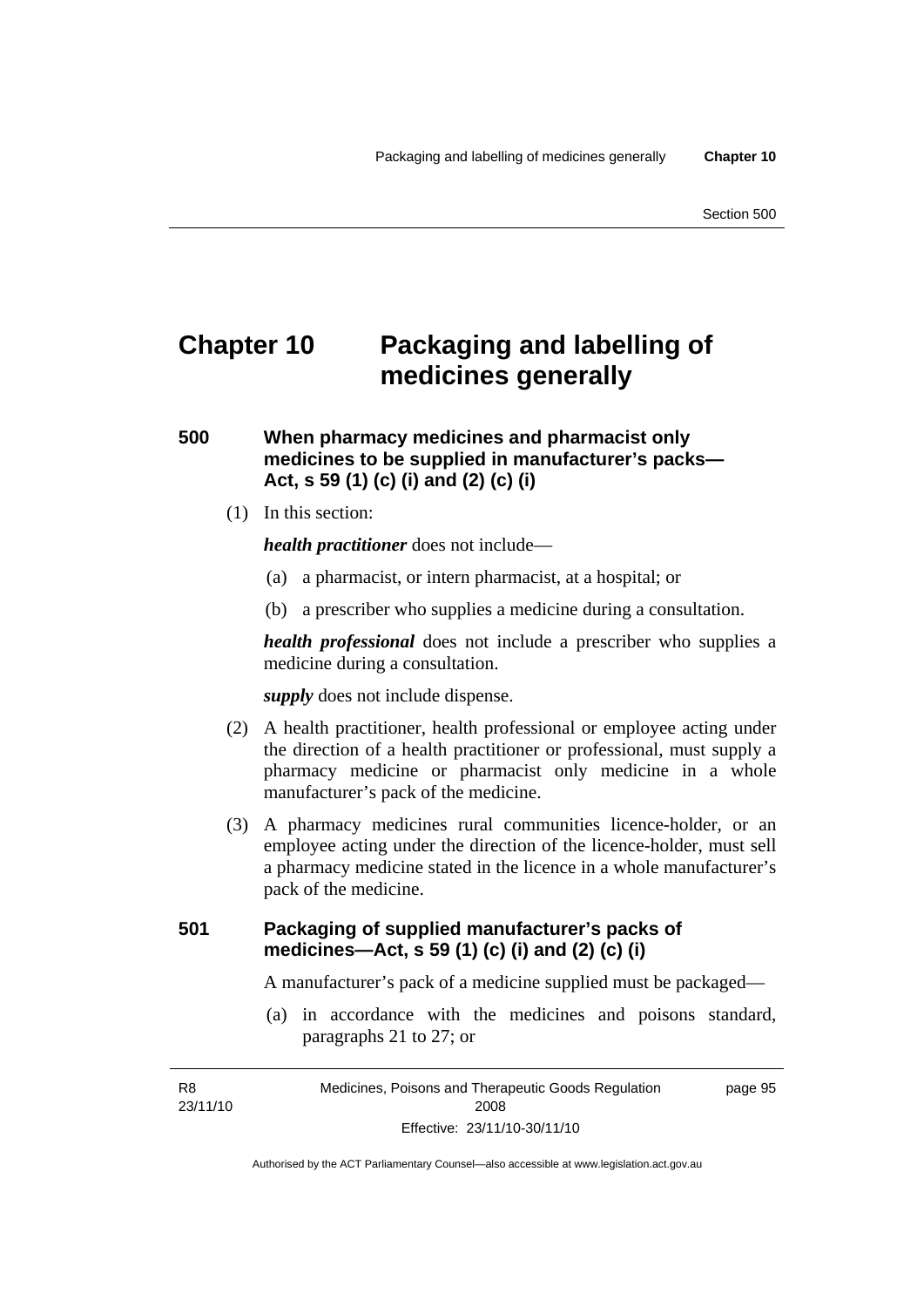- (b) in a container in which the medicine may be sold under a corresponding law.
- *Note* A manufacturer's pack of a medicine supplied may also be packaged in accordance with an approval under the Act, s 193 (Approval of non-standard packaging and labelling) (see Act, s 59 (1) (c) (ii) and  $(2)$  (c) (ii)).

## **502 Labelling of supplied manufacturer's packs of medicines—Act, s 60 (1) (c) (i) and (2) (c) (i)**

(1) In this section:

*supply*, a medicine, does not include—

- (a) dispense the medicine; or
- (b) supply the medicine on a requisition or standing order.
- (2) A manufacturer's pack of a supplied medicine must be labelled in accordance with—
	- (a) the medicines and poisons standard, paragraphs 3 to 19; or
	- (b) a corresponding law.
	- *Note* A manufacturer's pack of a medicine supplied may also be labelled in accordance with an approval under the Act, s 193 (Approval of non-standard packaging and labelling) (see Act, s 60 (1) (c) (ii) and  $(2)$  (c) (ii)).
- (3) A manufacturer's pack of a pharmacist only medicine sold by retail at a community pharmacy must be labelled with the pharmacy's name, business address and telephone number.
- (4) A manufacturer's pack of a pharmacy medicine sold at premises licensed under a pharmacy medicines rural communities licence must be labelled with the licence-holder's name, business address and telephone number.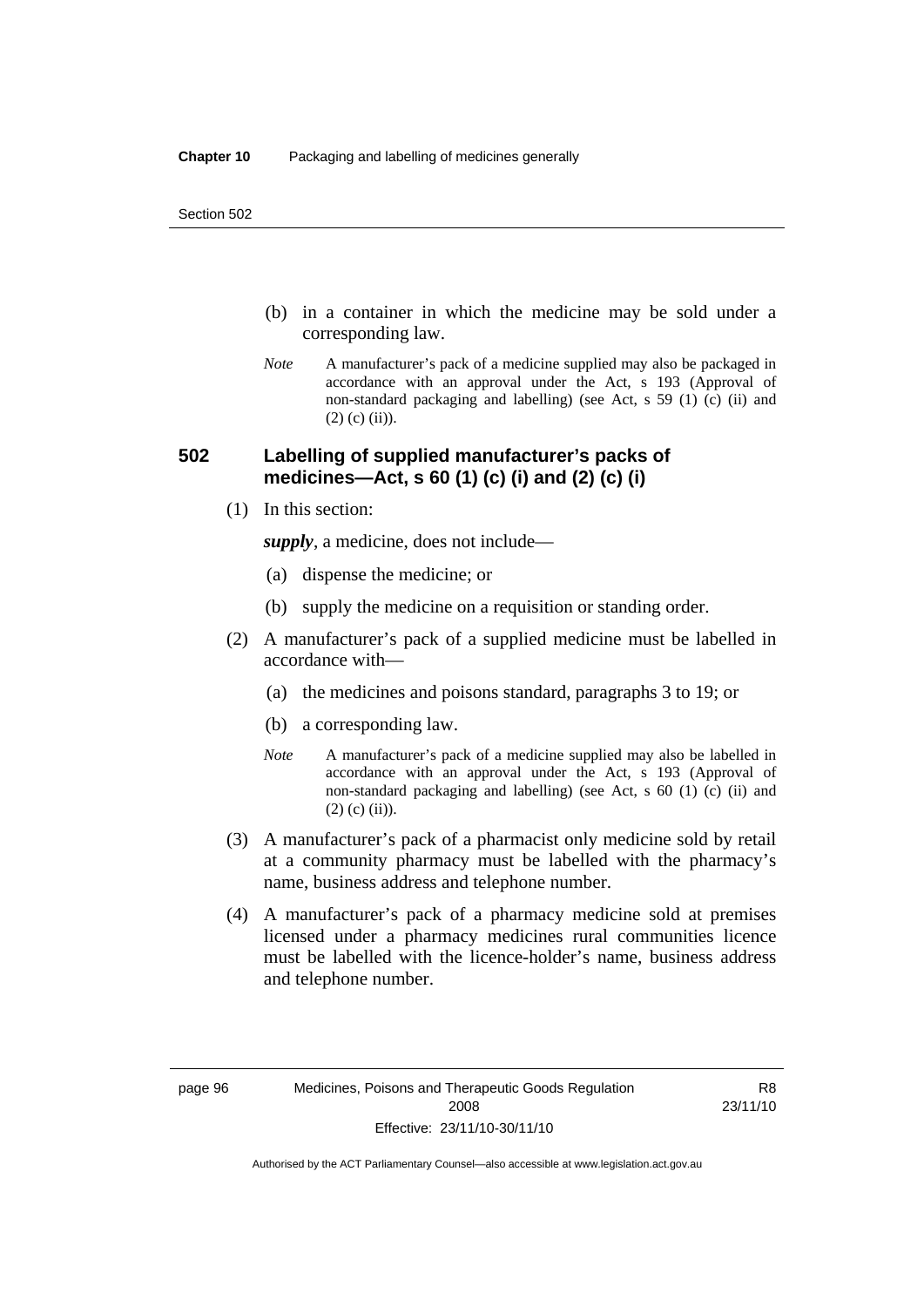# **Chapter 11 Storage of medicines**

# **Part 11.1** Preliminary

#### **510 Meaning of** *prescribed person***—ch 11**

For this chapter, each of the following is a *prescribed person*:

- (a) a dentist, doctor, eligible midwife, nurse practitioner, optometrist, podiatrist or veterinary surgeon;
	- *Note 1 Dentist*, *doctor* and *veterinary surgeon* does not include an intern or trainee (see defs of these terms in dict).
	- *Note 2 Nurse practitioner* does not include a person holding limited or provisional registration to practise as a nurse practitioner (see dict).
- (b) a pharmacist responsible for the management of a community pharmacy;
- (c) the chief pharmacist at an institution;
- (d) a medicines wholesalers licence-holder;
- (e) a pharmacy medicines rural communities licence-holder;
- (f) an approved analyst;

*Note Approved analyst*—see the dictionary.

- (g) a medicines and poisons inspector (including a police officer);
- (h) a controlled medicines research and education program licence-holder;
- (i) a person in charge of any of the following:
	- (i) an ambulance service (whether or not operated by the Commonwealth, the Territory or a State);

R8 23/11/10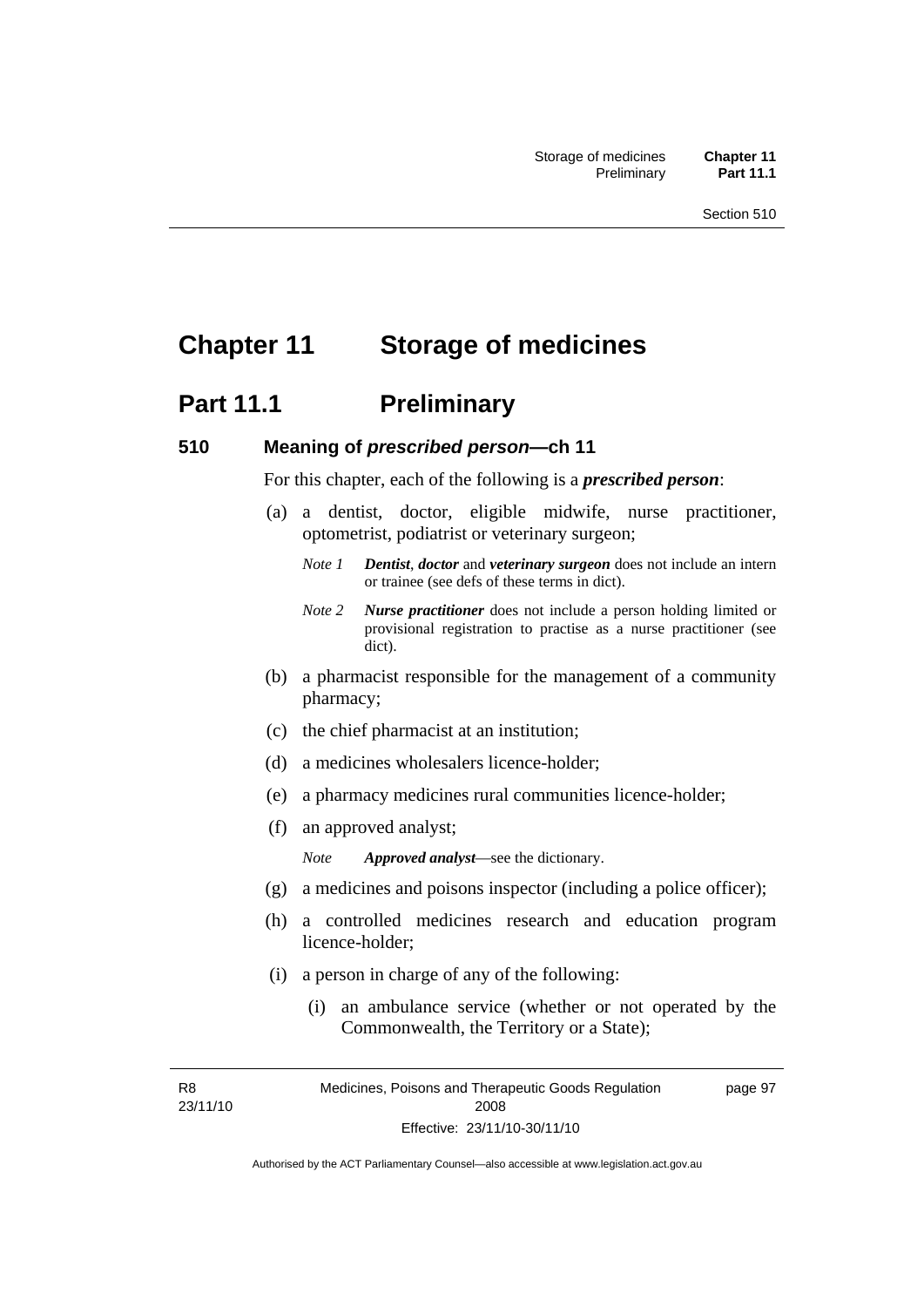Section 511

- (ii) a correctional centre;
- (iii) a CYP detention place;
- (iv) a health centre operated by the Territory;
- (v) a residential aged care facility without a pharmacy;
- (vi) a residential disability care facility without a pharmacy;
- (vii) a ward (including an opioid dependency treatment centre operated by the Territory).
- *Note 1 CYP detention place*—see the dictionary.
- *Note 2 Residential aged care facility* and *residential disability care facility* see the Act, dictionary.
- *Note 3 State* includes a territory (see Legislation Act, dict, pt 1).

## **511 Meaning of** *key***—ch 11**

In this chapter:

*key* includes an electronic swipe card or electronic proximity device.

page 98 Medicines, Poisons and Therapeutic Goods Regulation 2008 Effective: 23/11/10-30/11/10

R8 23/11/10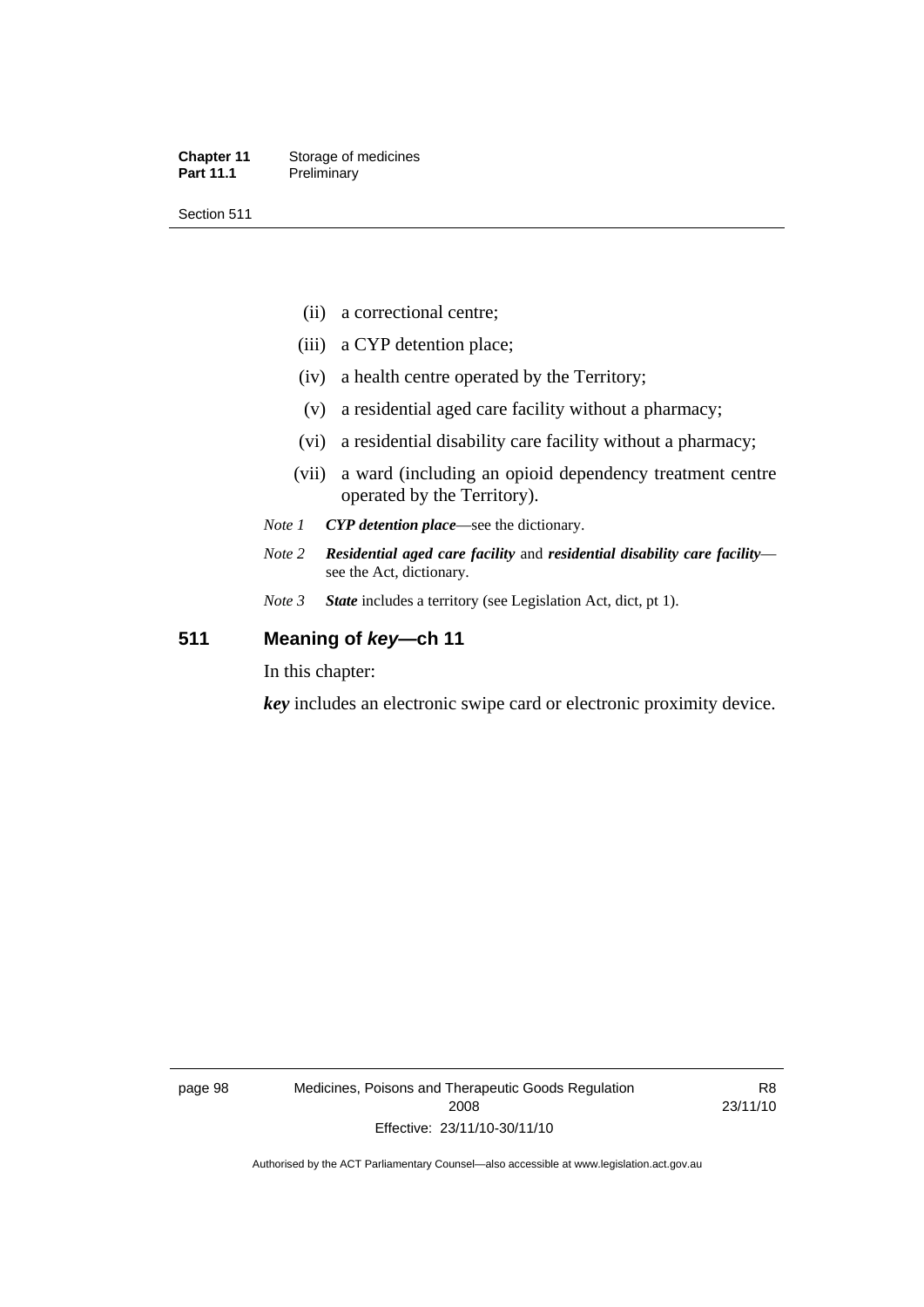# **Part 11.2 Storage requirements for medicines generally**

## **515 Storage of medicines generally—Act, s 61 (b) and (c)**

- (1) A prescribed person must ensure that a medicine in the person's possession is stored—
	- (a) within the manufacturer's recommended storage temperature range; and
	- (b) in any other environmental condition that is necessary to preserve the medicine's stability and therapeutic quality.

*Note Possess* includes having control over disposition (see Act, s 24).

 (2) To remove any doubt, this section does not apply to a prescribed person mentioned in section 510 (i) if the person does not have control over the disposition of the medicine.

#### **Example—person not having control over disposition of medicine**

a medicine in the personal possession of a resident of a residential aged care facility who is in an independent living unit within the facility

*Note* An example is part of the regulation, is not exhaustive and may extend, but does not limit, the meaning of the provision in which it appears (see Legislation Act, s 126 and s 132).

R8 23/11/10 Medicines, Poisons and Therapeutic Goods Regulation 2008 Effective: 23/11/10-30/11/10

page 99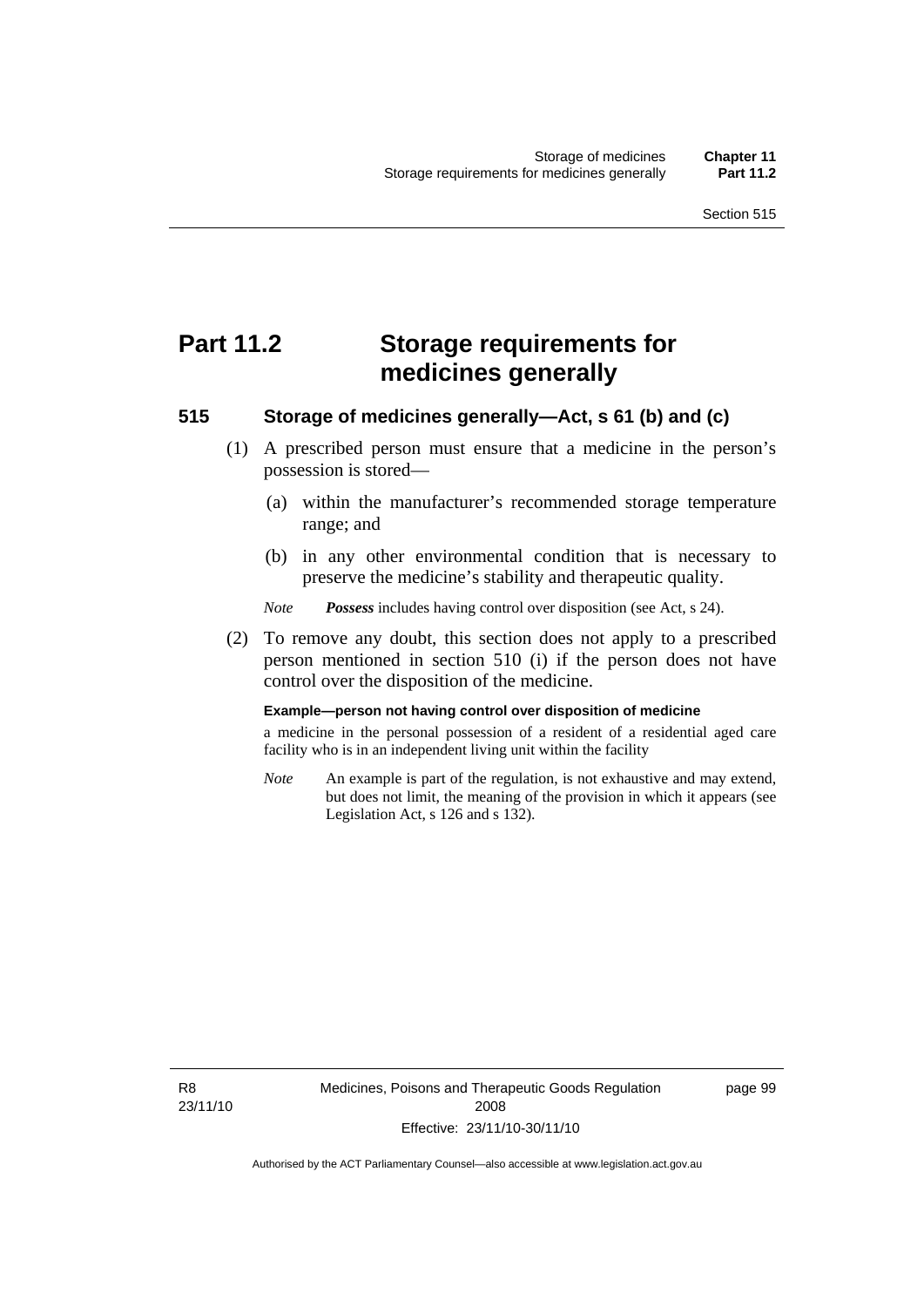# **Part 11.3 Additional storage requirements for medicines other than controlled medicines**

## **520 Storage of medicines other than controlled medicines in community pharmacies—Act, s 61 (b) and (c)**

- (1) The pharmacist responsible for the management of a community pharmacy must ensure that each pharmacy medicine at the pharmacy is stored—
	- (a) if the medicine is for retail sale—within 4m of, and in sight of, the pharmacy's dispensary; and
	- (b) in any other case—so that public access to the medicine is restricted.
- (2) The pharmacist responsible for the management of a community pharmacy must ensure that each pharmacist only medicine and prescription only medicine at the pharmacy is stored—
	- (a) in a part of the premises to which the public does not have access; and
	- (b) so that only a pharmacist, or a person under the direct supervision of a pharmacist, has access to the medicine.
		- *Note Pharmacist* does not include an intern pharmacist (see dict).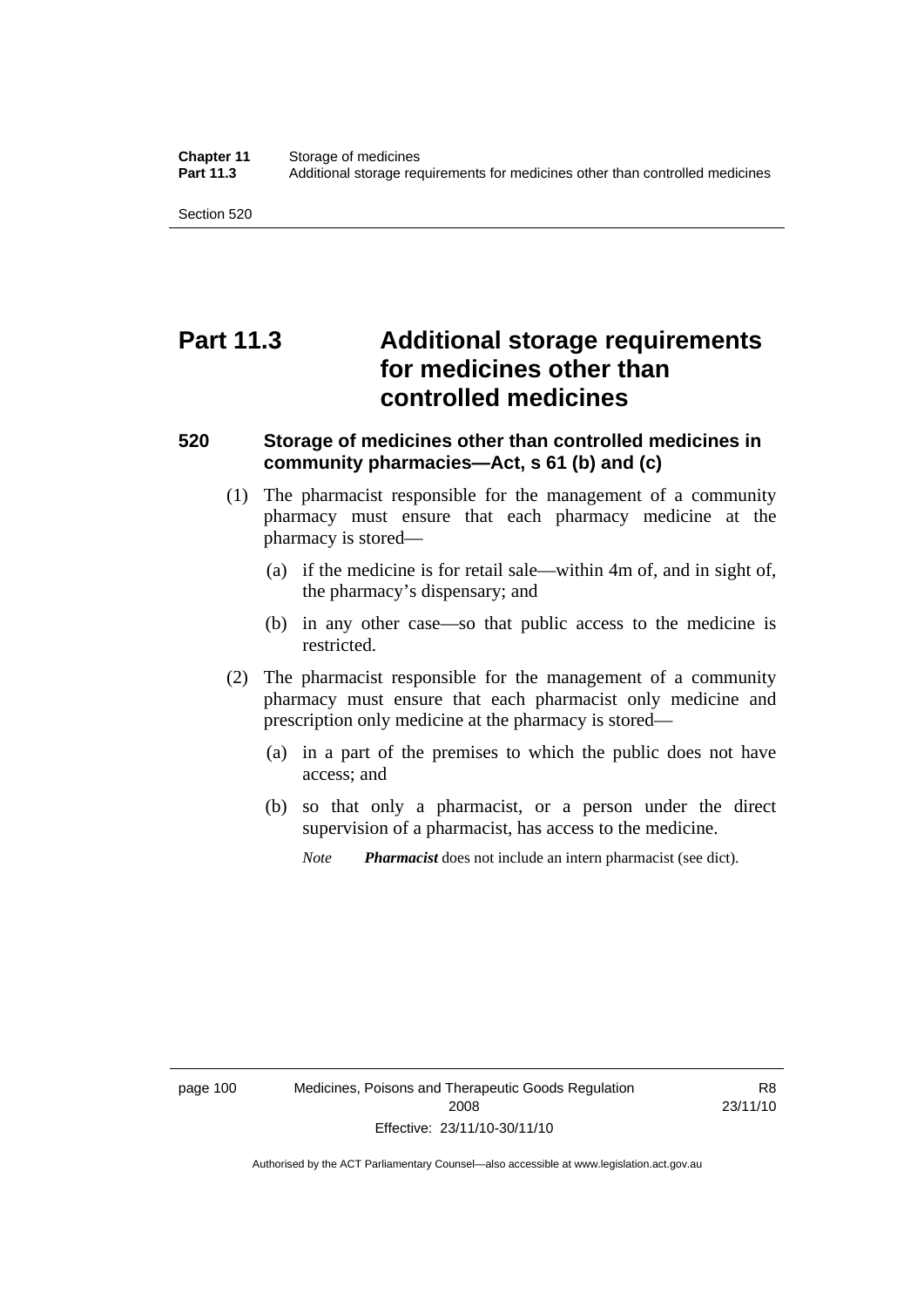## **521 Storage of medicines other than controlled medicines by other people—Act, s 61 (b) and (c)**

(1) In this section:

*prescribed person* does not include a pharmacist responsible for the management of a community pharmacy.

 (2) A prescribed person must ensure that a medicine (other than a controlled medicine) in the person's possession is stored so that public access to it is restricted.

*Note Possess* includes having control over disposition (see Act, s 24).

 (3) To remove any doubt, this section does not apply to a prescribed person mentioned in section 510 (i) if the person does not have control over the disposition of the medicine.

**Example—person not having control over disposition of medicine** 

a medicine in the personal possession of a resident of a residential aged care facility who is in an independent living unit within the facility

*Note* An example is part of the regulation, is not exhaustive and may extend, but does not limit, the meaning of the provision in which it appears (see Legislation Act, s 126 and s 132).

## **522 Storage of pharmacy medicines by pharmacy medicines rural communities licence-holders—Act, s 61 (b) and (c)**

A pharmacy medicines rural communities licence-holder must store a pharmacy medicine for retail sale so that public access to the medicine is restricted.

R8 23/11/10 page 101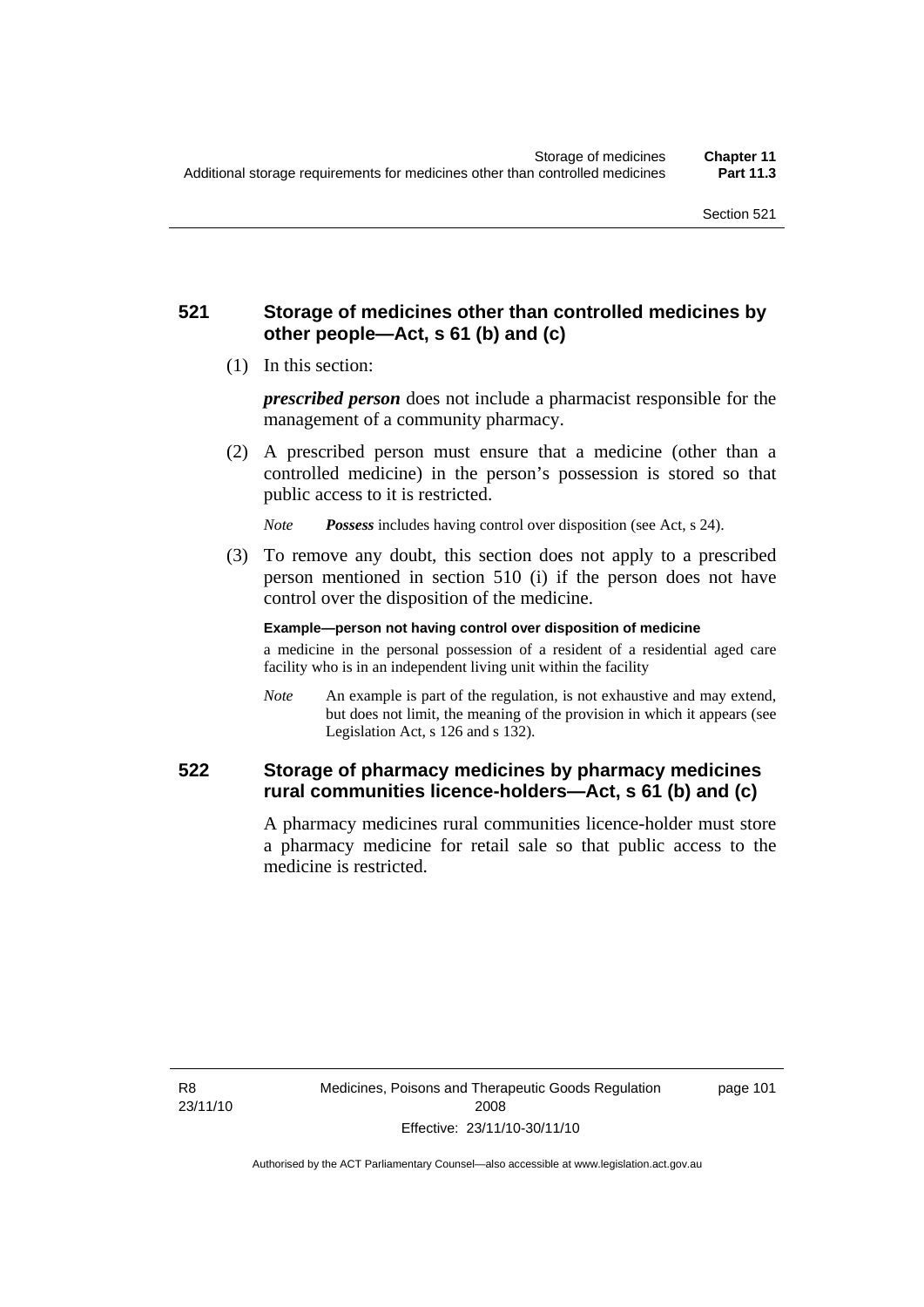Section 530

# **Part 11.4 Additional storage requirements for controlled medicines**

### **530 Meaning of** *personal custody***—pt 11.4**

In this part:

*personal custody*, of a key by a person, includes keeping the key in a combination-operated key safe, the combination of which the person keeps confidential.

## **531 Storage of controlled medicines by wholesalers licence-holders—Act, s 61 (b) and (c)**

- (1) A wholesalers licence-holder must store a controlled medicine in the person's possession (other than a controlled medicine required for immediate supply) in a vault that—
	- (a) complies with, or is more secure than a vault that complies with, the requirements for a vault in schedule 5, section 5.8 (Requirements for vaults); and
	- (b) is fitted with an alarm system.
- (2) However, if the chief health officer is satisfied that the total amount of controlled medicine held by the licence-holder at any time is not large enough to need to be stored in a vault, the chief health officer may approve, in writing, the storage of the controlled medicine in a safe or strong room.
- (3) If the chief health officer gives an approval under subsection (2)—
	- (a) if the approval is for a safe—the safe must comply with, or be more secure than a safe that complies with, the requirements for a safe in schedule 5, section 5.6 (Requirements for safes); and

page 102 Medicines, Poisons and Therapeutic Goods Regulation 2008 Effective: 23/11/10-30/11/10

R8 23/11/10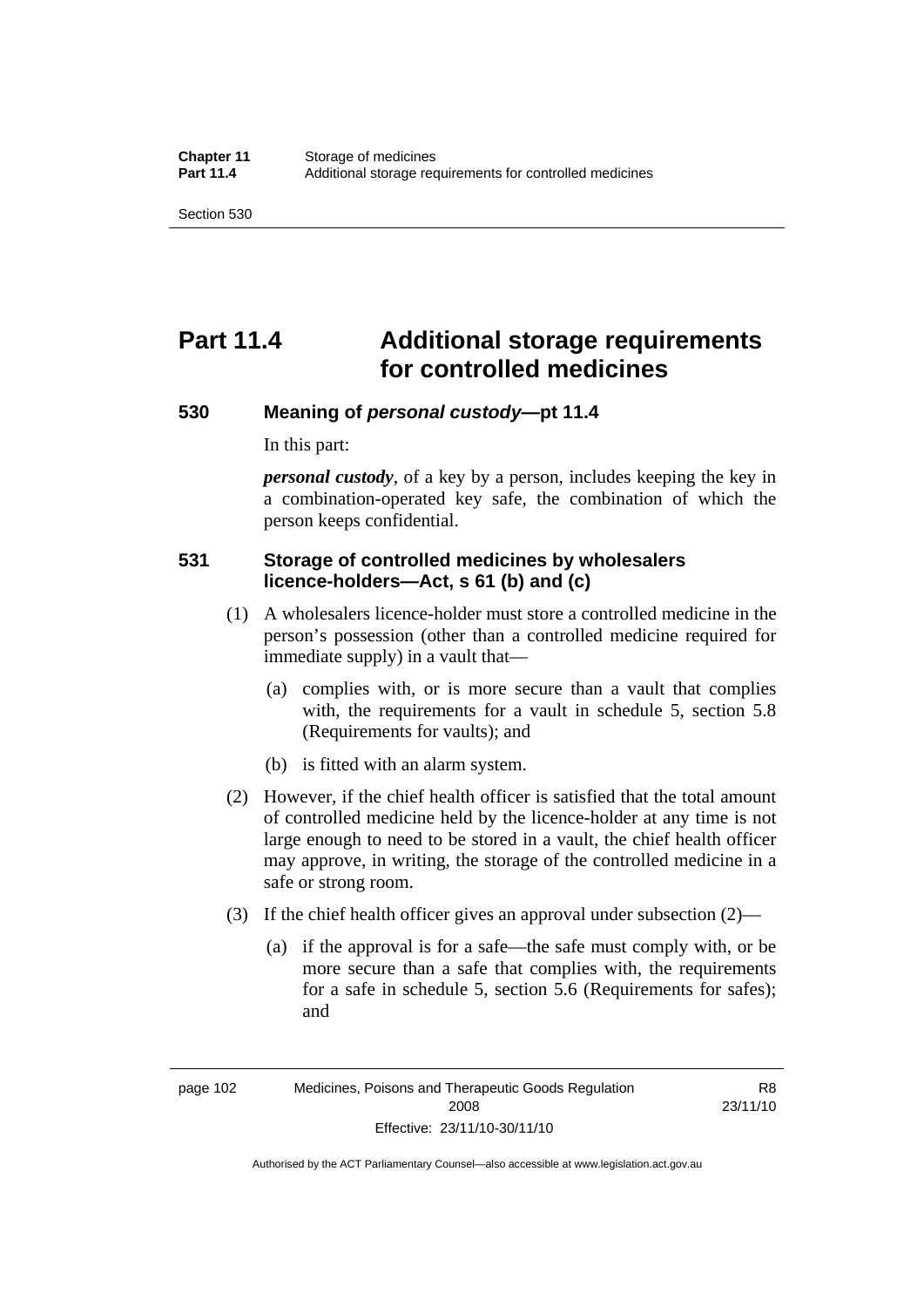- (b) if the approval is for a strong room—the strong room must comply with, or be more secure than a strong room that complies with, the requirements for a strong room in schedule 5, section 5.7 (Requirements for strong rooms); and
- (c) the safe or strong room must be fitted with an alarm system.

### **532 Storage of controlled medicines for certain health-related occupations—Act, s 61 (b) and (c)**

(1) In this section:

#### *designated person* means—

- (a) a dentist, doctor, nurse practitioner or veterinary surgeon (other than a dentist, doctor, nurse practitioner or veterinary surgeon at an institution); or
- (b) an ambulance officer employed by the Commonwealth, the Territory or a State; or
- (c) a first-aid kit licence-holder.
- *Note 1 Dentist*, *doctor* and *veterinary surgeon* does not include an intern or trainee (see defs of these terms in dict).
- *Note 2 Nurse practitioner* does not include a person holding limited or provisional registration to practise as a nurse practitioner (see dict).
- *Note 3 State* includes a territory (see Legislation Act, dict, pt 1).
- (2) A designated person who possesses a controlled medicine must store the controlled medicine as follows:
	- (a) the person must ensure that the controlled medicine is stored in—
		- (i) a locked container that prevents ready access to the container's contents and is securely attached to a building; or
		- (ii) a locked drawer, cupboard, room or vehicle;

R8 23/11/10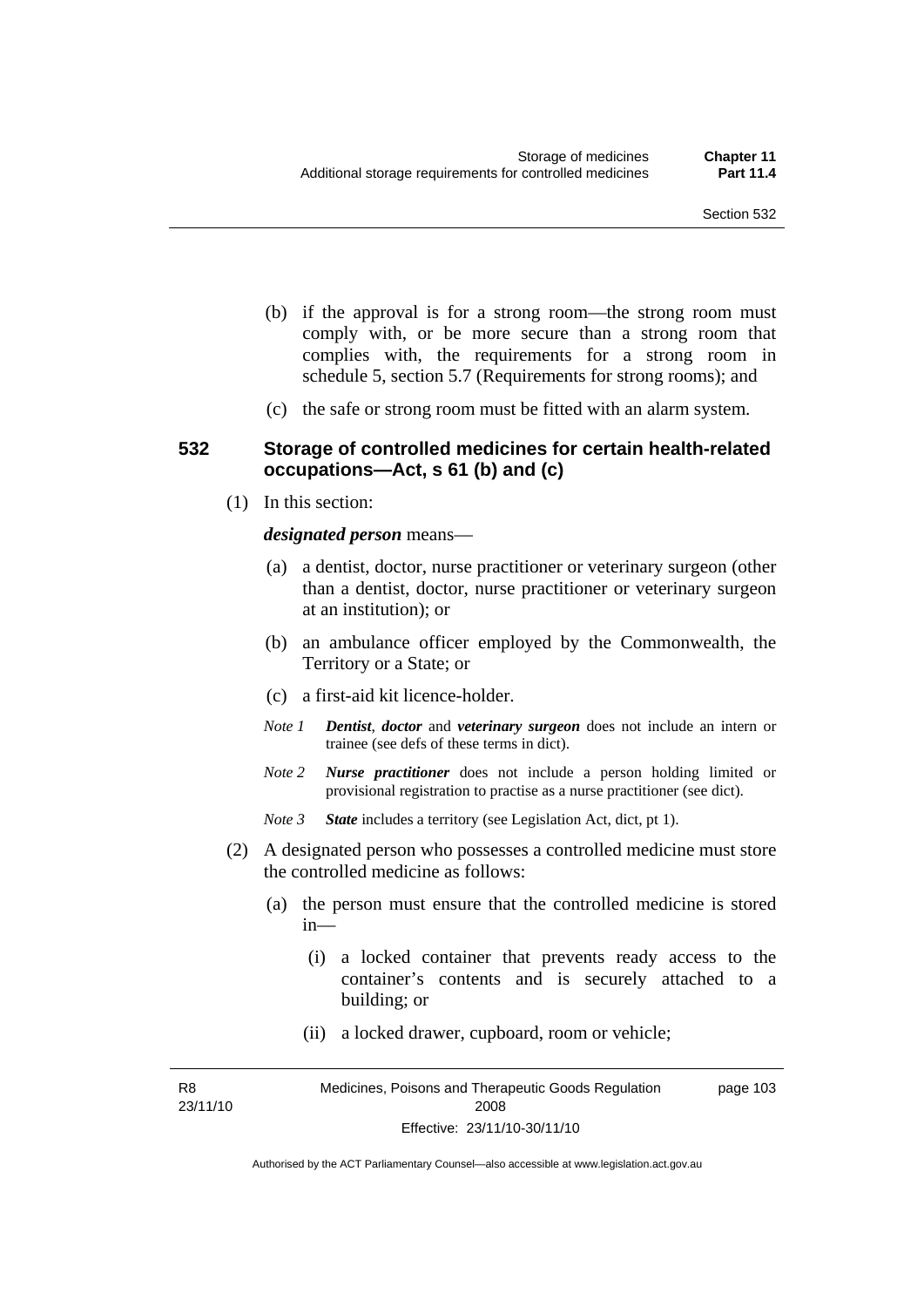Section 533

- (b) if the medicine is kept in a container that is unlocked by a combination lock—the person must keep the combination confidential;
- (c) if the medicine is kept in a container that is unlocked by a key—the person must keep personal custody of the key;
- (d) if the medicine is kept in a drawer, cupboard, room or vehicle—the person must keep personal custody of the key to the drawer, cupboard, room or vehicle.
- (3) However, subsection (2) does not apply to a controlled medicine if—
	- (a) the controlled medicine is being carried by a designated person in—
		- (i) a locked first-aid kit; or
		- (ii) an unlocked first-aid kit that is in immediate use; and
	- (b) the person keeps personal custody of the key to the first-aid kit.

## **533 Storage of controlled medicines by certain other prescribed people—Act, s 61 (b) and (c)**

(1) In this section:

#### *excluded person* means—

- (a) a dentist, doctor, nurse practitioner or veterinary surgeon at an institution; or
- (b) the person in charge of a residential aged care facility or residential disability care facility in relation to a controlled medicine dispensed in a dose administration aid for a patient at the facility; or
- (c) the person in charge of a correctional centre in relation to a controlled medicine dispensed for a detainee in a dose administration aid; or

Authorised by the ACT Parliamentary Counsel—also accessible at www.legislation.act.gov.au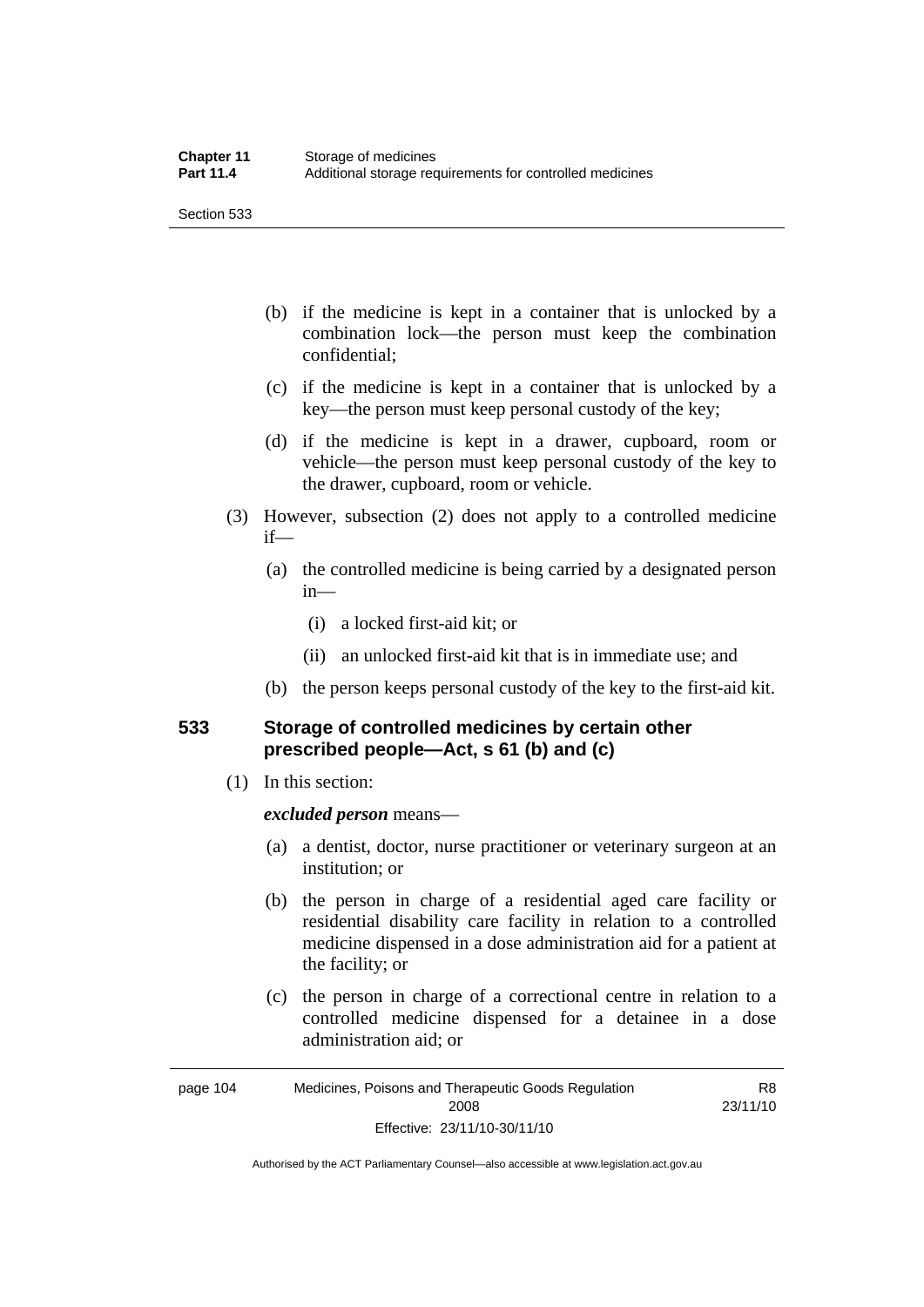- (d) the person in charge of a CYP detention place in relation to a controlled medicine dispensed for a young detainee in a dose administration aid.
- *Note 1 CYP detention place*—see the dictionary.
- *Note 2 Correctional centre—see the Legislation Act, dictionary, pt 1.*
- *Note 3 Detainee*—see the *Corrections Management Act 2007*, s 6.
- *Note 4 Young detainee*—see the *Children and Young People Act 2008*, s 95.
- (2) This section applies to a prescribed person, other than an excluded person, in relation to a controlled medicine in the person's possession if the medicine is not for immediate administration.

*Note Possess* includes having control over disposition (see Act, s 24).

- (3) The person must ensure that—
	- (a) the controlled medicine is stored in a medicines cabinet, safe, strong room or vault (a *storage receptacle*) that complies with, or is more secure than a storage receptacle that complies with, the requirements for the receptacle in schedule 5 (Requirements for storage receptacles); and
	- (b) the storage receptacle is kept securely locked when not in immediate use; and
	- (c) if the storage receptacle is unlocked by a combination lock the person keeps the combination confidential; and
	- (d) if the storage receptacle is unlocked by a key—the person keeps personal custody of the key; and
	- (e) if the prescribed person is the chief pharmacist at an institution—the storage receptacle is fitted with an alarm system.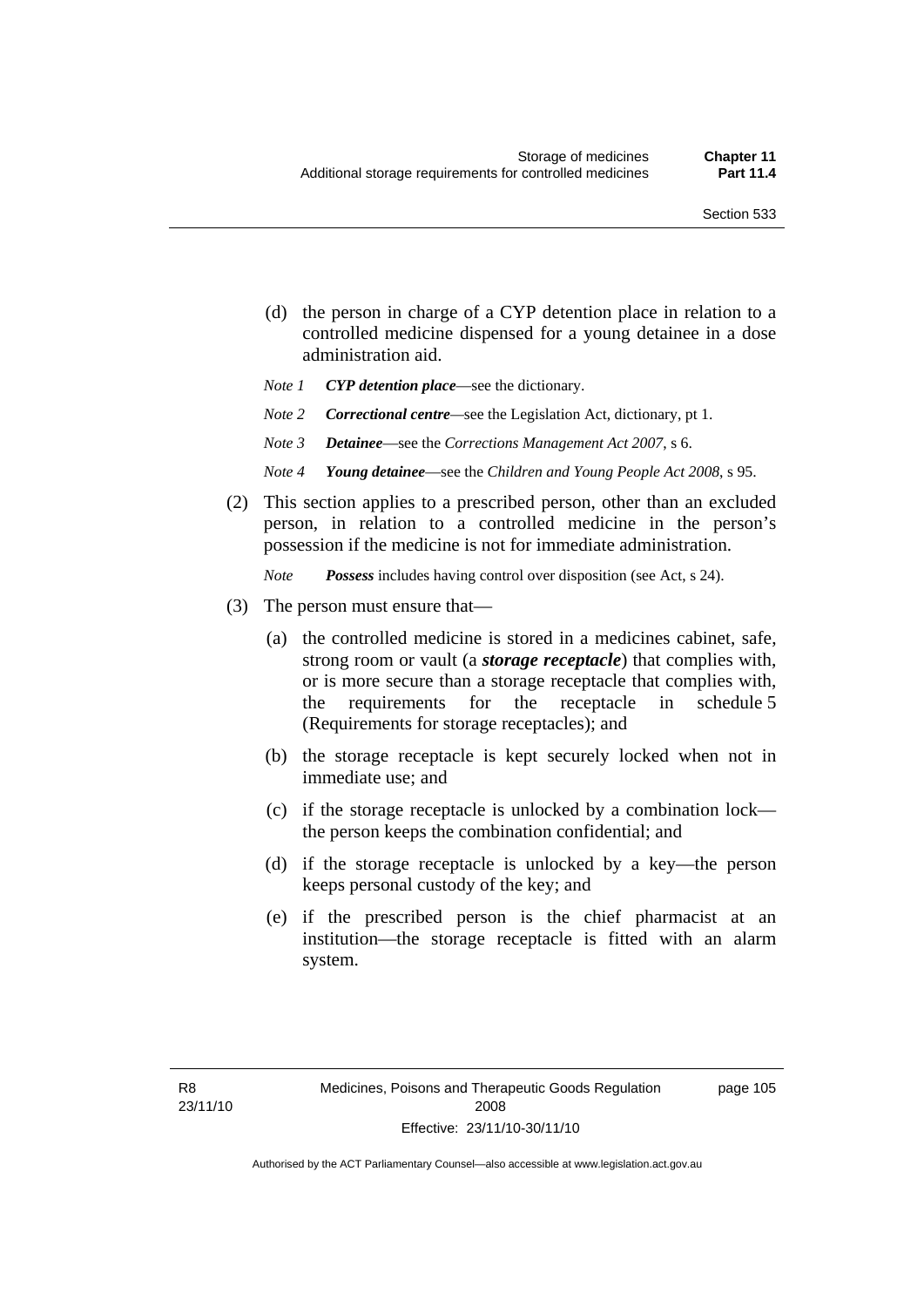#### Section 533

 (4) To remove any doubt, this section does not apply to a prescribed person mentioned in section 510 (i) if the person does not have control over the disposition of the medicine.

#### **Example—person not having control over disposition of medicine**

a medicine in the personal possession of a resident of a residential aged care facility who is in an independent living unit within the facility

*Note* An example is part of the regulation, is not exhaustive and may extend, but does not limit, the meaning of the provision in which it appears (see Legislation Act, s 126 and s 132).

page 106 Medicines, Poisons and Therapeutic Goods Regulation 2008 Effective: 23/11/10-30/11/10

R8 23/11/10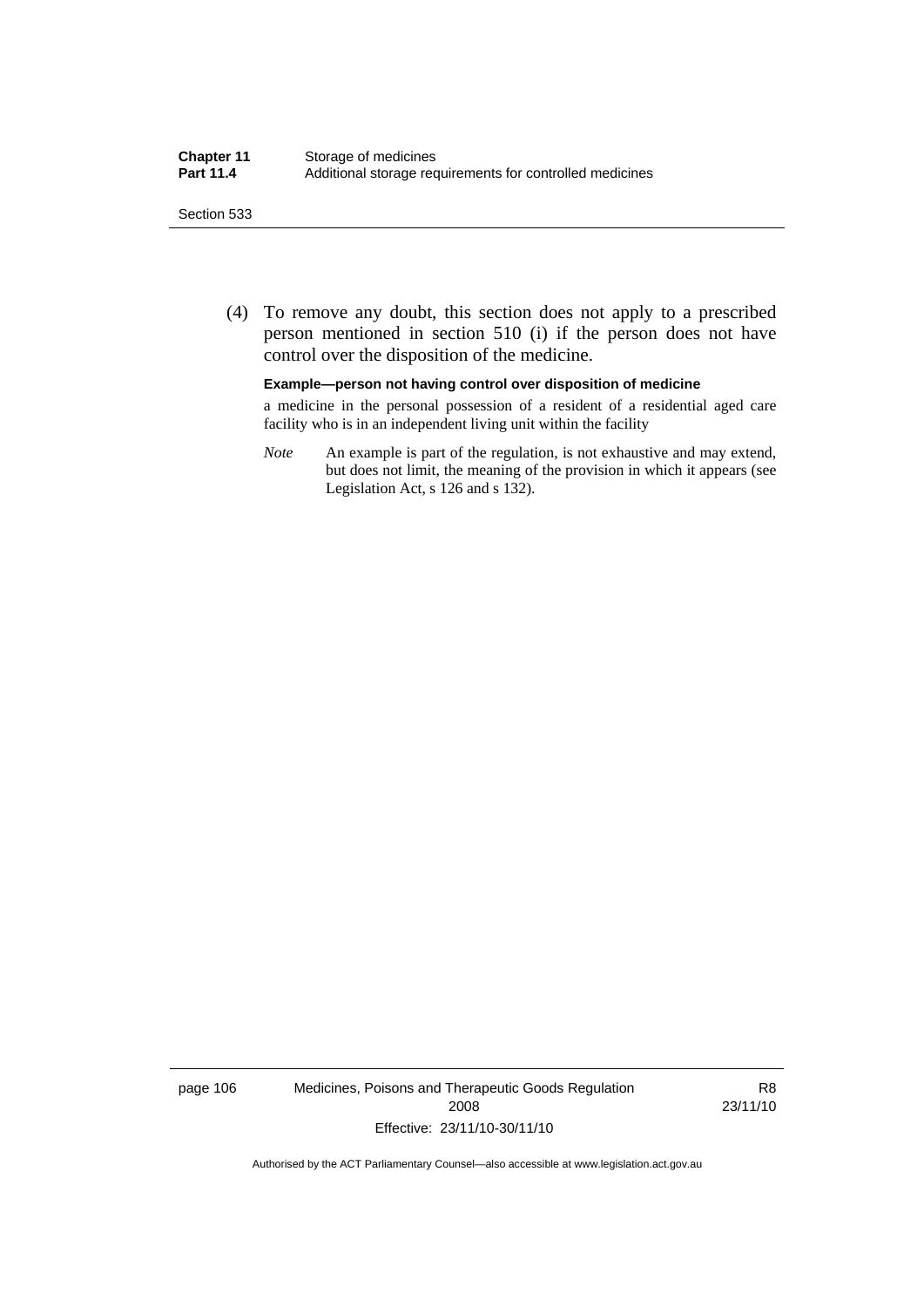## **Chapter 12 Controlled medicines registers**

### **540 Keeping of controlled medicines registers by certain people—Act, s 48 (a) and s 50 (1) (b) and (2) (b)**

- (1) A person mentioned in table 540, column 2 who possesses a controlled medicine must keep a controlled medicines register.
	- *Note* Also, a pharmacist responsible for the management of a community pharmacy must keep a controlled medicines register for controlled medicines kept at the pharmacy (see Act, s 48).
- (2) However, subsection (1) does not apply to the person in relation to—
	- (a) a controlled medicine in a first-aid kit kept by the person; or
	- (b) if the person is the person in charge of a residential aged care facility or residential disability care facility—a controlled medicine dispensed for the patient in a dose administration aid; or
	- (c) if the person is the person in charge of a correctional centre—a controlled medicine dispensed for a detainee in a dose administration aid; or
	- (d) if the person is the person in charge of a CYP detention place—a controlled medicine dispensed for a young detainee in a dose administration aid.
	- *Note 1 CYP detention place*—see the dictionary.
	- *Note 2 Correctional centre*—see the Legislation Act, dictionary, pt 1.
	- *Note 3 Detainee*—see the *Corrections Management Act 2007*, s 6.
	- *Note 4 Young detainee*—see the *Children and Young People Act 2008*, s 95.
	- *Note* 5 For keeping controlled medicines in a first-aid kit, see s 541.

R8 23/11/10 Medicines, Poisons and Therapeutic Goods Regulation 2008 Effective: 23/11/10-30/11/10 page 107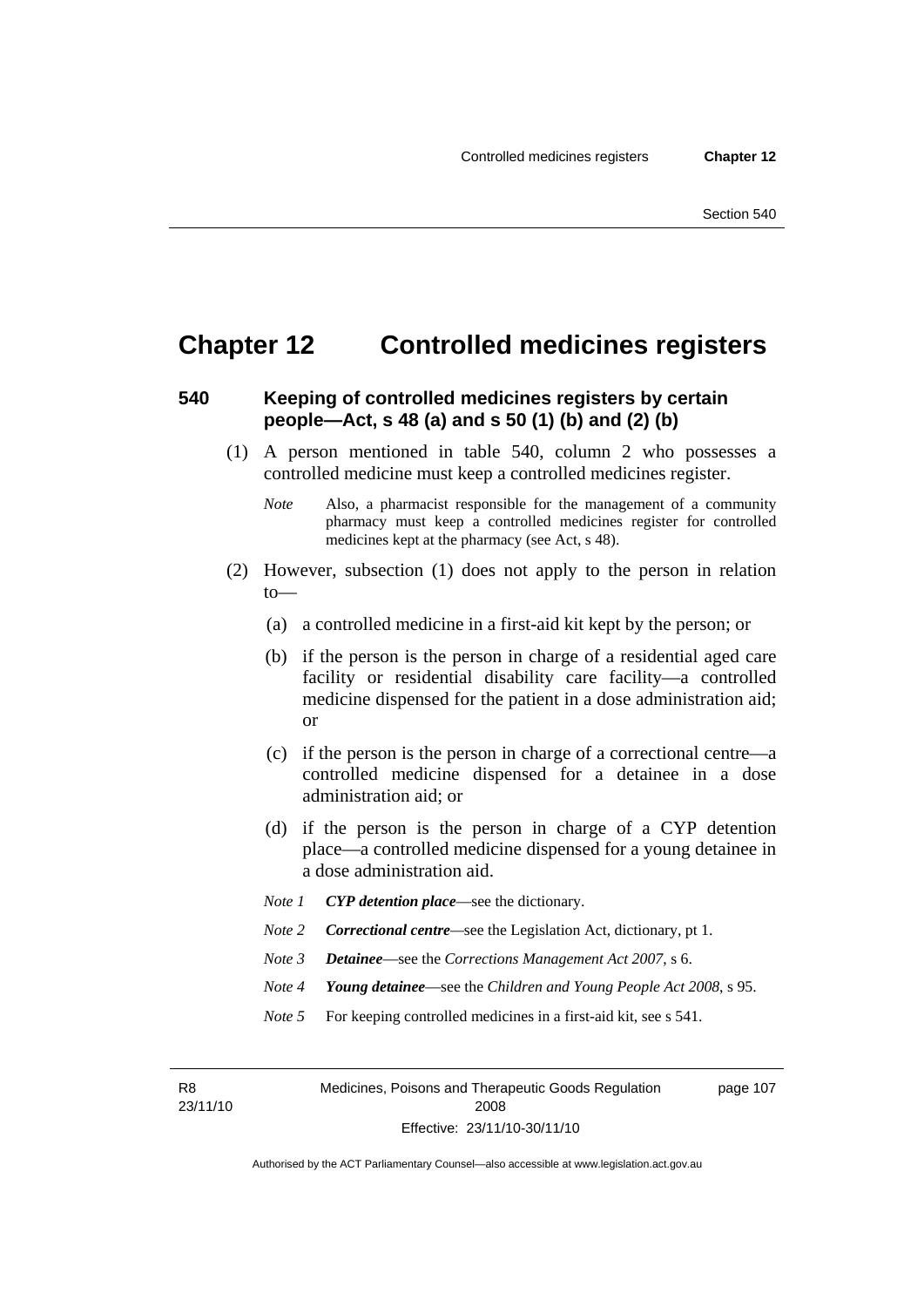- (3) A person to whom subsection (1) applies must keep a controlled medicines register for a controlled medicine at the place prescribed in table 540, column 3 for the person.
- (4) A pharmacist responsible for the management of a community pharmacy at which controlled medicines are kept must keep the controlled medicines register for the controlled medicines at the pharmacy.
	- *Note* For the requirement for a controlled medicine register to be kept for a community pharmacy, see the Act, s 48.

| column 1 | column <sub>2</sub>                                                       | column 3                                                     |
|----------|---------------------------------------------------------------------------|--------------------------------------------------------------|
| item     | prescribed person                                                         | place where register to be kept                              |
| 1        | person in charge of<br>ambulance service                                  | the premises where the controlled<br>medicine is kept        |
| 2        | approved analyst                                                          | the analyst's laboratory                                     |
| 3        | person in charge of<br>correctional centre                                | the correctional centre                                      |
| 4        | person in charge of CYP<br>detention place                                | the detention place                                          |
| 5        | dentist                                                                   | the dentist's surgery                                        |
| 6        | doctor                                                                    | the doctor's surgery                                         |
| 7        | medicines wholesalers<br>licence-holder                                   | the licensed premises under s 460                            |
| 8        | medicines and poisons<br>inspector (other than<br>police officer)         | the place directed in writing by the<br>chief health officer |
| 9        | person in charge of<br>residential aged care<br>facility without pharmacy | the facility                                                 |

#### **Table 540 Keeping controlled medicines registers**

page 108 Medicines, Poisons and Therapeutic Goods Regulation 2008 Effective: 23/11/10-30/11/10

R8 23/11/10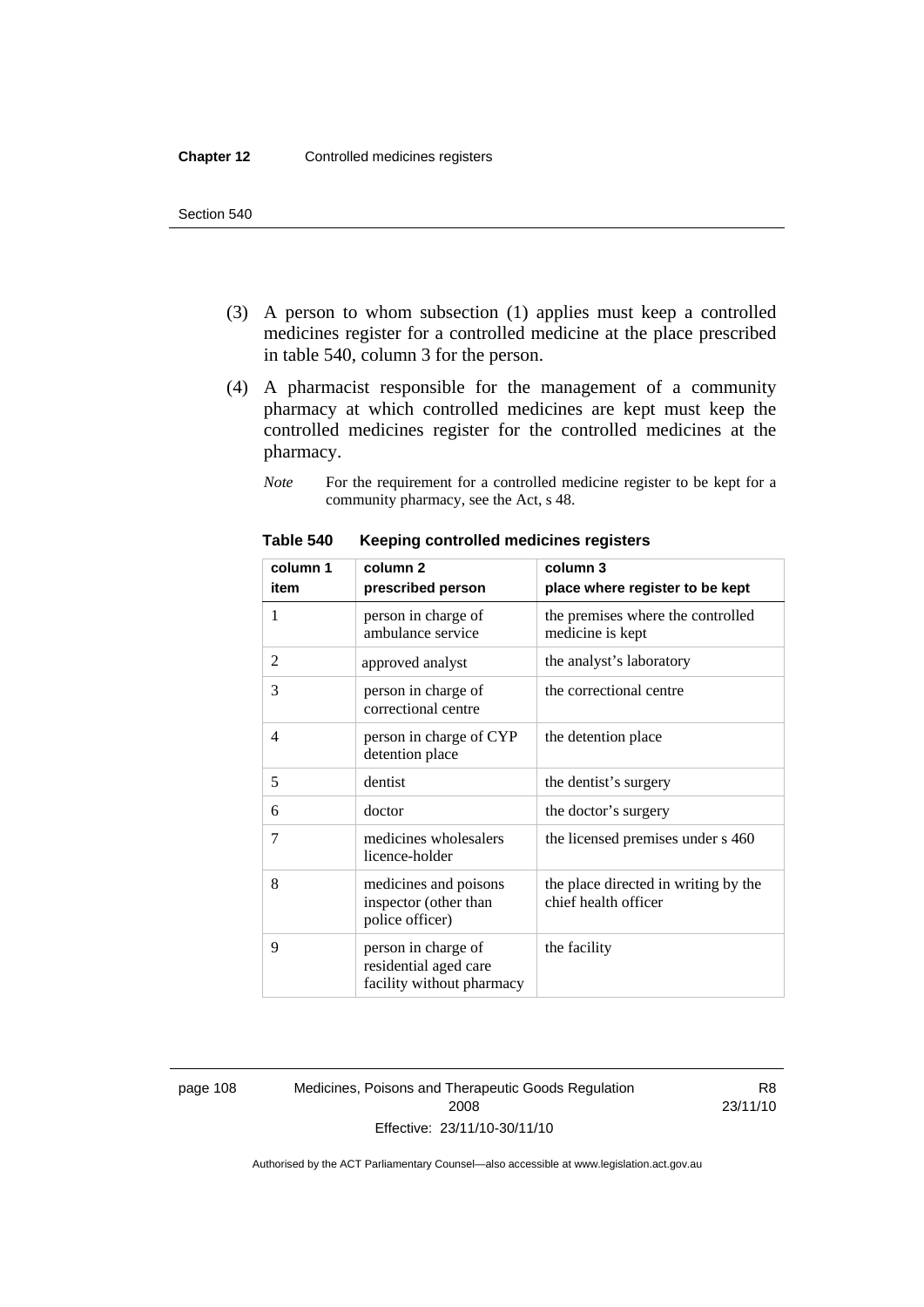| column 1 | column 2                                                                                                         | column 3                                         |
|----------|------------------------------------------------------------------------------------------------------------------|--------------------------------------------------|
| item     | prescribed person                                                                                                | place where register to be kept                  |
| 10       | person in charge of<br>residential disability care<br>facility without pharmacy                                  | the facility                                     |
| 11       | supervisor of program<br>under controlled<br>medicines research and<br>education program<br>licence              | the premises where program is being<br>conducted |
| 12       | veterinary surgeon                                                                                               | the veterinary surgeon's surgery                 |
| 13       | person in charge of ward<br>(including an opioid<br>dependency treatment<br>centre operated by the<br>Territory) | the ward                                         |
| 14       | nurse practitioner                                                                                               | the nurse practitioner's place of<br>practice    |

## **541 Keeping of controlled medicines registers by first-aid kit holders—Act, s 48 (a) and s 50 (1) (b) and (2) (b)**

(1) In this section:

*designated person* means—

- (a) a dentist, doctor, nurse practitioner or veterinary surgeon; or
- (b) an ambulance officer employed by the Commonwealth, the Territory or a State; or
- (c) a first-aid kit licence-holder.
- *Note 1 Dentist*, *doctor* and *veterinary surgeon* does not include an intern or trainee (see defs of these terms in dict).
- *Note 2 Nurse practitioner* does not include a person holding limited or provisional registration to practise as a nurse practitioner (see dict).
- *Note 3 State* includes a territory (see Legislation Act, dict, pt 1).

R8 23/11/10 Medicines, Poisons and Therapeutic Goods Regulation 2008 Effective: 23/11/10-30/11/10 page 109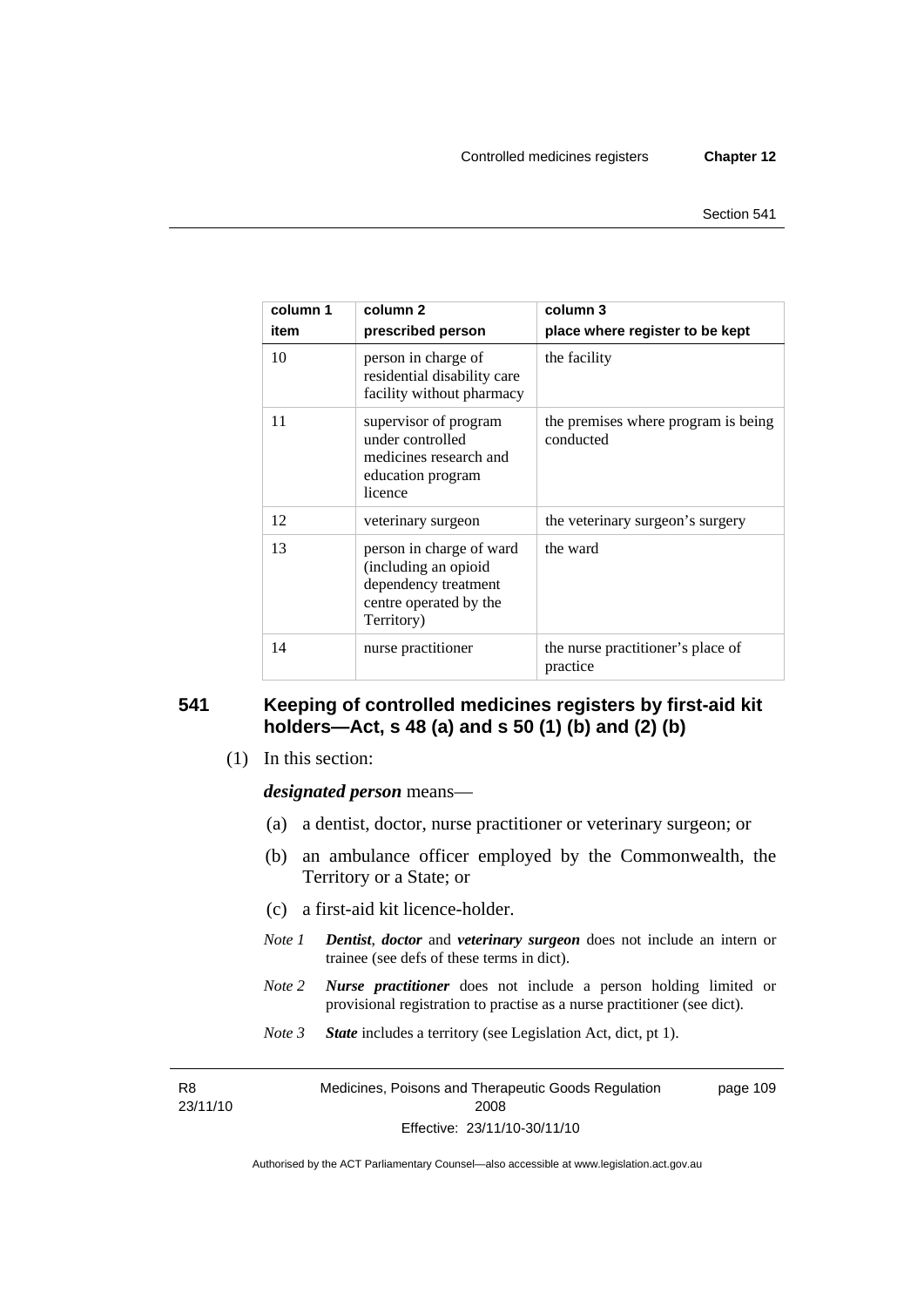(2) A designated person who possesses a first-aid kit containing a controlled medicine must keep the controlled medicines register for the controlled medicine with the first-aid kit.

## **542 Form of controlled medicines registers—Act, s 49 (1) (b) and (2) (b)**

- (1) Each page in a controlled medicines register must relate to a single form and strength of a controlled medicine.
- (2) If a controlled medicines register is kept electronically, a separate record must be used for each form and strength of controlled medicine kept.

## **543 Making entries in controlled medicines registers— Act, s 51 (1) (b)**

- (1) The following details for a dealing with a controlled medicine are prescribed:
	- (a) the nature of the dealing;
	- (b) the date of the dealing;
	- (c) the medicine, and the form, strength and quantity of the medicine, dealt with;
	- (d) if the dealing is receiving the medicine—the name and address of the supplier;
	- (e) if the dealing is supplying the medicine—the name and address of the person to whom it is supplied;
	- (f) if the medicine is supplied on a prescription—the prescriber's name and suburb and the prescription's number under section 123 (l) (Labelling dispensed medicines—Act, s 60 (1) (c) (i) and (2) (c) (i));

R8 23/11/10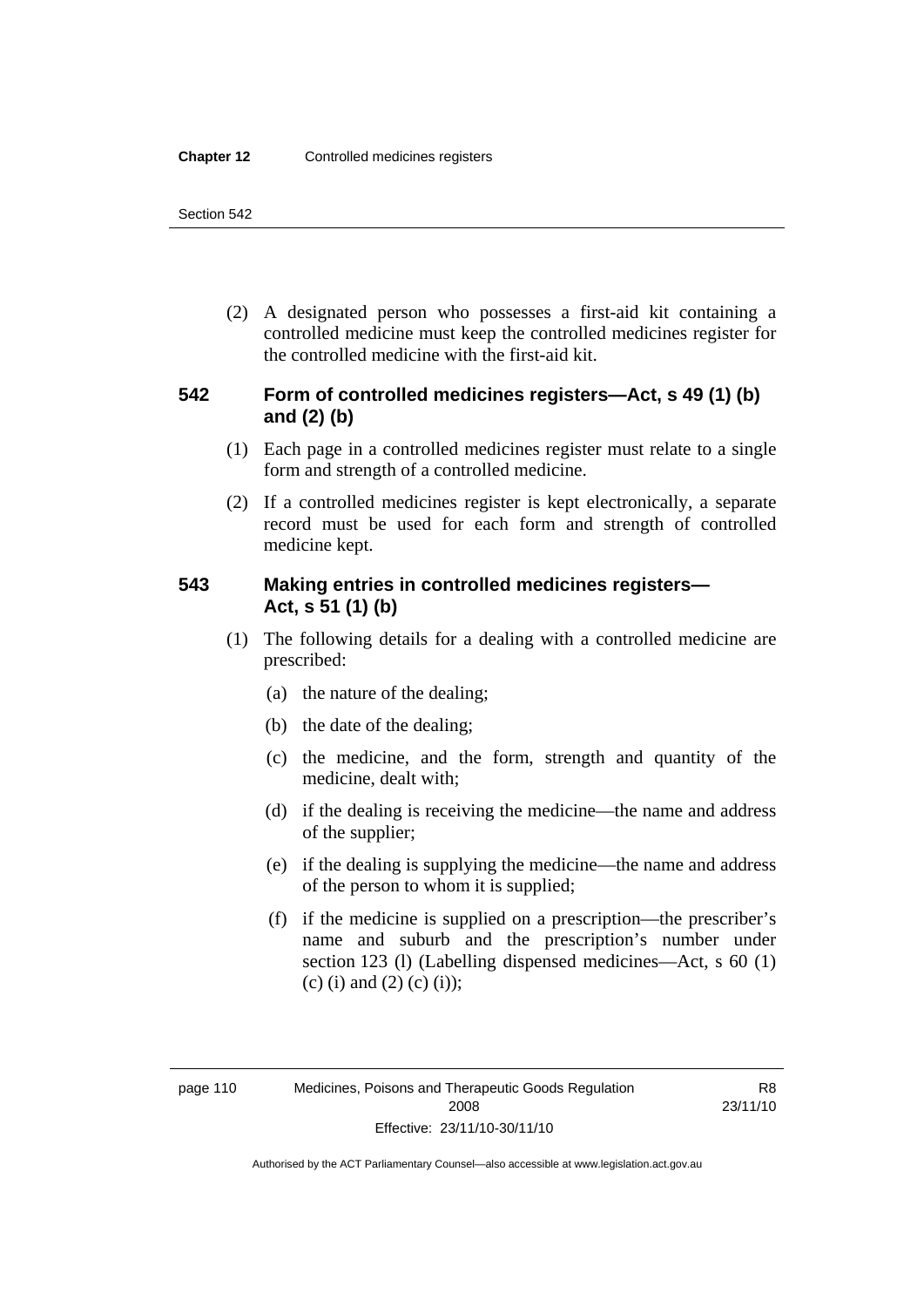- (g) if the medicine is supplied on a requisition—the requisition's number under section 132 (e) (Labelling medicines supplied on requisition—Act, s 60 (1) (c) (i) and (2) (c) (i));
- (h) if the medicine is supplied on a purchase order—the date of the purchase order;
- (i) if the Act, section 53 (Registers—witnessing administration of medicines) applies to the dealing—the name of the person to whom the medicine is administered;
- (j) the quantity of the medicine held after the dealing.
- (2) However, subsection (1) (i) does not apply in relation to a controlled medicine dispensed in a dose administration aid for—
	- (a) a patient at a residential aged care facility or residential disability care facility; or
	- (b) a detainee at a correctional centre; or
	- (c) a young detainee at a CYP detention place.
- (3) A dealing with a controlled medicine must be entered in—
	- (a) if the dealing happens in a pharmacy at an institution—the controlled medicines register kept at the pharmacy; or
	- (b) if the dealing happens in a ward at an institution—the controlled medicines register kept at the ward; or
	- (c) if the person must keep both a controlled medicines register for a first-aid kit and another controlled medicines register—
		- (i) for a dealing with a controlled medicine to which the first-aid kit relates—the controlled medicines register for the kit; or
		- (ii) for any other dealing by the person—the other controlled medicines register; or

R8 23/11/10 page 111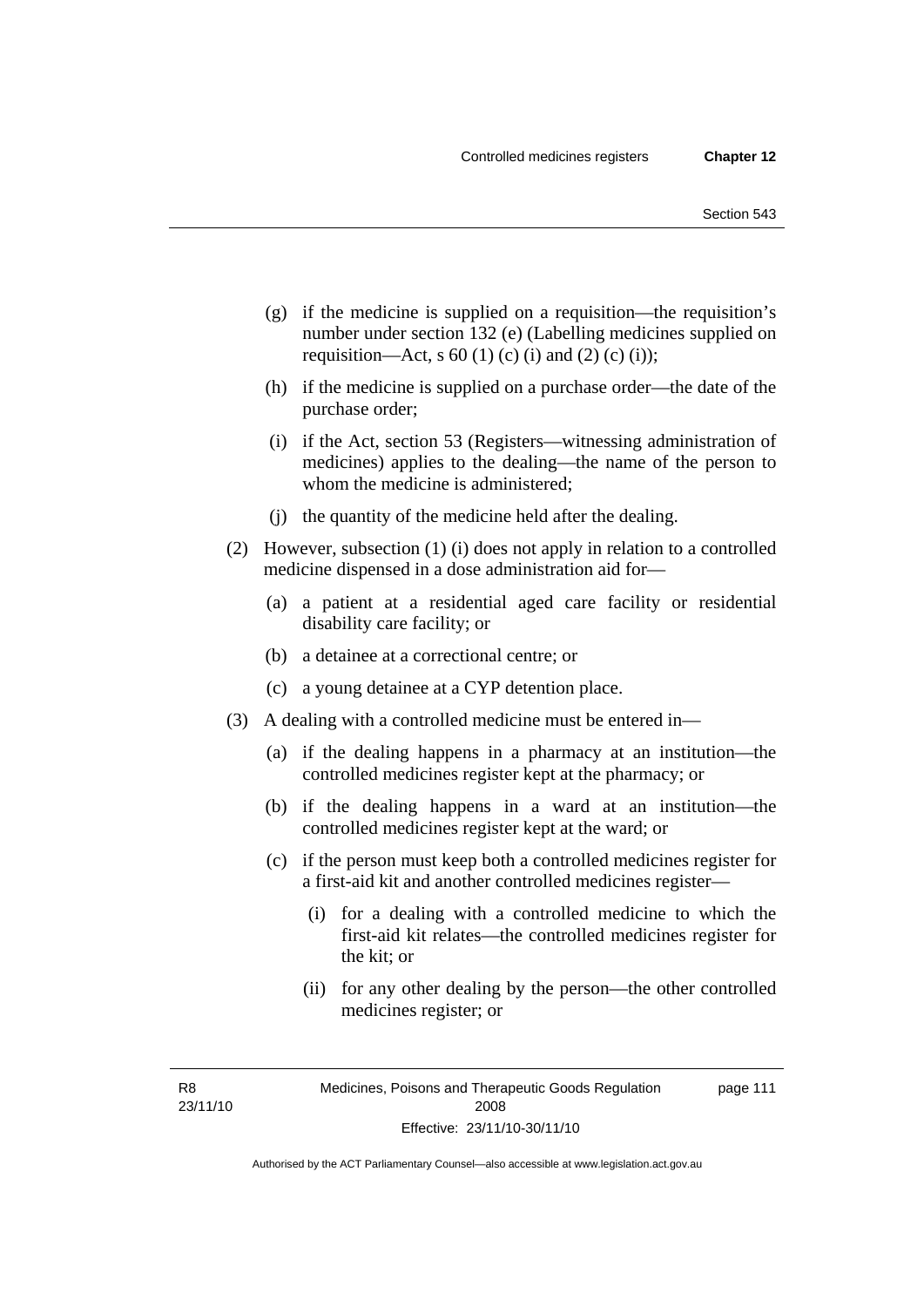(d) in any other case—the controlled medicines register the person must keep.

## **544 Prescribed witnesses for administration of controlled medicines—Act, s 53 (a) and (b)**

The following people are prescribed as witnesses in relation to the administration of a controlled medicine:

- (a) if the medicine is administered by an intern doctor—a dentist, doctor, midwife, nurse, nurse practitioner or pharmacist;
- (b) if the medicine is administered by a person who is not an intern doctor—
	- (i) a person prescribed under paragraph (a); or
	- (ii) an intern doctor or enrolled nurse.
- *Note Dentist*, *doctor* and *pharmacist* does not include an intern or trainee (see defs of these terms in dict).

## **545 Prescribed witnesses for discarding of controlled medicines—Act, s 54 (a) and (b)**

- (1) The following people are prescribed as witnesses in relation to the discarding of a controlled medicine:
	- (a) an ambulance officer employed by the Commonwealth, the Territory or a State;
	- (b) an approved analyst;
	- (c) a dentist;
	- (d) a doctor;
	- (e) a medicines and poisons inspector;
	- (f) a midwife;
	- (g) a nurse;

page 112 Medicines, Poisons and Therapeutic Goods Regulation 2008 Effective: 23/11/10-30/11/10

R8 23/11/10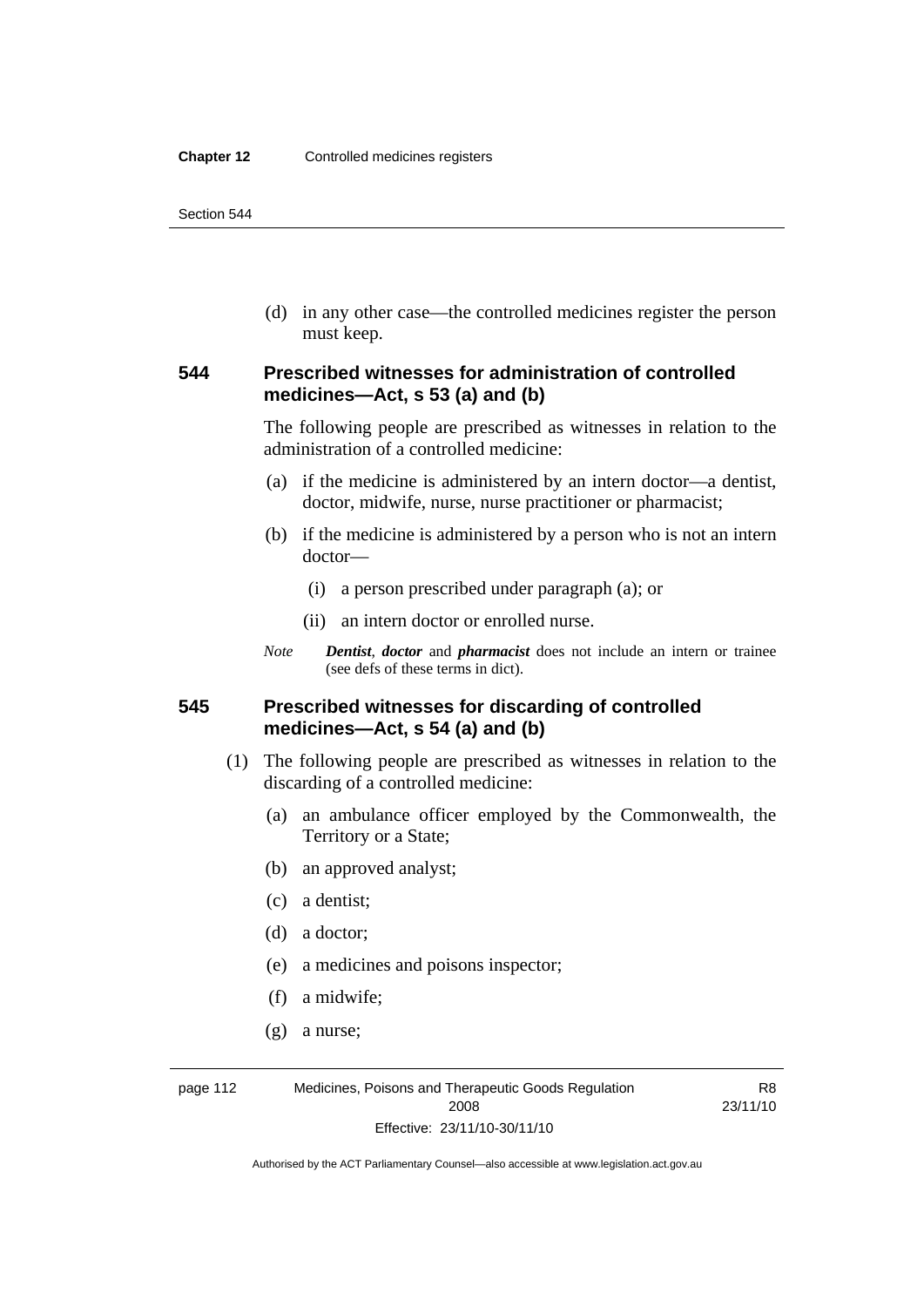- (h) a nurse practitioner;
- (i) a pharmacist;
- (j) a veterinary surgeon.
- *Note 1 Approved analyst*—see the dictionary.
- *Note 2 Dentist*, *doctor*, *pharmacist* and *veterinary surgeon* does not include an intern or trainee (see defs of these terms in dict).
- *Note 3 Nurse* does not include an enrolled nurse (see Legislation Act, dict, pt 1).
- *Note 4* See s 390 for the discarding of the residue of a controlled medicine left after administration.
- (2) However, a person mentioned in subsection (1) must not be a prescribed witness to the discarding of a controlled medicine if the person is—
	- (a) related to, a close friend of or employed by the person discarding the medicine; or
	- (b) the supervisor of the person discarding the medicine; or
	- (c) supervised by the person discarding the medicine.

## **546 Changes etc to entries in controlled medicines registers—Act, s 55 (2) (b)**

- (1) An entry in a paper-based controlled medicines register may be amended by the person who made the entry by—
	- (a) the person signing and dating a marginal note or footnote that gives the date of the amendment and the amended details; and
	- (b) if the entry relates to administering a controlled medicine—
		- (i) the amendment being witnessed by a person prescribed under section 544 (Prescribed witnesses for administration of controlled medicines—Act, s 53 (a) and (b)); and

R8 23/11/10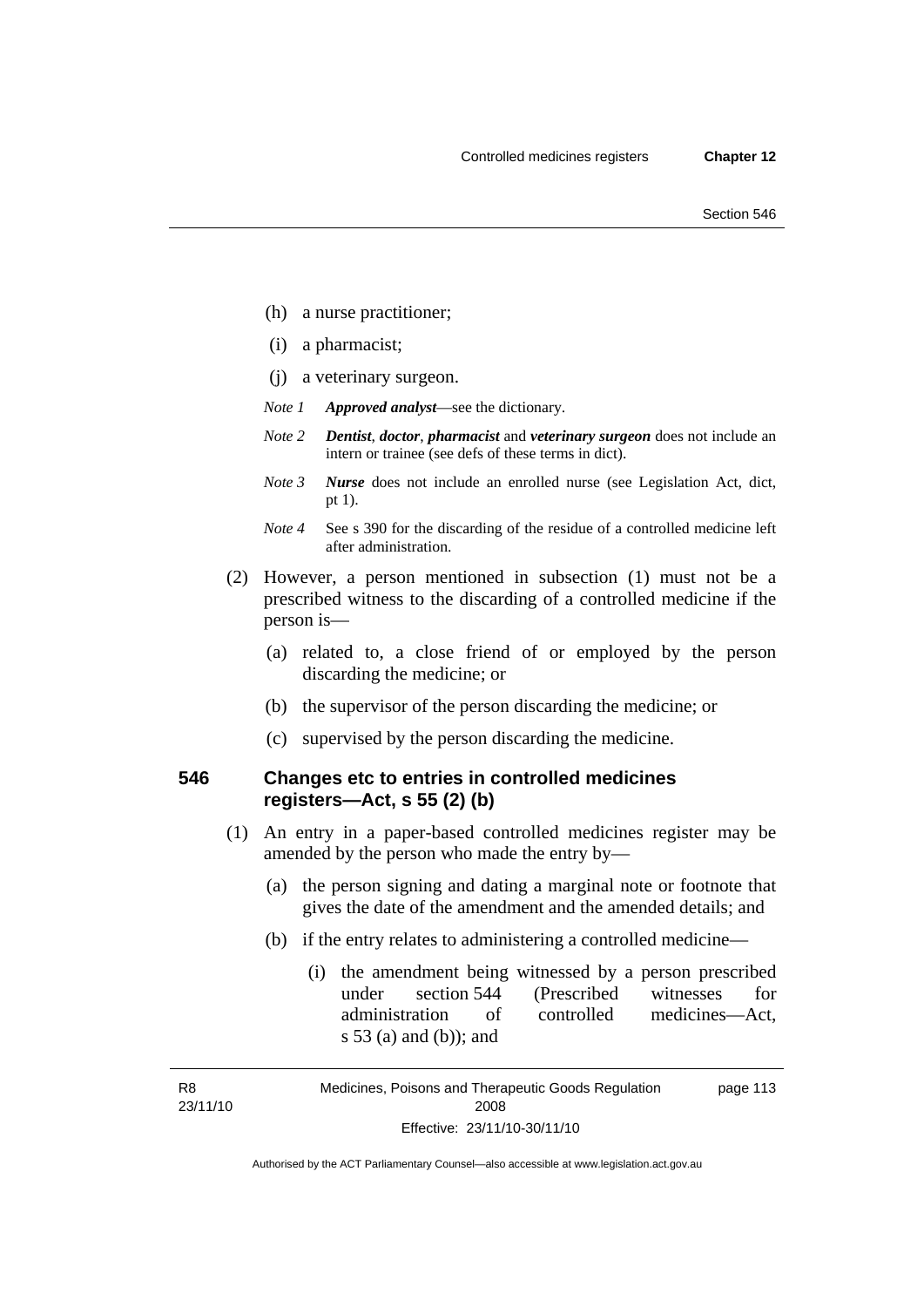- (ii) the witness signing the amendment as witness; and
- (c) if the entry relates to the discarding of a controlled medicine—
	- (i) the amendment being witnessed by a person prescribed under section 545 (Prescribed witnesses for discarding of controlled medicines—Act, s 54 (a) and (b)); and
	- (ii) the witness signing the amendment as witness.
- (2) An entry in an electronic controlled medicines register may be amended by the person who made the entry by the person attaching or linking, by electronic means, a document that includes—
	- (a) the person's signature, the date and the amended details; and
	- (b) if the entry relates to administering a controlled medicine—the signature as witness of a person prescribed under section 544; and
	- (c) if the entry relates to the discarding of a controlled medicine the signature as witness of a person prescribed under section 545.

page 114 Medicines, Poisons and Therapeutic Goods Regulation 2008 Effective: 23/11/10-30/11/10

R8 23/11/10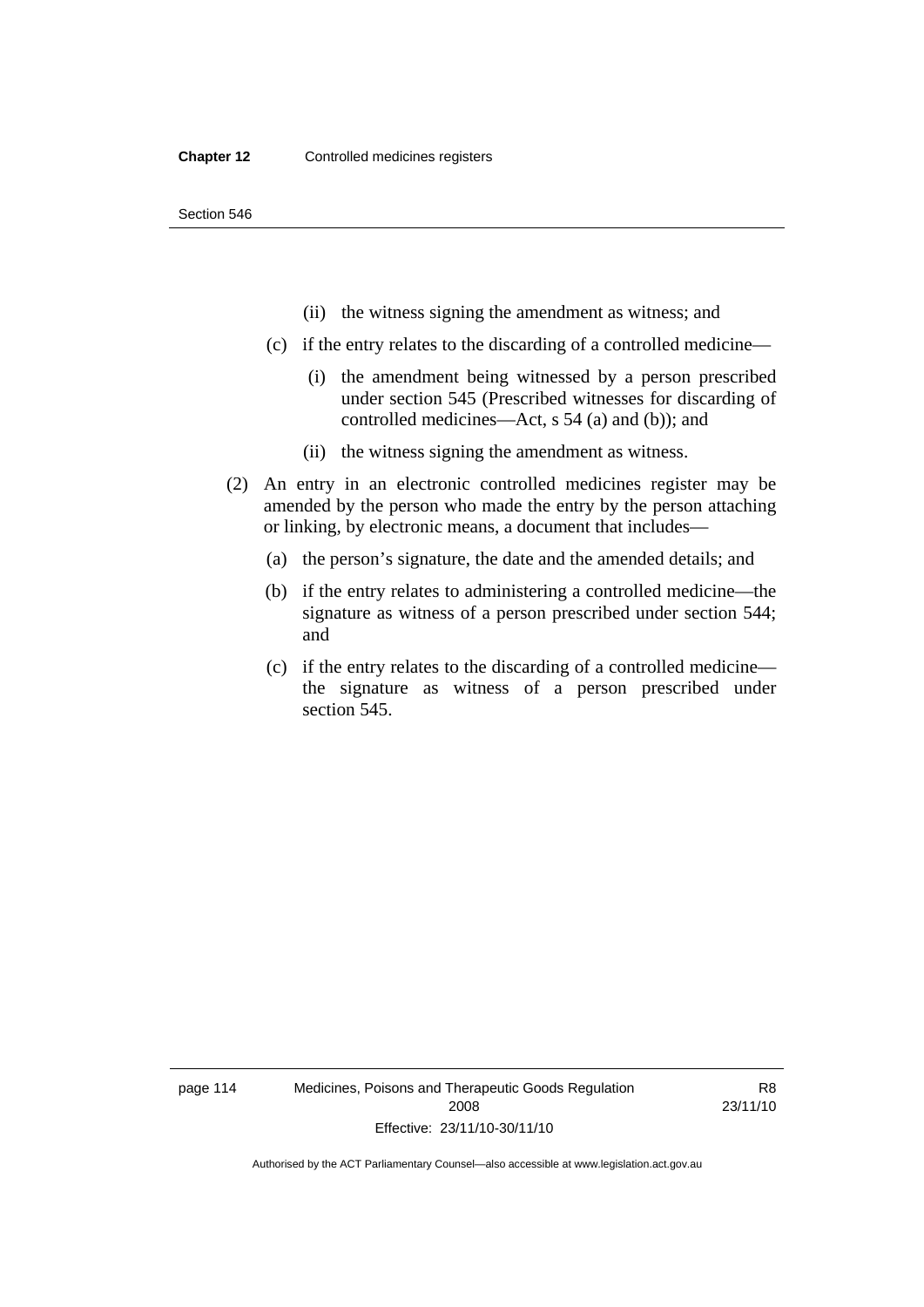# **Chapter 13 Controlled medicines and appendix D medicines approvals for human use**

# **Part 13.1 Controlled medicines approvals**

*Note* It is a condition of an authorisation to prescribe a controlled medicine for human use that the prescriber has an approval under this part (see s 31 (d)).

## **Division 13.1.1 Preliminary**

## **550 Meaning of** *controlled medicines approval*

In this regulation:

*controlled medicines approval* means an approval to prescribe a controlled medicine under—

- (a) division 13.1.2 (Standing controlled medicines approvals); or
- (b) division 13.1.3 (Chief health officer controlled medicines approvals).

## **551 Meaning of** *designated prescriber***—pt 13.1**

In this part:

*designated prescriber* means a prescriber (other than a veterinary surgeon or trainee veterinary surgeon) in relation to whom prescribing a controlled medicine is included in schedule 1, column 3.

page 115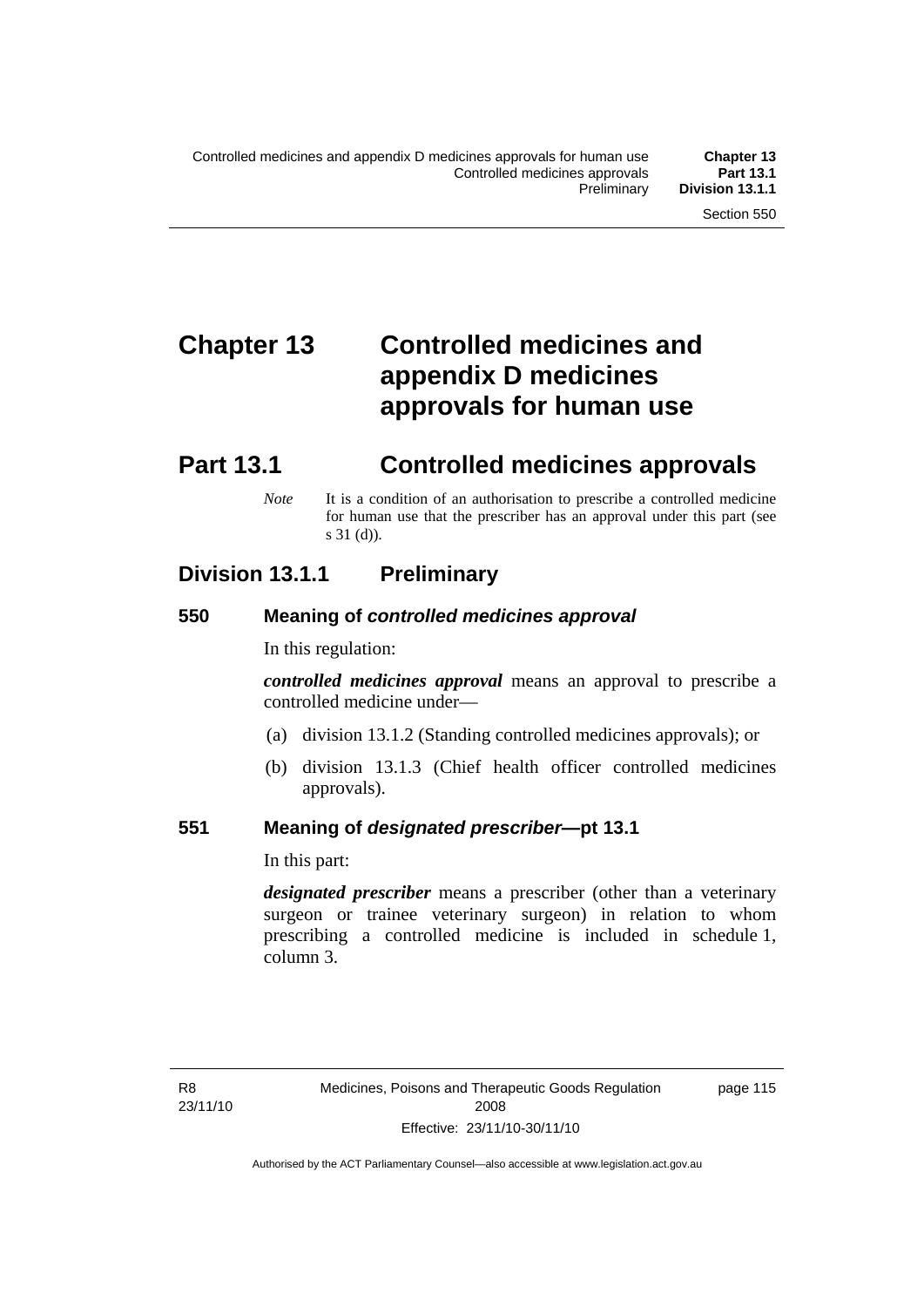# **Division 13.1.2 Standing controlled medicines approvals**

### **555 Standing approval to prescribe controlled medicines for hospital in-patients**

A designated prescriber is approved to prescribe a controlled medicine for a patient of the prescriber if the patient is an in-patient at a hospital.

*Note* A *hospice* is a hospital (see *The Macquarie Dictionary*, 4th ed).

### **556 Standing approval to prescribe controlled medicines for short-term treatment**

A designated prescriber is approved to prescribe a controlled medicine for a patient of the prescriber if—

- (a) the prescriber believes on reasonable grounds that the patient is not a drug-dependant person in relation to a controlled medicine or prohibited substance; and
- (b) the prescriber believes on reasonable grounds that the patient has not been prescribed a controlled medicine within the 2-month period before the prescriber prescribes the medicine; and
- (c) the prescriber prescribes the controlled medicine for the patient's use for 2 months or less.

*Note* For long-term prescribing, see div 13.1.3.

## **557 Standing interim approval to prescribe buprenorphine and methadone for patients of certain institutions**

(1) In this section:

*doctor* includes an intern doctor acting under the direct supervision of a doctor.

R8 23/11/10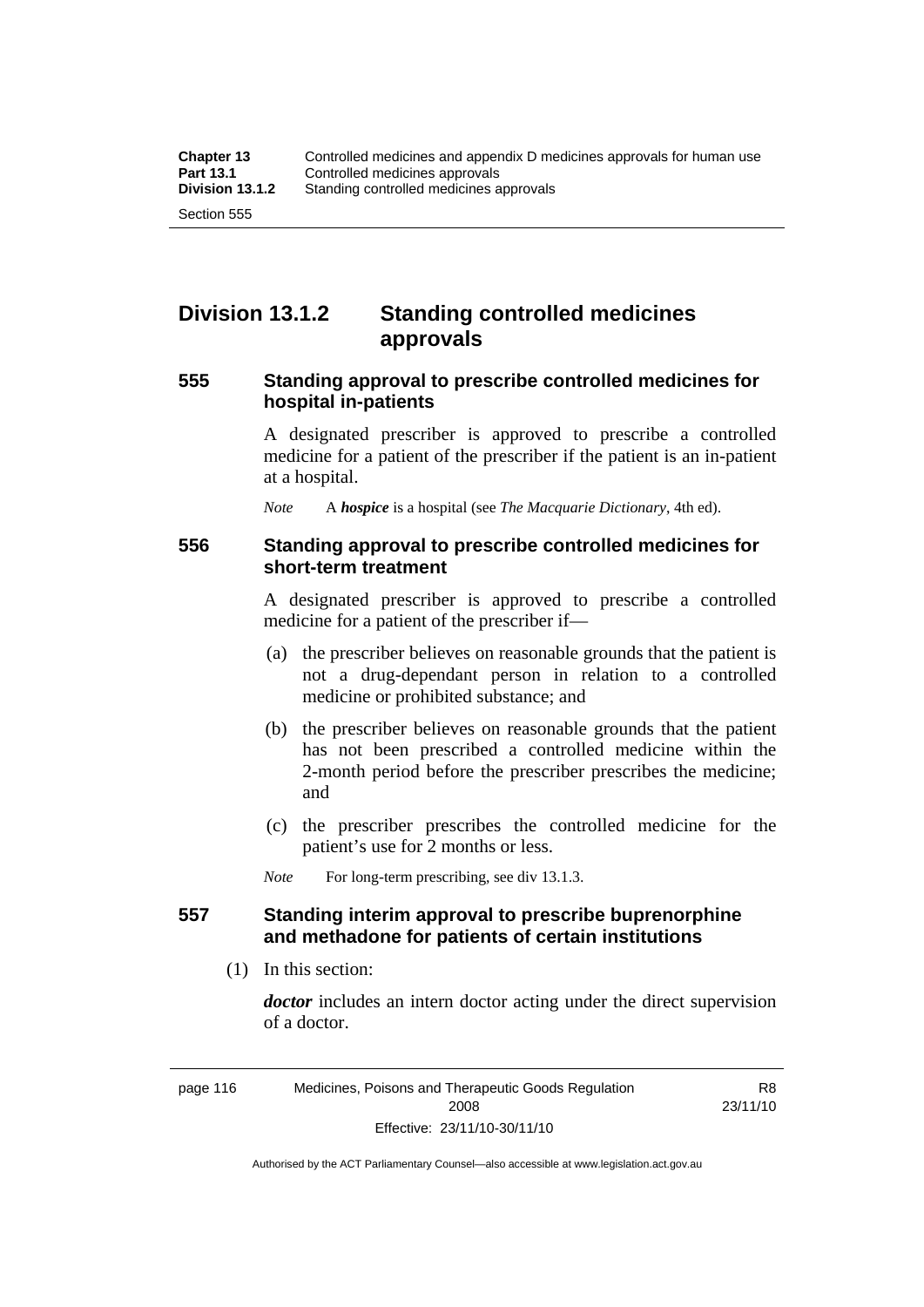- (2) A doctor is approved (the *interim approval*) to prescribe buprenorphine or methadone if—
	- (a) the doctor—
		- (i) is working at a hospital and prescribes the medicine for an outpatient at the hospital; or
		- (ii) is working at any of the following institutions and prescribes the medicine for a patient of the institution:
			- (A) a correctional centre;
			- (B) a CYP detention place;
			- (C) an opioid dependency treatment centre operated by the Territory; or
			- *Note Institution* includes a correctional centre and a CYP detention place (see s 652).
		- (iii) prescribes the medicine for a person in police custody; and
	- (b) the buprenorphine or methadone is prescribed in accordance with the opioid dependency treatment guidelines; and

*Note Opioid dependency treatment guidelines*—see the dictionary.

- (c) the doctor makes an application under section 560 to prescribe the medicine not later than 72 hours after the doctor first prescribes buprenorphine or methadone for the patient.
- (3) The interim approval ends—
	- (a) if the chief health officer approves the application under division 13.1.3—when the doctor is given notice of the approval; or
	- (b) if the application under section 560 is withdrawn—on the withdrawal of the application; or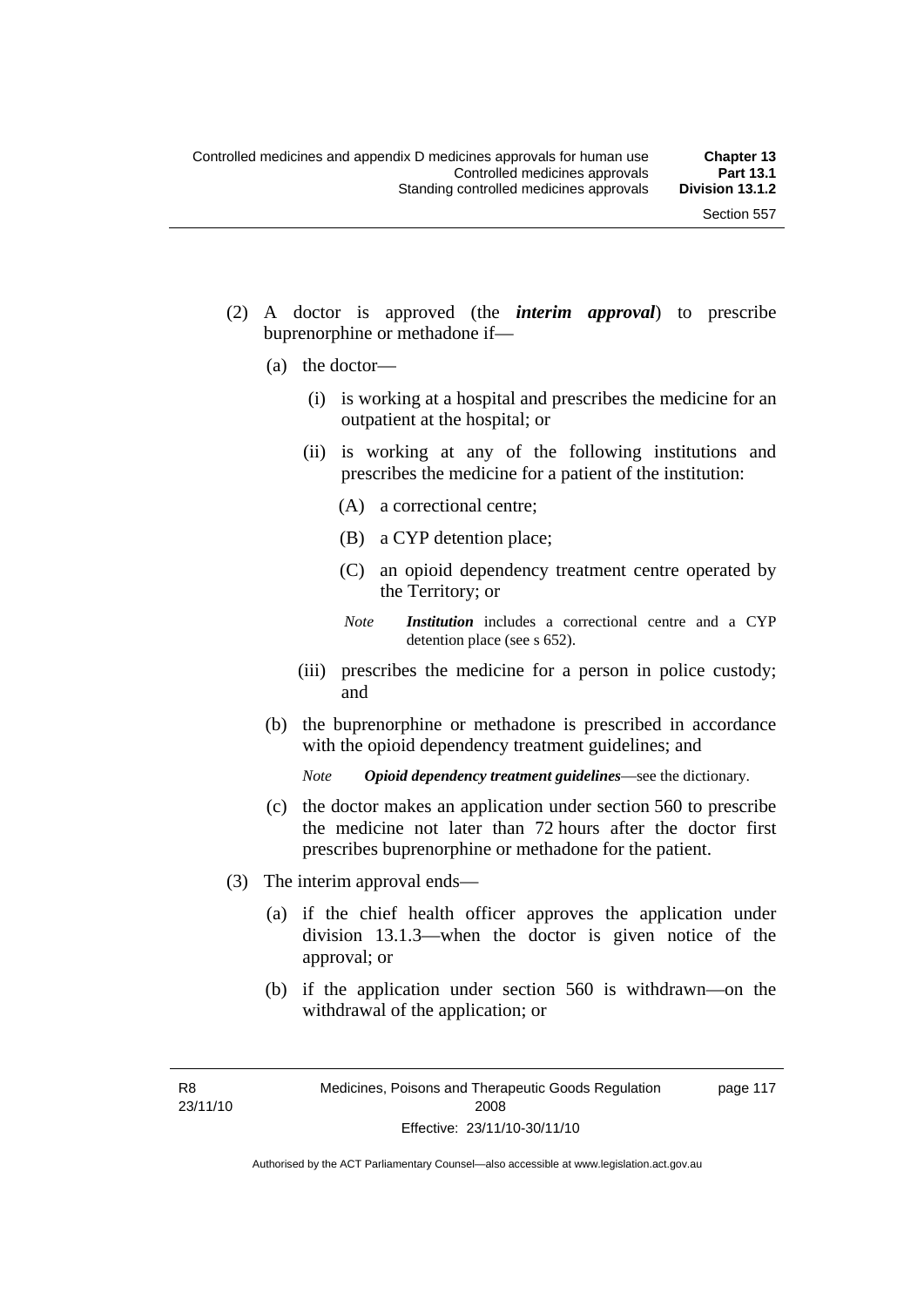| <b>Chapter 13</b> | Controlled medicines and appendix D medicines approvals for human use |
|-------------------|-----------------------------------------------------------------------|
| <b>Part 13.1</b>  | Controlled medicines approvals                                        |
| Division 13.1.3   | Chief health officer controlled medicines approvals                   |
| Section 560       |                                                                       |

- (c) if the chief health officer refuses to approve the application and the 7-day period mentioned in section 565 (2) (Applications for review of unfavourable CHO decisions for approvals) ends without an application for review being made—at the end of the 7-day period; or
- (d) if the chief health officer refers the application to the medicines advisory committee or an application is made to the committee under section 565—when the doctor is given notice of the chief health officer's decision under section 573 (Medicines advisory committee—directions to CHO).

## **Division 13.1.3 Chief health officer controlled medicines approvals**

## **560 Applications for CHO controlled medicines approvals**

- (1) A designated prescriber may apply to the chief health officer for approval to prescribe a controlled medicine.
- (2) An application under subsection (1) must—
	- (a) be for approval to prescribe a controlled medicine for a single individual; and
	- (b) be made in a way determined by the chief health officer.

#### **Examples**

telephone, email and fax

- *Note 1* If a form is approved under the Act, s 198 for this provision, the form must be used.
- *Note 2* An example is part of the regulation, is not exhaustive and may extend, but does not limit, the meaning of the provision in which it appears (see Legislation Act, s 126 and s 132).
- (3) An application under subsection (1) may be made—
	- (a) on the applicant's own behalf; or

page 118 Medicines, Poisons and Therapeutic Goods Regulation 2008 Effective: 23/11/10-30/11/10

R8 23/11/10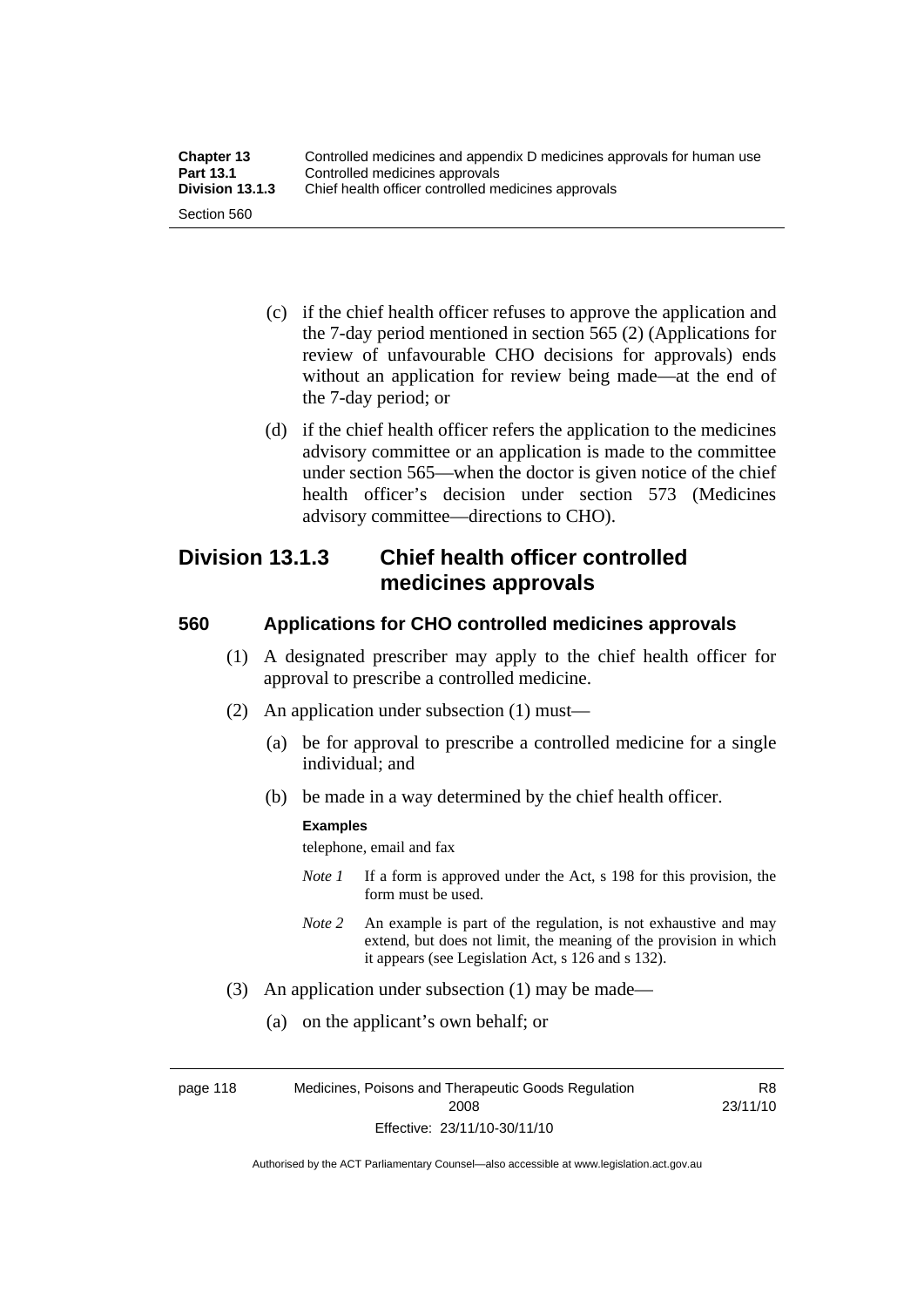- (b) on the applicant's own behalf and on behalf of 1 or more other named designated prescribers; or
- (c) on behalf of a group of designated prescribers that includes the applicant and who practise at the same premises.

#### **Example**

the doctors practising at a suburban medical practice so that if a person's usual doctor is unavailable another doctor at the practice can, under the approval, prescribe the controlled medicine

(4) A determination under subsection (2) (b) is a notifiable instrument.

*Note* A notifiable instrument must be notified under the Legislation Act.

## **561 Requirements for CHO controlled medicines approval applications**

- (1) An application by a designated prescriber for an approval to prescribe a controlled medicine for a patient must include the following:
	- (a) the designated prescriber's name and address;
	- (b) if the application is made on behalf of a group of designated prescribers—the names of the designated prescribers or a description of the group;
	- (c) the medicine, and the form, strength and quantity of the medicine, to be prescribed;

*Note* For morphine or oxycodone for a terminally ill person, see s (2).

- (d) the daily dose of the medicine and, if more than 1 form or strength of the medicine is to be prescribed, the dose for each form or strength;
- (e) the patient's name and home address;
- (f) the condition from which the patient is suffering that, in the designated prescriber's opinion, requires treatment with the medicine;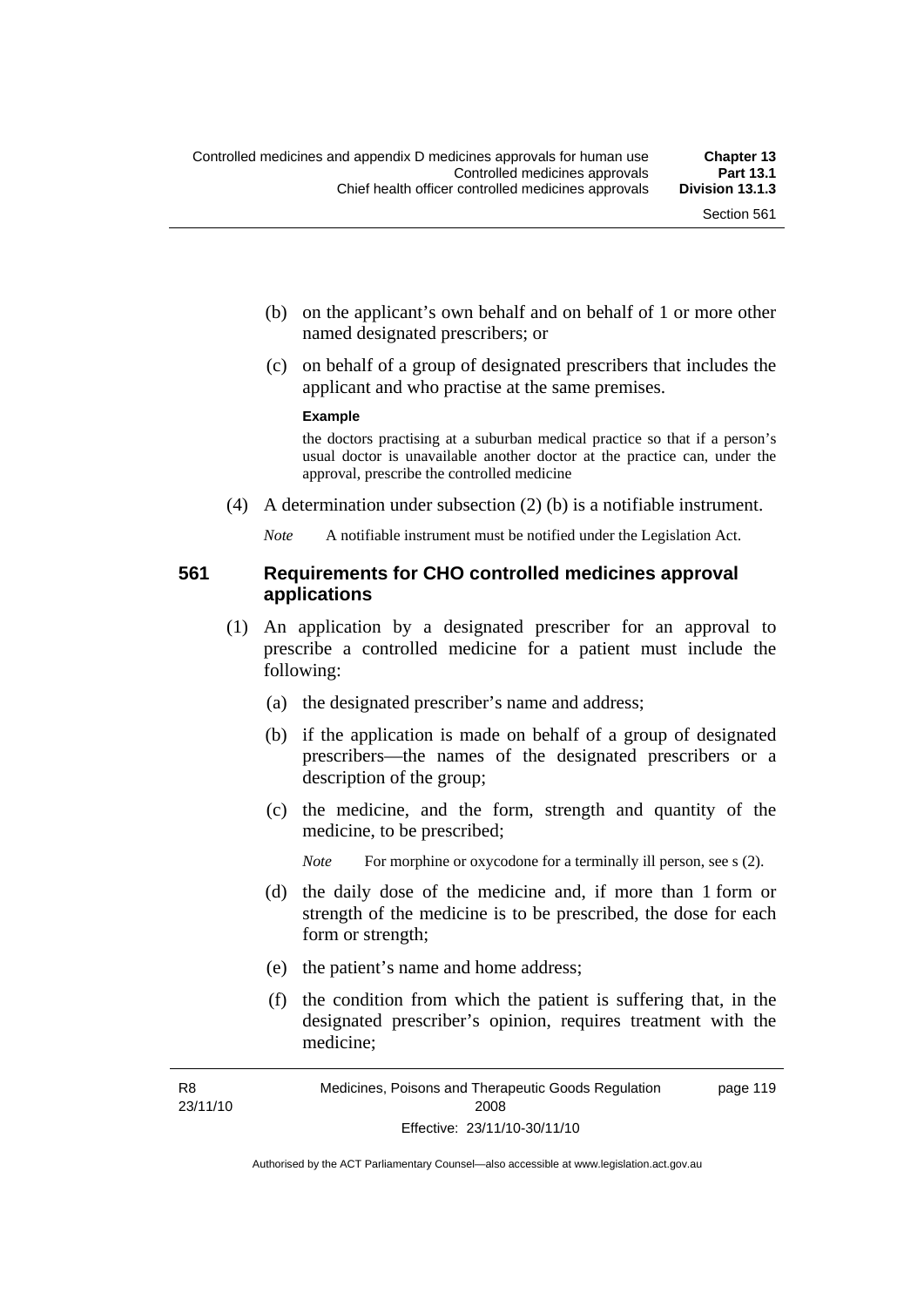- (g) whether, in the designated prescriber's opinion, based on reasonable grounds, the patient is a drug-dependent person in relation to a controlled medicine or prohibited substance.
- (2) However, for subsection (1) (c), if the controlled medicine is morphine or oxycodone for a person with a terminal illness, the application may be made for all forms, strengths and quantities of the medicine.
- (3) To remove any doubt, the application may include any other information the designated prescriber considers relevant.
- (4) The chief health officer may ask the designated prescriber for any other information reasonably required to decide the application, including, for example, further information about the patient's treatment.
	- *Note* An example is part of the regulation, is not exhaustive and may extend, but does not limit, the meaning of the provision in which it appears (see Legislation Act, s 126 and s 132).

## **562 CHO decision on applications to prescribe controlled medicines**

- (1) On application under section 560, the chief health officer must—
	- (a) approve the application in the terms applied for; or
	- (b) approve the application in terms different from those applied for; or
	- (c) refuse to approve the application; or
	- (d) refer the application to the medicines advisory committee.
	- *Note 1* An approval may include conditions (see s 570).
	- *Note* 2 For the form of a controlled medicines approval by the chief health officer, see s 571.

R8 23/11/10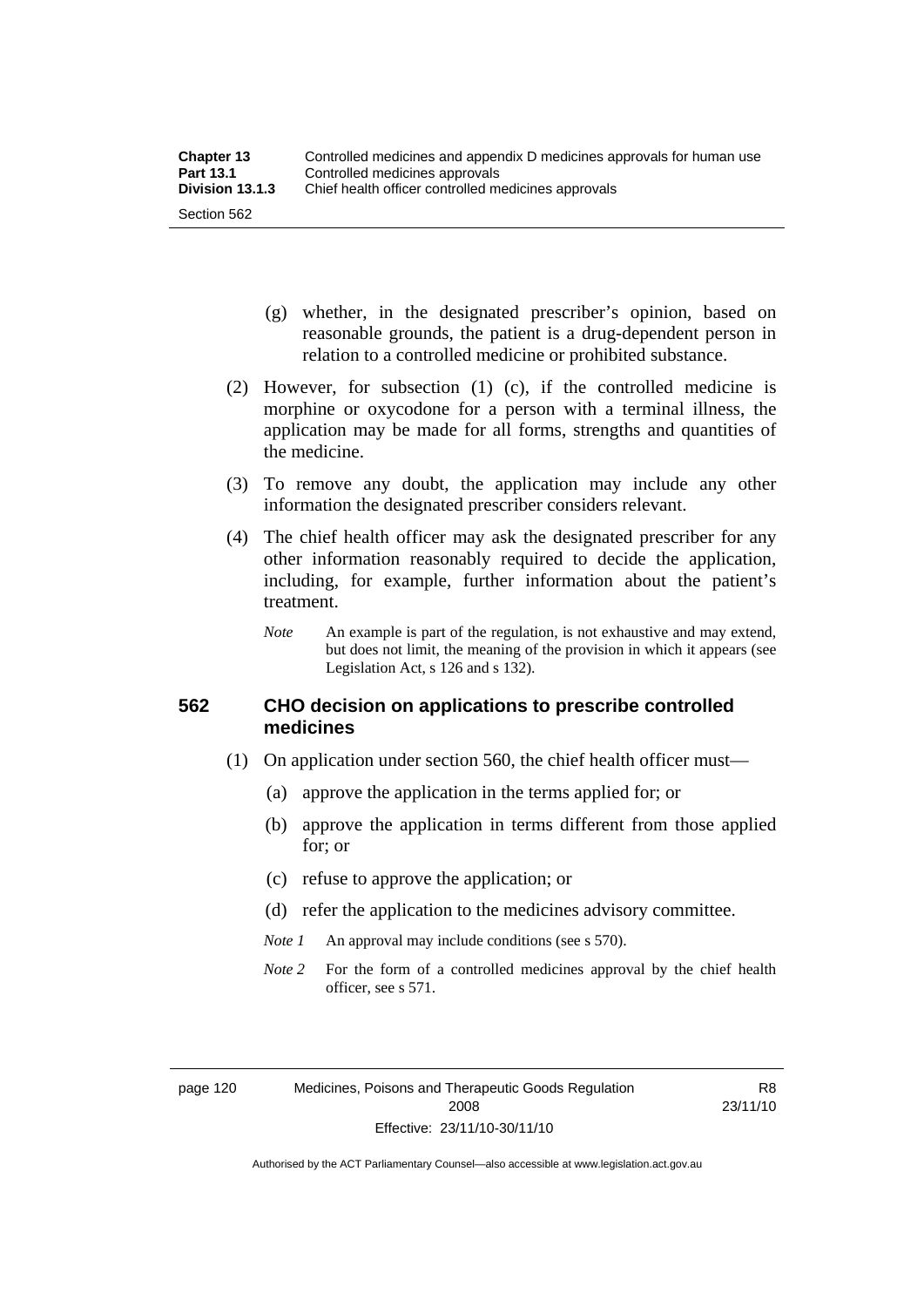- (2) However, the chief health officer need not decide the application if the chief health officer has asked for information under section 561 (4) and the information has not been given.
- (3) The chief health officer must give the applicant written notice of the chief health officer's decision not later than 7 days after the day the decision is made.
- (4) If the decision is made under subsection (1) (b) or (c), the notice must include information about the applicant's right to seek review of the decision under section 565 (Applications for review of unfavourable CHO decisions for approvals).

### **563 Restrictions on CHO power to approve applications for approvals**

In making a decision under section 562, the chief health officer—

- (a) must comply with any applicable guidelines made under section 574 (Medicines advisory committee—guidelines for CHO decisions on applications); and
- (b) must not approve an application to prescribe all forms, strengths and quantities of morphine or oxycodone for the treatment of a person who is terminally ill unless satisfied—
	- (i) a specialist has diagnosed the person as being terminally ill; and
	- (ii) the medicine is for use by the person for therapeutic purposes only; and
- (c) must not approve an application to prescribe buprenorphine or methadone to treat a drug-dependent person's drug-dependency unless the applicant is—
	- (i) a doctor who is working at a hospital, or an institution mentioned in section 557 (2) (a) (ii) (Standing interim

R8 23/11/10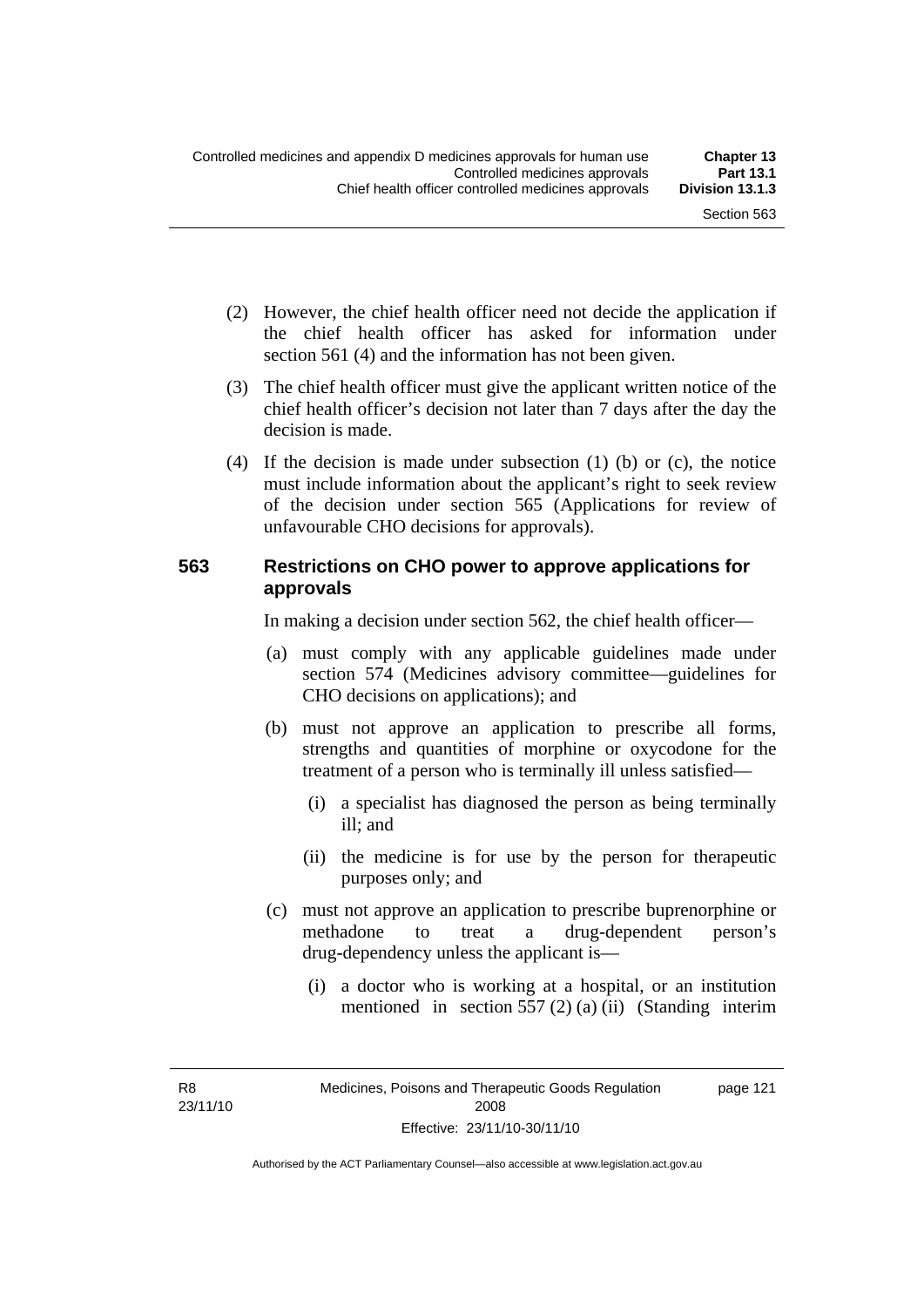approval to prescribe buprenorphine and methadone for patients of certain institutions); or

- (ii) an intern doctor who is working at a hospital, or an institution mentioned in section 557 (2) (a) (ii), and who is acting under the direct supervision of a doctor at the hospital or institution; or
- (iii) a doctor who is treating a person held in police custody; or
- (iv) a doctor who holds an endorsement under section 582 (CHO decisions on applications for endorsement to treat drug-dependency); or
- (v) a doctor who is prescribing continuing opioid dependency treatment for up to 5 drug-dependent people if—
	- (A) the people have already undergone opioid dependency treatment for at least 14 consecutive days (the *initial treatment*); and
	- (B) the initial treatment was prescribed by a doctor holding an endorsement under section 582.
	- *Note Doctor* does not include an intern doctor (see dict).

### **564 Term of CHO controlled medicines approvals**

A controlled medicines approval under this division is for the period (not longer than 1 year) stated in the approval.

## **565 Applications for review of unfavourable CHO decisions for approvals**

- (1) This section applies if, under section 562, the chief health officer—
	- (a) approves an application for a controlled medicines approval in terms different from those applied for; or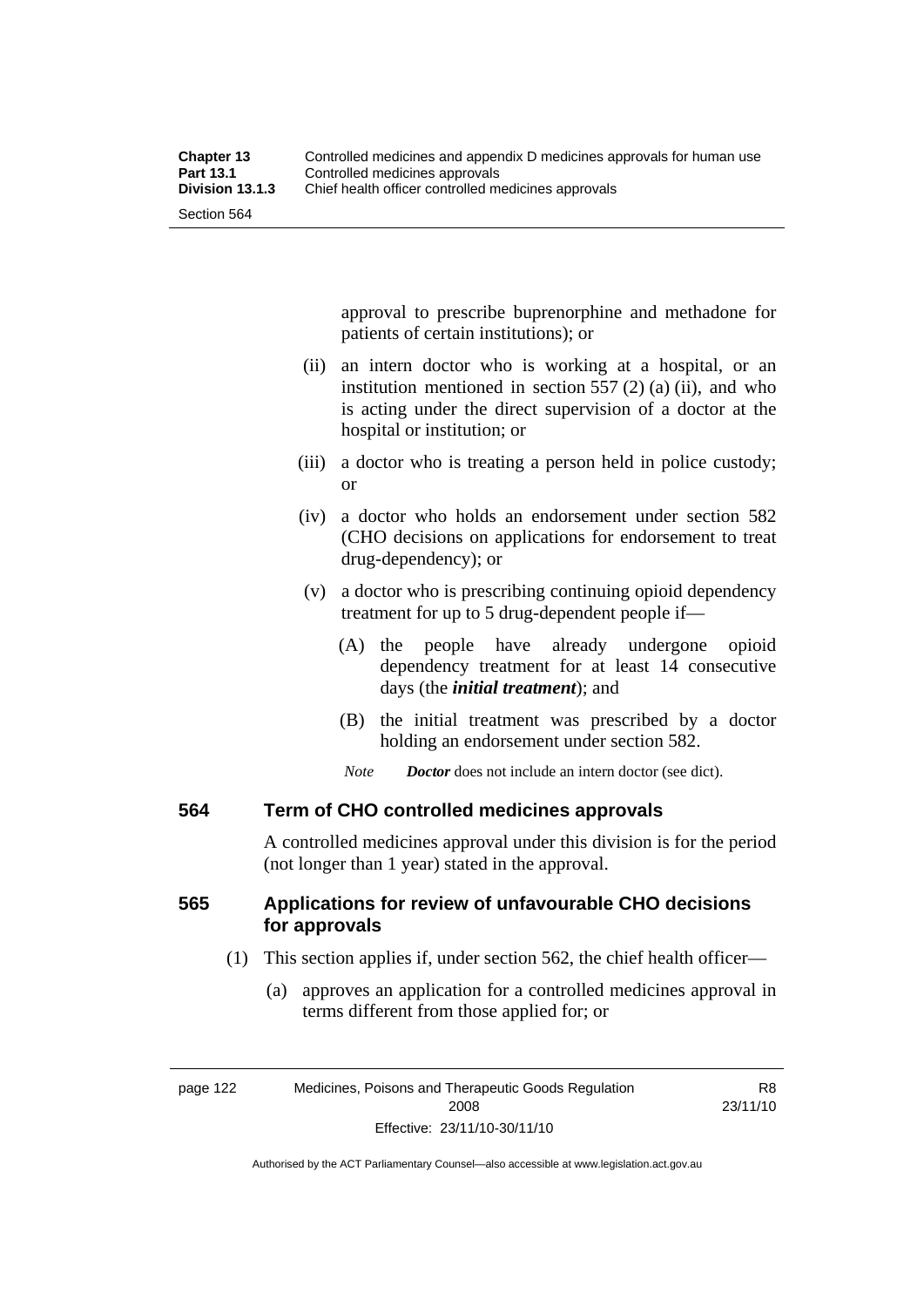- (b) refuses to approve the application for an approval.
- (2) The applicant for the approval may, not later than 7 days after the day the person receives written notice of the decision, apply to the medicines advisory committee for review of the decision.
- (3) The application for review—
	- (a) must be in writing signed by the applicant; and
	- (b) must set out the grounds for the application; and
	- (c) may include any information that the applicant considers appropriate for the review.

#### **566 Medicines advisory committee—referred applications and review of unfavourable CHO decisions**

- (1) This section applies to an application—
	- (a) for approval to prescribe a controlled medicine referred to the medicines advisory committee under section 562 (1) (d); or
	- (b) under section 565 for review of a decision of the chief health officer on an application for a controlled medicines approval.
- (2) The medicines advisory committee may, in writing, ask the applicant to give the committee further information about the treatment of the person to whom the application relates not later than a stated reasonable time.
- (3) After considering the application and any further information provided in accordance with a notice under subsection (2), the medicines advisory committee must—
	- (a) for an application for review of a decision by the chief health officer—
		- (i) direct the chief health officer to confirm the decision made; or

R8 23/11/10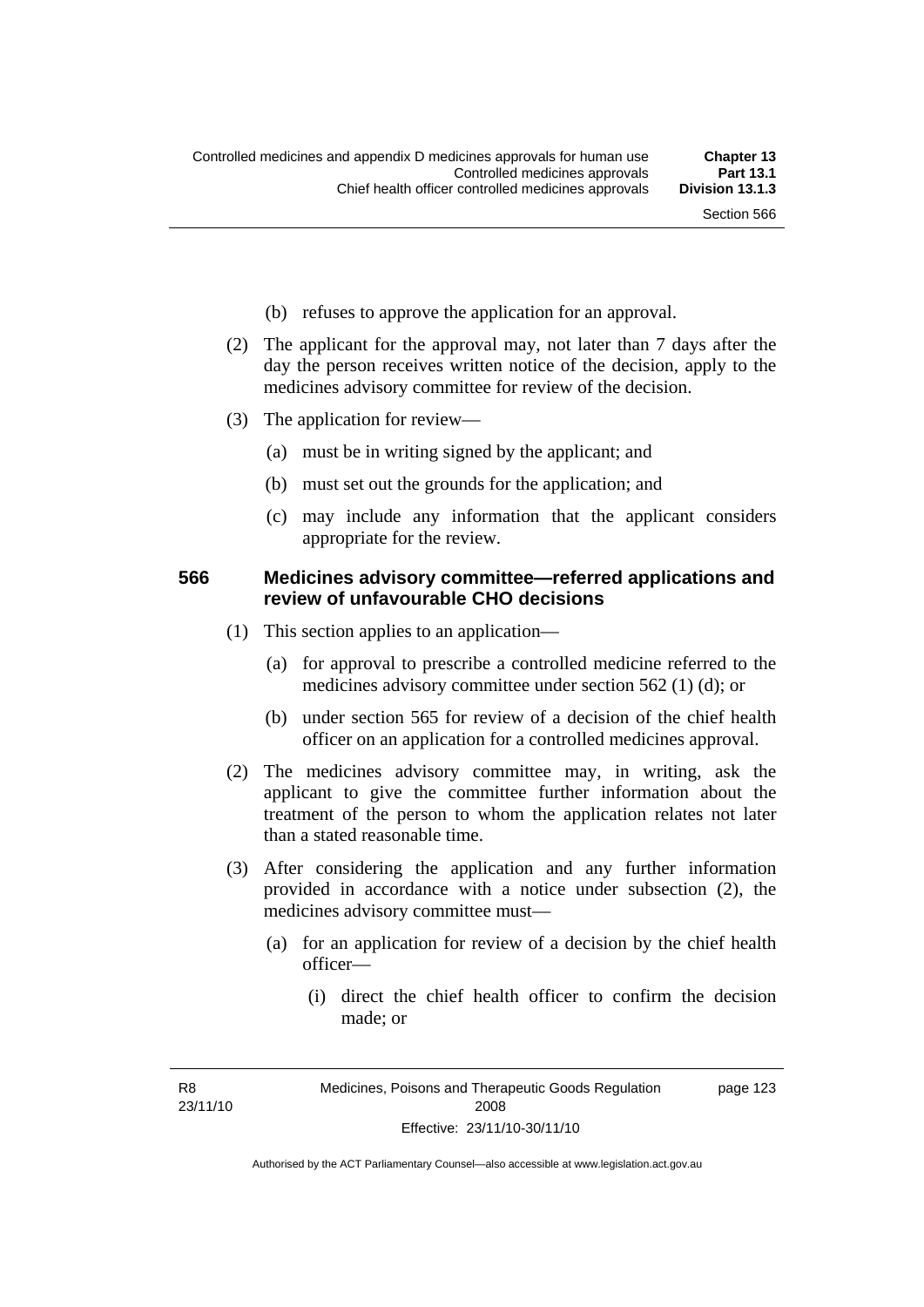- (ii) do both of the following:
	- (A) direct the chief health officer to revoke the decision made;
	- (B) give the chief health officer a direction under paragraph  $(b)$   $(i)$ ,  $(ii)$  or  $(iii)$ ; or
- (b) direct the chief health officer—
	- (i) to approve the application to prescribe a controlled medicine in the terms applied for; or
	- (ii) to approve the application in terms different from those applied for; or
	- (iii) to refuse to approve the application.
- *Note 1* The medicines advisory committee may direct the chief health officer to include conditions in the approval (see s 570 (2)).

*Note* 2 The chief health officer must comply with a direction (see s 573).

(4) A direction must be in writing.

## **567 Amendment and revocation of controlled medicines approvals**

- (1) The chief health officer may amend or revoke a controlled medicines approval on the chief health officer's own initiative and without consulting the medicines advisory committee.
- (2) The medicines advisory committee may direct the chief health officer to amend or revoke a controlled medicines approval, whether or not the approval was given at the direction of the committee.

*Note* The chief health officer must comply with a direction (see s 573).

(3) A direction under subsection (2) must be in writing.

R8 23/11/10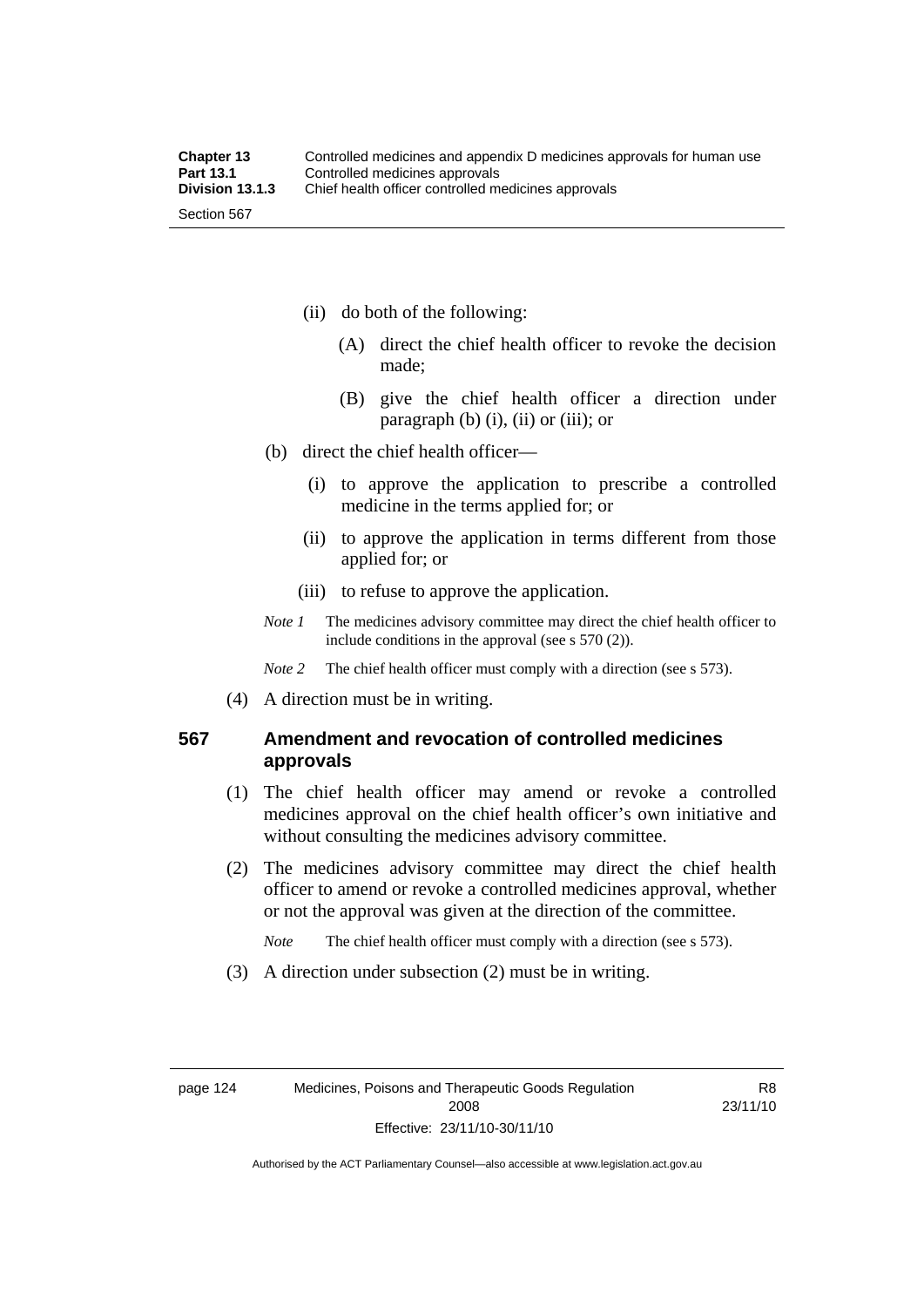- (4) The chief health officer must send the approval-holder written notice of the chief health officer's decision not later than 7 days after the day the decision is made.
- (5) If the decision is to amend or revoke a controlled medicines approval under subsection (1), the notice must include information about the approval-holder's right to seek review of the decision under section 568.
- (6) In this section:

*amend*, a controlled medicines approval, includes imposing a condition on, or changing a condition of, the approval.

#### **568 Application for review of amendment and revocation on CHO initiative**

- (1) This section applies if the chief health officer amends or revokes a controlled medicines approval under section 567 (1).
- (2) The person to whom the approval was given may, not later than 7 days after the day the person is given written notice of the amendment or revocation, apply to the medicines advisory committee for review of the decision.
- (3) The application for review—
	- (a) must be in writing signed by the applicant; and
	- (b) must set out the grounds for the application; and
	- (c) may include any information that the applicant considers appropriate for the review.
- (4) To remove any doubt, the decision to which the application relates continues to operate despite the making of the application until the day the chief health officer's decision on direction under section 569 (3) takes effect.

page 125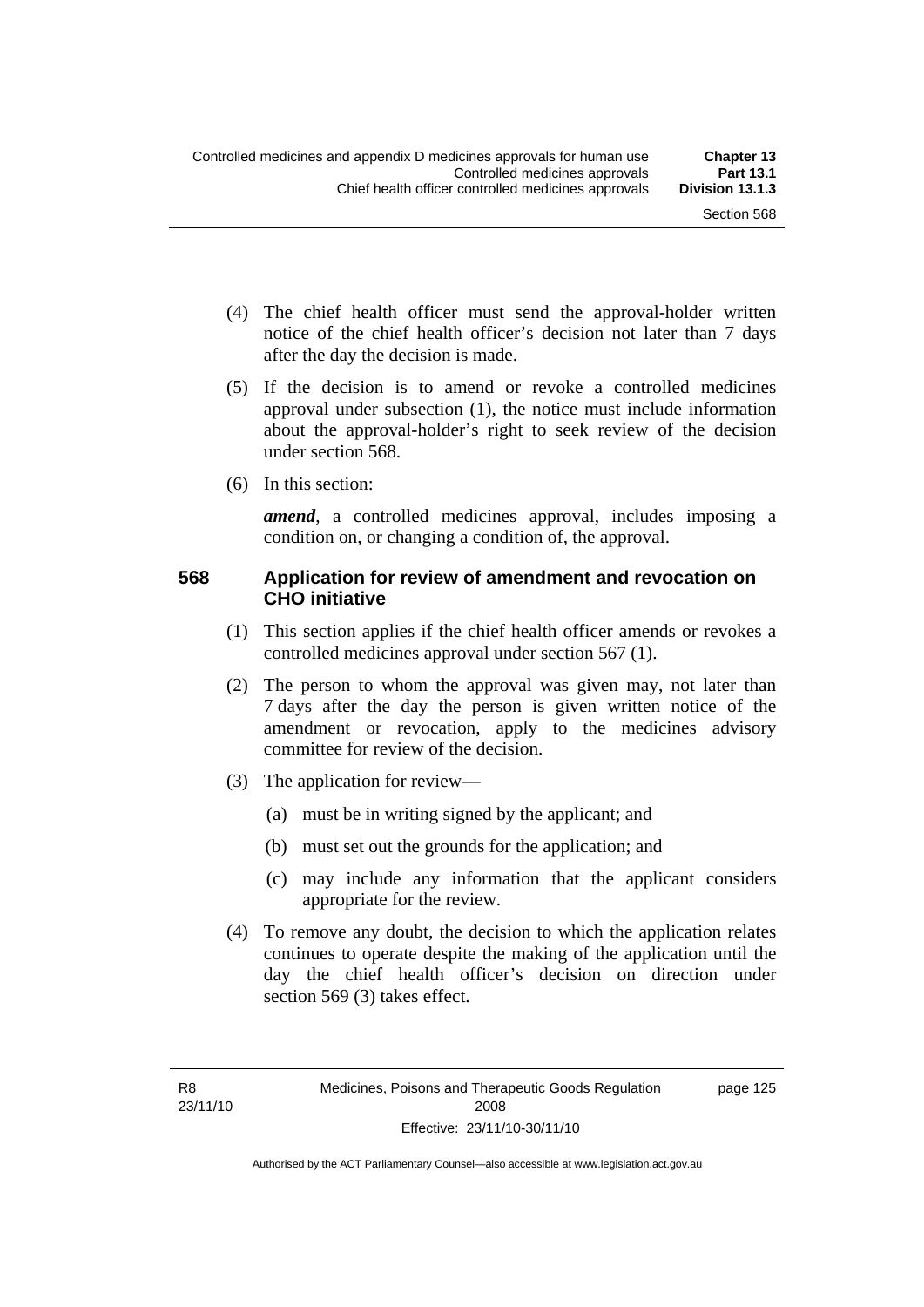## **569 Medicines advisory committee—review of amendment or revocation on CHO initiative**

- (1) This section applies if an application is made to the medicines advisory committee under section 568 to review a decision (the *original decision*) of the chief health officer to amend or revoke a controlled medicines approval.
- (2) The medicines advisory committee may, in writing, ask the designated prescriber to give the committee further information about the treatment of the person to whom the application relates not later than a stated reasonable time.
- (3) After considering the application for review and any further information provided in accordance with a notice under subsection (2), the medicines advisory committee must direct the chief health officer to—
	- (a) confirm the original decision; or
	- (b) revoke the original decision; or
	- (c) revoke the original decision and approve the application as directed by the committee.
	- *Note 1* The medicines advisory committee may direct the chief health officer to include conditions in the approval (see s 570 (2)).
	- *Note* 2 The chief health officer must comply with a direction (see s 573).
- (4) A direction must be in writing.

### **570 Conditional controlled medicines approvals**

 (1) The chief health officer may include conditions for the safe or proper use of a controlled medicine in a controlled medicines approval.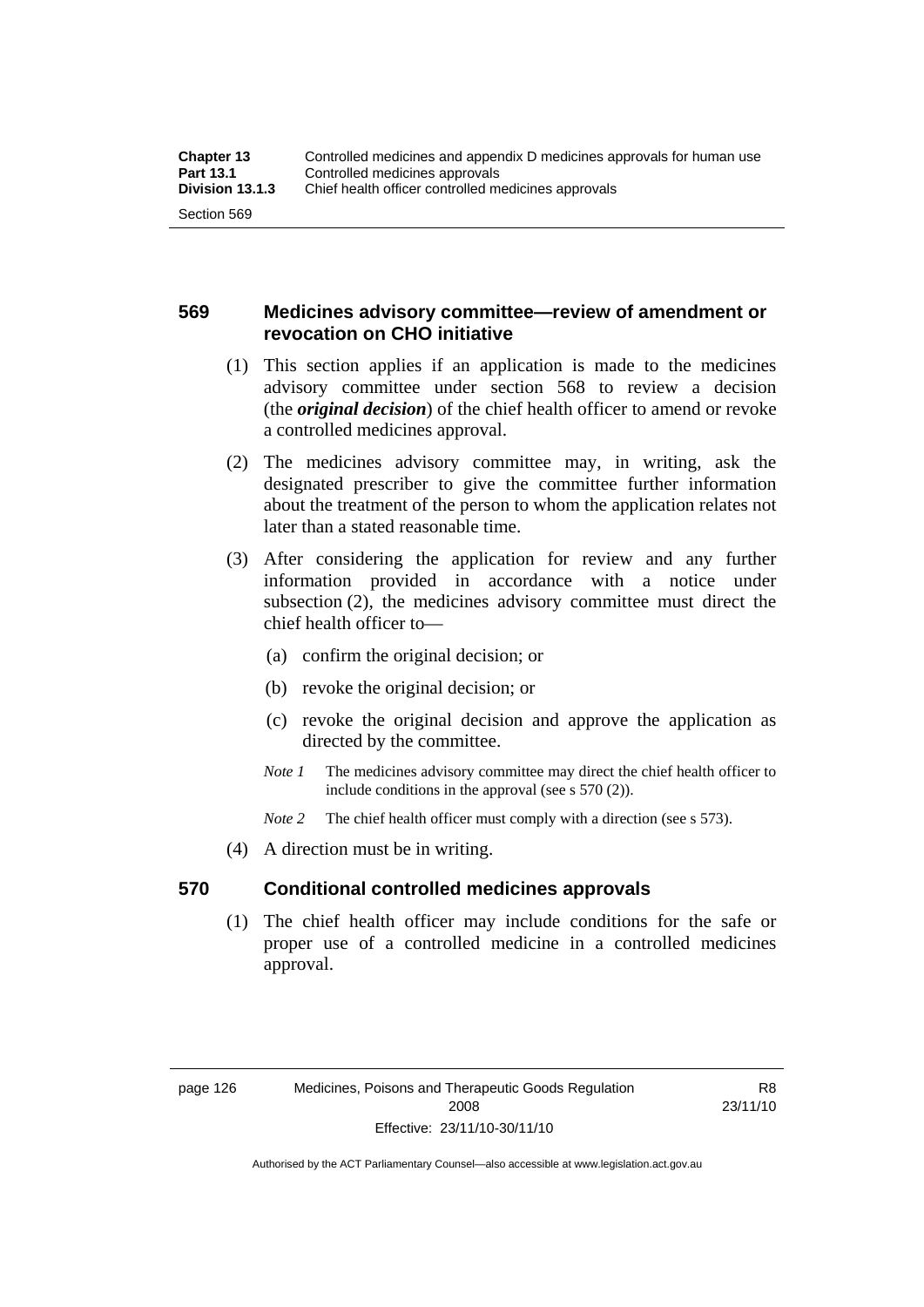(2) The medicines advisory committee may direct the chief health officer to include conditions for the safe or proper use of a controlled medicine in a controlled medicines approval.

*Note* The chief health officer must comply with a direction (see s 573).

#### **571 Form of CHO controlled medicines approvals**

- (1) A controlled medicines approval given by the chief health officer must include the following:
	- (a) the name of the controlled medicine to which the approval relates;
	- (b) the maximum quantity of the medicine that may be prescribed under the approval;
		- *Note 1* For morphine or oxycodone for a person with a terminal illness, see s (2).
		- *Note* 2 For buprenorphine or methadone for a drug-dependent person, see s (3).
	- (c) the form and strength of the medicine that may be prescribed under the approval;
		- *Note* Other forms and strengths may be prescribed in accordance with s 32.
	- (d) the period when the medicine may be prescribed under the approval or when the approval ends;
	- (e) an identifying number for the approval;
	- (f) any condition to which the approval is subject.
	- *Note* If the approval is an oral approval, the prescriber must send the chief health officer a written application (see s  $31$  (d) (ii)).
- (2) However, for subsection (1) (b) and (c), if the controlled medicines approval relates to the treatment of a person with a terminal illness, the approval may provide that all forms, strengths and quantities of morphine or oxycodone are approved.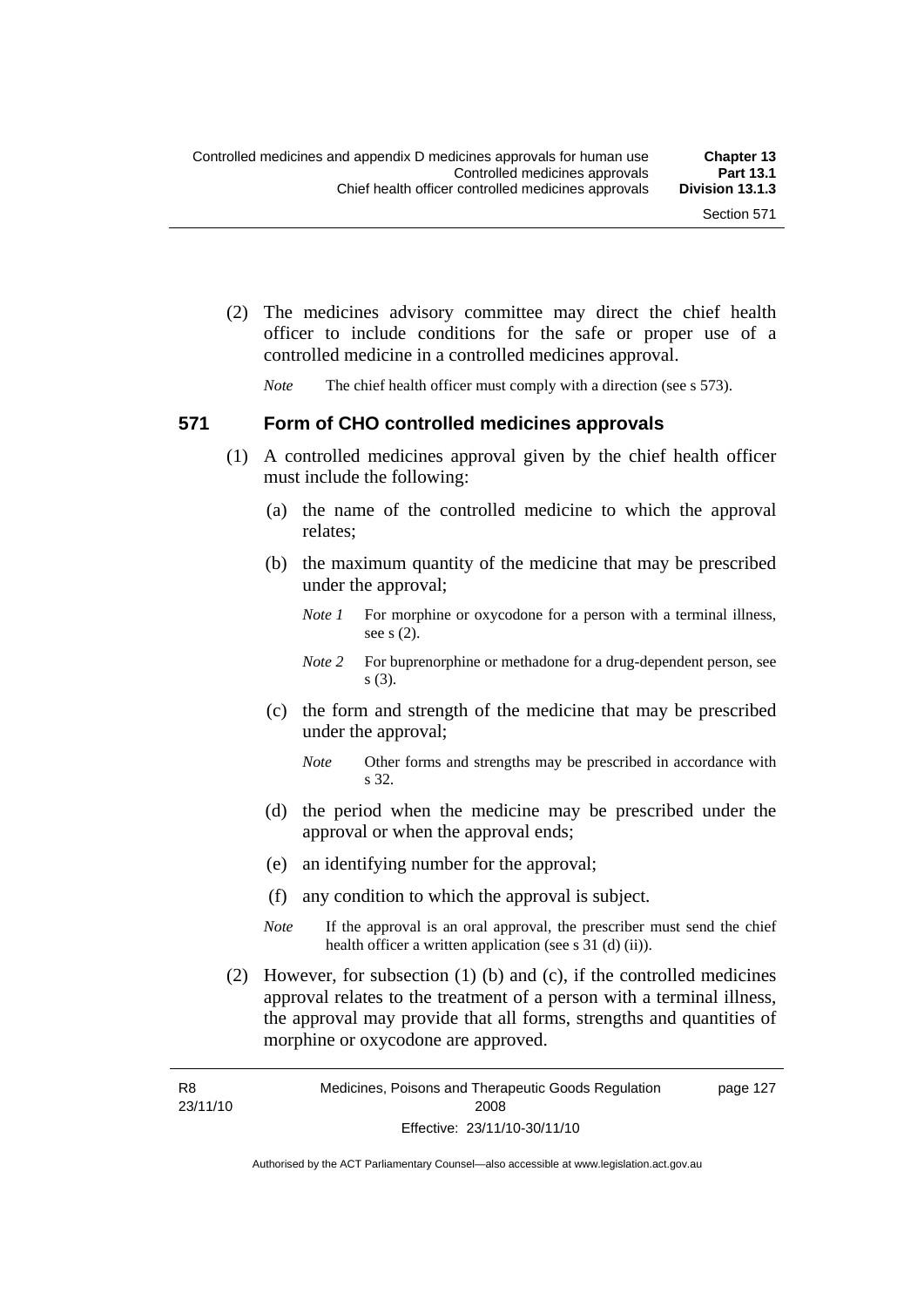(3) Also, for subsection (1) (b), if the controlled medicines approval relates to the treatment of a drug-dependent person with buprenorphine or methadone for their drug-dependency, the approval may state the maximum daily dose that may be prescribed for the person.

## **572 When controlled medicines approvals etc take effect**

- (1) A controlled medicines approval takes effect when the applicant receives notice of the approval or, if the approval states a later day, on the later day.
- (2) An amendment or revocation of a controlled medicines approval takes effect when the approval-holder receives notice of the amendment or revocation or, if the notice of the amendment or revocation states a later day, on the later day.

## **573 Medicines advisory committee—directions to CHO**

- (1) This section applies if the medicines advisory committee directs the chief health officer to make a decision in relation to—
	- (a) an application for a controlled medicines approval; or
	- (b) a controlled medicines approval; or
	- (c) an application under section 581 (Applications for CHO endorsement to treat drug-dependency).
- (2) The chief health officer must—
	- (a) make the decision in accordance with the direction; and
	- (b) send the applicant or approval holder written notice of the decision not later than 7 days after the day the chief health officer makes the decision.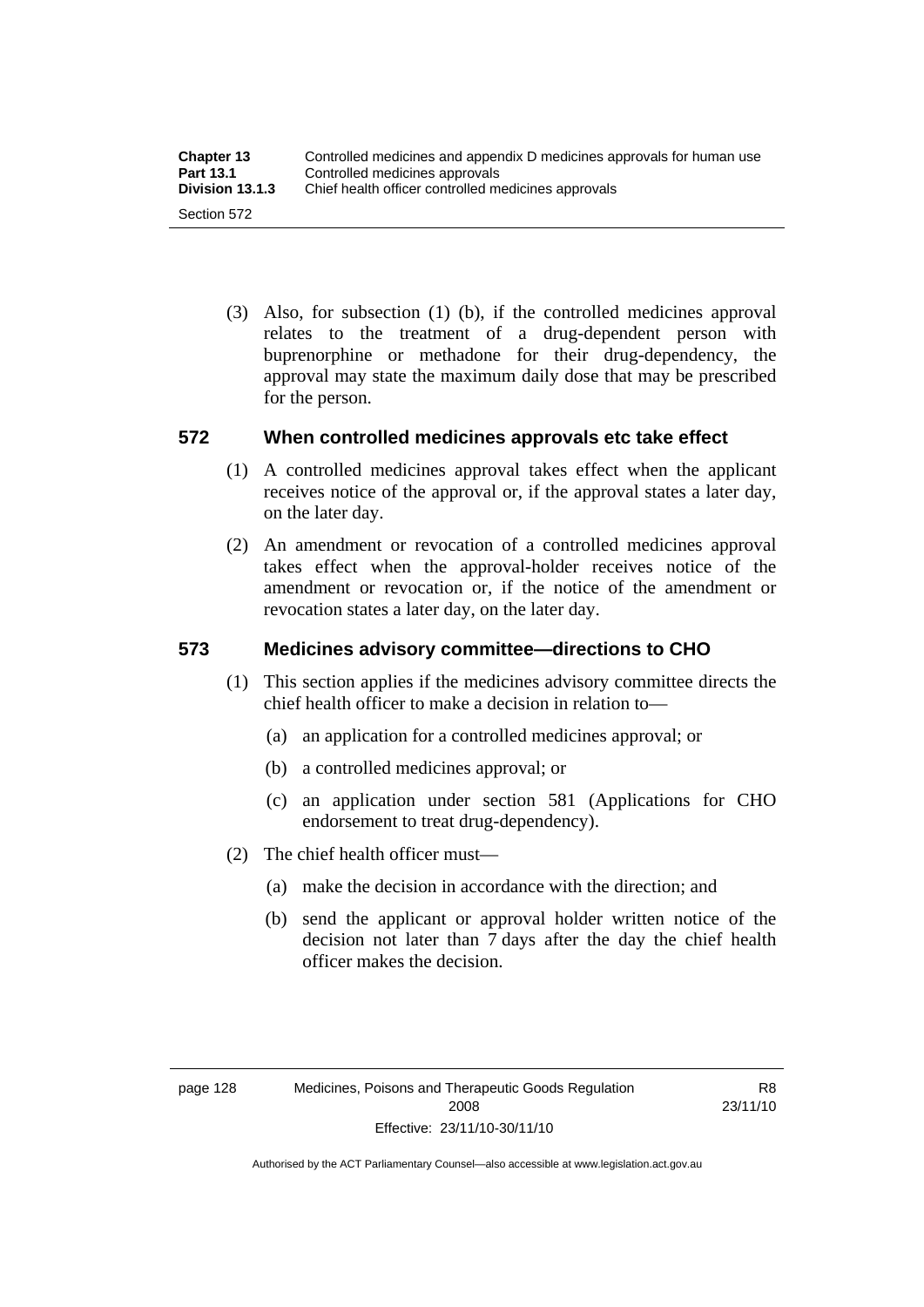### **574 Medicines advisory committee—guidelines for CHO decisions on applications**

 (1) The medicines advisory committee may issue guidelines for the chief health officer in relation to decisions on applications under section 560 (Applications for CHO controlled medicines approvals).

- (2) A guideline is a notifiable instrument.
	- *Note* A notifiable instrument must be notified under the Legislation Act.

## **Division 13.1.4 Endorsements to treat drug-dependency**

#### **580 Meaning of** *endorsement***—div 13.1.4**

In this division:

*endorsement* means an endorsement under section 582 to prescribe buprenorphine and methadone to treat a drug-dependent person's drug-dependency.

*Note* An endorsement is not required by doctors and certain intern doctors who are working at particular institutions, see s 563 (c).

### **581 Applications for CHO endorsement to treat drug-dependency**

- (1) A doctor may, in writing, apply to the chief health officer for an endorsement.
	- *Note Doctor* does not include an intern doctor (see dict).
- (2) The application must include the following:
	- (a) the doctor's name and business address and telephone number;

R8 23/11/10 page 129

*Note* The chief health officer must comply with any applicable guidelines (see s 563 (a)).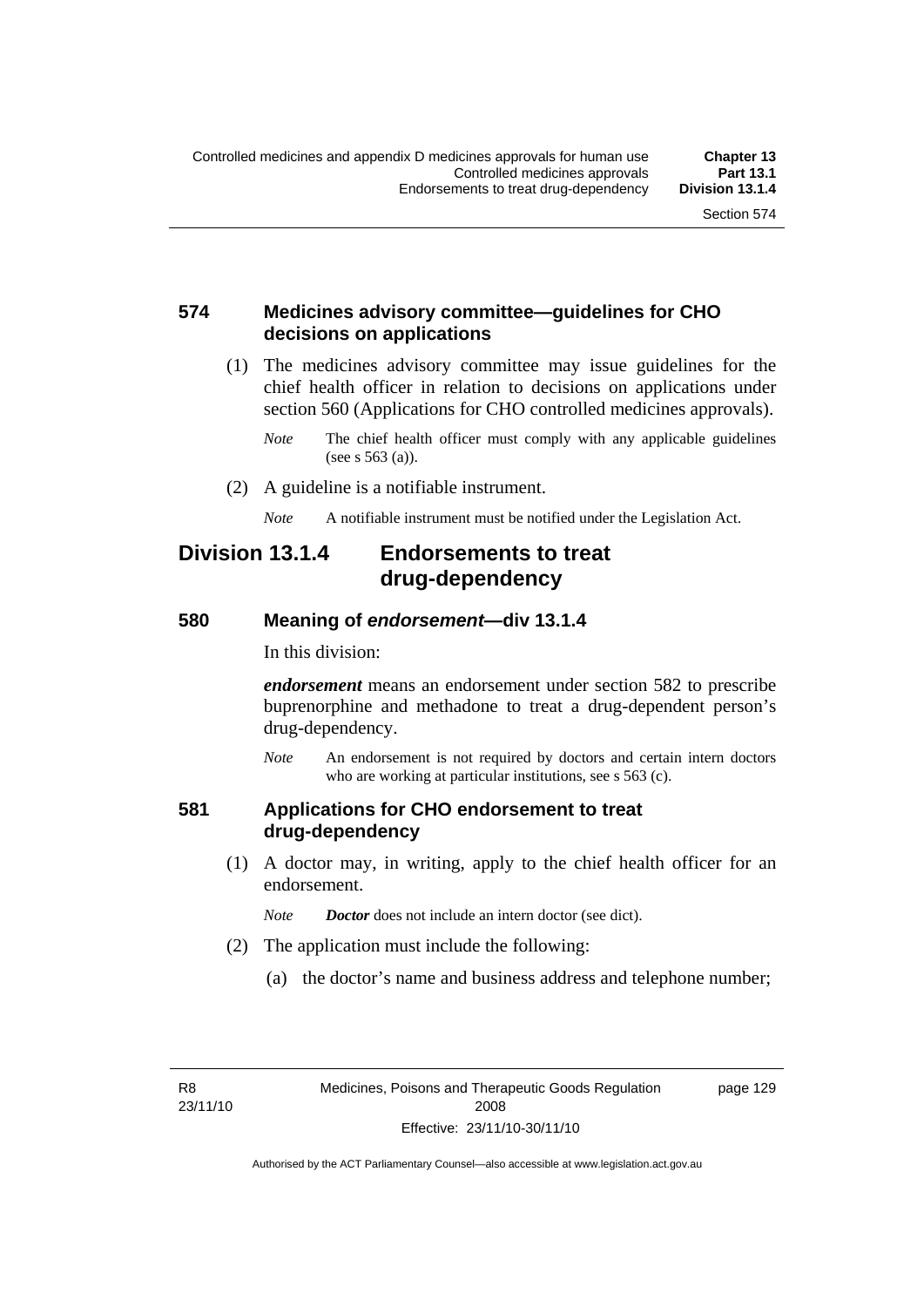- (b) the doctor's qualifications and experience in treating drug-dependency.
- *Note* If a form is approved under the Act, s 198 for this provision, the form must be used.
- (3) The chief health officer may ask the doctor for any other information reasonably required to decide the application.

### **582 CHO decisions on applications for endorsement to treat drug-dependency**

- (1) The chief health officer must give, or refuse to give, an endorsement to a doctor who applies under section 581.
- (2) The chief health officer must not give a doctor an endorsement unless satisfied that the doctor has the qualifications and experience to treat drug-dependency.
- (3) An endorsement is subject to any condition included in the endorsement by the chief health officer.
- (4) The chief health officer must give the doctor written notice of the chief health officer's decision not later than 7 days after the day the decision is made.
- (5) If the chief health officer refuses the application, the notice must include information about the doctor's right to seek review of the decision under section 584.

#### **583 Form of CHO endorsements to treat drug-dependency**

An endorsement by the chief health officer must include the following:

- (a) the doctor's name;
- (b) an identifying number for the endorsement;
- (c) any condition to which the endorsement is subject.

page 130 Medicines, Poisons and Therapeutic Goods Regulation 2008 Effective: 23/11/10-30/11/10

R8 23/11/10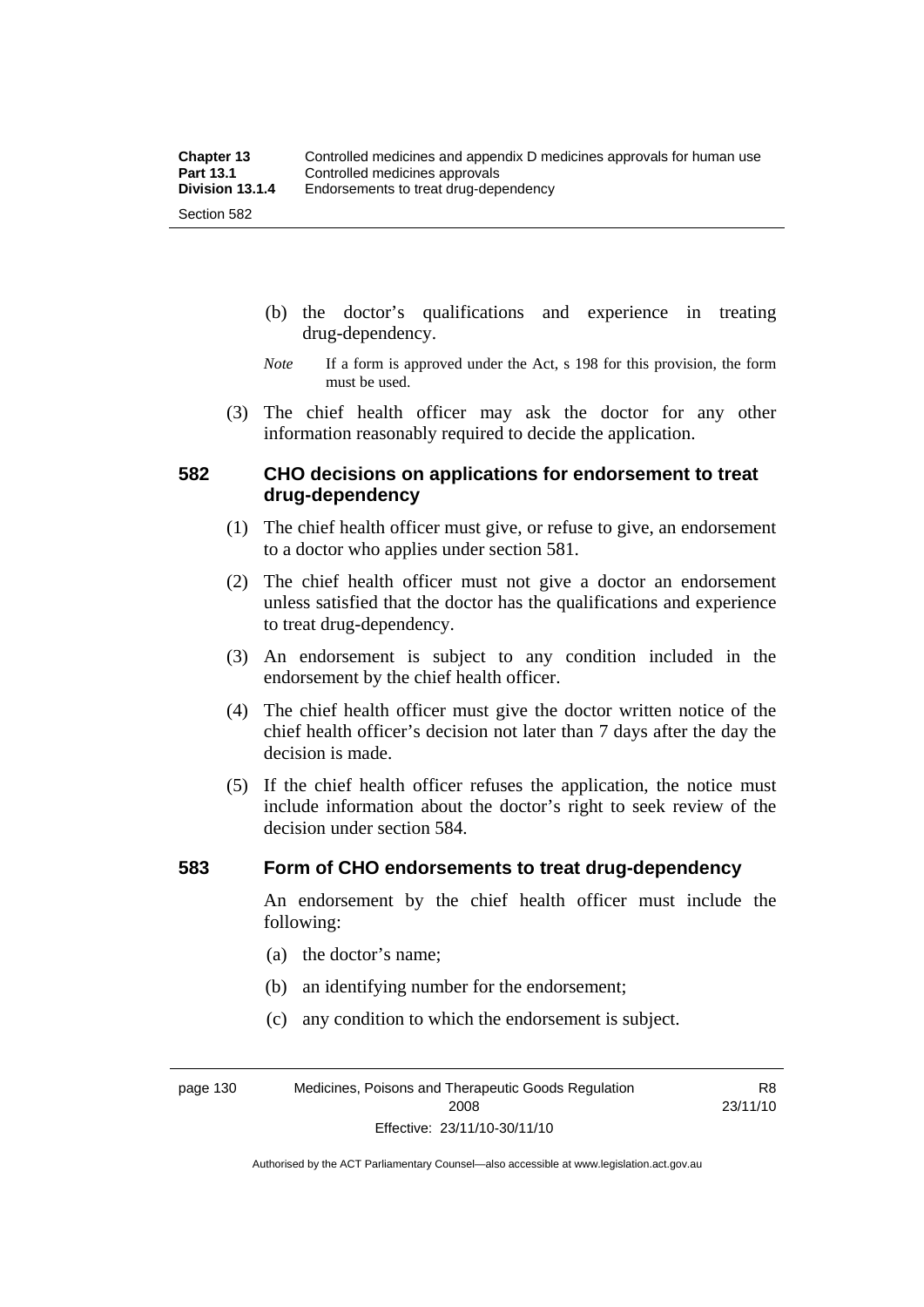## **584 Medicines advisory committee—review of CHO decisions to refuse endorsements to treat drug-dependency**

- (1) This section applies if the chief health officer refuses under section 582 to give an endorsement to a doctor.
- (2) The doctor may, not later than 28 days after the day the doctor receives written notice of the decision, apply to the medicines advisory committee for review of the decision.
- (3) The application for review—
	- (a) must be in writing signed by the doctor; and
	- (b) must set out the grounds for the application; and
	- (c) may include any information that the doctor considers appropriate for the review.
- (4) The medicines advisory committee may, in writing, ask the doctor to give the committee further information that the committee reasonably needs to decide the application.
- (5) After considering the application and any further information provided in accordance with a notice under subsection (4), the medicines advisory committee must—
	- (a) direct the chief health officer to confirm the decision made; or
	- (b) direct the chief health officer to revoke the decision made and approve the application as directed by the committee.

*Note* The chief health officer must comply with a direction (see s 573).

(6) A direction must be in writing.

page 131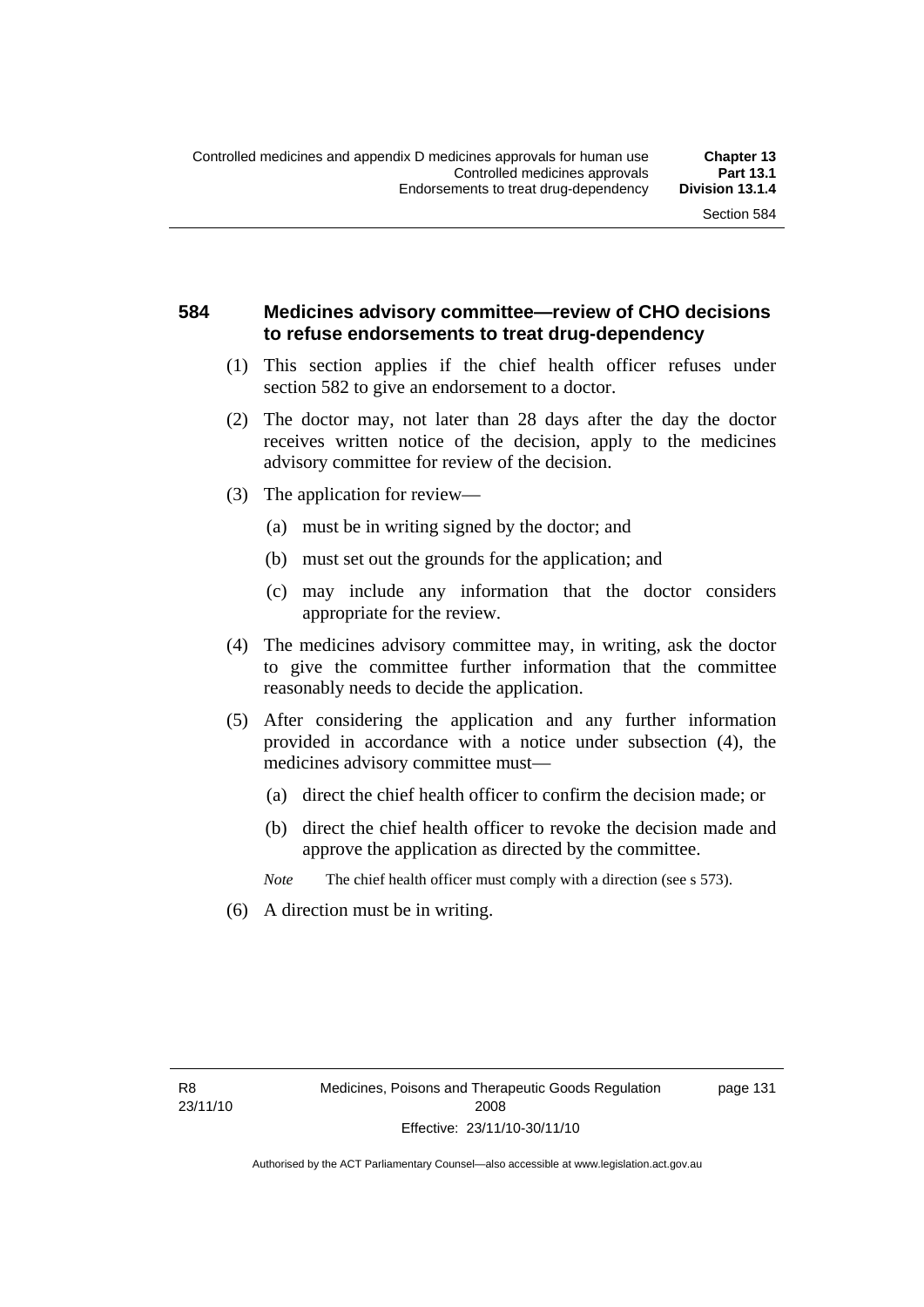## **Part 13.2 Appendix D medicines approvals**

*Note* It is a condition of an authorisation to prescribe a designated appendix D medicine for the prescriber to have an approval under this part (see s 33 (a)).

#### **590 Meaning of** *appendix D medicines approval*

In this regulation:

*appendix D medicines approval* means an approval under section 591 or section 593.

### **591 Standing approval to prescribe designated appendix D medicines**

A doctor is approved to prescribe a designated appendix D medicine for a purpose mentioned in schedule 3 (Designated appendix D medicines—standing approvals), part 3.2, column 3 in relation to the medicine if—

- (a) the medicine is mentioned in the schedule, part 3.2, column 3 in relation to the doctor; and
- (b) if the schedule, part 3.2, column 4 contains a condition in relation to the medicine—the doctor prescribes the medicine in accordance with the condition.

#### **Example—par (b)**

If sch 3, pt 3.2, col 4 includes a condition requiring a doctor to advise a woman of child-bearing age to avoid becoming pregnant during or for a certain period after the completion of treatment, the doctor is authorised to prescribe the medicine only if the doctor gives the patient the advice.

- *Note 1 Doctor* does not include an intern doctor (see dict).
- *Note 2* An example is part of the regulation, is not exhaustive and may extend, but does not limit, the meaning of the provision in which it appears (see Legislation Act, s 126 and s 132).

page 132 Medicines, Poisons and Therapeutic Goods Regulation 2008 Effective: 23/11/10-30/11/10 R8 23/11/10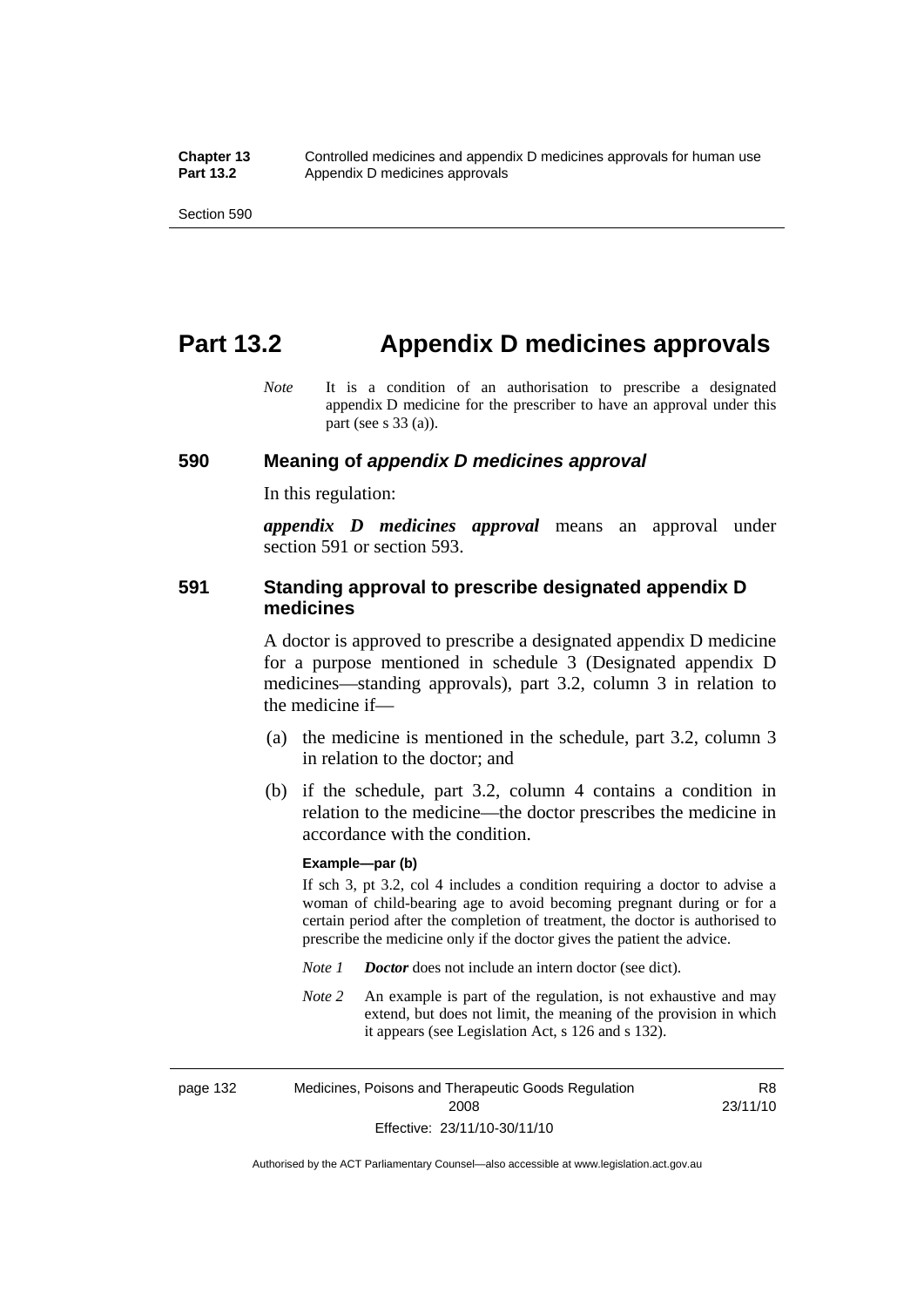## **592 Applications for CHO approval to prescribe designated appendix D medicines**

 (1) A doctor may, in writing, apply to the chief health officer for approval to prescribe a designated appendix D medicine for a purpose mentioned in schedule 3 (Designated appendix D medicines—standing approvals), part 3.2, column 3 in relation to the medicine.

*Note Doctor* does not include an intern doctor (see dict).

- (2) The application must include the following:
	- (a) the medicine's name;
	- (b) the doctor's name, business address and telephone number;
	- (c) if the doctor is a specialist—the specialist area in which the doctor practises;
	- (d) if the doctor is not a specialist—the doctor's qualifications and experience in relation to the medicine.
	- *Note* If a form is approved under the Act, s 198 for this provision, the form must be used.
- (3) The chief health officer may ask the doctor for any other information reasonably required to decide the application.

## **593 CHO decisions on applications to prescribe designated appendix D medicines**

- (1) The chief health officer must approve, or refuse to approve, an application by a doctor under section 592 for approval to prescribe a designated appendix D medicine.
- (2) An approval under subsection (1) to prescribe a designated appendix D medicine is subject to the following conditions:
	- (a) that the doctor complies with any conditions in schedule 3, part 3.2, column 4 in relation to the medicine;

R8 23/11/10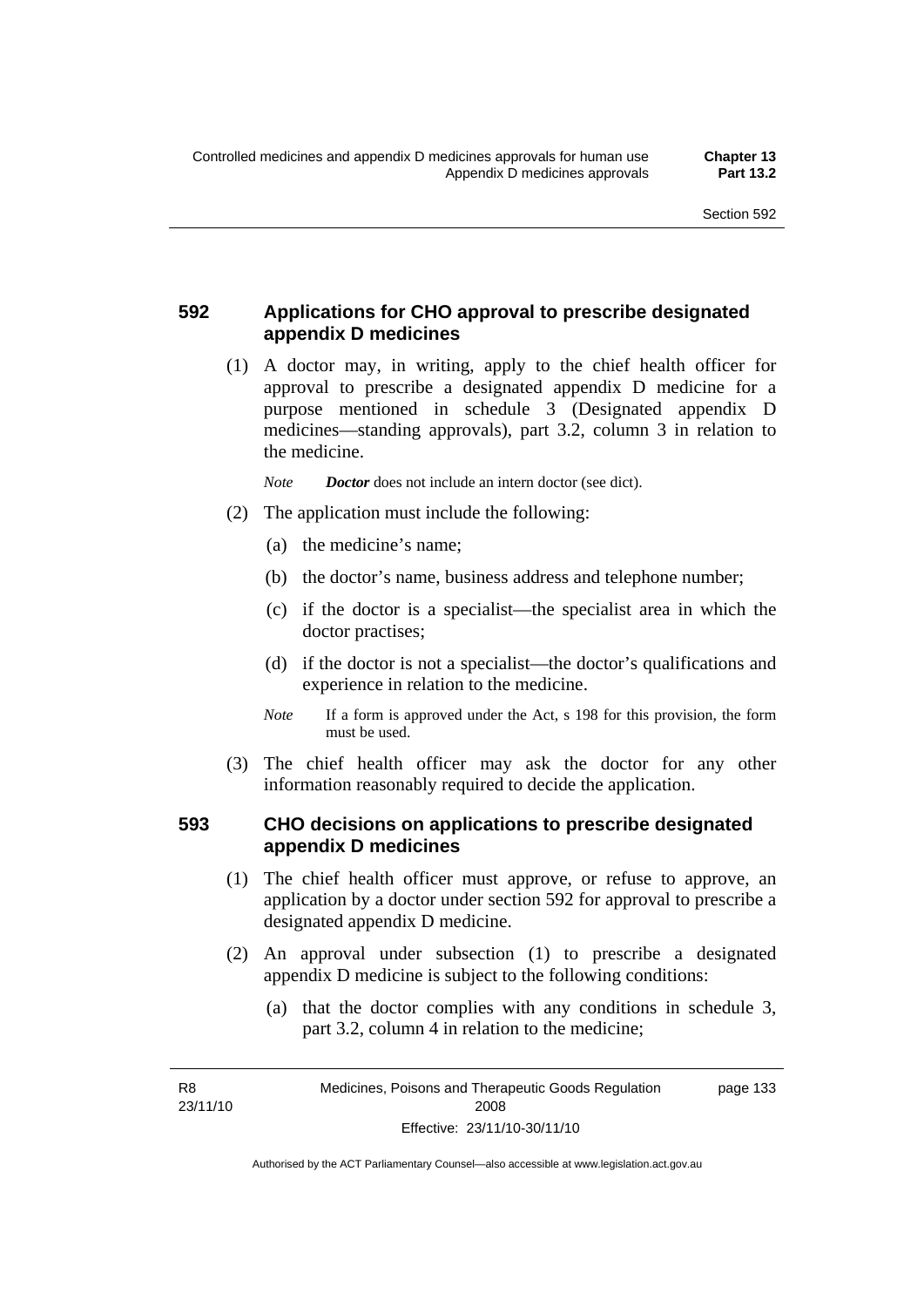(b) any other condition included in the approval by the chief health officer.

#### **Example—par (a)**

If sch 3, pt 3.2, col 4 includes a condition requiring a doctor to advise a woman of child-bearing age to avoid becoming pregnant during or for a certain period after the completion of treatment, the doctor is authorised to prescribe the medicine only if the doctor gives the patient the advice.

- *Note* An example is part of the regulation, is not exhaustive and may extend, but does not limit, the meaning of the provision in which it appears (see Legislation Act, s 126 and s 132).
- (3) For this section, the chief health officer—
	- (a) must have regard to the specialist area (if any) in which the doctor practises and the requirements (if any) stated in the medicines and poisons standard, appendix D for the medicine to which the application relates; and
	- (b) may have regard to anything else the chief health officer considers appropriate.
- (4) The chief health officer must send the doctor written notice of the chief health officer's decision not later than 7 days after the day the decision is made.

#### **594 Form of CHO appendix D medicines approvals**

An appendix D medicines approval given by the chief health officer must include the following:

- (a) the doctor's name;
- (b) the name of the medicine to which the approval relates;
- (c) an identifying number for the approval;
- (d) any condition included in the approval by the chief health officer.

R8 23/11/10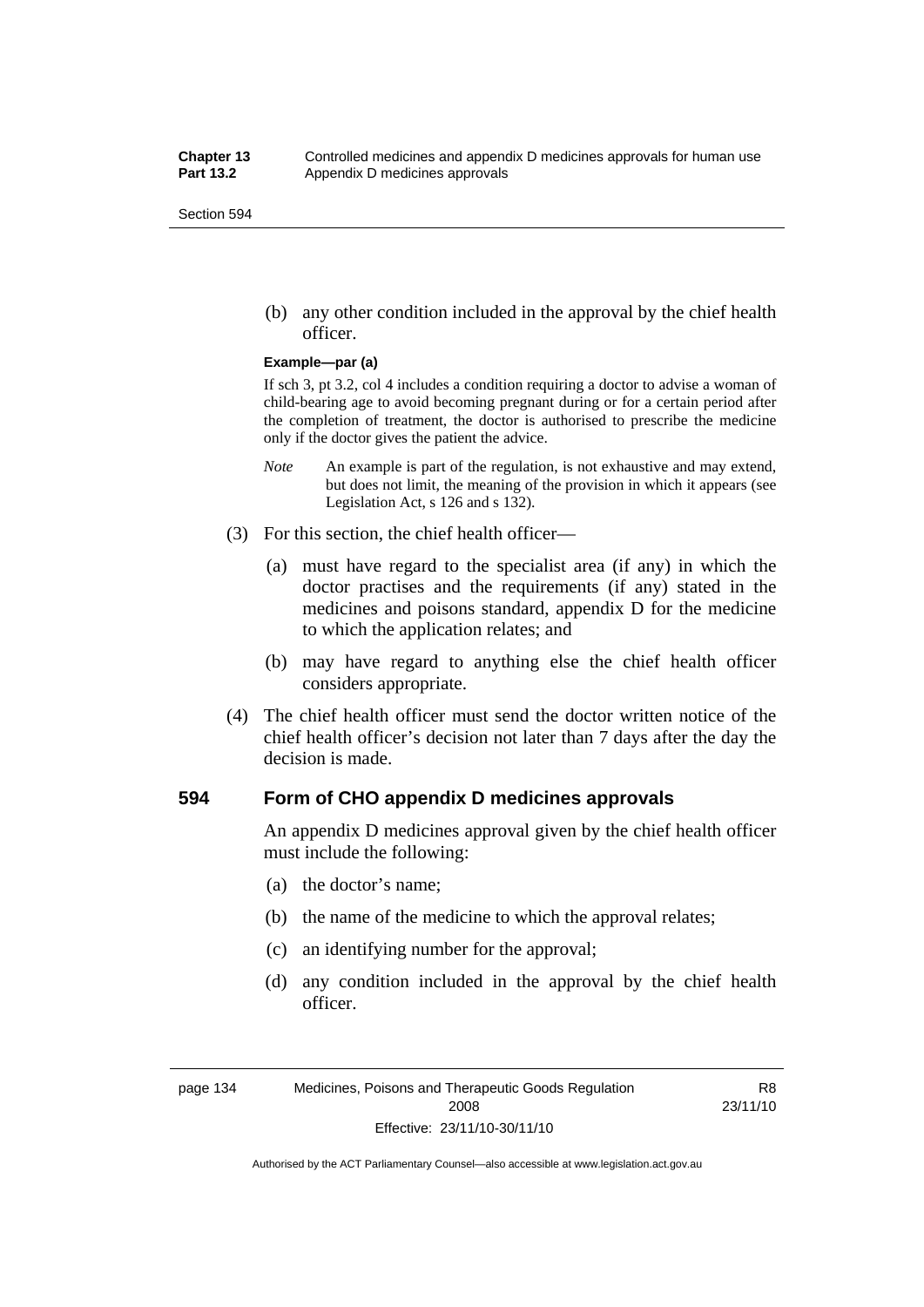# **Chapter 14 Medicines licences**

## **Part 14.1 Medicines licences generally**

#### **600 Medicines licences that may be issued—Act, s 78 (2)**

The following licences for medicines may be issued:

- (a) a licence for a program of research or education in relation to a controlled medicine (a *controlled medicines research and education program licence*);
- (b) a licence for medicines for first-aid kits (a *first-aid kit licence*);
- (c) a licence for the supply by wholesale of a medicine (a *medicines wholesalers licence*);
- (d) a licence for the treatment of opioid dependency with buprenorphine or methadone (an *opioid dependency treatment licence*);
- (e) a licence for the sale by retail of pharmacy medicines by a person who is not a pharmacist (a *pharmacy medicines rural communities licence*).
- *Note* Other medicines licences may also be issued (see Act, s 78 (3)).

R8 23/11/10 Medicines, Poisons and Therapeutic Goods Regulation 2008 Effective: 23/11/10-30/11/10

page 135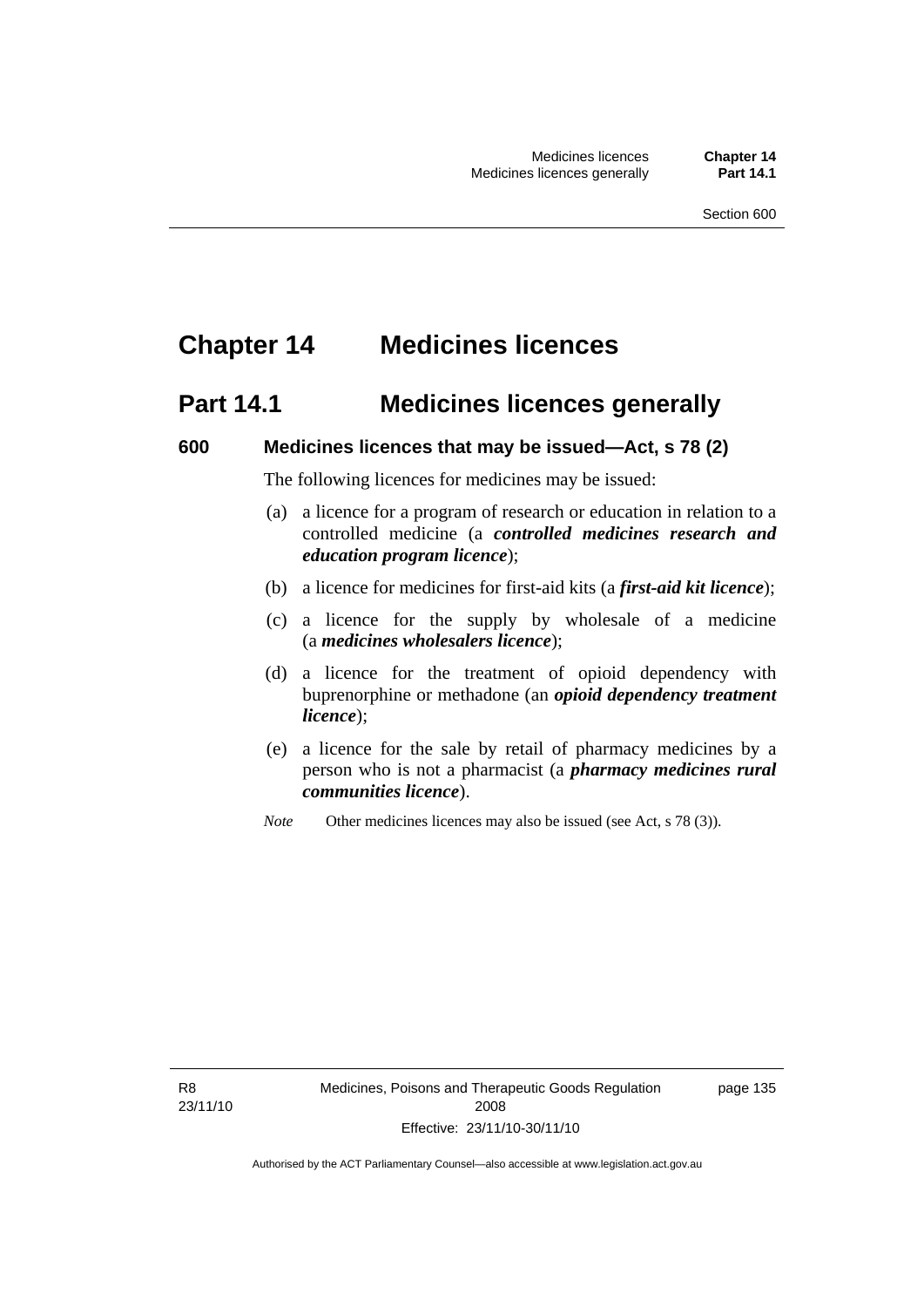# **Part 14.2 Controlled medicines research and education program licences**

### **605 Applications for controlled medicines research and education program licences**

- (1) An application for a controlled medicines research and education program licence for a controlled medicine must be in writing, signed by the applicant, and include the following:
	- (a) the full name, address and academic, professional or other relevant qualifications of—
		- (i) the person who is to supervise the program; and
		- (ii) the person who is to conduct the program;
	- (b) the name of the recognised research institution at or under which the program is proposed to be conducted;

*Note Recognised research institution*—see the Act, s 20 (5).

- (c) whether the program will be conducted at, or under the authority of, the recognised research institution;
- (d) the premises where the program will be conducted;
- (e) the controlled medicine, and the form and strength of the medicine, for which the licence is sought;
- (f) the maximum quantity of the medicine that would be possessed under the licence at any time;
- (g) a description of the program, including an explanation of why the program cannot be carried out satisfactorily without the use of the medicine;

R8 23/11/10

*Note* For research and education activities in relation to other medicines, see pt 9.4.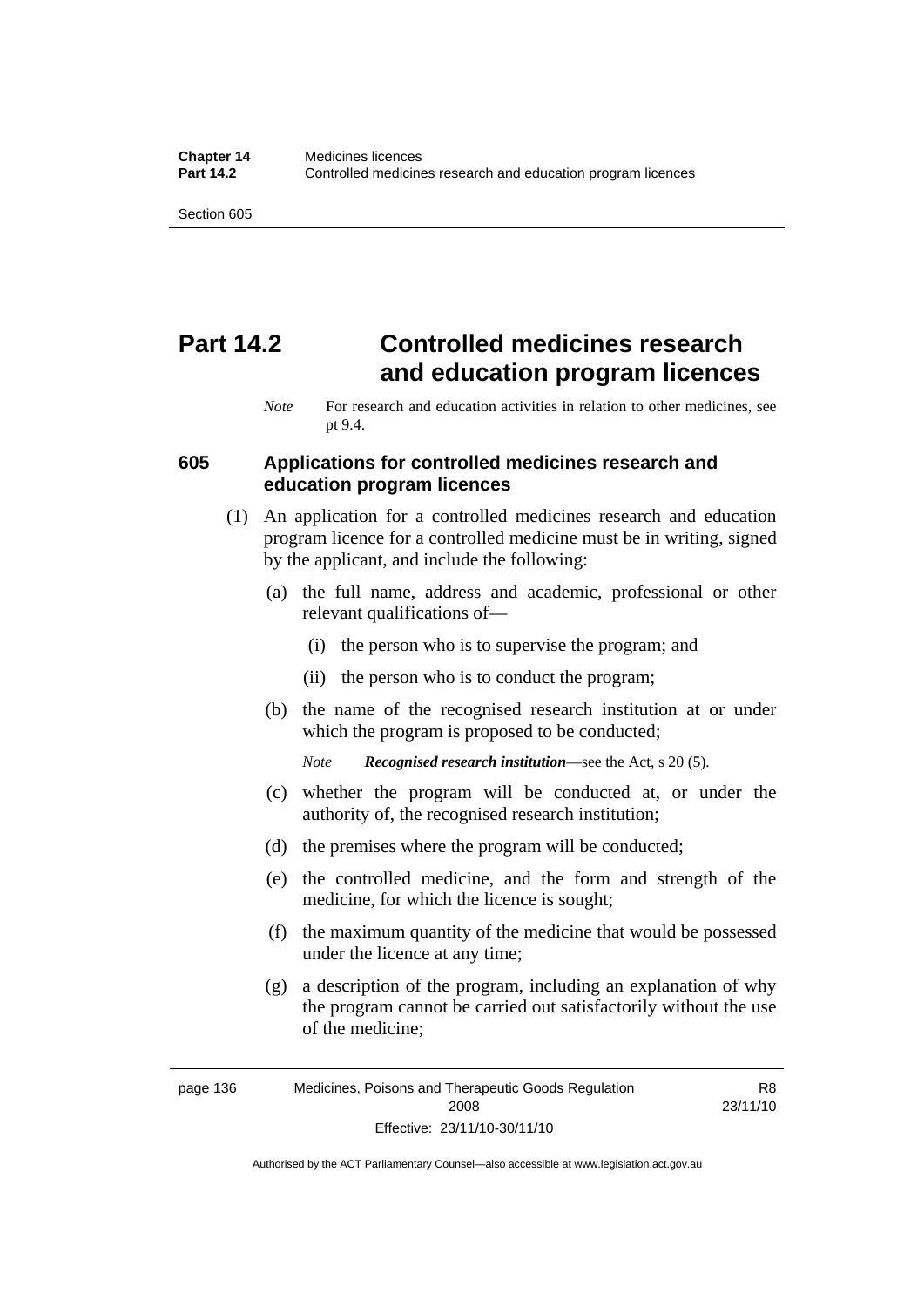- (h) the supervision arrangements for the program;
- (i) the period for which the licence is sought.
- *Note 1* If a form is approved under the Act, s 198 for this provision, the form must be used.
- *Note* 2 A fee may be determined under the Act, s 197 for this provision.
- (2) The application must be accompanied by a written approval of the program by the person in charge of—
	- (a) the recognised research institution; or
	- (b) a faculty or division of the institution.

#### **606 Restrictions on issuing of controlled medicines research and education program licences—Act, s 85 (1) (a)**

The chief health officer must not issue a controlled medicines research and education program licence to a person unless—

- (a) the program to which the licence relates will be conducted at, or under the authority of, a recognised research institution; and
- (b) the program is approved by a person mentioned in section 605 (2); and
- (c) satisfied that the program—
	- (i) cannot be carried out without the use of the controlled medicine to which the licence application relates; and
	- (ii) will be adequately supervised.

page 137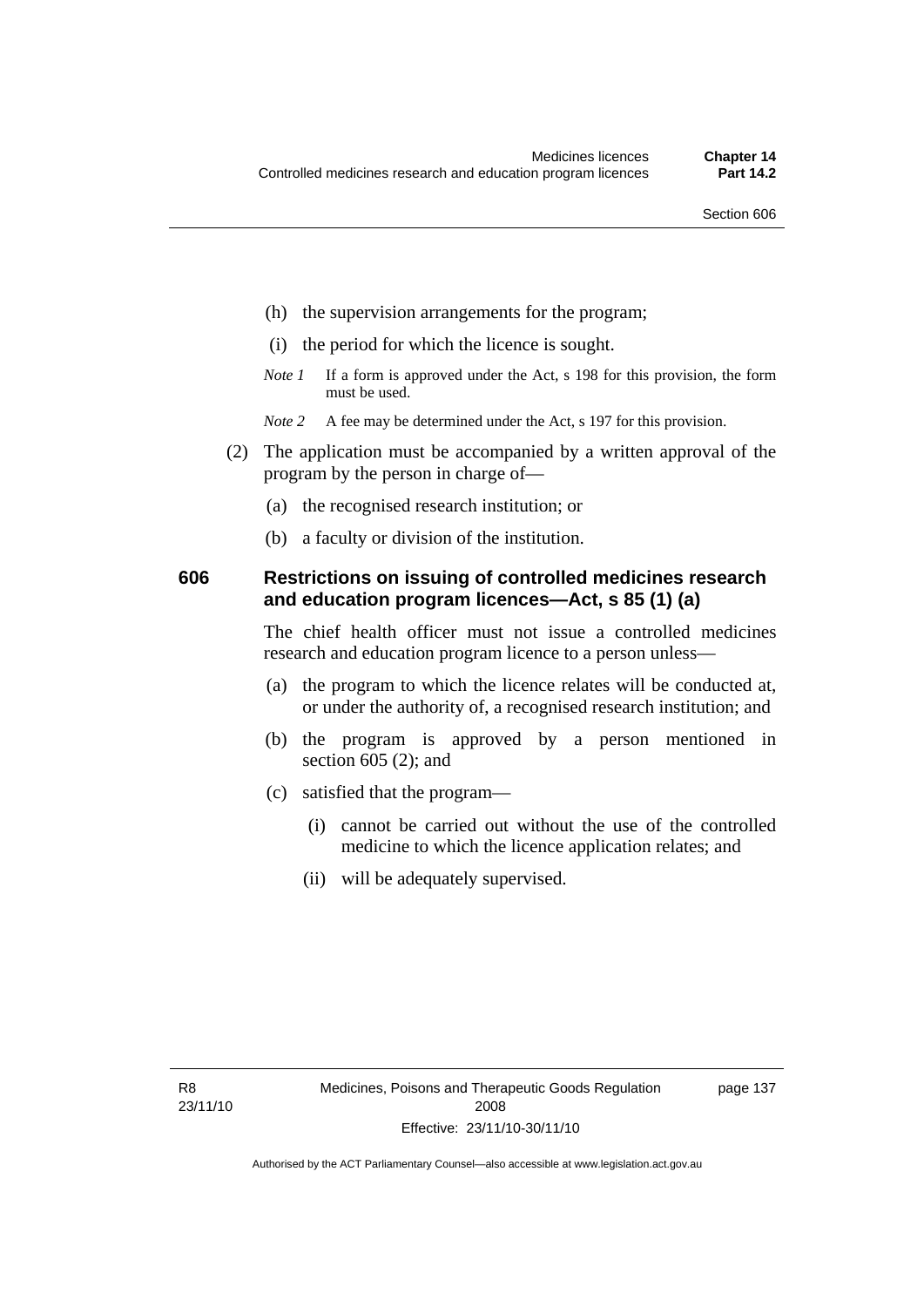## **607 Additional information for controlled medicines research and education program licences—Act, s 88 (1) (k)**

The following additional information is prescribed for a controlled medicines research and education program licence:

- (a) the research or education program for which the licence is issued;
- (b) the name of the program's supervisor;
- (c) the dealings with a controlled medicine authorised by the licence;
- (d) the premises where the program will be conducted;
- (e) the maximum quantity of the controlled medicine that may be possessed at any time for the program;
- (f) the total quantity of the controlled medicine that may be possessed for the program during the period of the licence;
- (g) the form and strength of the controlled medicine that may be obtained and possessed for the program.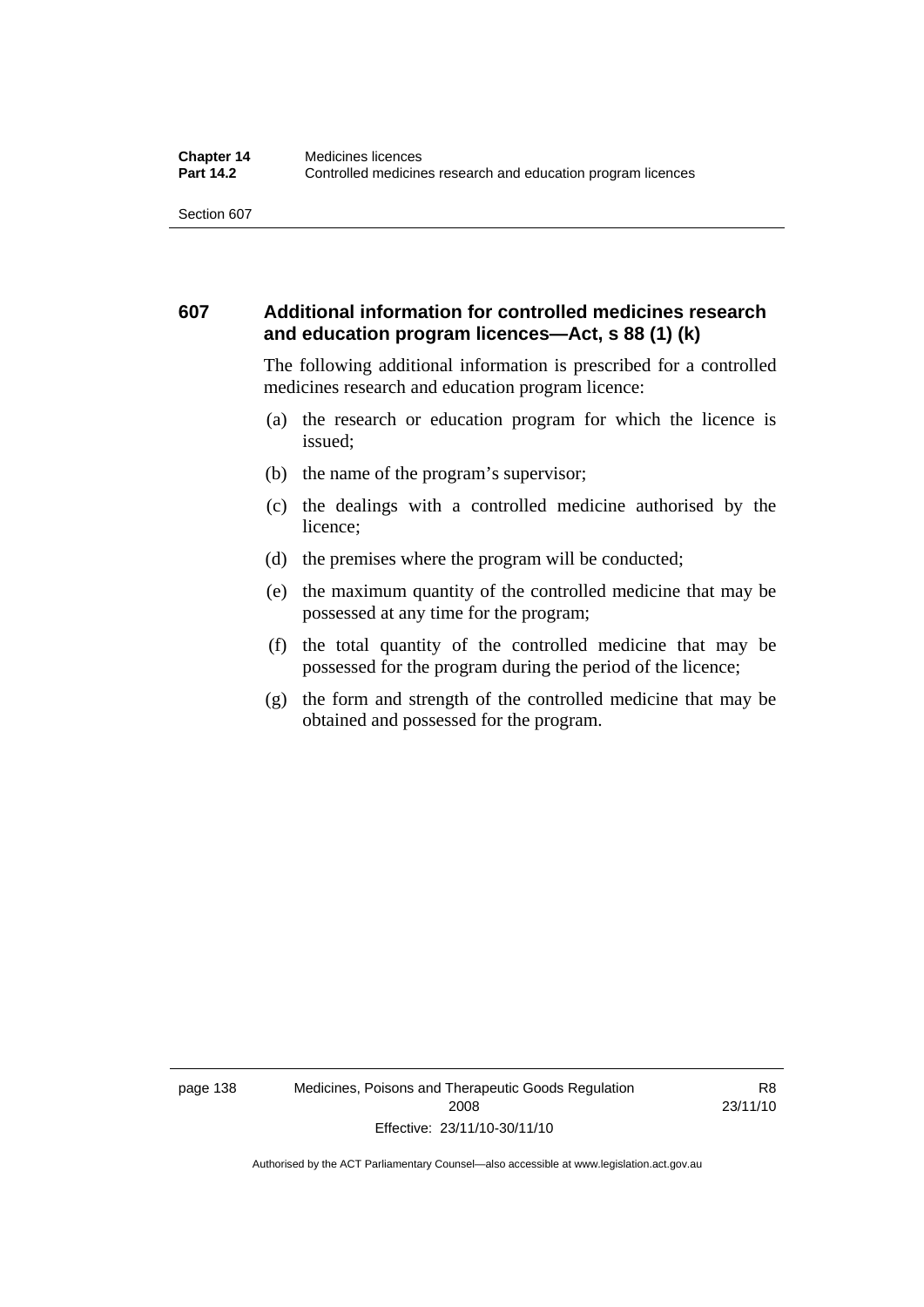## **Part 14.3 First-aid kit licences**

*Note* This part is not applicable to a health practitioner or health professional who is authorised elsewhere under this regulation to possess etc medicines for a first-aid kit.

#### **610 Applications for first-aid kit licences**

- (1) An application for a first-aid kit licence must be in writing, signed by the applicant, and include the following:
	- (a) the full name, address and occupation of the applicant;
	- (b) the full name, address and occupation of each other person proposed to be authorised to deal with a medicine under the licence;
	- (c) the prescription only medicines and controlled medicines (each of which are *relevant medicines*), and the form and strength of the relevant medicines, for which the licence is sought;
		- *Note* Pharmacy medicines and pharmacist only medicines are authorised for the kit under s 450.
	- (d) the maximum quantity of the relevant medicines that would be possessed under the licence at any time;
	- (e) the first-aid services provided, or proposed to be provided, to the community by the applicant;
	- (f) the situations in which it is proposed the medicines in the first-aid kit will be used;
	- (g) the period for which the licence is sought.
	- *Note 1* If a form is approved under the Act, s 198 for this provision, the form must be used.
	- *Note* 2 A fee may be determined under the Act, s 197 for this provision.

R8 23/11/10 page 139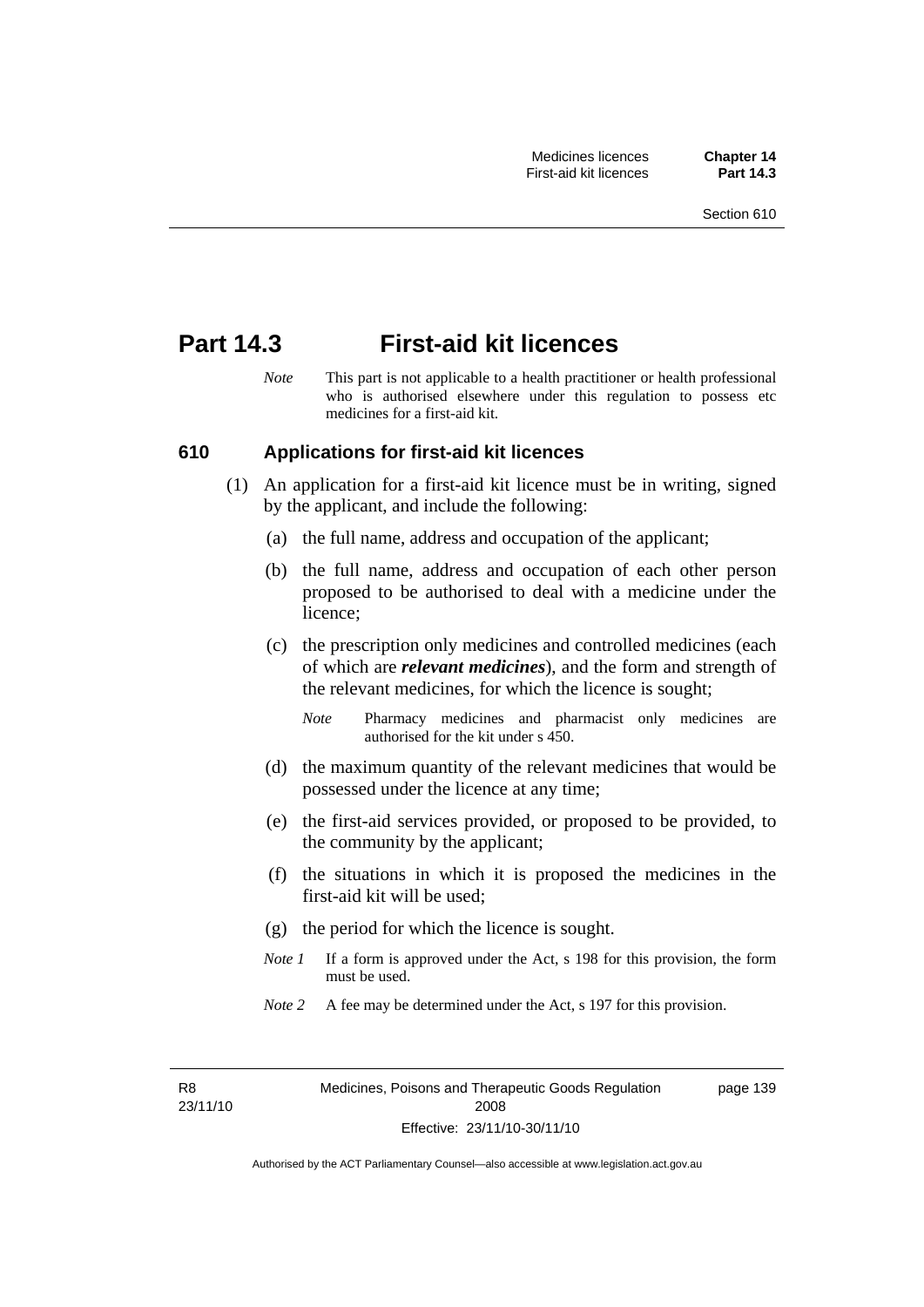| <b>Chapter 14</b> | Medicines licences     |
|-------------------|------------------------|
| <b>Part 14.3</b>  | First-aid kit licences |

- (2) The application must be accompanied by—
	- (a) evidence of the qualifications mentioned in section 611 (a) for the applicant and each person included in the application under subsection (1) (b); and
	- (b) a letter of support from a doctor who will provide medical direction and support to the applicant.
		- *Note Doctor* does not include an intern doctor (see dict).

## **611 Restrictions on issuing of first-aid kit licences— Act, s 85 (1) (a)**

The chief health officer must not issue a first-aid kit licence to a person unless—

- (a) each person to be authorised under the licence has successfully completed a course that qualifies the person to be registered as a nurse or employed as an ambulance paramedic; and
- (b) the chief health officer is satisfied that the person provides, or will be providing, first-aid services to the community, for example, at a workplace or as part of a privately operated ambulance service approved under the *Emergencies Act 2004*, part 4.6 (Other approved providers); and
- (c) the medicines to which the licence application relates are reasonably necessary to provide the first-aid services.
- *Note* An example is part of the regulation, is not exhaustive and may extend, but does not limit, the meaning of the provision in which it appears (see Legislation Act, s 126 and s 132).

R8 23/11/10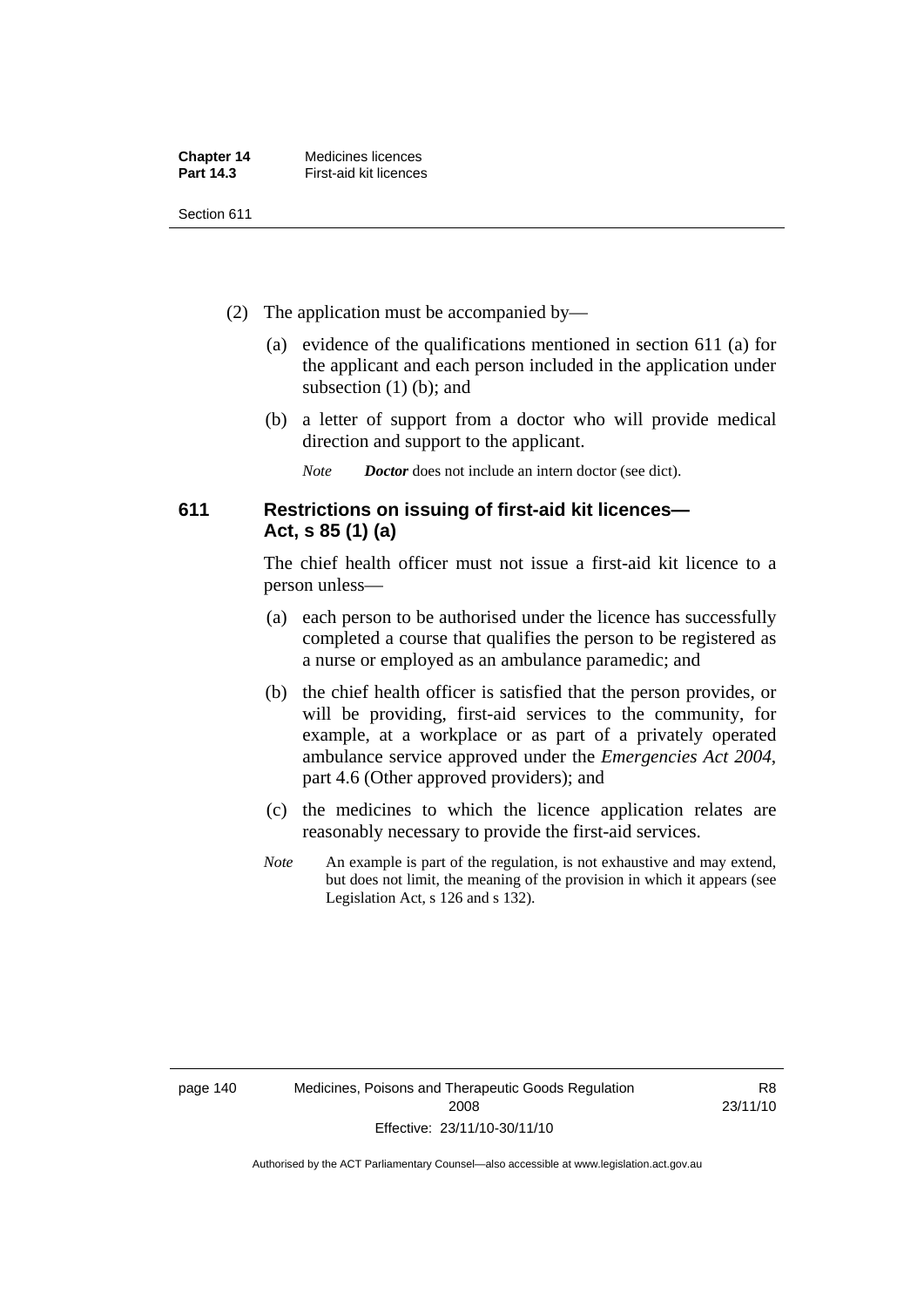## **612 Additional information for first-aid kit licences— Act, s 88 (1) (k)**

- (1) The following additional information is prescribed for a first-aid kit licence:
	- (a) the full name and home address of each person who is authorised to deal with a medicine under the licence;
	- (b) the maximum quantity of each relevant medicine that may be possessed under the licence at any time;
	- (c) the total quantity of each relevant medicine that may be possessed during the period of the licence;
	- (d) the form and strength in which each relevant medicine may be obtained, possessed and administered under the licence.
- (2) In this section:

*relevant medicines*—see section 610.

R8 23/11/10 Medicines, Poisons and Therapeutic Goods Regulation 2008 Effective: 23/11/10-30/11/10

page 141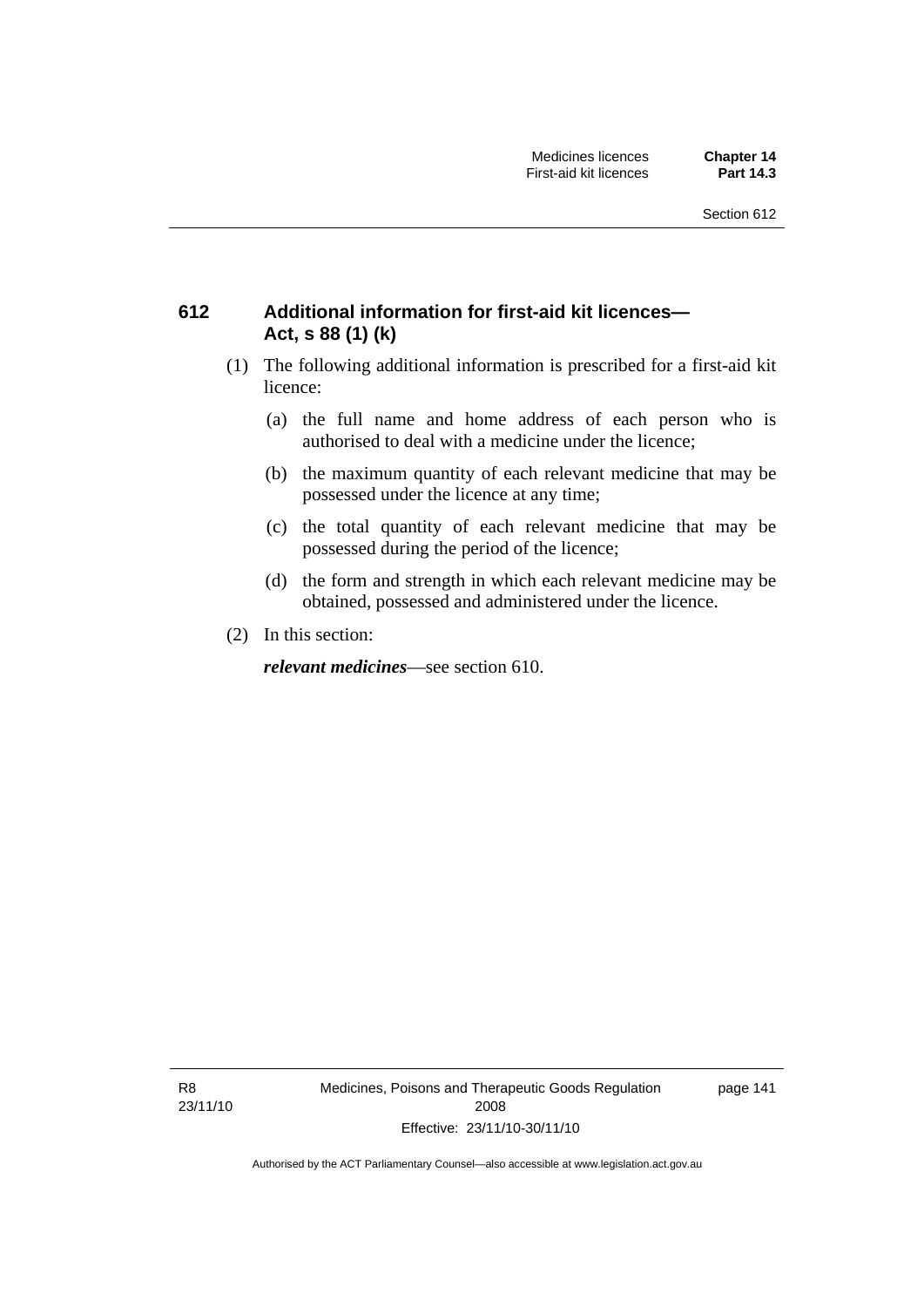## **Part 14.4 Medicines wholesalers licences**

*Note* This part is applicable to an interstate wholesaler only if the Act, s 20 (4) does not apply to the wholesaler.

#### **615 Applications for medicines wholesalers licences**

- (1) An application for a medicines wholesalers licence must be in writing, signed by the applicant, and include the following:
	- (a) the medicines to which the application relates;
	- (b) the full name of the applicant;
	- (c) the applicant's ABN (if any);
	- (d) if the applicant is a corporation—the corporation's ACN;
	- (e) the location of the premises where the applicant proposes to deal with the medicines under the licence;
	- (f) the security arrangements proposed for the premises;
	- (g) the name of an individual who is to supervise the dealings to be authorised under the licence.
	- *Note 1* If a form is approved under the Act, s 198 for this provision, the form must be used.
	- *Note* 2 A fee may be determined under the Act, s 197 for this provision.
- (2) The application must be accompanied by a plan of the premises that shows—
	- (a) where it is proposed to store the medicines; and
	- (b) the location and nature of security devices.

R8 23/11/10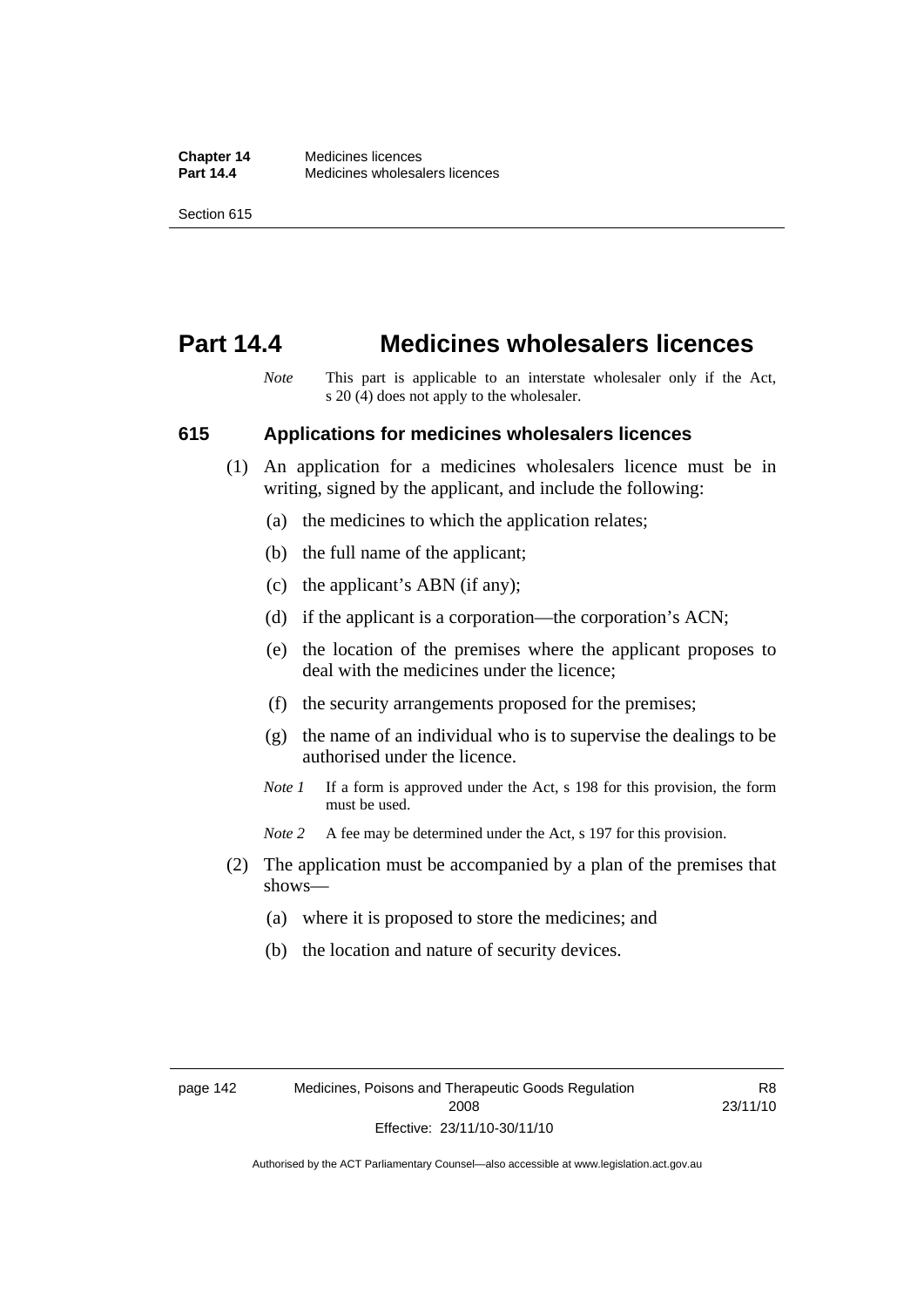## **616 Restrictions on issuing of medicines wholesalers licences—Act, s 85 (1) (a)**

- (1) The chief health officer must not issue a medicines wholesalers licence to a person unless dealings with medicines under the licence will be supervised by an individual nominated by the applicant and approved, in writing, by the chief health officer.
- (2) The chief health officer must not approve the nominated individual unless satisfied that the individual—
	- (a) is a suitable person to hold a medicines wholesalers licence; and
	- (b) has qualifications in chemistry, pharmacy or pharmacology or experience appropriate for the sale of medicines.
	- *Note* For changes of nominated individuals, see the Act, s 93.
- (3) In this section:

*suitable person*, to hold a licence—see the Act, section 81.

## **617 Additional information for medicines wholesalers licences—Act, s 88 (1) (k)**

The name of the person approved under section 616 (1) to supervise the dealings with medicines authorised by the licence is prescribed for a medicines wholesalers licence.

R8 23/11/10 page 143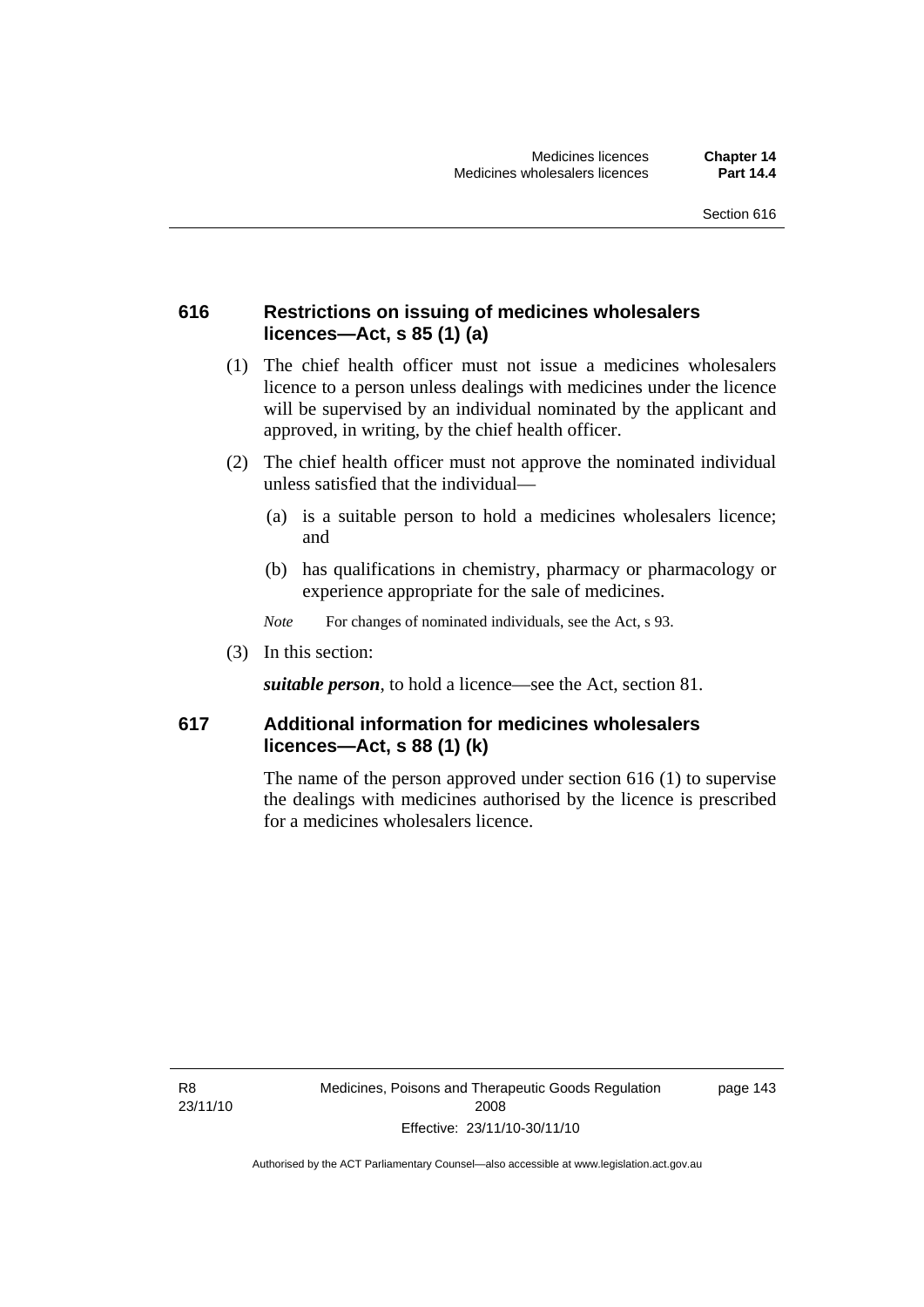# **Part 14.5 Opioid dependency treatment licences**

#### **620 Applications for opioid dependency treatment licences**

An application for an opioid dependency treatment licence must be in writing, signed by the applicant, and include the applicant's full name and business address.

*Note 1* If a form is approved under the Act, s 198 for this provision, the form must be used.

*Note* 2 A fee may be determined under the Act, s 197 for this provision.

### **621 Restriction on issuing of opioid dependency treatment licences—Act, s 85 (1) (a)**

The chief health officer must not issue an opioid dependency treatment licence to a person unless the person is a pharmacist at a community pharmacy.

*Note Pharmacist* does not include an intern pharmacist (see dict).

### **622 Witnessing not required for administration under opioid dependency treatment licence—Act, s 190 (1) (a)**

The Act, section 53 (e) (Registers—witnessing administration of medicines) does not apply to the administration of buprenorphine or methadone under an opioid dependency treatment licence if section 471 is complied with in relation to the administration.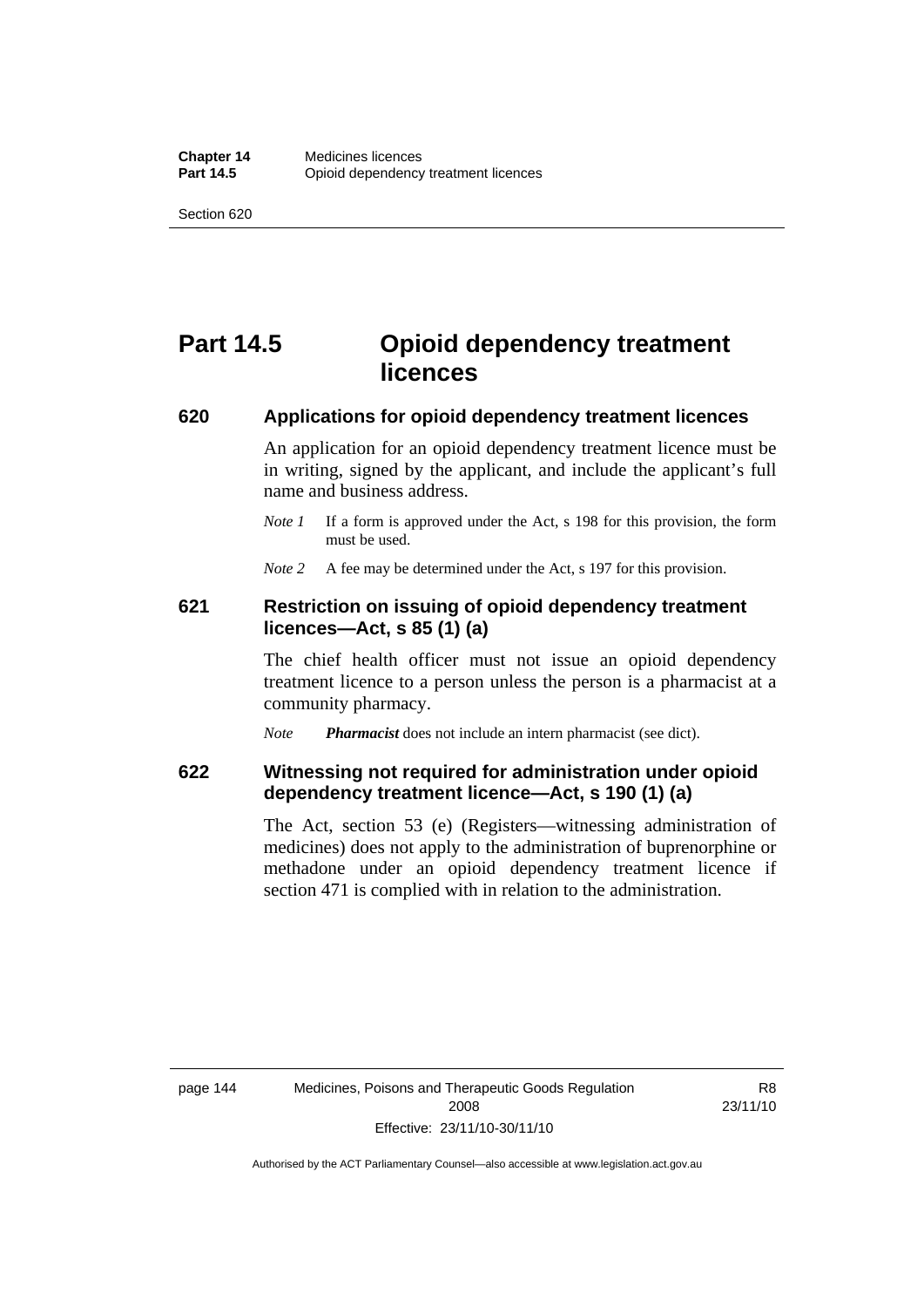# **Part 14.6** Pharmacy medicines rural **communities licences**

## **625 Applications for pharmacy medicines rural communities licences**

An application for a pharmacy medicines rural communities licence must—

- (a) be in writing signed by the applicant; and
- (b) include—
	- (i) the applicant's full name, business address and telephone number; and
	- (ii) the pharmacy medicines proposed to be sold under the licence.
- *Note 1* If a form is approved under the Act, s 198 for this provision, the form must be used.
- *Note* 2 A fee may be determined under the Act, s 197 for this provision.

### **626 Restrictions on issuing of pharmacy medicines rural communities licences—Act, s 85 (1) (a)**

The chief health officer must not issue a pharmacy medicines rural communities licence to a person unless—

- (a) the person is carrying on the business of selling goods by retail; and
- (b) the premises from which the medicines will be sold under the licence is more than 25km by the shortest practical route to the nearest community pharmacy.

page 145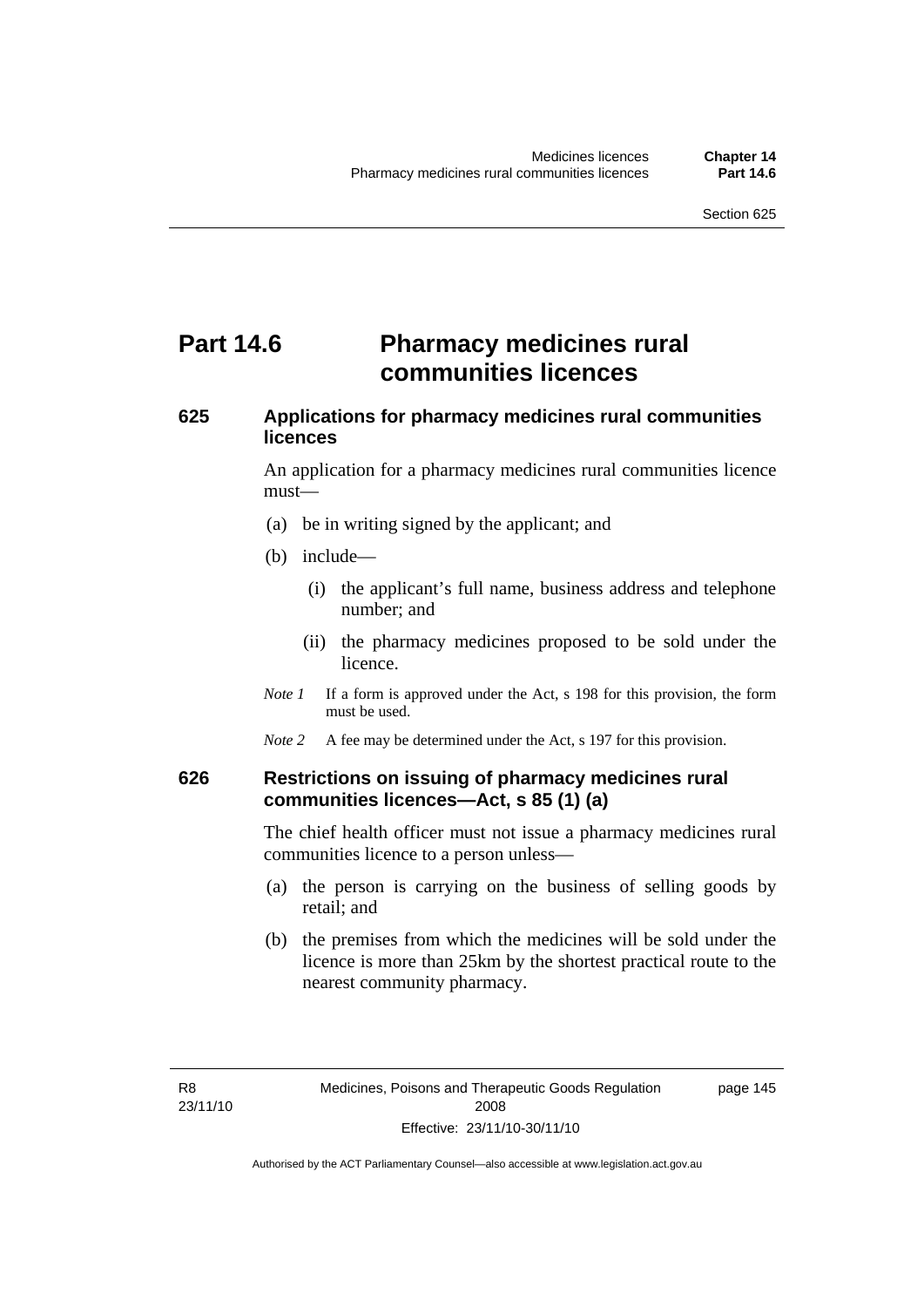# **Chapter 15 Medicines—other provisions**

# **Part 15.1 Opioid dependency treatment guidelines**

#### **630 Guidelines for treatment of opioid dependency**

- (1) The Minister may approve guidelines for the treatment of opioid dependency.
- (2) Without limiting subsection (1), approved guidelines may make provision in relation to the prescribing and administration of buprenorphine and methadone to drug-dependent people.
- (3) An approval is a notifiable instrument.

*Note* A notifiable instrument must be notified under the Legislation Act.

page 146 Medicines, Poisons and Therapeutic Goods Regulation 2008 Effective: 23/11/10-30/11/10

R8 23/11/10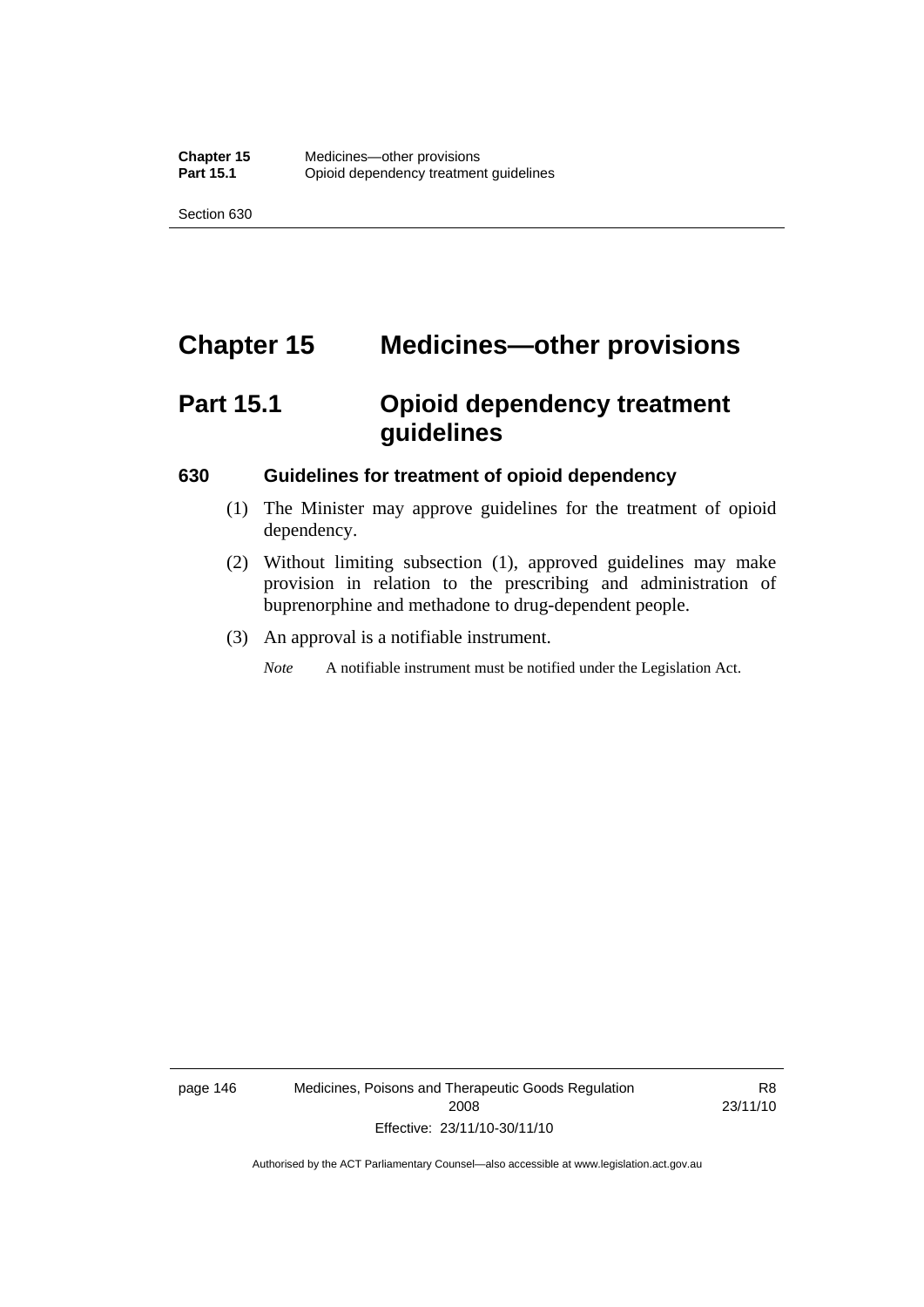## **Part 15.2 Medicines advisory committee**

*Note* The medicines advisory committee is established under the Act, s 194.

#### **635 Medicines advisory committee—membership**

- (1) The medicines advisory committee consists of the following members appointed by the Minister:
	- (a) a chair;
	- (b) 2 other members.
	- *Note 1* For the making of appointments (including acting appointments), see the Legislation Act, pt 19.3.
	- *Note 2* Certain Ministerial appointments require consultation with an Assembly committee and are disallowable (see Legislation Act, div 19.3.3).
- (2) A person is not eligible for appointment to the medicines advisory committee unless the person is a doctor.

*Note Doctor* does not include an intern doctor (see dict).

- (3) The medicines advisory committee must include—
	- (a) at least 1 member who has had experience in the teaching or practice of psychiatry; and
	- (b) 1 member nominated by the Australian Capital Territory Branch of the Australian Medical Association.
- (4) The instrument appointing, or evidencing the appointment of, a medicines advisory committee member must state whether the person is appointed as the chair, or as another member, of the committee.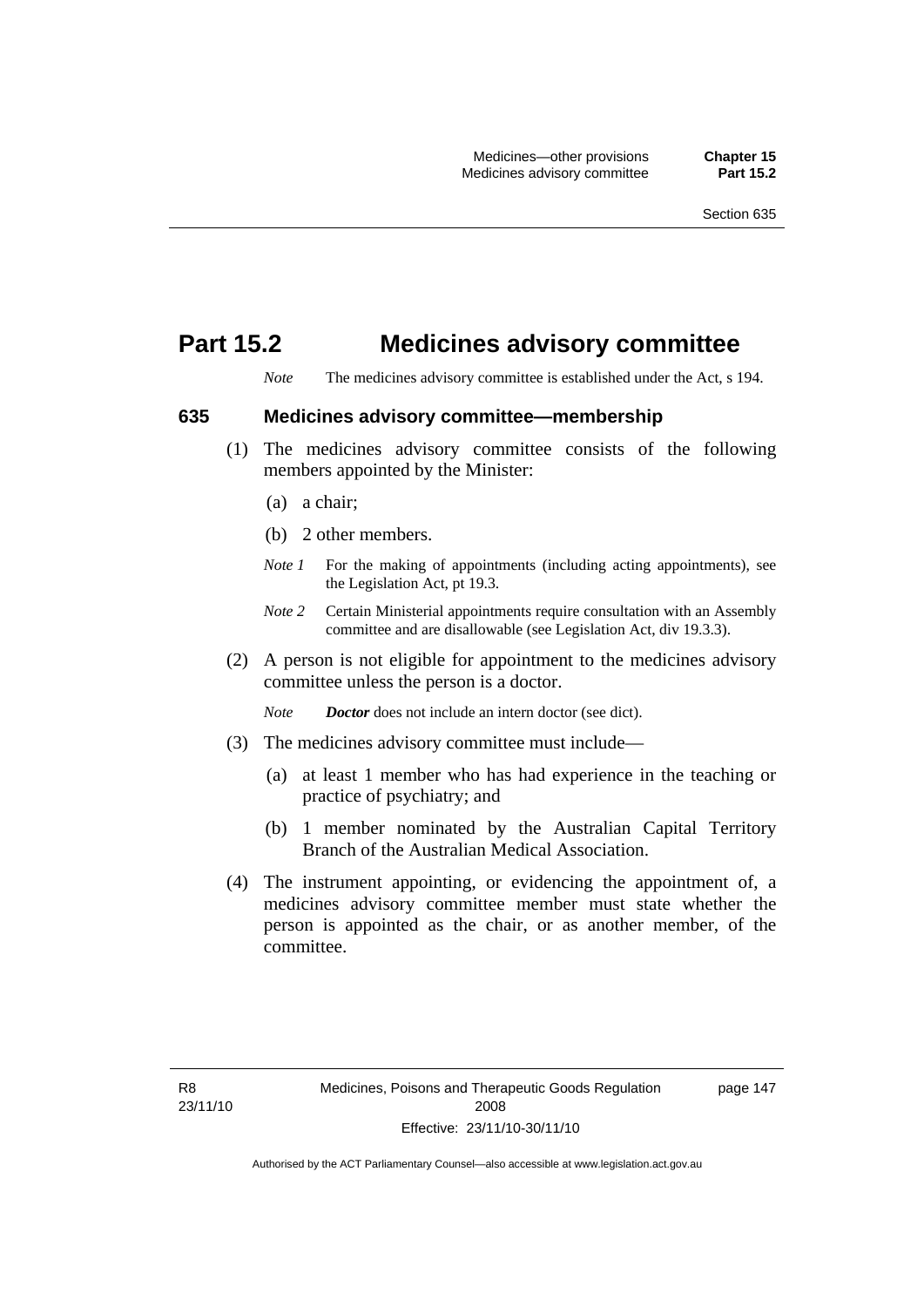#### **636 Medicines advisory committee—term of appointments**

The appointment of a medicines advisory committee member must be for not longer than 3 years.

*Note* A person may be reappointed to a position if the person is eligible to be appointed to the position (see Legislation Act, s 208 and dict, pt 1, def *appoint*).

### **637 Medicines advisory committee—conditions of appointments**

The conditions of appointment of a medicines advisory committee member are the conditions agreed between the Minister and the member, subject to any determination under the *Remuneration Tribunal Act 1995*.

## **638 Medicines advisory committee—time and place of meetings**

- (1) Meetings of the medicines advisory committee are to be held when and where the committee decides.
- (2) The chair of the medicines advisory committee may at any time call a meeting.
- (3) The chair must give the other members reasonable notice of the time and place of a meeting called by the chair.
- (4) The medicines advisory committee may adjourn a proceeding, for any reason it considers appropriate, to a time and place decided by the committee.

### **639 Medicines advisory committee—presiding member**

- (1) The chair presides at a meeting of the medicines advisory committee.
- (2) If the chair is absent, the member chosen by the members present presides.

page 148 Medicines, Poisons and Therapeutic Goods Regulation 2008 Effective: 23/11/10-30/11/10 R8 23/11/10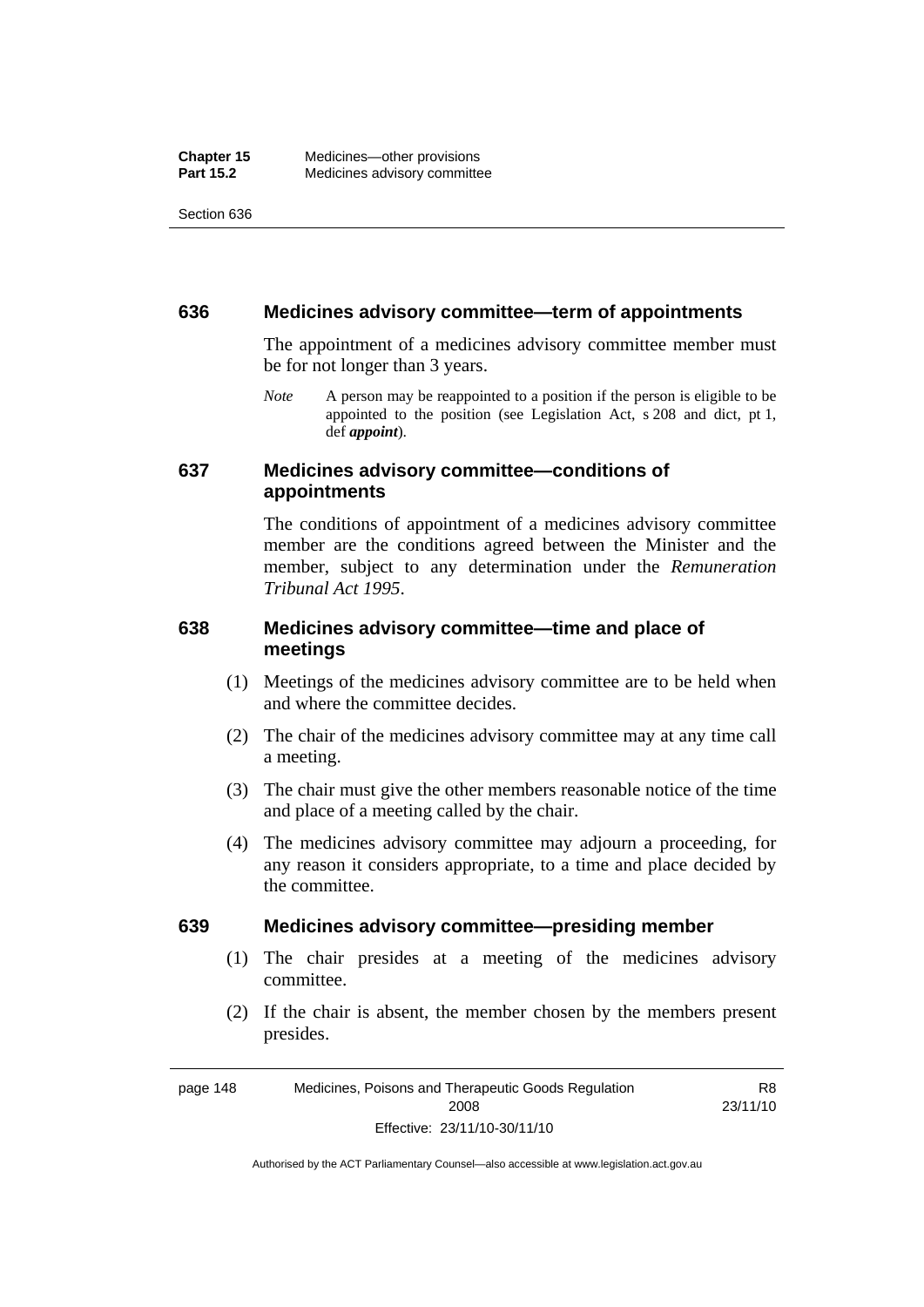#### **640 Medicines advisory committee—quorum**

Business may be carried out at a meeting of the medicines advisory committee only if at least 2 members are present.

#### **641 Medicines advisory committee—voting**

- (1) At a meeting of the medicines advisory committee each member has a vote on each question to be decided.
- (2) A question is decided by a majority of the votes of members present and voting but, if the votes are equal, the presiding member has the deciding vote.

#### **642 Medicines advisory committee—conduct of meetings**

- (1) The medicines advisory committee may conduct its meetings as the committee considers appropriate.
- (2) A meeting of the medicines advisory committee may be held using a method of communication, or a combination of methods of communication, that allows each member taking part to hear what each other member taking part says without the members being in each other's presence.

#### **Examples**

a phone link, a satellite link, an internet or intranet link

- *Note* An example is part of the regulation, is not exhaustive and may extend, but does not limit, the meaning of the provision in which it appears (see Legislation Act, s 126 and s 132).
- (3) A medicines advisory committee member who takes part in a meeting conducted under subsection (2) is taken to be present at the meeting.
- (4) A resolution is a valid resolution of the medicines advisory committee, even if it is not passed at a meeting of the committee, if all members agree to the proposed resolution in writing.

*Note Written* includes in electronic form (see Act, dict).

R8 23/11/10 Medicines, Poisons and Therapeutic Goods Regulation 2008 Effective: 23/11/10-30/11/10 page 149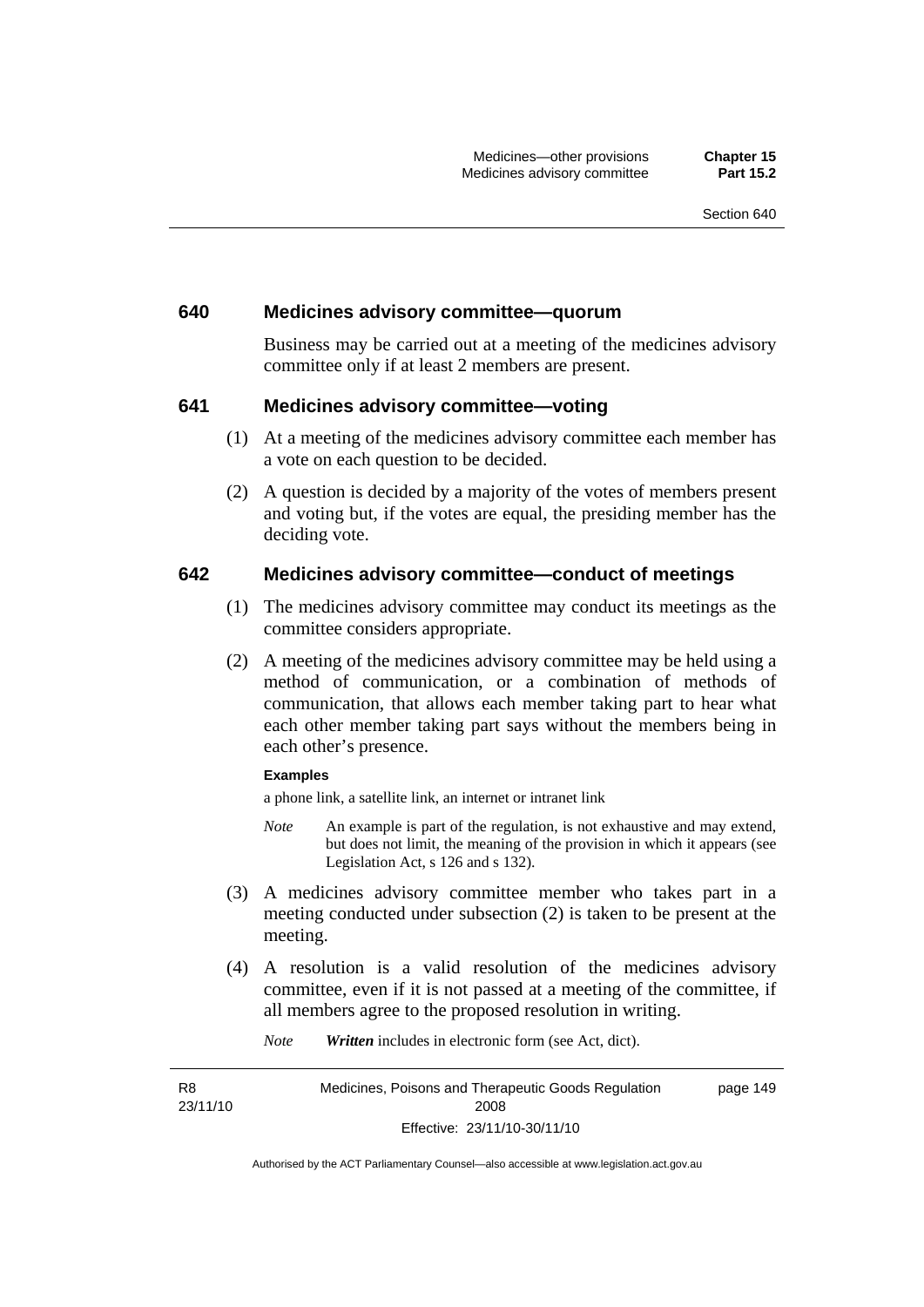(5) The medicines advisory committee must keep minutes of its meetings.

### **643 Medicines advisory committee—disclosure of interests by members**

- (1) If a medicines advisory committee member has a material interest in an issue being considered, or about to be considered, by the committee, the member must disclose the nature of the interest at a committee meeting as soon as possible after the relevant facts have come to the member's knowledge.
- (2) The disclosure must be recorded in the medicines advisory committee's minutes and, unless the committee otherwise decides, the member must not—
	- (a) be present when the medicines advisory committee considers the issue; or
	- (b) take part in a decision of the committee on the issue.

#### **Example**

David, Emile and Fiona are members of the medicines advisory committee. They have an interest in an issue being considered at a committee meeting and they disclose the interest as soon as they become aware of it. David's and Emile's interests are minor but Fiona has a direct financial interest in the issue.

The medicines advisory committee considers the disclosures and decides that because of the nature of the interests:

- David may be present when the committee considers the issue but not take part in the decision
- Emile may be present for the consideration and take part in the decision.

The medicines advisory committee does not make a decision allowing Fiona to be present or take part in the committee's decision. Accordingly, Fiona cannot be present for the consideration of the issue or take part in the decision.

*Note* An example is part of the regulation, is not exhaustive and may extend, but does not limit, the meaning of the provision in which it appears (see Legislation Act, s 126 and s 132).

page 150 Medicines, Poisons and Therapeutic Goods Regulation 2008 Effective: 23/11/10-30/11/10

R8 23/11/10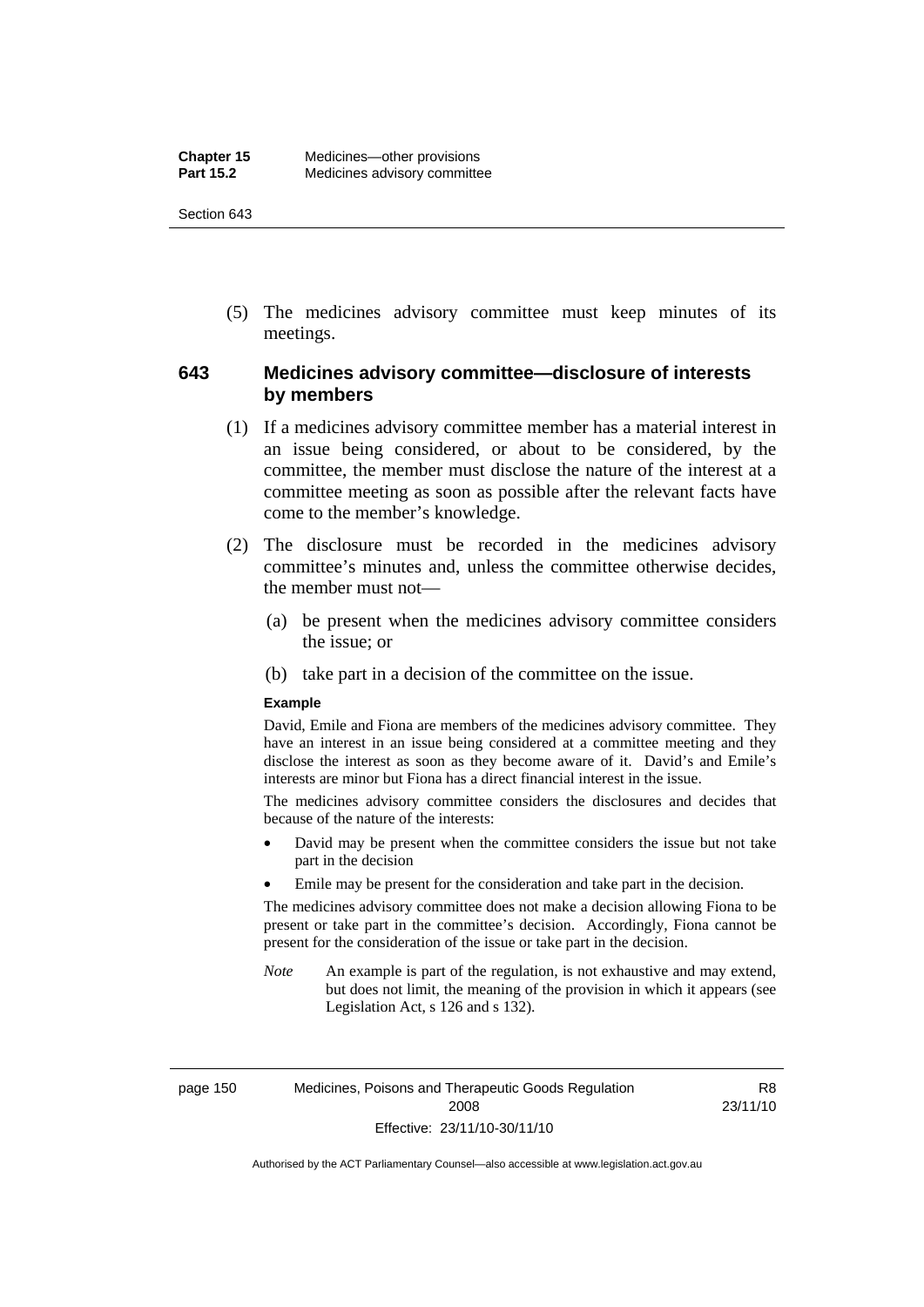- (3) Any other medicines advisory committee member who also has a material interest in the issue must not be present when the committee is considering its decision under subsection (2).
- (4) In deciding under subsection (2) whether a member may be present when the medicines advisory committee decides the issue or take part in a decision of the committee on the issue, and despite section 640 (Medicines advisory committee—quorum), the committee may consist of 1 member.

#### **Example**

if 2 members are present at a meeting and 1 member discloses a material interest, the other member may decide whether the member who made the disclosure can take part in a decision by the committee

(5) In this section:

*associate*, of a person, means—

- (a) the person's business partner; or
- (b) a close friend of the person; or
- (c) a family member of the person.

*executive officer*, of a corporation, means a person (however described) who is concerned with, or takes part in, the corporation's management (whether or not the person is a director of the corporation).

*indirect interest*—without limiting the kind of indirect interest a person may have, a person has an *indirect interest* in an issue if any of the following has an interest in the issue:

- (a) an associate of the person;
- (b) a corporation with not more than 100 members that the person, or an associate of the person, is a member of;
- (c) a subsidiary of a corporation mentioned in paragraph (b);

page 151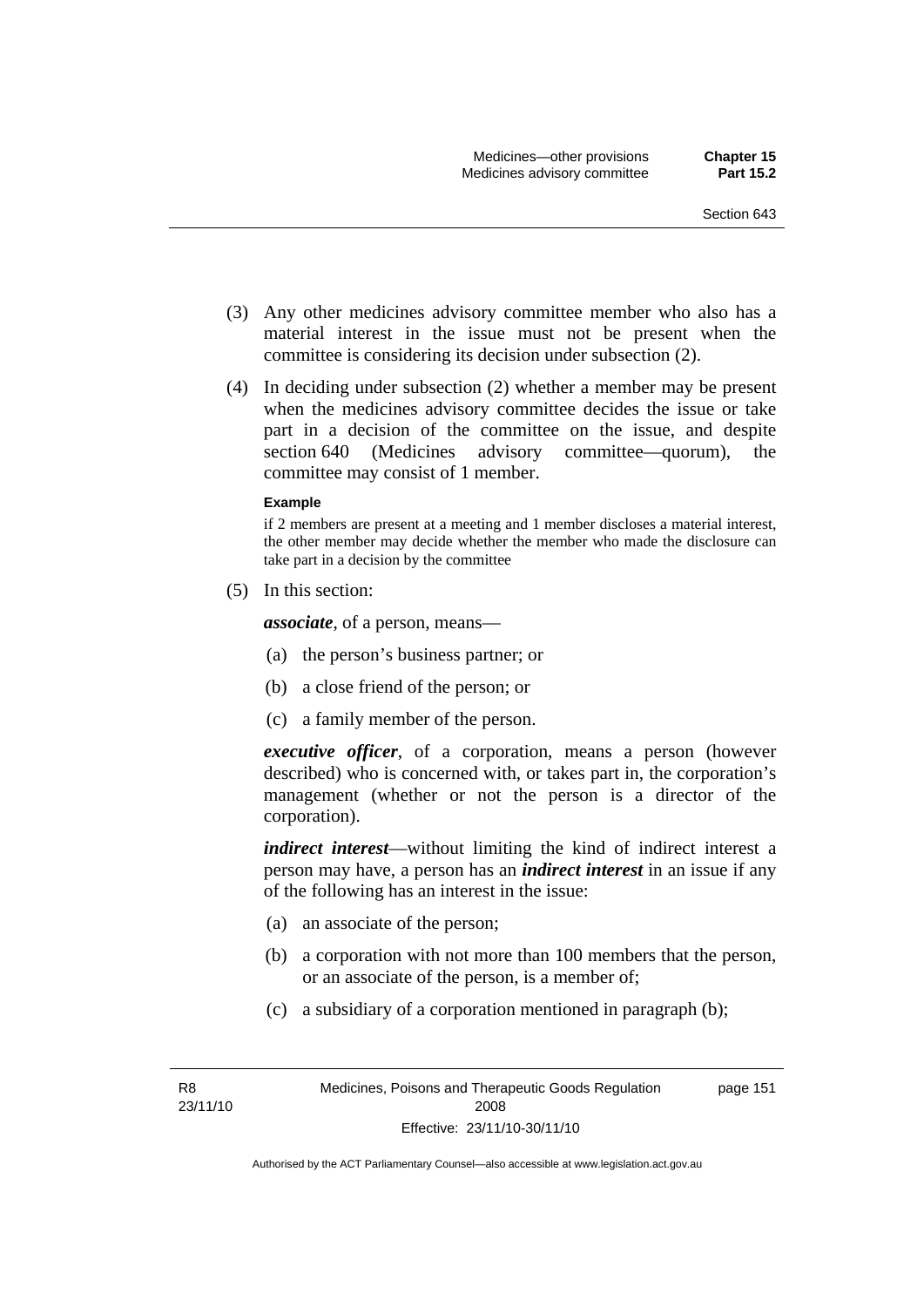- (d) a corporation that the person, or an associate of the person, is an executive officer of;
- (e) the trustee of a trust that the person, or an associate of the person, is a beneficiary of;
- (f) a member of a firm or partnership that the person, or an associate of the person, is a member of;
- (g) someone else carrying on a business if the person, or an associate of the person, has a direct or indirect right to participate in the profits of the business.

*material interest*—a medicines advisory committee member has a *material interest* in an issue if the member has—

- (a) a direct or indirect financial interest in the issue; or
- (b) a direct or indirect interest of any other kind if the interest could conflict with the proper exercise of the member's functions in relation to the committee's consideration of the issue.

#### **644 Medicines advisory committee—ending appointments**

- (1) The Minister may end the appointment of a medicines advisory committee member—
	- (a) if the member contravenes a territory law; or
	- (b) for misbehaviour; or
	- (c) if the member becomes bankrupt or executes a personal insolvency agreement; or
	- (d) if the member is convicted, in the ACT, of an offence punishable by imprisonment for at least 1 year; or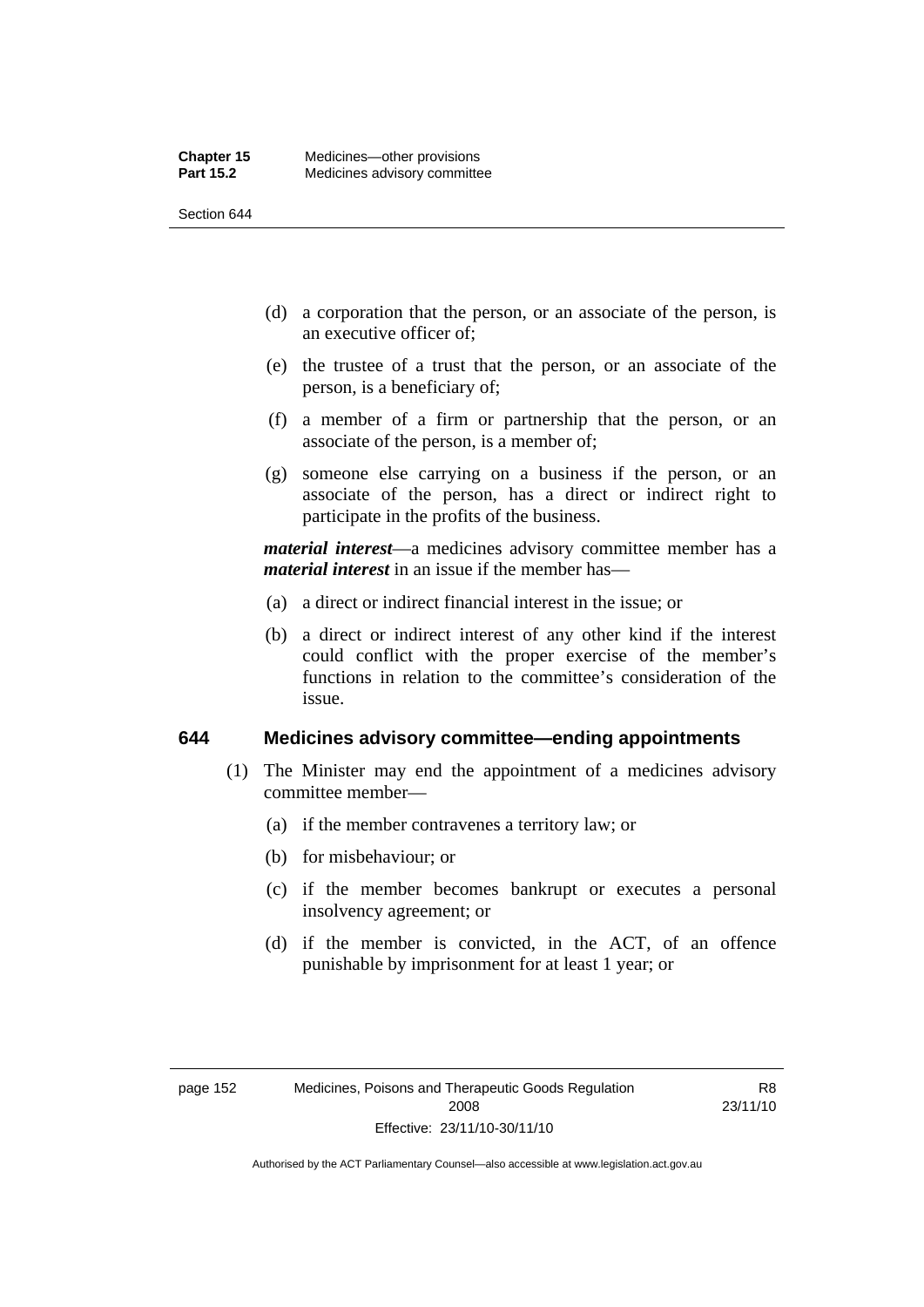- (e) if the member is convicted outside the ACT, in Australia or elsewhere, of an offence that, if it had been committed in the ACT, would be punishable by imprisonment for at least 1 year; or
- (f) if the member contravenes section 643 (Medicines advisory committee—disclosure of interests by members).
- *Note* A member's appointment also ends if the member resigns (see Legislation Act, s 210).
- (2) The Minister must end the appointment of a medicines advisory committee member—
	- (a) if the member ceases to be a doctor; or
	- (b) if, on 3 consecutive occasions, the member fails, without the chair's agreement, to make himself or herself available for a proposed meeting of the committee; or
	- (c) if the member fails to take all reasonable steps to avoid being placed in a position where a conflict of interest arises during the exercise of the member's functions; or
	- (d) for physical or mental incapacity, if the incapacity substantially affects the exercise of the member's functions.

R8 23/11/10 page 153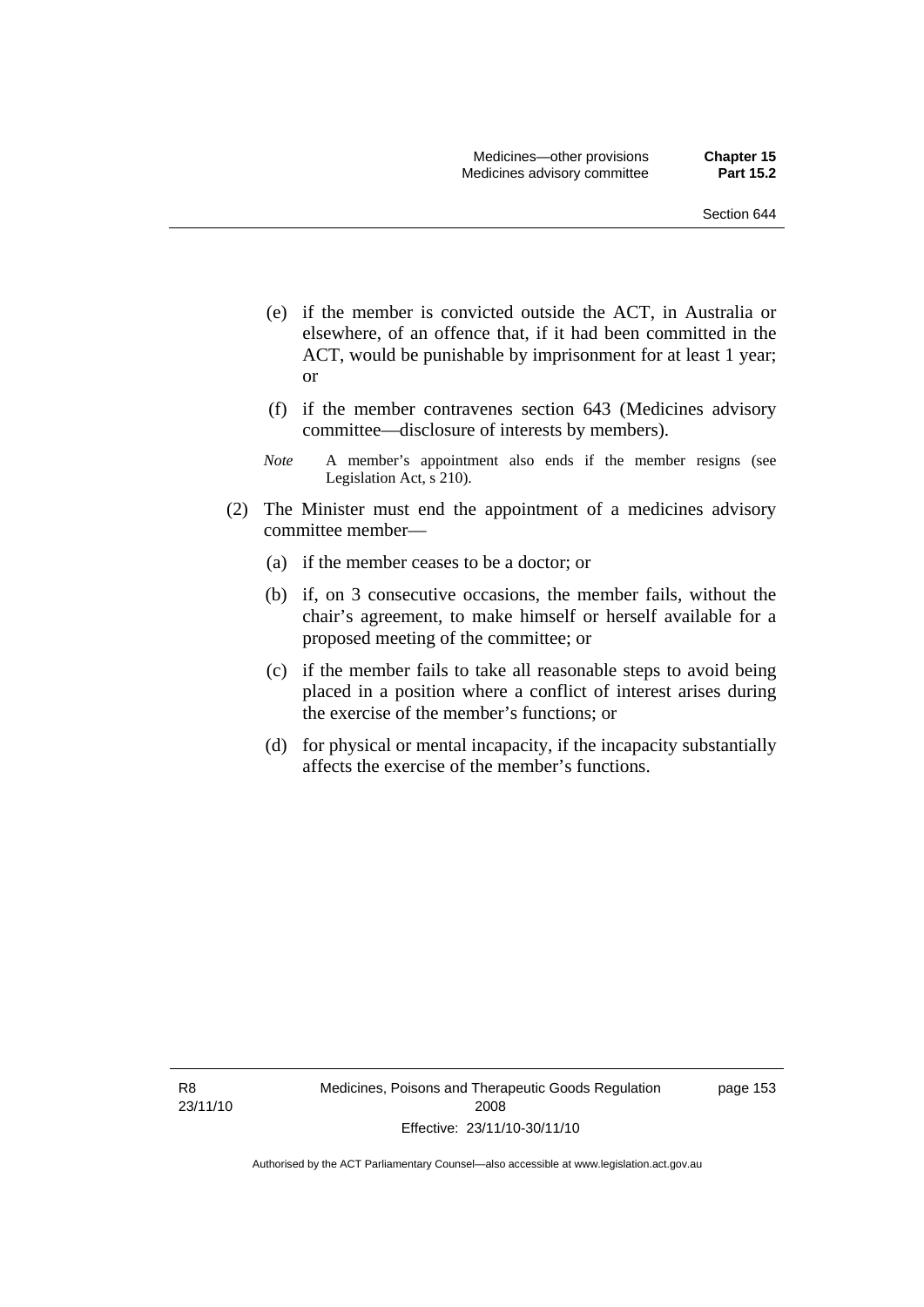## **Part 15.3 Other medicines provisions**

#### **650 Advertising controlled medicines—Act, s 66 (3) (b)**

A pricelist published by a pharmacist that includes a controlled medicine is prescribed if the pricelist complies with the *Price Information Code of Practice*, published by the Therapeutic Goods Administration, as in force from time to time.

*Note* The code is accessible at www.tga.gov.au/meds/vipicop.htm.

#### **651 Advertising other medicines**

- (1) A person commits an offence if—
	- (a) the person publishes an advertisement; and
	- (b) the advertisement promotes or encourages the use of a declared medicine.

Maximum penalty: 30 penalty units.

- (2) A person commits an offence if—
	- (a) the person publishes an advertisement; and
	- (b) the advertisement indicates that someone is willing or authorised to supply a declared medicine.

Maximum penalty: 30 penalty units.

- (3) This section does not apply to—
	- (a) an advertisement for a declared medicine in a publication published primarily for dentists, doctors, pharmacists or veterinary surgeons; or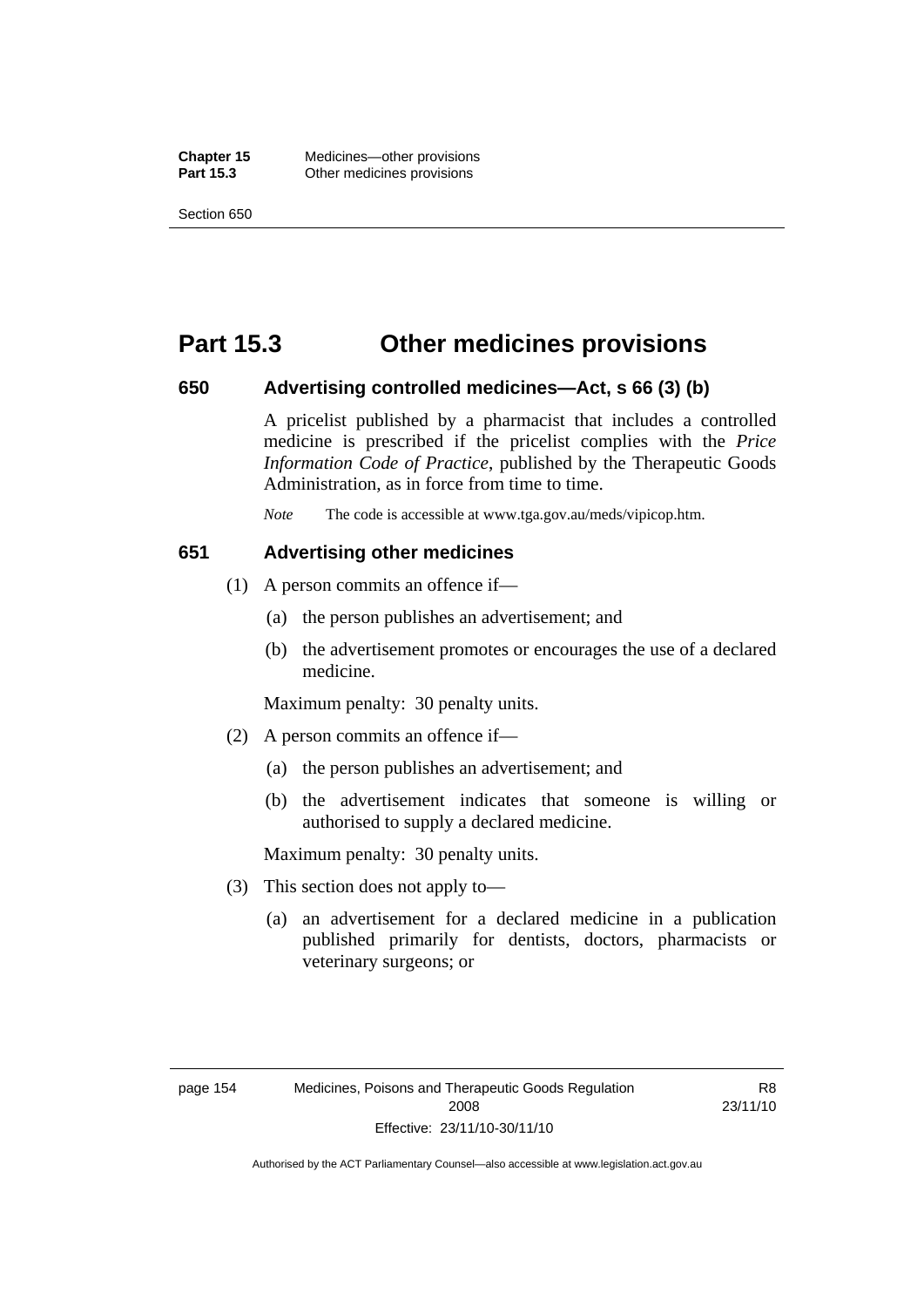- (b) a pricelist published by a pharmacist that includes a declared medicine if the pricelist complies with the *Price Information Code of Practice*, published by the Therapeutic Goods Administration, as in force from time to time.
- (4) In this section:

*advertisement*—see the Act, section 66.

#### *declared medicine* means—

- (a) a pharmacist only medicine other than a pharmacist only medicine to which the medicines and poisons standard, appendix H applies; or
- (b) a prescription only medicine.

## **652 Prescribed institutions—Act, dict, def** *institution***, par (b)**

The following are prescribed:

- (a) a correctional centre;
- (b) a CYP detention place.

page 155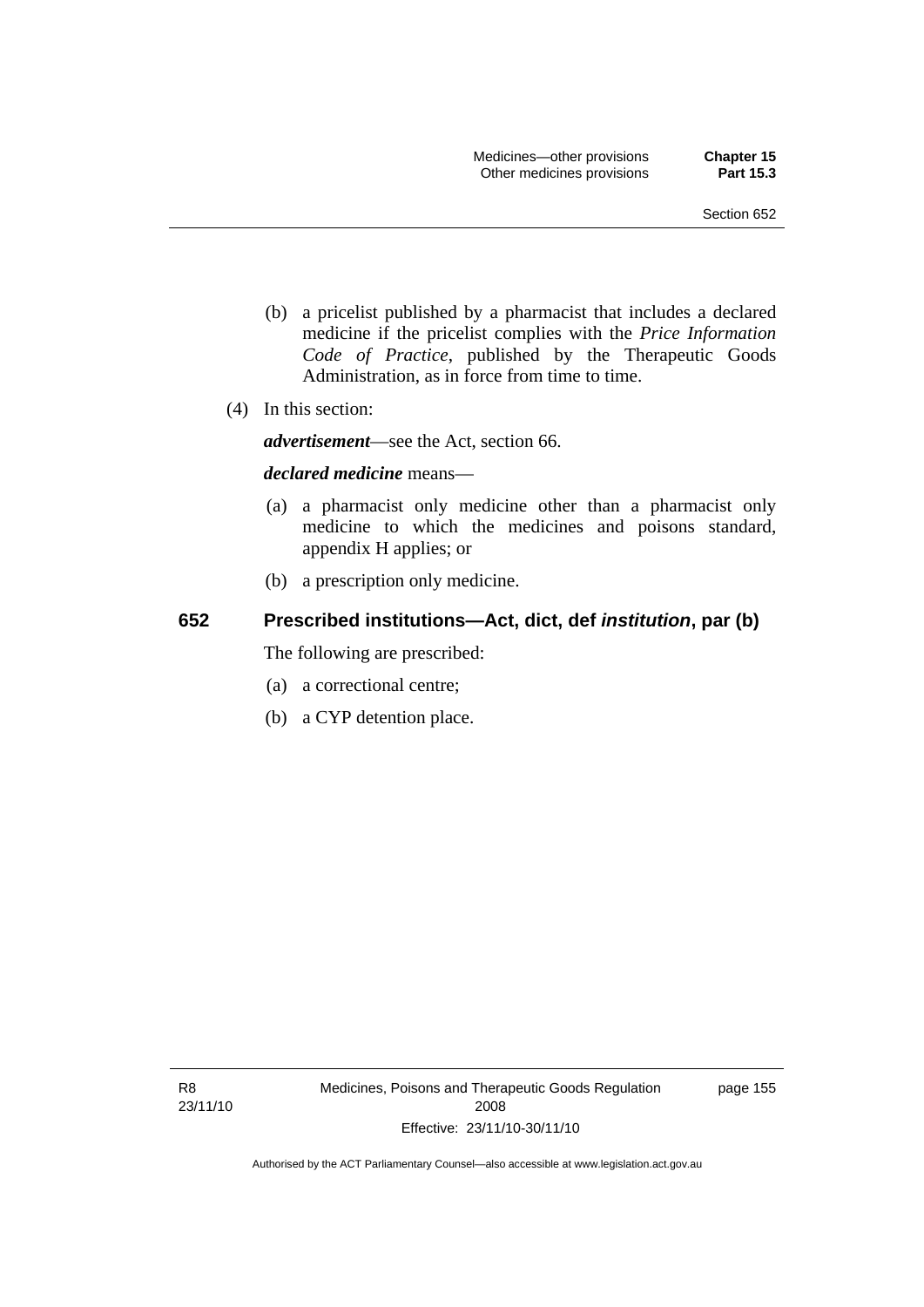# **Chapter 16 Low and moderate harm poisons**

## **Part 16.1** Preliminary

#### **660 Meaning of** *relevant law***—ch 16**

In this chapter:

*relevant law* means—

- (a) a corresponding law; or
- (b) the *Agricultural and Veterinary Chemicals Act 1994* (Cwlth); or
- (c) the *Therapeutic Goods Act 1989* (Cwlth).
- *Note 1 Corresponding law* includes a law of a State that corresponds, or substantially corresponds, to the Act (see Act, dict).
- *Note 2 State* includes a territory (see Legislation Act, dict, pt 1).

page 156 Medicines, Poisons and Therapeutic Goods Regulation 2008 Effective: 23/11/10-30/11/10

R8 23/11/10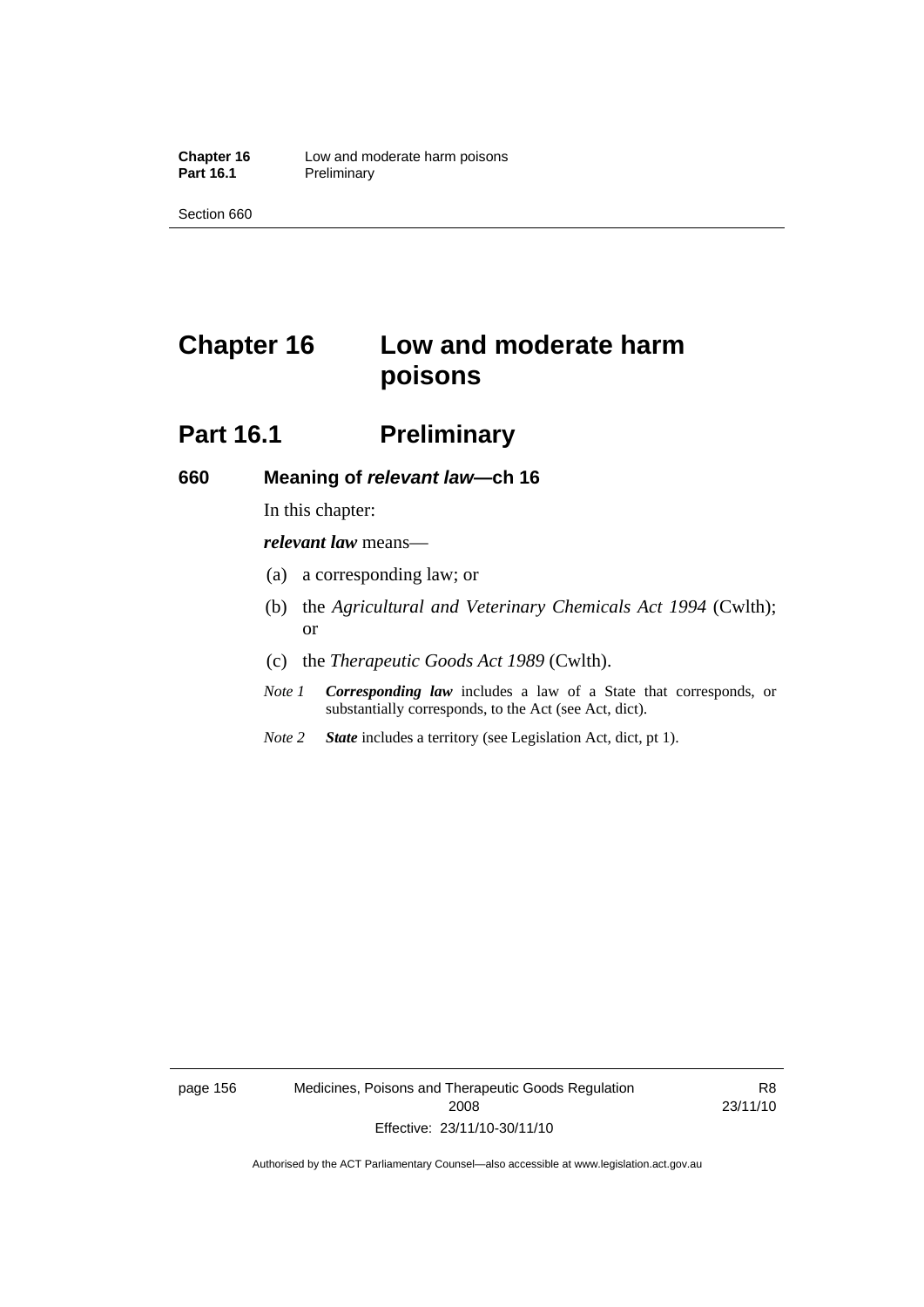## **Part 16.2 Authorisation to supply low and moderate harm poisons**

### **661 Authorisation to supply low and moderate harm poisons—Act, s 26 (1) (b) and (2) (b)**

Anyone is authorised to supply a low harm poison or moderate harm poison.

### **662 Authorisation condition for supplying low and moderate harm poisons—Act, s 44 (1) (b) and (2) (b)**

A person's authorisation under section 661 to supply a low harm poison or moderate harm poison is subject to the following conditions:

- (a) the poison is supplied in manufacturer's packs that comply with—
	- (i) section 665 (Packaging of supplied manufacturer's packs of low and moderate harm poisons—Act, s 59 (1) (c) (i) and  $(2)$  (c) (i)); or
	- (ii) an approval under the Act, section 193 (Approval of non-standard packaging and labelling);
- (b) the manufacturer's packs are labelled in accordance with—
	- (i) section 666 (Labelling of supplied manufacturer's packs of low and moderate harm poisons—Act, s  $60(1)(c)(i)$ and  $(2)$  (c) (i)); or
	- (ii) an approval under the Act, section 193.

page 157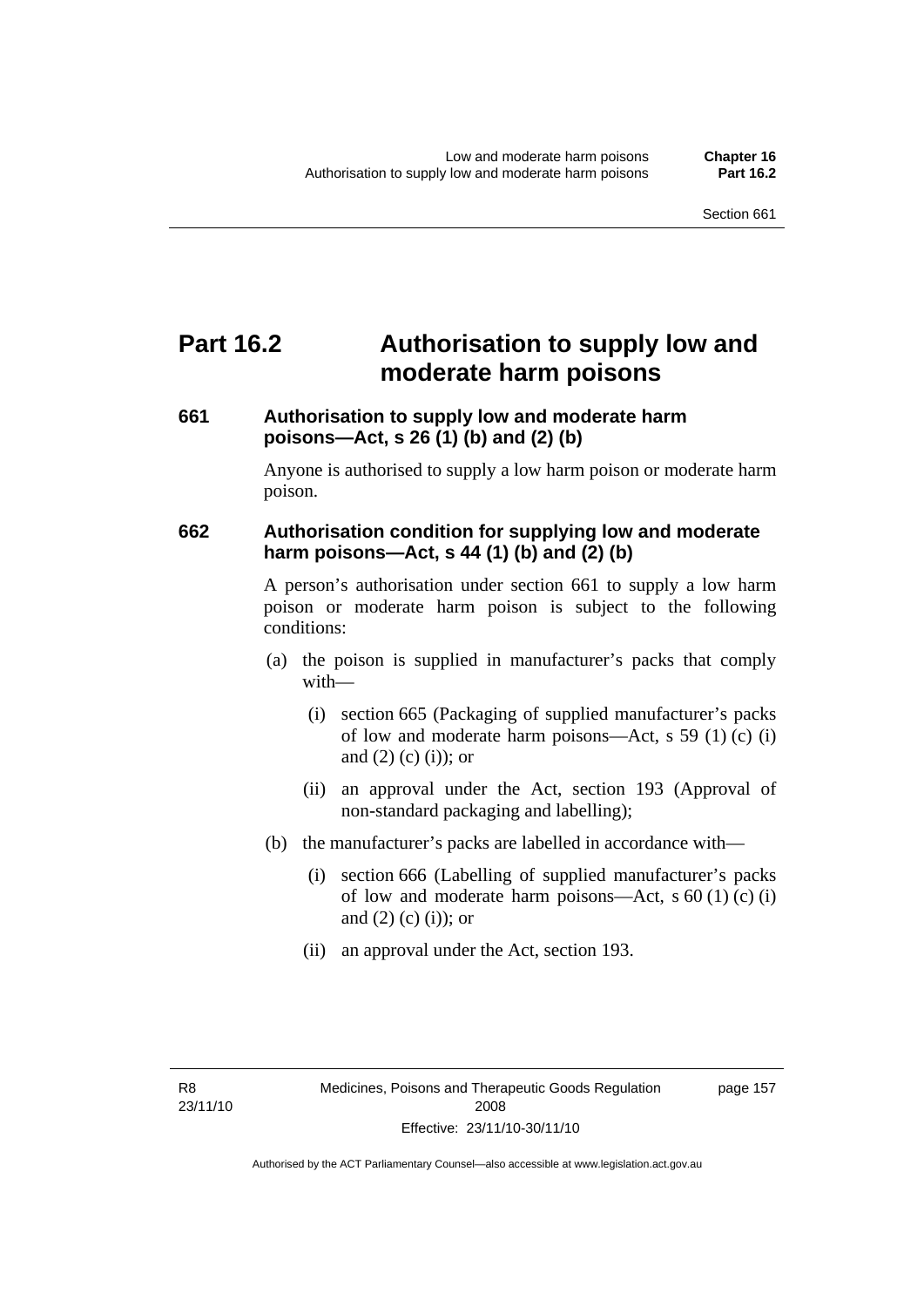### **Part 16.3 Authorisation to manufacture low and moderate harm poisons**

#### **663 Authorisation to manufacture low and moderate harm poisons—Act, s 33 (b)**

A person is authorised to manufacture a low harm poison or moderate harm poison if the person is authorised to manufacture the poison under a relevant law.

#### **664 Authorisation condition for manufacturing low and moderate harm poisons—Act, s 44 (1) (b) and (2) (b)**

A person's authorisation under section 663 to manufacture a low harm poison or moderate harm poison is subject to the condition that, if a condition or restriction applies to the person under the relevant law, the person manufactures the poison in accordance with the condition and restriction.

page 158 Medicines, Poisons and Therapeutic Goods Regulation 2008 Effective: 23/11/10-30/11/10

R8 23/11/10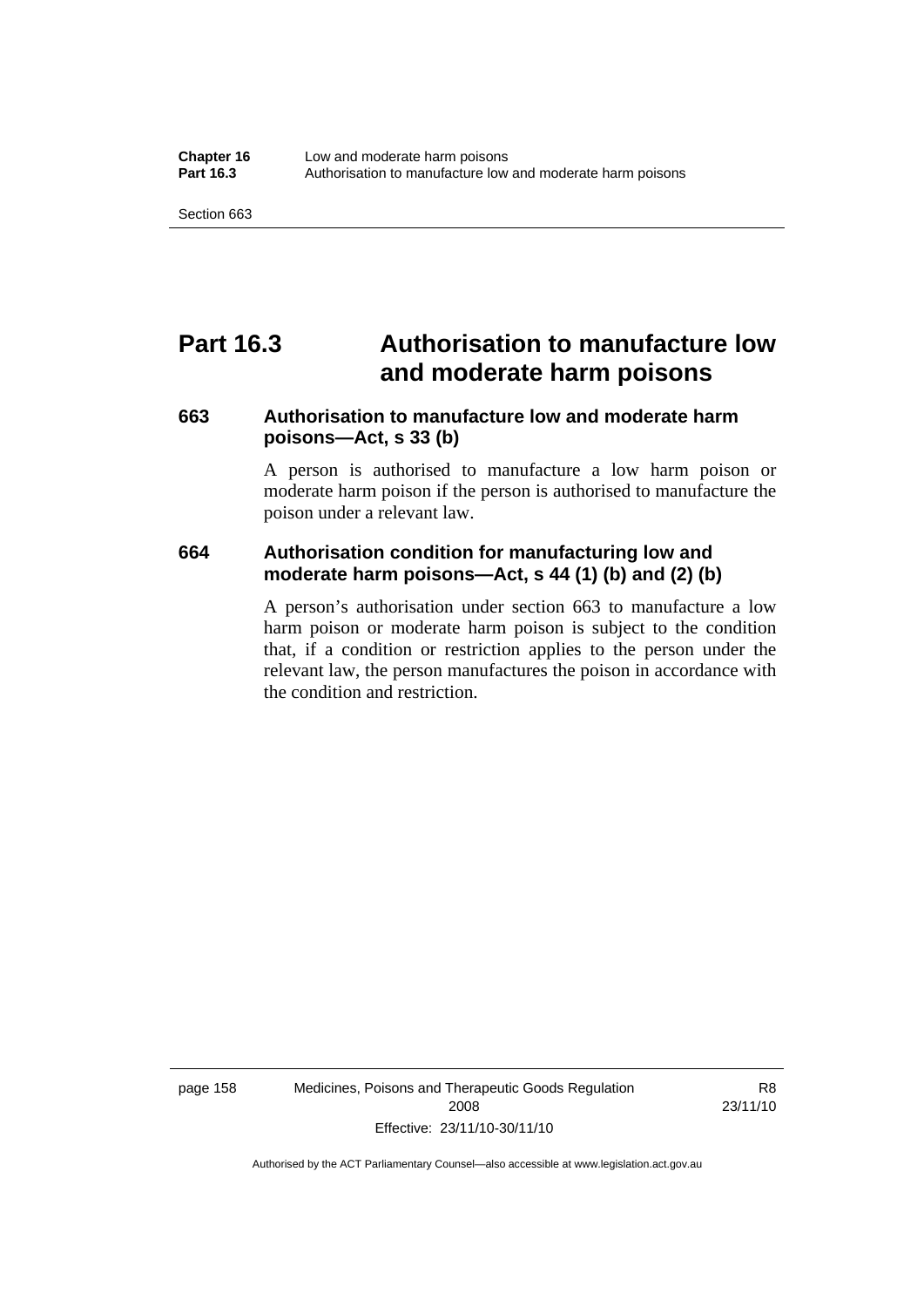### **Part 16.4 Packaging and labelling of low and moderate harm poisons**

#### **665 Packaging of supplied manufacturer's packs of low and moderate harm poisons—Act, s 59 (1) (c) (i) and (2) (c) (i)**

- (1) A manufacturer's pack of a supplied low harm poison or moderate harm poison must be packaged—
	- (a) in accordance with the medicines and poisons standard, paragraphs 21 to 27; or
	- (b) in a container in which the poison may be sold under a relevant law.
	- *Note* A manufacturer's pack of a low or moderate harm poison supplied may also be packaged in accordance with an approval under the Act, s 193 (Approval of non-standard packaging and labelling) (see Act, s 59 (1) (c) (ii) and (2) (c) (ii)).
- (2) However, if the poison is camphor or naphthalene for domestic use, it must also be packaged in a way that, in normal use, prevents—
	- (a) removal of the camphor or naphthalene from the packaging; or
	- (b) ingestion of the camphor or naphthalene.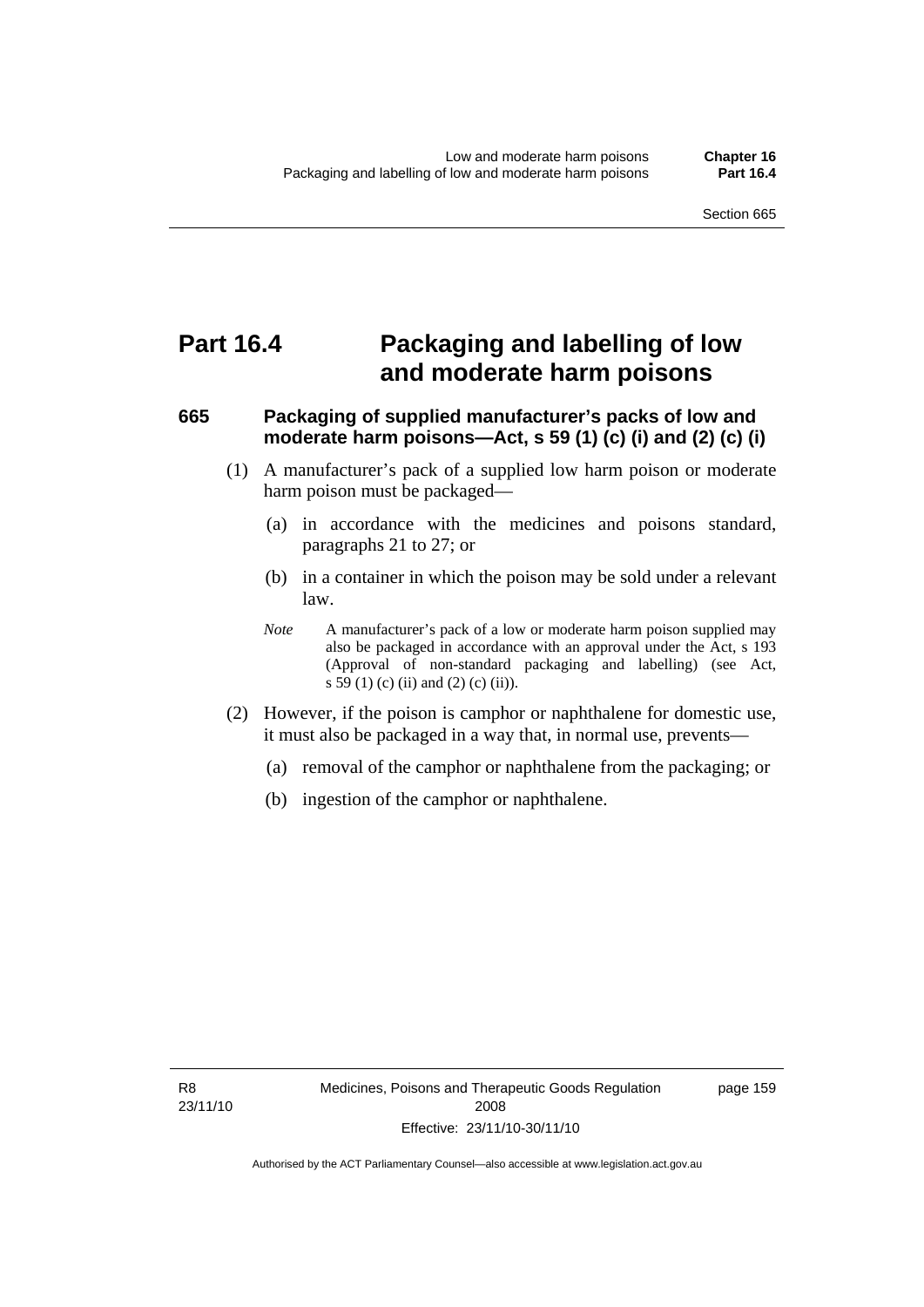#### **666 Labelling of supplied manufacturer's packs of low and moderate harm poisons—Act, s 60 (1) (c) (i) and (2) (c) (i)**

A manufacturer's pack of a supplied low harm poison or moderate harm poison must be labelled in accordance with—

- (a) the medicines and poisons standard, paragraphs 3 to 19; or
- (b) a relevant law.
- *Note* A manufacturer's pack of a low or moderate harm poison supplied may also be labelled in accordance with an approval under the Act, s 193 (Approval of non-standard packaging and labelling) (see Act, s 60 (1) (c) (ii) and (2) (c) (ii)).

page 160 Medicines, Poisons and Therapeutic Goods Regulation 2008 Effective: 23/11/10-30/11/10

R8 23/11/10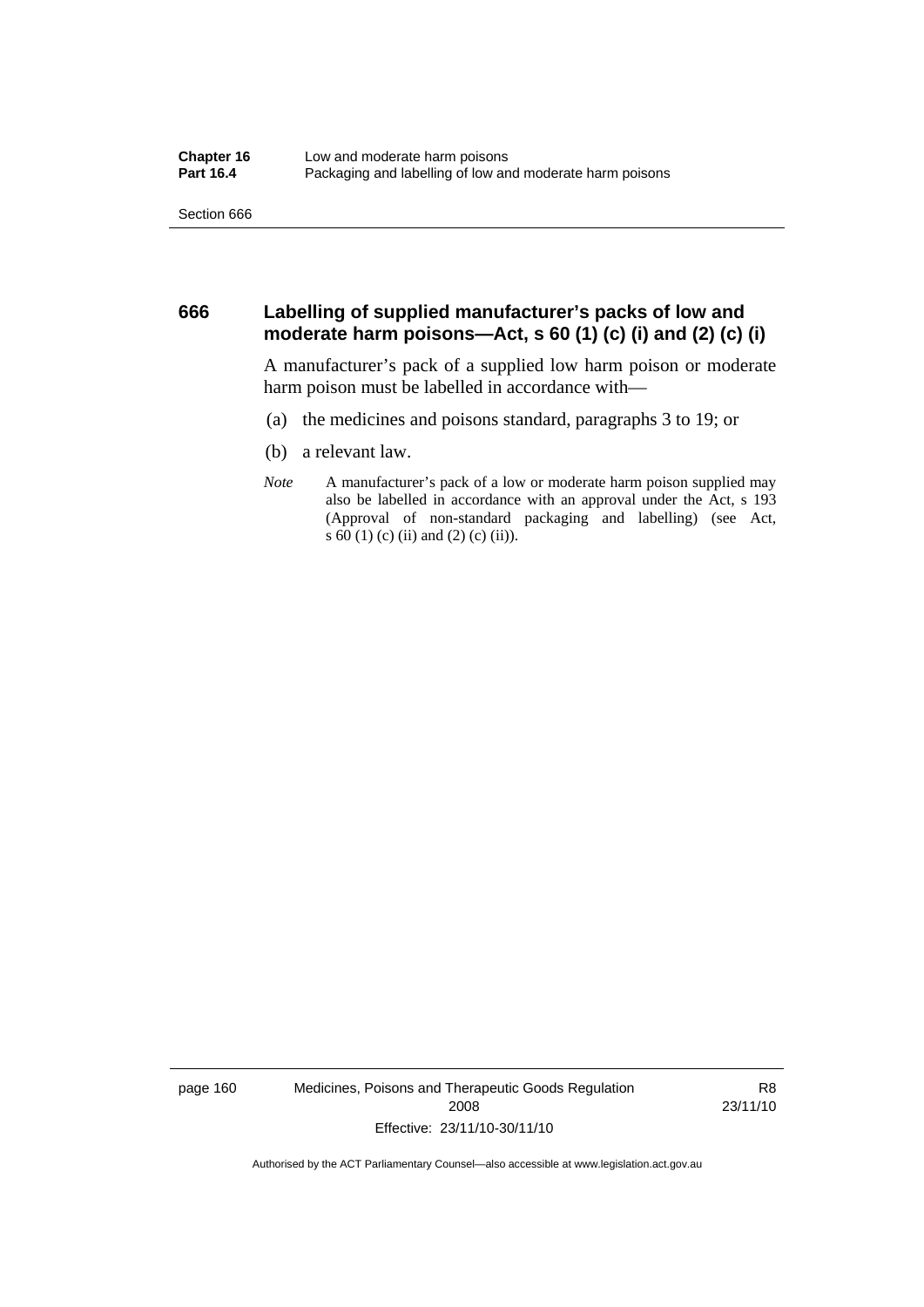# **Chapter 17 Dangerous poisons authorisations**

### **Part 17.1 Overview of dangerous poisons authorisations**

#### **670 General overview of authorisations for dangerous poisons**

 (1) The Act requires that a person must not deal with a dangerous poison in a particular way unless the person is authorised to deal with the poison.

#### **Example**

the Act, s 35 about obtaining certain substances (which include dangerous poisons)

- *Note 1* The Act, s 19 sets out when a person *deals* with a dangerous poison.
- *Note 2* An example is part of the regulation, is not exhaustive and may extend, but does not limit, the meaning of the provision in which it appears (see Legislation Act, s 126 and s 132).
- (2) The Act, section 20 sets out when a person is authorised to deal with a dangerous poison.
- (3) This regulation authorises certain dealings with dangerous poisons.

*Note* An authorisation is not required to deal with the following:

- a substance excluded from the medicines and poisons standard by the standard, par  $1(2)$  (see s 6);
- a substance mentioned in the medicines and poisons standard, sch 7 if the schedule does not apply to the substance because of an exception in the standard.

R8 23/11/10 page 161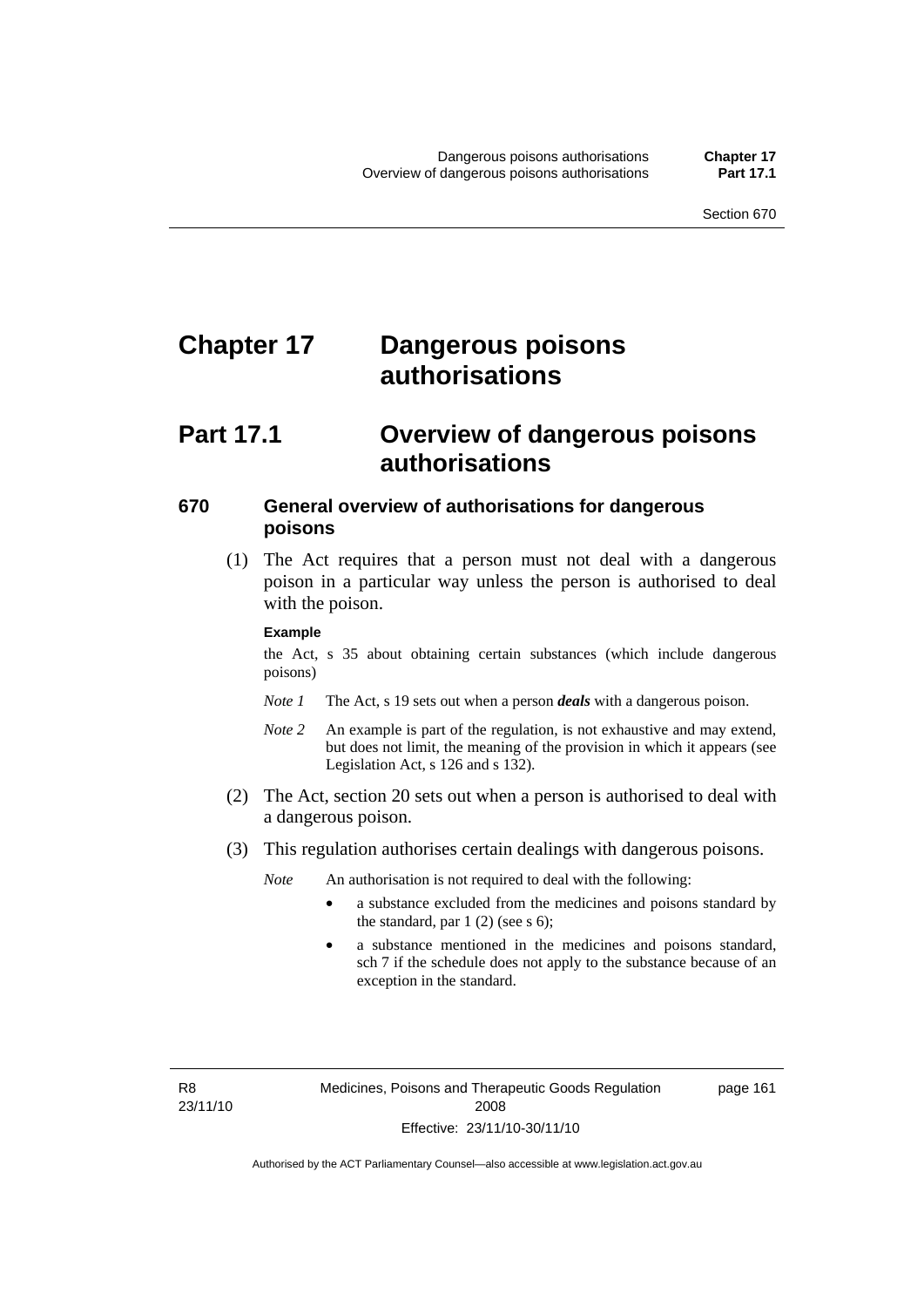(4) An authorisation under this regulation may be subject to limitations.

#### **Example**

a purchase order issued by a person mentioned in sch 4, col 2 must comply with s 721 (see s 690 (2) (c))

*Note* For the power to impose other restrictions, see the Act, ch 8.

#### **671 Overview of dangerous poisons authorisations under this regulation**

Dangerous poisons authorisations under this regulation are given by the following provisions:

- (a) section 675 (which is about authorisations under dangerous poisons manufacturers licences);
- (b) section 680 (which is about authorisations under dangerous poisons research and education program licences);
- (c) section 685 (which is about authorisations under dangerous poisons suppliers licences);
- (d) section 690 (which is about authorisations for manufacturing and other purposes);
- (e) section 692 (which is about authorisation to deliver dangerous poisons under purchase orders);
- (f) section 693 (which is about authorisation for commercial disposal operators for disposal of dangerous poisons);
- (g) section 695 (which is about authorisations for dangerous poisons research and education programs by scientifically qualified people).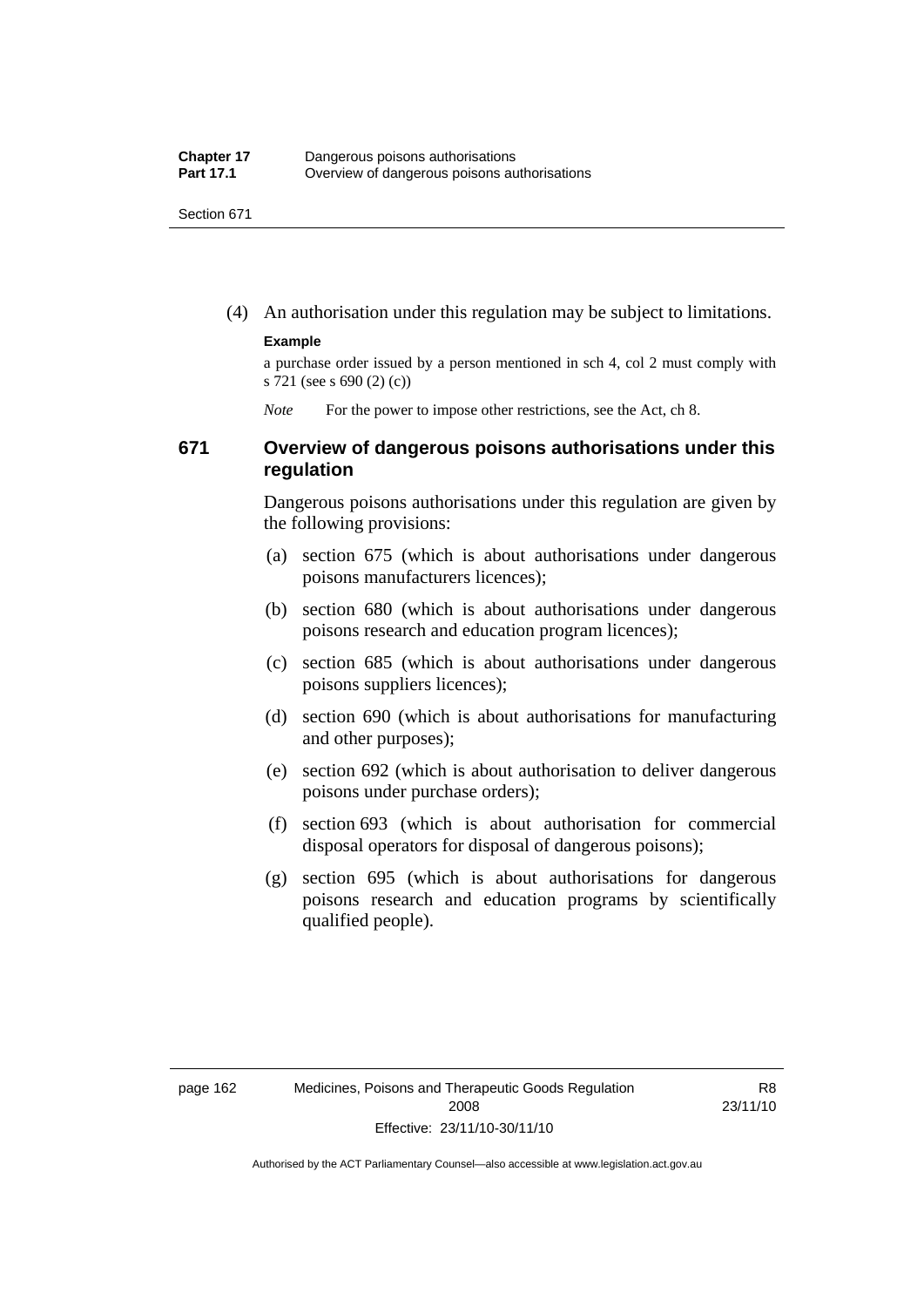#### **672 General overview of authorisation conditions for dangerous poisons**

 (1) The Act, section 44 requires a person who is authorised to deal with a dangerous poison to comply with any condition to which the authorisation is subject.

#### **Example**

Section 676 sets out the authorisation conditions for an authorised person to manufacture a dangerous poison.

- *Note* An example is part of the regulation, is not exhaustive and may extend, but does not limit, the meaning of the provision in which it appears (see Legislation Act, s  $126$  and s  $132$ ).
- (2) The conditions are additional to other restrictions on an authorised person's authority to deal with a dangerous poison.
	- *Note* Conditions may also be imposed under other provisions of the Act including, for example, s 89 which sets out conditions on licences.

R8 23/11/10 Medicines, Poisons and Therapeutic Goods Regulation 2008 Effective: 23/11/10-30/11/10

page 163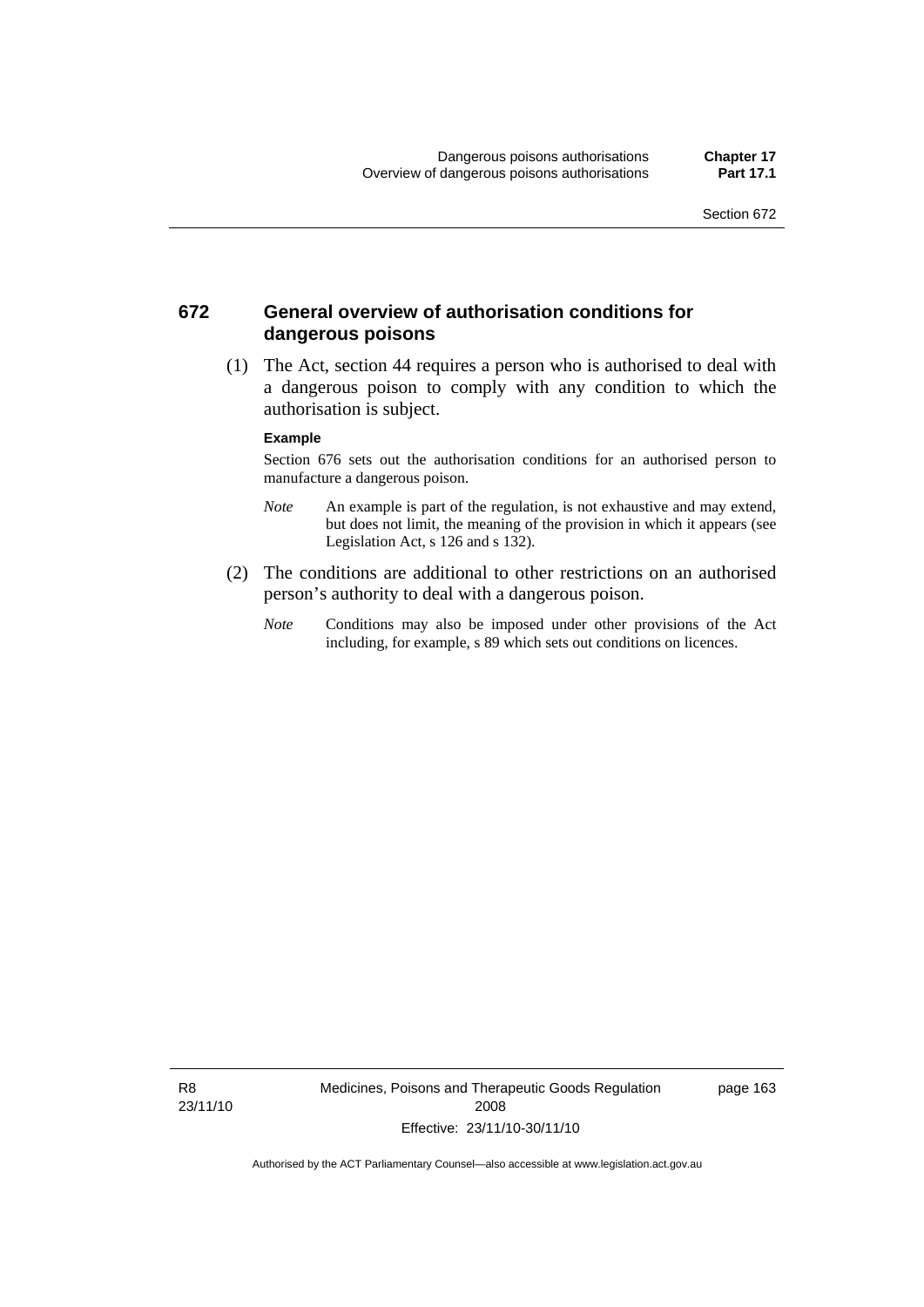# **Part 17.2 Authorisations under dangerous poisons licences**

### **Division 17.2.1 Dangerous poisons manufacturers licence authorisations**

*Note* For other provisions about dangerous poisons manufacturers licences, see pt 18.2.

#### **675 Authorisations under dangerous poisons manufacturers licences—Act, s 20 (1) (a)**

- (1) A dangerous poisons manufacturers licence authorises the holder to do any of the following in relation to a dangerous poison (the *licensed dangerous poison*) stated in the licence at the premises (the *licensed premises*) stated in the licence:
	- (a) manufacture the licensed dangerous poison;
	- (b) possess the licensed dangerous poison for sale by wholesale from the licensed premises;
	- (c) sell the licensed dangerous poison by wholesale (whether or not for resale) to—
		- (i) a person authorised to issue a purchase order for the dangerous poison; or
		- (ii) someone in another State who may obtain the dangerous poison by wholesale under the law of the other State; or
		- (iii) someone in another country who may lawfully obtain the dangerous poison by wholesale in the other country;
		- *Note* The dangerous poison must be sold on a purchase order in accordance with s 720 (see s 676).

R8 23/11/10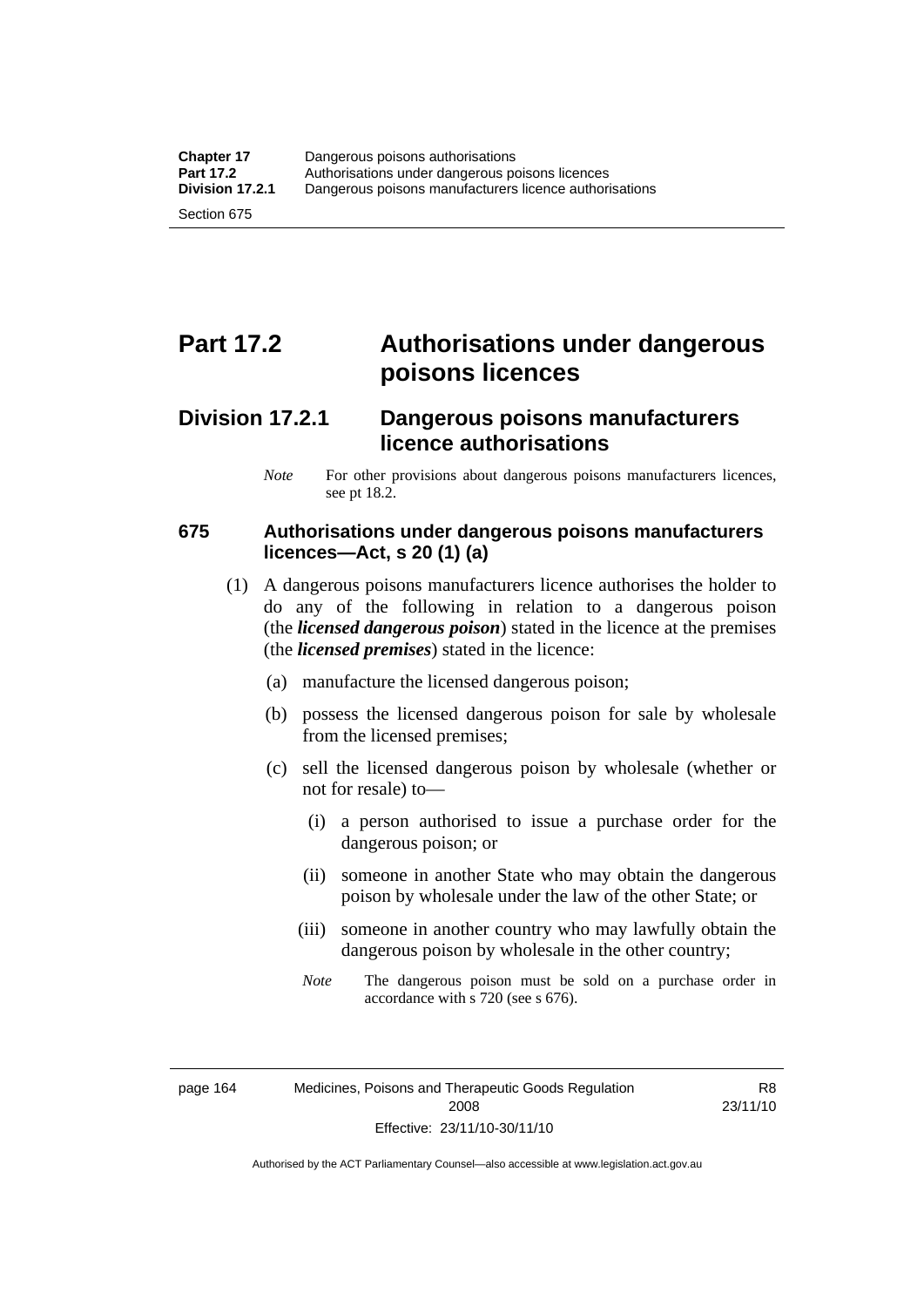- (d) obtain a dangerous poison, other than a licensed dangerous poison, for manufacturing a licensed dangerous poison at the licensed premises;
- (e) possess a dangerous poison, other than a licensed dangerous poison, at the licensed premises for manufacturing a licensed dangerous poison.
- (2) However, an authorisation under subsection (1) does not apply if the licence states that it does not apply.
- (3) Also, subsection (1) (c) (iii) does not apply in relation to a licensed dangerous poison that is a prohibited export under the *Customs Act 1901* (Cwlth).

#### **676 Authorisation conditions for dangerous poisons manufacturers licences—Act, s 44 (1) (b) and (2) (b)**

A licence-holder's authorisation under a dangerous poisons manufacturers licence is subject to the following conditions:

- (a) the dealings with a dangerous poison authorised by the licence will be carried out under the supervision of an individual approved under section 706 (1) (Restrictions on issuing of dangerous poisons manufacturers licences—Act, s 85 (1) (a));
- (b) a dangerous poison obtained under the licence is purchased on a complying purchase order;
- (c) a licensed dangerous poison will be supplied for a non-household (including a non-household garden) purpose only;
- (d) a dangerous poison sold under the licence will be sold on a purchase order in accordance with section 720 (Supplying dangerous poisons on purchase orders);

page 165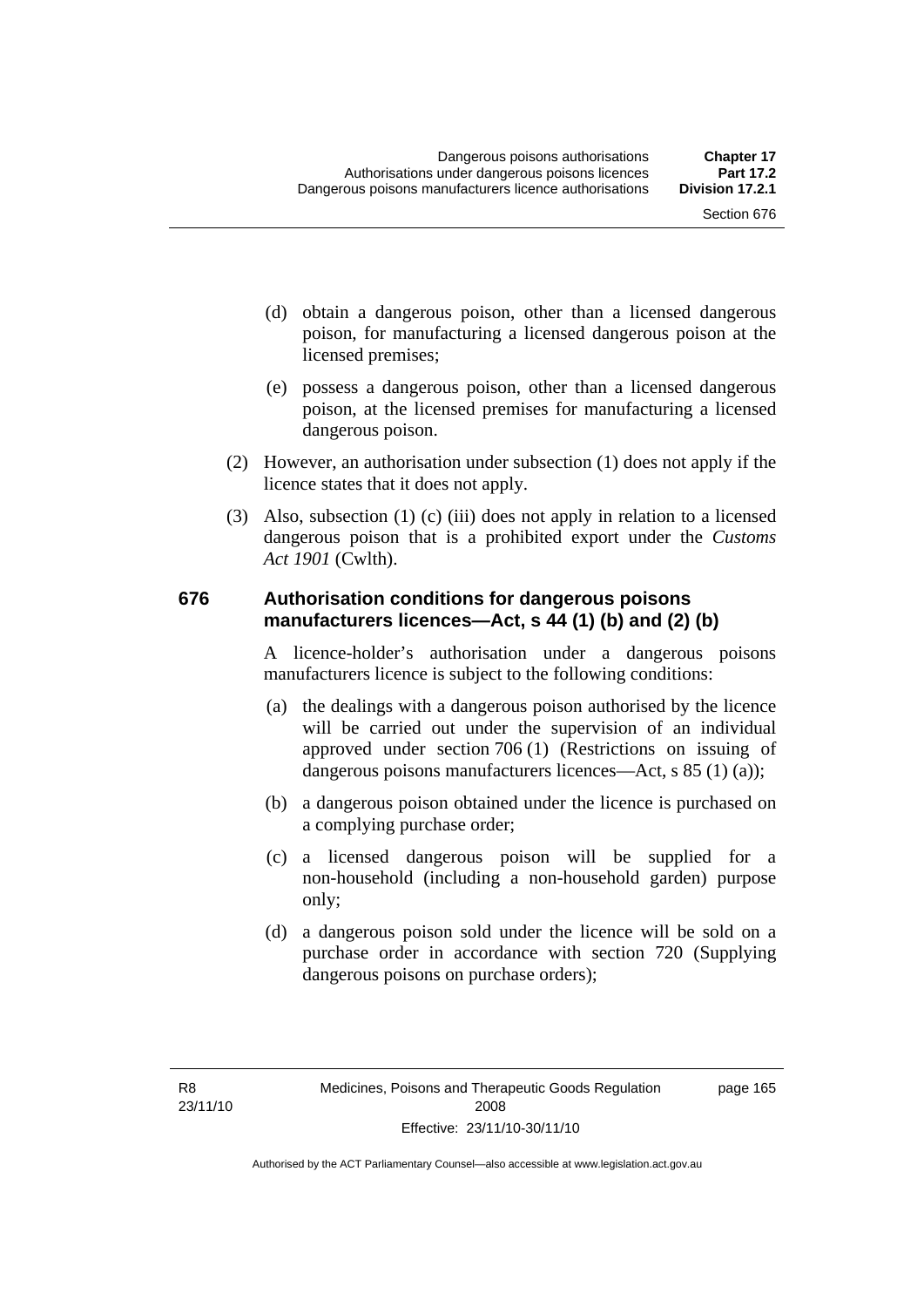- (e) if the supplier does not receive a document signed by the buyer acknowledging receipt of the dangerous poison within 7 days after the day the dangerous poison is delivered—the supplier must, within 24 hours after the end of the 7-day period, tell the chief health officer, in writing, of the failure to receive the document;
- (f) the following are kept at the supplier's business premises or, if the chief health officer approves in writing another place, the place approved by the chief health officer, for at least 2 years after the day the poison is supplied:
	- (i) the filled purchase order;
	- (ii) the delivery acknowledgement under paragraph (e) or section 720 (d) (ii);
	- (iii) the record for section 722;
- (g) if a dangerous poison sold under the licence is liquid containing paraquat—the poison is coloured blue or green and has an offensive smell.
- *Note* For licence conditions, see the Act, s 89.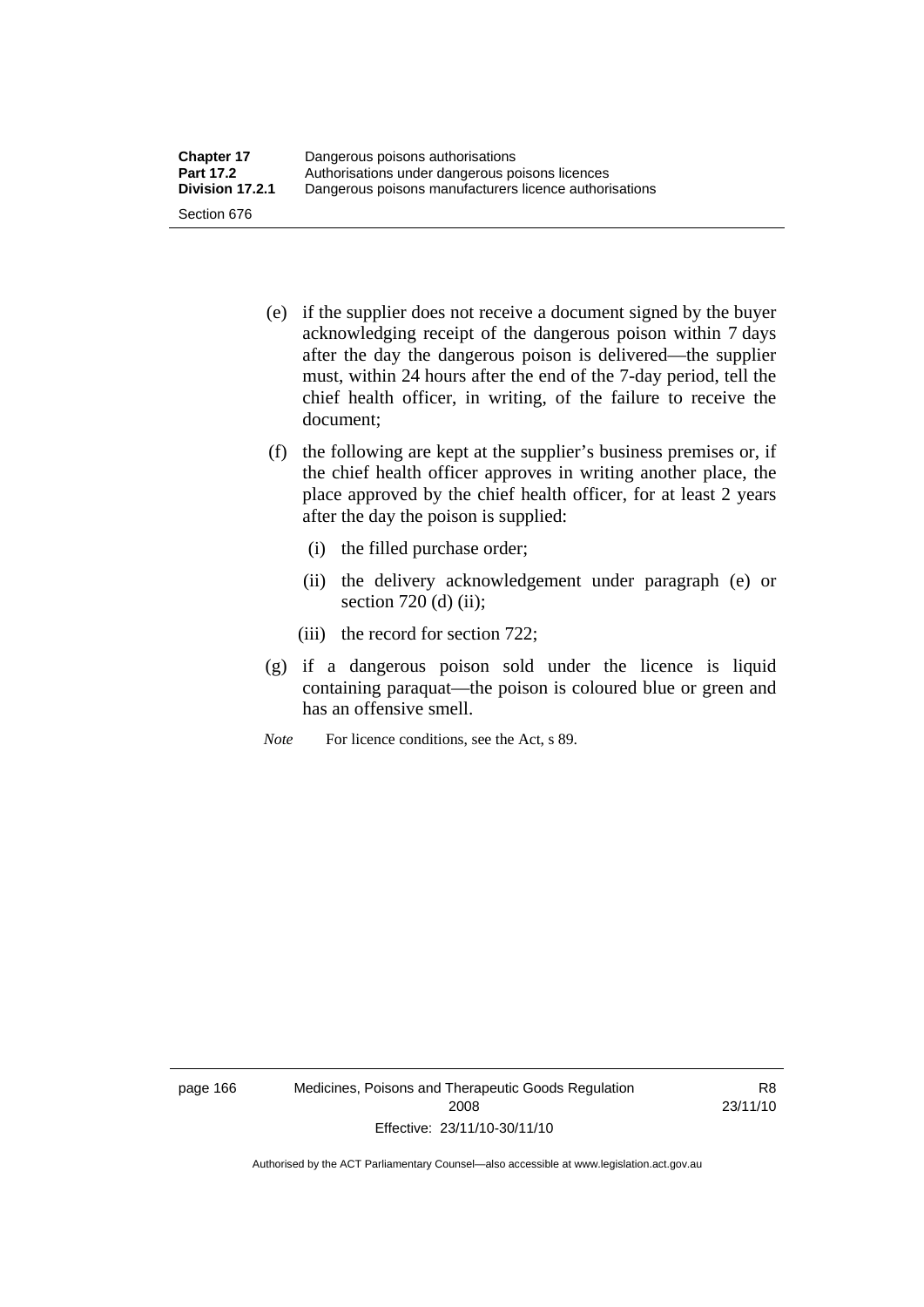### **Division 17.2.2 Dangerous poisons—research and education program licence authorisations**

- *Note 1* For authorisation for research and education programs by scientifically qualified people, see div 17.3.3.
- *Note 2* For other provisions about dangerous poisons research and education program licences, see pt 18.3.

#### **680 Authorisations under dangerous poisons research and education program licences—Act, s 20 (1) (a)**

A dangerous poisons research and education program licence authorises—

- (a) the licence-holder to—
	- (i) issue a purchase order for a dangerous poison (the *licensed dangerous poison*) stated in the licence for the program stated in the licence; and
	- (ii) obtain a licensed dangerous poison on a purchase order for the program; and
	- (iii) possess a licensed dangerous poison for the program at the premises to which the licence relates; and
	- (iv) supply a licensed dangerous poison to anyone taking part in the program for the program; and
- (b) the program supervisor, and anyone taking part in the program, to deal with the licensed dangerous poison as authorised by the licence at the premises stated in the licence.

page 167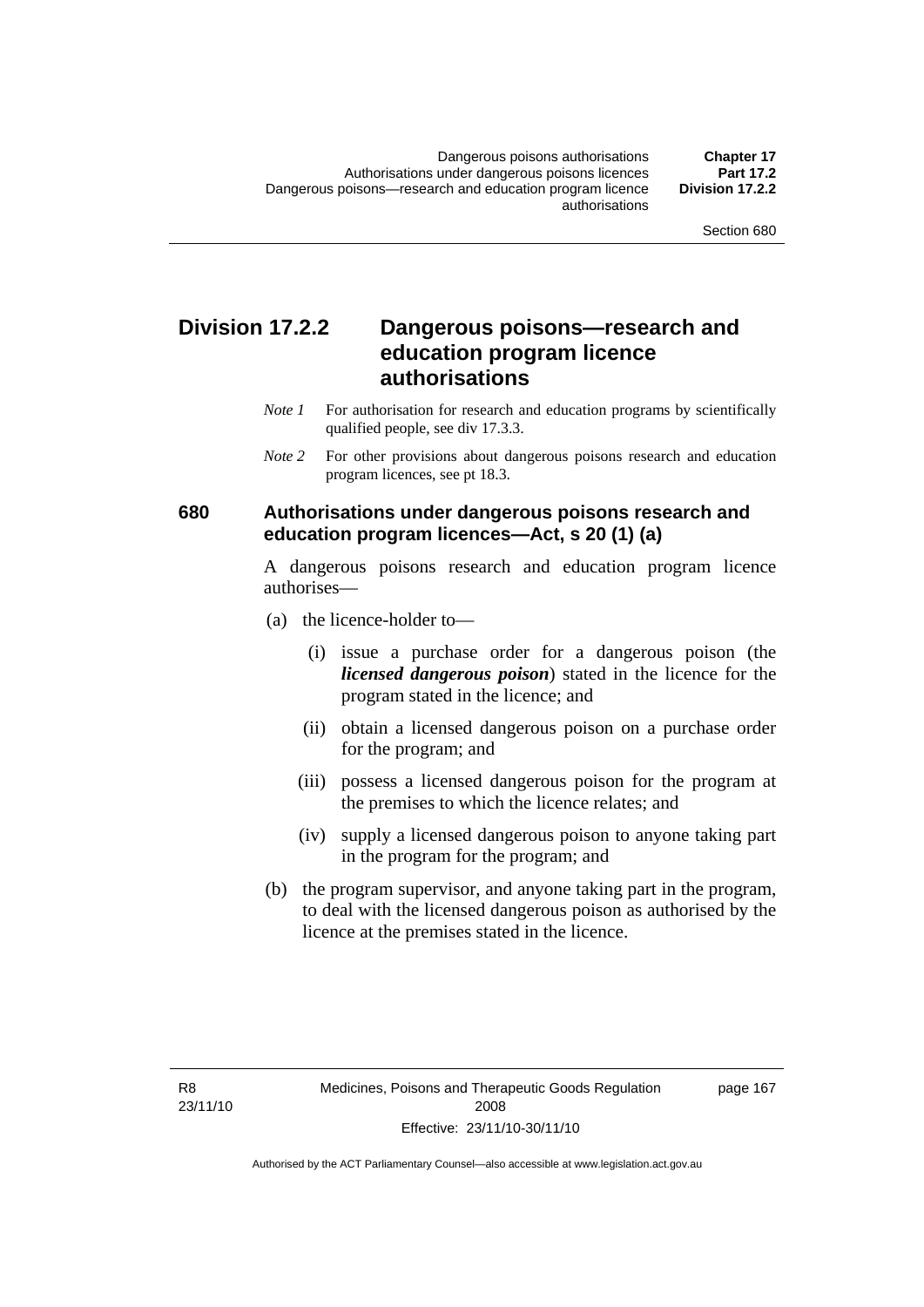| <b>Chapter 17</b> | Dangerous poisons authorisations                                           |  |  |
|-------------------|----------------------------------------------------------------------------|--|--|
| <b>Part 17.2</b>  | Authorisations under dangerous poisons licences                            |  |  |
| Division 17.2.2   | Dangerous poisons—research and education program licence<br>authorisations |  |  |
| Section 681       |                                                                            |  |  |

**681 Authorisation condition for dangerous poisons research and education program licences—Act, s 44 (1) (b) and (2) (b)** 

> A licence-holder's authorisation to obtain a dangerous poison under a dangerous poisons research and education program licence is subject to the condition that the poison is purchased on a complying purchase order.

*Note* For licence conditions, see the Act, s 89.

page 168 Medicines, Poisons and Therapeutic Goods Regulation 2008 Effective: 23/11/10-30/11/10

R8 23/11/10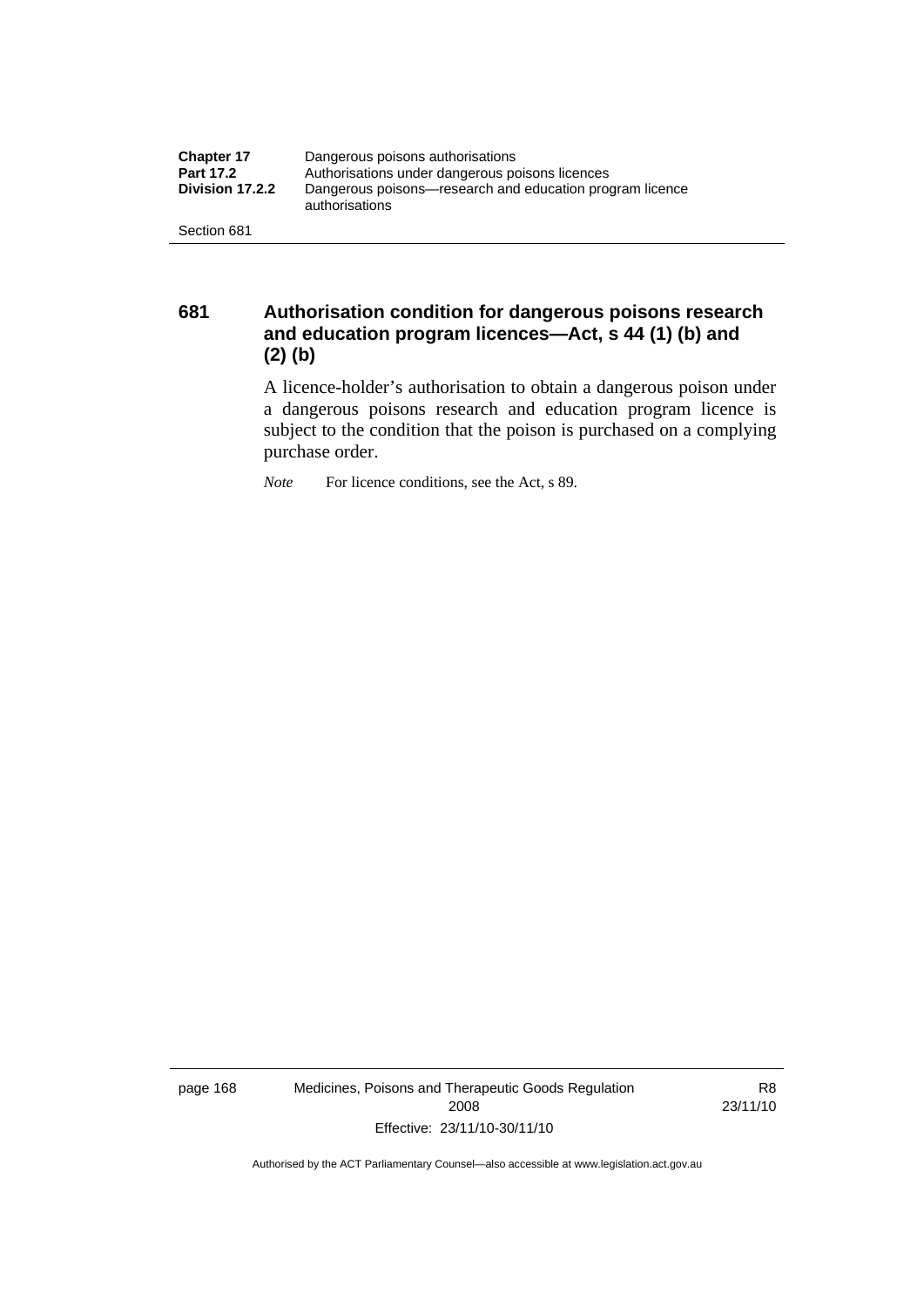### **Division 17.2.3 Dangerous poisons suppliers licence authorisations**

*Note* For other provisions about dangerous poisons suppliers licences, see pt 18.4.

#### **685 Authorisations under dangerous poisons suppliers licences—Act, s 20 (1) (b)**

- (1) A dangerous poisons suppliers licence authorises the holder to do any of the following in relation to a dangerous poison (the *licensed dangerous poison*) stated in the licence at the premises (the *licensed premises*) stated in the licence:
	- (a) issue a purchase order for a licensed dangerous poison;
	- (b) obtain a licensed dangerous poison on a purchase order for sale from the licensed premises;
	- (c) possess a licensed dangerous poison for sale from the licensed premises;
	- (d) sell a licensed dangerous poison on a purchase order to—
		- (i) someone authorised to issue a purchase order for the dangerous poison; or
		- (ii) someone in another State who may obtain the dangerous poison under the law of the other State; or
		- (iii) someone in another country who may lawfully obtain the dangerous poison in the other country.
		- *Note* The dangerous poison must be sold on a purchase order in accordance with s 720 (see s 686).
- (2) However, an authorisation under subsection (1) does not apply if the licence states that it does not apply.

R8 23/11/10 page 169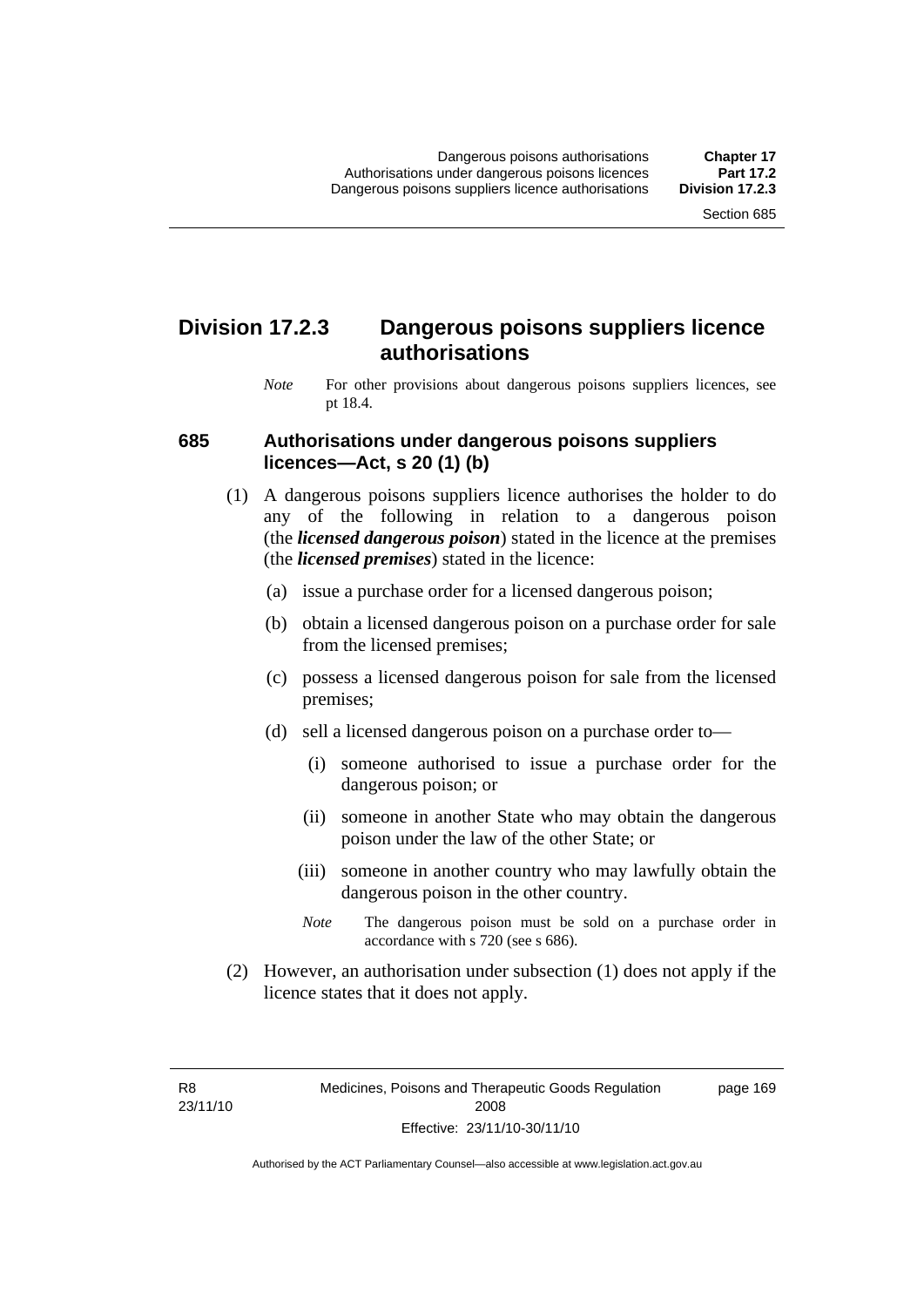(3) Also, subsection (1) (d) (iii) does not apply in relation to a licensed dangerous poison that is a prohibited export under the *Customs Act 1901* (Cwlth).

#### **686 Authorisation conditions for dangerous poisons suppliers licences—Act, s 44 (1) (b) and (2) (b)**

A licence-holder's authorisation under a dangerous poisons suppliers licence is subject to the following conditions:

- (a) the dealings with a dangerous poison authorised by the licence will be carried out under the supervision of an individual approved under section 716 (1) (Restrictions on issuing of dangerous poisons suppliers licences—Act, s 85 (1) (a));
- (b) a dangerous poison sold under the licence will be sold on a purchase order in accordance with section 720 (Supplying dangerous poisons on purchase orders);
- (c) a dangerous poison sold under the licence will be supplied for a non-household (including a non-household garden) purpose only;
- (d) if a dangerous poison sold under the licence is subject to the medicines and poisons standard, appendix J (Conditions for availability and use of Schedule 7 poisons), condition 3—the poison will be supplied only to a person who is allowed to use the poison under the condition;
	- *Note* Condition 3 relates to a dangerous poison that is not to be used except by or in accordance with the directions of an accredited government vermin control officer.
- (e) if the supplier does not receive a document signed by the buyer acknowledging receipt of the dangerous poison within 7 days after the day the dangerous poison is delivered—the supplier must, within 24 hours after the end of the 7-day period, tell the chief health officer, in writing, of the failure to receive the document;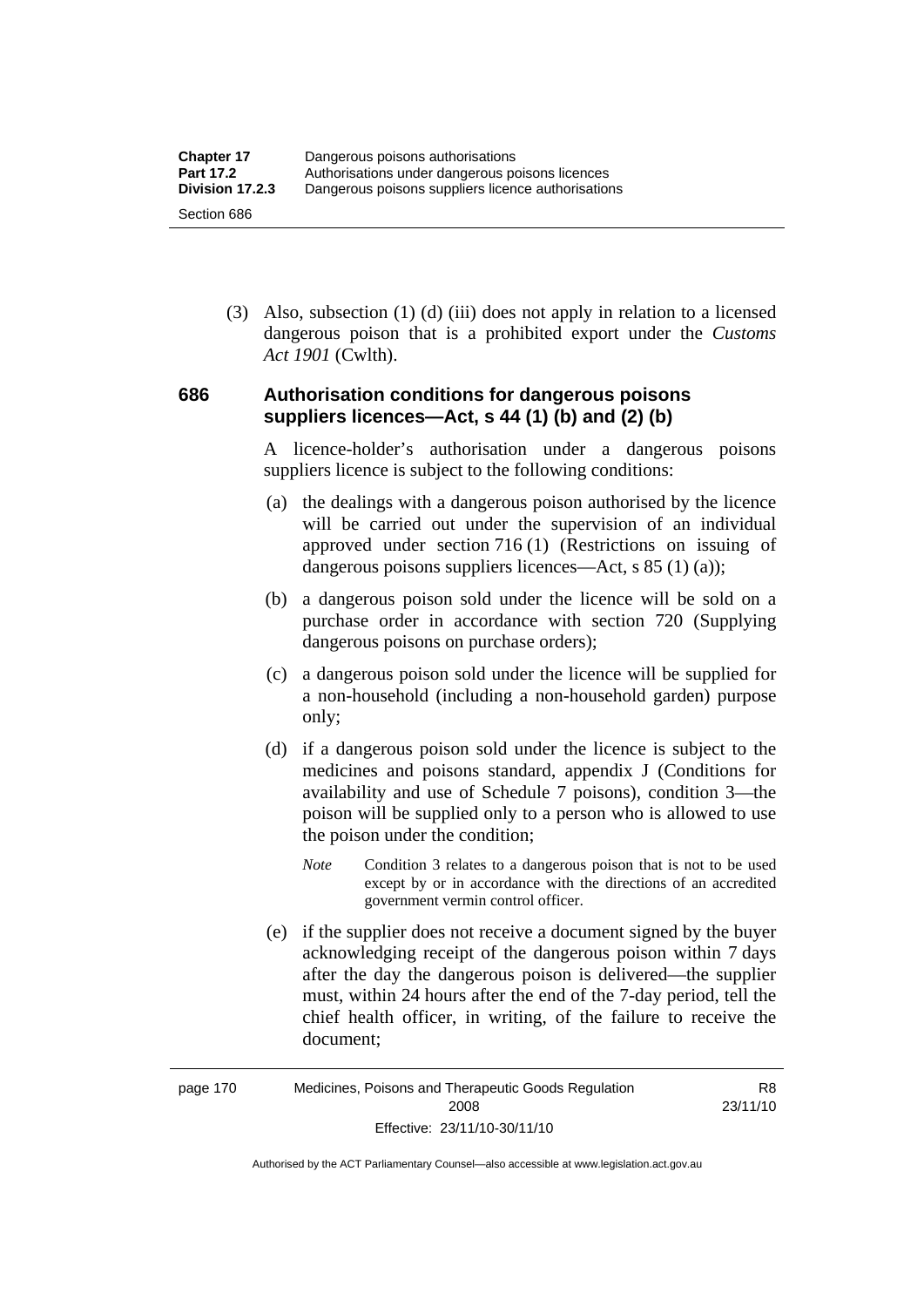- (f) the following are kept at the supplier's business premises or, if the chief health officer approves in writing another place, the place approved by the chief health officer, for at least 2 years after the day the poison is supplied:
	- (i) the filled purchase order;
	- (ii) the delivery acknowledgement under paragraph (e) or section 720 (d) (ii);
	- (iii) the record for section 722;
- (g) if a dangerous poison sold under the licence is liquid containing paraquat—the poison is coloured blue or green and has an offensive smell.
- *Note* For licence conditions, see the Act, s 89.

R8 23/11/10 Medicines, Poisons and Therapeutic Goods Regulation 2008 Effective: 23/11/10-30/11/10

page 171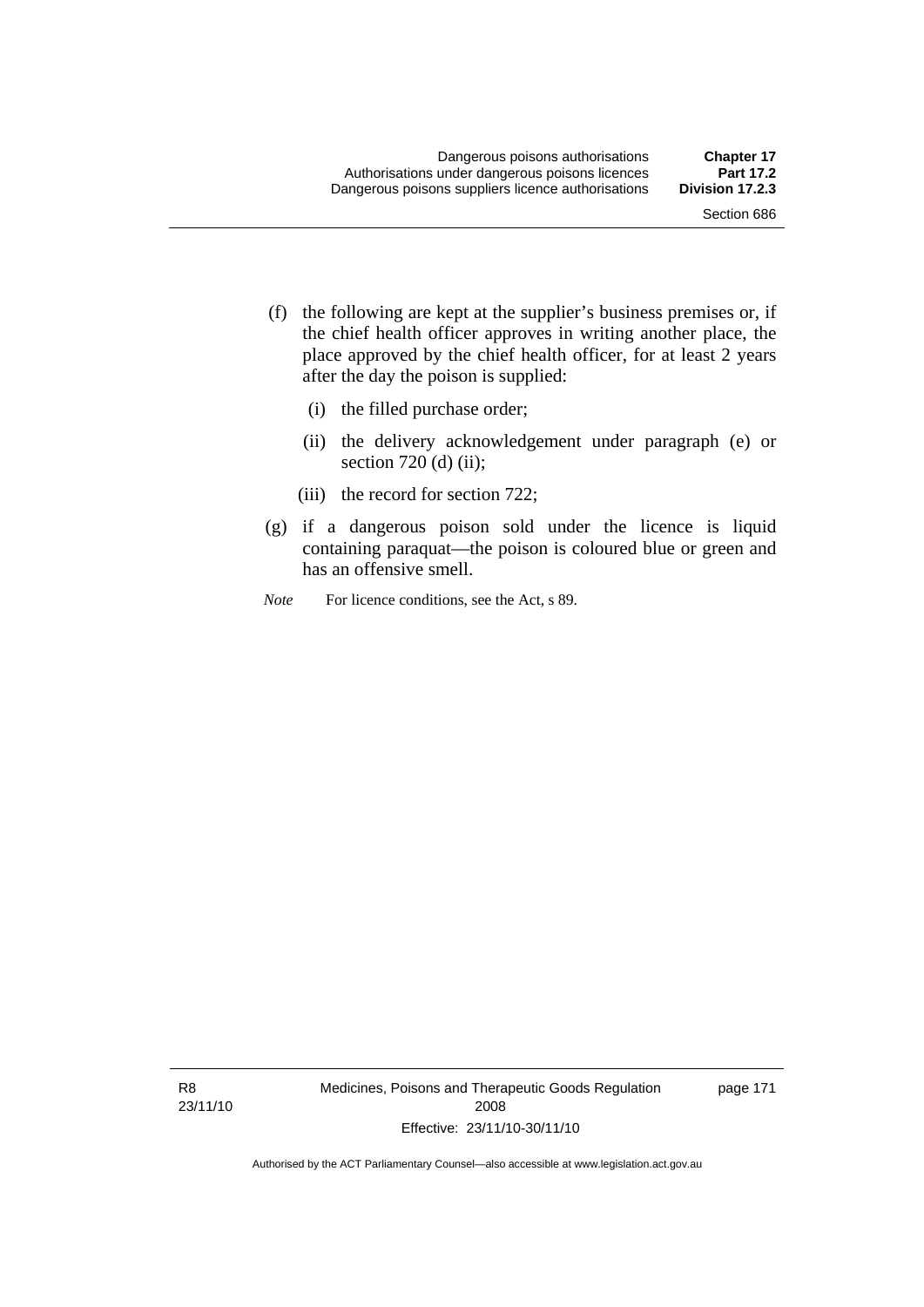# **Part 17.3 Other dangerous poisons authorisations**

### **Division 17.3.1 Authorisations for manufacturing etc purposes**

#### **690 Manufacturing etc authorisations for dangerous poisons—Act, s 20 (2) (a)**

(1) In this section:

*relevant dealing*, with a dangerous poison, means any of the following:

- (a) issuing a purchase order for the poison;
- (b) obtaining the poison;
- (c) possessing the poison;
- (d) issuing a purchase order for the poison;
- (e) discarding the poison.
- (2) A person mentioned in schedule 4 (Dangerous poisons manufacturing etc authorisations), column 2 is authorised for a relevant dealing with a dangerous poison mentioned in column 3 in relation to the person if—
	- (a) the poison is for a purpose mentioned in column 4 in relation to the person; and
	- (b) the dealing is consistent with any condition or restriction for the dealing mentioned in column 3; and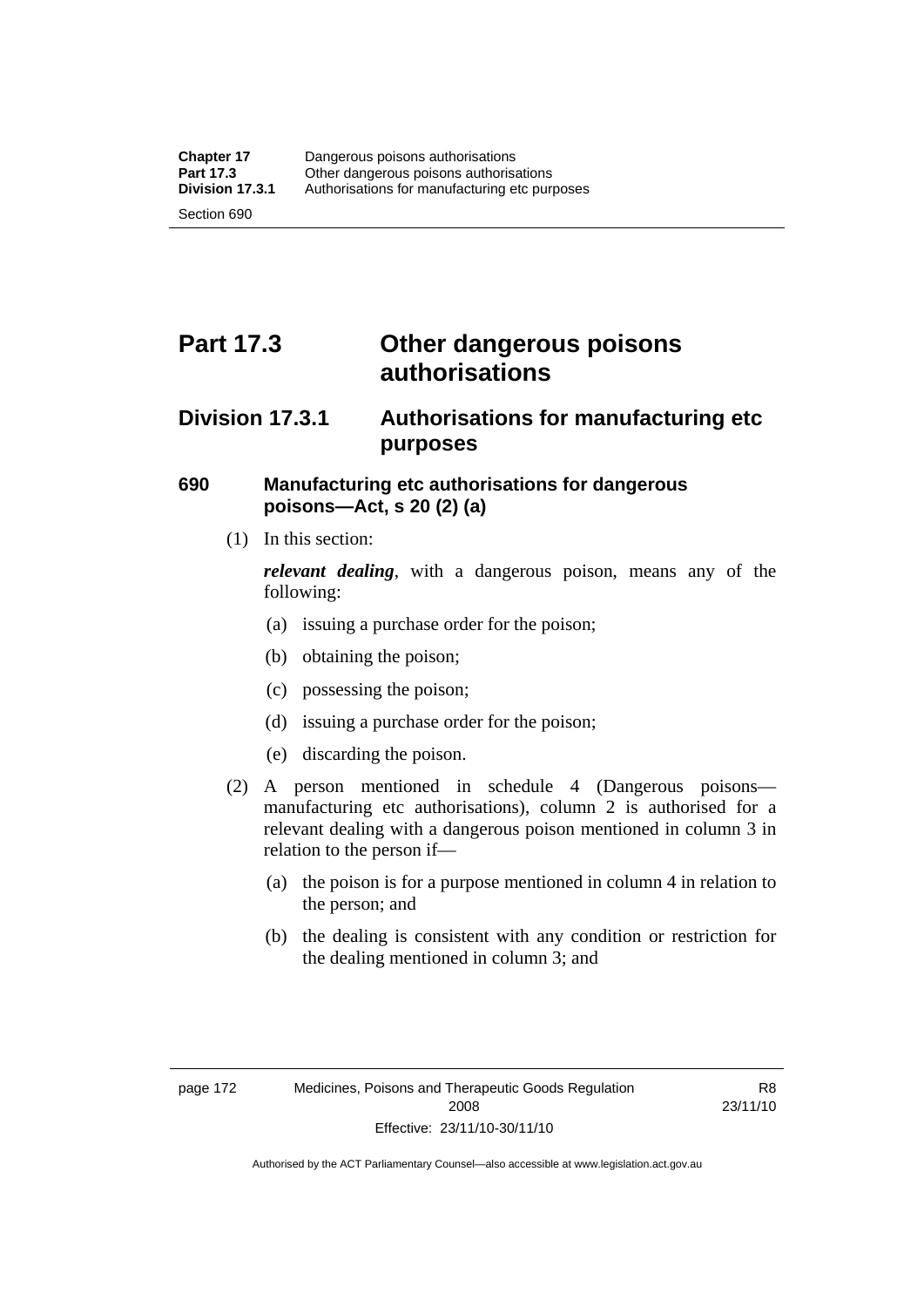- (c) if the dealing is issuing a purchase order for the poison—the purchase order complies with section 721 (General requirements for dangerous poisons purchase orders—Act, s 38 (2) (c)).
	- *Note* A purchase order must be in writing (see Act, dict, def *purchase order*).

### **Division 17.3.2 Authorisations for delivery people and commercial disposal operators**

#### **692 Authorisations to deliver dangerous poisons under purchase orders—Act, s 26 (1) (b) and (2) (b), s 35 (1) (b), (2) (b) and s 36 (b)**

- (1) This section applies to an adult (the *delivery person*) who is—
	- (a) engaged to transport and deliver a dangerous poison supplied on a purchase order; or
	- (b) acting for a person mentioned in paragraph (a).
- (2) The delivery person is authorised to—
	- (a) obtain and possess the dangerous poison for the purpose of transporting and delivering the dangerous poison as engaged; and
	- (b) supply the dangerous poison to the entity named as the recipient in the purchase order or the entity's agent.

#### **Example—delivery person**

an employee of a courier service

- *Note 1 Entity* includes a person (see Legislation Act, dict, pt 1).
- *Note 2* An example is part of the regulation, is not exhaustive and may extend, but does not limit, the meaning of the provision in which it appears (see Legislation Act, s 126 and s 132).

R8 23/11/10 Medicines, Poisons and Therapeutic Goods Regulation 2008 Effective: 23/11/10-30/11/10

page 173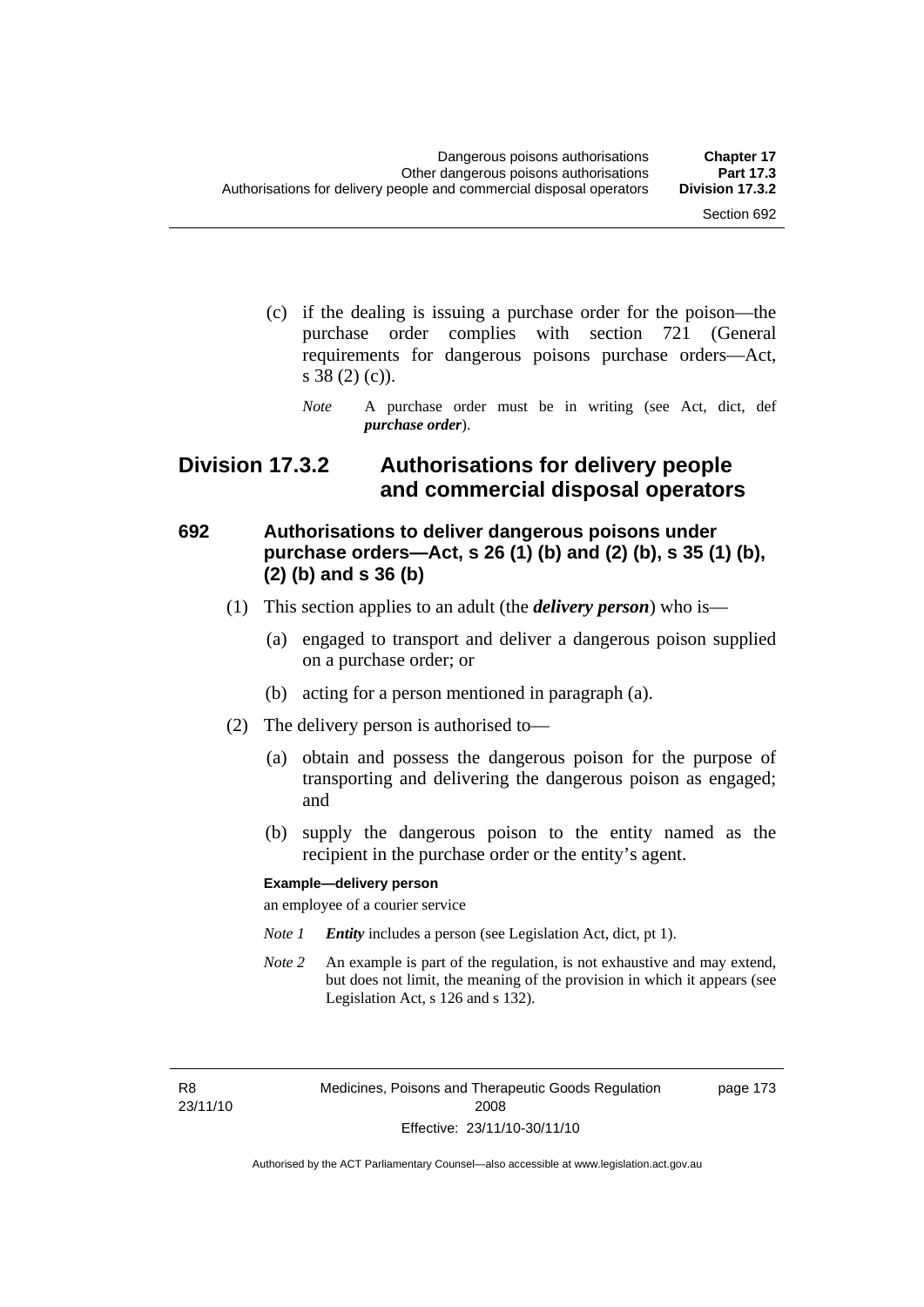#### **693 Authorisation to supply dangerous poisons to commercial disposal operator for disposal—Act, s 26 (1) (b)**

A person is authorised to supply a dangerous poison for disposal to another person if the other person—

- (a) holds an environmental authorisation for the disposal of the dangerous poison; or
- (b) is an adult acting for a person mentioned in paragraph (a).
- *Note* For related authorisations, see pt 9.1.

#### **694 Authorisations for commercial disposal operators—Act, s 26 (1) (b) and (2) (b), s 35 (1) (b) and (2) (b) and s 36 (b)**

- (1) This section applies to a person who—
	- (a) holds an environmental authorisation for the disposal of a dangerous poison; or
	- (b) is an adult acting for a person mentioned in paragraph (a).
- (2) The person is authorised to obtain and possess the dangerous poison for disposing of the poison as engaged.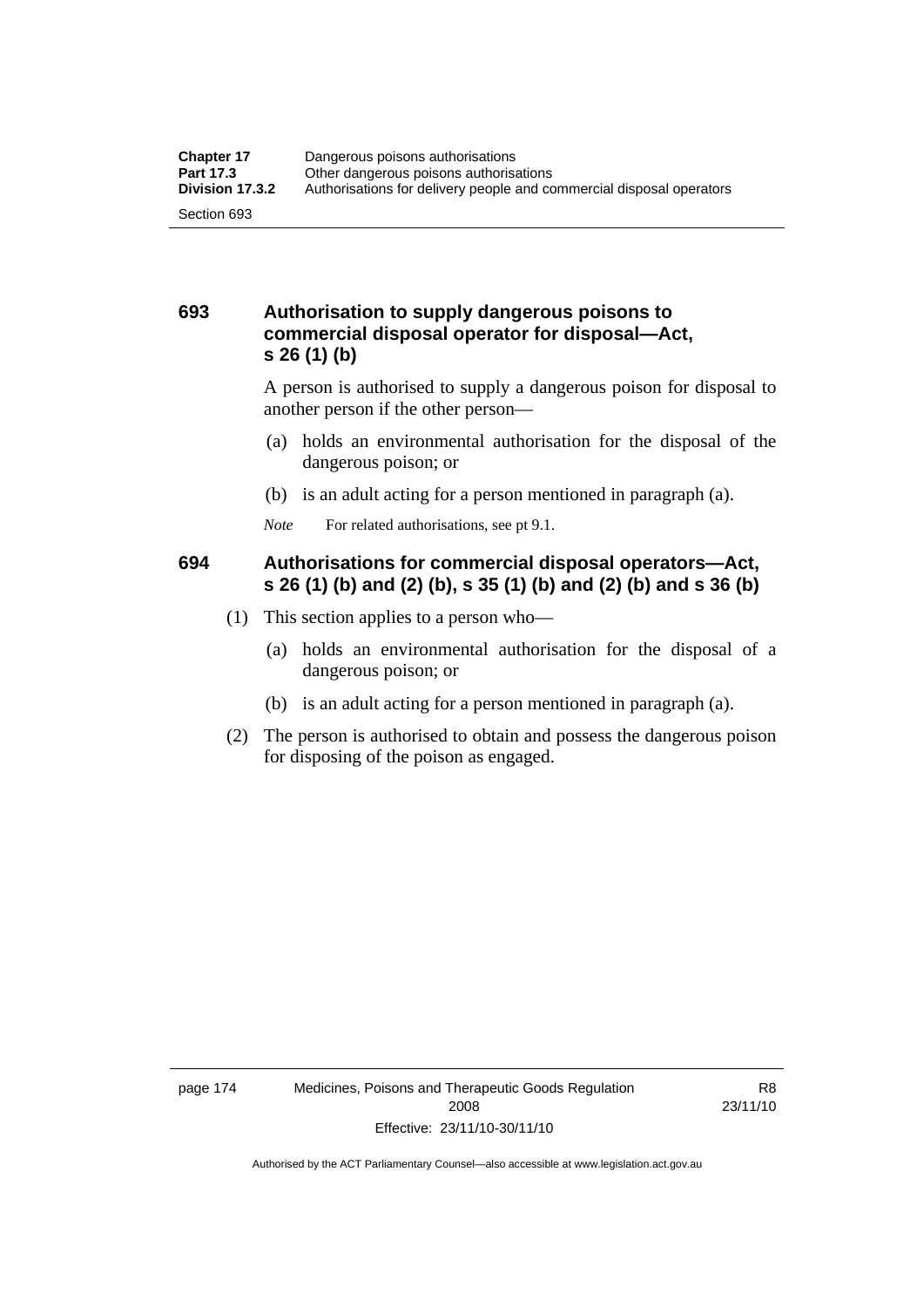### **Division 17.3.3 Authorisations for dangerous poisons research and education programs by scientifically qualified people**

*Note* A licence is required for research and education programs in relation to an administration-related dealing for human use (see Act, s 20 (3)).

#### **695 Authorisations for dangerous poisons research and education—Act, s 26 (1) and (2) (b)**

- (1) A scientifically qualified person employed at a recognised research institution is authorised to do the following for the purposes of an authorised activity at the institution:
	- (a) issue a purchase order for a dangerous poison;
	- (b) obtain on a purchase order a dangerous poison;
	- (c) possess a dangerous poison;
	- (d) supply a dangerous poison to a person (a *relevant person*) who is taking part in the authorised activity at the institution.
	- *Note 1 Scientifically qualified person*—see the dictionary.
	- *Note 2 Recognised research institution*—see the Act, s 20 (5).
- (2) A relevant person is authorised to do the following in relation to a dangerous poison for the purposes of an authorised activity:
	- (a) obtain the poison from the scientifically qualified person for the activity;
	- (b) possess the poison for the purposes of the activity;
	- (c) supply the poison to the scientifically qualified person for the activity.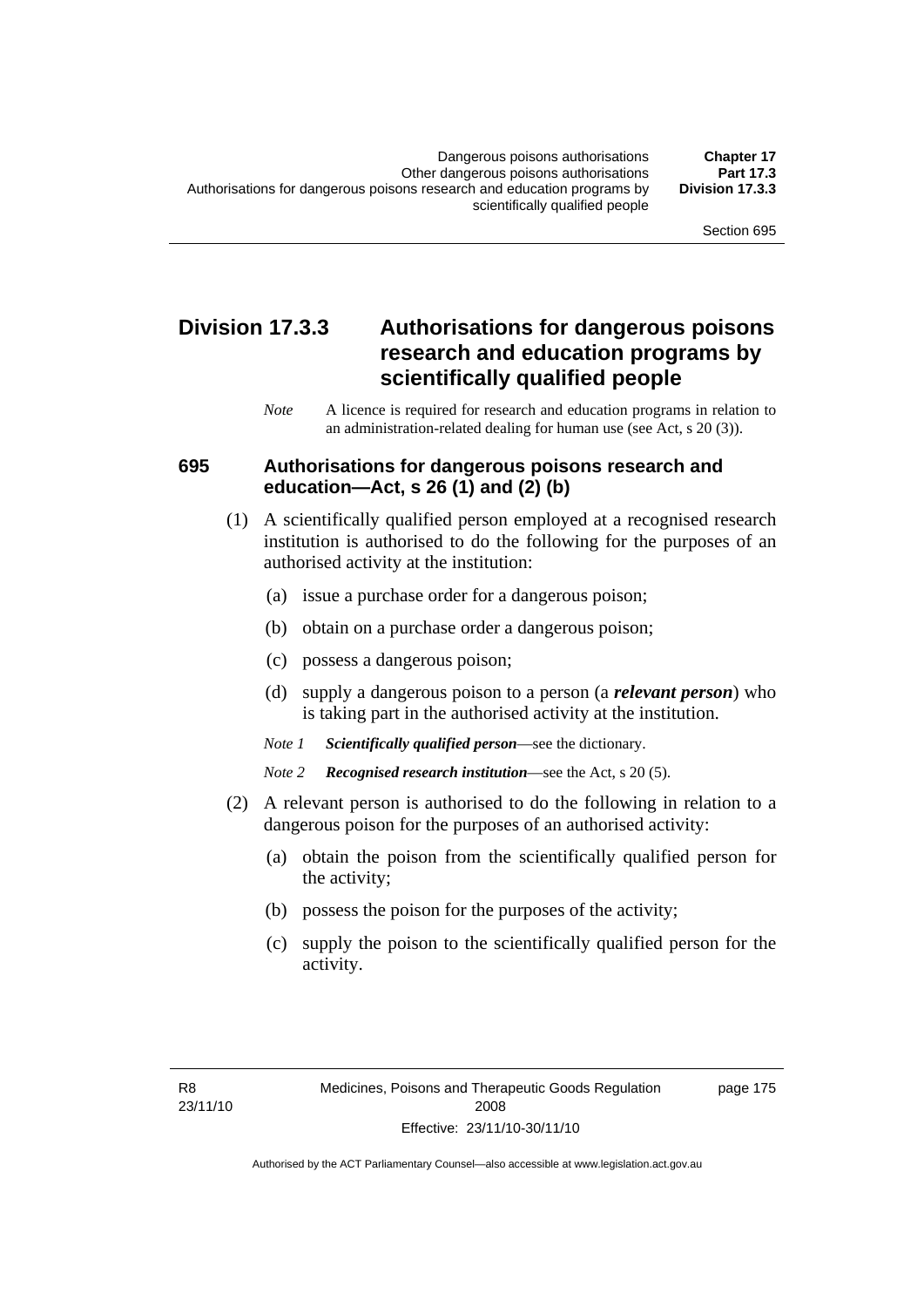| <b>Chapter 17</b> | Dangerous poisons authorisations                                                                           |  |
|-------------------|------------------------------------------------------------------------------------------------------------|--|
| Part 17.3         | Other dangerous poisons authorisations                                                                     |  |
| Division 17.3.3   | Authorisations for dangerous poisons research and education programs by<br>scientifically qualified people |  |
| Section 696       |                                                                                                            |  |

(3) In this section:

*administration-related dealing*, in relation to a dangerous poison see the Act, section 20 (5).

*authorised activity*, in relation to a dangerous poison at a recognised research institution, means the conduct of any of the following if it does not involve an administration-related dealing of the poison for human use:

- (a) medical or scientific research in relation to the poison at the institution;
- (b) instruction involving the poison at the institution;
- (c) quality control or analysis of the poison at the institution.

#### **696 Authorisation conditions for dangerous poisons research and education—Act, s 44 (1) (b) and (2) (b)**

A scientifically qualified person's authorisation under section 695 is subject to the following conditions:

- (a) the person has written approval for the conduct of the authorised activity from the person in charge of—
	- (i) the recognised research institution; or
	- (ii) a faculty or division of the institution;
- (b) a dangerous poison is purchased on a complying purchase order;
- (c) the purchase order is for an amount of the poison approved in writing by the person in charge;
- (d) the dangerous poison is obtained from someone who is authorised to supply the poison to the person.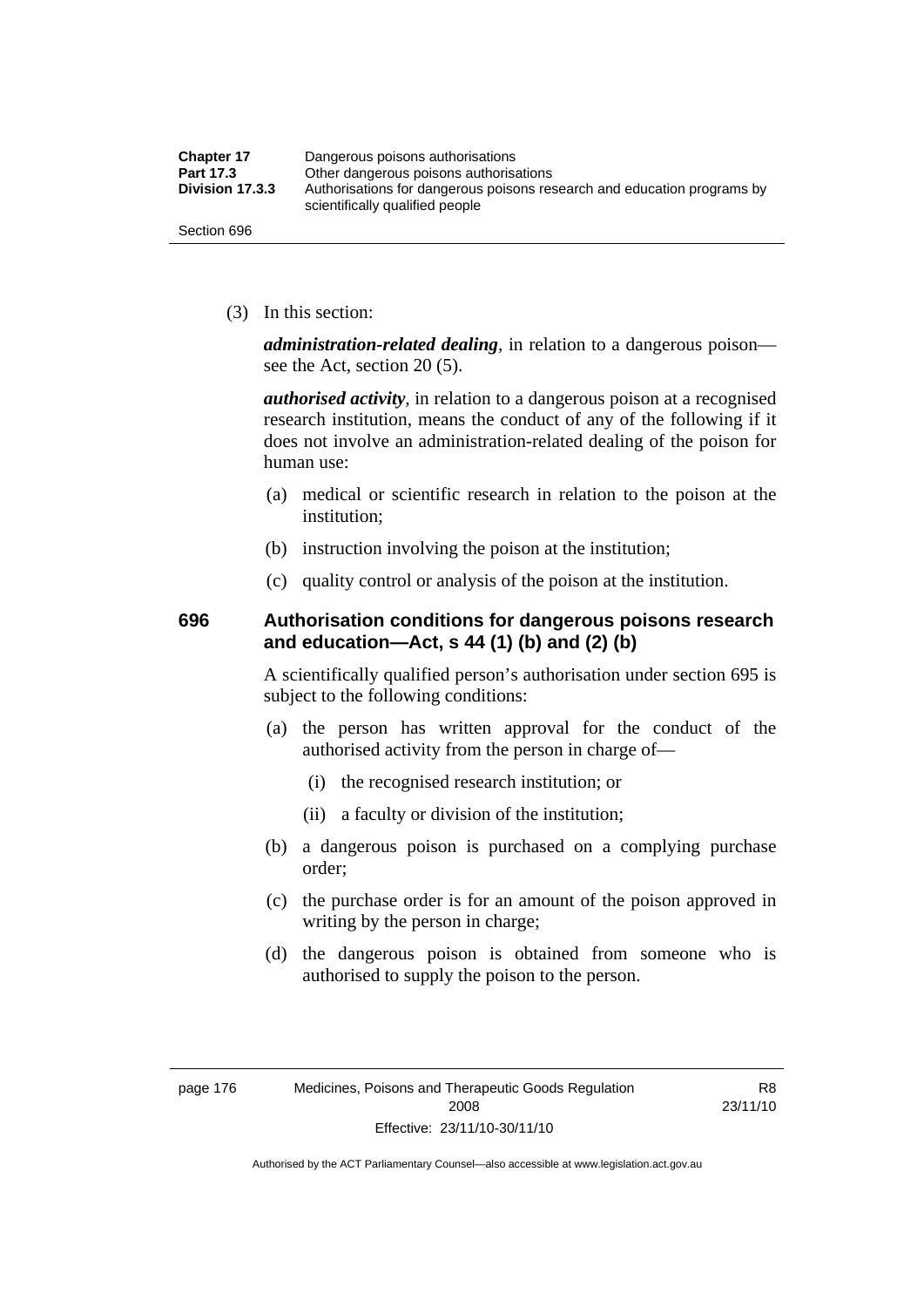## **Chapter 18 Dangerous poisons licences**

### **Part 18.1 Dangerous poisons licences generally**

### **700 Dangerous poisons licences that may be issued—Act, s 78 (2)**

The following licences for dangerous poisons may be issued:

- (a) a licence for the manufacture of a dangerous poison (a *dangerous poisons manufacturers licence*);
- (b) a licence for a program of research or education in relation to a dangerous poison (a *dangerous poisons research and education program licence*);
- (c) a licence for the supply of dangerous poisons (a *dangerous poisons suppliers licence*).
- *Note* Other dangerous poisons licences may also be issued (see Act, s 78 (3)).

R8 23/11/10 Medicines, Poisons and Therapeutic Goods Regulation 2008 Effective: 23/11/10-30/11/10

page 177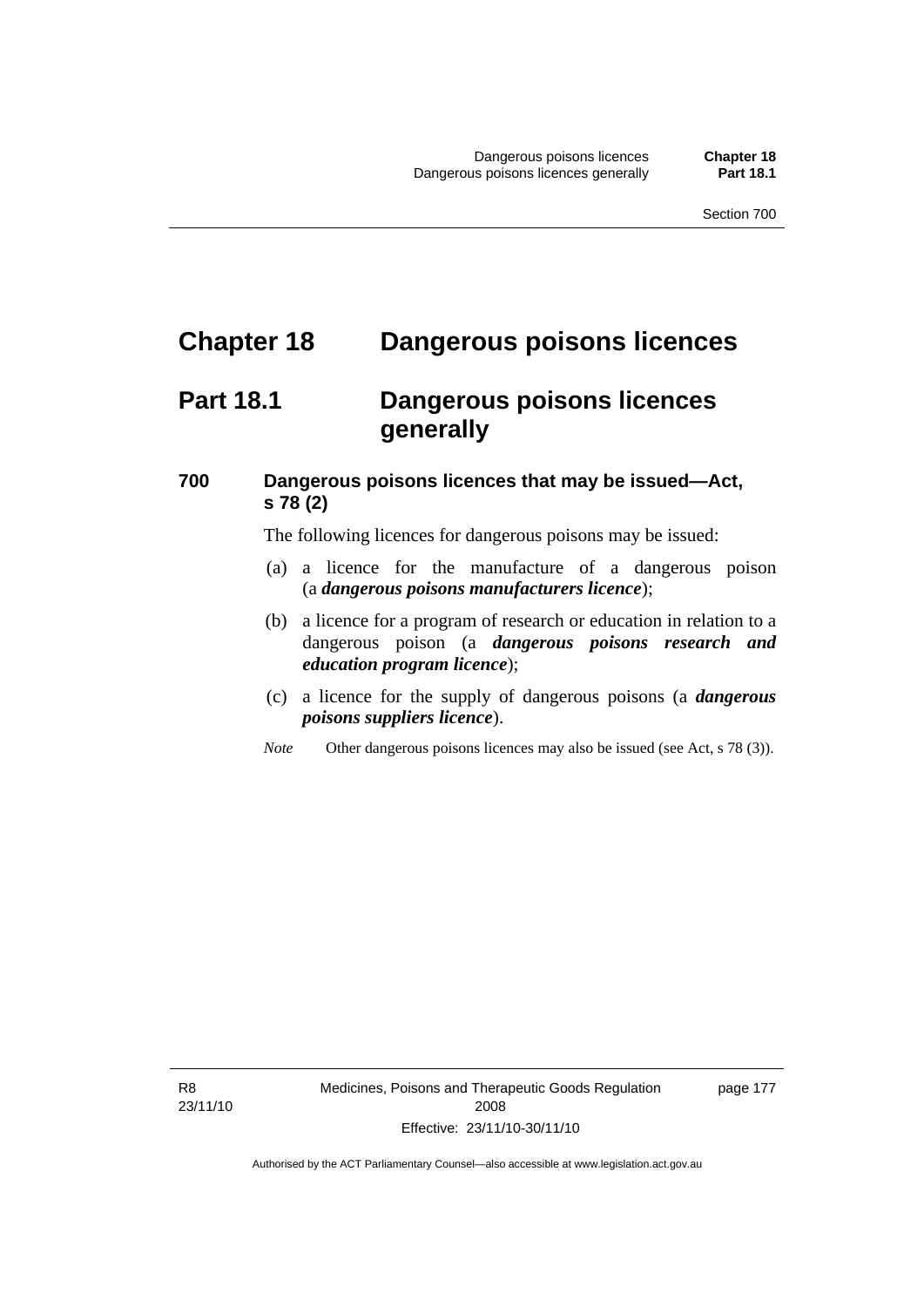# **Part 18.2 Dangerous poisons manufacturers licences**

### **705 Applications for dangerous poisons manufacturers licences**

- (1) An application for a dangerous poisons manufacturers licence must be in writing, signed by the applicant, and include the following:
	- (a) the dangerous poisons to which the application relates;
	- (b) the full name of the applicant;
	- (c) the applicant's ABN (if any);
	- (d) if the applicant is a corporation—the corporation's ACN;
	- (e) the location of the premises where the applicant proposes to deal with the poisons under the licence;
	- (f) the security arrangements proposed for the premises;
	- (g) the name of an individual who is to supervise the dealings to be authorised under the licence.
	- *Note 1* If a form is approved under the Act, s 198 for this provision, the form must be used.
	- *Note* 2 A fee may be determined under the Act, s 197 for this provision.
- (2) The application must be accompanied by a plan of the premises that shows—
	- (a) each part of the premises where a process in the manufacture of the dangerous poisons is proposed to be carried out and the nature of the process; and
	- (b) where it is proposed to store the dangerous poisons to which the application relates and any other dangerous poisons obtained for the manufacture of those dangerous poisons; and

page 178 Medicines, Poisons and Therapeutic Goods Regulation 2008 Effective: 23/11/10-30/11/10 R8 23/11/10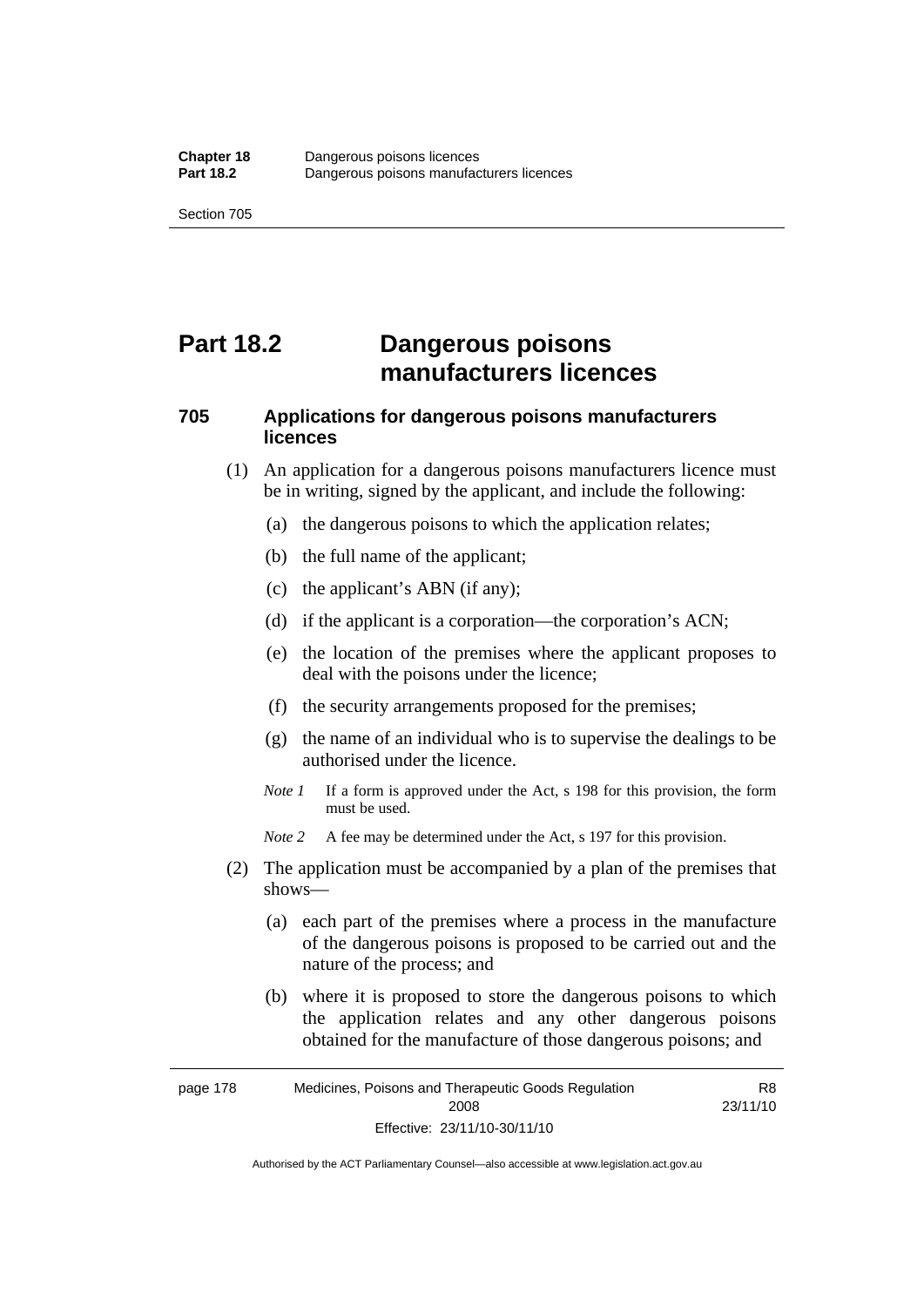(c) the location and nature of security devices.

#### **706 Restrictions on issuing of dangerous poisons manufacturers licences—Act, s 85 (1) (a)**

- (1) The chief health officer must not issue a dangerous poisons manufacturers licence to a person unless dealings with dangerous poisons under the licence will be supervised by an individual nominated by the applicant and approved, in writing, by the chief health officer.
- (2) The chief health officer must not approve the nominated individual unless satisfied that the individual—
	- (a) is a suitable person to hold a dangerous poisons manufacturers licence; and
	- (b) has qualifications in chemistry, pharmacy or pharmacology or experience appropriate for the manufacture of dangerous poisons.
	- *Note* For changes of nominated individuals, see the Act, s 93.
- (3) In this section:

*suitable person*, to hold a licence—see the Act, section 81.

#### **707 Additional information for dangerous poisons manufacturers licences—Act, s 88 (1) (k)**

The name of the person approved under section 706 (1) to supervise the dealings with dangerous poisons authorised by the licence is prescribed for a dangerous poisons manufacturers licence.

page 179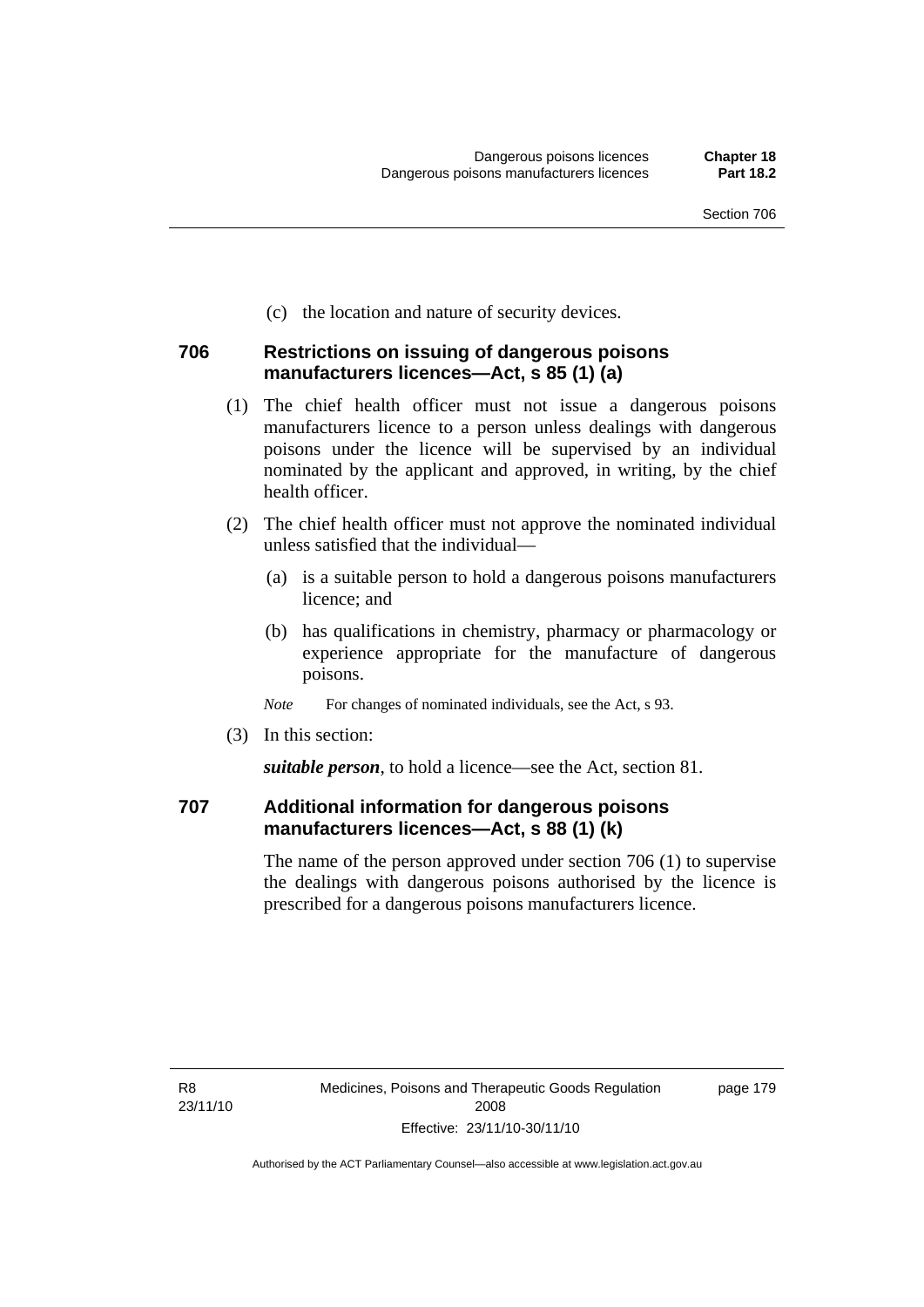# **Part 18.3 Dangerous poisons research and education program licences**

### **710 Applications for dangerous poisons research and education program licences**

- (1) An application for a dangerous poisons research and education program licence for a dangerous poison must be in writing, signed by the applicant, and include the following:
	- (a) the full name, address and academic, professional or other relevant qualifications of—
		- (i) the person who is to supervise the program; and
		- (ii) the person who is to conduct the program;
	- (b) the name of the recognised research institution at or under which the program is proposed to be conducted;

*Note Recognised research institution*—see the Act, s 20 (5).

- (c) whether the program will be conducted at, or under the authority of, the recognised research institution;
- (d) the premises where the program will be conducted;
- (e) the dangerous poison, and the form and strength of the poison, for which the licence is sought;
- (f) the maximum quantity of the dangerous poison that would be possessed under the licence at any time;
- (g) a description of the program, including an explanation of why the program cannot be carried out satisfactorily without the use of the dangerous poison;
- (h) the supervision arrangements for the program;

page 180 Medicines, Poisons and Therapeutic Goods Regulation 2008 Effective: 23/11/10-30/11/10

R8 23/11/10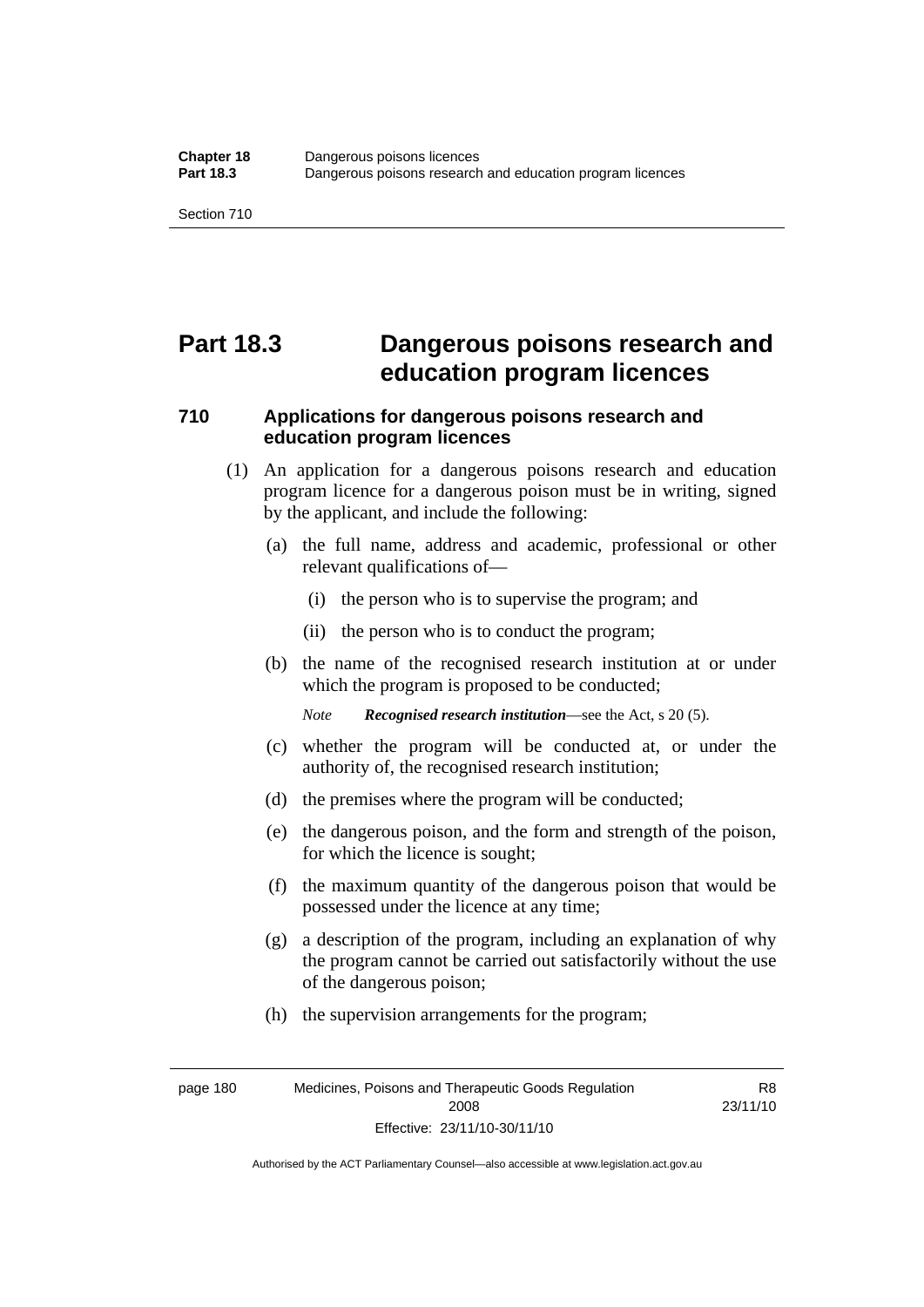- (i) the period for which the licence is sought.
- *Note 1* If a form is approved under the Act, s 198 for this provision, the form must be used.
- *Note* 2 A fee may be determined under the Act, s 197 for this provision.
- (2) The application must be accompanied by a written approval of the program by the person in charge of—
	- (a) the recognised research institution; or
	- (b) a faculty or division of the institution.

#### **711 Restrictions on issuing of dangerous poisons research and education program licences—Act, s 85 (1) (a)**

The chief health officer must not issue a dangerous poisons research and education program licence to a person unless—

- (a) the program to which the licence relates will be conducted at, or under the authority of, a recognised research institution; and
- (b) the program is approved by a person mentioned in section 710 (2); and
- (c) satisfied that the program—
	- (i) cannot be carried out without the use of the dangerous poison to which the licence application relates; and
	- (ii) will be adequately supervised.

page 181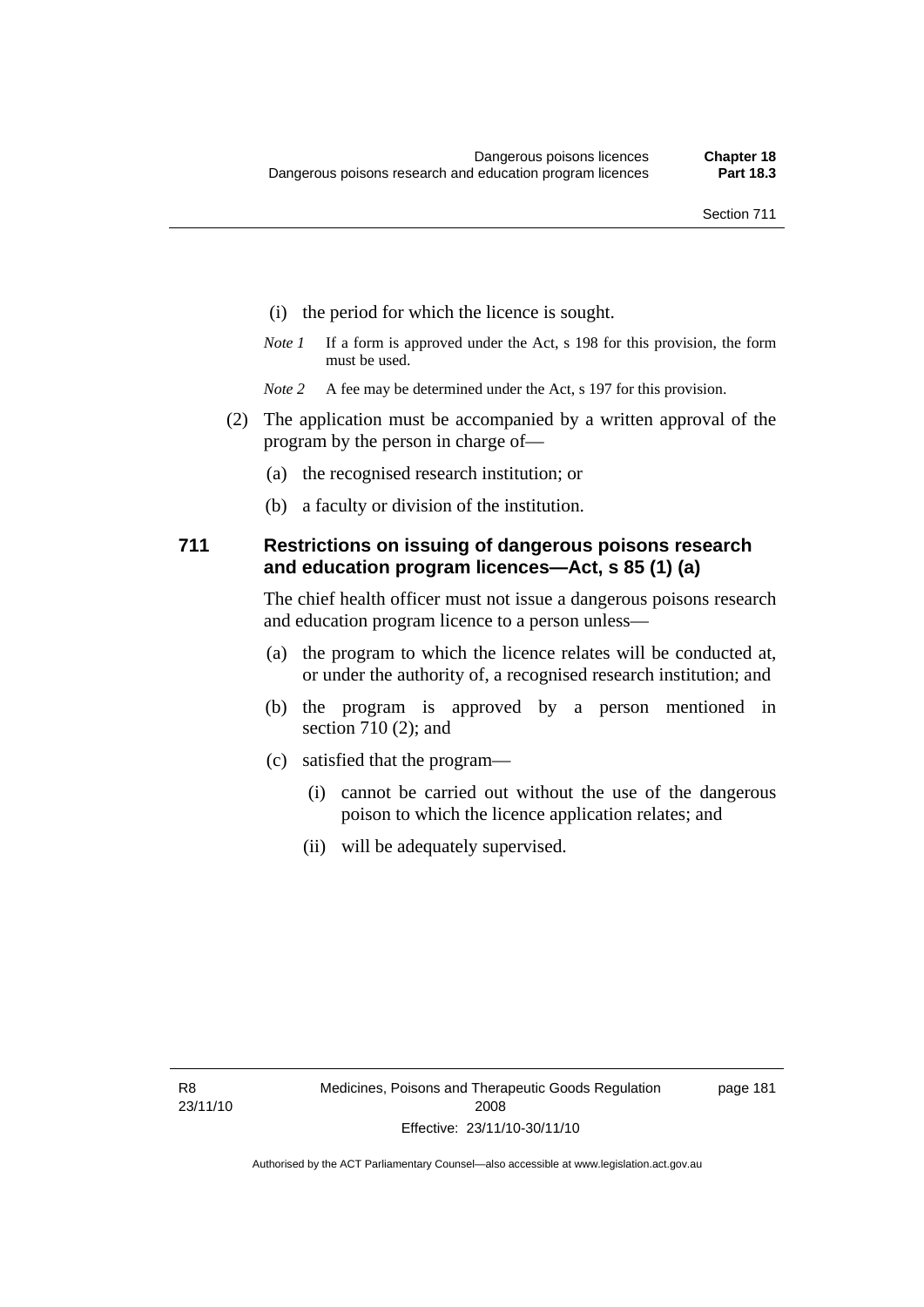#### **712 Additional information for dangerous poisons research and education licences—Act, s 88 (1) (k)**

The following additional information is prescribed for a dangerous poisons research and education licence:

- (a) the research or education program for which the licence is issued;
- (b) the name of the program's supervisor;
- (c) the dealings with a dangerous poison authorised by the licence;
- (d) the premises where the program will be conducted;
- (e) the maximum quantity of the dangerous poison that may be possessed at any time for the program;
- (f) the total quantity of the dangerous poison that may be possessed for the program during the period of the licence;
- (g) the form and strength of the dangerous poison that may be obtained and possessed for the program.

R8 23/11/10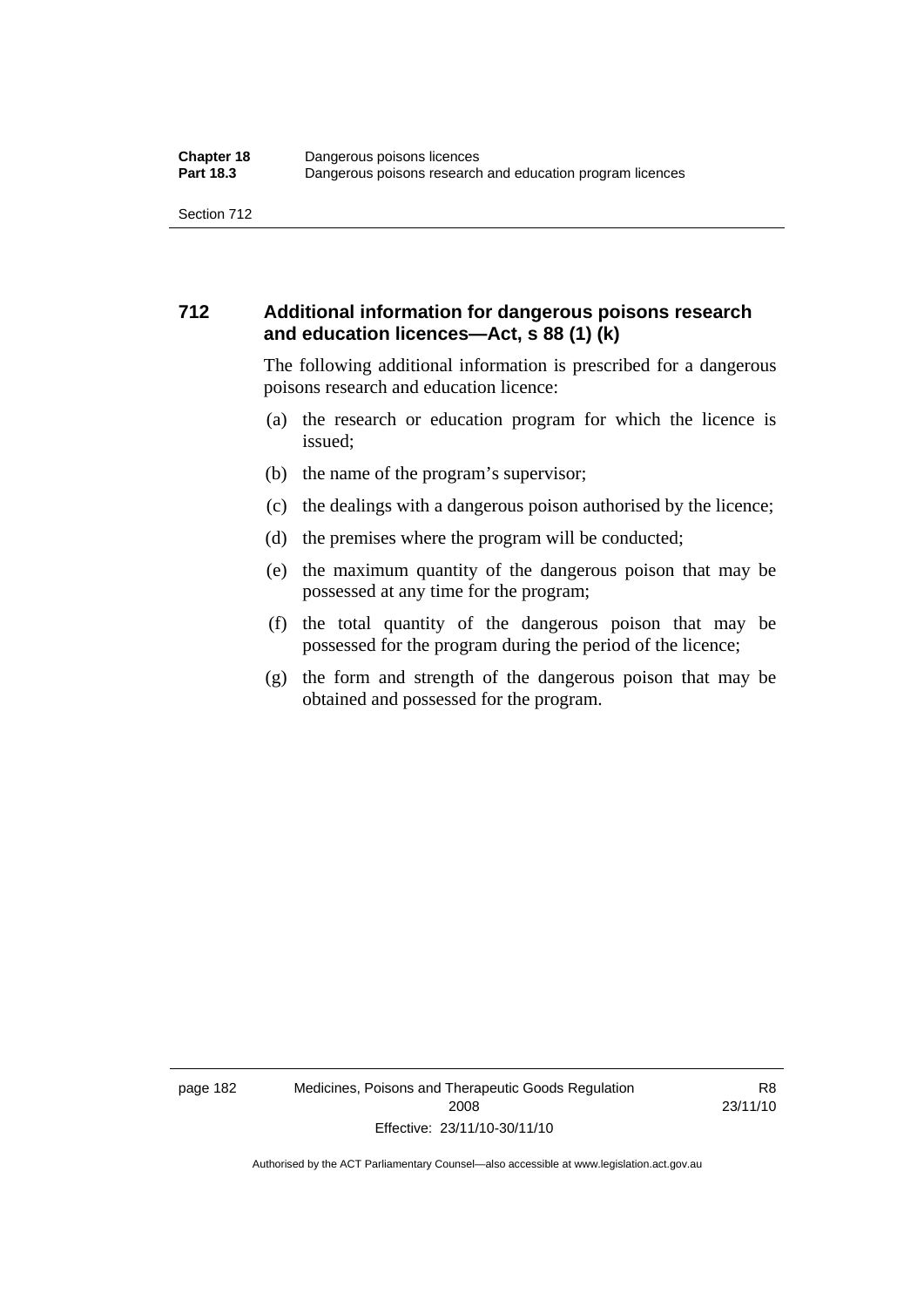# **Part 18.4 Dangerous poisons suppliers licences**

#### **715 Applications for dangerous poisons suppliers licences**

- (1) An application for a dangerous poisons suppliers licence must be in writing, signed by the applicant, and include the following:
	- (a) the dangerous poisons to which the application relates;
	- (b) the full name of the applicant;
	- (c) the applicant's ABN (if any);
	- (d) if the applicant is a corporation—the corporation's ACN;
	- (e) the location of the premises where the applicant proposes to deal with the poisons under the licence;
	- (f) the security arrangements proposed for the premises;
	- (g) the name of an individual who is to supervise the dealings to be authorised under the licence.
	- *Note 1* If a form is approved under the Act, s 198 for this provision, the form must be used.
	- *Note 2* A fee may be determined under the Act, s 197 for this provision.
- (2) The application must be accompanied by a plan of the premises that shows—
	- (a) where it is proposed to store the dangerous poisons; and
	- (b) the location and nature of security devices.

page 183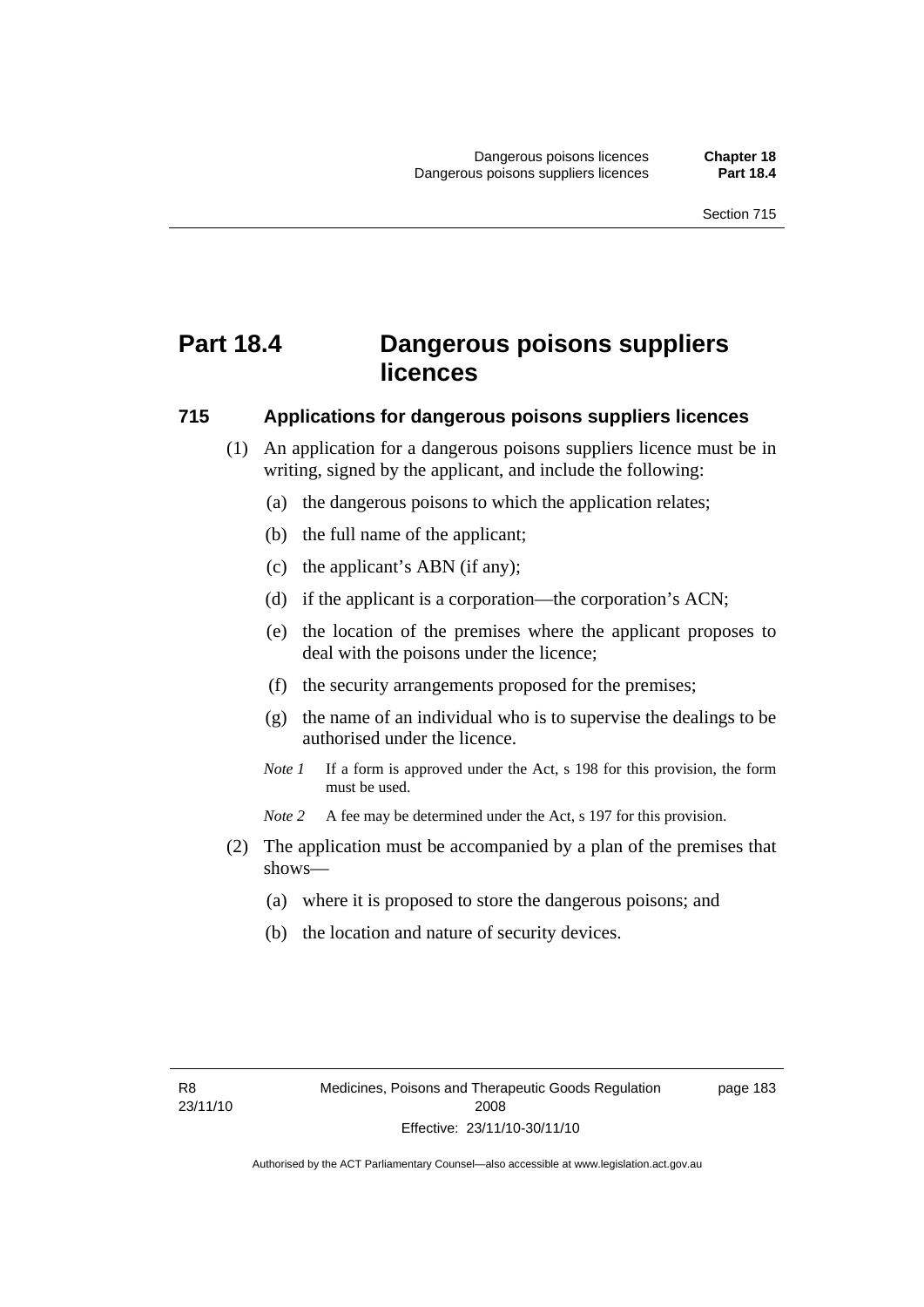#### **716 Restrictions on issuing of dangerous poisons suppliers licences—Act, s 85 (1) (a)**

- (1) The chief health officer must not issue a dangerous poisons suppliers licence to a person unless dealings with dangerous poisons under the licence will be supervised by an individual nominated by the applicant and approved, in writing, by the chief health officer.
- (2) The chief health officer must not approve the nominated individual unless satisfied that the individual—
	- (a) is a suitable person to hold a dangerous poisons suppliers licence; and
	- (b) has qualifications in chemistry, pharmacy or pharmacology or experience appropriate for the sale of dangerous poisons.
	- *Note* For changes of nominated individuals, see the Act, s 93.
- (3) In this section:

*suitable person*, to hold a licence—see the Act, section 81.

#### **717 Additional information for dangerous poisons suppliers licences—Act, s 88 (1) (k)**

The name of the person approved under section 716 (1) to supervise the dealings with dangerous poisons authorised by the licence is prescribed for a dangerous poisons suppliers licence.

R8 23/11/10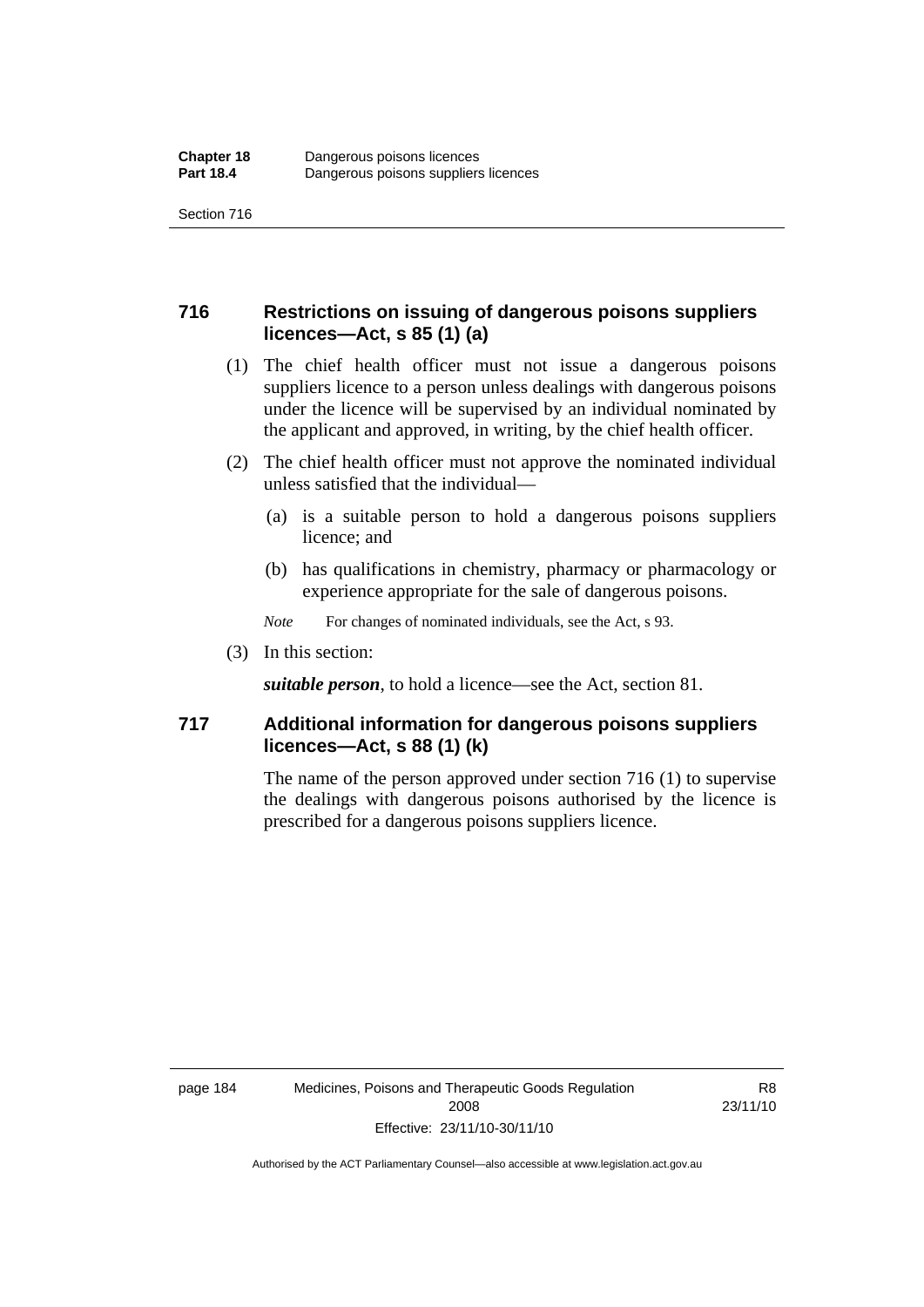# **Chapter 19 Dangerous poisons—other provisions**

### **Part 19.1 Dangerous poisons purchase orders**

#### **720 Supplying dangerous poisons on purchase orders**

The following are the requirements for the supply of a dangerous poison on a purchase order:

- (a) the dangerous poison is supplied in manufacturer's packs that comply with—
	- (i) section 731 (Packaging of supplied manufacturer's packs of dangerous poisons—Act, s 59 (1) (c) (i) and (2) (c) (i)); or
	- (ii) an approval under the Act, section 193 (Approval of non-standard packaging and labelling);
- (b) the manufacturer's packs are labelled in accordance with—
	- (i) section 732 (Labelling of supplied manufacturer's packs of dangerous poisons—Act, s  $60$  (1) (c) (i) and (2) (c) (i)); or
	- (ii) an approval under the Act, section 193;
- (c) the manufacturer's packs are securely wrapped and packed;
- (d) if the dangerous poison is delivered in person by the supplier to the buyer—
	- (i) the poison is delivered to an adult; and

R8 23/11/10 page 185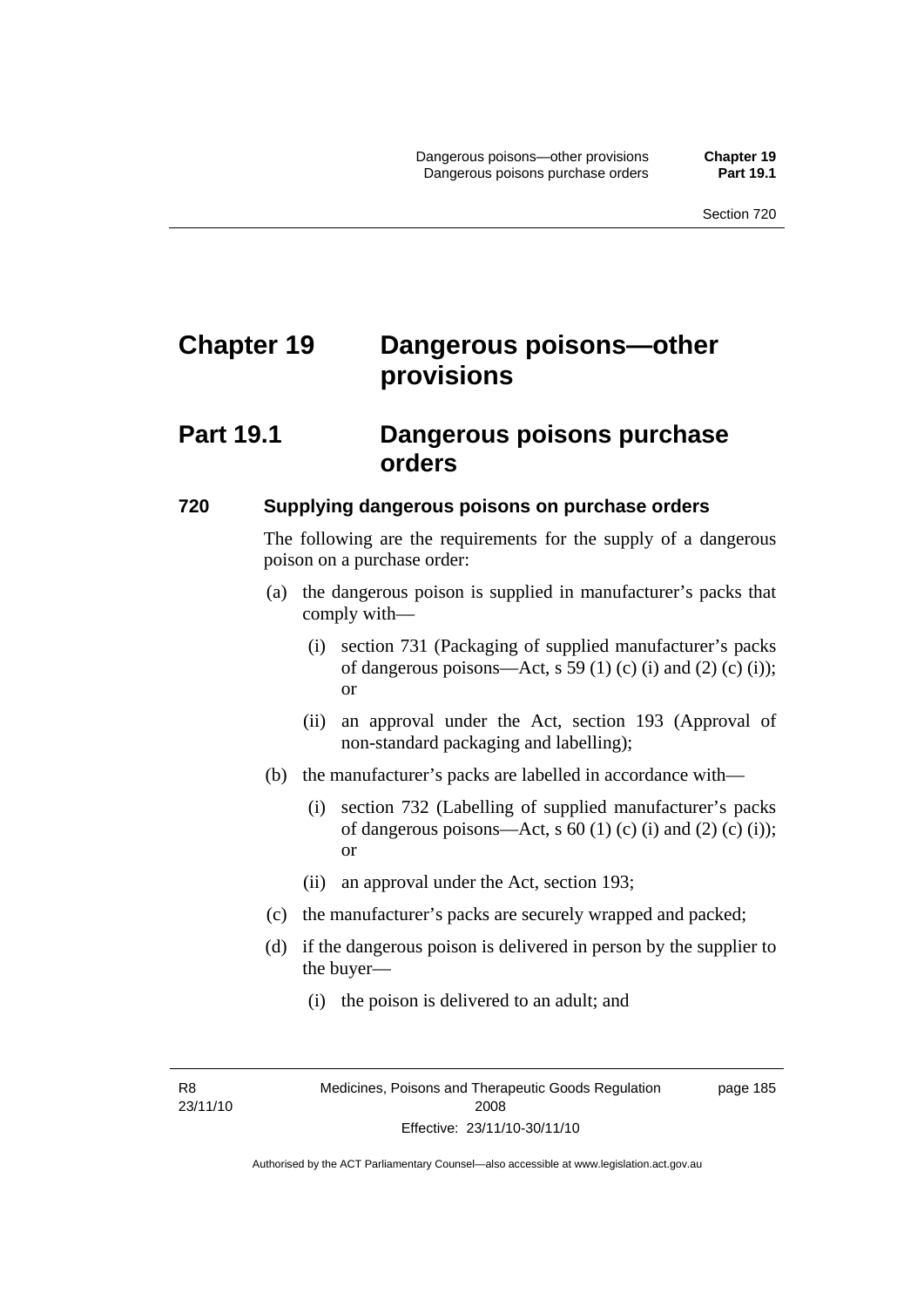- (ii) the delivery is acknowledged by the adult signing and dating a copy of the purchase order;
- (e) if the dangerous poison is not delivered in person by the supplier to the buyer—the poison is delivered to the buyer by a person whose procedures require the delivery of the poison to be signed for by the buyer or an adult employee of the buyer.

### **721 General requirements for dangerous poisons purchase orders—Act, s 38 (2) (c)**

- (1) A purchase order for a dangerous poison must be—
	- (a) signed by the person (the *issuer*) issuing the order; and
		- *Note* The purchase order must be signed with the issuer's usual signature (see Act, dict, def *signs*).
	- (b) if the issuer amends the order—initialled and dated by the issuer beside the amendment.
- (2) A purchase order for a dangerous poison must include the following:
	- (a) the issuer's name and business address and telephone number;
	- (b) the issuer's authority to issue the order;
	- (c) the dangerous poison, and the form, strength and quantity of the poison, to be supplied on the order.

#### **722 Recording supply of dangerous poisons on purchase orders**

A person who supplies a dangerous poison to someone else on a purchase order must make a written record of the following information:

R8

- (a) the date of the order;
- (b) the issuer's authority to issue the order;

page 186 Medicines, Poisons and Therapeutic Goods Regulation 2008 Effective: 23/11/10-30/11/10 23/11/10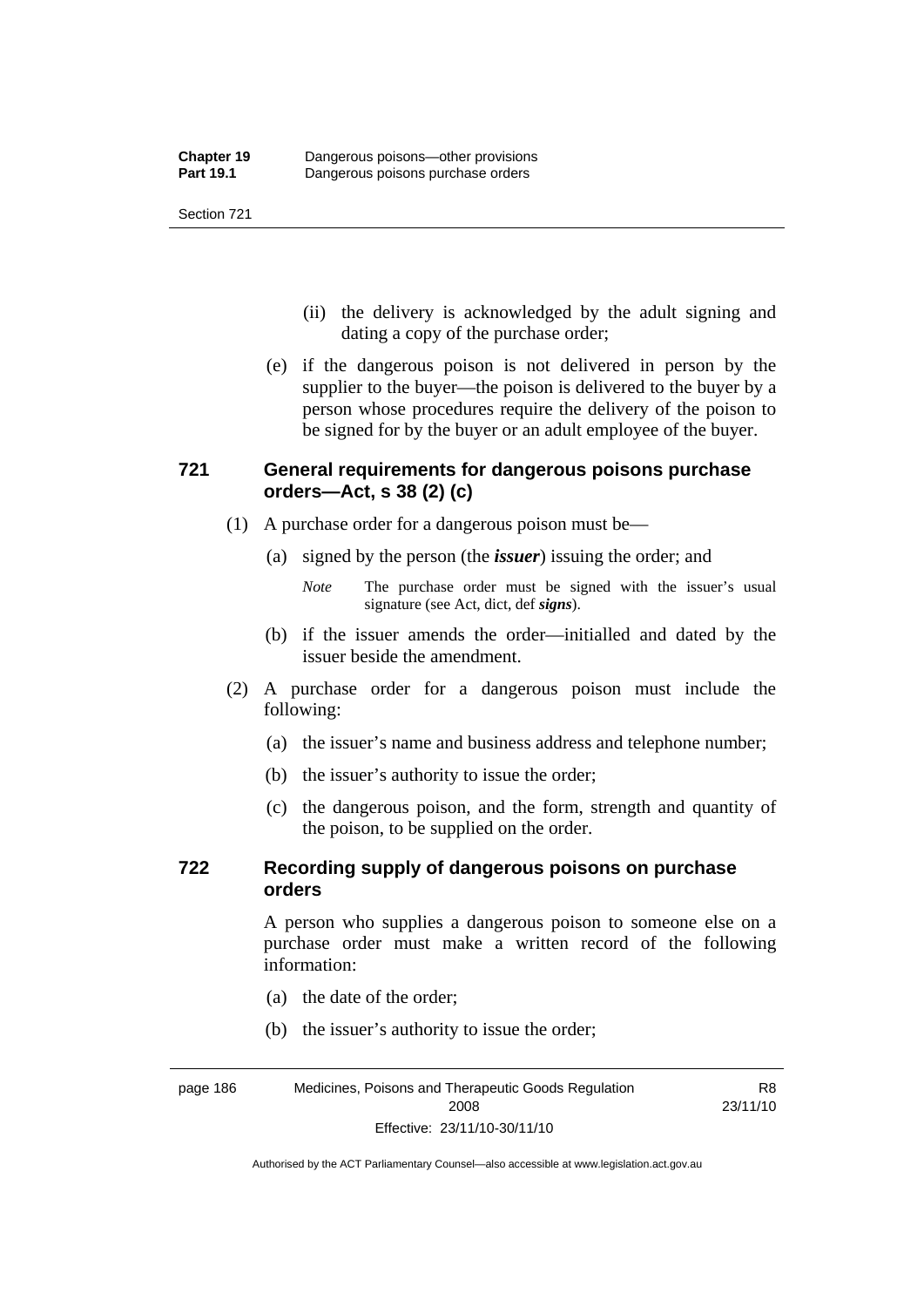- (c) the name, and the business address and telephone number, of the person to whom the dangerous poison is supplied;
- (d) the date the order is supplied;
- (e) the dangerous poison, and the form, strength and quantity of the poison, supplied.
- *Note Written* includes in electronic form (see Act, dict).

R8 23/11/10 Medicines, Poisons and Therapeutic Goods Regulation 2008 Effective: 23/11/10-30/11/10

page 187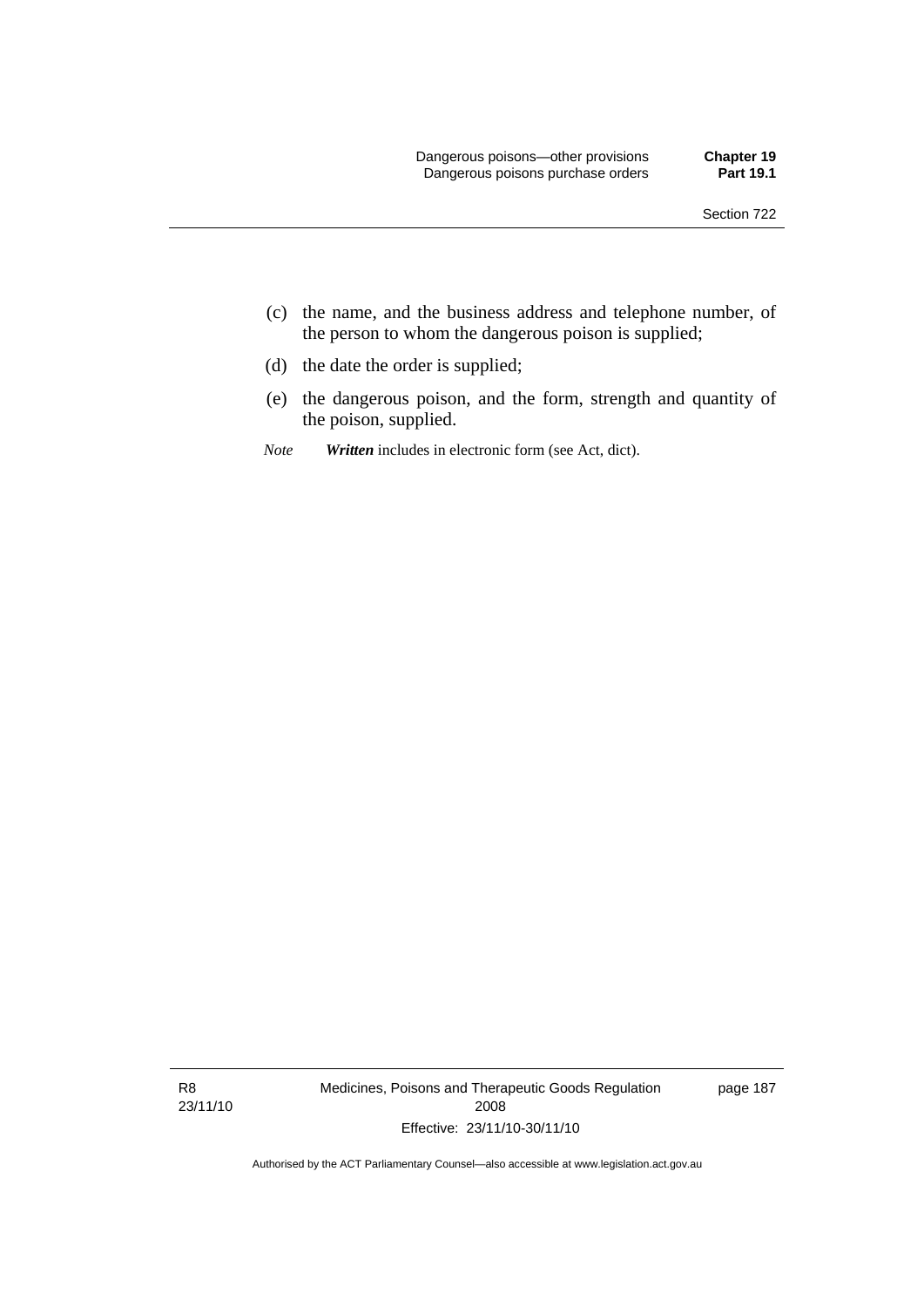# **Part 19.2 Wholesale supply of dangerous poisons under corresponding laws**

#### **725 Conditions for wholesalers supplying dangerous poisons under corresponding laws—Act, s 20 (4) (c)**

The following conditions apply to a person who supplies dangerous poisons by wholesale under a corresponding law:

- (a) the person must not supply a dangerous poison to someone else (the *buyer*) unless—
	- (i) the buyer is authorised to possess the poison; and
	- (ii) the supply is in accordance with section 686 (Authorisation conditions for dangerous poisons suppliers licences—Act, s 44 (1) (b) and (2) (b));
- (b) the poison is supplied for a non-household (including a non-household garden) purpose only;
- (c) if the poison is liquid containing paraquat—the poison is coloured blue or green and has an offensive smell.
- *Note 1* A purchase order must be in writing (see Act, dict, def *purchase order*).
- *Note* 2 See pt 19.1 for other requirements in relation to supply of dangerous poisons on purchase orders.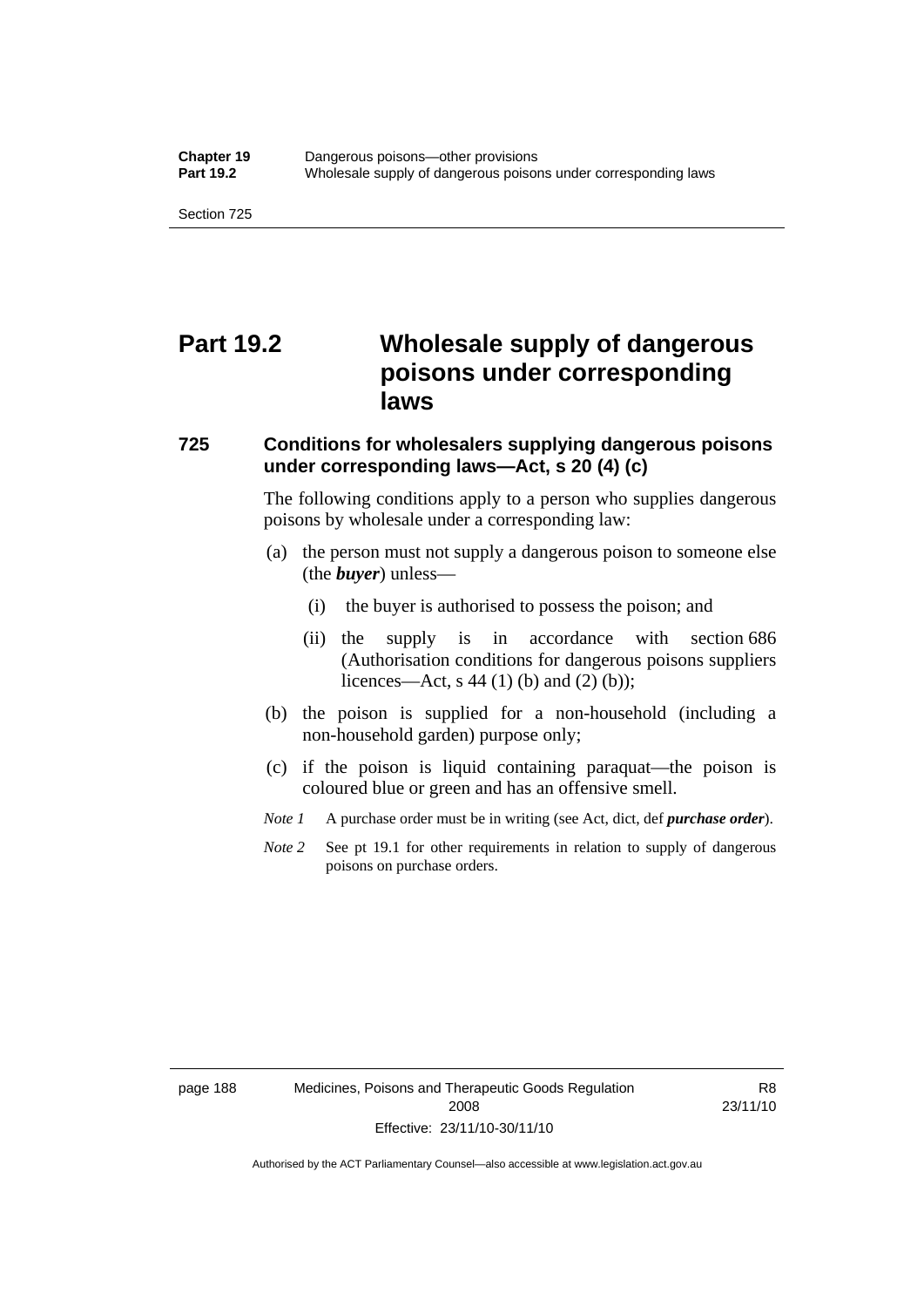# **Part 19.3 Packaging and labelling of dangerous poisons**

**730 Meaning of** *relevant law***—pt 19.3** 

In this part:

*relevant law* means—

- (a) a corresponding law; or
- (b) the *Agricultural and Veterinary Chemicals Act 1994* (Cwlth); or
- (c) the *Therapeutic Goods Act 1989* (Cwlth).
- *Note 1 Corresponding law* includes a law of a State that corresponds, or substantially corresponds, to the Act (see Act, dict).
- *Note 2 State* includes a territory (see Legislation Act, dict, pt 1).

#### **731 Packaging of supplied manufacturer's packs of dangerous poisons—Act, s 59 (1) (c) (i) and (2) (c) (i)**

A manufacturer's pack of a supplied dangerous poison must be packaged—

- (a) in accordance with the medicines and poisons standard, paragraphs 21 to 27; or
- (b) in a container in which the poison may be sold under a relevant law.
- *Note* A manufacturer's pack of a dangerous poison supplied may also be packaged in accordance with an approval under the Act, s 193 (Approval of non-standard packaging and labelling) (see Act, s 59 (1) (c) (ii) and (2) (c) (ii)).

page 189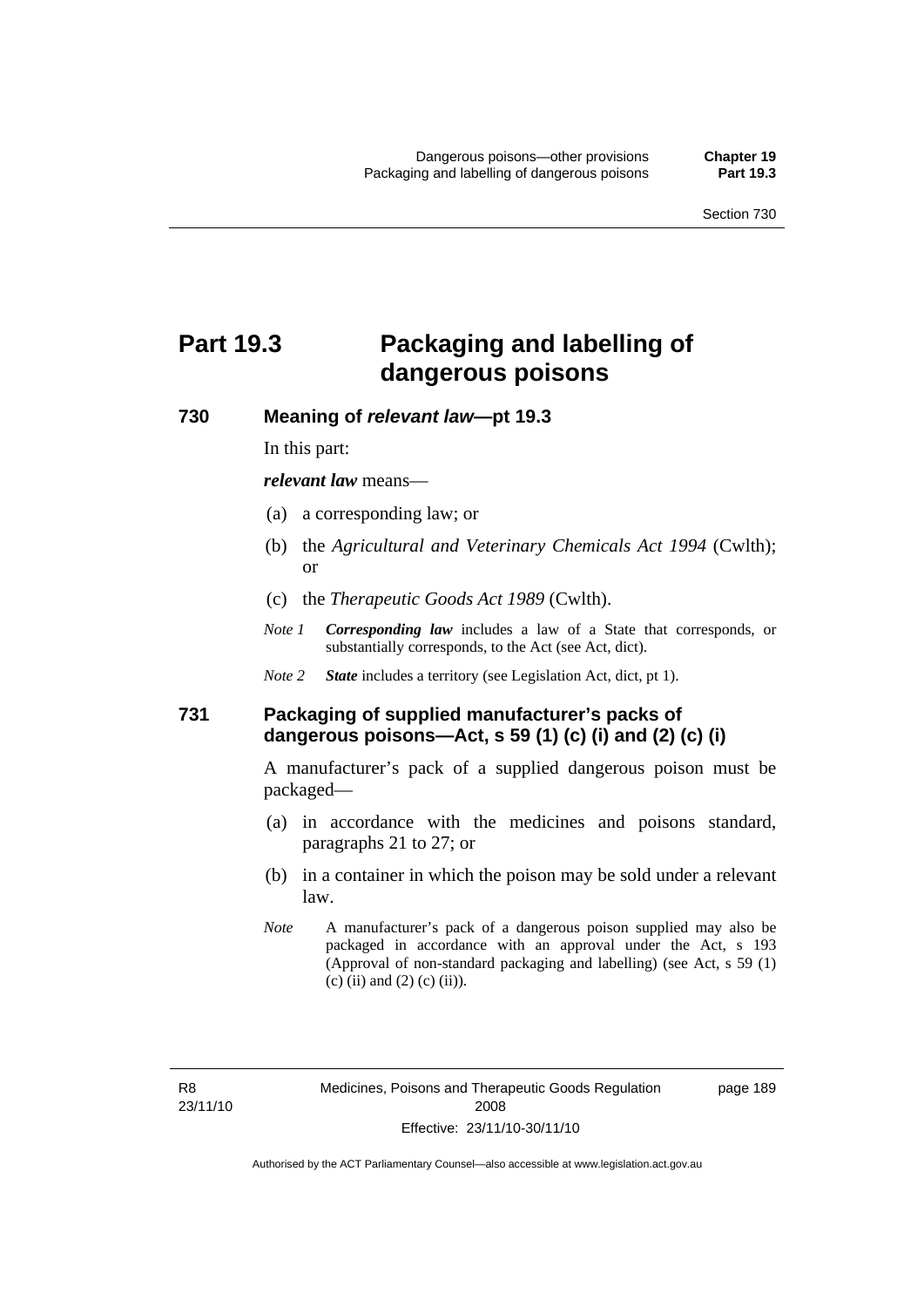#### **732 Labelling of supplied manufacturer's packs of dangerous poisons—Act, s 60 (1) (c) (i) and (2) (c) (i)**

A manufacturer's pack of a supplied dangerous poison must be labelled in accordance with—

- (a) the medicines and poisons standard, paragraphs 3 to 19; or
- (b) a relevant law.
- *Note* A manufacturer's pack of a dangerous poison supplied may also be labelled in accordance with an approval under the Act, s 193 (Approval of non-standard packaging and labelling) (see Act, s 60 (1) (c) (ii) and  $(2)$  (c) (ii)).

page 190 Medicines, Poisons and Therapeutic Goods Regulation 2008 Effective: 23/11/10-30/11/10

R8 23/11/10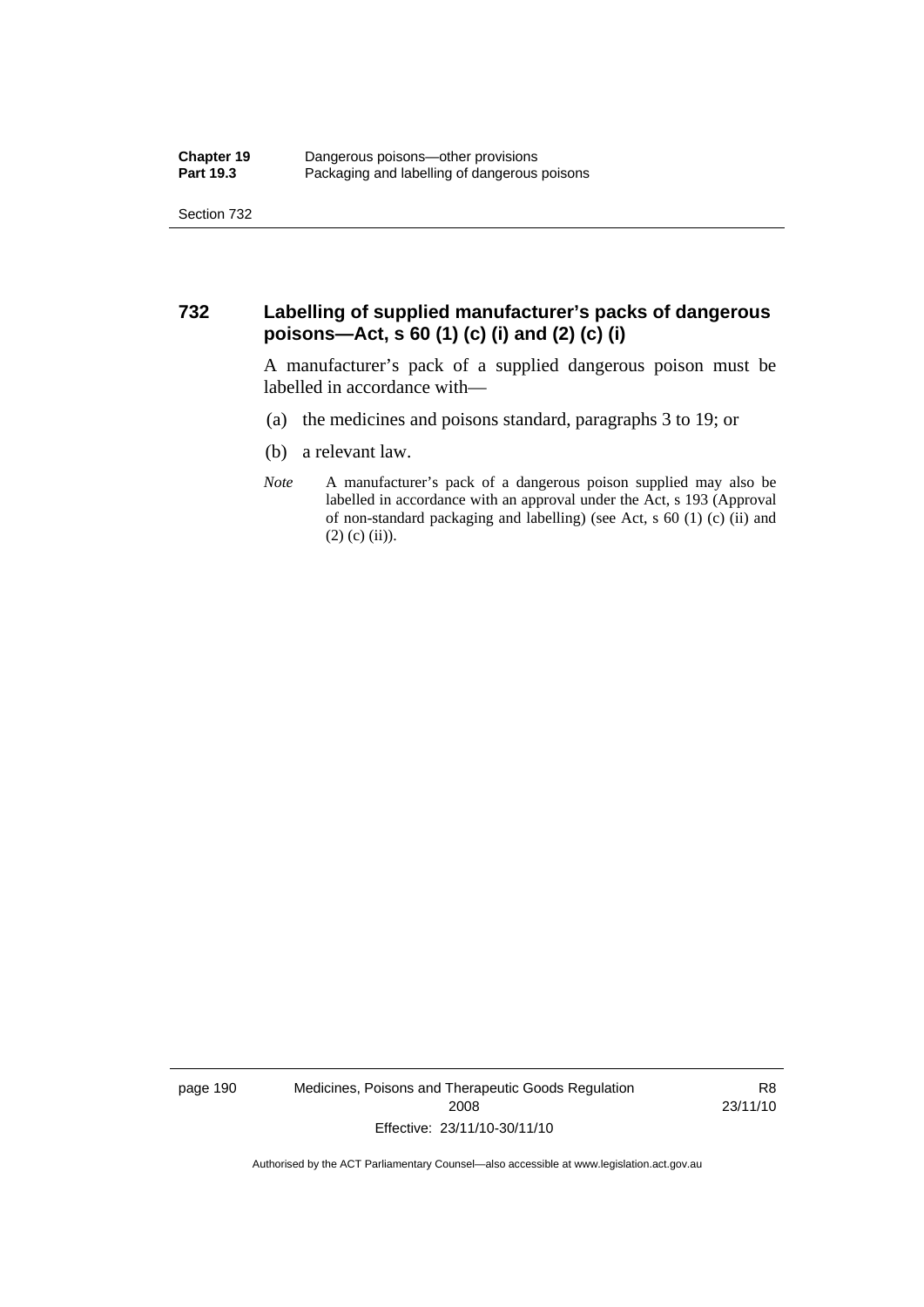### **Part 19.4 Storage of dangerous poisons**

#### **735 Storage of dangerous poisons—Act, s 61 (b) and (c)**

- (1) A person mentioned in table 740, column 2 who possesses a dangerous poison is prescribed.
- (2) The dangerous poison must be kept—
	- (a) in a part of the premises to which the public does not have access; and
	- (b) so that only the prescribed person, or a person under the supervision of the prescribed person, has access to the poison.

R8 23/11/10 Medicines, Poisons and Therapeutic Goods Regulation 2008 Effective: 23/11/10-30/11/10

page 191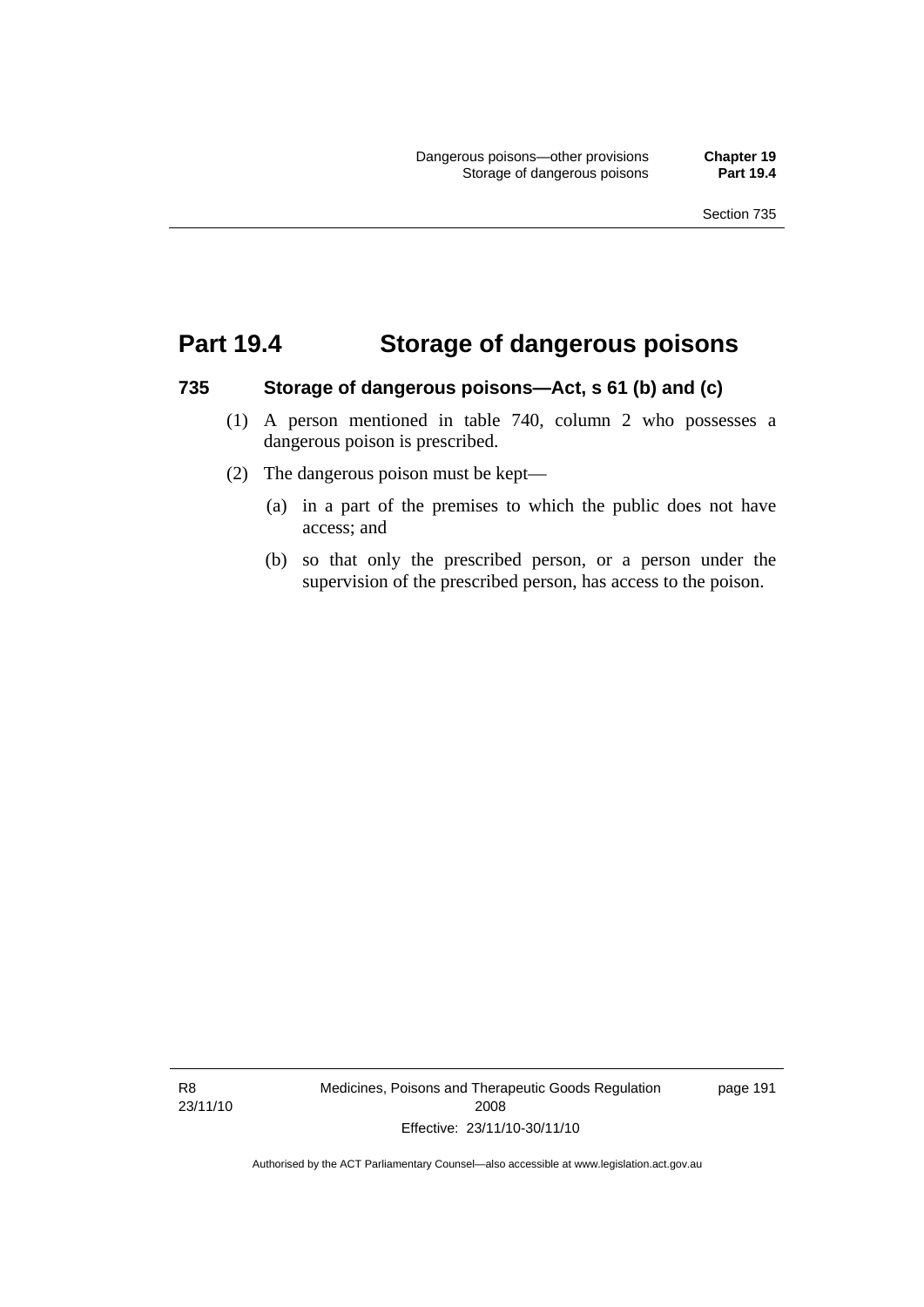## **Part 19.5 Dangerous poisons registers**

#### **740 Keeping of dangerous poisons registers by certain people—Act, s 48 and s 50 (1) (b) and (2) (b)**

- (1) A person mentioned in table 740, column 2 who possesses a dangerous poison must keep a dangerous poisons register.
- (2) A person to whom subsection (1) applies must keep a dangerous poisons register for a dangerous poison at the place prescribed in table 740, column 3 for the person.

| column 1                 | column <sub>2</sub>                                                                           | column 3                                                     |  |
|--------------------------|-----------------------------------------------------------------------------------------------|--------------------------------------------------------------|--|
| item                     | prescribed person                                                                             | place where register to be kept                              |  |
| 1                        | approved analyst                                                                              | the analyst's laboratory                                     |  |
| $\overline{\mathcal{L}}$ | dangerous poisons<br>manufacturers<br>licence-holder                                          | the licensed premises under s 675                            |  |
| 3                        | dangerous poisons<br>suppliers licence-holder                                                 | the licensed premises under s 685                            |  |
| $\overline{4}$           | medicines and poisons<br>inspector (other than<br>police officer)                             | the place directed in writing by the<br>chief health officer |  |
| 5                        | person mentioned in<br>sch 4, col 2                                                           | the person's business premises                               |  |
| 6                        | supervisor of program<br>under dangerous poisons<br>research and education<br>program licence | the premises where program is being<br>conducted             |  |

**Table 740 Keeping dangerous poisons registers** 

page 192 Medicines, Poisons and Therapeutic Goods Regulation 2008 Effective: 23/11/10-30/11/10

R8 23/11/10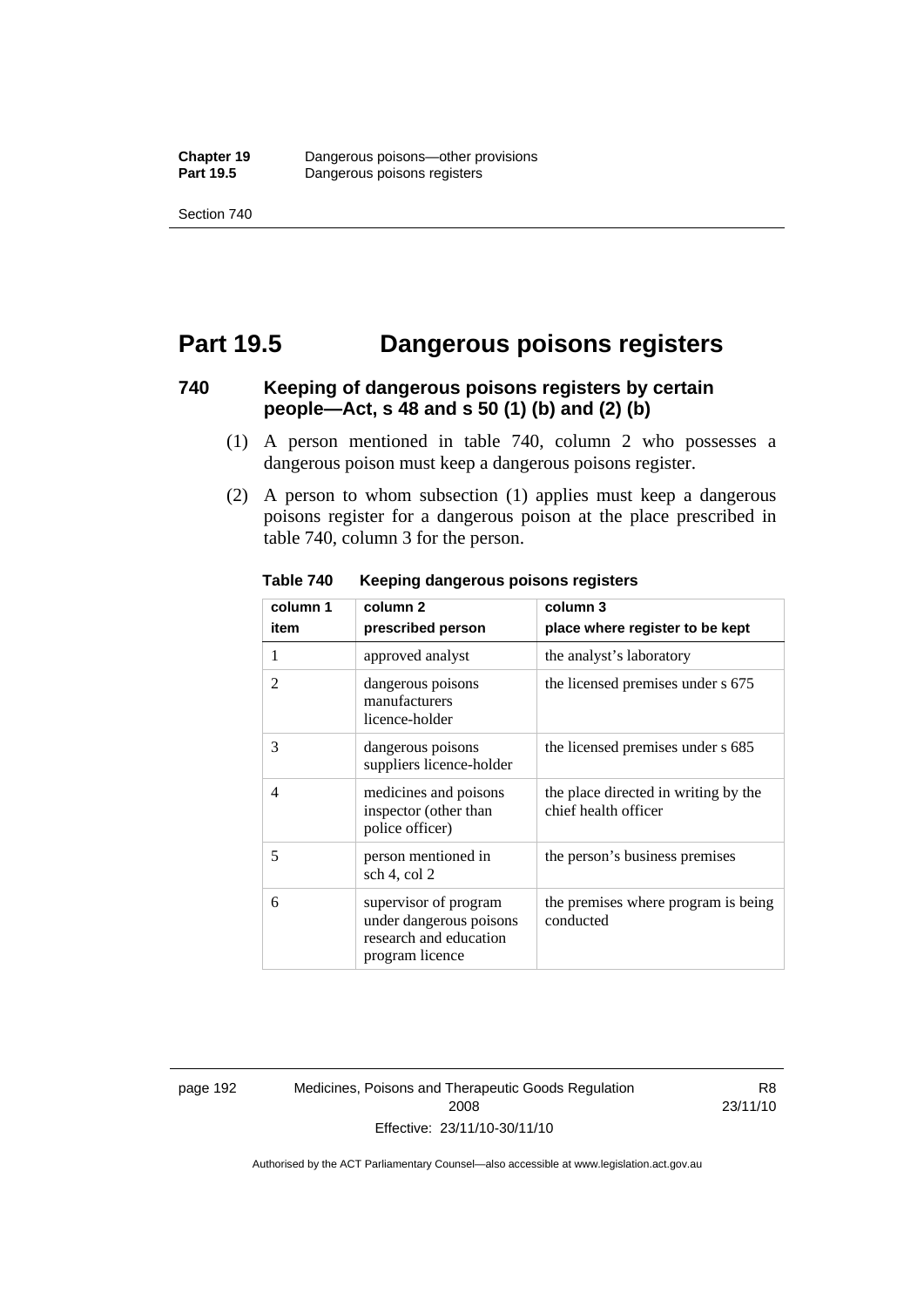| column 1 | column 2                                                                                                        | column 3                                         |
|----------|-----------------------------------------------------------------------------------------------------------------|--------------------------------------------------|
| item     | prescribed person                                                                                               | place where register to be kept                  |
|          | supervisor of program<br>under dangerous poisons<br>research and education<br>authorisation under<br>div 17.3.3 | the premises where program is being<br>conducted |

#### **741 Form of dangerous poisons registers—Act, s 49 (1) (b)**

- (1) Each page in a dangerous poisons register must relate to a single form and strength of a dangerous poison.
- (2) If a dangerous poisons register is kept electronically, a separate record must be used for each form and strength of dangerous poison kept.

#### **742 Making entries in dangerous poisons registers— Act, s 51 (1) (b)**

- (1) The following details for a dealing with a dangerous poison are prescribed:
	- (a) the nature of the dealing;
	- (b) the date of the dealing;
	- (c) the poison, and the form, strength and quantity of the poison, dealt with;
	- (d) if the dealing is receiving the poison—the name and address of the supplier;
	- (e) if the dealing is supplying the poison—the name and address of the person to whom it is supplied;
	- (f) if the poison is supplied on a purchase order—the date of the purchase order;
	- (g) the quantity of the poison held after the dealing.

R8 23/11/10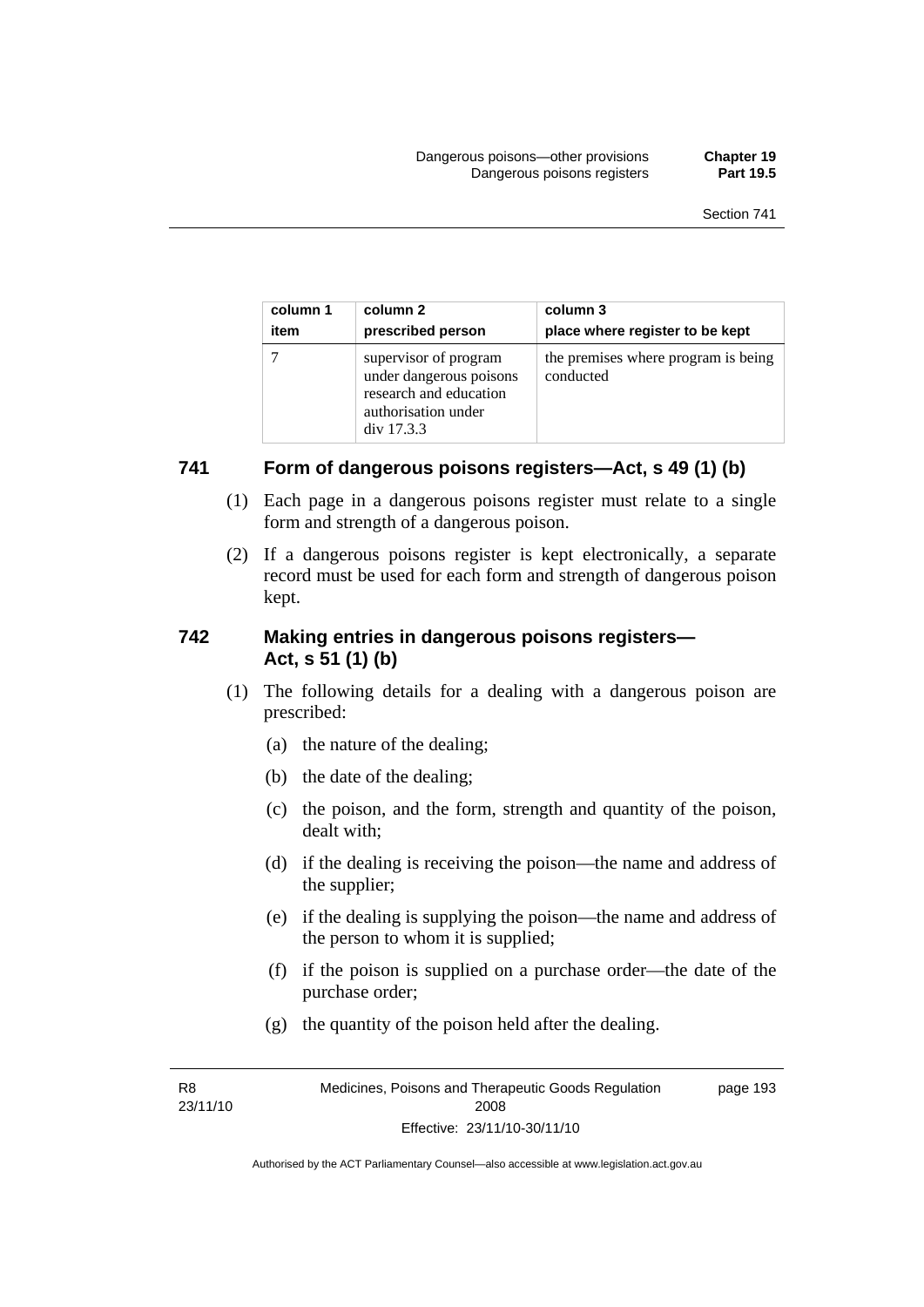Section 743

 (2) A dealing with a dangerous poison must be entered in the dangerous poisons register the person must keep.

### **743 Prescribed witnesses for discarding of dangerous poisons—Act, s 54 (a) and (b)**

- (1) An adult is prescribed as a witness in relation to the disposal of a dangerous poison.
- (2) However, a person mentioned in subsection (1) must not be a prescribed witness to the discarding of a dangerous poison if the person is—
	- (a) related to, a close friend of or employed by the person discarding the poison; or
	- (b) the supervisor of the person discarding the poison; or
	- (c) supervised by the person discarding the poison.

#### **744 Changes to entries in dangerous poisons registers—Act, s 55 (2) (b)**

- (1) An entry in a paper-based dangerous poisons register may be amended by the person who made the entry by—
	- (a) the person signing and dating a marginal note or footnote that gives the date of the amendment and the amended details; and
	- (b) if the entry relates to disposing of a dangerous poison—
		- (i) the amendment being witnessed by a person mentioned in section 743; and
		- (ii) the witness signing the amendment as witness.
- (2) An entry in an electronic dangerous poisons register may be amended by the person who made the entry by the person attaching or linking, by electronic means, a document that includes—
	- (a) the person's signature, the date and the amended details; and

page 194 Medicines, Poisons and Therapeutic Goods Regulation 2008 Effective: 23/11/10-30/11/10 R8 23/11/10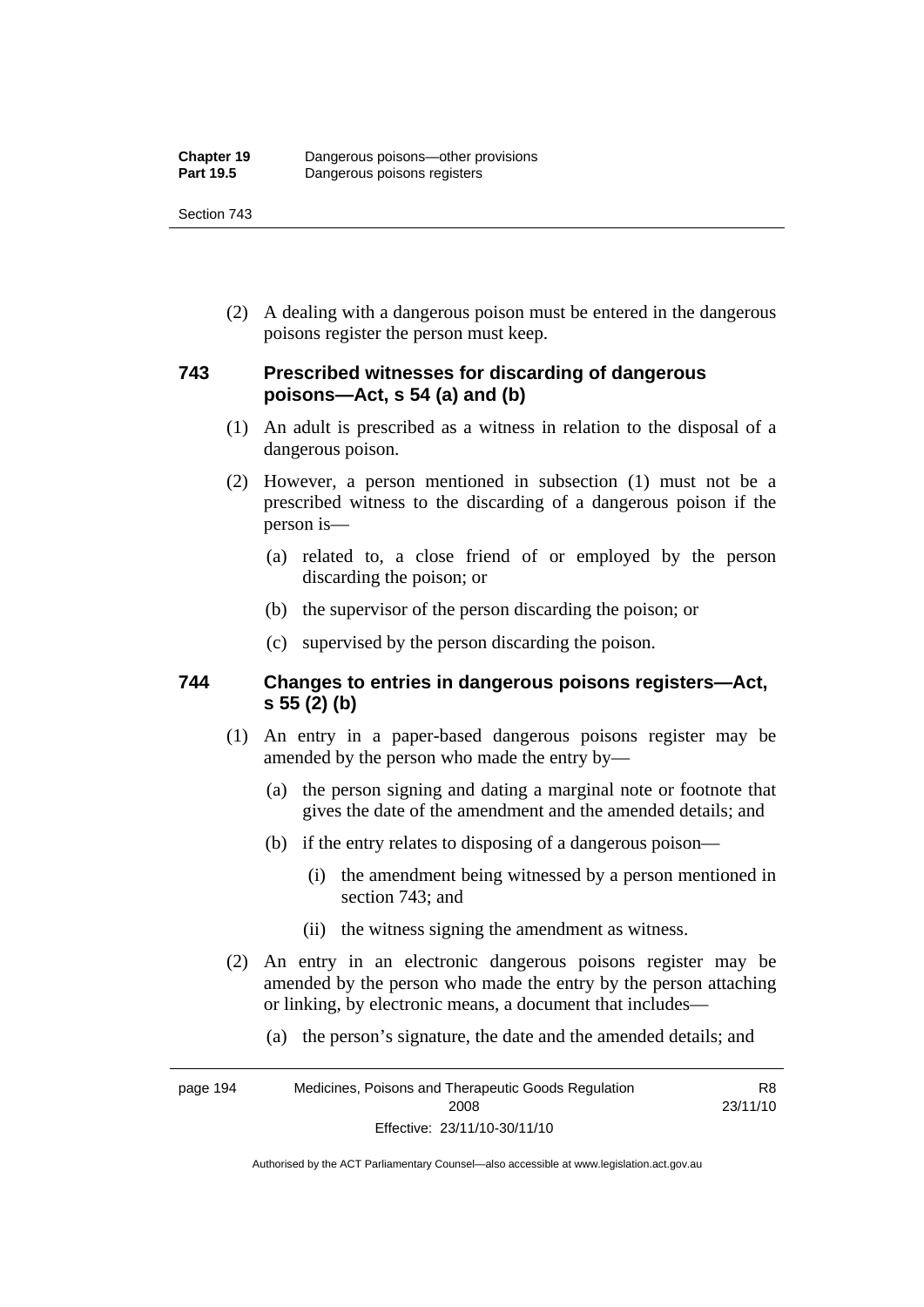- (b) if the entry relates to disposing of a dangerous poison—
	- (i) the amendment being witnessed by a person mentioned in section 743; and
	- (ii) the witness signing the amendment as witness.

R8 23/11/10 Medicines, Poisons and Therapeutic Goods Regulation 2008 Effective: 23/11/10-30/11/10

page 195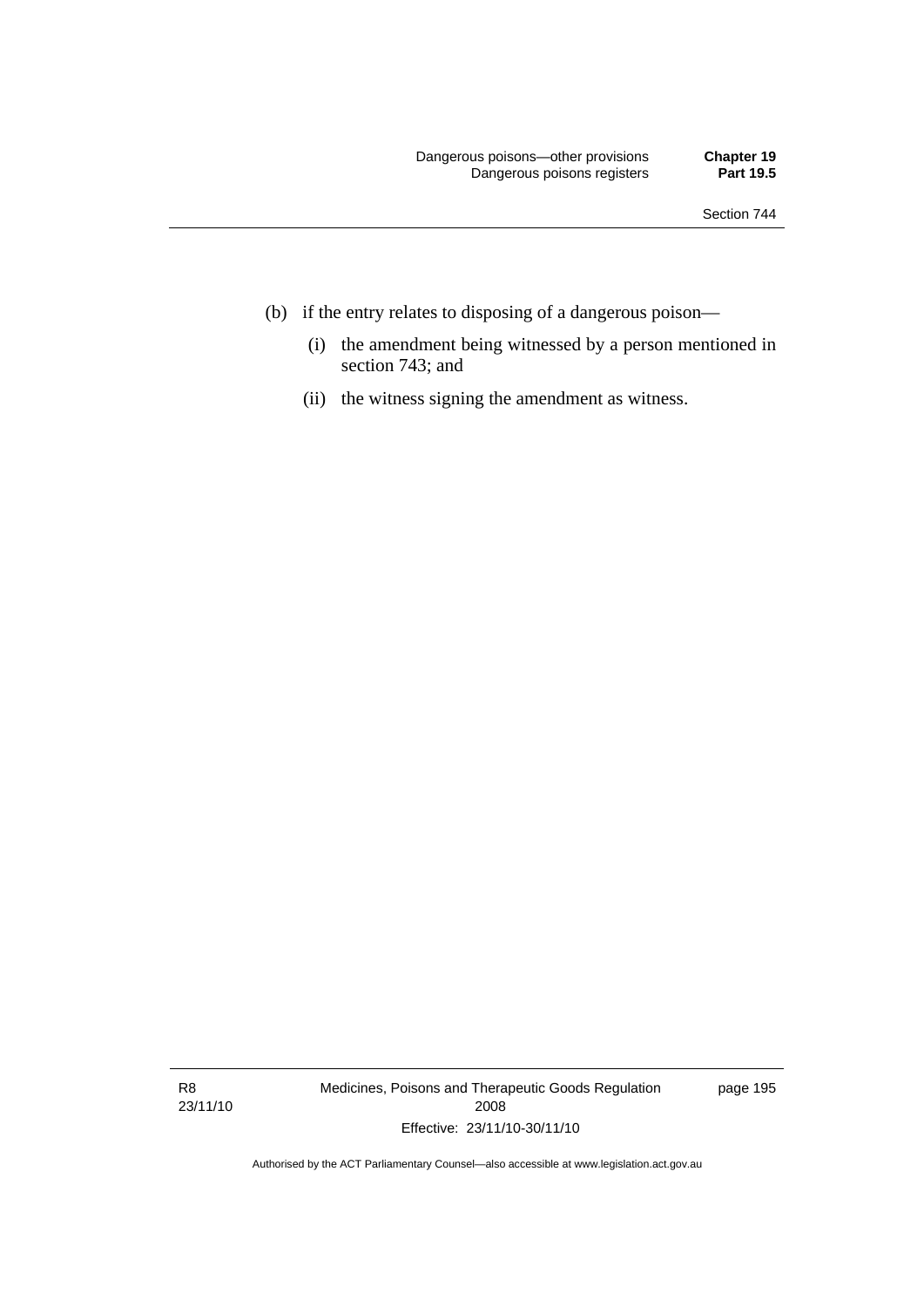**Chapter 20** Paints

## **Chapter 20 Paints**

#### **750 Manufacture, supply and use of paints containing white lead—Act, s 70 (1) (b), (2) (b) and (3) (b)**

A paint containing basic lead carbonate (white lead) may be manufactured, supplied or used for application as a mirror backing if the paint—

- (a) contains not more than 15% lead in the non-volatile content of the paint; and
- (b) is applied not more than 40µm thick; and
- (c) is covered by a paint that does not contain lead.
- *Note* um is the symbol for micron (see *National Measurement Regulations 1999* (Cwlth), sch 1, pt 4).

#### **751 Manufacture, supply and use of paints for certain purposes—Act, s 71 (1) and (3)**

- (1) A first schedule paint must not be manufactured, supplied or used for application to—
	- (a) a roof or other surface to be used for the collection or storage of potable water; or
	- (b) furniture; or
	- (c) a fence, wall, post, gate or building (including the interior of a building), other than a building that is used only for industrial purposes or mining or as an oil terminal; or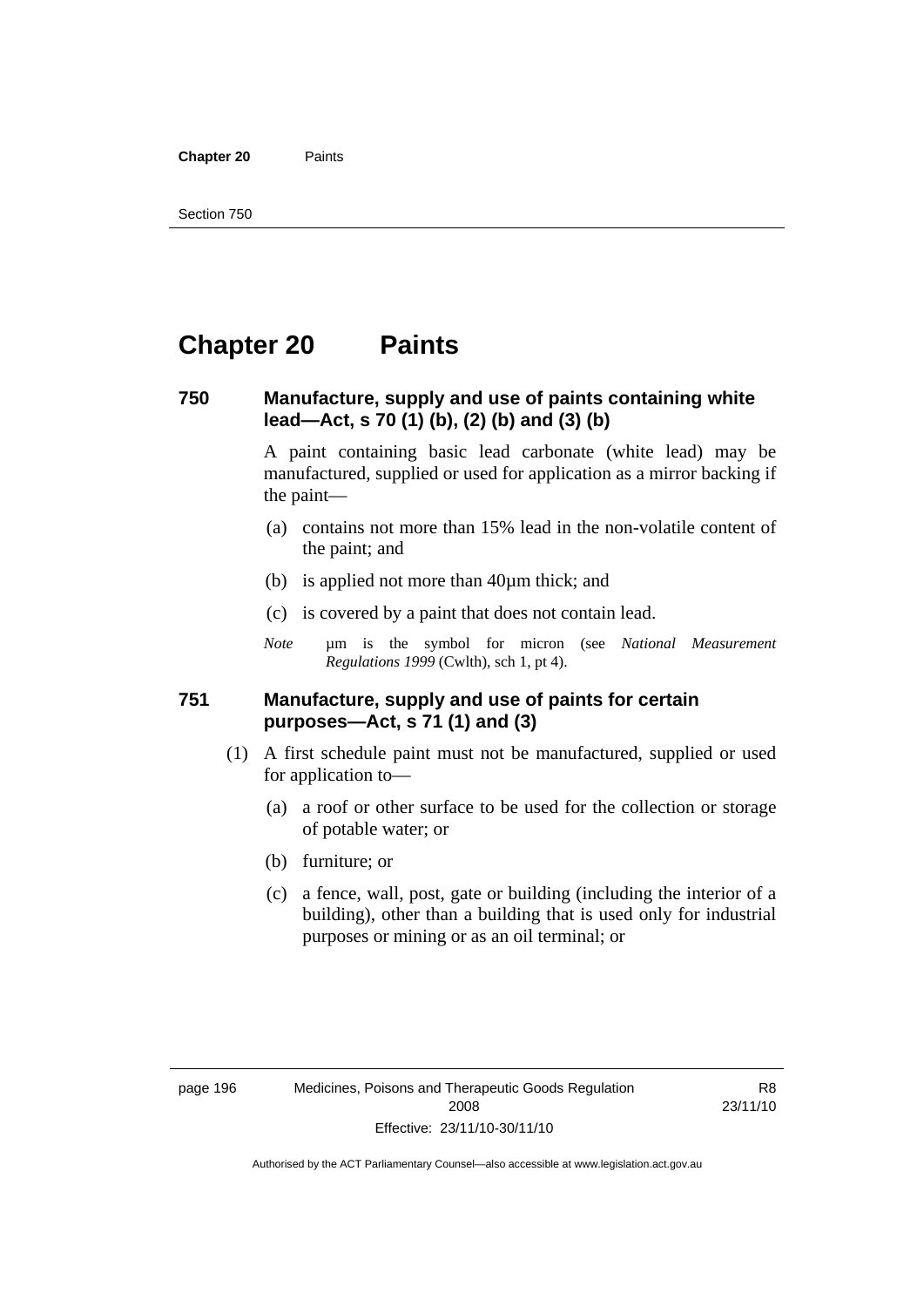- (d) premises used for the manufacture, processing, preparation, packing or serving of products intended for human or animal consumption.
- *Note First schedule paint*—see the medicines and poisons standard, par 1 (1).
- (2) A third schedule paint must not be manufactured, supplied or used for application to—
	- (a) a roof or other surface to be used for the collection or storage of potable water; or
	- (b) furniture; or
	- (c) a fence, wall, post, gate, building (including the interior of a building), bridge, pylon, pipeline, storage tank or similar structure; or
	- (d) premises, equipment or utensils used for the manufacture, processing, preparation, packing or serving of products intended for human or animal consumption.
	- *Note Third schedule paint*—see the medicines and poisons standard, par 1 (1).

### **752 Manufacture, supply and use of paints for toys—Act, s 72 (b)**

A paint that complies with the specification for coating materials in AS/NZS ISO 8124.3:2003 (*Safety of toys - Migration of certain elements*), as in force from time to time, may be manufactured, supplied or used for application to toys.

R8 23/11/10 page 197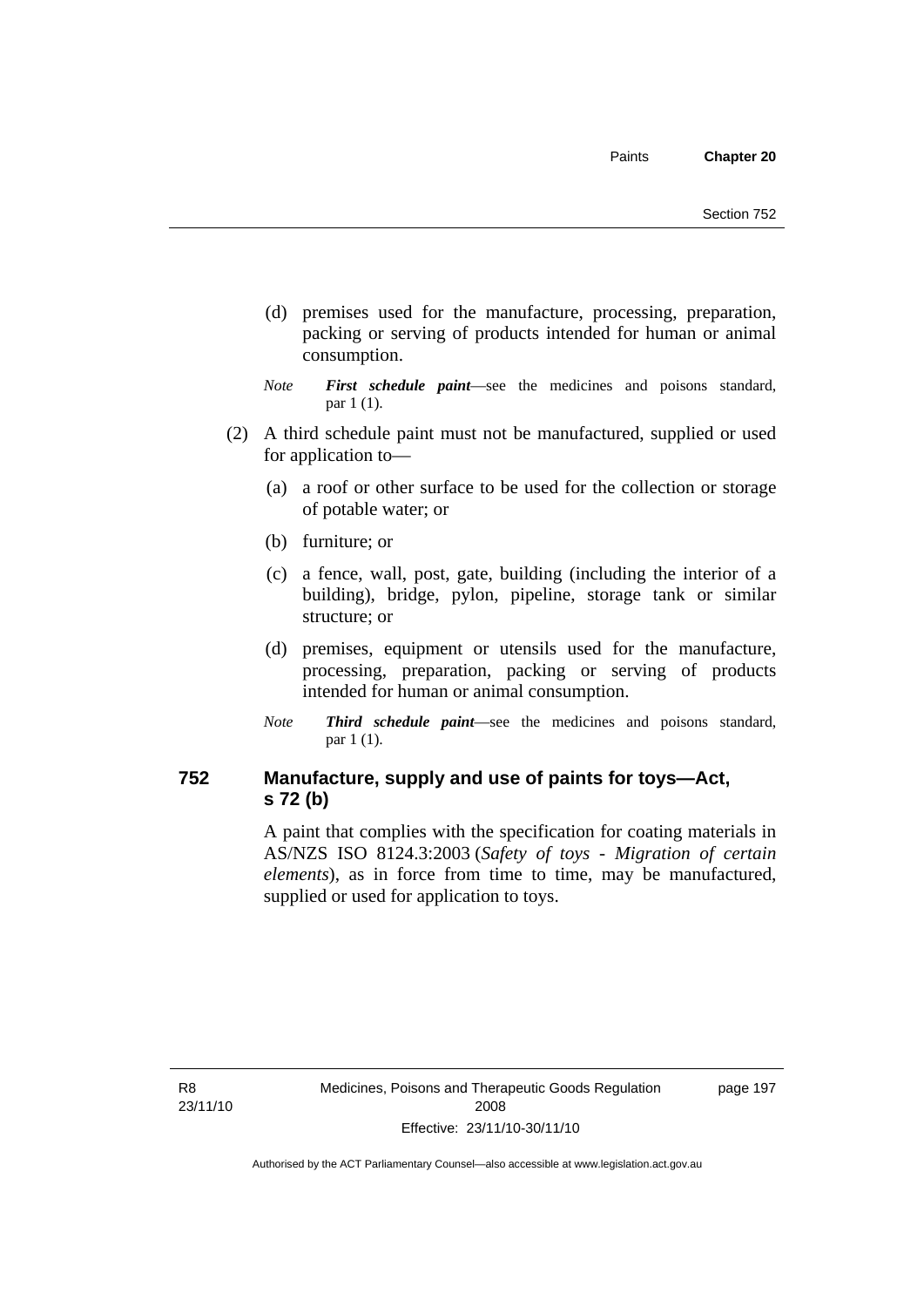#### **Chapter 20** Paints

#### **753 Manufacture, supply and use of paints containing pesticides—Act, s 73 (b)**

- (1) The following pesticides are prescribed:
	- (a) an algicide;
	- (b) an antifouling agent;
	- (c) a bactericide;
	- (d) a fungicide.

*Note Pesticide*—see the medicines and poisons standard, par 1 (1).

 (2) However, subsection (1) does not apply in relation to a paint for human therapeutic use.

page 198 Medicines, Poisons and Therapeutic Goods Regulation 2008 Effective: 23/11/10-30/11/10

R8 23/11/10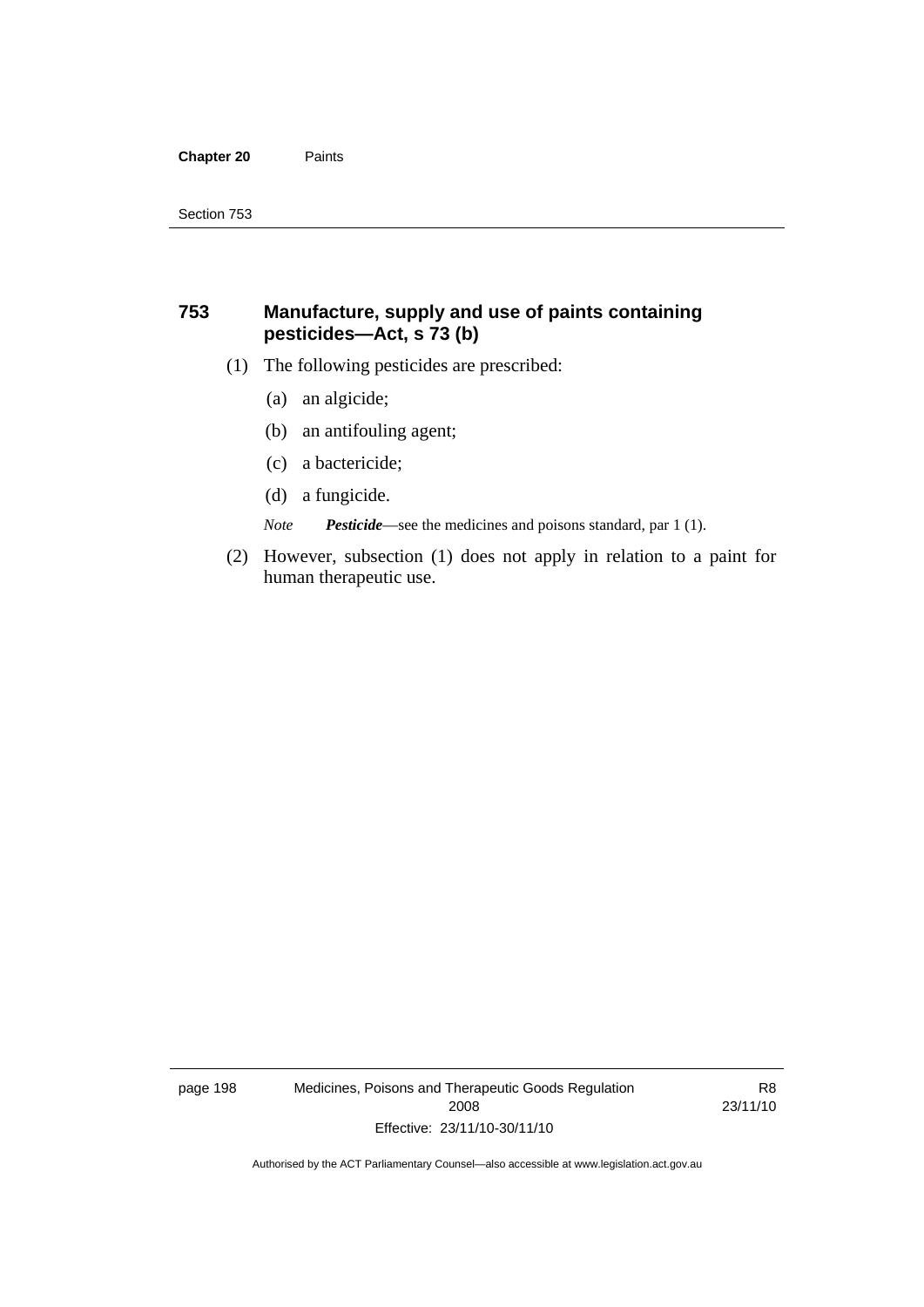# **Chapter 21 Prohibited and appendix C substances**

### **Part 21.1 Preliminary**

#### **760 Meaning of** *prohibited substance***—ch 21**

In this chapter:

*prohibited substance* includes an appendix C substance.

*Note Appendix C substance* and *prohibited substance*—see the Act, s 13.

#### **761 Prohibited substances licences—Act, s 78 (2)**

A licence for a program of research or education in relation to a prohibited substance (a *prohibited substances research and education program licence*) may be issued.

*Note* Other prohibited substances licences may also be issued (see Act, s 78 (3)).

R8 23/11/10 page 199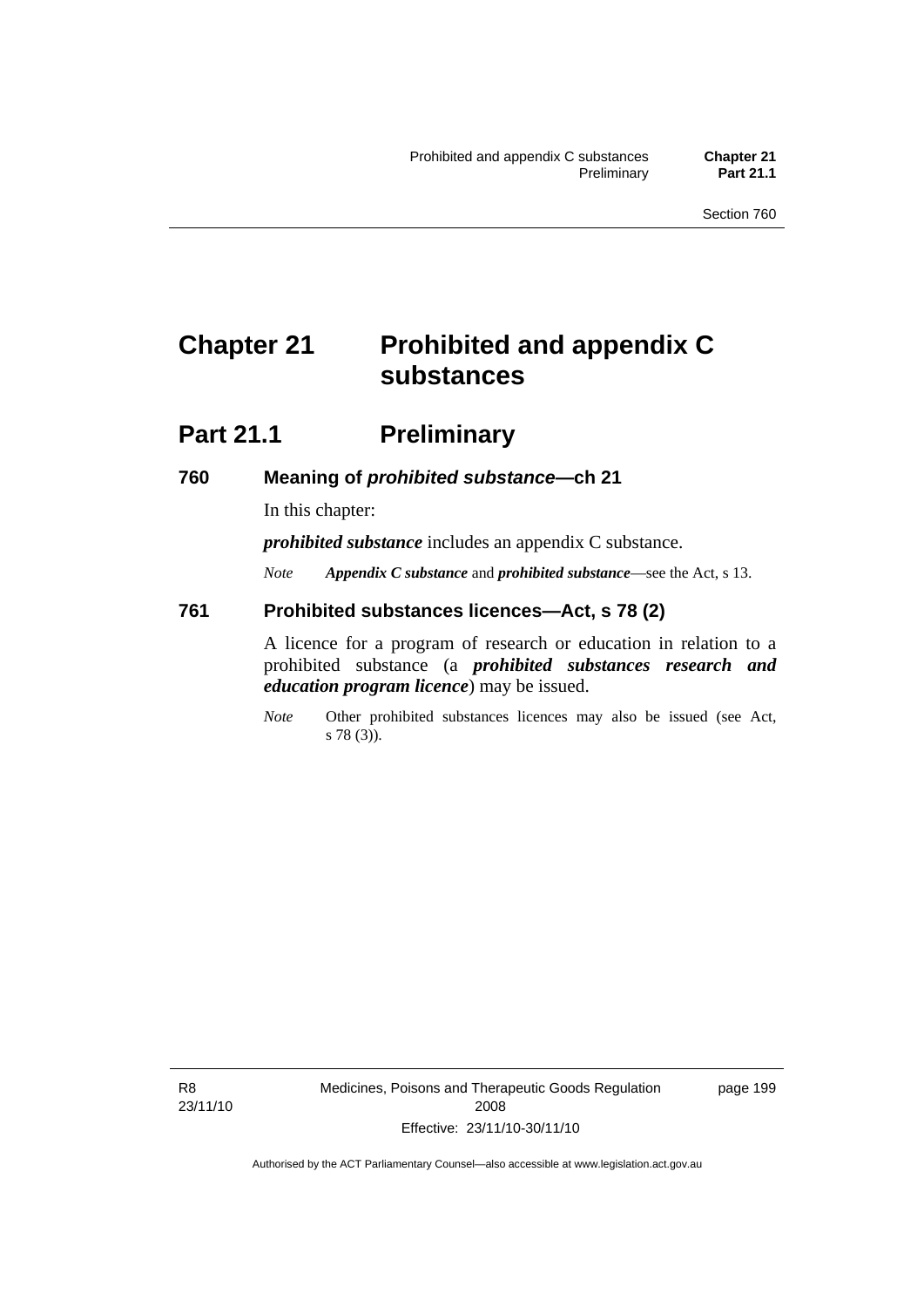# **Part 21.2 Prohibited substances research and education program licences**

### **Division 21.2.1 Issue of prohibited substances research and education program licences**

### **765 Applications for prohibited substances research and education program licences**

- (1) An application for a prohibited substances research and education program licence for a prohibited substance must be in writing, signed by the applicant, and include the following:
	- (a) the full name, address and academic, professional or other relevant qualifications of—
		- (i) the person who is to supervise the program; and
		- (ii) the person who is to conduct the program;
	- (b) the name of the recognised research institution at or under which the program is proposed to be conducted;

*Note Recognised research institution*—see the Act, s 20 (5).

- (c) whether the program will be conducted at, or under the authority of, the recognised research institution;
- (d) the premises where the program will be conducted;
- (e) the prohibited substance, and the form and strength of the substance, for which the licence is sought;
- (f) the maximum quantity of the prohibited substance that would be possessed under the licence at any time;

R8 23/11/10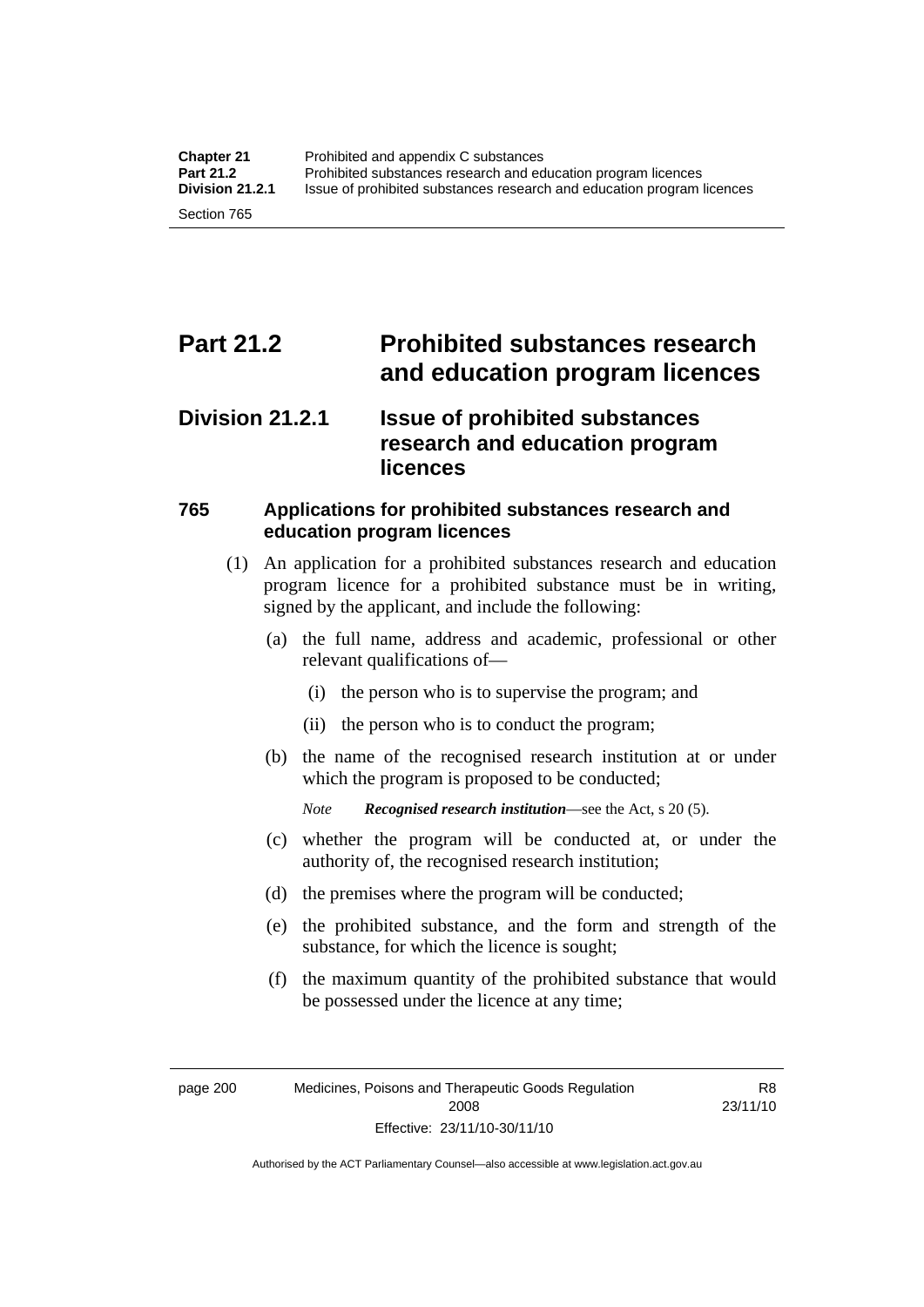- (g) a description of the program, including an explanation of why the program cannot be carried out satisfactorily without the use of the prohibited substance;
- (h) the supervision arrangements for the program;
- (i) the period for which the licence is sought.
- *Note 1* If a form is approved under the Act, s 198 for this provision, the form must be used.
- *Note* 2 A fee may be determined under the Act, s 197 for this provision.
- (2) The application must be accompanied by a written approval of the program by the person in charge of—
	- (a) the recognised research institution; or
	- (b) a faculty or division of the institution.

#### **766 Restrictions on issuing of prohibited substances research and education program licences— Act, s 85 (1) (a)**

The chief health officer must not issue a prohibited substances research and education program licence to a person unless—

- (a) the program to which the licence relates will be conducted at, or under the authority of, a recognised research institution; and
- (b) the program is approved by a person mentioned in section 765 (2); and
- (c) satisfied that the program—
	- (i) cannot be carried out without the use of the prohibited substance to which the licence application relates; and
	- (ii) will be adequately supervised.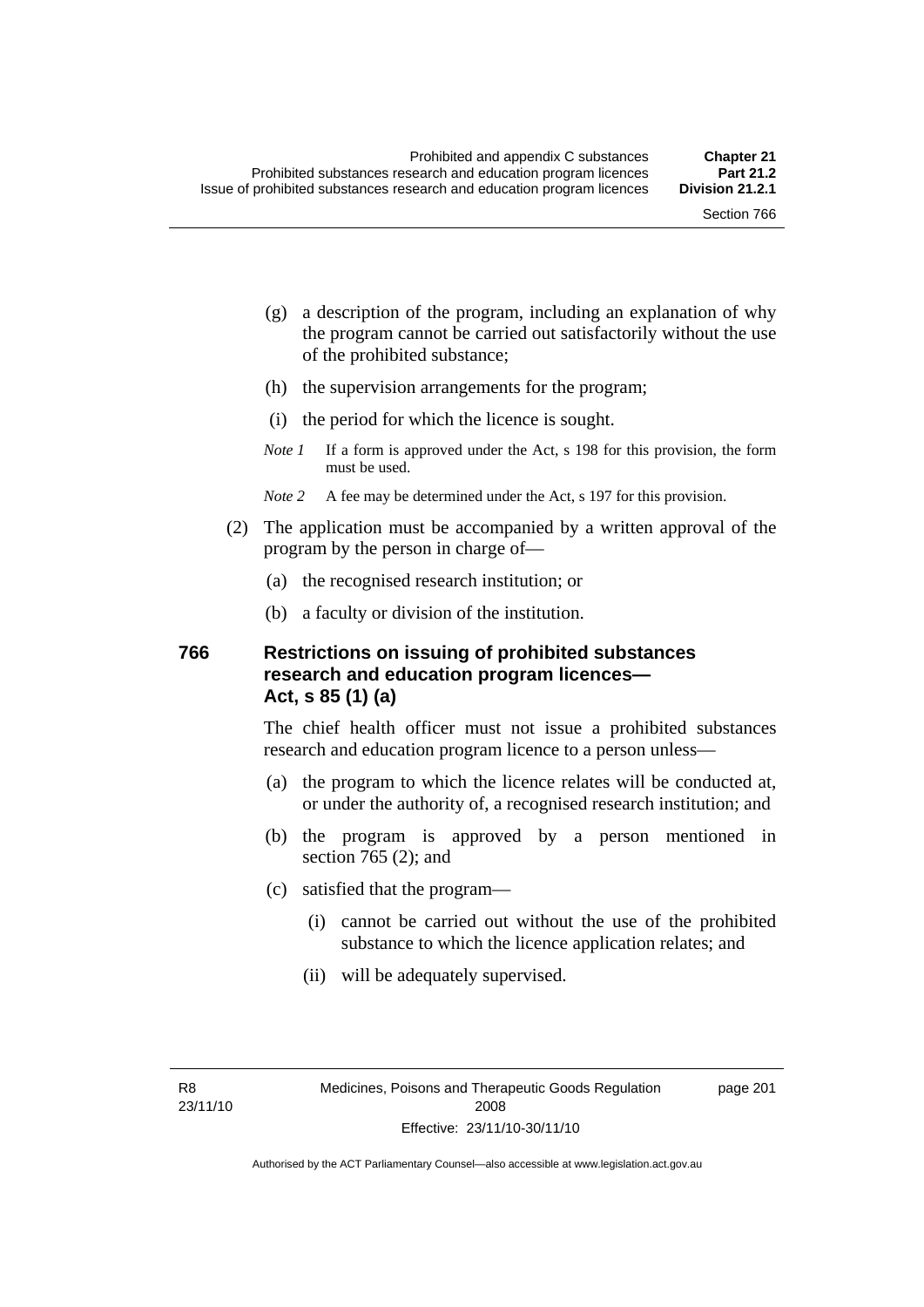### **767 Additional information for prohibited substances research program and education licences— Act, s 88 (1) (k)**

The following additional information is prescribed for a prohibited substances research and education licence:

- (a) the research or education program for which the licence is issued;
- (b) the name of the program's supervisor;
- (c) the dealings with a prohibited substance authorised by the licence;
- (d) the premises where the program will be conducted;
- (e) the maximum quantity of the prohibited substance that may be possessed at any time for the program;
- (f) the total quantity of the prohibited substance that may be possessed for the program during the period of the licence;
- (g) the form and strength of the prohibited substance that may be obtained and possessed for the program.

### **Division 21.2.2 Prohibited substances research and education program authorisations**

### **768 Authorisations under prohibited substances research and education program licences—Act, s 20 (1) (a)**

A prohibited substances research and education program licence authorises—

- (a) the licence-holder to—
	- (i) issue a purchase order for a prohibited substance (the *licensed prohibited substance*) stated in the licence for the program stated in the licence; and

R8 23/11/10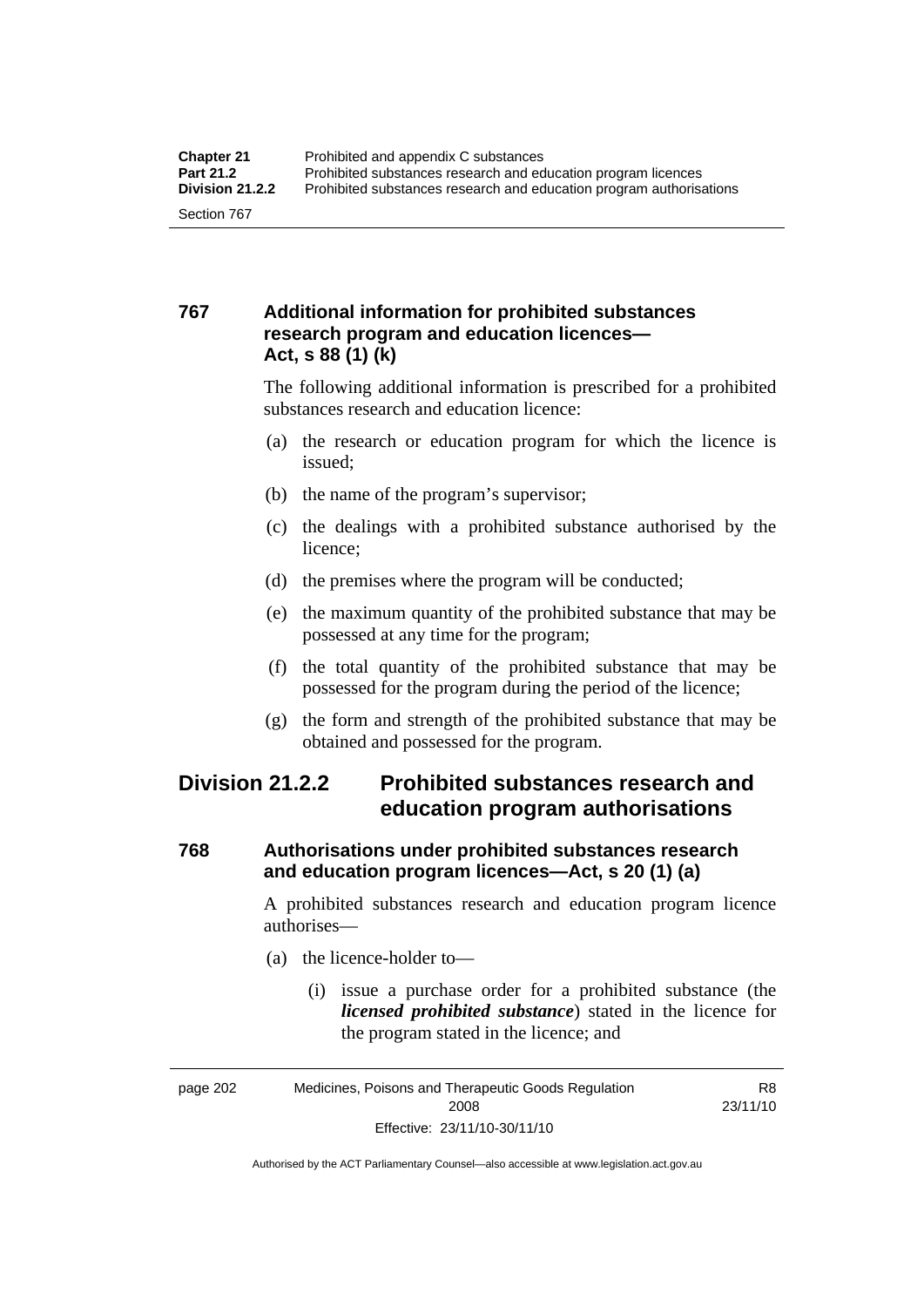- (ii) obtain a licensed prohibited substance on a purchase order for the program; and
- (iii) possess a licensed prohibited substance for the program at the premises to which the licence relates; and
- (iv) supply a licensed prohibited substance to anyone taking part in the program for the program; and
- (b) the program supervisor, and anyone taking part in the program, to deal with the licensed prohibited substance as authorised by the licence at the premises stated in the licence.

#### **769 Authorisation condition for prohibited substances research and education program licences—Act, s 44 (1) (b) and (2) (b)**

A licence-holder's authorisation to obtain a prohibited substance under a prohibited substances research and education program licence is subject to the condition that the substance is obtained on a complying purchase order.

*Note* For licence conditions, see the Act, s 89.

R8 23/11/10 Medicines, Poisons and Therapeutic Goods Regulation 2008 Effective: 23/11/10-30/11/10

page 203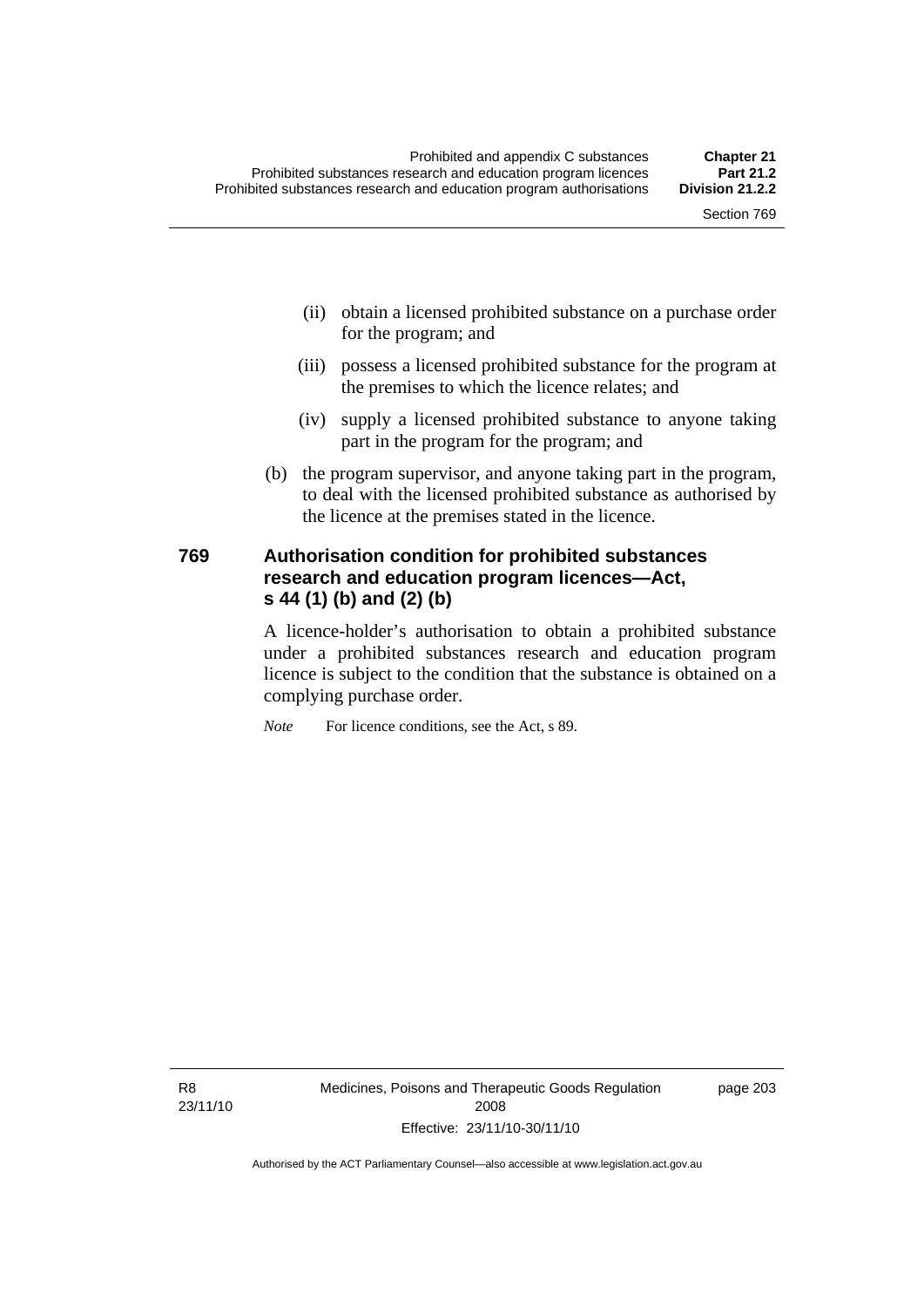### **Division 21.2.3 Other provisions—prohibited substances research and education program licences**

#### **770 Approvals of dealings for prohibited substances research and education program licences—Act, s 20 (1) (c)**

(1) In this section:

*relevant dealing*, with a prohibited substance for a prohibited substances research and education program licence, means any of the following:

- (a) obtaining the substance;
- (b) possessing the substance;
- (c) issuing a purchase order for the substance;
- (d) supplying the substance on a complying purchase order to the licence-holder.
- (2) The chief health officer may approve a person for a relevant dealing with a prohibited substance to which a prohibited substances research and education program licence relates.
- (3) An approval—
	- (a) must be in writing; and
	- (b) may be conditional; and
	- (c) may apply for a stated period or until a stated event happens.

R8 23/11/10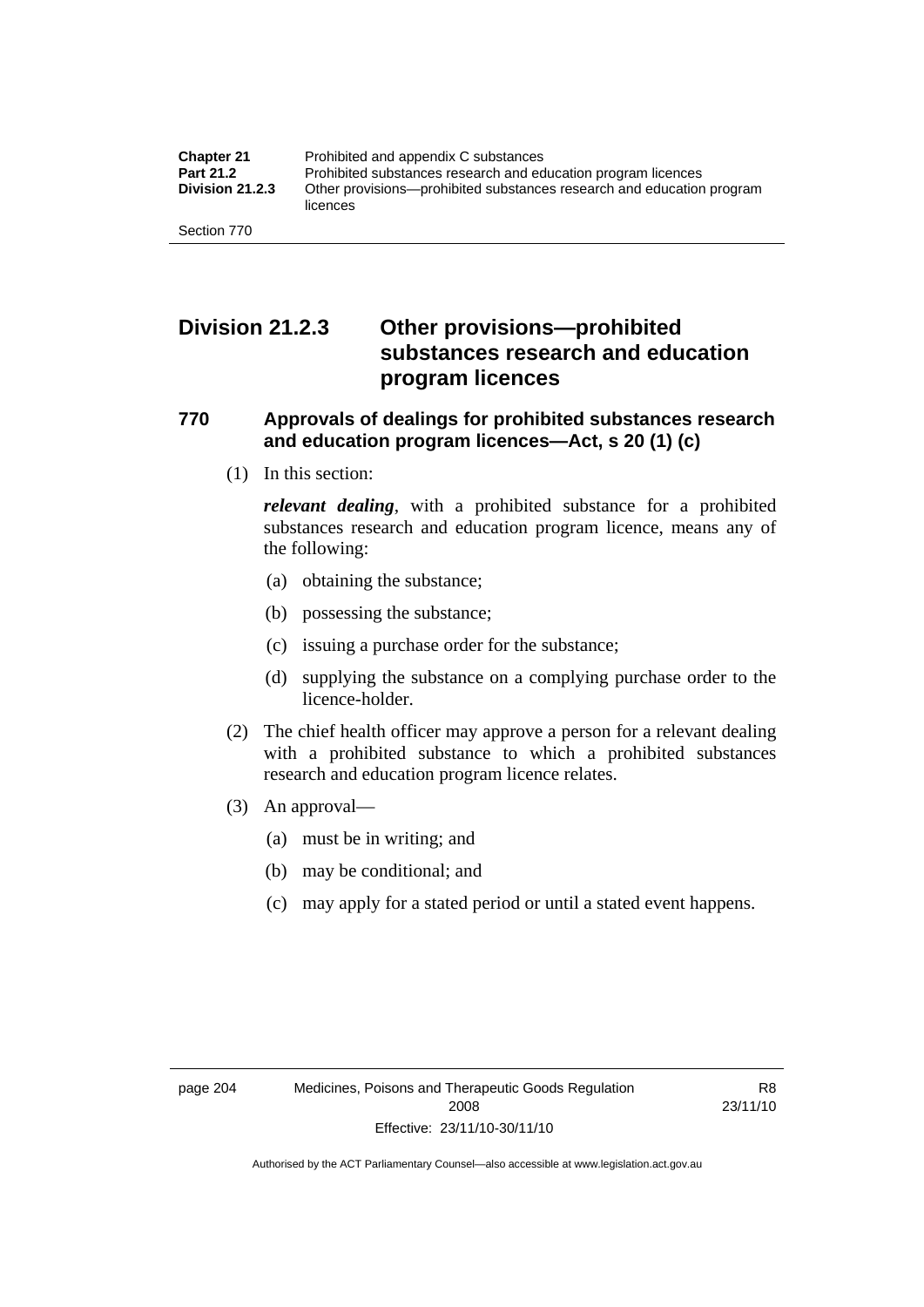### **771 Authorisation condition for approval-holders—Act, s 44 (1) (b) and (2) (b)**

An approval-holder's authorisation under section 770 is subject to the condition that the following are kept at the approval-holder's business premises or, if the chief health officer approves in writing another place, the place approved by the chief health officer, for at least 2 years after the day a prohibited substance is supplied:

- (a) the filled purchase order;
- (b) the record for section 773.

#### **772 General requirements for prohibited substances purchase orders—Act, s 38 (2) (c)**

- (1) A purchase order for a prohibited substance must be—
	- (a) signed by the person (the *issuer*) issuing the order; and
		- *Note* The purchase order must be signed with the issuer's usual signature (see Act, dict, def *signs*).
	- (b) if the issuer amends the order—initialled and dated by the issuer beside the amendment.
- (2) A purchase order for a prohibited substance must include the following:
	- (a) the issuer's name and business address and telephone number;
	- (b) the issuer's authority to issue the order;
	- (c) the prohibited substance, and the form, strength and quantity of the substance, to be supplied on the order.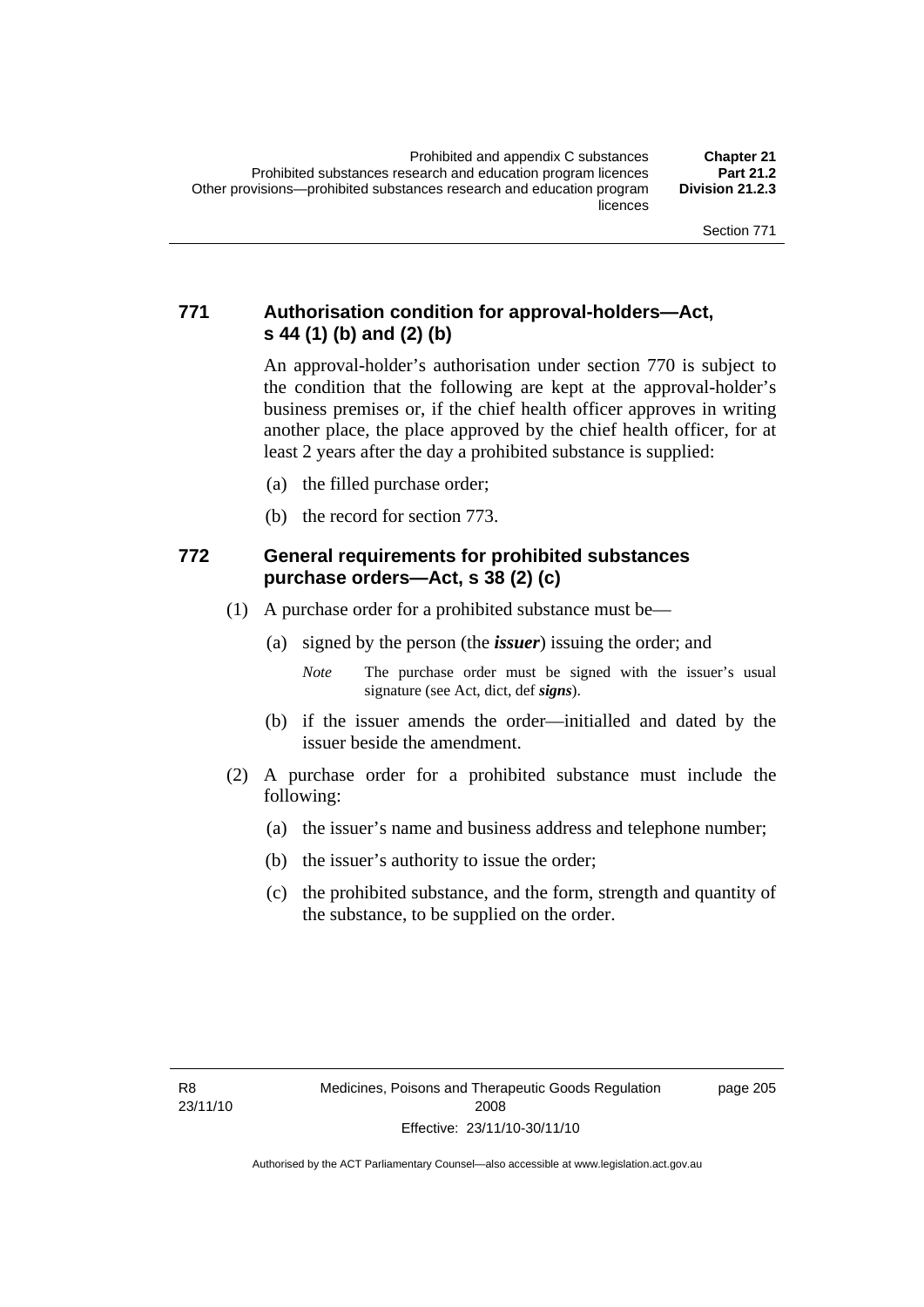| <b>Chapter 21</b>      | Prohibited and appendix C substances                                              |
|------------------------|-----------------------------------------------------------------------------------|
| <b>Part 21.2</b>       | Prohibited substances research and education program licences                     |
| <b>Division 21.2.3</b> | Other provisions—prohibited substances research and education program<br>licences |
| Section 773            |                                                                                   |

#### **773 Recording supply of prohibited substances on purchase orders**

A person who supplies a prohibited substance to someone else on a purchase order must make a written record of the following information:

- (a) the date of the order;
- (b) the issuer's authority to issue the order;
- (c) the name, and the business address and telephone number, of the person to whom the prohibited substance is supplied;
- (d) the date the order is supplied;
- (e) the prohibited substance, and the form, strength and quantity of the substance, supplied.

*Note Written* includes in electronic form (see Act, dict).

### **774 Information for CHO about supplied prohibited substances research and education program licences— Act, s 31 (1) (a) (ii), (1) (b), (2) (a) (ii), (2) (b) and (4)**

- (1) This section applies if a person supplies a prohibited substance to a prohibited substances research and education program licence-holder.
- (2) The person must, not later than 7 days after the end of the month when the prohibited substance is supplied, give the chief health officer the following information in writing:
	- (a) the person's name, business address and telephone number;
	- (b) the name of the person who issued the supply authority;
	- (c) the date of the supply authority;
	- (d) the name and address of the person to whom the substance is supplied;

page 206 Medicines, Poisons and Therapeutic Goods Regulation 2008 Effective: 23/11/10-30/11/10

R8 23/11/10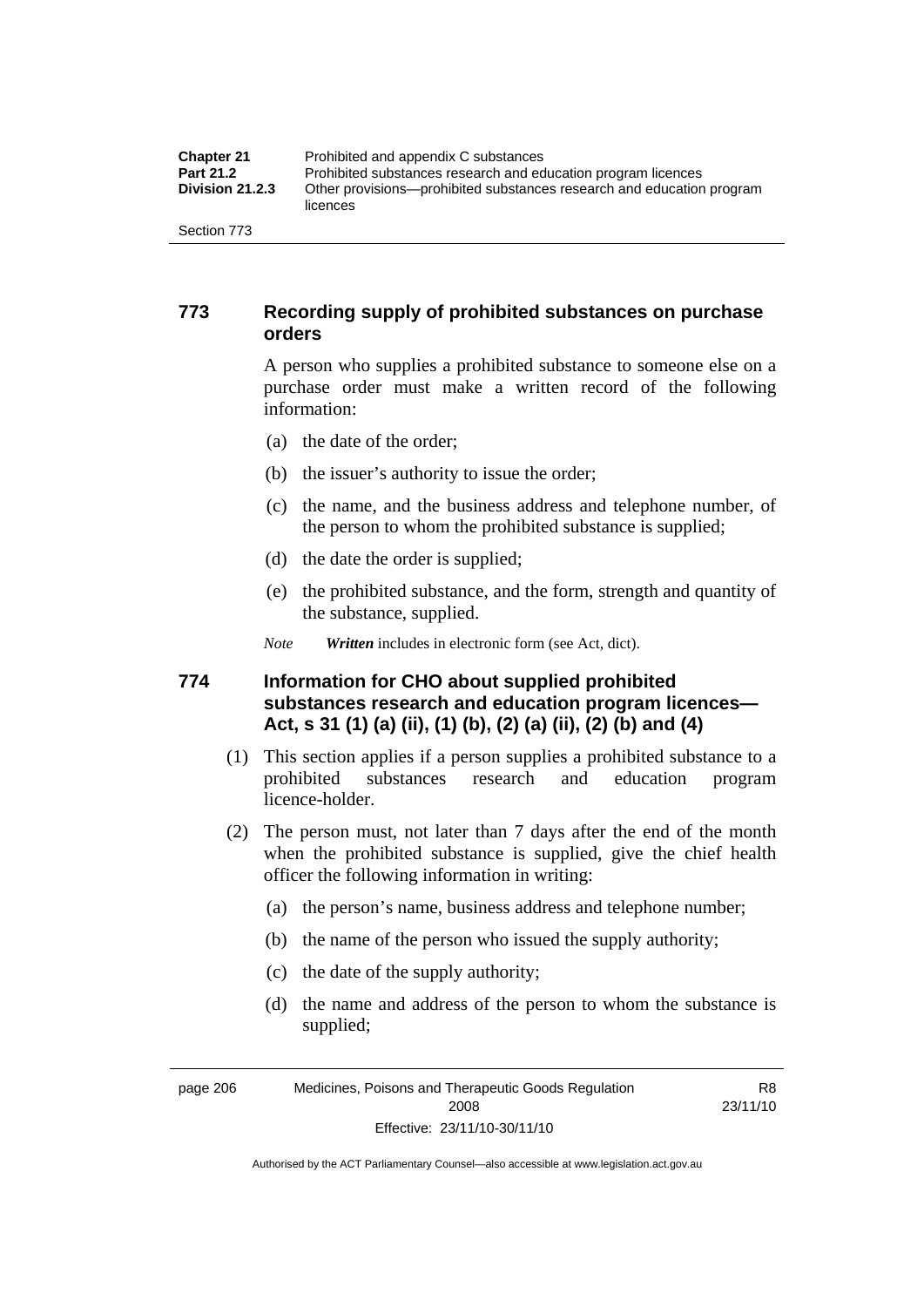- (e) the date of supply;
- (f) the substance, and the form, strength and quantity of the substance, supplied.

R8 23/11/10 Medicines, Poisons and Therapeutic Goods Regulation 2008 Effective: 23/11/10-30/11/10

page 207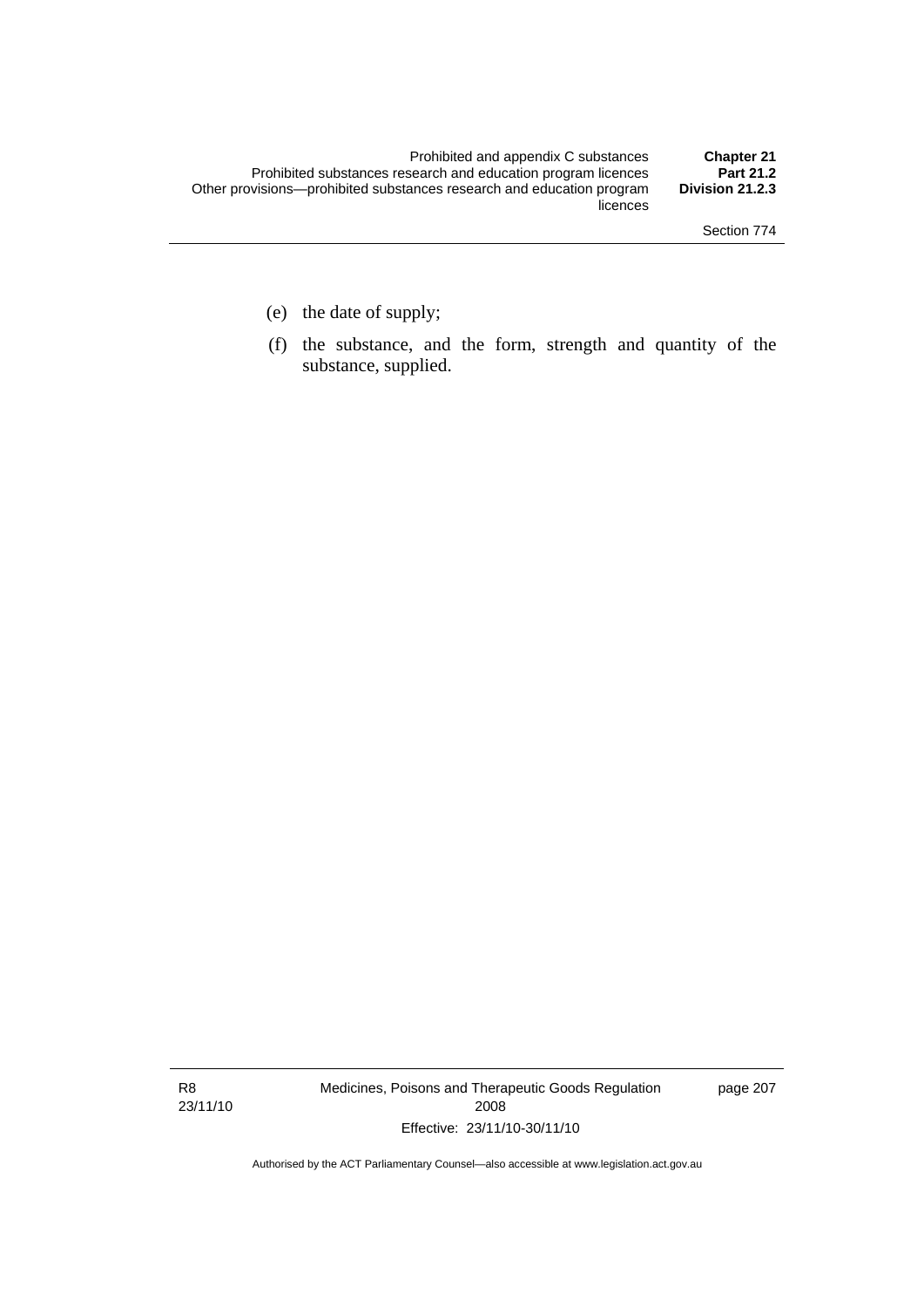Section 775

### **Part 21.3 Prohibited substances registers**

### **775 Keeping of prohibited substances registers by certain people—Act, s 48 and s 50 (1) (b) and (2) (b)**

- (1) A person mentioned in table 775, column 2 who possesses a prohibited substance must keep a prohibited substances register.
- (2) A person to whom subsection (1) applies must keep a prohibited substances register for a prohibited substance at the place prescribed in table 775, column 3 for the person.

| column 1<br>item | column 2<br>prescribed person                                                                        | column 3<br>place where register to be kept                  |
|------------------|------------------------------------------------------------------------------------------------------|--------------------------------------------------------------|
|                  | approved analyst                                                                                     | the analyst's laboratory                                     |
| 2                | medicines and poisons<br>inspector (other than<br>police officer)                                    | the place directed in writing by the<br>chief health officer |
| 3                | supervisor of program<br>under prohibited<br>substances research and<br>education program<br>licence | the premises where program is being<br>conducted             |

#### **Table 775 Keeping prohibited substances registers**

#### **776 Form of prohibited substances registers—Act, s 49 (1) (b)**

- (1) Each page in a prohibited substances register must relate to a single form and strength of a prohibited substance.
- (2) If a prohibited substances register is kept electronically, a separate record must be used for each form and strength of prohibited substance kept.

page 208 Medicines, Poisons and Therapeutic Goods Regulation 2008 Effective: 23/11/10-30/11/10

R8 23/11/10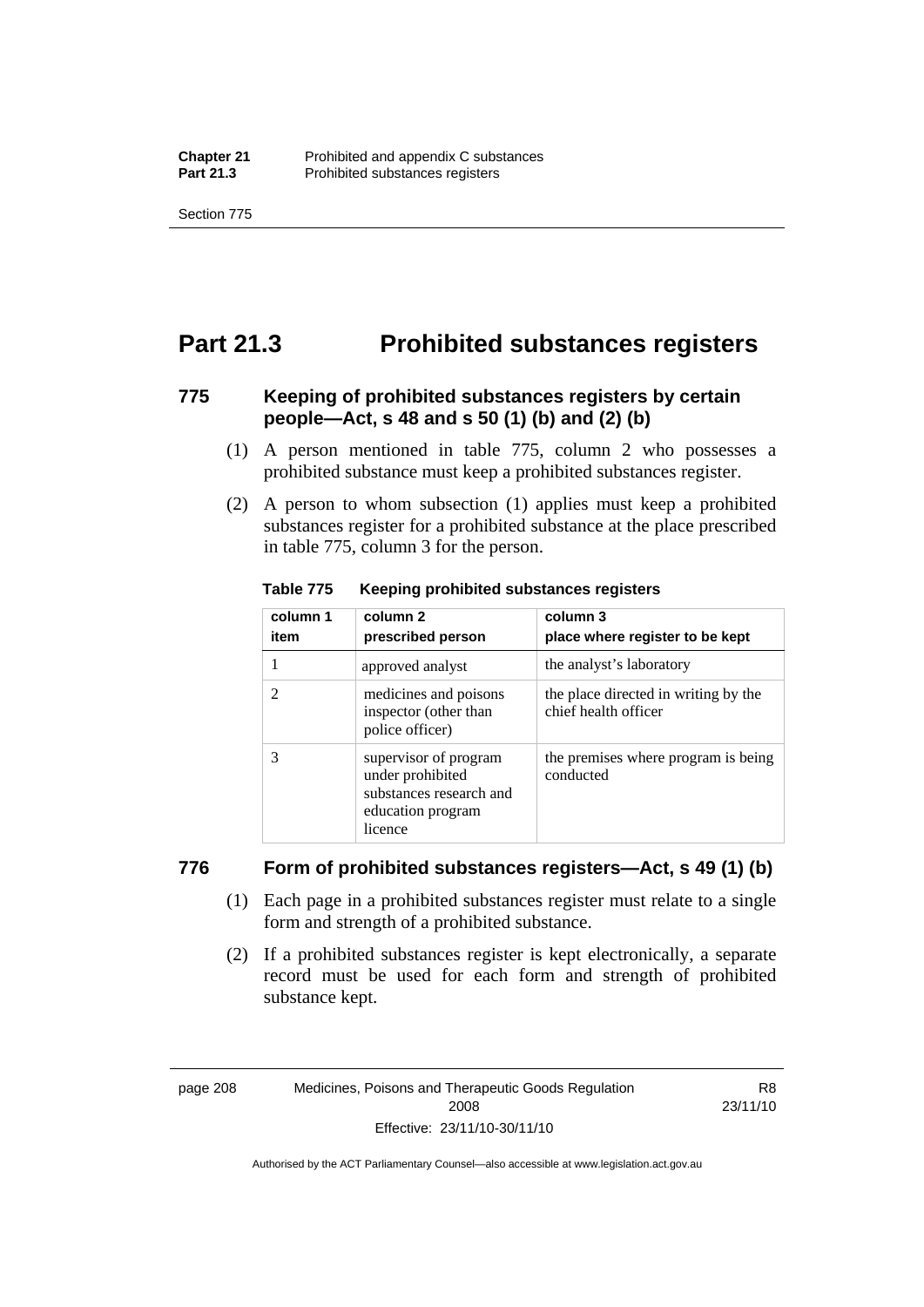### **777 Making entries in prohibited substances registers— Act, s 51 (1) (b)**

- (1) The following details for a dealing with a prohibited substance are prescribed:
	- (a) the nature of the dealing;
	- (b) the date of the dealing;
	- (c) the prohibited substance, and the form, strength and quantity of the substance, dealt with;
	- (d) if the dealing is receiving the substance—the name and address of the supplier;
	- (e) if the dealing is supplying the substance—the name and address of the person to whom it is supplied;
	- (f) the quantity of the substance held after the dealing.
- (2) A dealing with a prohibited substance must be entered in the prohibited substances register the person must keep.

#### **778 Prescribed witnesses for discarding of prohibited substances—Act, s 54 (a) and (b)**

- (1) The following people are prescribed as witnesses in relation to the disposal of a prohibited substance:
	- (a) an approved analyst;
	- (b) a medicines and poisons inspector.

*Note Approved analyst*—see the dictionary.

- (2) However, a person mentioned in subsection (1) must not be a prescribed witness to the discarding of a prohibited substance if the person is—
	- (a) related to, a close friend of or employed by the person discarding the substance; or

R8 23/11/10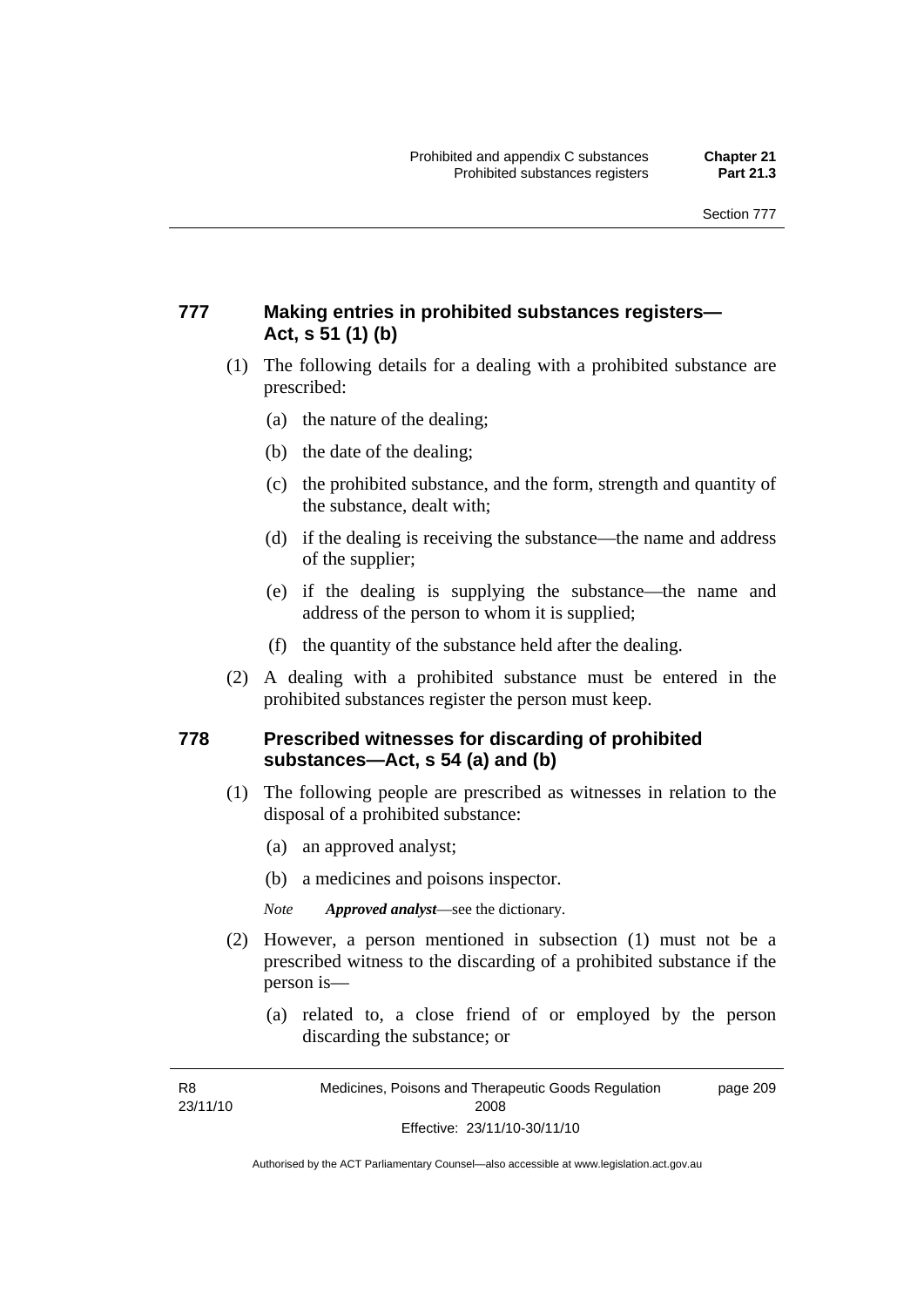Section 779

- (b) the supervisor of the person discarding the substance; or
- (c) supervised by the person discarding the substance.

#### **779 Changes to entries in prohibited substances registers— Act, s 55 (2) (b)**

- (1) An entry in a paper-based prohibited substances register may be amended by the person who made the entry by—
	- (a) the person signing and dating a marginal note or footnote that gives the date of the amendment and the amended details; and
	- (b) if the entry relates to disposing of a prohibited substance—
		- (i) the amendment being witnessed by a person mentioned in section 743; and
		- (ii) the witness signing the amendment as witness.
- (2) An entry in an electronic prohibited substances register may be amended by the person who made the entry by the person attaching or linking, by electronic means, a document that includes—
	- (a) the person's signature, the date and the amended details; and
	- (b) if the entry relates to disposing of a prohibited substance—
		- (i) the amendment being witnessed by a person mentioned in section 743; and
		- (ii) the witness signing the amendment as witness.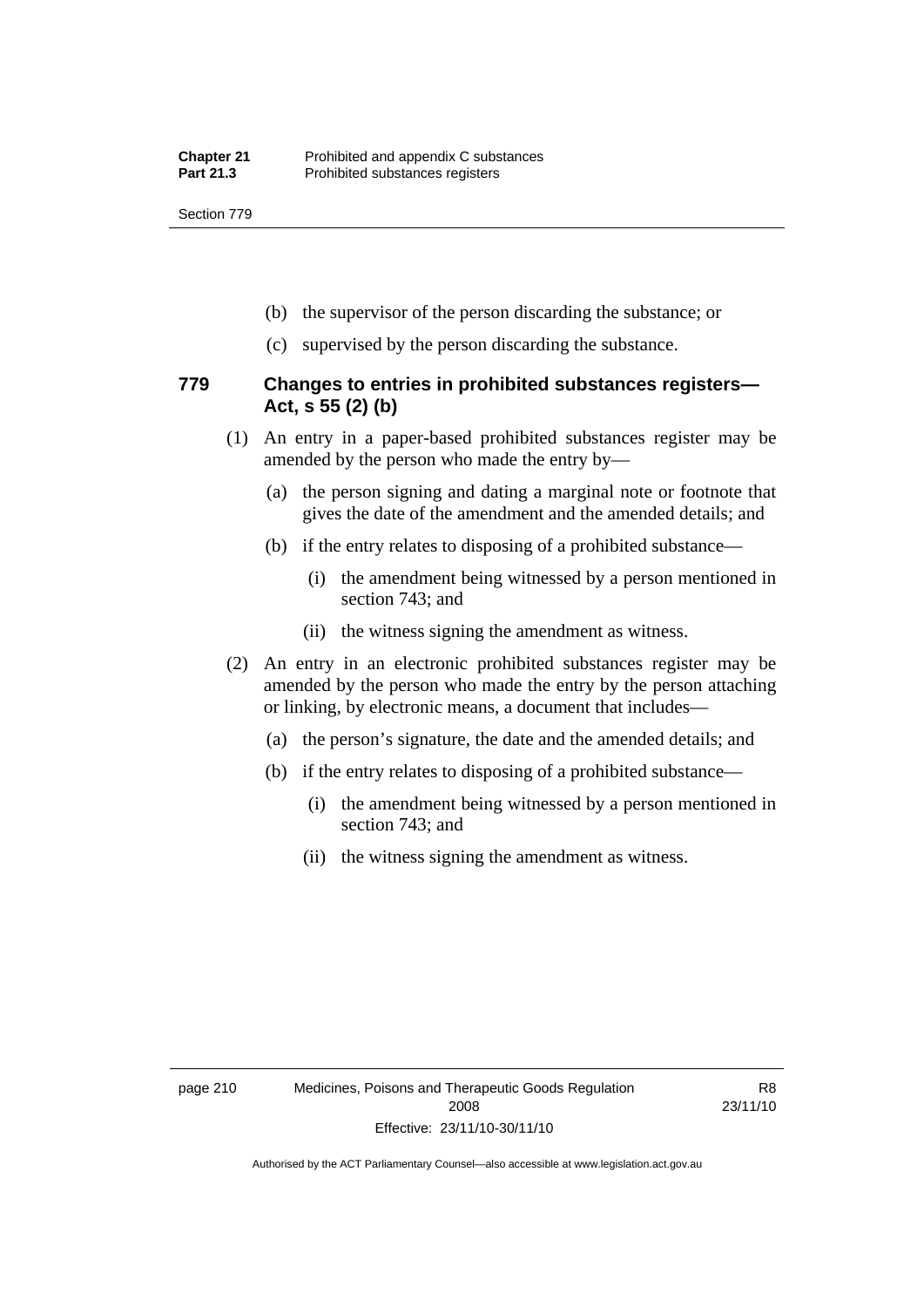# **Chapter 22 Therapeutic goods**

#### **800 Definitions—ch 22**

In this chapter:

*optical device* means any of the following:

- (a) corrective contact lenses;
- (b) corrective lenses for spectacles;
- (c) non-corrective contact lenses commonly known as plano contact lenses.

*prescription*, in relation to an optical device, means a written direction (other than a purchase order) to a person who is authorised to supply the optical device to dispense the optical device.

#### **801 Prescribed regulated therapeutic goods—Act, s 14, def**  *regulated therapeutic good***, par (b)**

Optical devices are prescribed.

#### **802 Authorisation to supply optical devices—Act, s 74 (1) (b) and (2) (b)**

 (1) To the extent necessary to practise optometry and, if employed, within the scope of employment, an optometrist is authorised to supply optical devices on prescription issued by an optometrist or doctor.

*Note Supply* includes dispense (see Act, s 24).

 (2) To the extent necessary to practise as an optician and, if employed, within the scope of employment, an optician is authorised to supply optical devices on prescription issued by an optometrist or doctor.

R8 23/11/10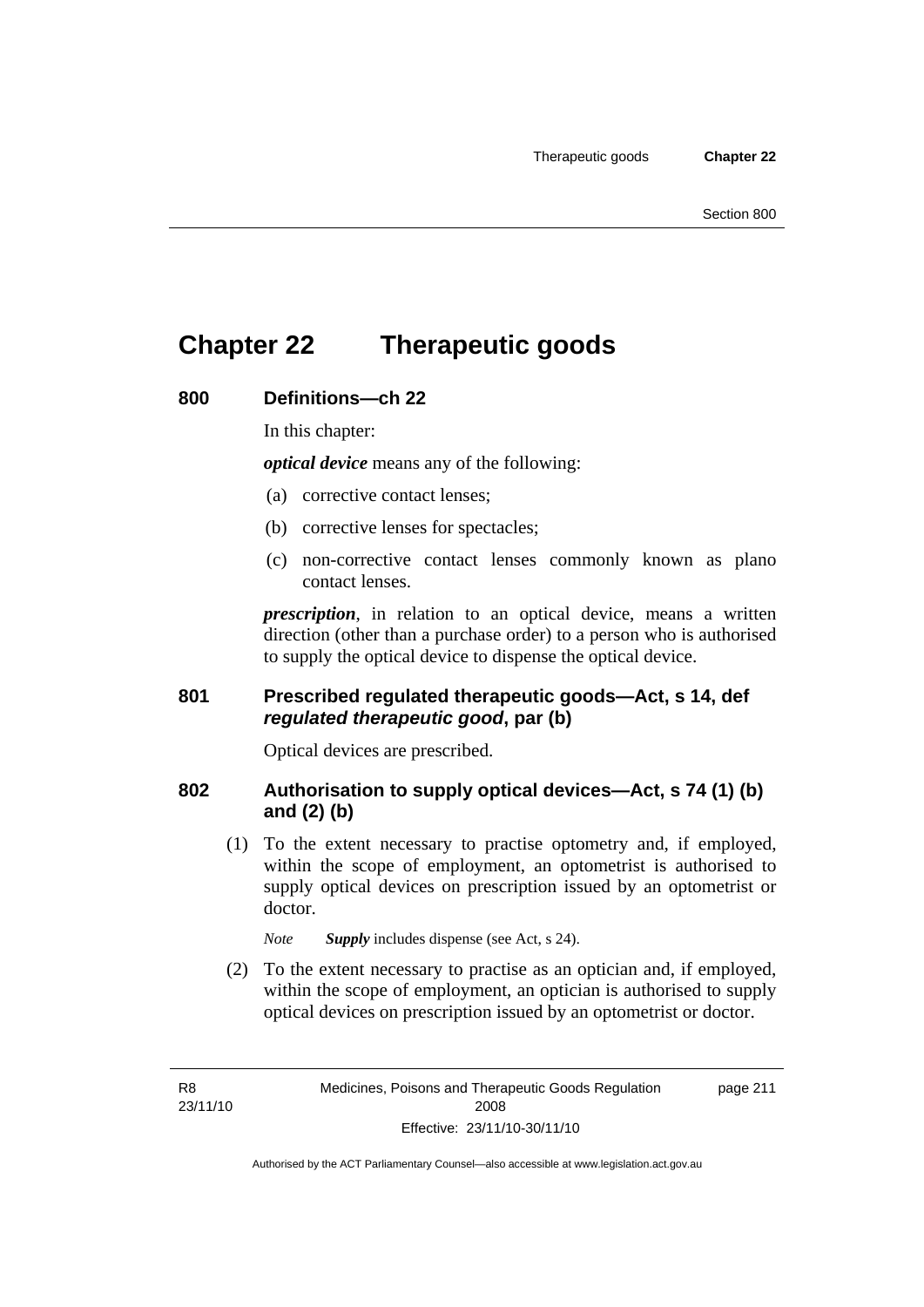#### **Chapter 22** Therapeutic goods

 (3) Within the scope of employment, an employee of an optometrist is authorised to sell and deliver optical devices supplied under subsection  $(1)$  or  $(2)$ .

#### **803 Authorisation conditions for supplying optical devices— Act, s 75 (1) (b)**

An optometrist's, and optician's, authorisation under section 802 in relation to optical devices is subject to the following conditions:

- (a) the optical devices are supplied on a written prescription by an optometrist or doctor;
- (b) if the prescription is for contact lenses (whether corrective or plano)—the prescription is issued not more than 1 year before the date the lenses are supplied;
- (c) if the prescription is for corrective lenses for spectacles—the prescription is issued not more than 2 years before the date the lenses are supplied.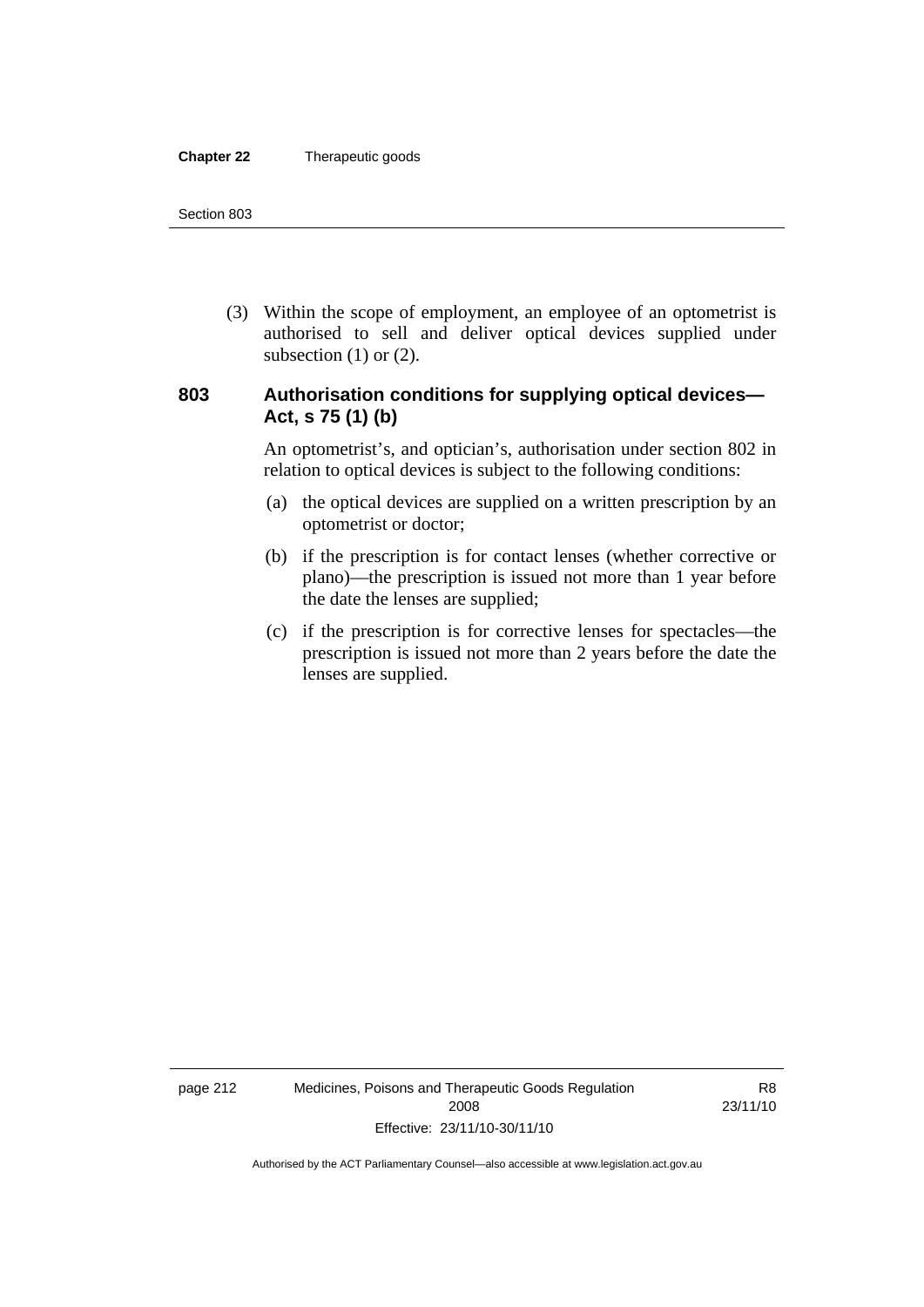# **Chapter 23 Notification and review of decisions**

**850 Meaning of** *reviewable decision—***ch 23** 

In this chapter:

*reviewable decision* means a decision mentioned in table 850, column 3 under a provision of this regulation mentioned in column 2 in relation to the decision.

| column 1 | column <sub>2</sub>        | column 3                                                                                                  | column 4                   |
|----------|----------------------------|-----------------------------------------------------------------------------------------------------------|----------------------------|
| item     | section                    | decision                                                                                                  | entity                     |
| 1        | $120(1)$ (h)               | refuse approval of other<br>premises                                                                      | applicant for<br>approval  |
| 2        | 130(e)                     | refuse approval of other<br>premises                                                                      | applicant for<br>approval  |
| 3        | 140(e)                     | refuse approval of other<br>premises                                                                      | applicant for<br>approval  |
| 4        | 150(1)(c)                  | refuse approval of other<br>premises                                                                      | applicant for<br>approval  |
| 5        | 160(f)                     | refuse approval of other<br>premises                                                                      | applicant for<br>approval  |
| 6        | 171(d)                     | refuse approval of other<br>premises                                                                      | applicant for<br>approval  |
| 7        | 175(1)(a)(ii)<br>and $(b)$ | amend pseudoephedrine<br>record in way other than in<br>accordance with<br>application/refuse application | applicant for<br>amendment |
| 8        | 252(1)(d)                  | refuse approval of other<br>premises                                                                      | applicant for<br>approval  |

#### **Table 850 Reviewable decisions—chief health officer**

R8 23/11/10 Medicines, Poisons and Therapeutic Goods Regulation 2008 Effective: 23/11/10-30/11/10 page 213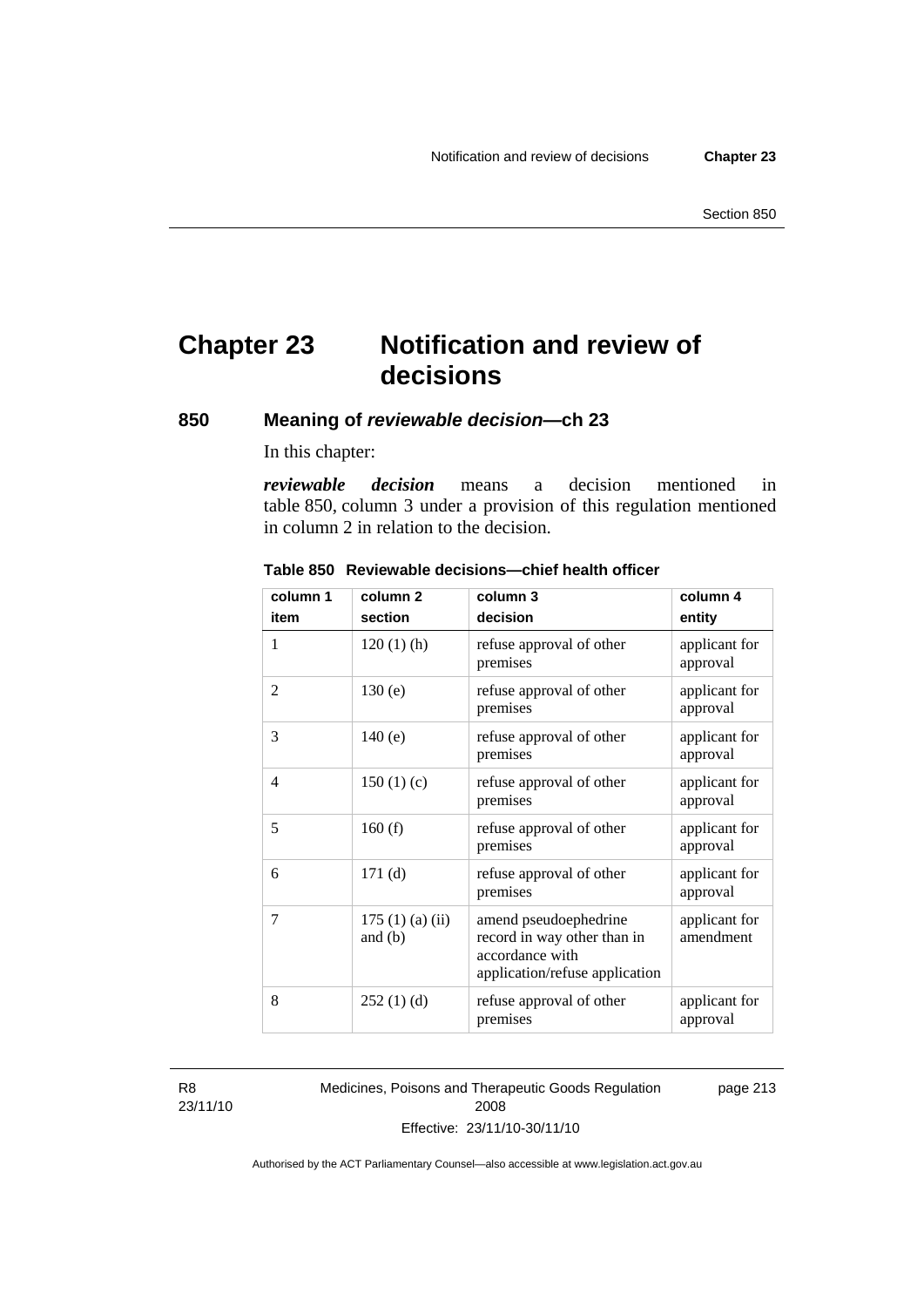#### **Chapter 23** Notification and review of decisions

#### Section 851

| column 1<br>item | column <sub>2</sub><br>section | column 3<br>decision                                                                         | column 4<br>entity        |
|------------------|--------------------------------|----------------------------------------------------------------------------------------------|---------------------------|
| 9                | 531 $(2)$                      | refuse approval to store a<br>controlled medicine in a safe<br>or strongroom                 | applicant for<br>approval |
| 10               | 616(1)                         | refuse approval of nominated<br>individual for medicines<br>wholesales licence               | applicant for<br>licence  |
| 11               | 676(f)                         | refuse approval of other<br>premises                                                         | applicant for<br>approval |
| 12               | 686(f)                         | refuse approval of other<br>premises                                                         | applicant for<br>approval |
| 13               | 706(1)                         | refuse approval of nominated<br>individual for dangerous<br>poisons manufacturers<br>licence | applicant for<br>licence  |
| 14               | 716(1)                         | refuse approval of nominated<br>individual for dangerous<br>poisons suppliers licence        | applicant for<br>licence  |
| 15               | 771                            | refuse approval of other<br>premises                                                         | applicant for<br>approval |

*Note* For ACAT review of other decisions in relation to licences, see the Act, ch 9 and sch 1.

#### **851 Reviewable decision notices**

If a person makes a reviewable decision, the person must give a reviewable decision notice to each entity mentioned in table 850, column 4 in relation to the decision.

- *Note 1* The person must also take reasonable steps to give a reviewable decision notice to any other person whose interests are affected by the decision (see *ACT Civil and Administrative Tribunal Act 2008*, s 67A).
- *Note* 2 The requirements for reviewable decision notices are prescribed under the *ACT Civil and Administrative Tribunal Act 2008*.

page 214 Medicines, Poisons and Therapeutic Goods Regulation 2008 Effective: 23/11/10-30/11/10

R8 23/11/10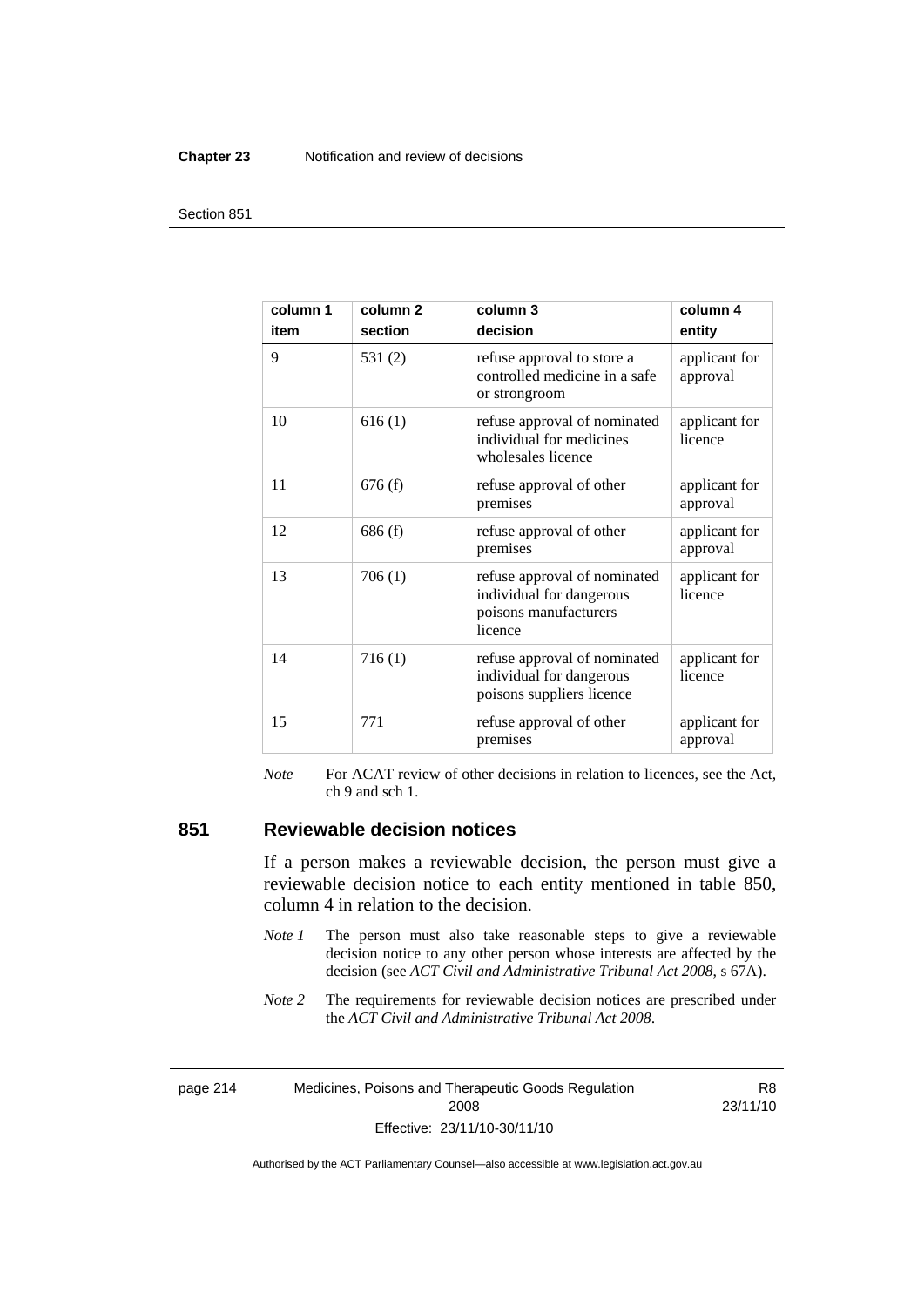### **852 Applications for review**

The following may apply to the ACAT for a review of a reviewable decision:

- (a) an entity mentioned in table 850, column 4 in relation to the decision;
- (b) any other person whose interests are affected by the decision.
- *Note* If a form is approved under the *ACT Civil and Administrative Tribunal Act 2008* for the application, the form must be used.

R8 23/11/10 Medicines, Poisons and Therapeutic Goods Regulation 2008 Effective: 23/11/10-30/11/10

page 215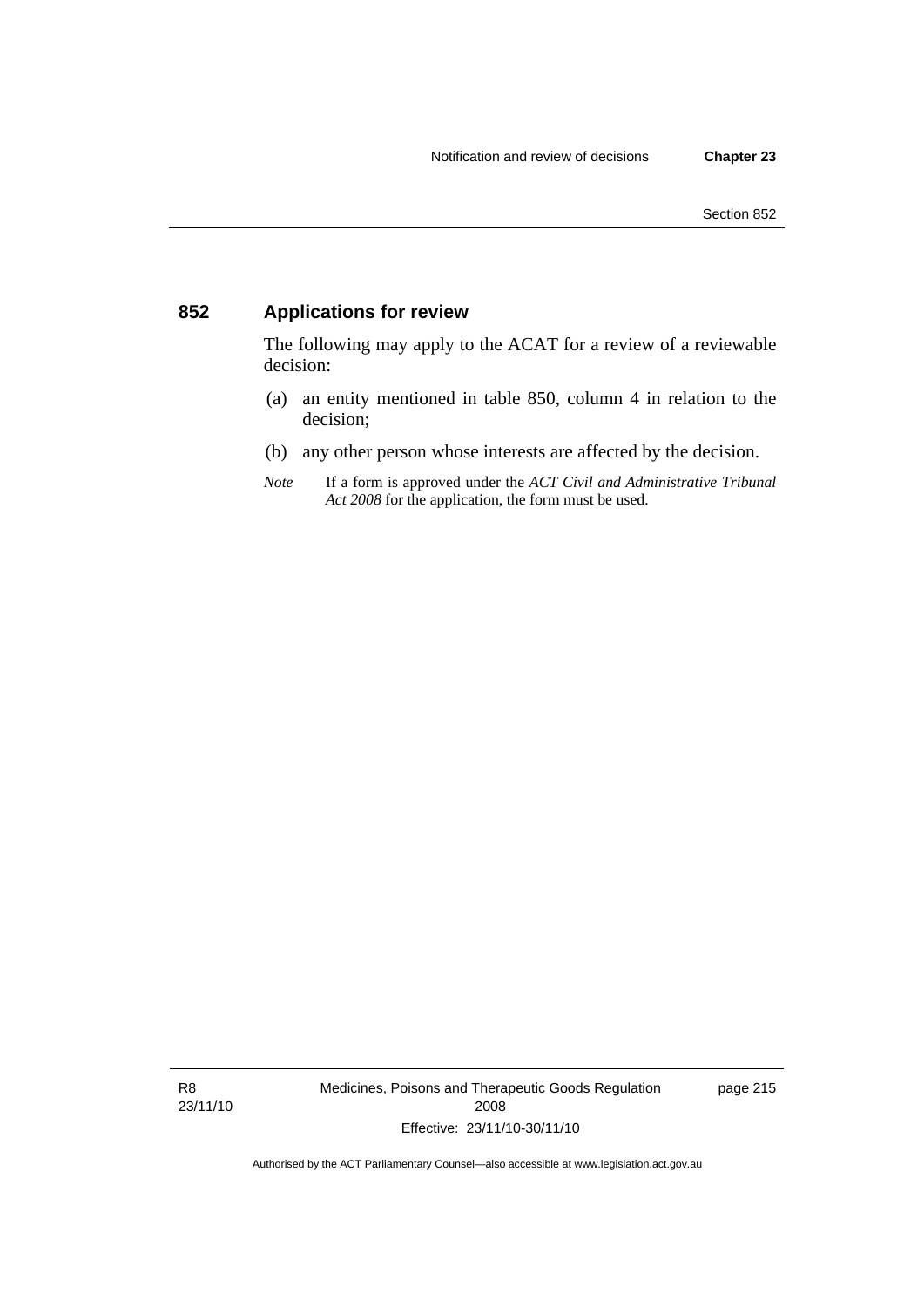#### **Chapter 24** Miscellaneous

### **Chapter 24 Miscellaneous**

### **860 Authorisations for public employees—Act, s 26 (1) (b), (2) (b), s 35 (1) (b), (2) (b) and s 36 (b)**

 (1) This section applies to a public employee who is exercising a function under the Act.

- (2) To the extent necessary to exercise the function and within the scope of employment, the public employee is authorised to do any of the following:
	- (a) obtain a regulated substance;
	- (b) possess a regulated substance;
	- (c) supply a regulated substance or regulated therapeutic good to a person for discarding if the person is authorised to obtain the substance or good;

#### **Example—person authorised to obtain**

a person who holds an environmental authorisation for the disposal of the substance (see, eg s 693)

- *Note* An example is part of the regulation, is not exhaustive and may extend, but does not limit, the meaning of the provision in which it appears (see Legislation Act, s 126 and s 132).
- (d) supply a regulated substance or regulated therapeutic good, for law enforcement purposes, to—
	- (i) someone else who is authorised to obtain the substance or good; or
	- (ii) a law enforcement officer.

*Note Public employee*—see the Legislation Act, dictionary, pt 1.

page 216 Medicines, Poisons and Therapeutic Goods Regulation 2008 Effective: 23/11/10-30/11/10 R8 23/11/10

*Note Function* includes authority, duty and power (see Legislation Act, dict, pt 1).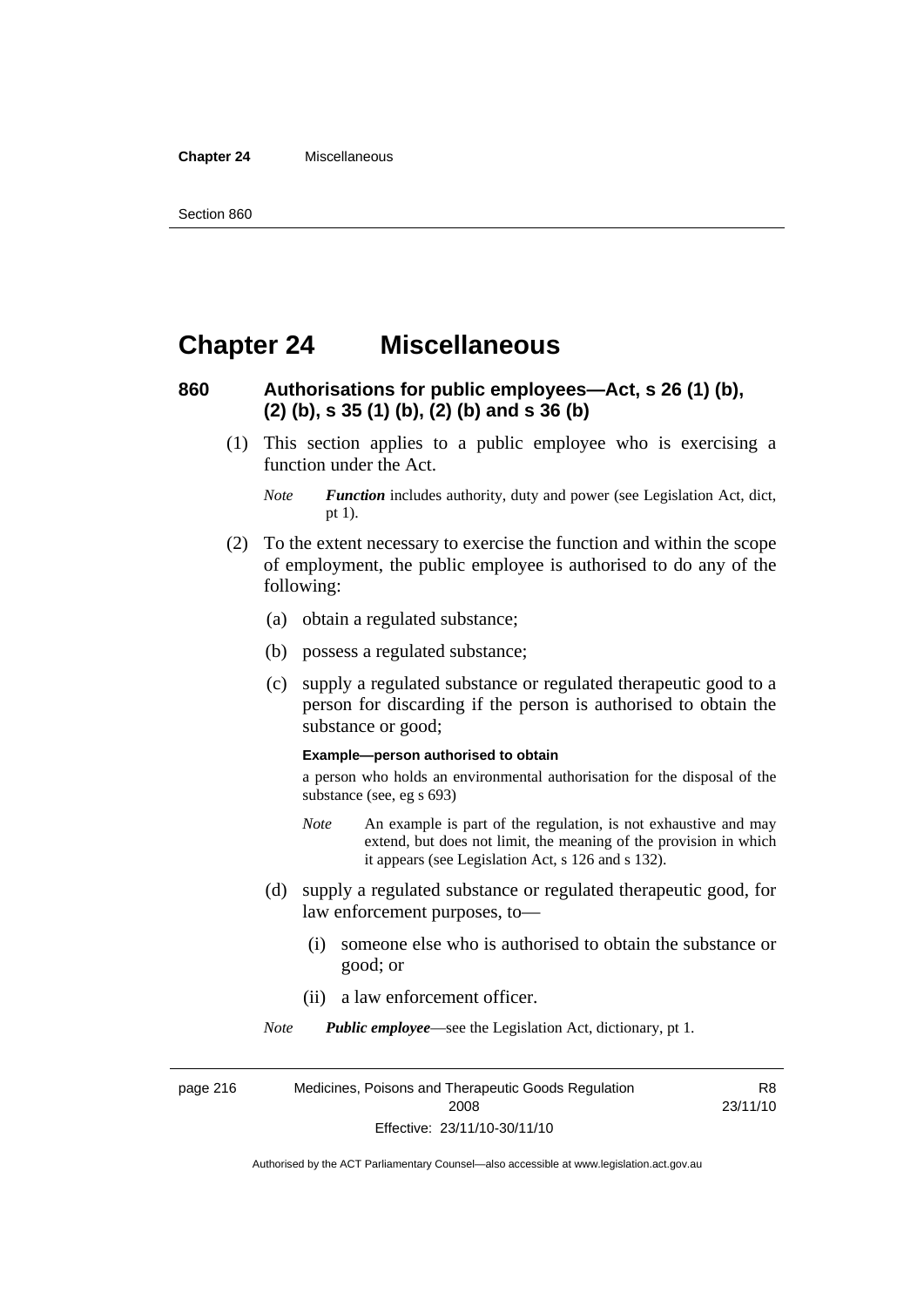(3) In this section:

*law enforcement officer*—see the Criminal Code, section 700.

#### **861 Other authorisations for public employees— Act, s 20 (1) (a), (2) (a) and s 74 (1) (b)**

- (1) A public employee is authorised to deal with a regulated substance, or regulated therapeutic good, in accordance with a permit issued by the chief health officer to the employee.
- (2) The permit must be in writing and include the following information:
	- (a) the dealings with regulated substances or regulated therapeutic goods authorised by the permit;
	- (b) the regulated substances or regulated therapeutic goods to which the permit relates;
	- (c) the public employee or employees authorised under the permit;
	- (d) any condition included in the permit by the chief health officer to which the permit is subject;
	- (e) a unique identifying number;
	- (f) when the permit ends.
- (3) For subsection (2) (c), the permit may identify a public employee authorised under the permit by—
	- (a) naming the employee; or
	- (b) nominating the occupant of a position (however described), at a particular time or from time to time.
- (4) In this section:

*public employee* includes a police officer.

R8 23/11/10 page 217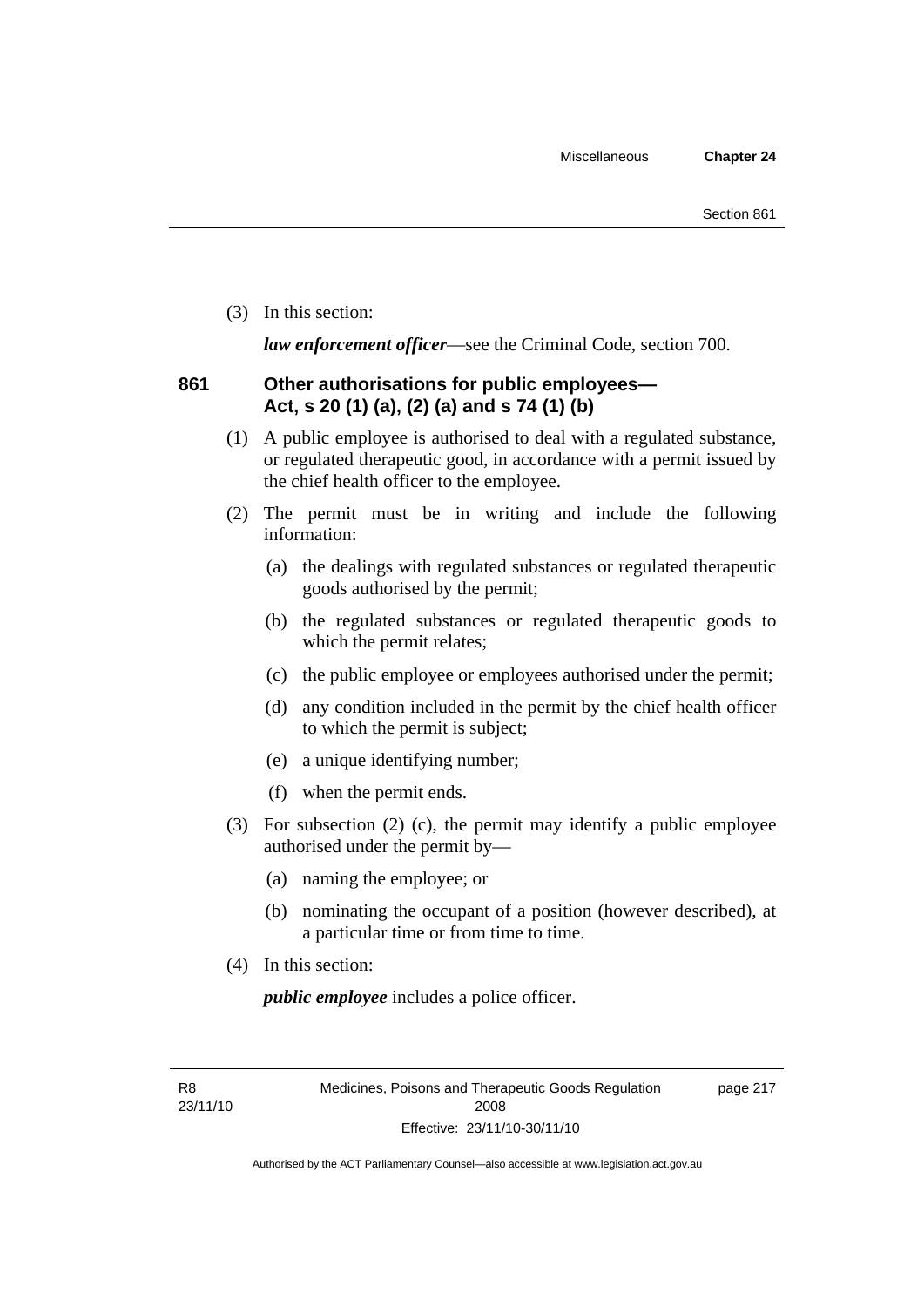#### **Chapter 24** Miscellaneous

#### **862 Certain containers not to be used for human-use substances—Act, s 63 (1) (b)**

A container of a kind mentioned in the medicines and poisons standard, paragraph 21, 22 or 23 is prescribed.

#### **863 Displacement of Legislation Act, s 47 (6)**

The Legislation Act, section 47 (6) does not apply to AS/NZS ISO 8124.3:2003 (*Safety of toys - Migration of certain elements*).

- *Note 1* The text of an applied, adopted or incorporated instrument, whether applied as in force at a particular time or from time to time, is taken to be a notifiable instrument if the operation of the Legislation Act, s 47 (5) or (6) is not disapplied (see s 47 (7)).
- *Note 2* A reference to an Act includes a reference to the statutory instruments made or in force under the Act, including any regulation (see Legislation Act, s 104).

page 218 Medicines, Poisons and Therapeutic Goods Regulation 2008 Effective: 23/11/10-30/11/10

R8 23/11/10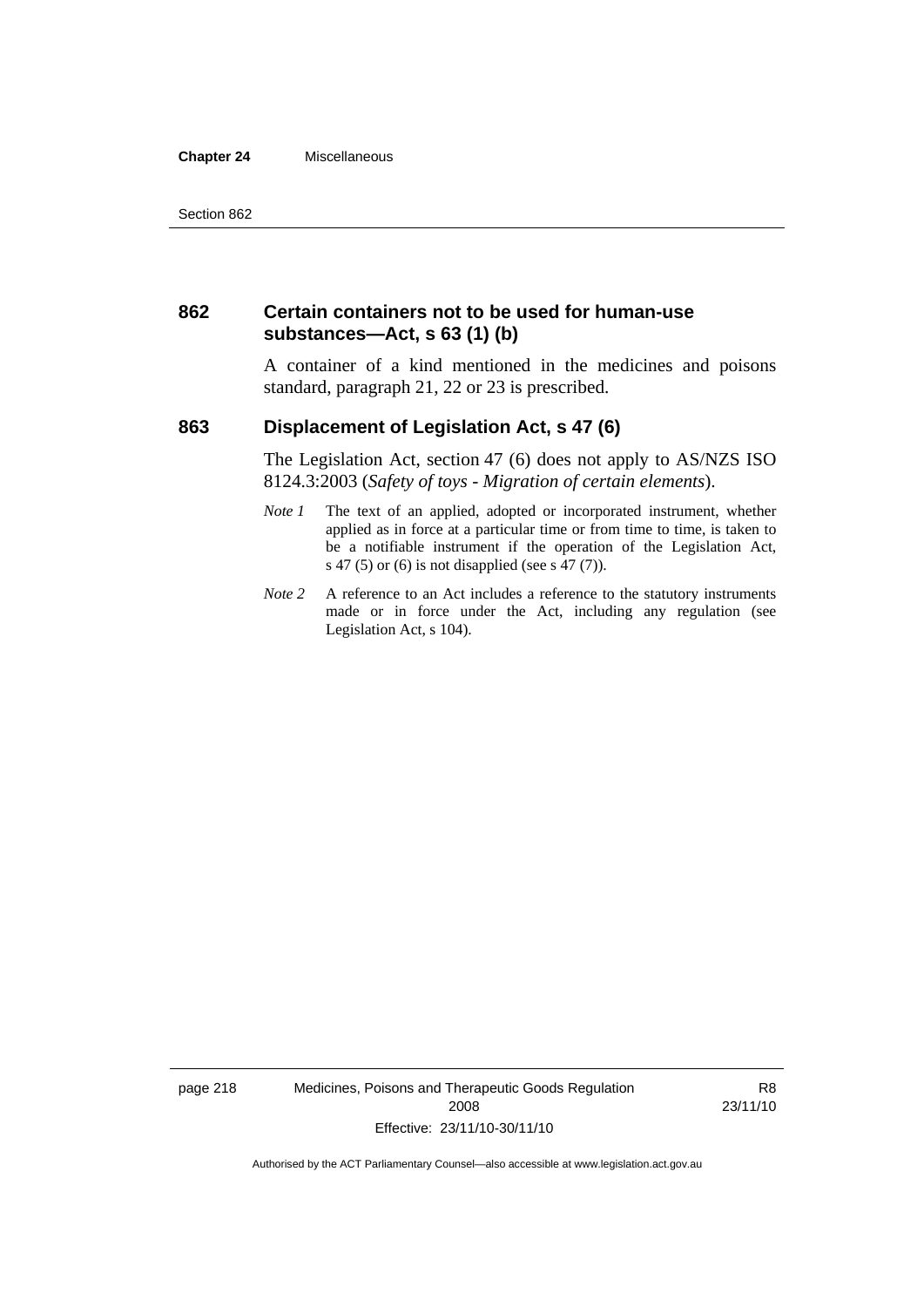### **Chapter 31 Modification of Act**

#### **1100 Modification of Act, ch 14—Act, s 501 (2)**

The Act, chapter 14 applies as if the following section were inserted:

#### **'552 Modification—Crimes Act 1900**

- (1) The *Crimes Act 1900* is modified as set out in the *Medicines, Poisons and Therapeutic Goods Regulation 2008*, schedule 10.
- (2) This section expires on the day the *Medicines, Poisons and Therapeutic Goods Regulation 2008*, chapter 31 expires.'

#### **1110 Expiry—ch 31**

This chapter and schedule 10 expire on the day the *Medicines, Poisons and Therapeutic Goods Act 2008*, chapter 14 expires.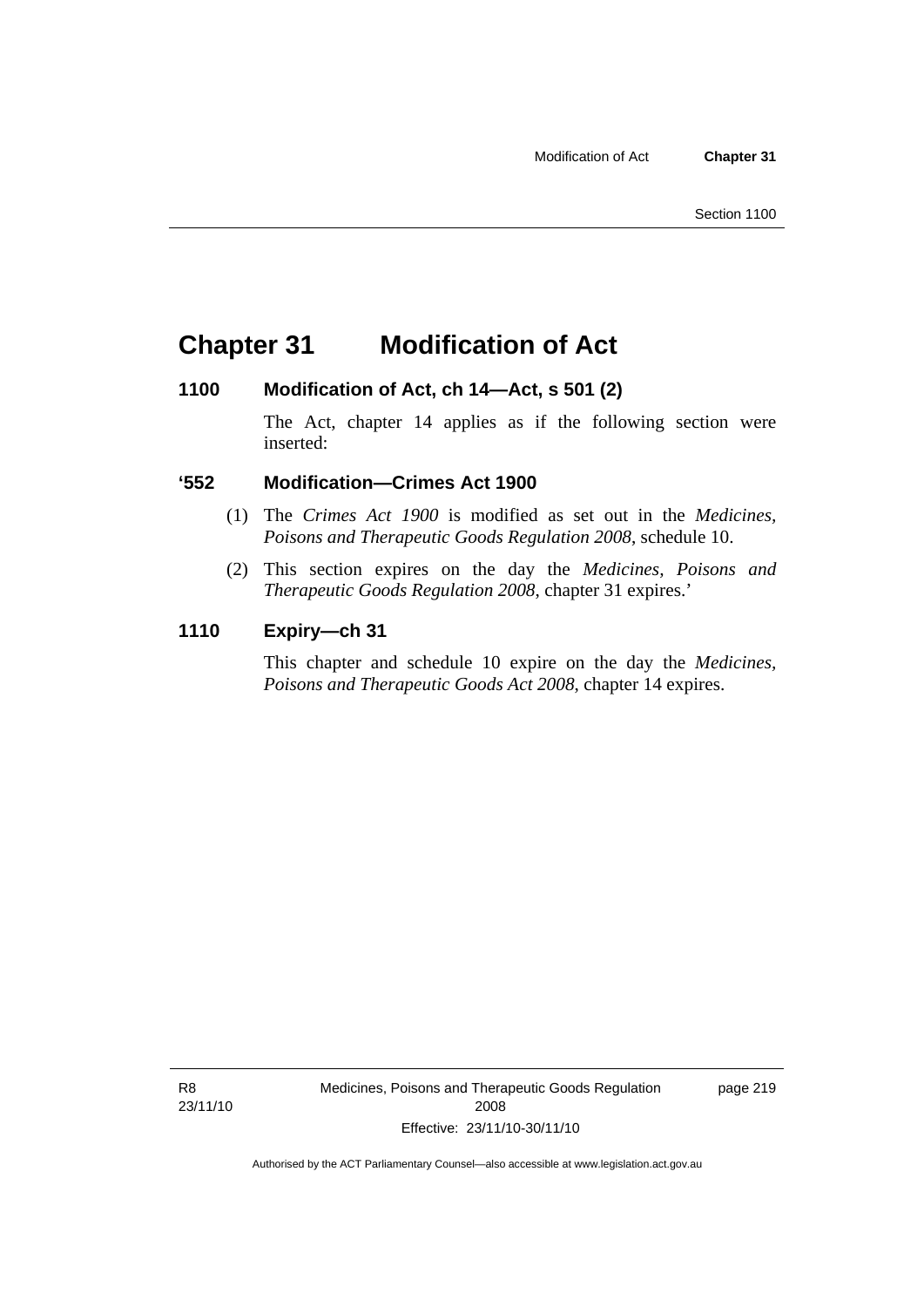# **Schedule 1 Medicines—health-related occupations authorisations**

(see s 30, s 50, s 60, s 110, s 350, s 370 and s 380)

# **Part 1.1 Ambulance services and officers**

| column 1 | column 2                                                                                    | column 3                                                               |
|----------|---------------------------------------------------------------------------------------------|------------------------------------------------------------------------|
| item     | person authorised                                                                           | authorisation                                                          |
| 1        | ambulance officer employed by<br>Commonwealth, Territory or                                 | within scope of employment, do any of<br>the following:                |
|          | State                                                                                       | obtain medicines;<br>(a)                                               |
|          |                                                                                             | (b)<br>possess medicines;                                              |
|          |                                                                                             | (c)<br>administer medicines.                                           |
| 2        | person in charge of ambulance<br>service operated by<br>Commonwealth, Territory or<br>State | within scope of employment, do any of<br>the following:                |
|          |                                                                                             | issue purchase orders for medicines;<br>(a)                            |
|          |                                                                                             | obtain medicines mentioned in<br>(b)<br>par(a);                        |
|          |                                                                                             | possess medicines mentioned in<br>(c)<br>par(a);                       |
|          |                                                                                             | (d)<br>supply medicines to ambulance<br>officers in ambulance service. |

page 220 Medicines, Poisons and Therapeutic Goods Regulation 2008 Effective: 23/11/10-30/11/10

R8 23/11/10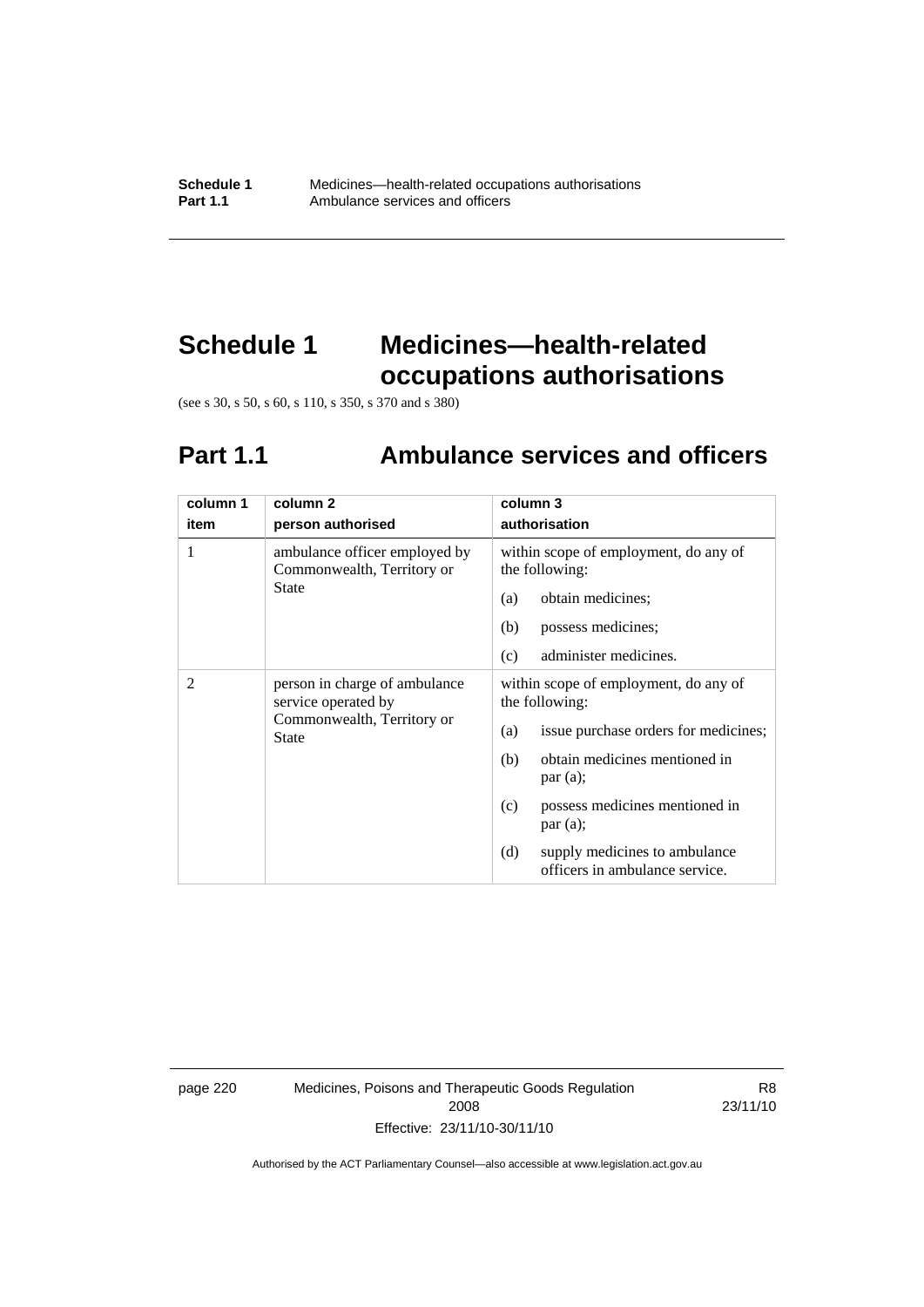# **Part 1.2 Dentists, dental hygienists and dental therapists**

| column 1<br>item | column 2<br>person authorised | column 3<br>authorisation                                                                                                      |
|------------------|-------------------------------|--------------------------------------------------------------------------------------------------------------------------------|
| 1                | dentist                       | to the extent necessary to practise dentistry<br>and, if employed, within the scope of<br>employment, do any of the following: |
|                  |                               | issue purchase orders and requisitions<br>(a)<br>for medicines:                                                                |
|                  |                               | obtain medicines;<br>(b)                                                                                                       |
|                  |                               | possess medicines;<br>(c)                                                                                                      |
|                  |                               | (d)<br>administer medicines;                                                                                                   |
|                  |                               | prescribe medicines;<br>(e)                                                                                                    |
|                  |                               | supply medicines to patients during<br>(f)<br>consultations if labelled in accordance<br>with $s$ 161;                         |
|                  |                               | supply medicines for administration to<br>(g)<br>patients at dental surgery to people<br>authorised to administer them.        |

*Note Dentist* does not include a trainee dentist (see dict).

R8 23/11/10 Medicines, Poisons and Therapeutic Goods Regulation 2008 Effective: 23/11/10-30/11/10

page 221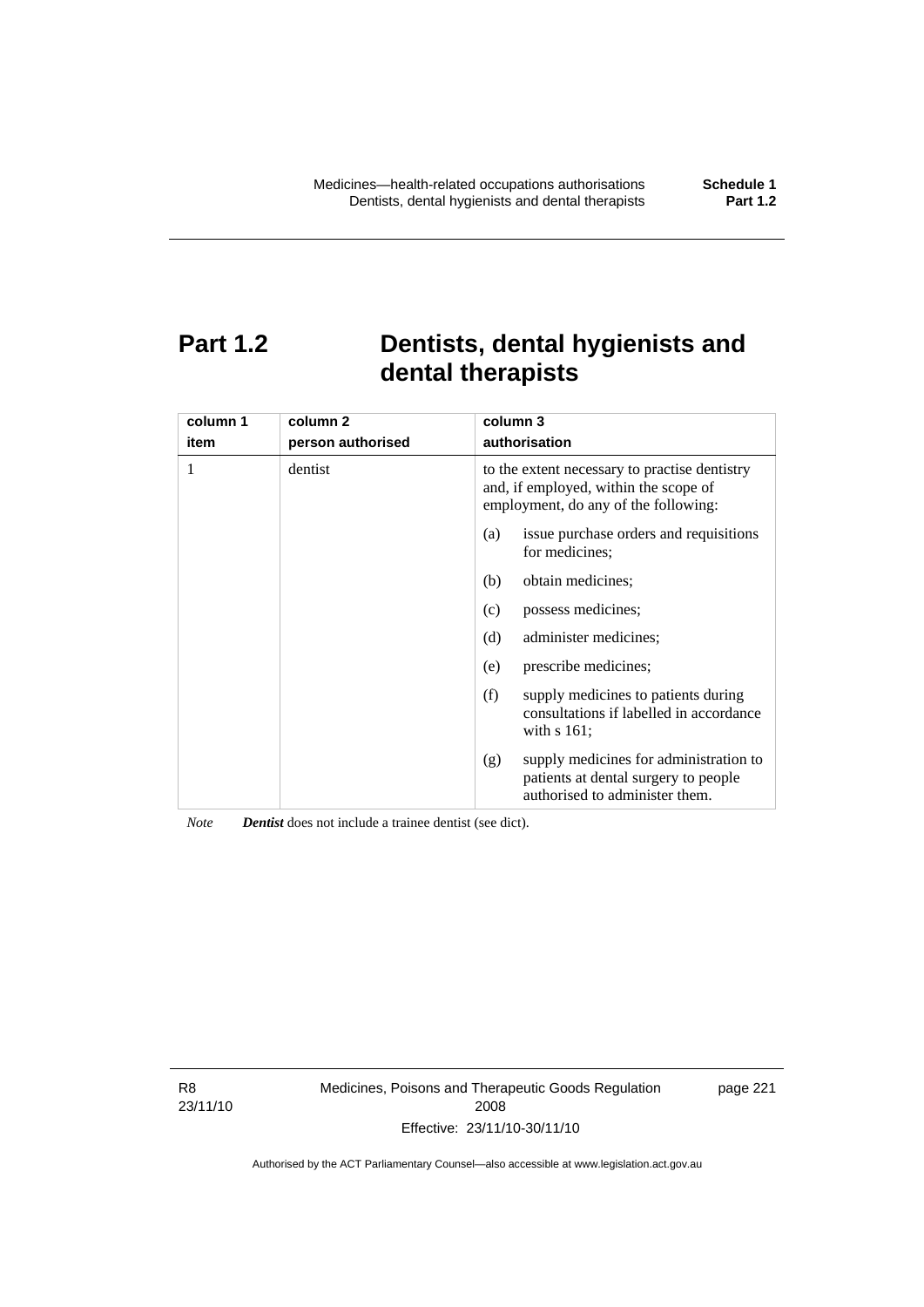#### **Schedule 1** Medicines—health-related occupations authorisations<br>**Part 1.2** Dentists, dental hygienists and dental therapists **Part 1.2** Dentists, dental hygienists and dental therapists

| column 1       | column <sub>2</sub> | column 3                                                                                                                                                     |
|----------------|---------------------|--------------------------------------------------------------------------------------------------------------------------------------------------------------|
| item           | person authorised   | authorisation                                                                                                                                                |
| $\overline{2}$ | trainee dentist     | to the extent necessary to practise dentistry or<br>undertake training, and under supervision of<br>dentist, do any of the following:                        |
|                |                     | obtain medicines from health<br>(a)<br>practitioner authorised to possess<br>them;                                                                           |
|                |                     | (b)<br>possess medicines;                                                                                                                                    |
|                |                     | administer medicines in accordance<br>(c)<br>with prescription (whether or not<br>issued by themself or dentist);                                            |
|                |                     | prescribe medicines for administration<br>(d)<br>at institution or dental surgery.                                                                           |
| 3              | dental hygienist    | within the scope of employment, to the<br>extent necessary to practice as dental<br>hygienist, and under supervision of dentist,<br>do any of the following: |
|                |                     | obtain medicines from dentist<br>(a)<br>authorised to possess them;                                                                                          |
|                |                     | possess medicines mentioned in<br>(b)<br>par(a);                                                                                                             |
|                |                     | administer medicines mentioned in<br>(c)<br>par (a) in accordance with dentist's<br>prescription.                                                            |

page 222 Medicines, Poisons and Therapeutic Goods Regulation 2008 Effective: 23/11/10-30/11/10

R8 23/11/10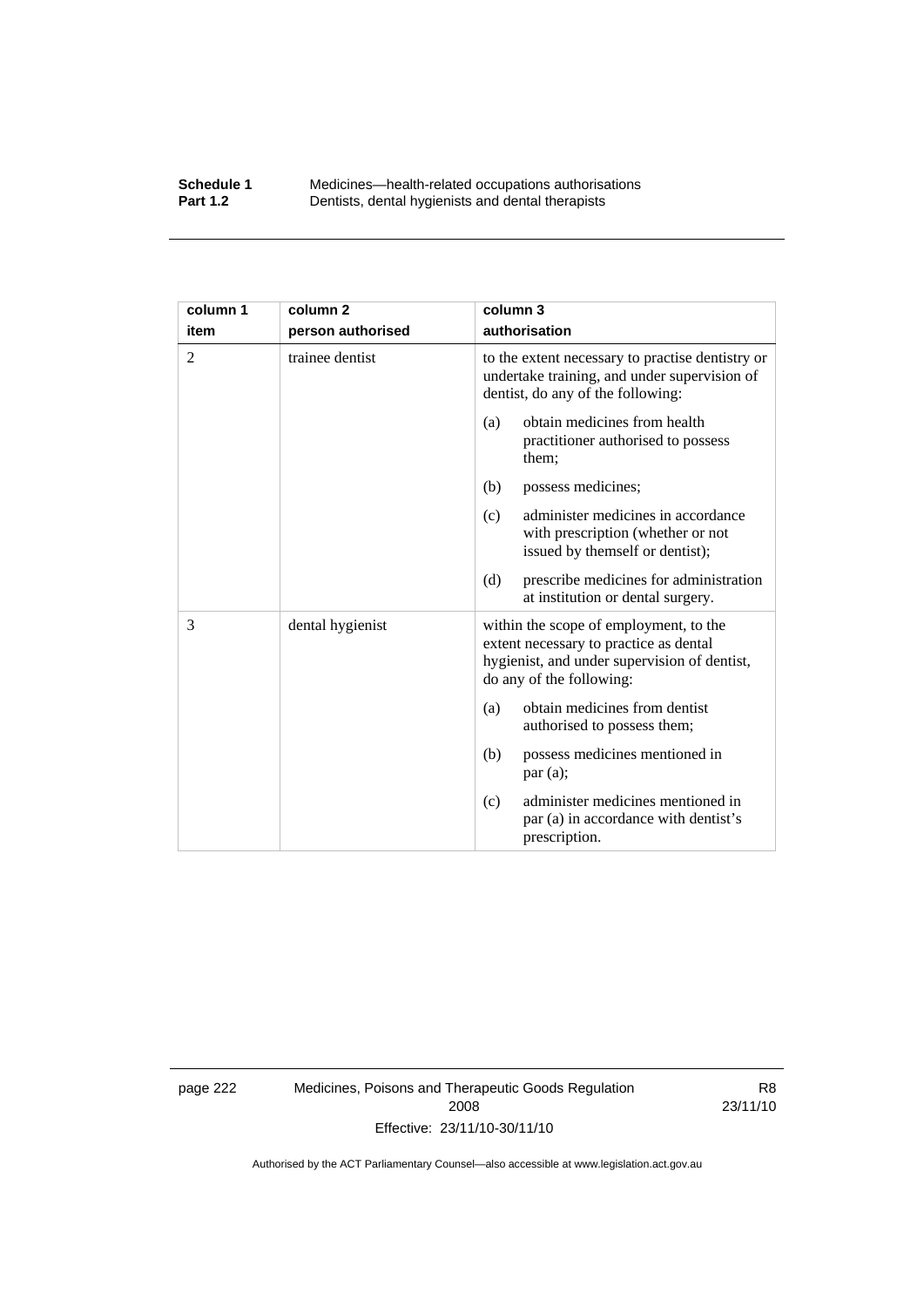| column 1 | column 2          | column 3                                                                                                                                                     |  |
|----------|-------------------|--------------------------------------------------------------------------------------------------------------------------------------------------------------|--|
| item     | person authorised | authorisation                                                                                                                                                |  |
| 4        | dental therapist  | within the scope of employment, to the<br>extent necessary to practice as dental<br>therapist, and under supervision of dentist, do<br>any of the following: |  |
|          |                   | issue purchase orders and requisitions<br>(a)<br>for medicines for topical dental use<br>and for local anaesthetics;                                         |  |
|          |                   | obtain medicines mentioned in par (a);<br>(b)                                                                                                                |  |
|          |                   | possess medicines mentioned in<br>(c)<br>par(a);                                                                                                             |  |
|          |                   | administer medicines mentioned in<br>(d)<br>par(a).                                                                                                          |  |

R8 23/11/10 Medicines, Poisons and Therapeutic Goods Regulation 2008 Effective: 23/11/10-30/11/10

page 223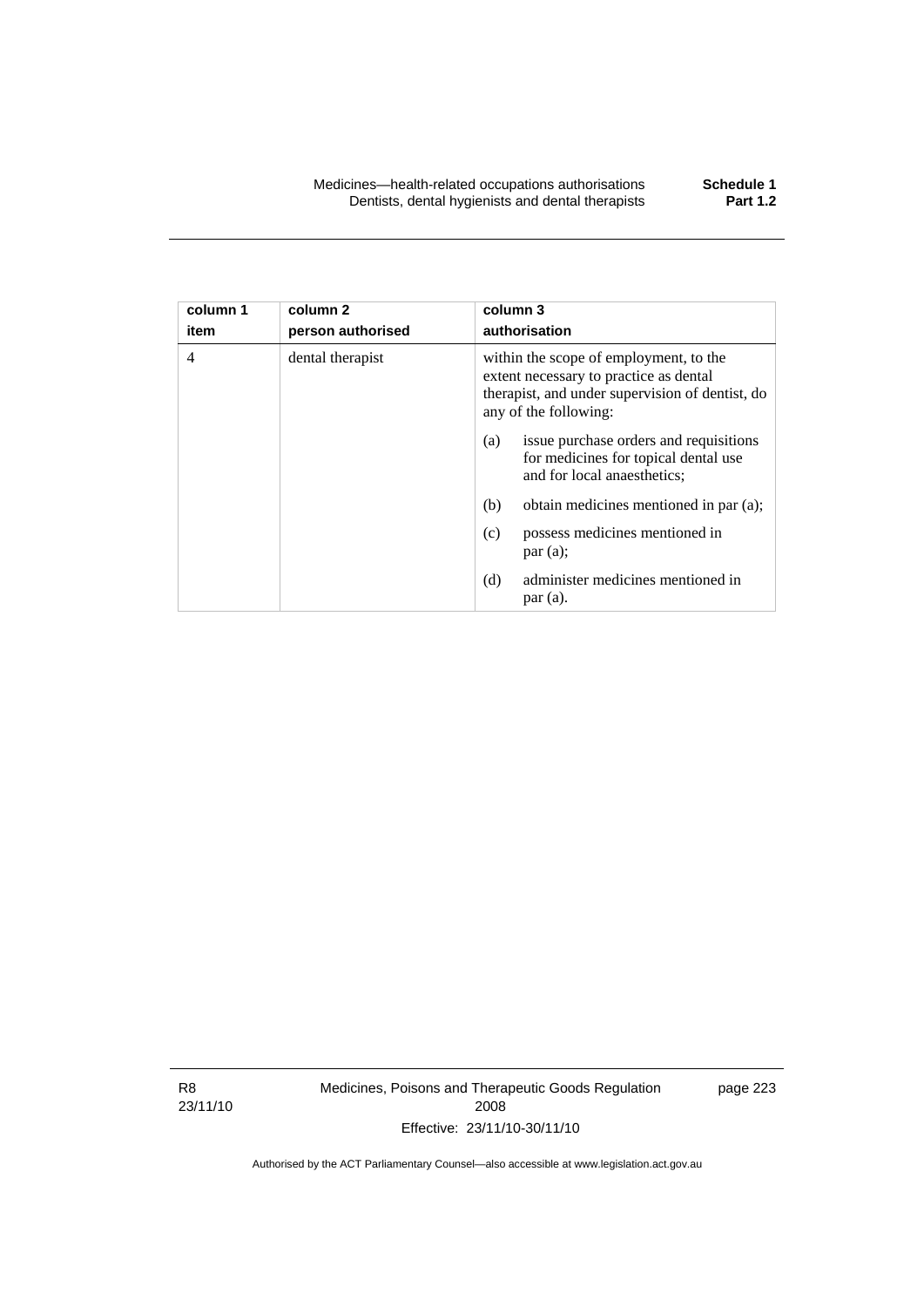# **Part 1.3 Doctors**

| column 1 | column <sub>2</sub> | column 3    |                                                                                                                               |
|----------|---------------------|-------------|-------------------------------------------------------------------------------------------------------------------------------|
| item     | person authorised   |             | authorisation                                                                                                                 |
| 1        | doctor              |             | to the extent necessary to practise medicine<br>and, if employed, within the scope of<br>employment, do any of the following: |
|          |                     | (a)         | issue purchase orders and requisitions<br>for medicines;                                                                      |
|          |                     | (b)         | obtain medicines;                                                                                                             |
|          |                     | (c)         | possess medicines;                                                                                                            |
|          |                     | (d)         | administer medicines;                                                                                                         |
|          |                     | (e)         | prescribe medicines;                                                                                                          |
|          |                     | (f)         | supply medicines to patients during<br>consultations;                                                                         |
|          |                     | (g)         | supply medicines for administration to<br>patients to people authorised to<br>administer them;                                |
|          |                     | (h)         | supply medicines dispensed for patient<br>to another health practitioner on<br>patient's transfer within institution;         |
|          |                     | (i)         | supply medicines dispensed for patient<br>to patient on patient's discharge from<br>institution;                              |
|          |                     | (j)         | supply medicines to patients during<br>consultations if labelled in accordance<br>with s 161.                                 |
|          |                     | <b>Note</b> | For authorisation to issue standing<br>orders for administration of medicines at<br>institutions, see s 75.                   |

*Note Doctor* does not include an intern doctor (see dict).

page 224 Medicines, Poisons and Therapeutic Goods Regulation 2008 Effective: 23/11/10-30/11/10

R8 23/11/10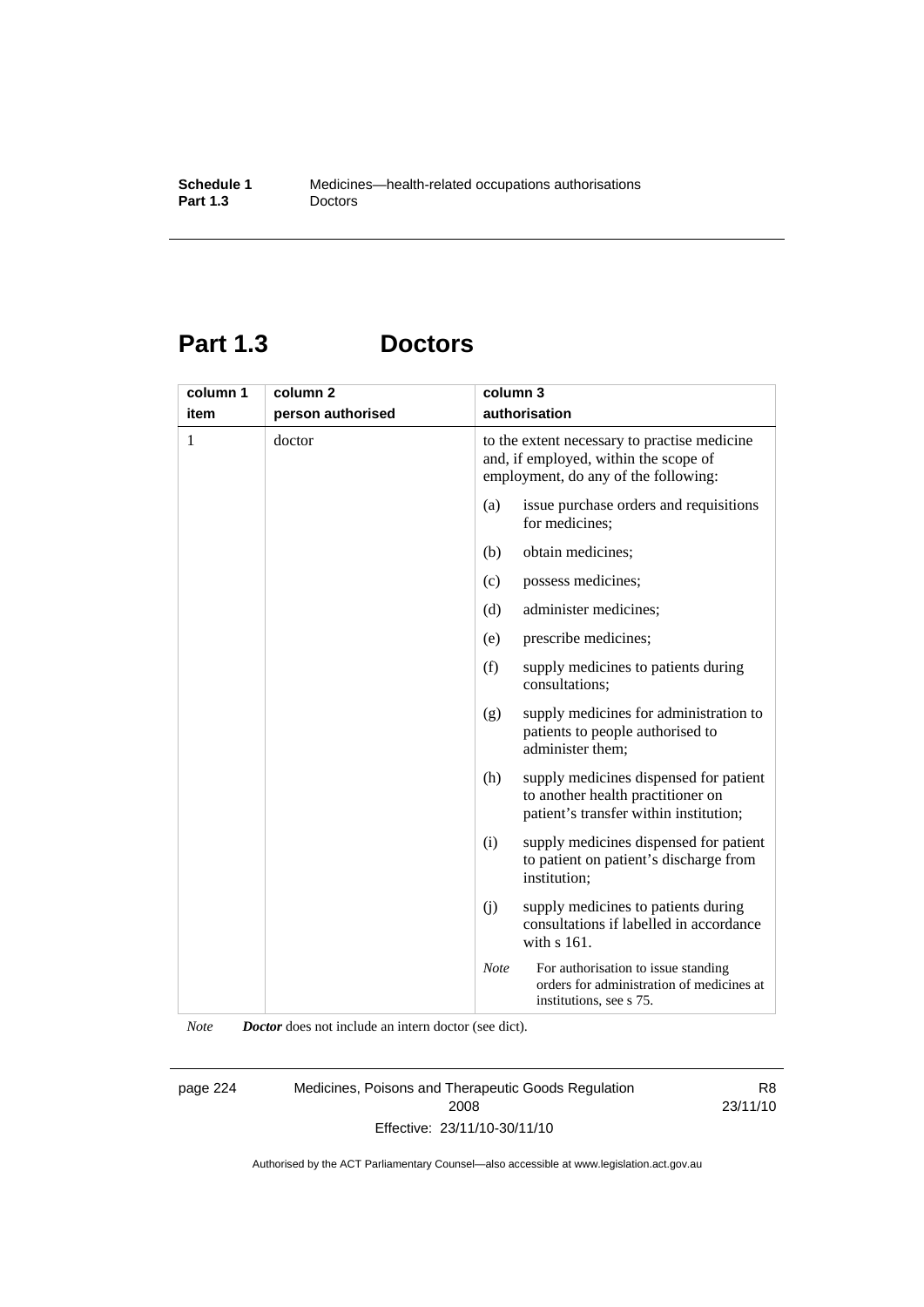| column 1       | column <sub>2</sub> | column 3                                                                                                                                                      |
|----------------|---------------------|---------------------------------------------------------------------------------------------------------------------------------------------------------------|
| item           | person authorised   | authorisation                                                                                                                                                 |
| $\mathfrak{D}$ | intern doctor       | to the extent necessary to practise medicine<br>or undertake training or supervised practice,<br>and under supervision of doctor, do any of<br>the following: |
|                |                     | obtain medicines from health<br>(a)<br>practitioner authorised to possess<br>them;                                                                            |
|                |                     | (b)<br>possess medicines;                                                                                                                                     |
|                |                     | administer medicines in accordance<br>(c)<br>with prescription (whether or not<br>issued by themself or another<br>prescriber);                               |
|                |                     | (d)<br>prescribe medicines for administration<br>at institution or surgery;                                                                                   |
|                |                     | supply medicines dispensed for patient<br>(e)<br>to another health practitioner on<br>patient's transfer within institution;                                  |
|                |                     | (f)<br>supply medicines dispensed for patient<br>to patient on patient's discharge from<br>institution.                                                       |

R8 23/11/10 Medicines, Poisons and Therapeutic Goods Regulation 2008 Effective: 23/11/10-30/11/10

page 225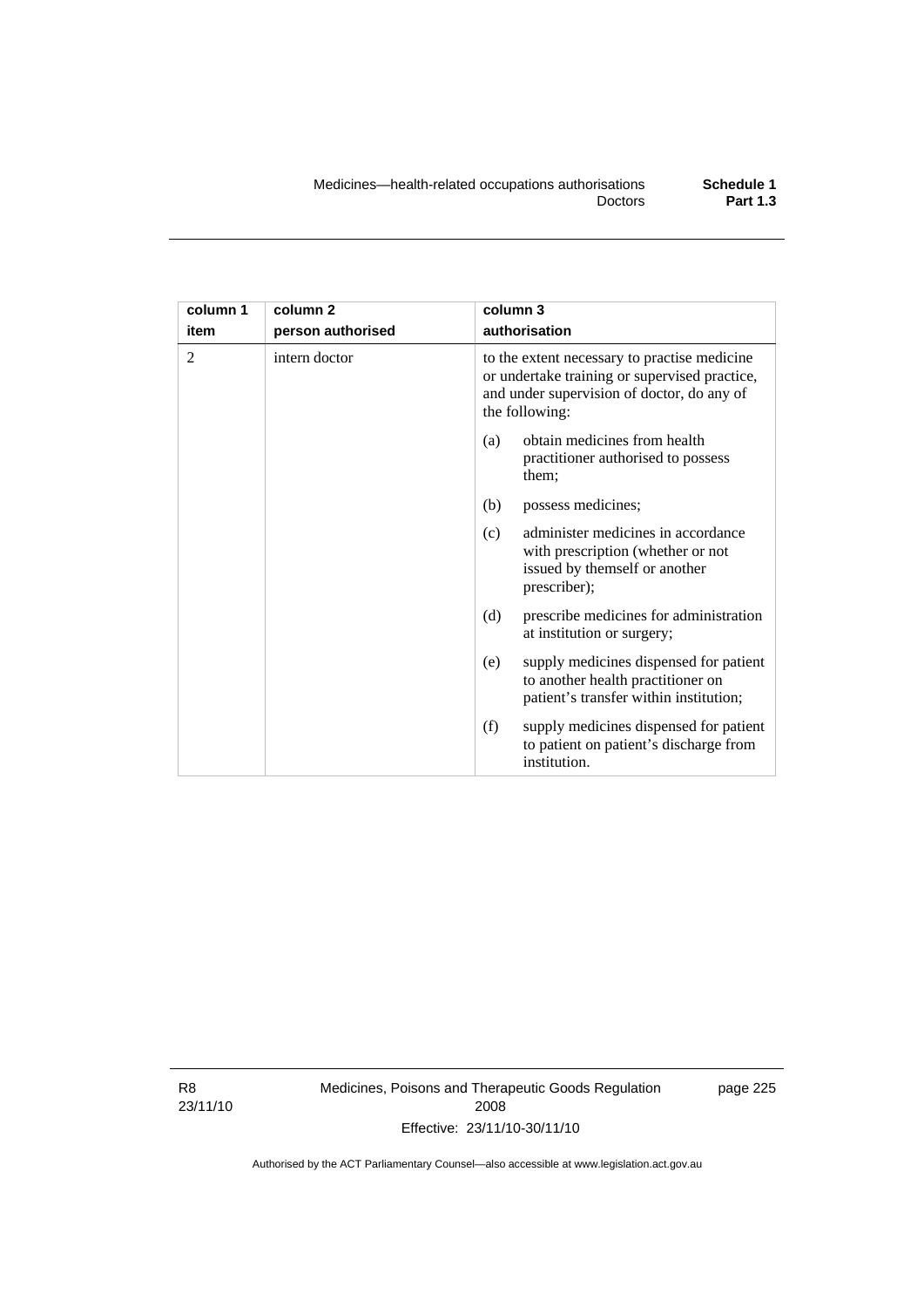# **Part 1.4 Health professionals at institutions**

| column 1<br>item | column 2<br>person authorised                                            | column 3<br>authorisation                                                                                                                                                                                    |
|------------------|--------------------------------------------------------------------------|--------------------------------------------------------------------------------------------------------------------------------------------------------------------------------------------------------------|
|                  | health practitioner or health<br>professional employed at<br>institution | within the scope of employment, do any of<br>the following for the delivery of medicines<br>within the institution to a health practitioner<br>or health professional authorised to obtain<br>the medicines: |
|                  |                                                                          | obtain the medicines;<br>(a)                                                                                                                                                                                 |
|                  |                                                                          | (b)<br>possess the medicines;                                                                                                                                                                                |
|                  |                                                                          | supply the medicines.<br>(c)                                                                                                                                                                                 |

page 226 Medicines, Poisons and Therapeutic Goods Regulation 2008 Effective: 23/11/10-30/11/10

R8 23/11/10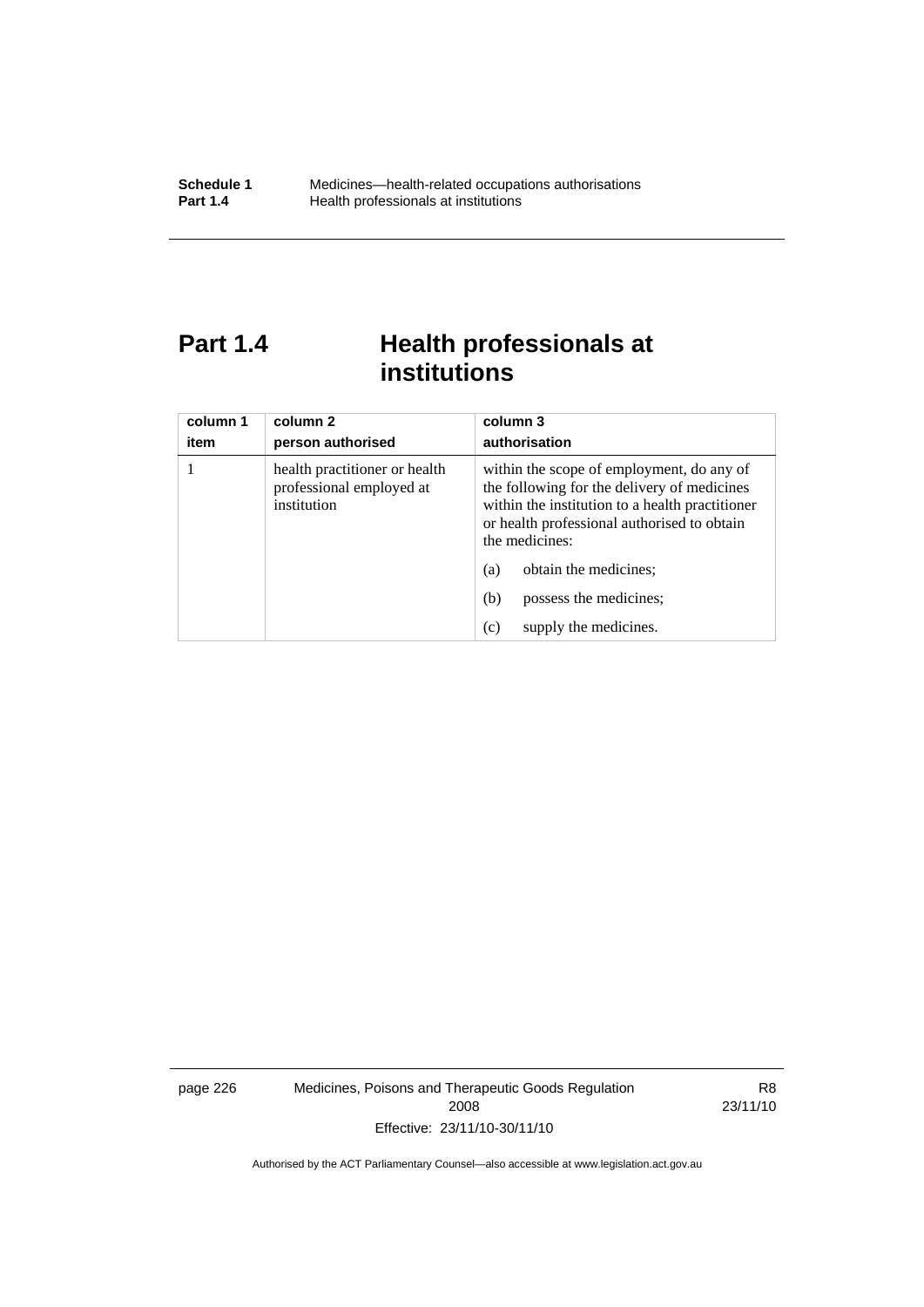# **Part 1.5 Midwives**

| column 1 | column <sub>2</sub> | column 3                                                                                                                       |  |
|----------|---------------------|--------------------------------------------------------------------------------------------------------------------------------|--|
| item     | person authorised   | authorisation                                                                                                                  |  |
| 1        | midwife             | to the extent necessary to practise midwifery<br>and, if employed, within the scope of<br>employment, do any of the following: |  |
|          |                     | issue requisitions for medicines;<br>(a)                                                                                       |  |
|          |                     | obtain medicines on requisition;<br>(b)                                                                                        |  |
|          |                     | possess medicines;<br>(c)                                                                                                      |  |
|          |                     | administer medicines in accordance<br>(d)<br>with prescription or standing order;                                              |  |
|          |                     | supply medicines in accordance with a<br>(e)<br>standing order issued by chief health<br>officer or a requisition;             |  |
|          |                     | supply medicines dispensed for patient<br>(f)<br>to another health practitioner on<br>patient's transfer within institution;   |  |
|          |                     | supply medicines dispensed for patient<br>(g)<br>to patient on patient's discharge from<br>institution.                        |  |

R8 23/11/10 Medicines, Poisons and Therapeutic Goods Regulation 2008 Effective: 23/11/10-30/11/10

page 227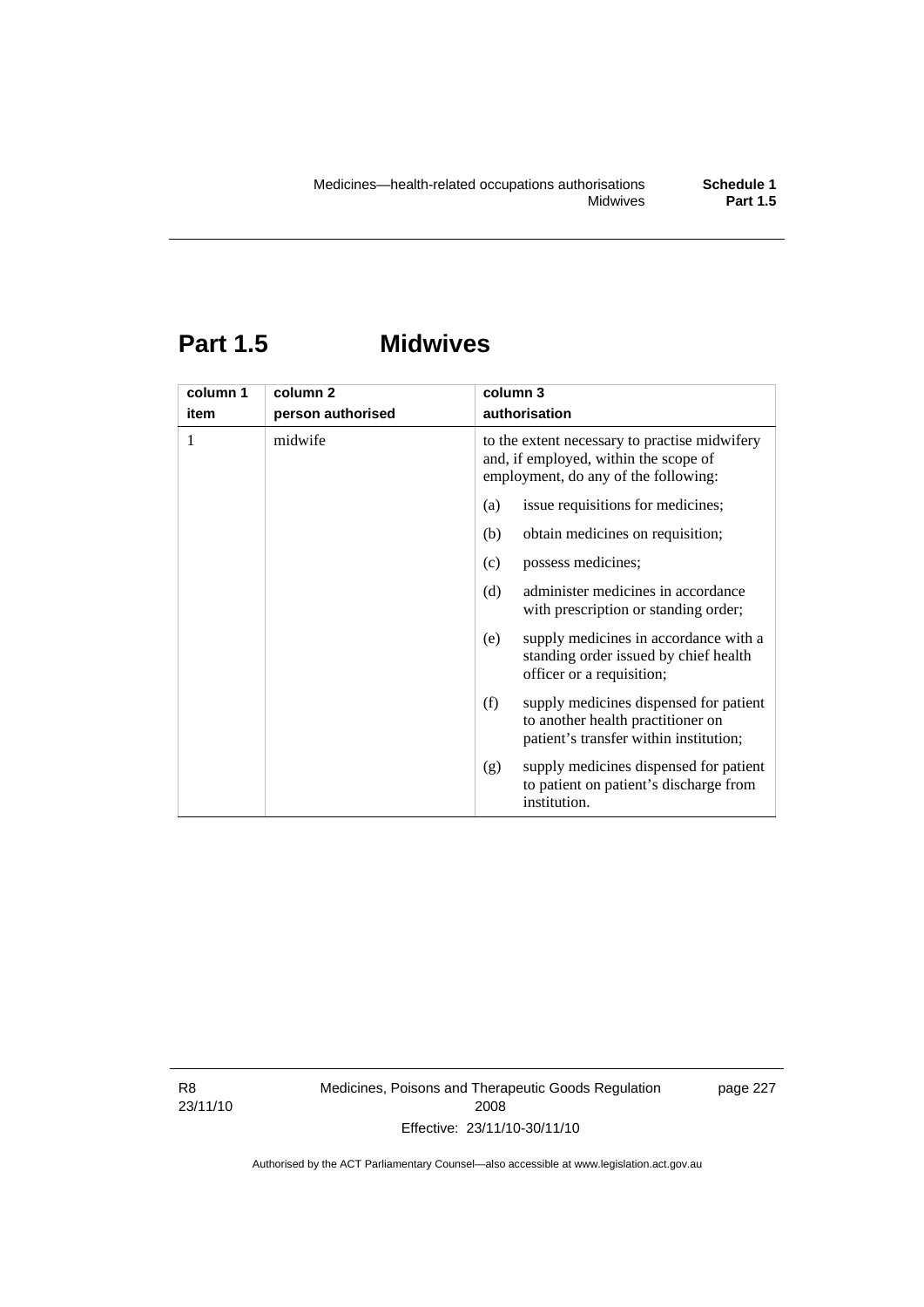#### **Schedule 1** Medicines—health-related occupations authorisations<br>**Part 1.5** Midwives **Midwives**

| column 1       | column <sub>2</sub> |                                                                                                                                | column 3                                                                                                                                                                                                         |  |
|----------------|---------------------|--------------------------------------------------------------------------------------------------------------------------------|------------------------------------------------------------------------------------------------------------------------------------------------------------------------------------------------------------------|--|
| item           | person authorised   | authorisation                                                                                                                  |                                                                                                                                                                                                                  |  |
| $\overline{2}$ | eligible midwife    | to the extent necessary to practise midwifery<br>and, if employed, within the scope of<br>employment, do any of the following: |                                                                                                                                                                                                                  |  |
|                |                     | (a)                                                                                                                            | issue requisitions for medicines;                                                                                                                                                                                |  |
|                |                     | (b)                                                                                                                            | obtain medicines;                                                                                                                                                                                                |  |
|                |                     | (c)                                                                                                                            | possess medicines;                                                                                                                                                                                               |  |
|                |                     | (d)                                                                                                                            | if the midwife is an authorised<br>midwife-prescribe medicines listed<br>on the pharmaceutical benefits<br>scheme for prescribing by an<br>authorised midwife (see National<br>Health Act 1953 (Cwlth), s 93AA); |  |
|                |                     | (e)                                                                                                                            | supply medicines to which par (d)<br>applies to patients during<br>consultations if labelled in<br>accordance with s 161;                                                                                        |  |
|                |                     | (f)                                                                                                                            | administer medicines to which<br>par (d) applies in accordance with<br>prescription issued by themself;                                                                                                          |  |
|                |                     | (g)                                                                                                                            | administer medicines in accordance<br>with prescription issued by another<br>prescriber, or standing order;                                                                                                      |  |
|                |                     | (h)                                                                                                                            | supply medicines in accordance with<br>a standing order issued by chief<br>health officer or a requisition;                                                                                                      |  |
|                |                     | (i)                                                                                                                            | supply medicines dispensed for<br>patient to another health<br>professional on patient's transfer<br>within institution;                                                                                         |  |
|                |                     | (j)                                                                                                                            | supply medicines dispensed for<br>patient to patient on patient's<br>discharge from institution.                                                                                                                 |  |

page 228 Medicines, Poisons and Therapeutic Goods Regulation 2008 Effective: 23/11/10-30/11/10

R8 23/11/10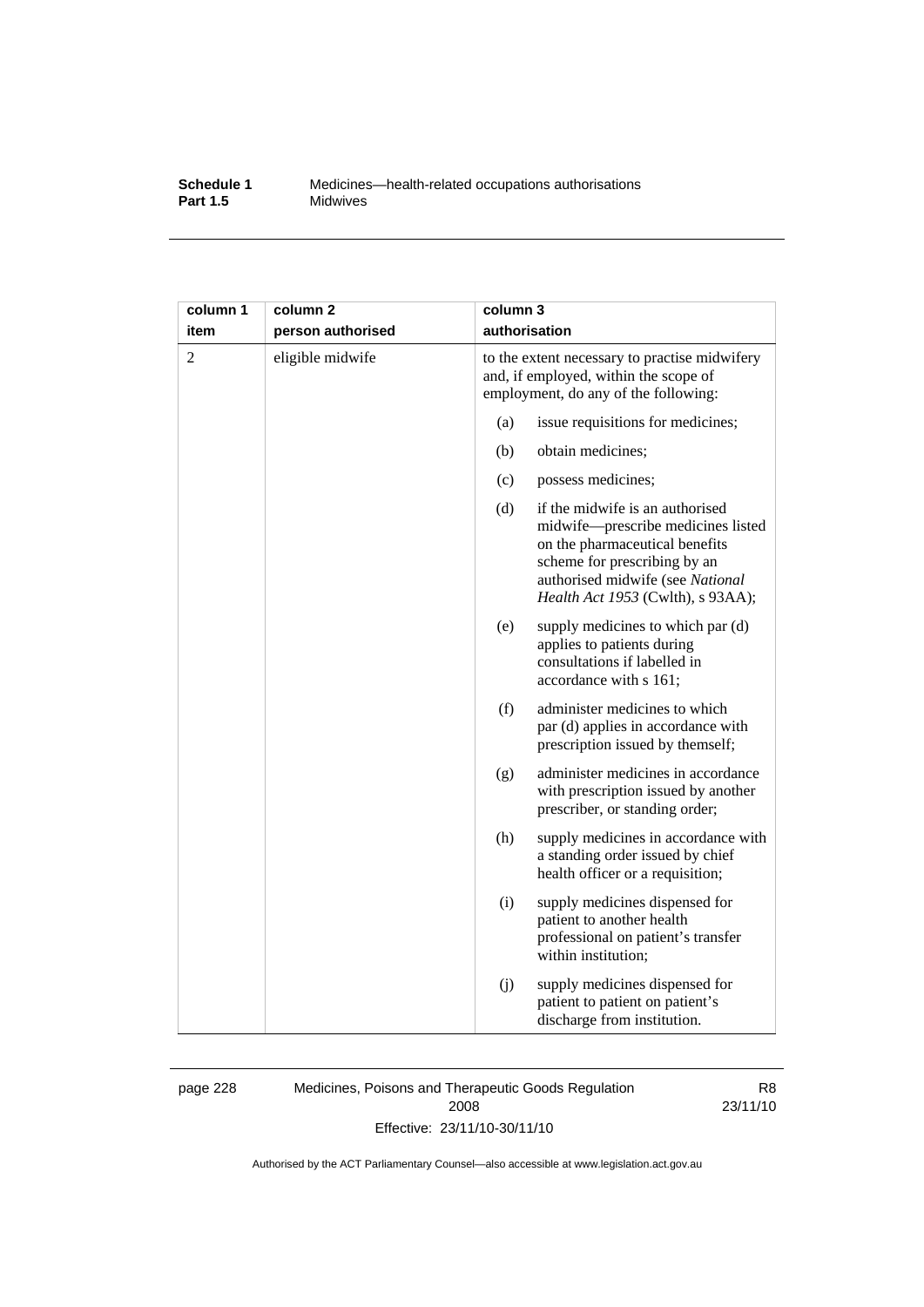## **Part 1.6 Nurses**

| column 1 | column <sub>2</sub> | column 3                                                                                                                     |  |
|----------|---------------------|------------------------------------------------------------------------------------------------------------------------------|--|
| item     | person authorised   | authorisation                                                                                                                |  |
| 1        | nurse               | to the extent necessary to practise nursing<br>and, if employed, within the scope of<br>employment, do any of the following: |  |
|          |                     | issue requisitions for medicines;<br>(a)                                                                                     |  |
|          |                     | obtain medicines on requisition;<br>(b)                                                                                      |  |
|          |                     | possess medicines;<br>(c)                                                                                                    |  |
|          |                     | administer medicines in accordance<br>(d)<br>with prescription or standing order;                                            |  |
|          |                     | supply medicines in accordance with a<br>(e)<br>standing order issued by chief health<br>officer or a requisition;           |  |
|          |                     | (f)<br>supply medicines dispensed for patient<br>to another health practitioner on<br>patient's transfer within institution; |  |
|          |                     | supply medicines dispensed for patient<br>(g)<br>to patient on patient's discharge from<br>institution.                      |  |

*Note Nurse* does not include enrolled nurse (see Legislation Act, dict, pt 1).

R8 23/11/10 Medicines, Poisons and Therapeutic Goods Regulation 2008 Effective: 23/11/10-30/11/10

page 229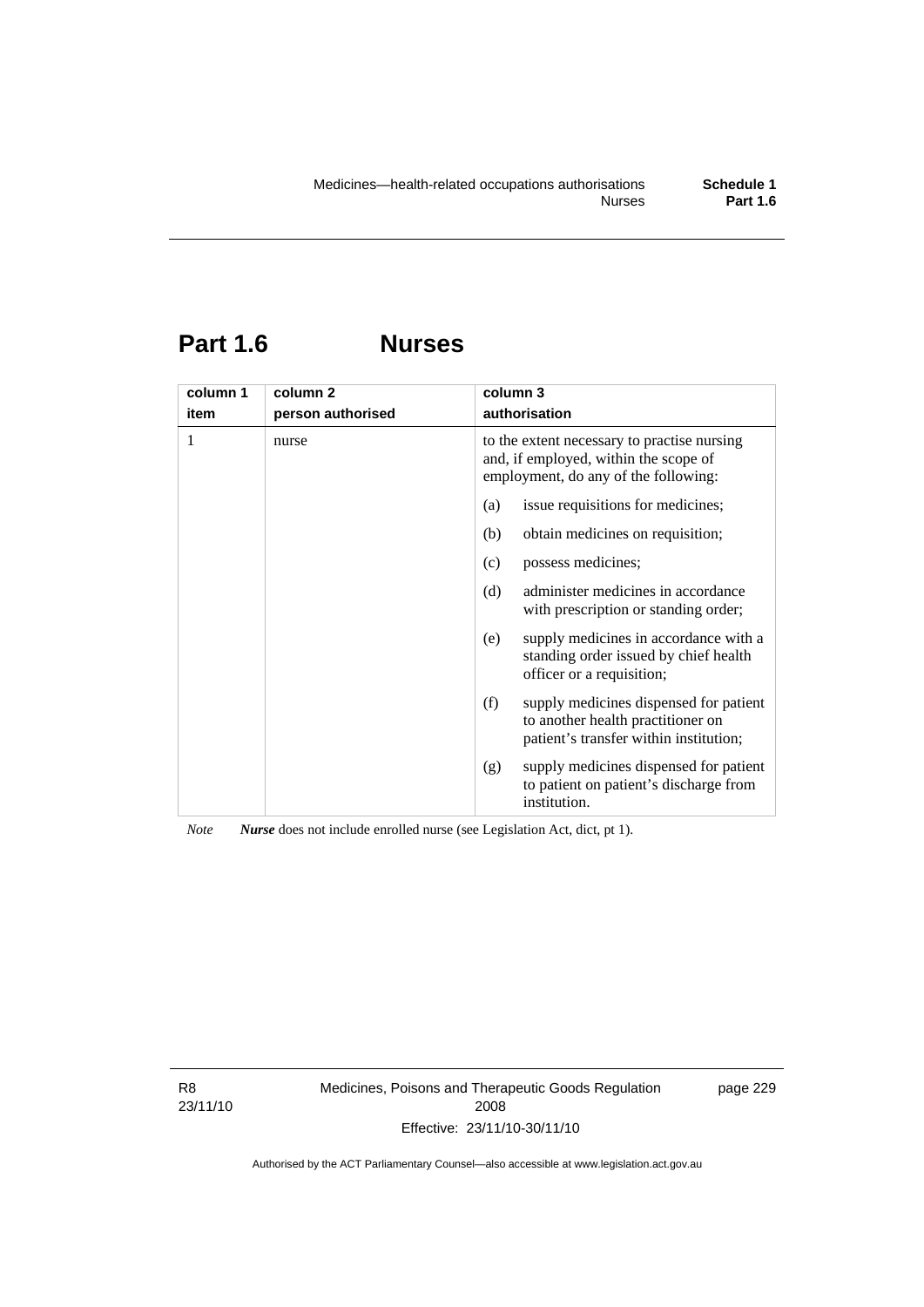#### **Schedule 1** Medicines—health-related occupations authorisations<br>**Part 1.6** Murses **Part 1.6**

| column 1       | column <sub>2</sub> | column 3                                                                                                                                                                                                                                                    |  |
|----------------|---------------------|-------------------------------------------------------------------------------------------------------------------------------------------------------------------------------------------------------------------------------------------------------------|--|
| item           | person authorised   | authorisation                                                                                                                                                                                                                                               |  |
| $\overline{2}$ | trainee nurse       | if successfully completed pharmacology<br>units of nursing studies, to the extent<br>necessary to practise nursing as trainee nurse<br>or undertake training, and under supervision<br>of nurse, nurse practitioner or midwife, do<br>any of the following: |  |
|                |                     | obtain medicines from health<br>(a)<br>practitioner authorised to possess<br>them;                                                                                                                                                                          |  |
|                |                     | possess medicines;<br>(b)                                                                                                                                                                                                                                   |  |
|                |                     | administer medicines to patients in<br>(c)<br>accordance with prescription.                                                                                                                                                                                 |  |
| 3              | enrolled nurse      | to the extent necessary to practise nursing as<br>enrolled nurse and, if employed, within the<br>scope of employment, do any of the<br>following:                                                                                                           |  |
|                |                     | obtain medicines from health<br>(a)<br>practitioner authorised to possess<br>them;                                                                                                                                                                          |  |
|                |                     | (b)<br>possess medicines;                                                                                                                                                                                                                                   |  |
|                |                     | administer medicines in accordance<br>(c)<br>with prescription.                                                                                                                                                                                             |  |

page 230 Medicines, Poisons and Therapeutic Goods Regulation 2008 Effective: 23/11/10-30/11/10

R8 23/11/10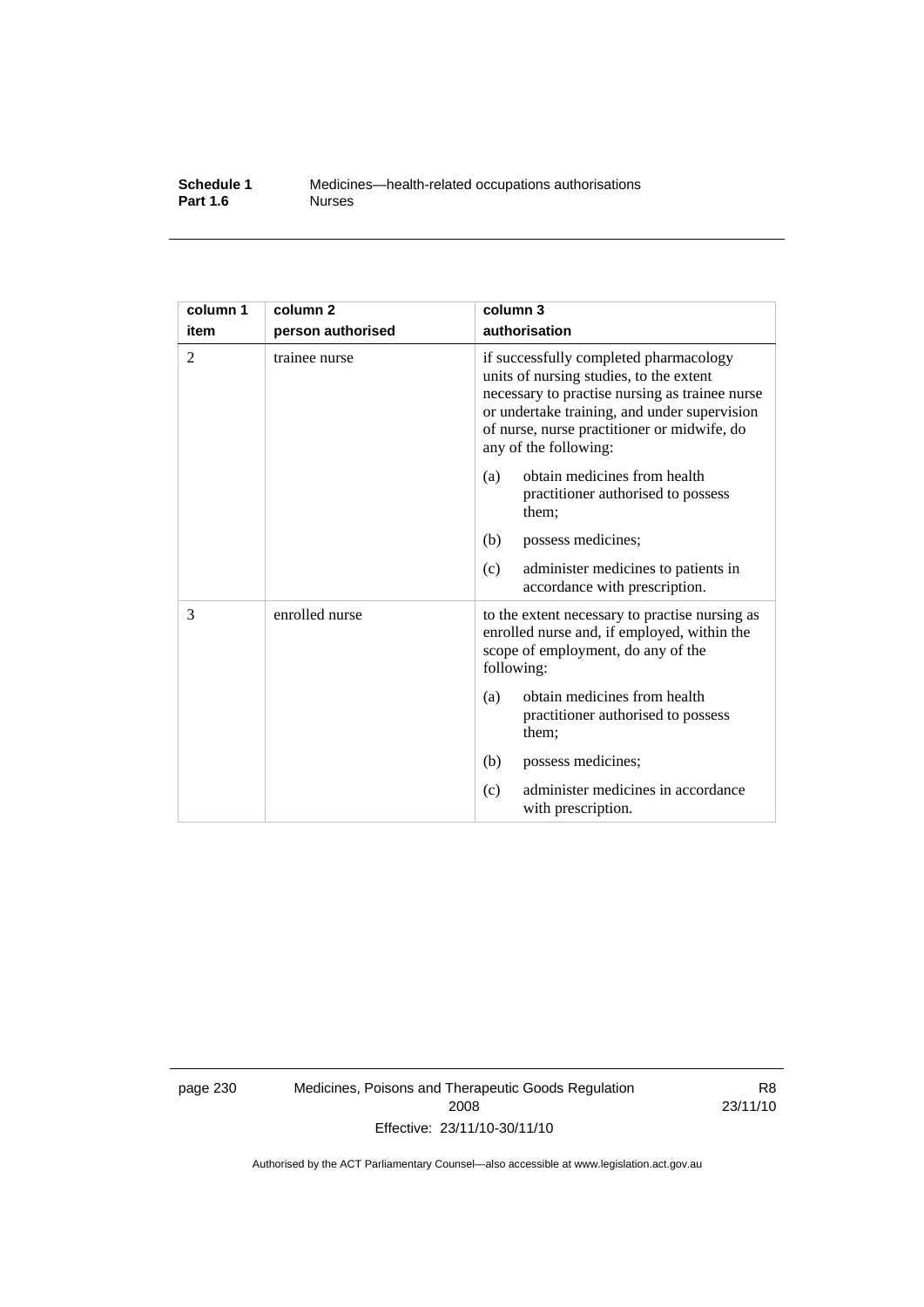| column 1 | column <sub>2</sub> | column 3                                                                                                                                          |
|----------|---------------------|---------------------------------------------------------------------------------------------------------------------------------------------------|
| item     | person authorised   | authorisation                                                                                                                                     |
| 4        | nurse practitioner  | to the extent necessary to practise nursing<br>and, if employed, within the scope of<br>employment, do any of the following:                      |
|          |                     | issue requisitions for medicines;<br>(a)                                                                                                          |
|          |                     | (b)<br>obtain medicines;                                                                                                                          |
|          |                     | possess medicines;<br>(c)                                                                                                                         |
|          |                     | (d)<br>prescribe medicines in accordance<br>with approved scope of practice under<br>the Health Regulation 2004, s 11;                            |
|          |                     | supply medicines to which par (d)<br>(e)<br>applies to patients during consultations<br>if labelled in accordance with s 161;                     |
|          |                     | administer medicines in accordance<br>(f)<br>with prescription (whether or not<br>issued by themself or another<br>prescriber) or standing order; |
|          |                     | supply medicines in accordance with a<br>(g)<br>standing order issued by chief health<br>officer or a requisition;                                |
|          |                     | (h)<br>supply medicines dispensed for patient<br>to another health practitioner on<br>patient's transfer within institution;                      |
|          |                     | supply medicines dispensed for patient<br>(i)<br>to patient on patient's discharge from<br>institution.                                           |

R8 23/11/10 Medicines, Poisons and Therapeutic Goods Regulation 2008 Effective: 23/11/10-30/11/10

page 231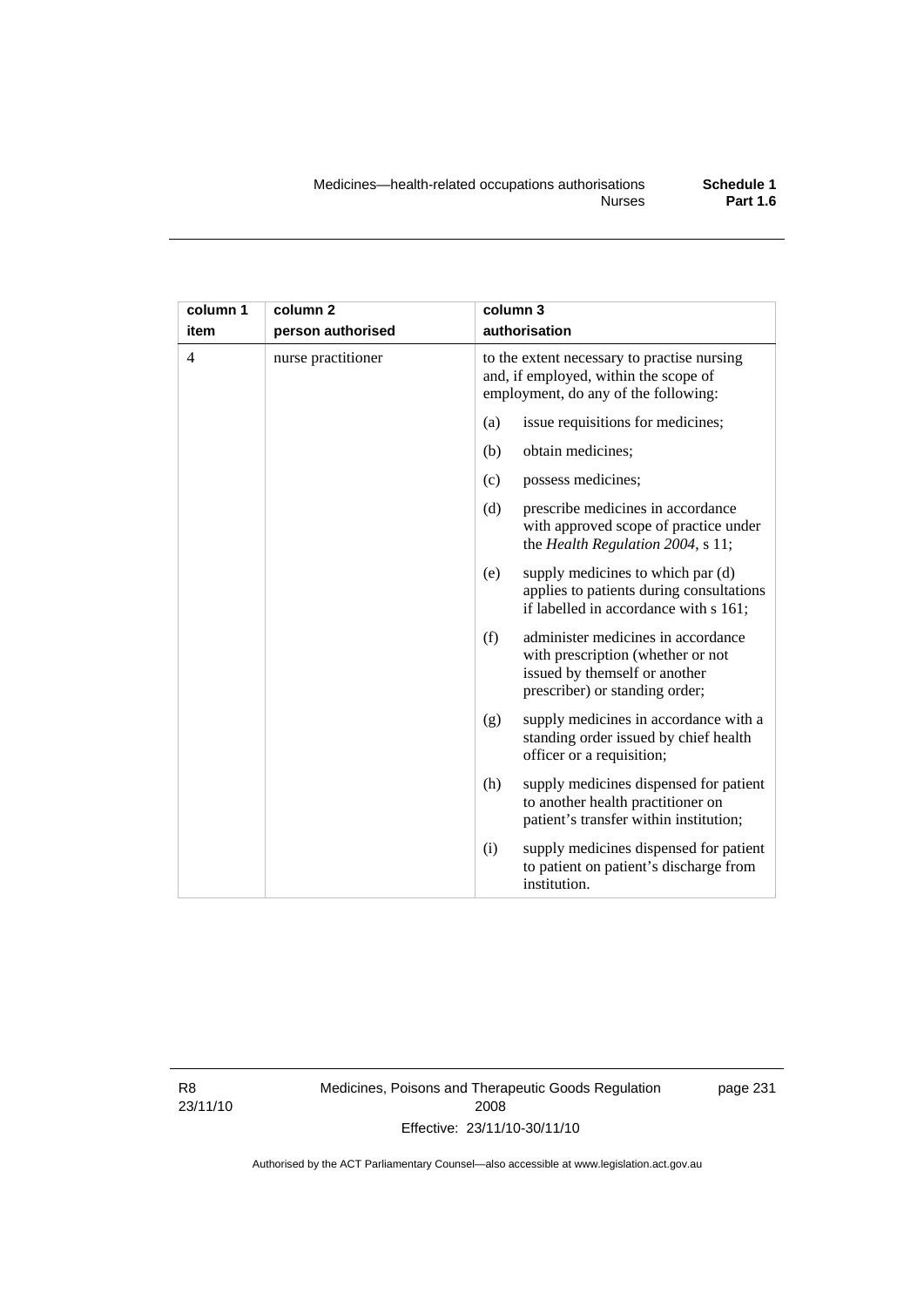# **Part 1.7 Opioid dependency treatment centres operated by Territory**

| column 1       | column <sub>2</sub>                                                                | column 3                                                                                                                                                                                                |  |  |
|----------------|------------------------------------------------------------------------------------|---------------------------------------------------------------------------------------------------------------------------------------------------------------------------------------------------------|--|--|
| item           | person authorised                                                                  | authorisation                                                                                                                                                                                           |  |  |
| 1              | person in charge of opioid<br>dependency treatment centre<br>operated by Territory | to the extent necessary to treat patients of<br>centre and within the scope of employment,<br>do any of the following:                                                                                  |  |  |
|                |                                                                                    | issue purchase orders and requisitions<br>(a)<br>for buprenorphine and methadone;                                                                                                                       |  |  |
|                |                                                                                    | obtain buprenorphine and methadone<br>(b)<br>on purchase orders and requisitions;                                                                                                                       |  |  |
|                |                                                                                    | supply buprenorphine and methadone<br>(c)<br>to health practitioners at centre for<br>patients of centre.                                                                                               |  |  |
| $\overline{2}$ | doctor or nurse at opioid<br>dependency treatment centre<br>operated by Territory  | to the extent necessary to treat patients of<br>centre and within the scope of employment,<br>supply buprenorphine and methadone to<br>patients of centre for self-administration<br>outside centre if- |  |  |
|                |                                                                                    | (a)<br>supply is in accordance with<br>prescription; and                                                                                                                                                |  |  |
|                |                                                                                    | (b)<br>medicine is labelled as if dispensed<br>medicine; and                                                                                                                                            |  |  |
|                |                                                                                    | labelled medicine checked by another<br>(c)<br>health practitioner before supply.                                                                                                                       |  |  |
|                |                                                                                    | For authorisation of doctor to issue<br>Note 1<br>standing orders for administration of<br>medicines at centre, see s 75.                                                                               |  |  |
|                |                                                                                    | For labelling of dispensed medicines, see<br>Note 2<br>s 123.                                                                                                                                           |  |  |

page 232 Medicines, Poisons and Therapeutic Goods Regulation 2008 Effective: 23/11/10-30/11/10

R8 23/11/10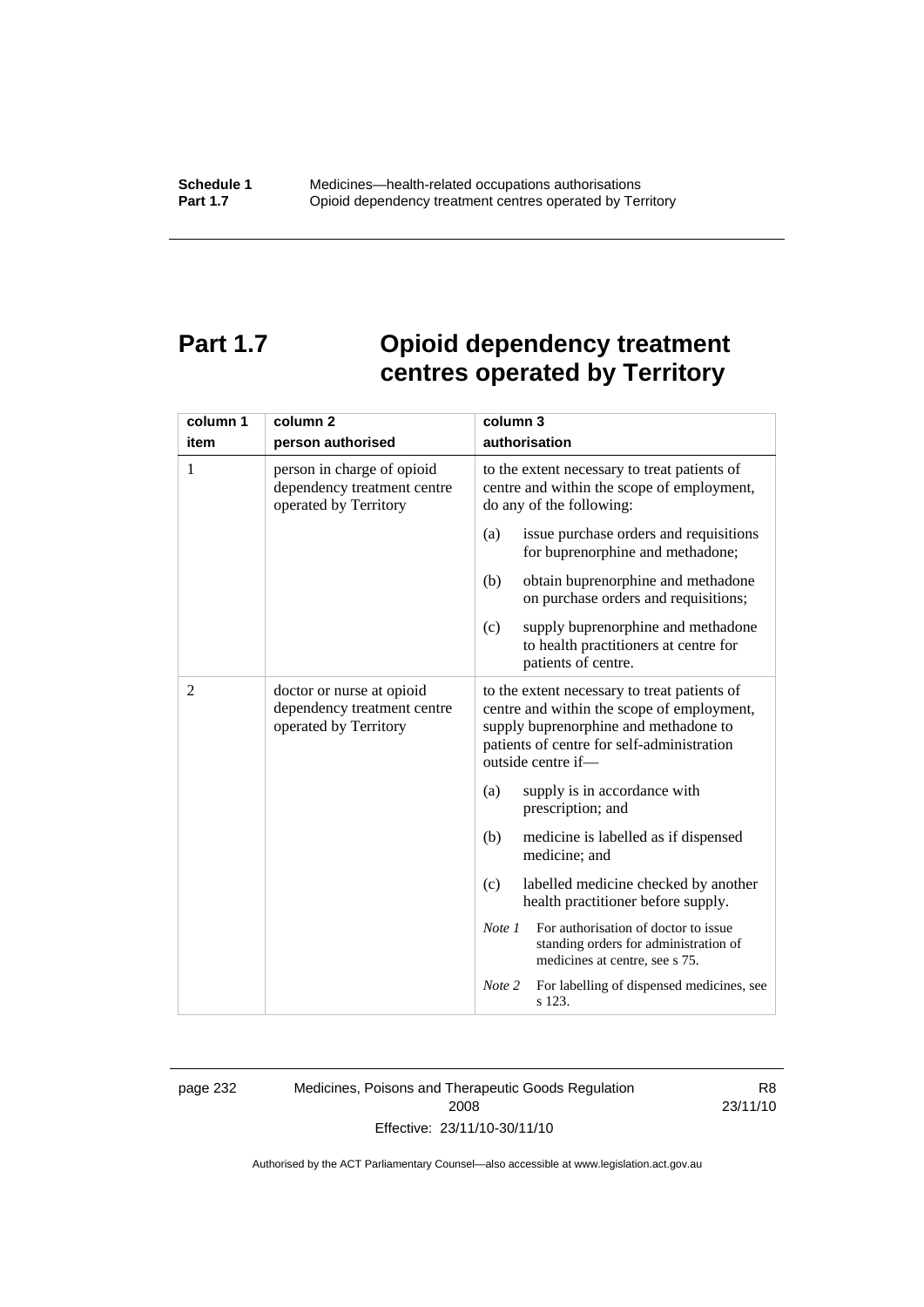# **Part 1.8 Optometrists**

| column 1<br>item | column <sub>2</sub><br>person authorised | column 3<br>authorisation                                                                                                                                                                                                                                                                                                  |
|------------------|------------------------------------------|----------------------------------------------------------------------------------------------------------------------------------------------------------------------------------------------------------------------------------------------------------------------------------------------------------------------------|
| 1                | optometrist                              | to the extent necessary to practise optometry<br>and, if employed, within the scope of<br>employment, do any of the following:                                                                                                                                                                                             |
|                  |                                          | deal as follows with optometry<br>(a)<br>medicines mentioned in sch 2,<br>table 2.1, col 2 for a purpose<br>mentioned in col 3 for the medicine:                                                                                                                                                                           |
|                  |                                          | (i)<br>issue purchase orders or<br>requisitions for the medicines;                                                                                                                                                                                                                                                         |
|                  |                                          | obtain the medicines;<br>(ii)                                                                                                                                                                                                                                                                                              |
|                  |                                          | possess the medicines;<br>(iii)                                                                                                                                                                                                                                                                                            |
|                  |                                          | administer the medicines;<br>(iv)                                                                                                                                                                                                                                                                                          |
|                  |                                          | (b)<br>if holder of optometrist restricted<br>medicines authority issued by<br>Optometry Board of Australia to treat<br>ocular condition, deal with optometry<br>medicines mentioned in sch 2, table<br>2.2, col 2 for treatment of condition to<br>which the medicine relates under col 3<br>for the medicine as follows: |
|                  |                                          | (i)<br>issue purchase orders or<br>requisitions for the medicines;                                                                                                                                                                                                                                                         |
|                  |                                          | obtain the medicines;<br>(ii)                                                                                                                                                                                                                                                                                              |
|                  |                                          | possess the medicines;<br>(iii)                                                                                                                                                                                                                                                                                            |
|                  |                                          | administer the medicines;<br>(iv)                                                                                                                                                                                                                                                                                          |
|                  |                                          | prescribe the medicines;<br>(v)                                                                                                                                                                                                                                                                                            |
|                  |                                          | (vi)<br>supply medicines to which<br>subpar (v) applies to patients<br>during consultations if labelled<br>in accordance with s 161.                                                                                                                                                                                       |

R8 23/11/10 Medicines, Poisons and Therapeutic Goods Regulation 2008 Effective: 23/11/10-30/11/10

page 233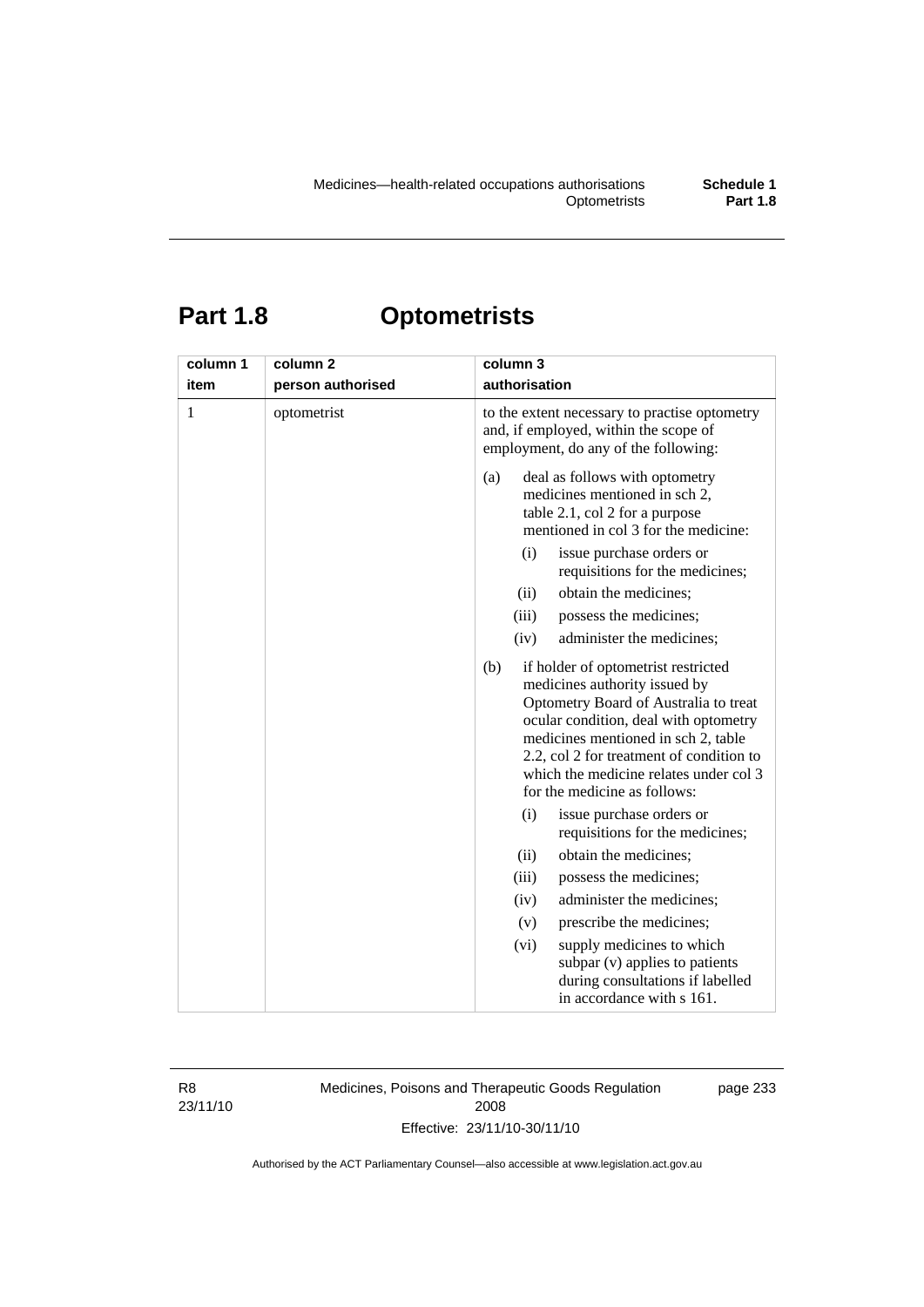# **Part 1.9 Pharmacists and employees**

| column 1 | column <sub>2</sub> | column 3                                                                                                                                       |  |
|----------|---------------------|------------------------------------------------------------------------------------------------------------------------------------------------|--|
| item     | person authorised   | authorisation                                                                                                                                  |  |
| 1        | pharmacist          | to the extent necessary to practise pharmacy<br>and, if employed, within the scope of<br>employment, do any of the following:                  |  |
|          |                     | issue purchase orders and requisitions<br>(a)<br>for medicines;                                                                                |  |
|          |                     | obtain medicines;<br>(b)                                                                                                                       |  |
|          |                     | possess medicines;<br>(c)                                                                                                                      |  |
|          |                     | dispense medicines;<br>(d)                                                                                                                     |  |
|          |                     | administer medicines;<br>(e)                                                                                                                   |  |
|          |                     | (f)<br>manufacture medicines to dispense or<br>supply them on requisition;                                                                     |  |
|          |                     | supply pharmacy medicines;<br>(g)                                                                                                              |  |
|          |                     | (h)<br>if pharmacist at institution—supply<br>pharmacist only medicines without<br>prescription;                                               |  |
|          |                     | if pharmacist at community<br>(i)<br>pharmacy—supply pharmacist only<br>medicines without prescription but in<br>accordance with the Act, s 7; |  |
|          |                     | supply medicines on purchase order,<br>(j)<br>requisition or standing order.                                                                   |  |

*Note 1 Manufacture*—see the Act, dictionary.

*Note 2 Pharmacist* does not include an intern pharmacist (see dict).

page 234 Medicines, Poisons and Therapeutic Goods Regulation 2008 Effective: 23/11/10-30/11/10

R8 23/11/10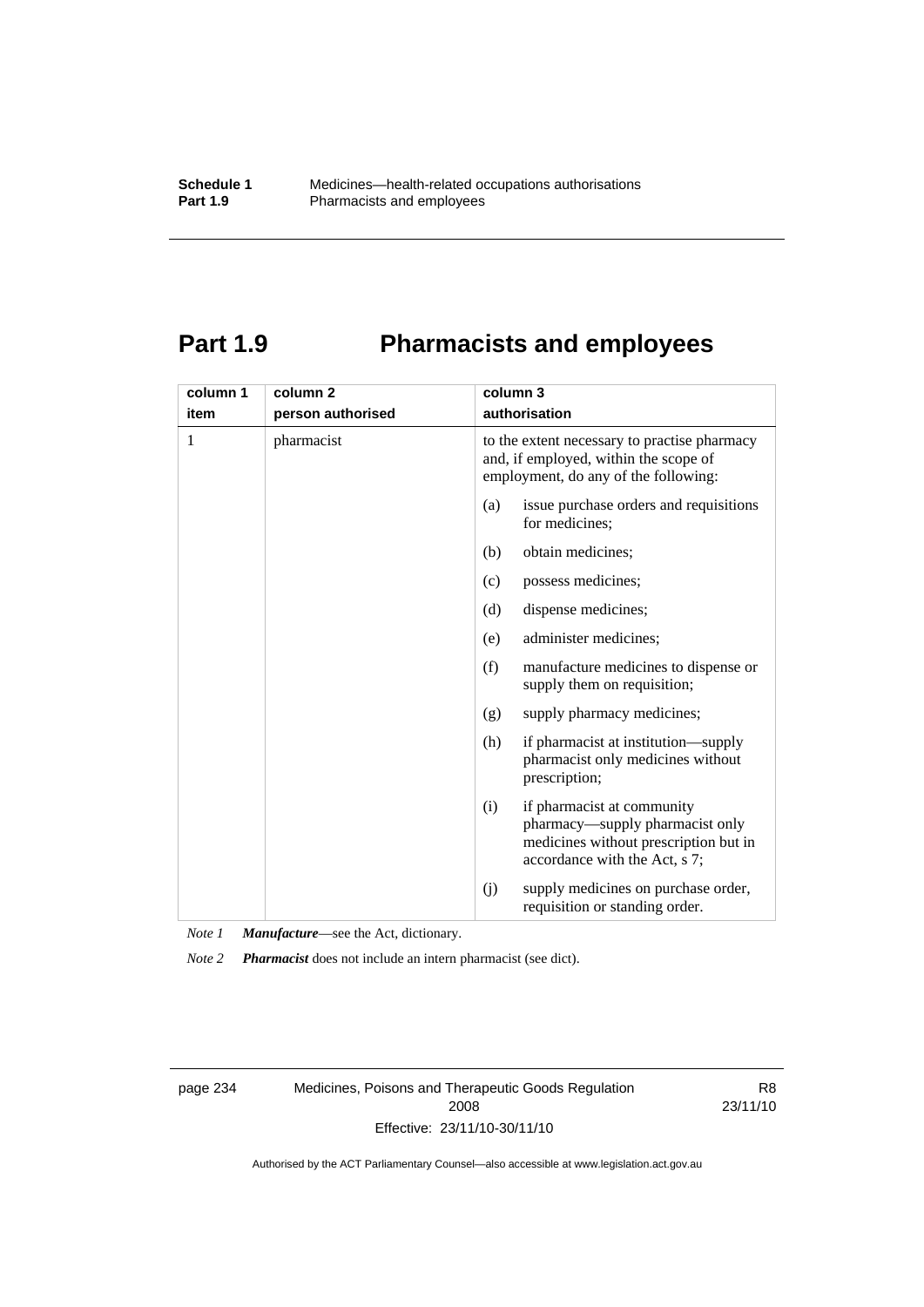| column 1       | column <sub>2</sub> |                                                                                                                           | column 3      |                                                                                                                                                   |
|----------------|---------------------|---------------------------------------------------------------------------------------------------------------------------|---------------|---------------------------------------------------------------------------------------------------------------------------------------------------|
| item           | person authorised   |                                                                                                                           | authorisation |                                                                                                                                                   |
| $\overline{2}$ | intern pharmacist   | to the extent necessary to practise pharmacy<br>or undertake training or supervised practice,<br>do any of the following: |               |                                                                                                                                                   |
|                |                     | (a)                                                                                                                       |               | under direct supervision of pharmacist<br>do 1 or more of the following:                                                                          |
|                |                     |                                                                                                                           | (i)           | administer medicines;                                                                                                                             |
|                |                     |                                                                                                                           | (ii)          | if intern pharmacist at<br>institution-supply pharmacist<br>only medicines without<br>prescription;                                               |
|                |                     |                                                                                                                           | (iii)         | if intern pharmacist at<br>community pharmacy—supply<br>pharmacist only medicines<br>without prescription but in<br>accordance with the Act, s 7; |
|                |                     |                                                                                                                           | (iv)          | to obtain, possess and supply<br>medicines for the purpose of<br>assisting pharmacist to dispense<br>them;                                        |
|                |                     | (b)                                                                                                                       |               | under supervision of pharmacist, do<br>1 or more of the following:                                                                                |
|                |                     |                                                                                                                           | (i)           | obtain medicines;                                                                                                                                 |
|                |                     |                                                                                                                           | (ii)          | possess medicines;                                                                                                                                |
|                |                     |                                                                                                                           | (iii)         | supply pharmacy medicines;                                                                                                                        |
|                |                     |                                                                                                                           | (iv)          | supply medicines on requisition.                                                                                                                  |

R8 23/11/10 Medicines, Poisons and Therapeutic Goods Regulation 2008 Effective: 23/11/10-30/11/10

page 235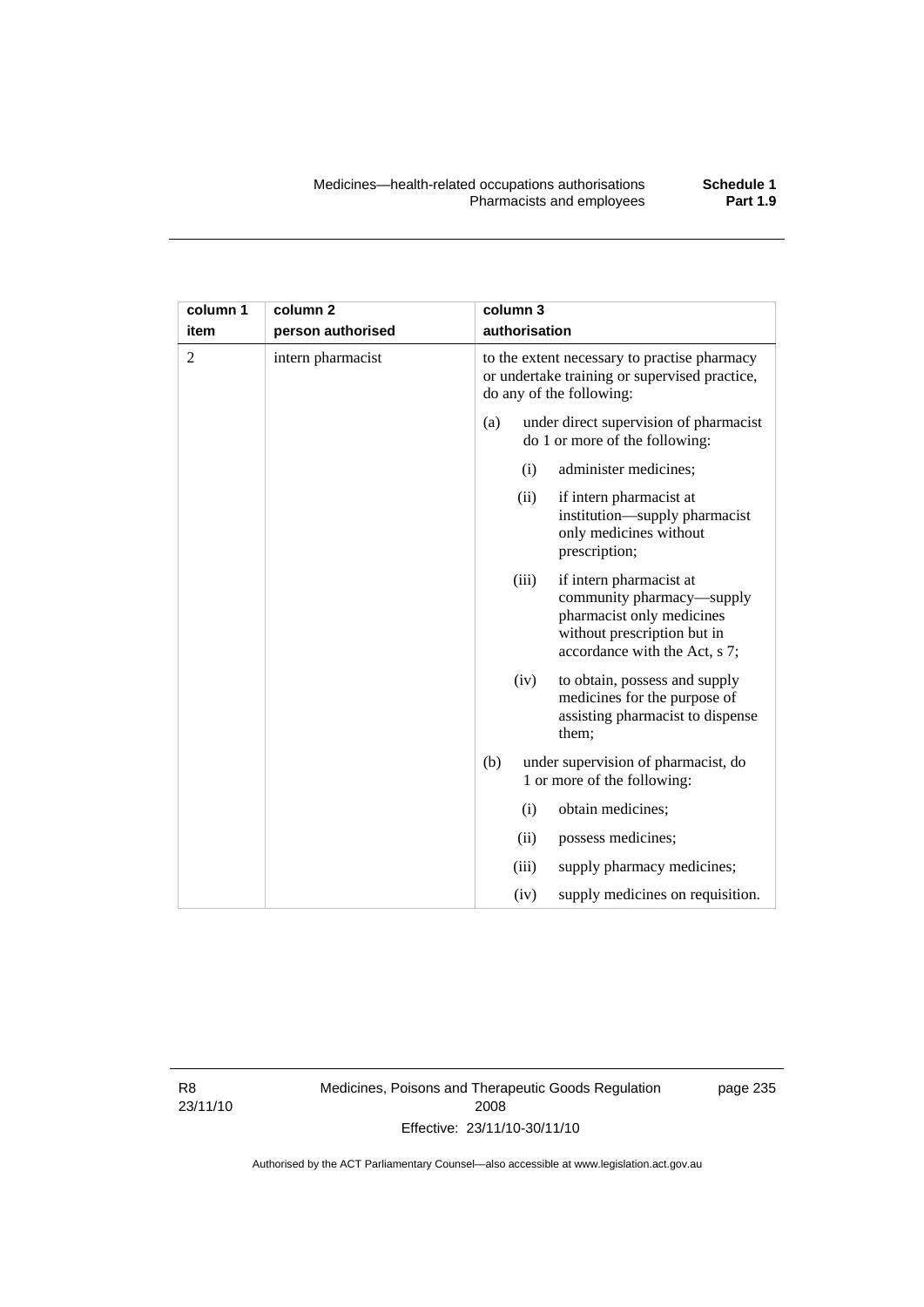#### **Schedule 1** Medicines—health-related occupations authorisations<br>**Part 1.9** Pharmacists and employees Pharmacists and employees

| column 1 | column <sub>2</sub>                                   | column 3                                                                                                                                                         |  |
|----------|-------------------------------------------------------|------------------------------------------------------------------------------------------------------------------------------------------------------------------|--|
| item     | person authorised                                     | authorisation                                                                                                                                                    |  |
| 3        | employee assisting pharmacist<br>employed at hospital | within the scope of employment and under<br>direct supervision of pharmacist, do any of<br>the following:                                                        |  |
|          |                                                       | obtain medicines;<br>(a)                                                                                                                                         |  |
|          |                                                       | (b)<br>possess medicines;                                                                                                                                        |  |
|          |                                                       | (c)<br>to obtain, possess and supply<br>medicines for the purpose of assisting<br>pharmacist to dispense them;                                                   |  |
|          |                                                       | (d)<br>supply medicines on requisition.                                                                                                                          |  |
| 4        | employee at a community                               | within the scope of employment and-                                                                                                                              |  |
|          | pharmacy                                              | (a)<br>under supervision of pharmacist,<br>$supply$ —                                                                                                            |  |
|          |                                                       | (i)<br>pharmacy medicines; or                                                                                                                                    |  |
|          |                                                       | (ii)<br>pharmacist only medicines<br>supplied in person to customer<br>by pharmacist if supply is for<br>purpose of sale of medicine; or                         |  |
|          |                                                       | (iii)<br>medicines dispensed at the<br>pharmacy if the delivery or sale<br>is to the person for whom the<br>medicine is prescribed or the<br>person's agent; and |  |
|          |                                                       | (b)<br>under supervision of pharmacist,<br>obtain and possess medicines for<br>purpose of par (a); and                                                           |  |
|          |                                                       | (c)<br>under direct supervision of pharmacist,<br>do any of the following for purpose of<br>assisting pharmacist to dispense<br>medicines:                       |  |
|          |                                                       | (i)<br>obtain the medicines;                                                                                                                                     |  |
|          |                                                       | (ii)<br>possess the medicines.                                                                                                                                   |  |

page 236 Medicines, Poisons and Therapeutic Goods Regulation 2008 Effective: 23/11/10-30/11/10

R8 23/11/10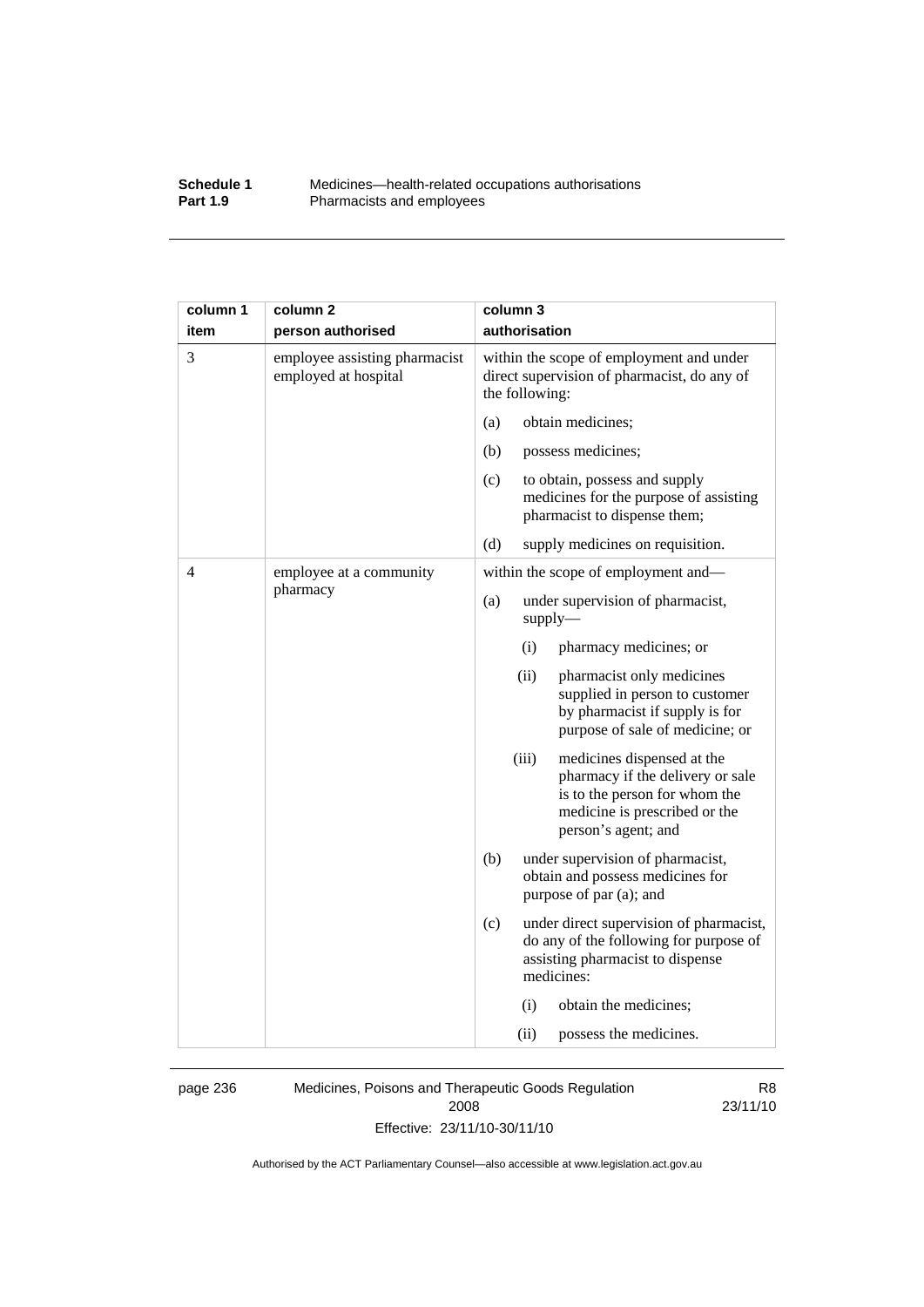# **Part 1.10 Podiatrists**

| column 1<br>item | column <sub>2</sub><br>person authorised | column 3<br>authorisation                                                                                                     |  |
|------------------|------------------------------------------|-------------------------------------------------------------------------------------------------------------------------------|--|
|                  | podiatrist                               | to the extent necessary to practise podiatry<br>and, if employed, within the scope of<br>employment, do any of the following: |  |
|                  |                                          | issue purchase orders and requisitions<br>(a)<br>for adrenaline and local anaesthetics;                                       |  |
|                  |                                          | obtain adrenaline and local<br>(b)<br>anaesthetics:                                                                           |  |
|                  |                                          | possess adrenaline and local<br>(c)<br>anaesthetics:                                                                          |  |
|                  |                                          | administer adrenaline and local<br>(d)<br>anaesthetics.                                                                       |  |

R8 23/11/10 Medicines, Poisons and Therapeutic Goods Regulation 2008 Effective: 23/11/10-30/11/10

page 237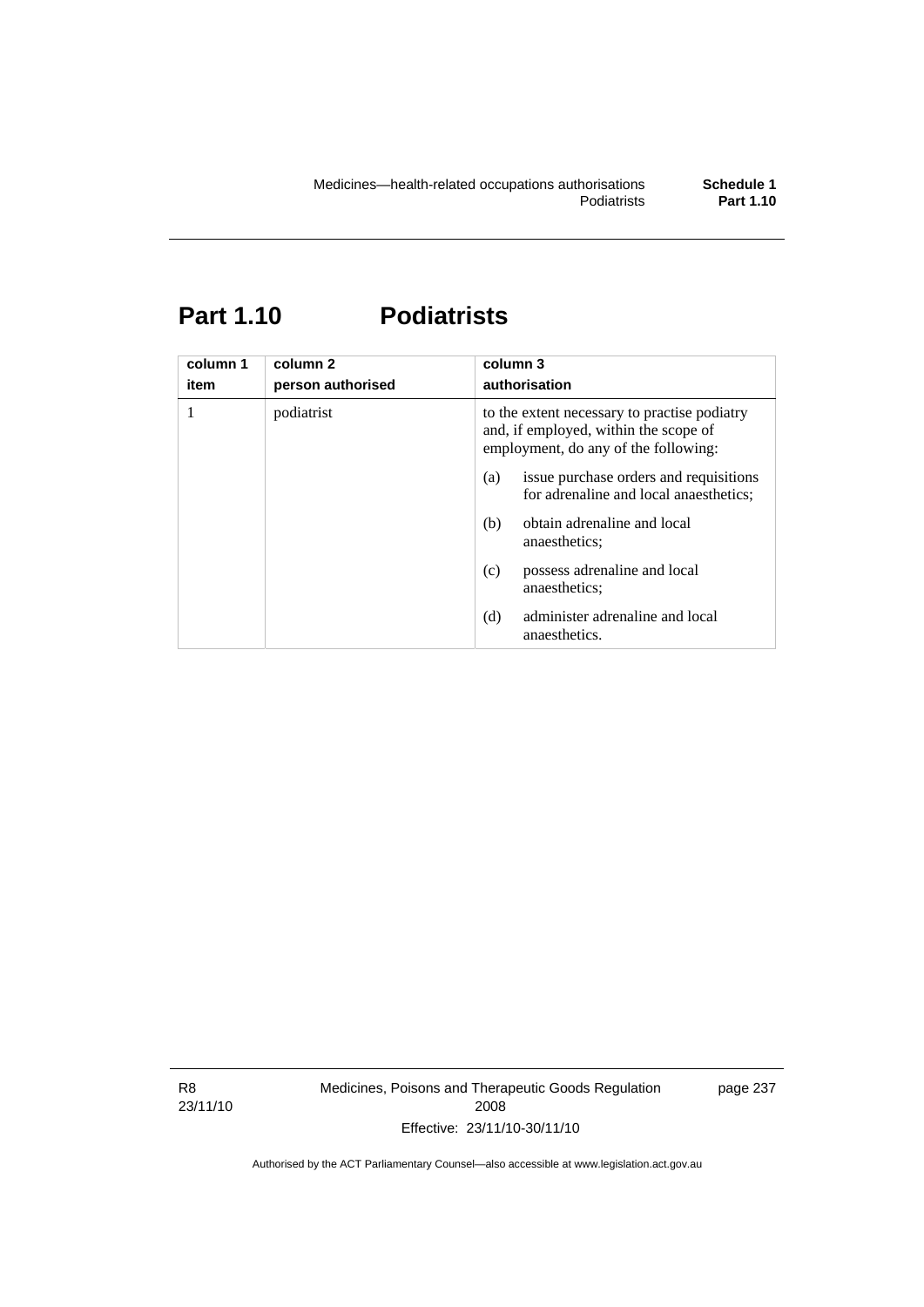# **Part 1.11 Residential care facilities**

| item |                                                                                                                                                                   | column 3                                                                                                                                                                                                                                                                                                                                                                                                                                                                                                                                                                                                                                                                                                                                                                                                                                                                               |  |
|------|-------------------------------------------------------------------------------------------------------------------------------------------------------------------|----------------------------------------------------------------------------------------------------------------------------------------------------------------------------------------------------------------------------------------------------------------------------------------------------------------------------------------------------------------------------------------------------------------------------------------------------------------------------------------------------------------------------------------------------------------------------------------------------------------------------------------------------------------------------------------------------------------------------------------------------------------------------------------------------------------------------------------------------------------------------------------|--|
|      | person authorised                                                                                                                                                 | authorisation                                                                                                                                                                                                                                                                                                                                                                                                                                                                                                                                                                                                                                                                                                                                                                                                                                                                          |  |
| 1    | director of nursing<br>for residential aged care<br>facility without pharmacy<br>medical superintendent<br>for residential aged care<br>facility without pharmacy | within the scope of employment, do any of<br>the following:<br>issue purchase orders for following<br>(a)<br>medicines for emergency<br>administration to residents at facility<br>under direction of prescriber:<br>pharmacy medicines, pharmacist<br>(i)<br>only medicines and prescription<br>only medicines;<br>(ii)<br>not more than 5 ampoules, each<br>of 1mL or less, of morphine<br>sulfate, at a concentration of<br>30mg or less of morphine sulfate<br>per mL;<br>obtain the medicines mentioned in<br>(b)<br>par(a);<br>possess the medicines mentioned in<br>(c)<br>par(a);<br>(d)<br>supply medicines mentioned in par (a)<br>to health practitioner at facility for<br>administration to residents.<br>No authorisation is required for certain<br>Note 1<br>dealings with residents' own medicines,<br>see s 371.<br>Note 2<br>For the administration of medicines by |  |
|      |                                                                                                                                                                   | staff, see s 361.<br>For authorisation of doctor to issue<br>Note 3<br>standing orders for administration of                                                                                                                                                                                                                                                                                                                                                                                                                                                                                                                                                                                                                                                                                                                                                                           |  |

page 238 Medicines, Poisons and Therapeutic Goods Regulation 2008 Effective: 23/11/10-30/11/10

R8 23/11/10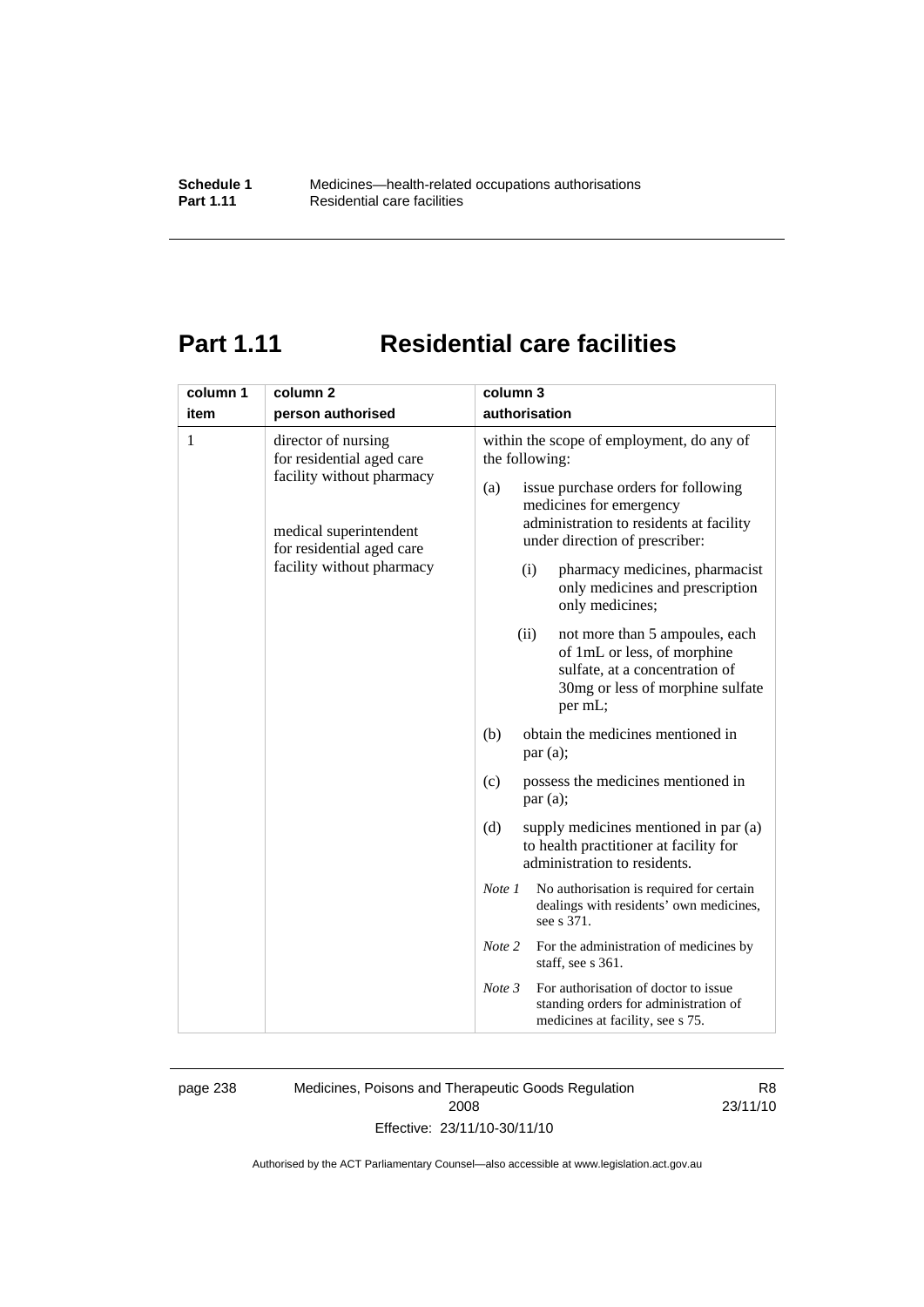| column 1<br>item | column <sub>2</sub><br>person authorised                                                                                                                                      | column 3<br>authorisation                                                                                                                                                                                                                                                                                                                                                                                              |  |
|------------------|-------------------------------------------------------------------------------------------------------------------------------------------------------------------------------|------------------------------------------------------------------------------------------------------------------------------------------------------------------------------------------------------------------------------------------------------------------------------------------------------------------------------------------------------------------------------------------------------------------------|--|
| 2                | director of nursing<br>for residential disability care<br>facility without pharmacy<br>medical superintendent<br>for residential disability care<br>facility without pharmacy | within the scope of employment, do any of<br>the following:<br>issue purchase orders for medicines<br>(a)<br>(other than controlled medicines) for<br>emergency administration to residents<br>at facility under direction of<br>prescriber;<br>(b)<br>obtain the medicines;<br>possess the medicines;<br>(c)<br>(d)<br>supply the medicines to health<br>practitioner at facility for<br>administration to residents. |  |
|                  |                                                                                                                                                                               | See the notes to item 1.<br><b>Note</b>                                                                                                                                                                                                                                                                                                                                                                                |  |

R8 23/11/10 Medicines, Poisons and Therapeutic Goods Regulation 2008 Effective: 23/11/10-30/11/10

page 239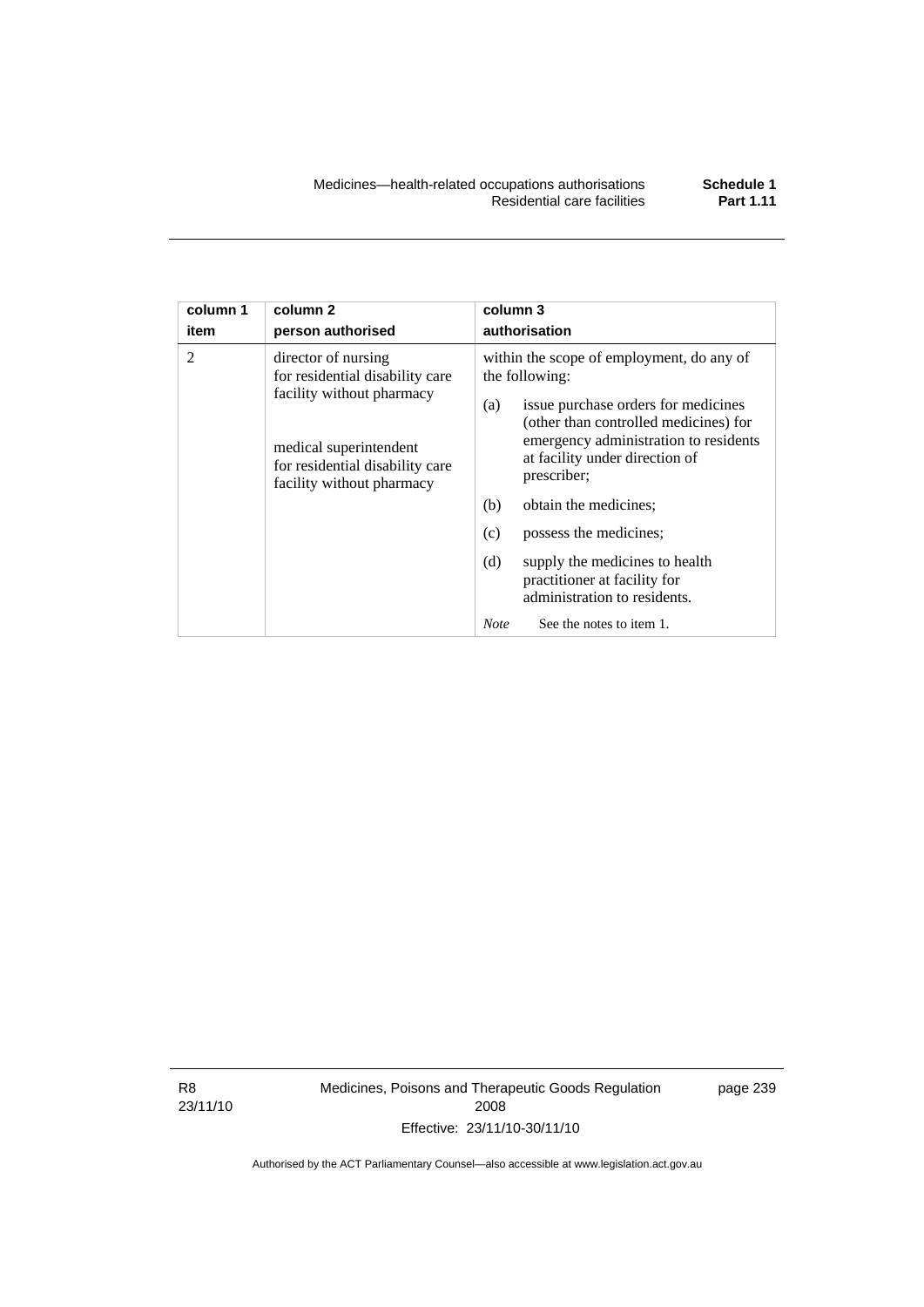# **Part 1.12 Sales representatives for medicines manufacturers and wholesalers**

| column 1 | column 2                                                                                                                                                                                                                                                                                                                                                       | column 3                                                                                                                                                                                                                                                                                                                                                                                                                                                                                          |
|----------|----------------------------------------------------------------------------------------------------------------------------------------------------------------------------------------------------------------------------------------------------------------------------------------------------------------------------------------------------------------|---------------------------------------------------------------------------------------------------------------------------------------------------------------------------------------------------------------------------------------------------------------------------------------------------------------------------------------------------------------------------------------------------------------------------------------------------------------------------------------------------|
| item     | person authorised                                                                                                                                                                                                                                                                                                                                              | authorisation                                                                                                                                                                                                                                                                                                                                                                                                                                                                                     |
| 1        | representative of person<br>authorised (however described)<br>under corresponding law to<br>manufacture medicines<br>representative of medicines<br>wholesalers licence-holder<br>representative of person<br>authorised to supply medicines<br>under the Act, $s$ 20 (4) (which is<br>about wholesalers who do not<br>have a place of business in the<br>ACT) | for purpose of supplying medicines (other<br>than controlled medicines) under<br>medicines Australia code of conduct, and<br>within the scope of employment, do any of<br>the following:<br>obtain manufacturer's packs of<br>(a)<br>medicines (other than controlled<br>medicines) from manufacturer or<br>wholesaler;<br>(b)<br>possess medicines obtained under<br>par(a);<br>supply manufacturer's packs of<br>(c)<br>medicines in accordance with<br>medicines Australia code of<br>conduct. |

page 240 Medicines, Poisons and Therapeutic Goods Regulation 2008 Effective: 23/11/10-30/11/10

R8 23/11/10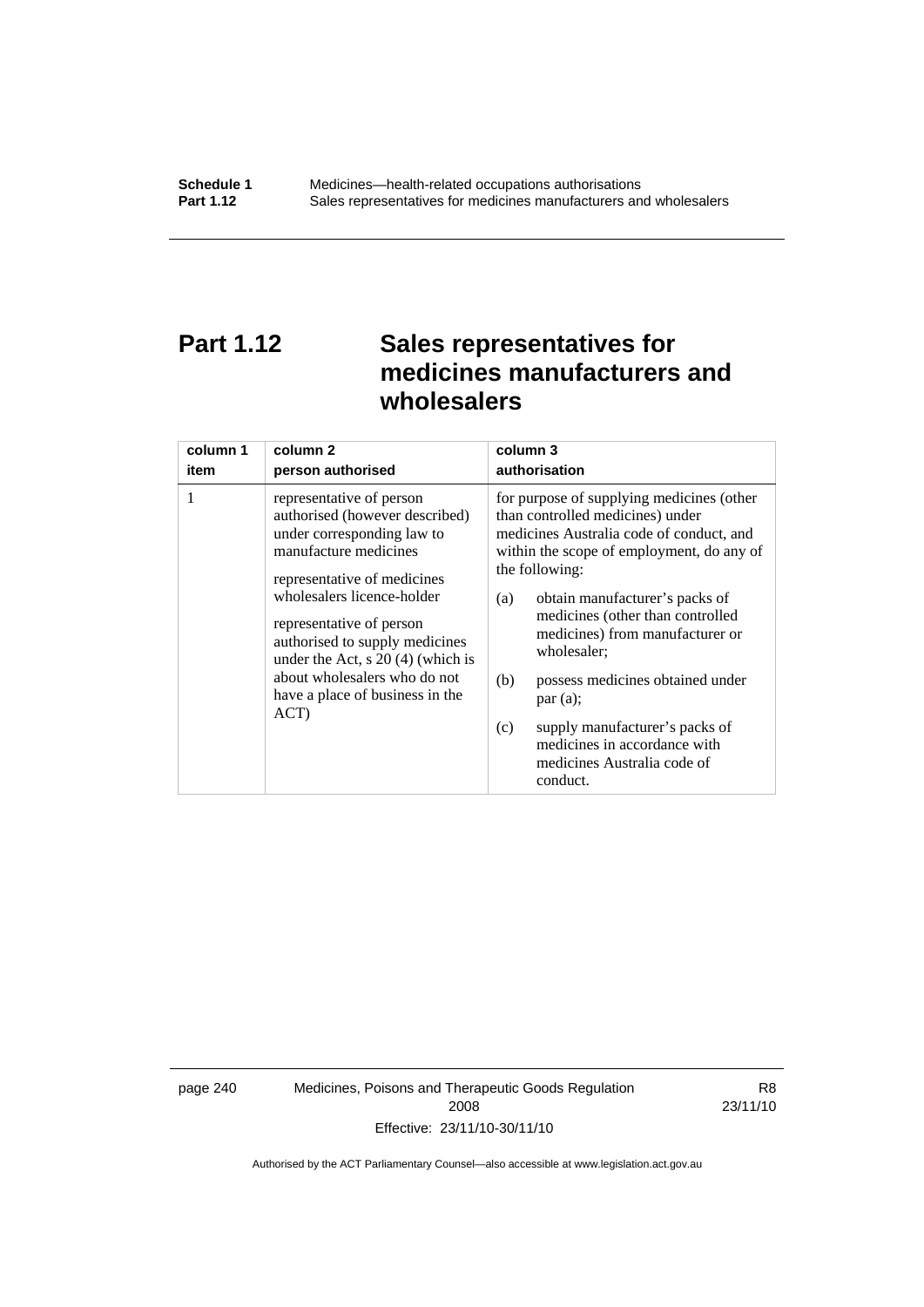# **Part 1.13 Veterinary surgeons and employees**

| column 1 | column <sub>2</sub> | column 3                                                                                                                                                                                          |  |
|----------|---------------------|---------------------------------------------------------------------------------------------------------------------------------------------------------------------------------------------------|--|
| item     | person authorised   | authorisation                                                                                                                                                                                     |  |
| 1        | veterinary surgeon  | to the extent necessary to practise<br>veterinary medicine and, if employed,<br>within the scope of employment, do any of<br>the following:                                                       |  |
|          |                     | issue purchase orders for medicines;<br>(a)                                                                                                                                                       |  |
|          |                     | obtain medicines;<br>(b)                                                                                                                                                                          |  |
|          |                     | possess medicines;<br>(c)                                                                                                                                                                         |  |
|          |                     | administer medicines;<br>(d)                                                                                                                                                                      |  |
|          |                     | prescribe medicines;<br>(e)                                                                                                                                                                       |  |
|          |                     | (f)<br>$supply$ —                                                                                                                                                                                 |  |
|          |                     | pharmacy medicines if labelled<br>(i)<br>with words to the effect of 'for<br>animal treatment only'; or                                                                                           |  |
|          |                     | (ii)<br>pharmacist only medicines<br>supplied in person by<br>veterinary surgeon, or trainee<br>veterinary surgeon, if labelled<br>with words to the effect of 'for<br>animal treatment only'; or |  |
|          |                     | medicines to custodians of<br>(iii)<br>animals during consultations if<br>labelled in accordance with<br>s 161.                                                                                   |  |

*Note 1 Veterinary surgeon* does not include a trainee veterinary surgeon (see dict).

*Note 2 Custodian*, of an animal—see the dictionary.

R8 23/11/10 Medicines, Poisons and Therapeutic Goods Regulation 2008 Effective: 23/11/10-30/11/10

page 241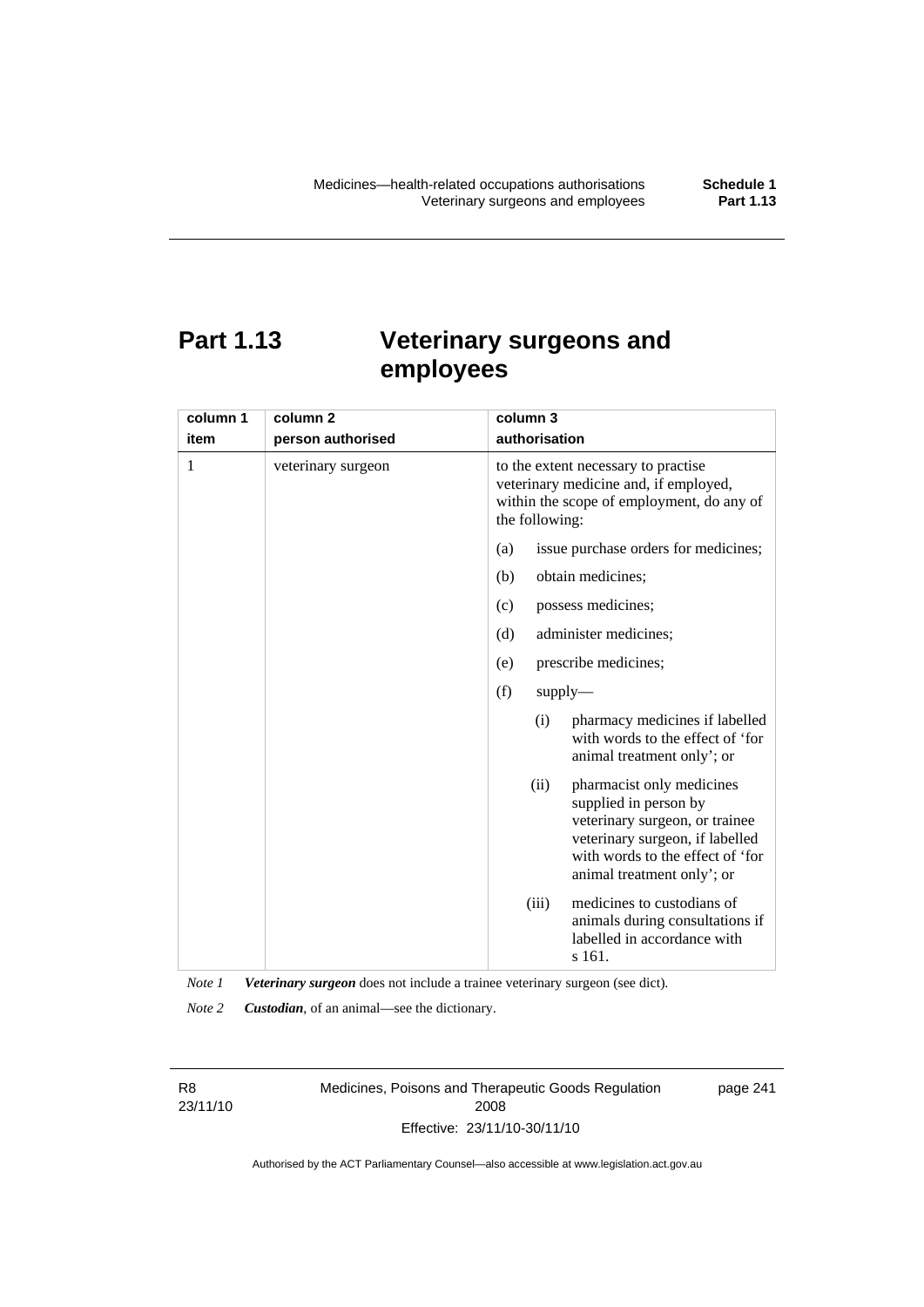#### **Schedule 1** Medicines—health-related occupations authorisations<br>**Part 1.13** Veterinary surgeons and employees Veterinary surgeons and employees

| column 1       | column <sub>2</sub>        | column 3                                                                                                                                                                                          |  |
|----------------|----------------------------|---------------------------------------------------------------------------------------------------------------------------------------------------------------------------------------------------|--|
| item           | person authorised          | authorisation                                                                                                                                                                                     |  |
| $\overline{2}$ | trainee veterinary surgeon | to the extent necessary to practise<br>veterinary medicine or undertake training,<br>and under supervision of veterinary<br>surgeon, do any of the following:                                     |  |
|                |                            | obtain medicines;<br>(a)                                                                                                                                                                          |  |
|                |                            | (b)<br>possess medicines;                                                                                                                                                                         |  |
|                |                            | administer medicines in accordance<br>(c)<br>with prescription (whether or not<br>issued themself or by veterinary<br>surgeon);                                                                   |  |
|                |                            | (d)<br>$supply$ —                                                                                                                                                                                 |  |
|                |                            | pharmacy medicines if labelled<br>(i)<br>with words to the effect of 'for<br>animal treatment only'; or                                                                                           |  |
|                |                            | (ii)<br>pharmacist only medicines<br>supplied in person by<br>veterinary surgeon, or trainee<br>veterinary surgeon, if labelled<br>with words to the effect of 'for<br>animal treatment only'; or |  |
|                |                            | medicines supplied in person<br>(iii)<br>by a veterinary surgeon at the<br>surgery if labelled in<br>accordance with s 161;                                                                       |  |
|                |                            | prescribe medicines for<br>(e)<br>administration at veterinary surgery.                                                                                                                           |  |

page 242 Medicines, Poisons and Therapeutic Goods Regulation 2008 Effective: 23/11/10-30/11/10

R8 23/11/10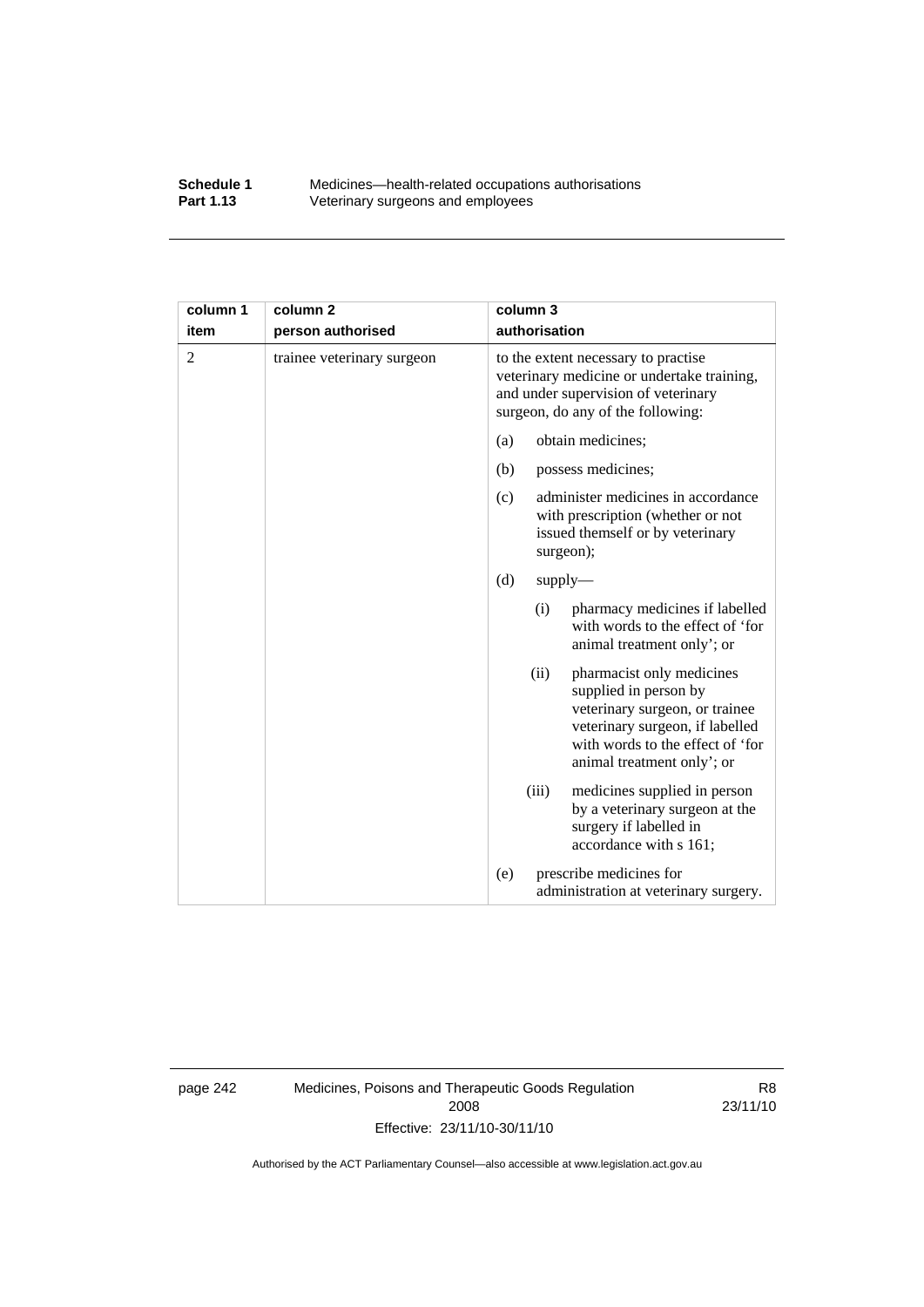| column 1 | column <sub>2</sub>                                                                            | column 3      |                                                                                                                                                                                 |  |
|----------|------------------------------------------------------------------------------------------------|---------------|---------------------------------------------------------------------------------------------------------------------------------------------------------------------------------|--|
| item     | person authorised                                                                              | authorisation |                                                                                                                                                                                 |  |
| 3        | veterinary surgeon's employee<br>public employee assisting<br>veterinary surgeon who is public |               | within the scope of employment and under<br>supervision of veterinary surgeon, do any<br>of the following:                                                                      |  |
|          | employee                                                                                       | (a)           | obtain medicines from veterinary<br>surgeon authorised to possess them;                                                                                                         |  |
|          |                                                                                                | (b)           | possess medicines mentioned in<br>par(a);                                                                                                                                       |  |
|          |                                                                                                | (c)           | administer medicines mentioned in<br>par (a) in accordance with veterinary<br>surgeon's prescription;                                                                           |  |
|          |                                                                                                | (d)           | supply pharmacy medicines if<br>labelled with words to the effect of<br>'for animal treatment only';                                                                            |  |
|          |                                                                                                | (e)           | supply pharmacist only medicines<br>supplied in person by veterinary<br>surgeon, or trainee veterinary<br>surgeon, if supply is for purpose of<br>sale or delivery of medicine; |  |
|          |                                                                                                | (f)           | supply medicines supplied in person<br>by a veterinary surgeon at the place<br>of employment if labelled in<br>accordance with s 161.                                           |  |

R8 23/11/10 Medicines, Poisons and Therapeutic Goods Regulation 2008 Effective: 23/11/10-30/11/10

page 243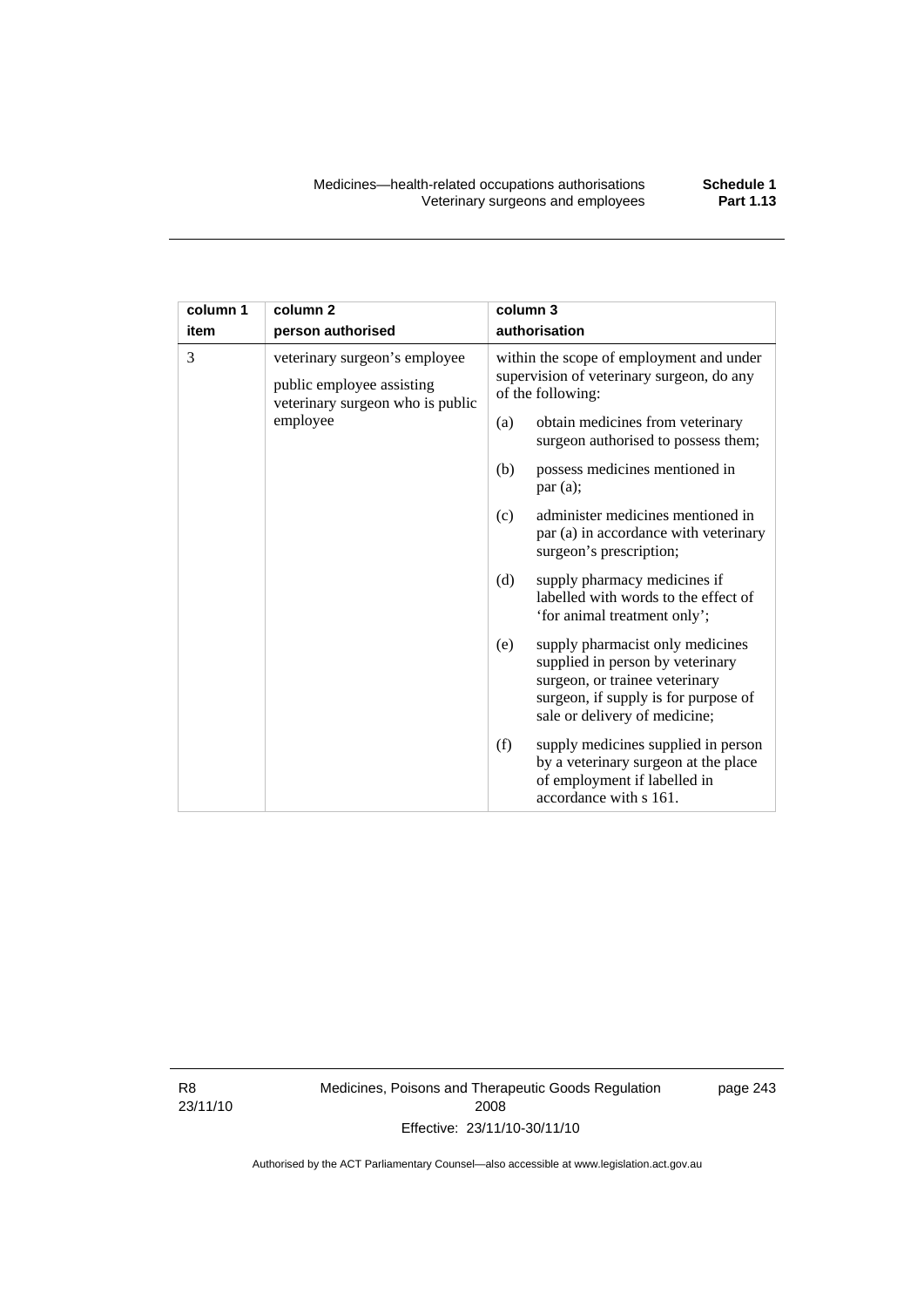# **Schedule 2 Optometry medicines**

(see sch 1)

| column 1<br>item | column 2<br>optometry medicines | column 3<br>prescribed purpose                          |
|------------------|---------------------------------|---------------------------------------------------------|
|                  | cycloplegic medicines           | paralysing accommodation of eye                         |
|                  | local anaesthetics              | tonometry<br>fitting contact lens                       |
|                  | miotic medicines                | instilling into eye after use of<br>mydriatic substance |
|                  | mydriatic medicines             | enlarging pupil                                         |

**Table 2.1 General optometry medicines** 

#### **Table 2.2 Restricted optometry medicines**

| column 1<br>item | column 2<br>optometry medicines                                                      | column 3<br>condition to which medicines<br>relate                             |
|------------------|--------------------------------------------------------------------------------------|--------------------------------------------------------------------------------|
| 1                | Chloramphenicol<br>Gramicidin<br>Framycetin<br>Neomycin<br>Polymyxin<br>Tetracycline | topical ocular antiinfective agents<br>(antibacterial, antiviral)              |
| $\mathfrak{D}$   | Cromoglycate<br>Ketotifen<br>Levocabastine<br>Lodoxamide<br>Olopatadine              | topical ocular antiallergy agents<br>(antihistamine, mast cell<br>stabilisers) |

page 244 Medicines, Poisons and Therapeutic Goods Regulation 2008 Effective: 23/11/10-30/11/10

R8 23/11/10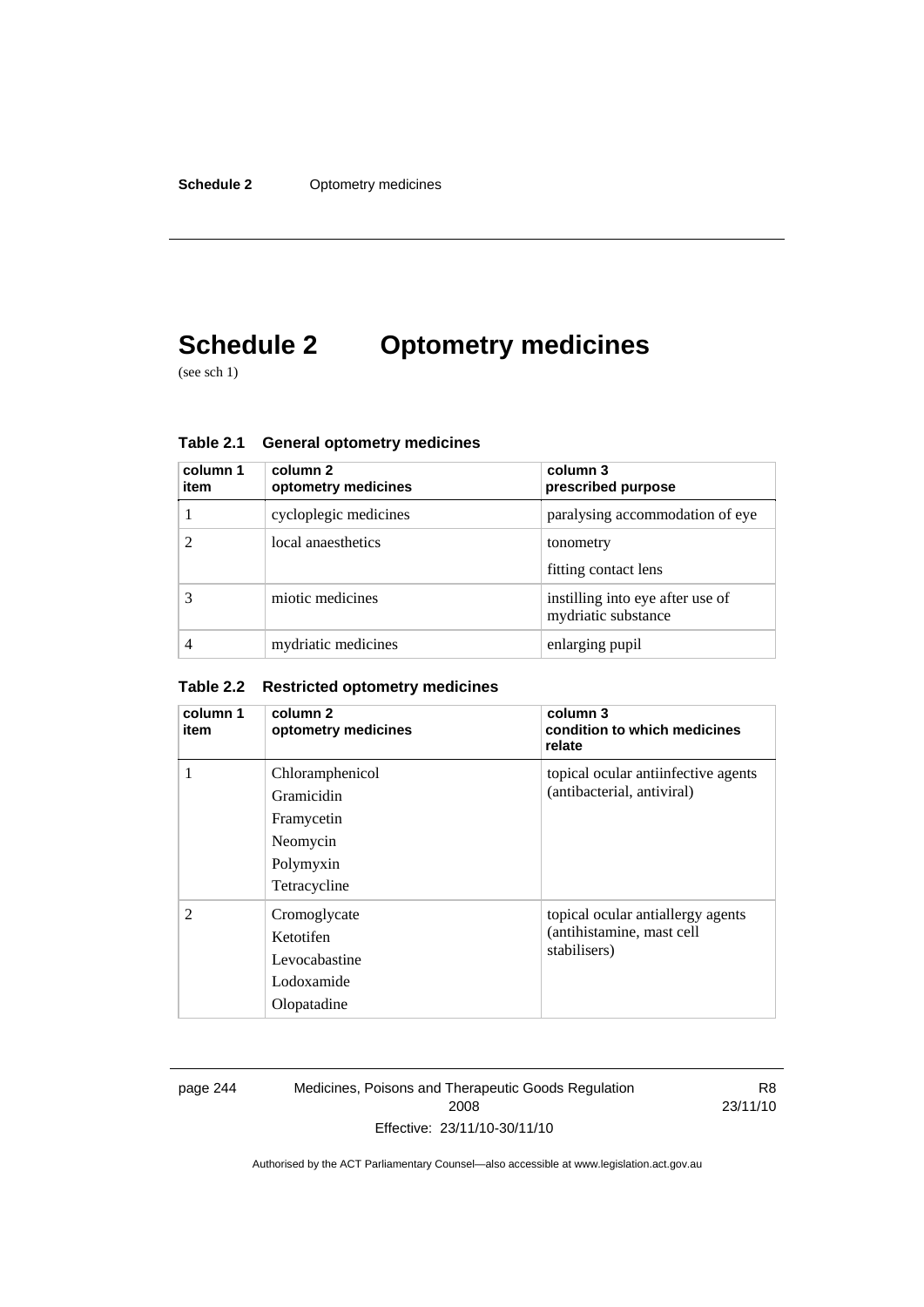| column 1<br>item | column 2<br>optometry medicines                                                                                                                                                                         | column 3<br>condition to which medicines<br>relate                                                                       |  |
|------------------|---------------------------------------------------------------------------------------------------------------------------------------------------------------------------------------------------------|--------------------------------------------------------------------------------------------------------------------------|--|
| 3                | Diclofenac<br>Flurbiprofen<br>Ketorolac                                                                                                                                                                 | topical ocular non-steroidal<br>antiinflammatory agents (NSAIDS)                                                         |  |
| $\overline{4}$   | Fluorometholone<br>Hydrocortisone                                                                                                                                                                       | topical ocular steroid preparations                                                                                      |  |
| 5                | Apraclonidine<br>Betaxolol<br>Bimatoprost<br><b>Brimonidine</b><br><b>Brinzolamide</b><br>Carbachol<br>Dipivefrine<br>Dorzolamide<br>Latanoprost<br>Levobunolol<br>Pilocarpine<br>Timolol<br>Travoprost | topical glaucoma preparations in<br>accordance with shared care model<br>endorsed by the Optometry Board<br>of Australia |  |
| 6                | Atropine<br>Cyclopentolate<br>Homatropine<br>Phenylephrine<br>Tropicamide                                                                                                                               | mydriatics and cycloplegics                                                                                              |  |
| 7                | Amethocaine<br>Oxybuprocaine<br>Proxymetacaine                                                                                                                                                          | topical local anaesthetics                                                                                               |  |

R8 23/11/10 Medicines, Poisons and Therapeutic Goods Regulation 2008 Effective: 23/11/10-30/11/10

page 245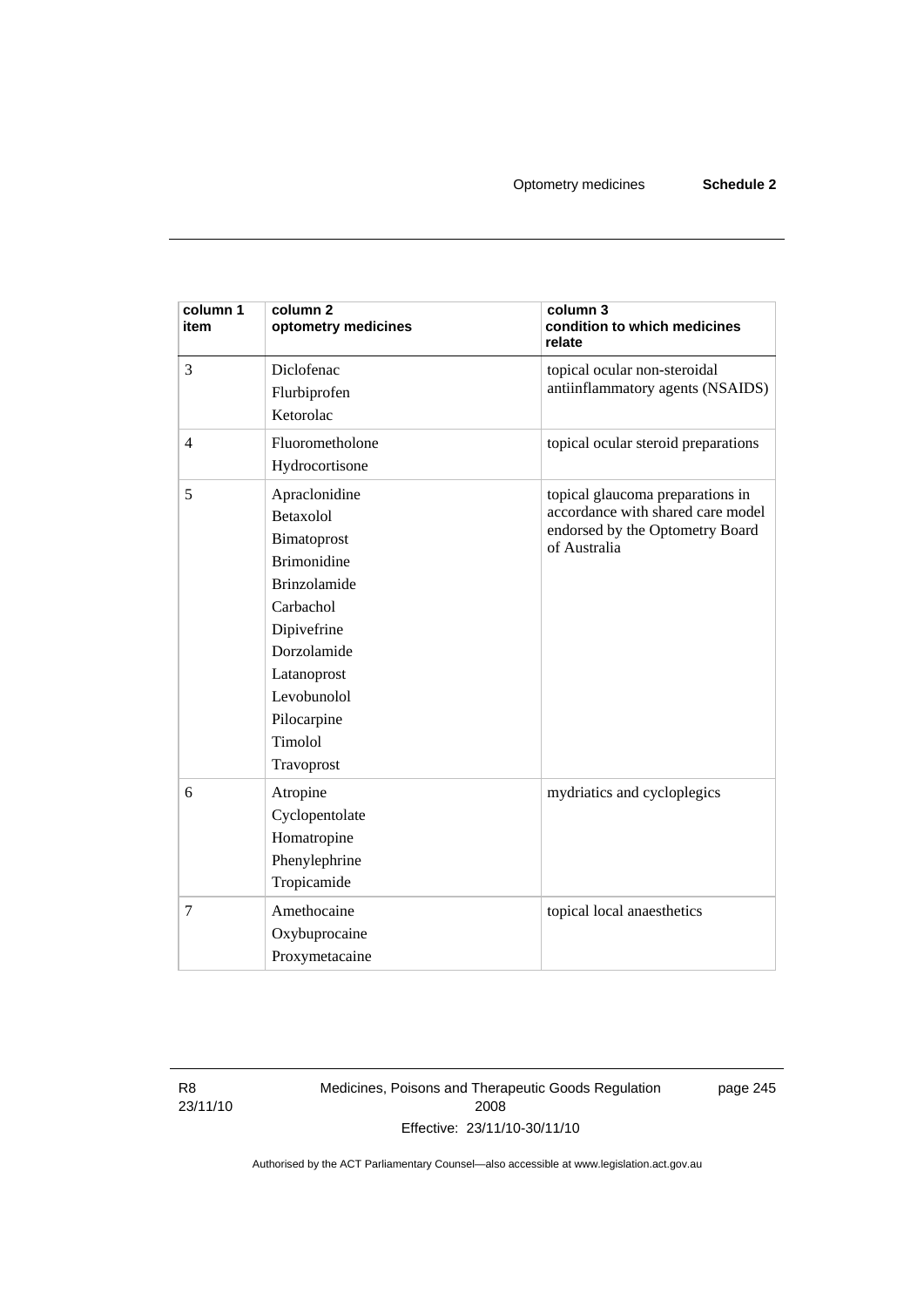# **Schedule 3 Designated appendix D medicines—standing approvals**

(see s 31, s 33, s 41, s 160, s 591, s 592 and s 593)

## **Part 3.1 Approval conditions**

### **3.1 Definitions—sch 3**

In this schedule:

*condition 1*, for a doctor prescribing or supplying a designated appendix D medicine to a woman of child-bearing age, means the doctor must ensure that the possibility of pregnancy by the woman has been excluded prior to commencement of treatment.

*condition 2*, for a doctor prescribing or supplying a designated appendix D medicine to a woman of child-bearing age, means the doctor must advise the woman to avoid becoming pregnant during, or for a period of 1 month after the completion of, treatment.

*condition 3*, for a doctor prescribing or supplying a designated appendix D medicine to a woman of child-bearing age, means the doctor must advise the woman to avoid becoming pregnant during, or for a period of 3 months after the completion of, treatment.

*condition 4*, for a doctor prescribing or supplying a designated appendix D medicine to a woman of child-bearing age, means the doctor must advise the woman to avoid becoming pregnant during, or for a period of 24 months after the completion of, treatment.

R8 23/11/10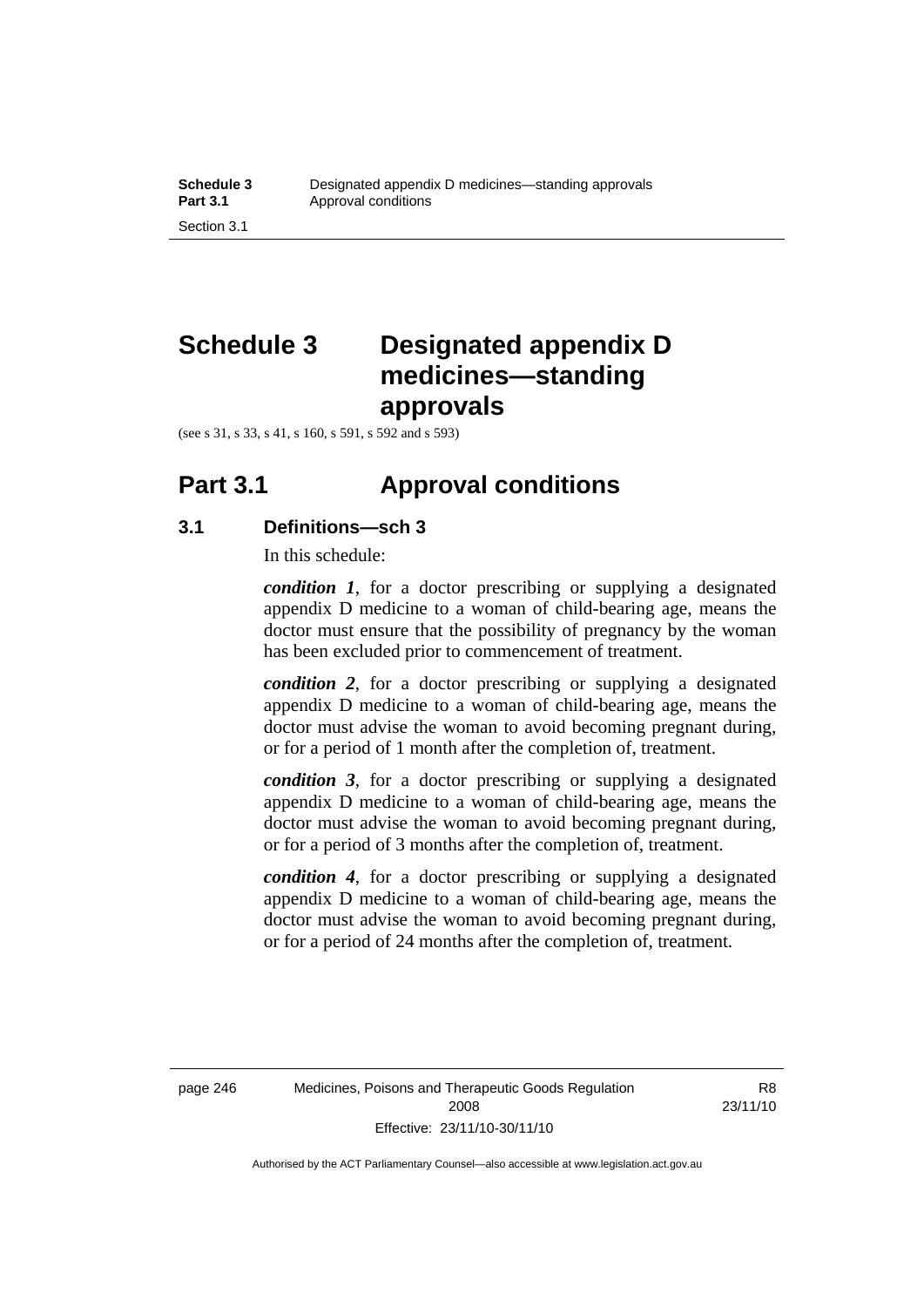# **Part 3.2 Standing approvals for designated appendix D medicines**

| column 1<br>item                               | column <sub>2</sub><br>doctor        | column 3<br>medicine                                                                   | column 4            |
|------------------------------------------------|--------------------------------------|----------------------------------------------------------------------------------------|---------------------|
|                                                |                                      |                                                                                        | conditions (if any) |
| 1                                              | specialist practising                | acitretin for human use                                                                | conditions 1 and 4  |
|                                                | in specialist area of<br>dermatology | alefacept for human use                                                                |                     |
|                                                |                                      | bexarotene for human use                                                               | conditions 1 and 2  |
|                                                |                                      | etretinate for human use                                                               | conditions 1 and 4  |
|                                                |                                      | isotretinoin for human oral use                                                        | conditions 1 and 2  |
|                                                |                                      | thalidomide for human use                                                              | conditions 1 and 2  |
| 2                                              | specialist practising                | clomiphene for human use                                                               |                     |
| endocrinology,<br>gynaecology or<br>obstetrics | in specialist area of                | cyclofenil for human use                                                               |                     |
|                                                |                                      | dinoprost for human use                                                                |                     |
|                                                |                                      | dinoprostone for human use                                                             |                     |
|                                                |                                      | follitropin alpha (recombinant human<br>follicle-stimulating hormone) for<br>human use |                     |
|                                                |                                      | follitropin beta (recombinant human<br>follicle-stimulating hormone) for<br>human use  |                     |
|                                                |                                      | luteinising hormone for human use                                                      |                     |
|                                                |                                      | urofollitropin (human<br>follicle-stimulating hormone) for<br>human use                |                     |

R8 23/11/10 Medicines, Poisons and Therapeutic Goods Regulation 2008 Effective: 23/11/10-30/11/10

page 247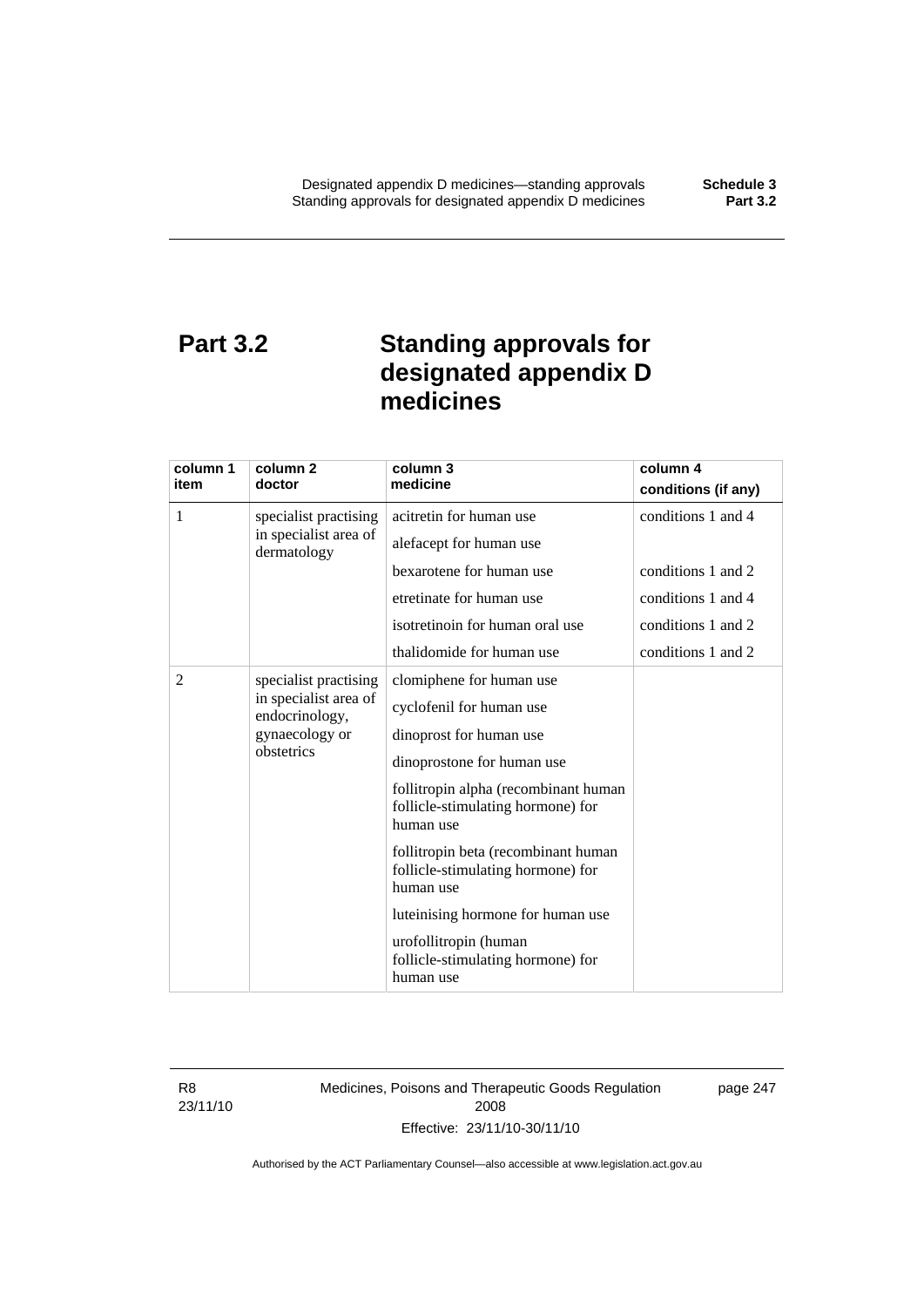#### **Schedule 3 Designated appendix D medicines—standing approvals Part 3.2** Standing approvals for designated appendix D medicine Standing approvals for designated appendix D medicines

| column 1<br>item | column <sub>2</sub><br>doctor                                                                                                                                  | column 3<br>medicine            | column 4<br>conditions (if any) |
|------------------|----------------------------------------------------------------------------------------------------------------------------------------------------------------|---------------------------------|---------------------------------|
| 3                | specialist practising<br>in specialist area of<br>mental health                                                                                                | clozapine for human use         |                                 |
|                  | doctor employed by<br>Territory and<br>working under<br>supervision of chief<br>psychiatrist under<br><b>Mental Health</b><br>(Treatment and<br>Care) Act 1994 |                                 |                                 |
| $\overline{4}$   | specialist physician                                                                                                                                           | ambrisentan for human use       | conditions 1 and 3              |
|                  |                                                                                                                                                                | acitretin for human use         | conditions 1 and 4              |
|                  |                                                                                                                                                                | etretinate for human use        | conditions 1 and 4              |
|                  |                                                                                                                                                                | bexarotene for human use        | conditions 1 and 2              |
|                  |                                                                                                                                                                | bosentan for human use          | conditions 1 and 3              |
|                  |                                                                                                                                                                | isotretinoin for human oral use | conditions 1 and 2              |
|                  |                                                                                                                                                                | lenalidomide for human use      | conditions 1 and 2              |
|                  |                                                                                                                                                                | sitaxentan for human use        | conditions 1 and 3              |
|                  |                                                                                                                                                                | teriparatide for human use      |                                 |
|                  |                                                                                                                                                                | thalidomide for human use       | conditions 1 and 2              |
|                  |                                                                                                                                                                | tretinoin for human oral use    | conditions 1 and 2              |

*Note Specialist* includes a doctor training in a specialist area—see the dictionary.

page 248 Medicines, Poisons and Therapeutic Goods Regulation 2008 Effective: 23/11/10-30/11/10

R8 23/11/10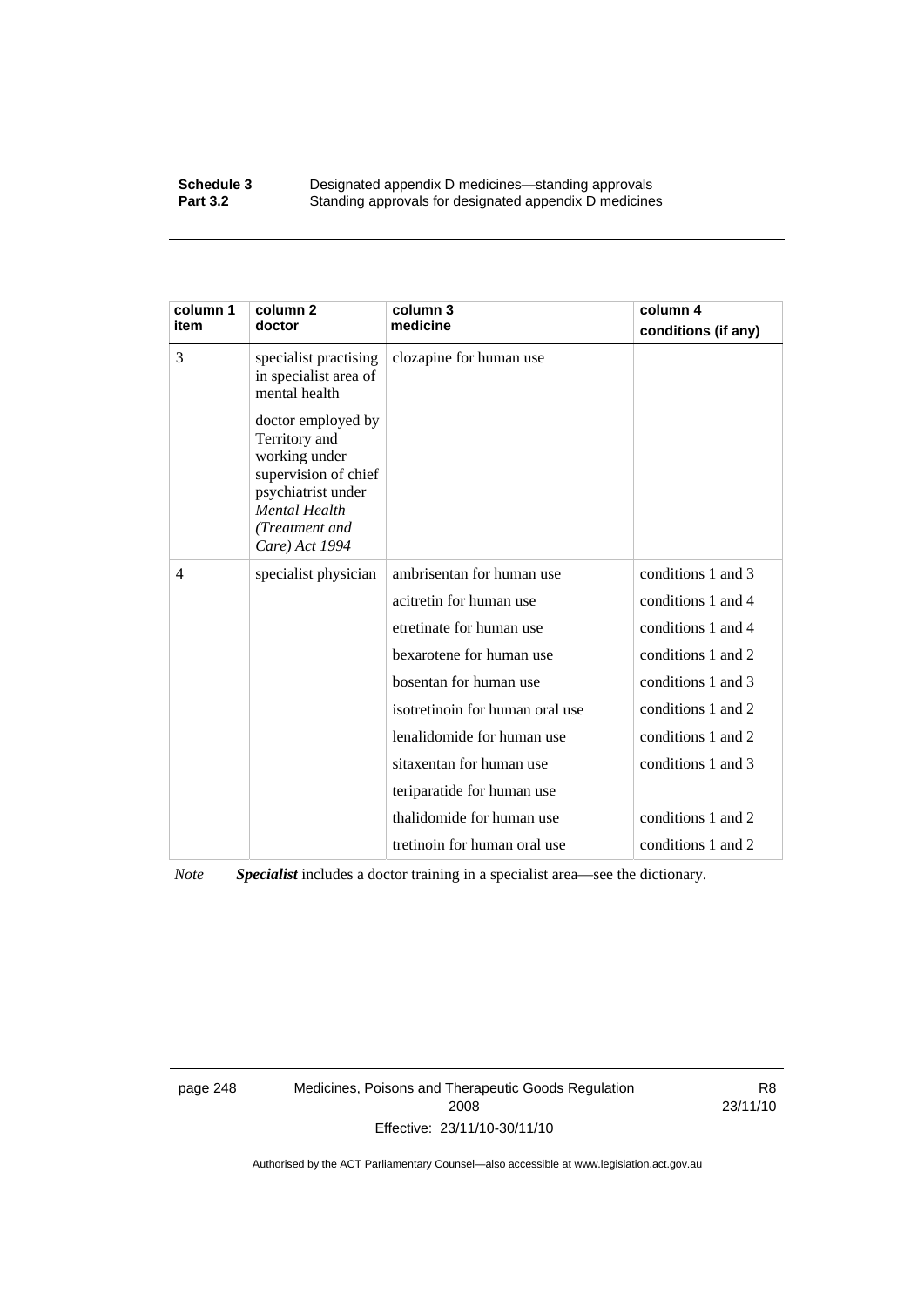# **Schedule 4 Dangerous poisons manufacturing etc authorisations**

(see s 690)

| column 1<br>item | column <sub>2</sub><br>people                                             | column 3<br>dangerous poison | column 4<br>prescribed purpose                                         |
|------------------|---------------------------------------------------------------------------|------------------------------|------------------------------------------------------------------------|
| 1                | manufacturers of glass                                                    | arsenic                      | manufacturing glass                                                    |
|                  | metallurgists                                                             |                              | manufacturing alloys                                                   |
| 2                | manufacturers of dyes or<br>pharmaceuticals                               | benzene                      | manufacturing dyes or<br>pharmaceuticals                               |
|                  | manufacturers of lacquers,<br>linoleum, protective cloths<br>or varnishes |                              | manufacturing lacquers,<br>linoleum, protective<br>cloths or varnishes |
| 3                | manufacturers of<br>chemicals or<br>pharmaceuticals                       | carbon tetrachloride         | manufacturing<br>chemicals or<br>pharmaceuticals                       |
|                  | manufacturers of lacquers,<br>paints or varnishes                         |                              | manufacturing lacquers,<br>paints or varnishes                         |
| $\overline{4}$   | managers of swimming<br>pools, other than domestic<br>swimming pools      | chlorine                     | purifying water in pools                                               |
|                  | manufacturers of<br>chemicals, plastics or<br>synthetic rubber            |                              | manufacturing<br>chemicals, plastics or<br>synthetic rubber            |
|                  | metallurgists                                                             |                              | cleaning metals                                                        |
|                  | people working at sewage<br>treatment centres                             |                              | treating sewage at<br>treatment centres                                |
|                  | people working at water<br>treatment centres                              |                              | purifying water at<br>treatment centres                                |

R8 23/11/10 Medicines, Poisons and Therapeutic Goods Regulation 2008 Effective: 23/11/10-30/11/10

page 249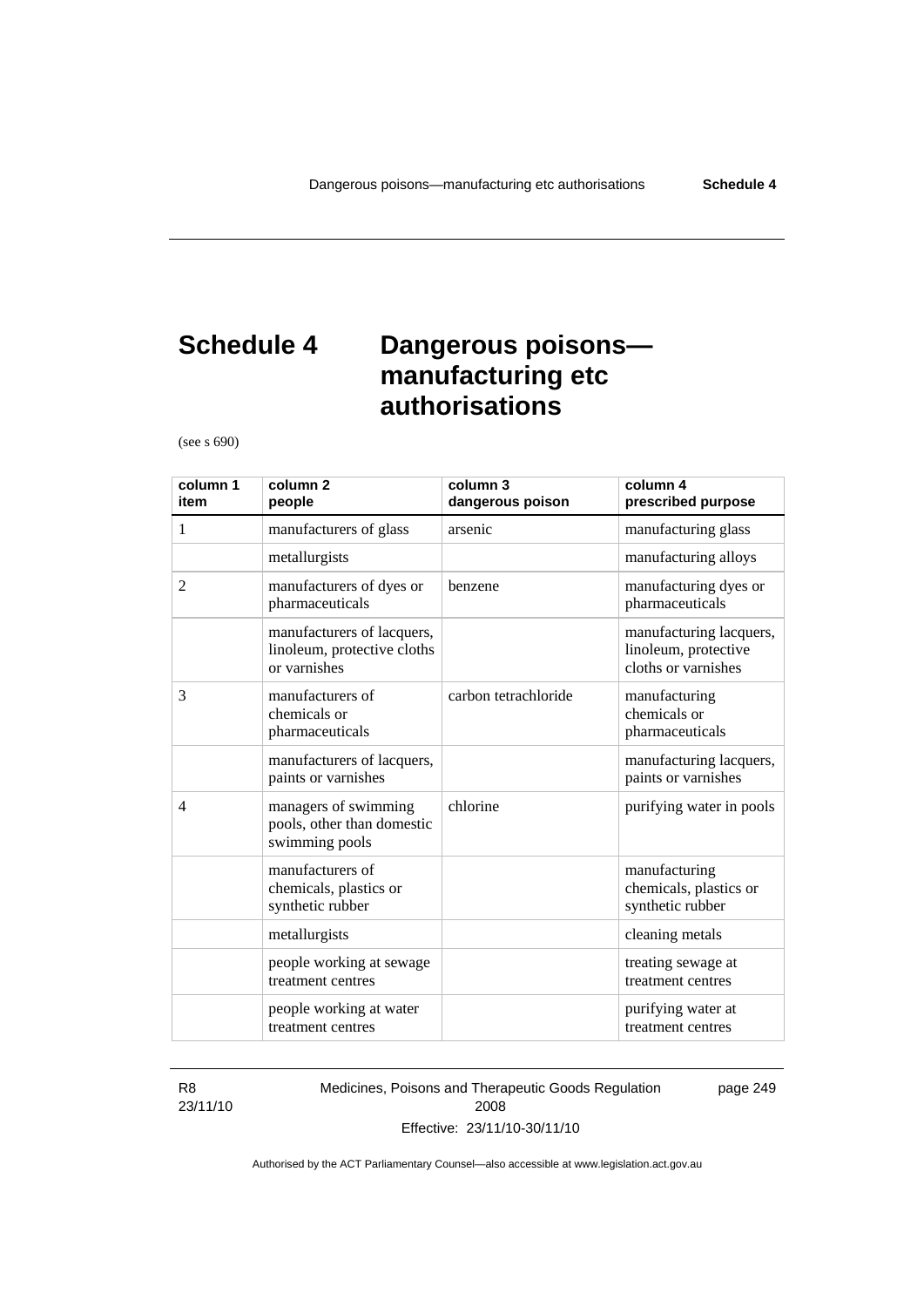| column 1<br>item | column <sub>2</sub><br>people                                   | column 3<br>dangerous poison                      | column 4<br>prescribed purpose                                  |
|------------------|-----------------------------------------------------------------|---------------------------------------------------|-----------------------------------------------------------------|
| 5                | electroplaters                                                  | cyanides                                          | electroplating                                                  |
|                  | jewellers                                                       |                                                   | manufacturing gold<br>jewellery                                 |
|                  | miners                                                          |                                                   | extracting or processing<br>gold                                |
| 6                | manufacturers of lacquers,<br>paints or varnishes               | epichlorohydrin                                   | manufacturing lacquers,<br>paints or varnishes                  |
| 7                | manufacturers of<br>chemicals or detergents                     | ethylene oxide                                    | manufacturing<br>chemicals or detergents                        |
|                  | sterilising technologists                                       |                                                   | sterilising surgical<br>instruments                             |
| 8                | glass workers                                                   | hydrofluoric acid                                 | etching glass                                                   |
|                  | masons                                                          |                                                   | cleaning building<br>materials                                  |
|                  | metal workers                                                   |                                                   | cleaning or etching<br>metals                                   |
|                  | miners                                                          |                                                   | extracting or processing<br>gold                                |
|                  | potters                                                         |                                                   | cleaning ceramics                                               |
| 9                | manufacturers of lamps,<br>mirrors or scientific<br>instruments | mercury                                           | manufacturing of lamps,<br>mirrors or scientific<br>instruments |
|                  | manufacturers of mercury<br>salts or organic<br>compounds       |                                                   | manufacturing mercury<br>salts or organic<br>compounds          |
|                  | miners                                                          |                                                   | extracting metals from<br>ores                                  |
| 10               | manufacturers of plastics                                       | 4, 4'-methylenebis<br>[2-chloroaniline]<br>(MOCA) | manufacturing plastics                                          |

page 250 Medicines, Poisons and Therapeutic Goods Regulation 2008 Effective: 23/11/10-30/11/10

R8 23/11/10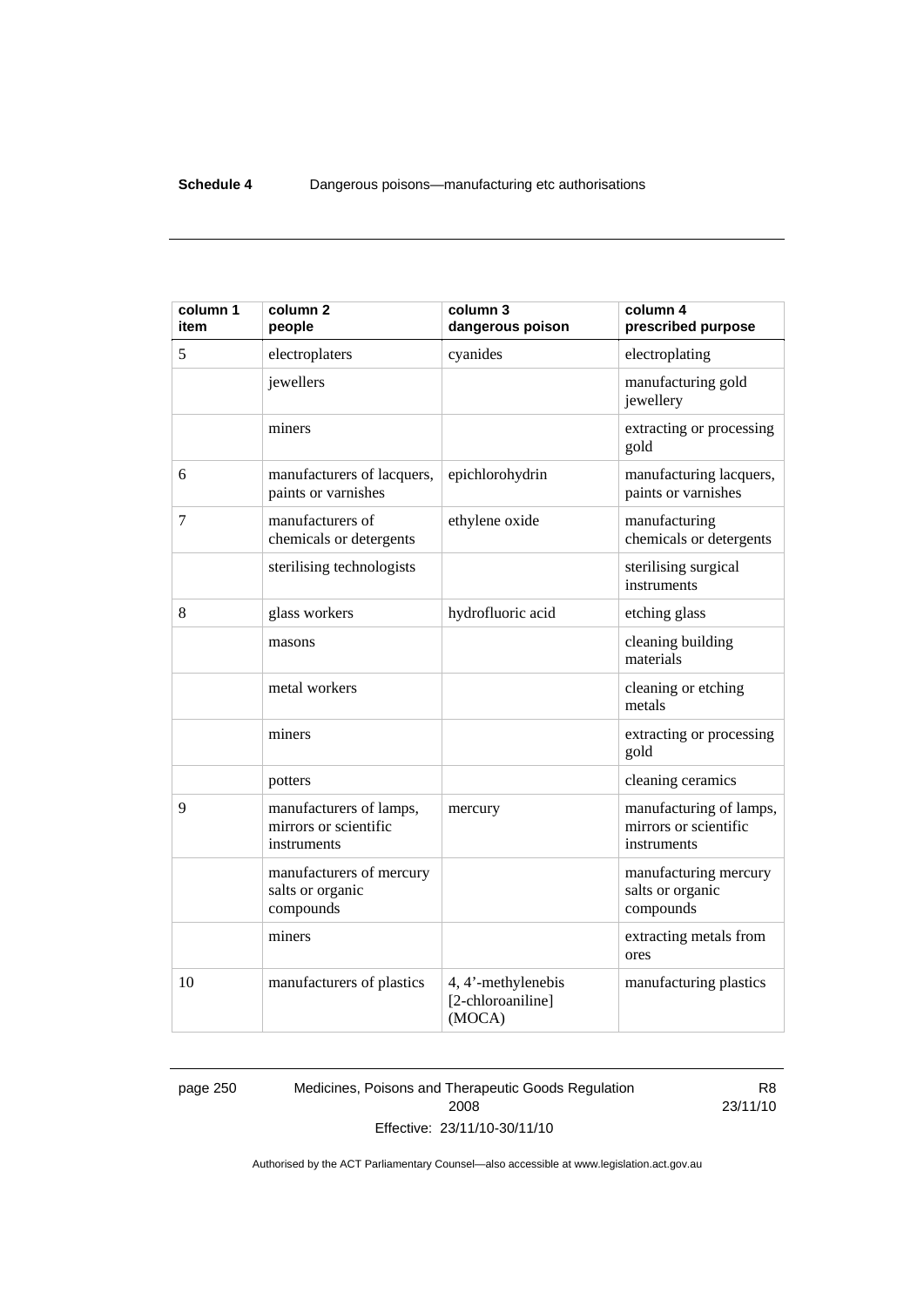| column 1<br>item | column <sub>2</sub><br>people                                                        | column 3<br>dangerous poison | column 4<br>prescribed purpose                                                    |
|------------------|--------------------------------------------------------------------------------------|------------------------------|-----------------------------------------------------------------------------------|
| 11               | manufacturers of<br>detergents, lubricants or<br>organic compounds                   | propylene oxide              | manufacturing<br>detergents, lubricants or<br>organic compounds                   |
| 12               | manufacturers of organic<br>compounds, paints, rust<br>removers or varnishes         | tetrachloroethane            | manufacturing organic<br>compounds, paints, rust<br>removers or varnishes         |
| 13               | manufacturers of dyes                                                                | ortho-tolidine               | manufacturing dyes                                                                |
| 14               | manufacturers of<br>disinfectants, household<br>cleaners or industrial<br>deodorants | trichloroisocyanuric acid    | manufacturing<br>disinfectants, household<br>cleaners or industrial<br>deodorants |

R8 23/11/10 Medicines, Poisons and Therapeutic Goods Regulation 2008 Effective: 23/11/10-30/11/10

page 251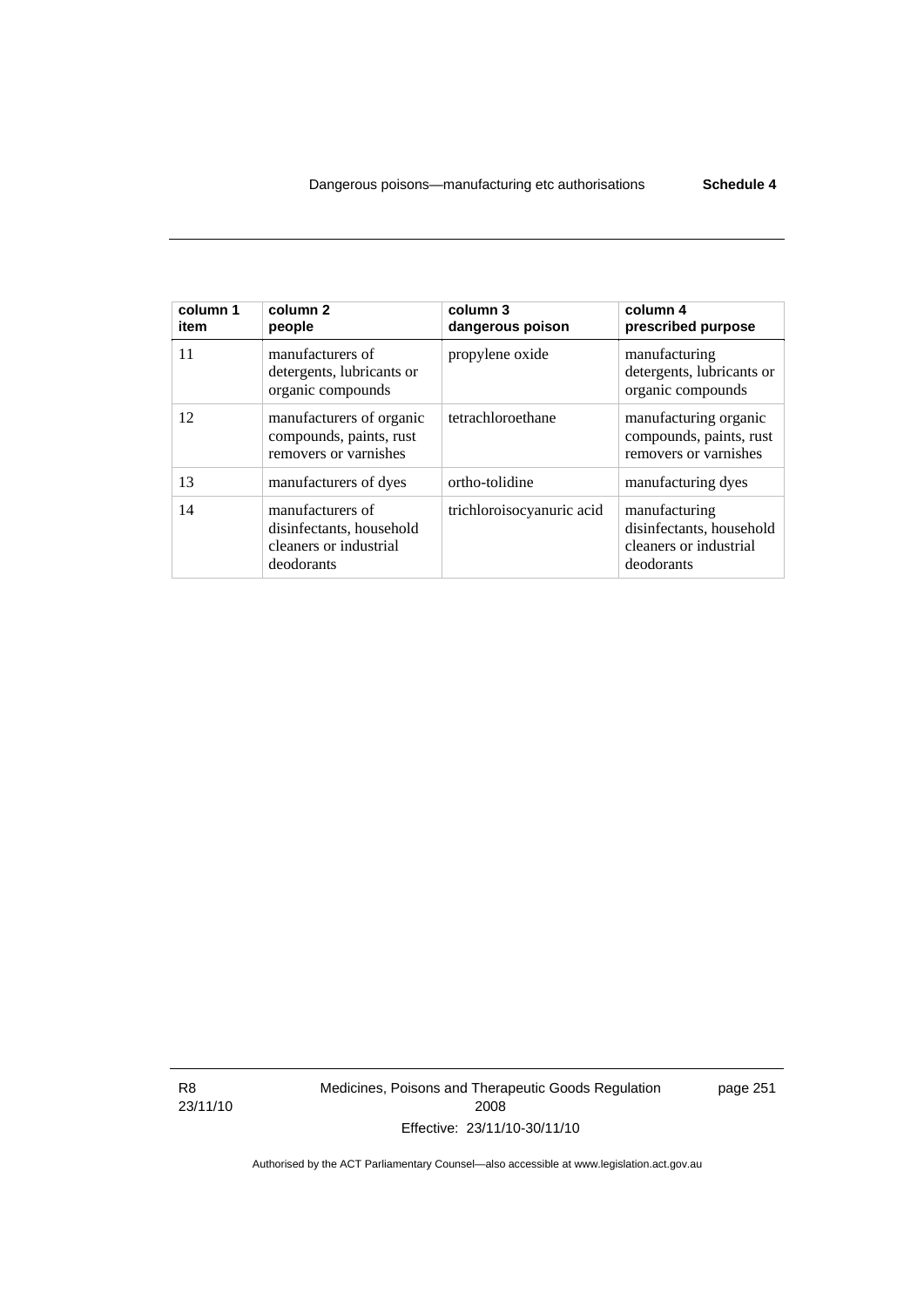# **Schedule 5 Requirements for storage receptacles**

(see s 531 and s 533)

### **Part 5.1 Medicines cabinets**

#### **5.1 Medicines cabinets—general requirements**

A medicines cabinet must be constructed to prevent ready access to the cabinet's contents by cutting, sawing or unbolting.

### **5.2 Medicines cabinets—body requirements**

- (1) The body of a medicines cabinet must be constructed of a single layer of black mild steel plate at least 10mm thick and with continuous welding of all joints.
- (2) The body must have, for installation—
	- (a) 4 suitably sized holes in the cabinet's back plate; or
	- (b) 2 suitably sized holes in the back plate and 2 suitably sized holes in the cabinet's base.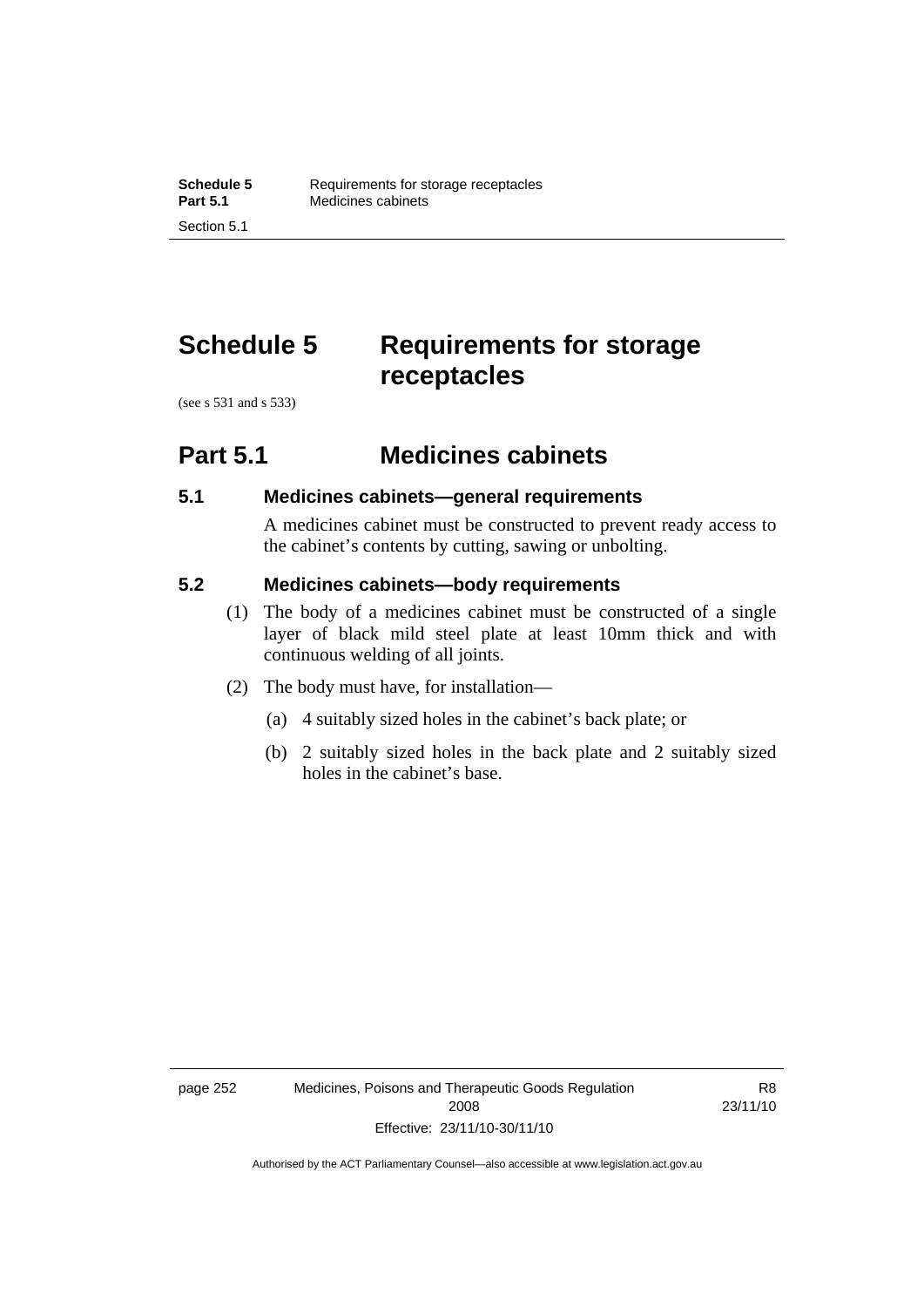### **5.3 Medicines cabinets—door requirements**

- (1) The door of a medicines cabinet must be constructed of black mild steel plate at least 10mm thick.
- (2) When the medicines cabinet door is closed, the door must—
	- (a) fit flush with the cabinet; and
	- (b) have a clearance around the door of not more than 1.5mm.
- (3) The door must be fitted with a fixed locking bar, welded to the inside face of the door near the hinge edge, that engages in a rebate in the cabinet when closed.
- (4) The hinges on the door must be—
	- (a) constructed of heavy duty steel; and
	- (b) continuous welded to the door and body of the cabinet.

### **5.4 Medicines cabinets—lock requirements**

- (1) A medicines cabinet lock must be—
	- (a) a 6-lever pick-proof lock; or
	- (b) a lock mechanism of a level of security equal to, or greater than, a 6-lever pick-proof lock.
- (2) The lock must be securely attached to the inside face of the door.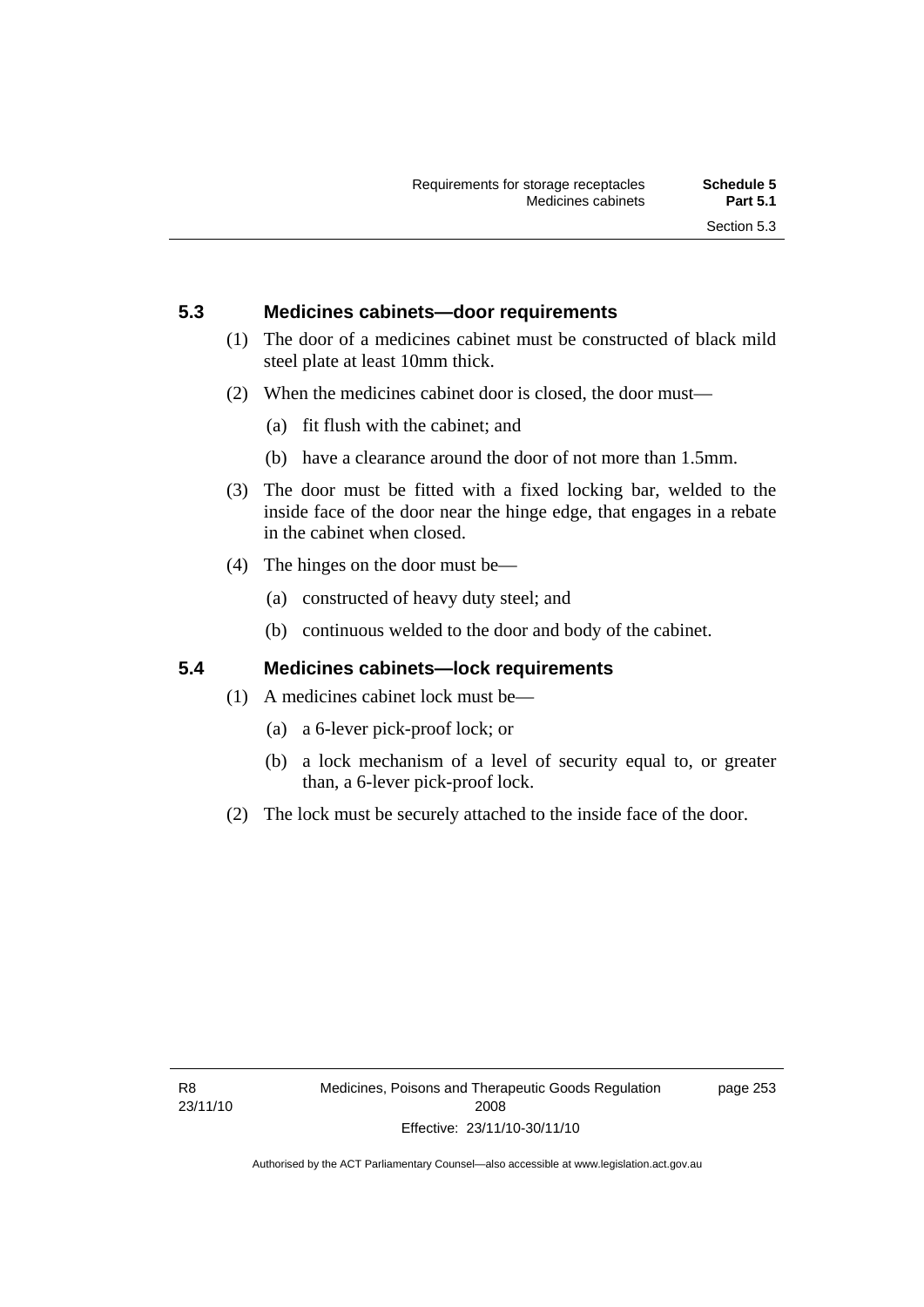#### **5.5 Medicines cabinets—mounting requirements**

- (1) A medicines cabinet must be—
	- (a) embedded in a floor of reinforced concrete of at least 10mpa compressive strength; or
	- (b) securely fixed to a wall or floor (or both) in accordance with this section.
- (2) If the wall and floor are brick or concrete, the medicines cabinet must be fixed to the wall or floor (or both) by at least 4 expanding bolts.
- (3) If the wall is timber, but the floor is brick or concrete, the medicines cabinet must be fixed—
	- (a) to the floor by at least 4 expanding bolts; and
	- (b) to the wall by at least 2 coach screws into the studs as close to the top of the wall face as is possible.
- (4) If the wall and floor are timber, the medicines cabinet must be fixed to the timber frame of the wall or floor in a way that will ensure that the cabinet cannot be removed from the floor or wall within 30 minutes.
- (5) The bolts and coach screws must be at least 10mm in diameter.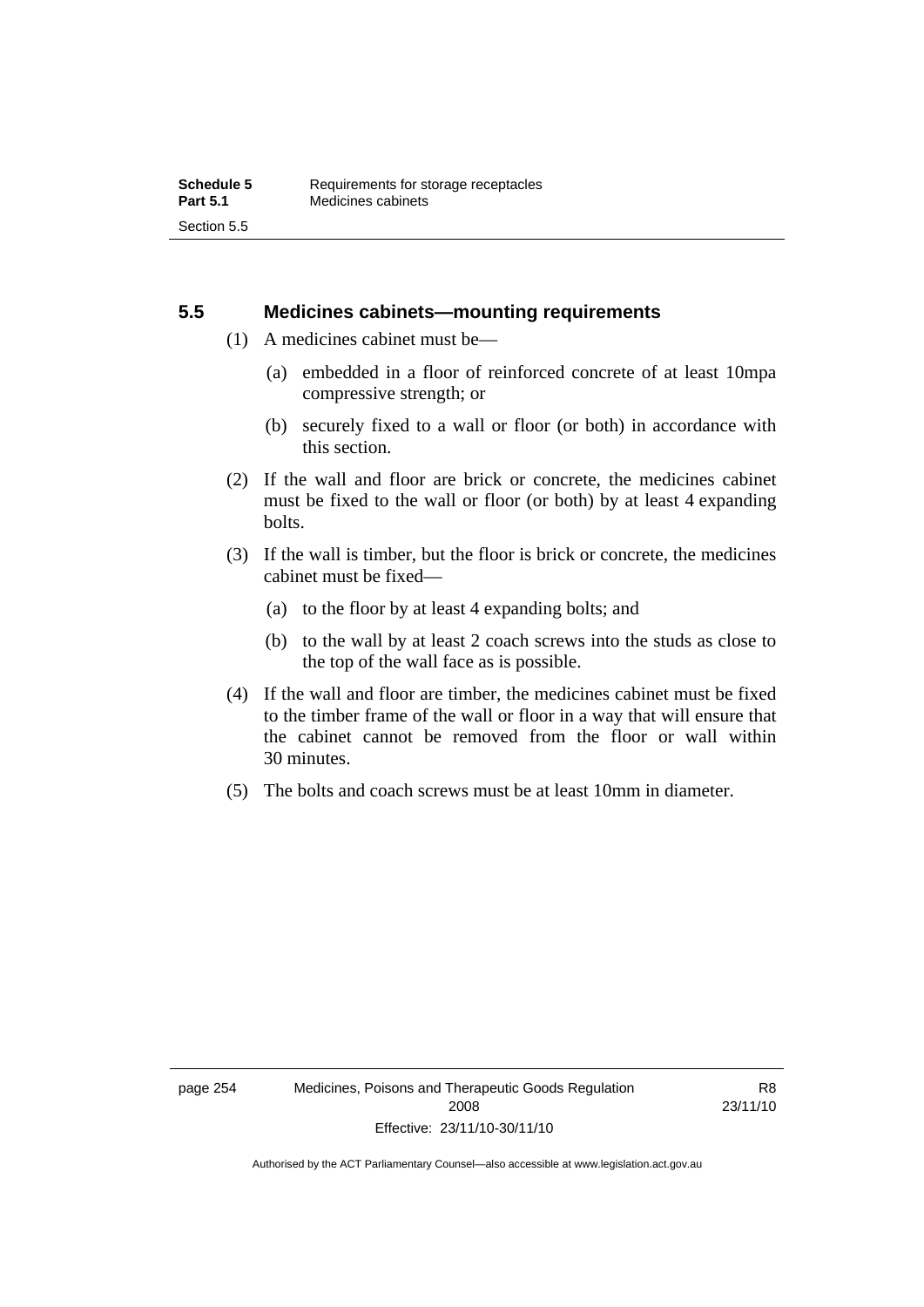## **Part 5.2 Safes, strong rooms and vaults**

#### **5.6 Requirements for safes**

- (1) A safe must be constructed to prevent ready access to the safe's contents by cutting, sawing or unbolting.
- (2) When locked, a safe must reasonably be expected to resist attempts to gain entry by tools, torch or explosives for at least 30 minutes.
- $(3)$  A safe-
	- (a) may be freestanding if it weighs more than 350kg; or
	- (b) must be securely attached to, or embedded in, a concrete floor or a concrete or brick wall in a way that will ensure that the cabinet cannot be removed from the floor or wall within 30 minutes.

#### **5.7 Requirements for strong rooms**

- (1) The walls, floor and ceiling of a strong room must be brick or concrete.
- (2) The strong room must be fitted with a door.
- (3) When locked, the strong room must reasonably be expected to resist attempts to gain entry by tools, torch or explosives for at least 1 hour.

#### **5.8 Requirements for vaults**

- (1) The walls, floor and ceiling of a vault must be reinforced concrete.
- (2) The vault must be fitted with a door.
- (3) When locked, the vault must reasonably be expected to resist attempts to gain entry by tools, torch or explosives for at least 1 hour.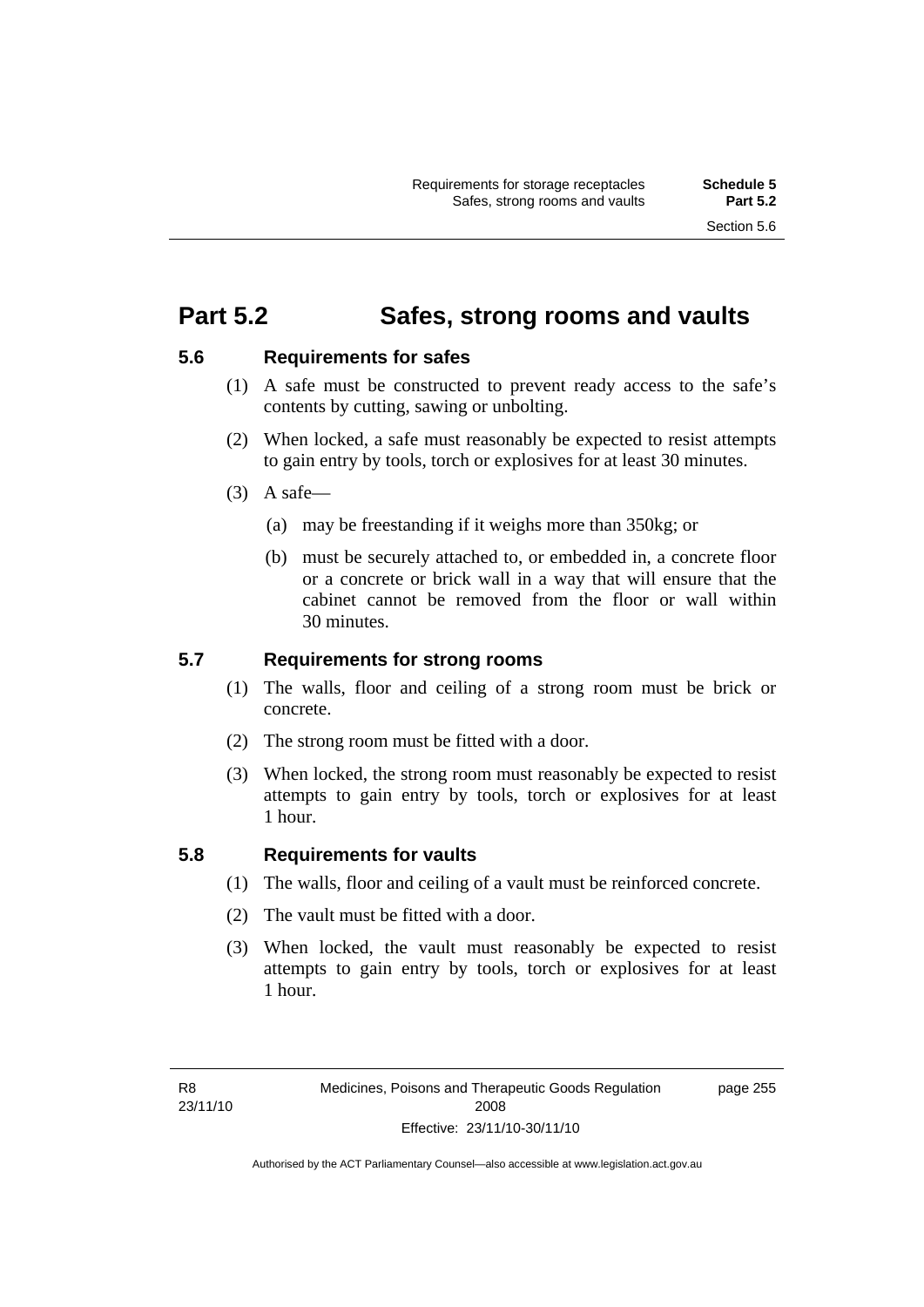**Schedule 10** Modification—Crimes Act 1900

Modification [10.1]

# **Schedule 10 Modification—Crimes Act 1900**

(see s 1100)

#### **[10.1] Section 170**

*substitute* 

#### **170 Meaning of** *anabolic steroid*

In this part:

*anabolic steroid* includes—

- (a) a substance mentioned in schedule 1 and any—
	- (i) salt, active principle or derivative of the substance; or
	- (ii) stereoisomer of the substance; or
	- (iii) preparation or admixture containing any proportion of the substance; and
- (b) a salt of an active principle or derivative of a substance mentioned in schedule 1; and
- (c) a salt of a stereoisomer of a substance mentioned in schedule 1.

#### **[10.2] New schedule 1**

*insert* 

# **Schedule 1 Anabolic steroids**

(see s 170)

| column 1 | column 2       |
|----------|----------------|
| item     | substance      |
|          | Androisoxazole |

page 256 Medicines, Poisons and Therapeutic Goods Regulation 2008 Effective: 23/11/10-30/11/10

R8 23/11/10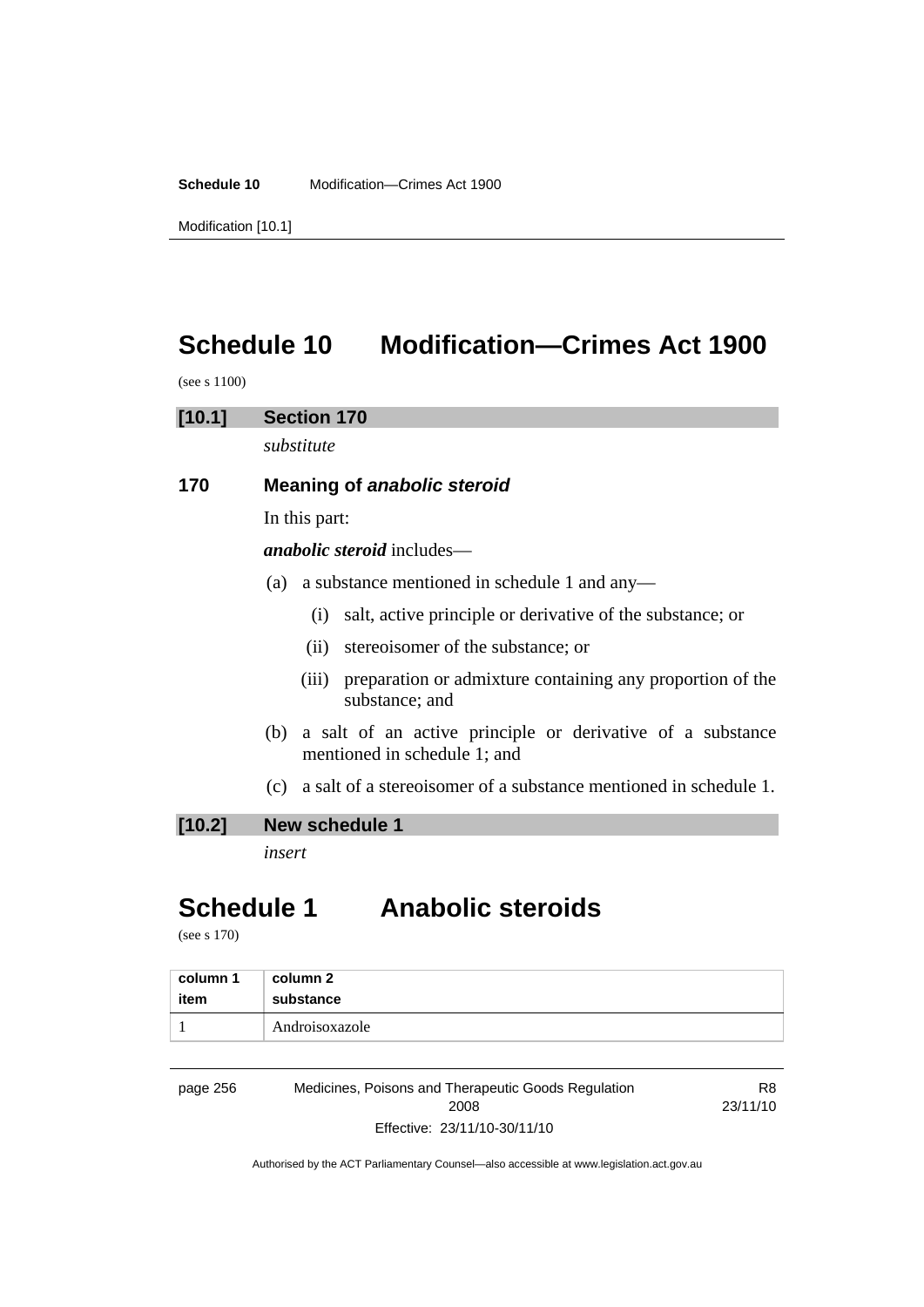#### Modification—Crimes Act 1900 **Schedule 10**

Modification [10.2]

| column 1       | column <sub>2</sub>                                 |
|----------------|-----------------------------------------------------|
| item           | substance                                           |
| $\overline{2}$ | Androsterone                                        |
| 3              | Atamestane                                          |
| $\overline{4}$ | Bolandiol                                           |
| 5              | Bolasterone                                         |
| 6              | <b>Bolazine</b>                                     |
| $\overline{7}$ | Boldenone                                           |
| 8              | Bolenol                                             |
| 9              | Bolmantalate                                        |
| 10             | Calusterone                                         |
| 11             | Chlorandrostenolone                                 |
| 12             | 4-Chloromethandienone                               |
| 13             | Chloroxydienone                                     |
| 14             | Chloroxymesterone (dehydrochloromethyltestosterone) |
| 15             | Clostebol                                           |
| 16             | Danazol                                             |
| 17             | Dihydrolone                                         |
| 18             | Dimethandrostanolone                                |
| 19             | Dimethazine                                         |
| 20             | Drostanolone                                        |
| 21             | Enestebol                                           |
| 22             | Epitiostanol                                        |
| 23             | Ethisterone                                         |
| 24             | Ethyldienolone                                      |
| 25             | Ethyloestrenol                                      |
| 26             | Fluoxymesterone                                     |

#### R8 23/11/10

Medicines, Poisons and Therapeutic Goods Regulation 2008 Effective: 23/11/10-30/11/10 page 257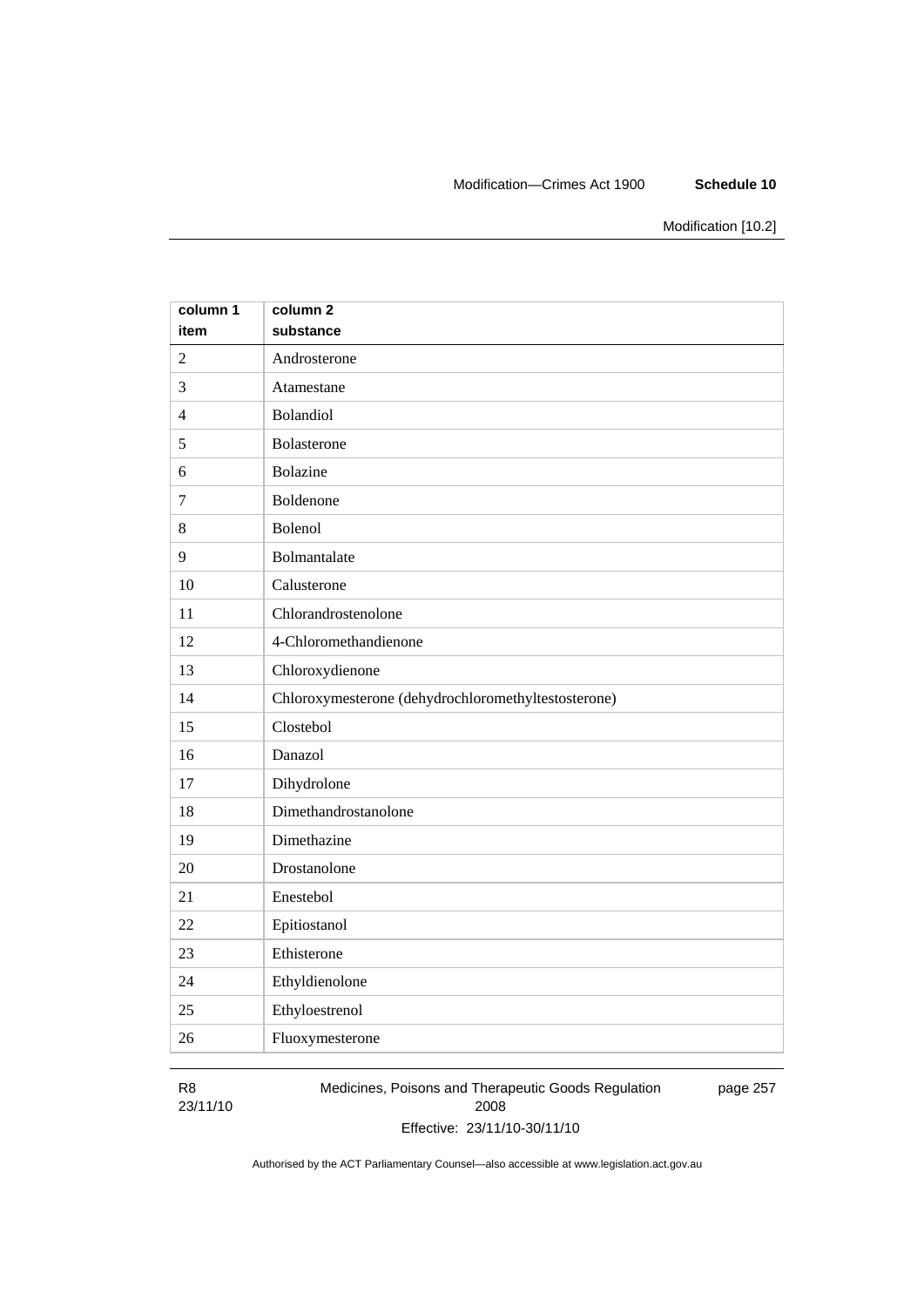#### **Schedule 10** Modification—Crimes Act 1900

Modification [10.2]

| column 1 | column <sub>2</sub>          |
|----------|------------------------------|
| item     | substance                    |
| 27       | Formebolone                  |
| 28       | Furazabol                    |
| 29       | Gestrinone                   |
| 30       | Hydroxystenozol              |
| 31       | Mebolazine                   |
| 32       | Mepitiostane                 |
| 33       | Mesabolone                   |
| 34       | Mestanolone (androstanolone) |
| 35       | Mesterolone                  |
| 36       | Methandienone                |
| 37       | Methandriol                  |
| 38       | Methandrostenolone           |
| 39       | Methenolone                  |
| 40       | Methylclostebol              |
| 41       | Methyltestosterone           |
| 42       | Methyltrienolone             |
| 43       | Metribolone                  |
| 44       | Mibolerone                   |
| 45       | Nandrolone                   |
| 46       | Norandrostenolone            |
| 47       | Norbolethone                 |
| 48       | Norclostebol                 |
| 49       | Norethandrolone              |
| 50       | Normethandrone               |
| 51       | Ovandrotone                  |

page 258 Medicines, Poisons and Therapeutic Goods Regulation 2008 Effective: 23/11/10-30/11/10

R8 23/11/10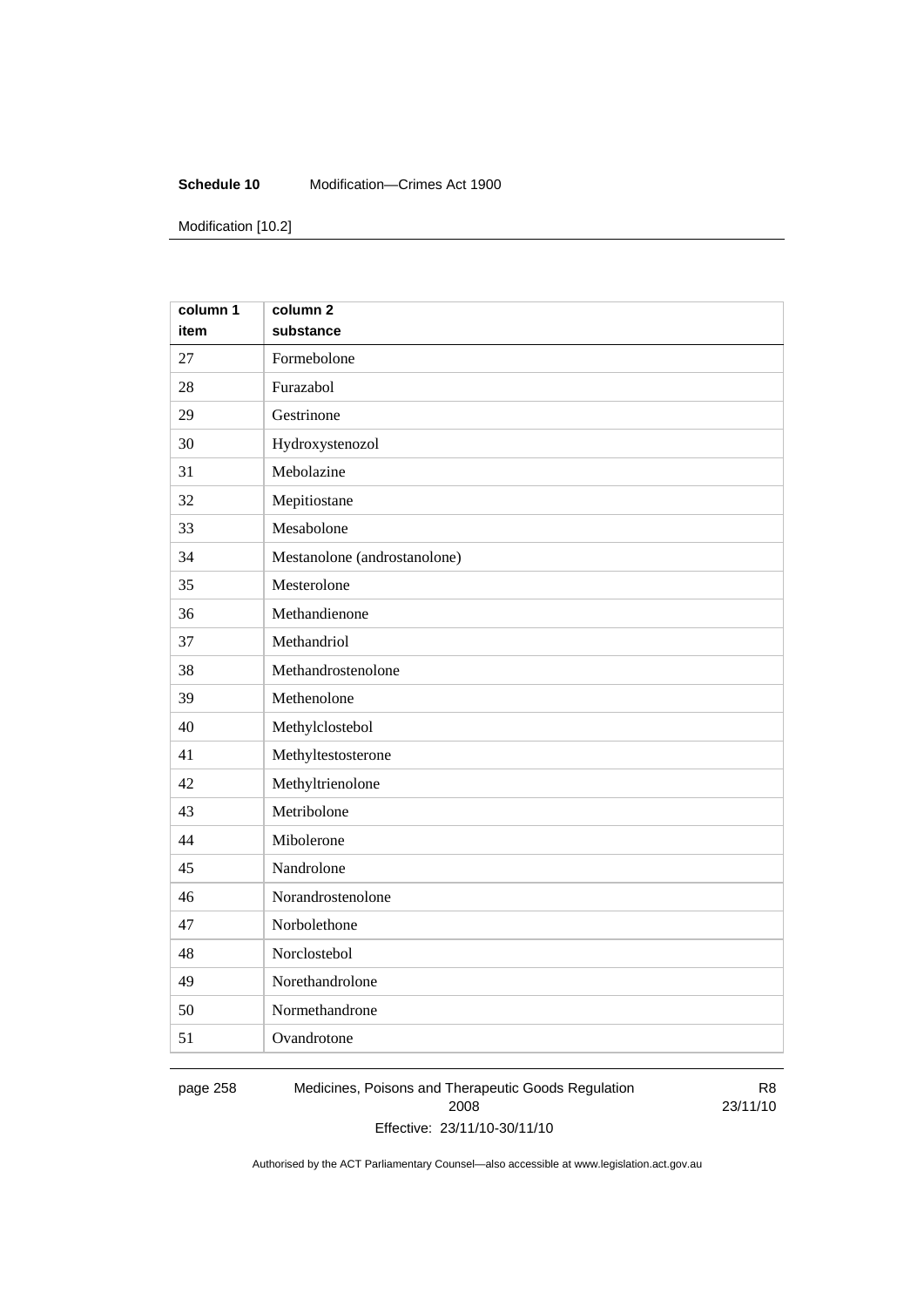#### Modification—Crimes Act 1900 **Schedule 10**

Modification [10.2]

| column 1<br>item | column 2<br>substance                                                                |
|------------------|--------------------------------------------------------------------------------------|
| 52               | Oxabolone                                                                            |
| 53               | Oxandrolone                                                                          |
| 54               | Oxymesterone                                                                         |
| 55               | Oxymetholone                                                                         |
| 56               | Prasterone                                                                           |
| 57               | Propetandrol                                                                         |
| 58               | Quinbolone                                                                           |
| 59               | Roxibolone                                                                           |
| 60               | Silandrone                                                                           |
| 61               | Stanolone                                                                            |
| 62               | Stanozolol                                                                           |
| 63               | Stenbolone                                                                           |
| 64               | Testolactone                                                                         |
| 65               | Testosterone                                                                         |
| 66               | Thiomesterone                                                                        |
| 67               | Trenbolone                                                                           |
| 68               | Trestolone                                                                           |
| 69               | Anabolic and androgenic steroidal agents not mentioned elsewhere in this<br>schedule |

R8 23/11/10 Medicines, Poisons and Therapeutic Goods Regulation 2008 Effective: 23/11/10-30/11/10

page 259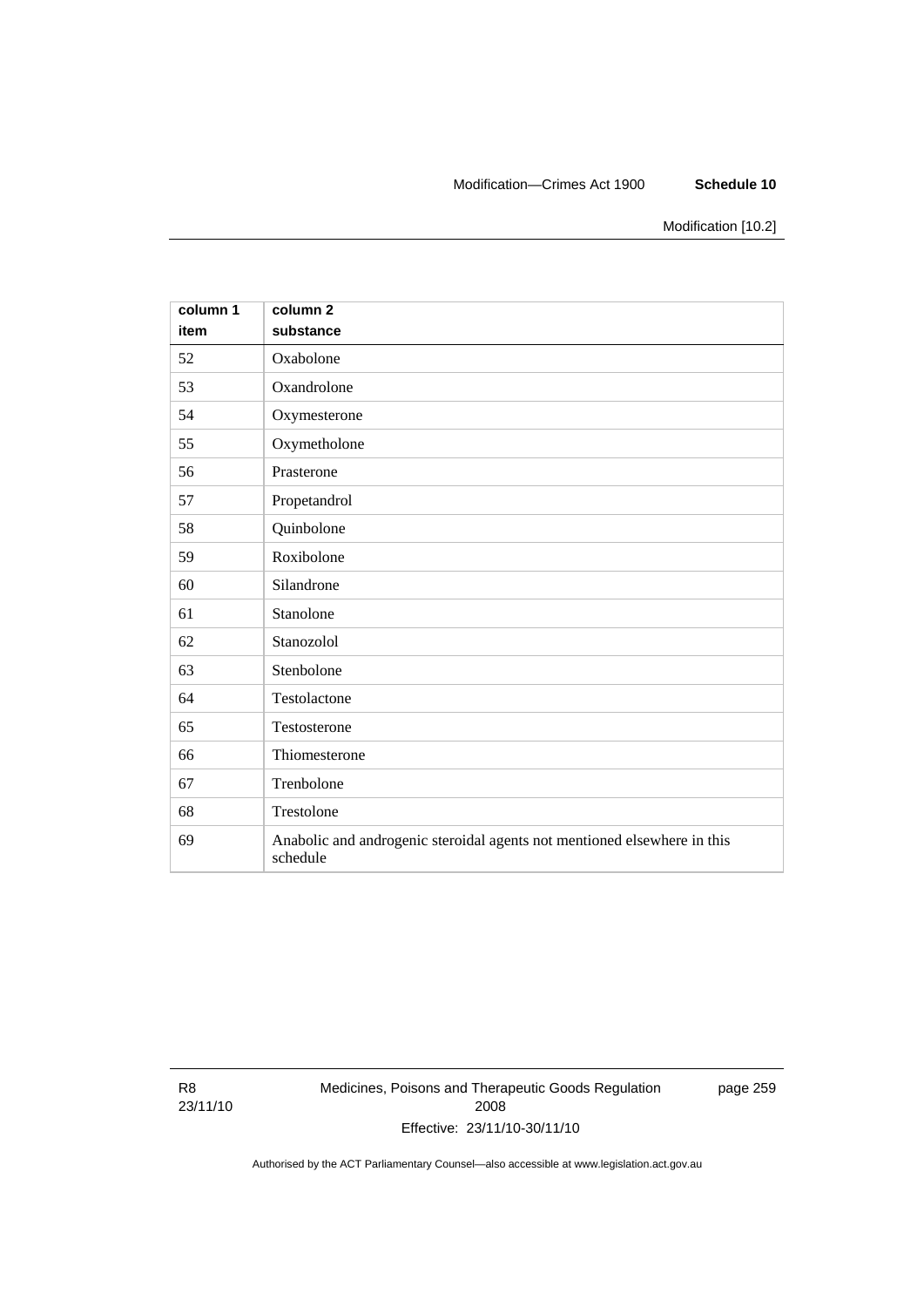# **Dictionary**

(see s 3)

- *Note 1* The Legislation Act contains definitions and other provisions relevant to this regulation.
- *Note 2* For example, the Legislation Act, dict, pt 1, defines the following terms:
	- child
		- correctional centre
		- doctor
		- enrolled nurse
		- home address
		- nurse
		- nurse practitioner
		- optometrist
		- public employee
		- reviewable decision notice.

*Note 3* Terms used in this regulation have the same meaning that they have in the *Medicines, Poisons and Therapeutic Goods Act 2008* (see Legislation Act, s 148). For example, the following terms are defined in the *Medicines, Poisons and Therapeutic Goods Act 2008*, dictionary:

- controlled medicine (see s 11)
- dangerous poison (see s 12)
- deals, with a regulated substance (see s 19)
- deals, with a regulated therapeutic good (see s 21)
- health practitioner
- hospital
- *institution*
- medicines and poisons standard (see s 15)
- prescription only medicine (see s 11)
- prohibited substance (see s 13)
- purchase order
- regulated substance (see s 10)

page 260 Medicines, Poisons and Therapeutic Goods Regulation 2008 Effective: 23/11/10-30/11/10

R8 23/11/10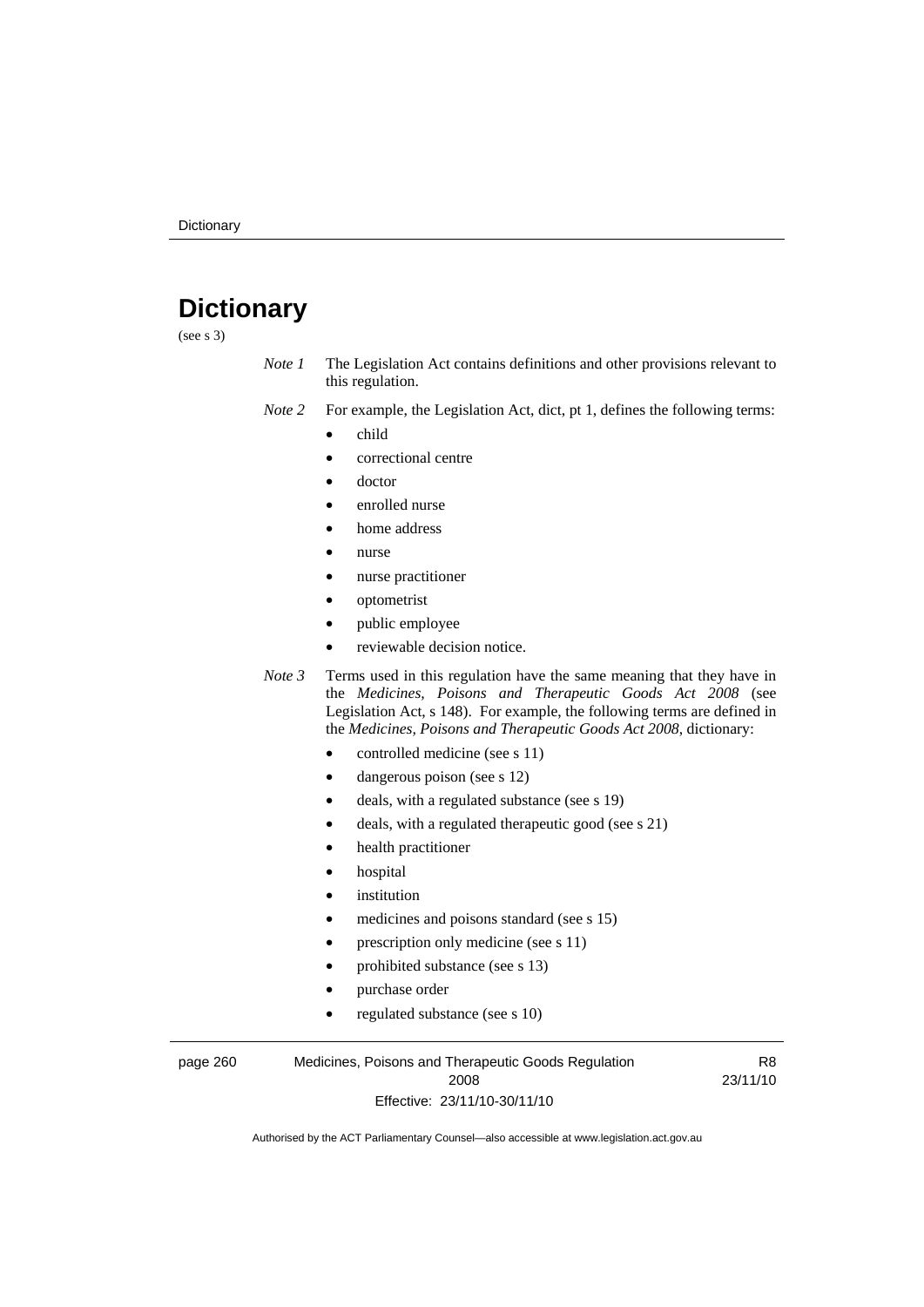#### **Dictionary**

- residential aged care facility
- signs
- supply (see s 24)
- supply authority (see s 23)
- ward
- written.

*appendix D medicines approval*—see section 590.

#### *approved analyst* means—

- (a) an analyst appointed under the *Public Health Act 1997*, section 15 who is authorised under that Act to exercise a function under the Act; or
- (b) an analyst appointed or authorised under another territory law or a law of the Commonwealth, a State or another Territory.

*Australian code of good wholesaling practice for therapeutic goods for human use* means the *Australian Code of Good Wholesaling Practice for Therapeutic Goods for Human Use*  prepared by the National Coordinating Committee on Therapeutic Goods, as in force from time to time.

*Note* The code is accessible at www.tga.gov.au.

*authorised midwife*—see the *National Health Act 1953* (Cwlth), section 84 (1), definition of *authorised midwife***.**

*bioequivalent*—a form of a substance is the *bioequivalent* of another form of the substance if the forms are physiologically equivalent in their clinical effect.

*CHO* means chief health officer.

*community pharmacy* means a pharmacy at a place other than an institution.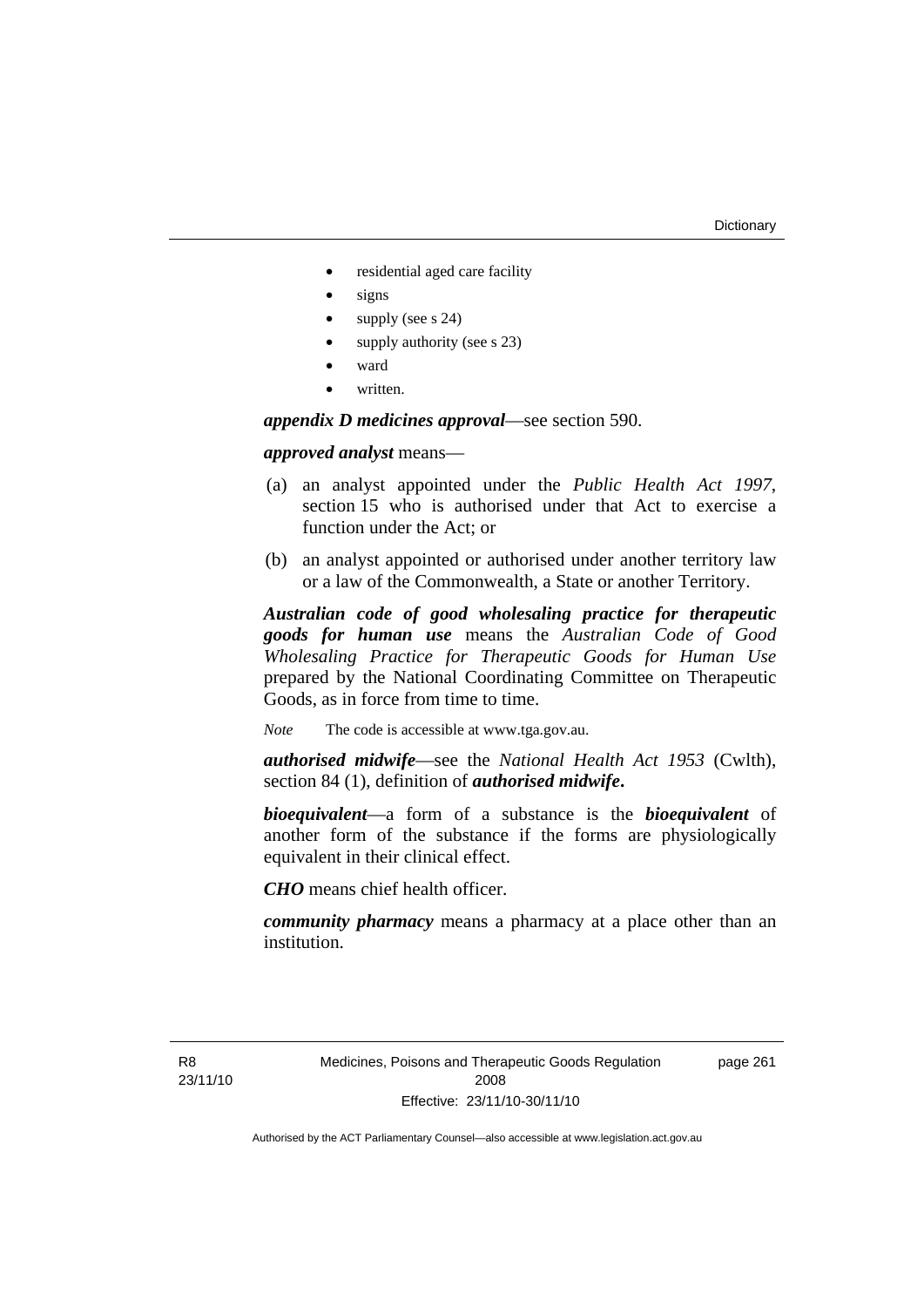*complying purchase order* means—

- (a) for a medicine—a purchase order that complies with section 62; or
- (b) for a dangerous poison—a purchase order that complies with section 721; or
- (c) for an appendix C substance or prohibited substance—see section 772.

*condition 1*, for a doctor prescribing or supplying a designated appendix D medicine to a woman of child-bearing age, for schedule 3 (Designated appendix D medicines—standing approvals)—see schedule 3, section 3.1.

*condition 2*, for a doctor prescribing or supplying a designated appendix D medicine to a woman of child-bearing age, for schedule 3—see schedule 3, section 3.1.

*condition 3*, for a doctor prescribing or supplying a designated appendix D medicine to a woman of child-bearing age, for schedule 3—see schedule 3, section 3.1.

*condition 4*, for a doctor prescribing or supplying a designated appendix D medicine to a woman of child-bearing age, for schedule 3—see schedule 3, section 3.1.

*controlled medicines approval*—see section 550.

*controlled medicines register* means a register for controlled medicines.

*controlled medicines research and education program licence* see section 600.

*custodian*, of an animal, means—

- (a) an adult who has lawful custody of the animal; or
- (b) if the animal is owned by a child or a person with a guardian a parent or guardian of the child or person.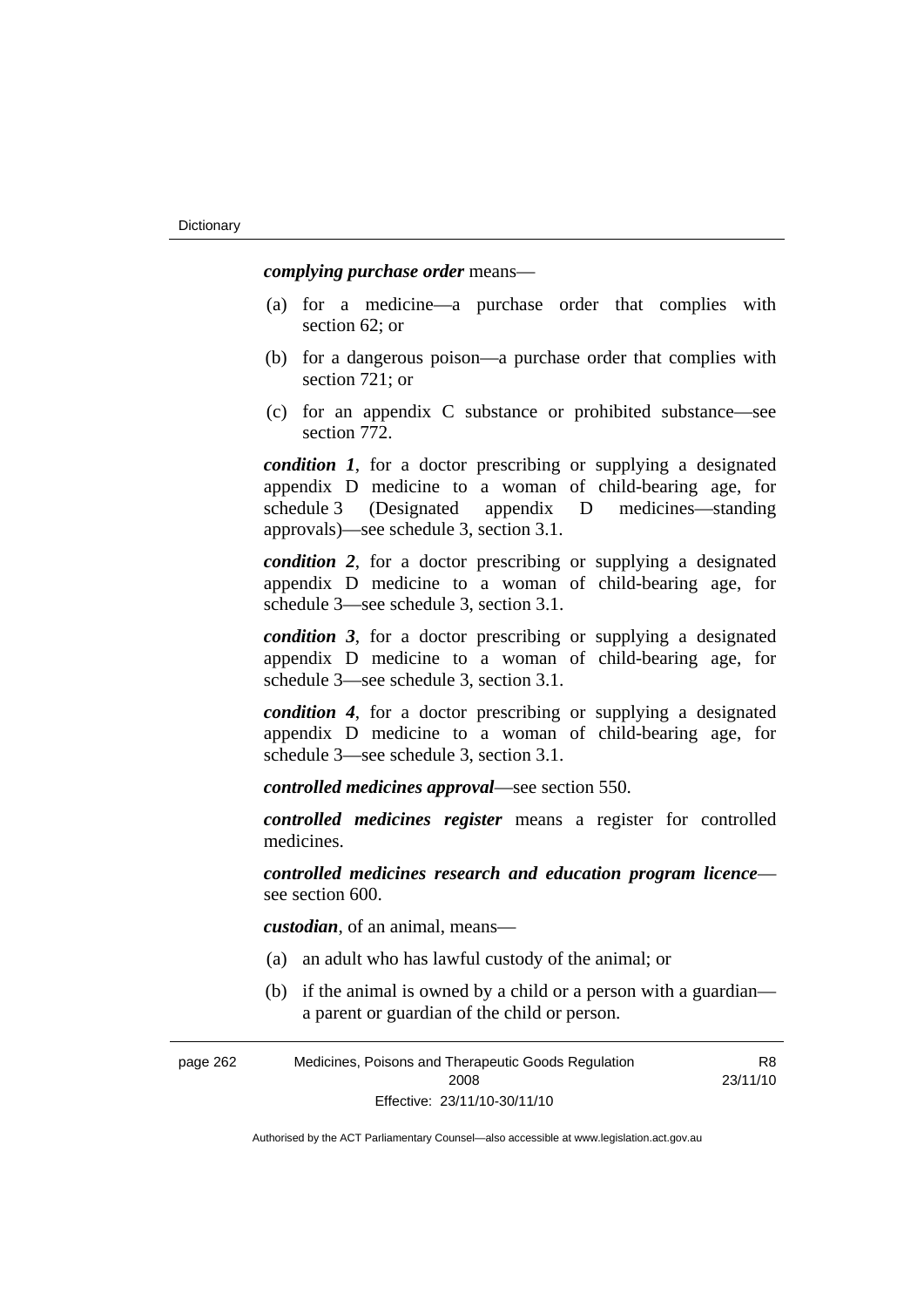*CYP authorised person*—see the *Children and Young People Act 2008*, dictionary, definition of *authorised person*.

*CYP detention place* means a detention place under the *Children and Young People Act 2008*.

*dangerous poisons manufacturers licence*—see section 700.

*dangerous poisons register* means a register for dangerous poisons.

*dangerous poisons research and education program licence*—see section 700.

*dangerous poisons suppliers licence*—see section 700.

*day hospital* means a facility where a person is admitted for surgical or medical treatment and discharged on the same day.

*dentist* does not include a trainee dentist.

*Note* See the definition of *trainee*.

*designated appendix D medicine* means a medicine listed in schedule 3, (Designated appendix D medicines—standing approvals), part 3.2, column 3.

*Note* The medicines are included in the medicines and poisons standard, appendix D.

*designated prescriber*, for part 13.1 (Controlled medicines approvals)—see section 551.

*designated prescription only medicine*, for part 4.3 (Authorisation to supply without prescription in emergencies)—see section 250.

*detainee*—see the *Corrections Management Act 2007*, section 6.

*disability care* means care that is provided to a person with a disability in a residential facility in which the person is also provided with accommodation that includes—

 (a) appropriate staff to meet the nursing and personal care needs of the person; and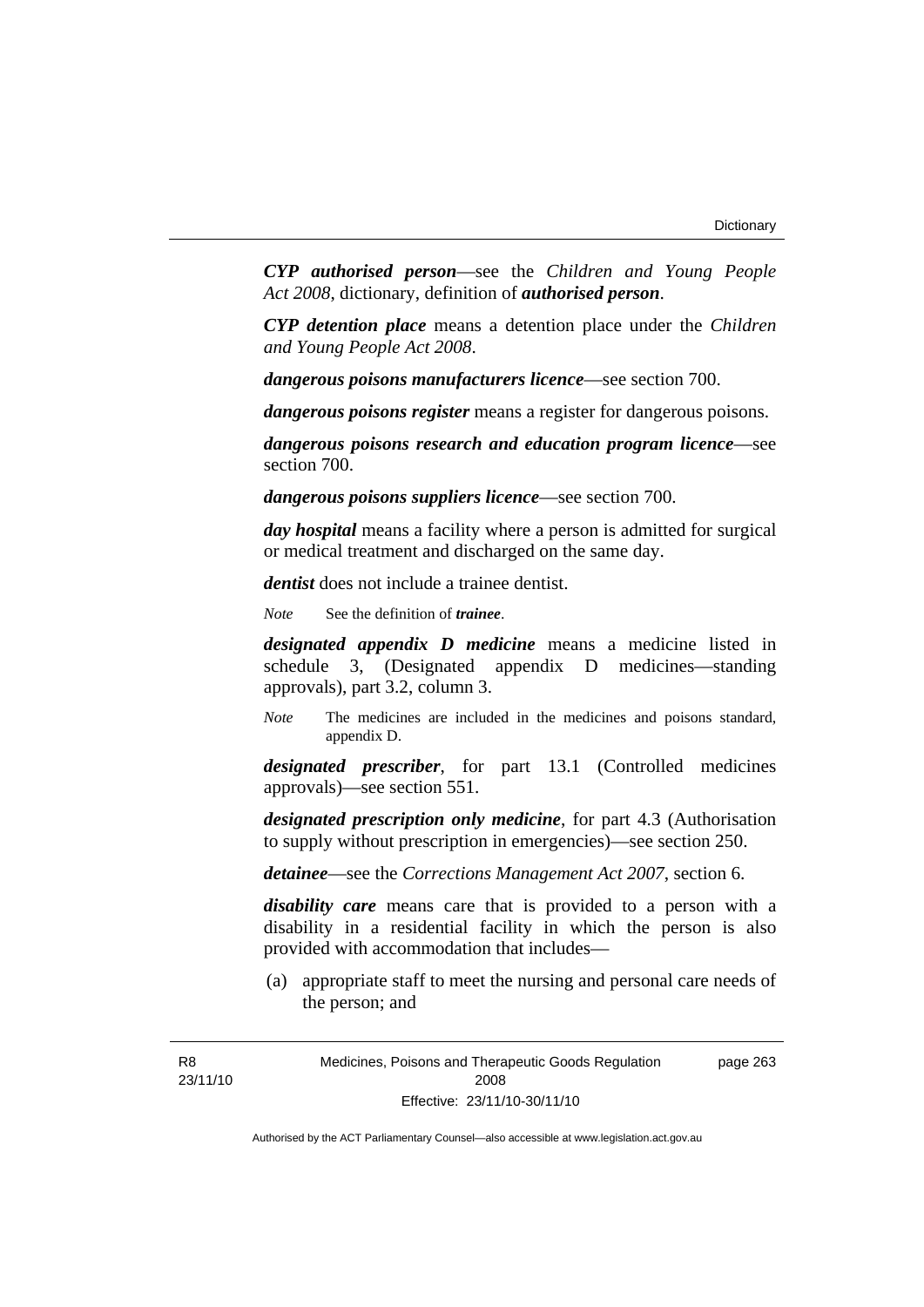- (b) meals and cleaning services; and
- (c) furnishings, furniture and equipment for the provision of the care and accommodation.

*doctor* does not include an intern doctor.

*Note* See the definition of *intern*.

*eligible midwife*—see the *National Health Act 1953* (Cwlth), section 84AAE**.**

*endorsement*, for division 13.1.4 (Endorsements to treat drug-dependency)—see section 580.

*environmental authorisation* means—

- (a) an environmental authorisation under the *Environment Protection Act 1997*; or
- (b) an authorisation (however described) under a Commonwealth or State law that corresponds to the environmental authorisation mentioned in paragraph (a).

*first-aid kit* includes a portable bag or container of medicines and other medical supplies kept by a person for health care or emergency treatment.

*first-aid kit licence*—see section 600.

*health profession* means—

- (a) a health profession under the *Health Practitioner Regulation National Law (ACT)*, section 5 (Definitions); and
- (b) includes a health profession under the *Health Professionals Act 2004*, dictionary.

*health professional* means a person who is registered under the *Health Professionals Act 2004*.

| วage 264 |  |
|----------|--|
|----------|--|

R8 23/11/10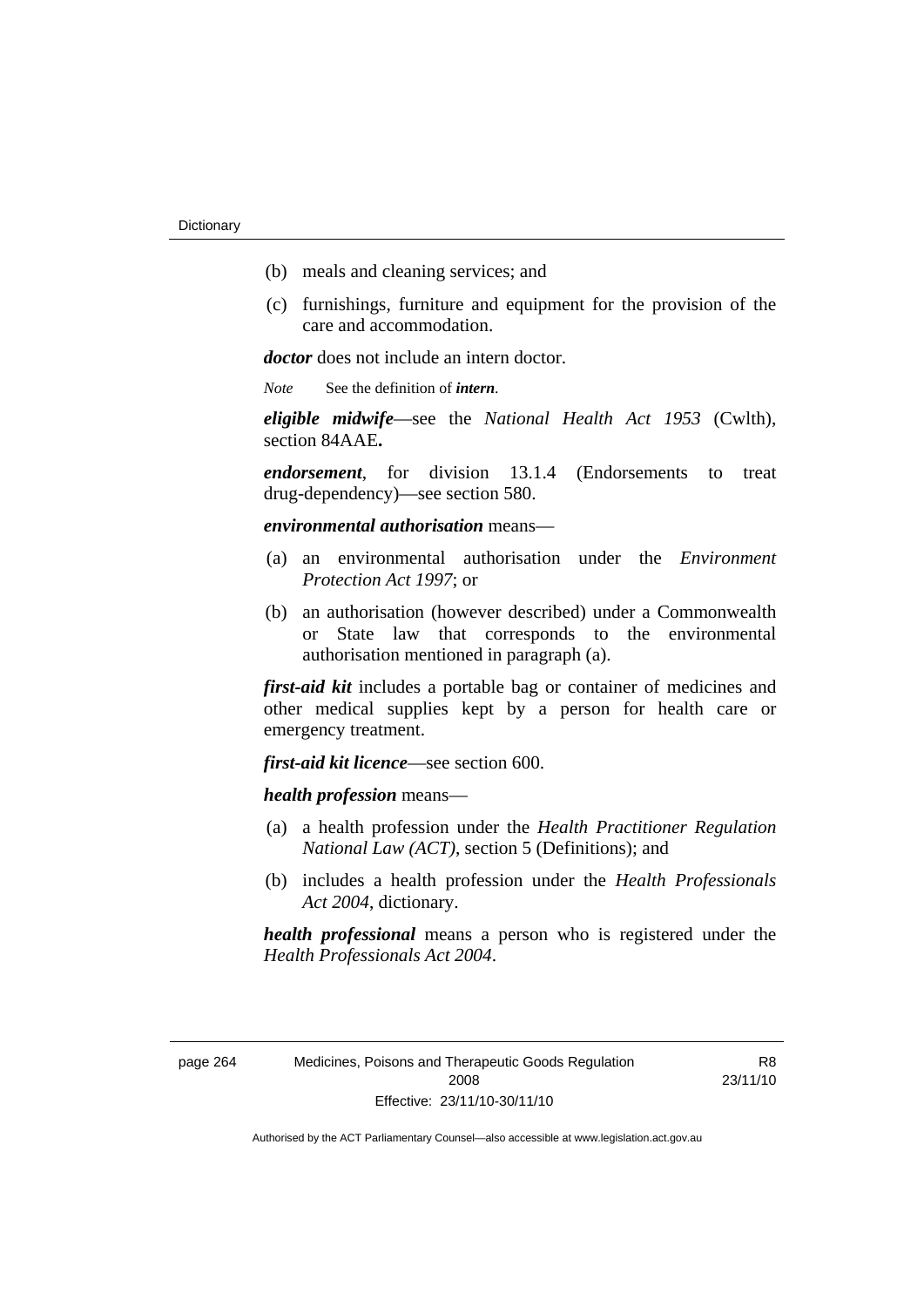*in-patient*, at an institution, includes—

- (a) a patient being treated at an emergency department of the institution; and
- (b) for a correctional centre—a detainee; and
- (c) for a CYP detention place—a young detainee.
- *Note* A correctional centre and a CYP detention place is an institution (see s 652).

*intern*, in relation to a doctor or pharmacist, means—

- (a) for a doctor—a person holding limited or provisional registration to practise in the medical profession under the *Health Practitioner Regulation National Law (ACT)*, for the purpose of undertaking a period of supervised practice that the person has started; and
- (b) for a pharmacist—a person holding limited or provisional registration to practise in the pharmacy profession under the *Health Practitioner Regulation National Law (ACT)*, for the purpose of undertaking a period of supervised practice or course of training, or both, to allow the person to be registered to practice without supervision.

*key*, for chapter 11 (Storage of medicines)—see section 511.

*manufacturer's pack* means a primary pack for a medicine that is supplied by a manufacturer.

*Note* See the definition of *primary pack*.

*medical records* includes—

- (a) for a person at an institution—the person's clinical records and a medication chart for the person at the institution; and
- (b) for a person who is not at an institution and is being treated by a prescriber—any record the prescriber keeps about the person.

page 265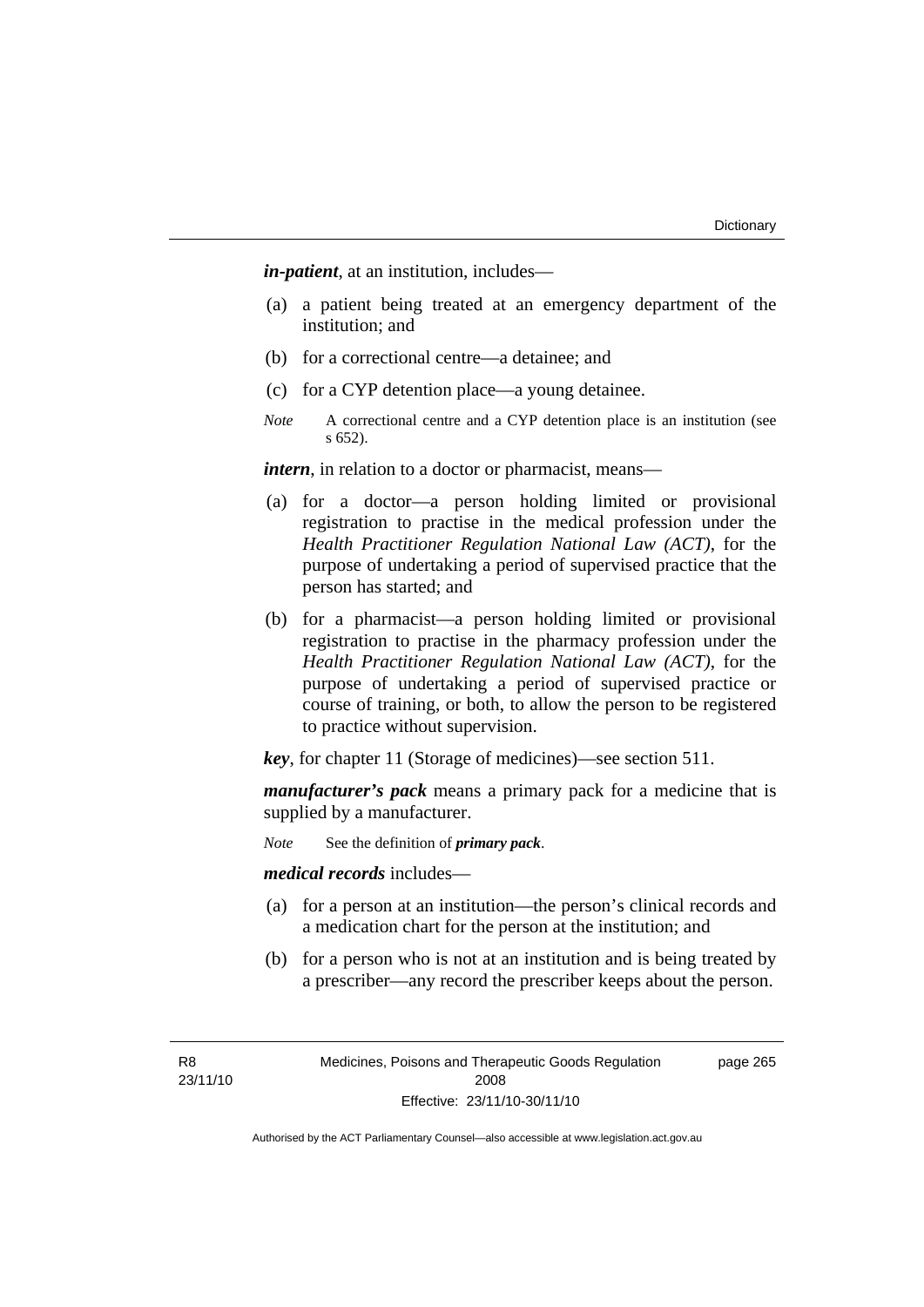*medicines Australia code of conduct* means the *Medicines Australia Code of Conduct*, authorised by the Australian Competition and Consumer Commission, as in force from time to time.

*Note* The code is accessible at www.medicinesaustralia.com.au.

*medicines wholesalers licence*—see section 600.

*nurse practitioner*, for chapter 11 and chapter 12, does not include a person holding limited or provisional registration to practise as a nurse practitioner.

*opioid dependency treatment guidelines* means the guidelines approved under section 630 (Guidelines for treatment of opioid dependency).

*opioid dependency treatment licence*—see section 600.

*optical device*, for chapter 22 (Therapeutic goods)—see section 800.

*personal custody*, of a key by a person, for part 11.4 (Additional storage requirements for controlled medicines)—see section 530.

*pharmaceutical benefits scheme* means the scheme for the supply of pharmaceutical benefits established under the *National Health Act 1953* (Cwlth), part 7.

*pharmacist* does not include an intern pharmacist.

*Note* See the definition of *intern*.

*pharmacy medicines rural communities licence*—see section 600.

*prescribed person*, for chapter 11 (Storage of medicines)—see section 510.

**R8** 23/11/10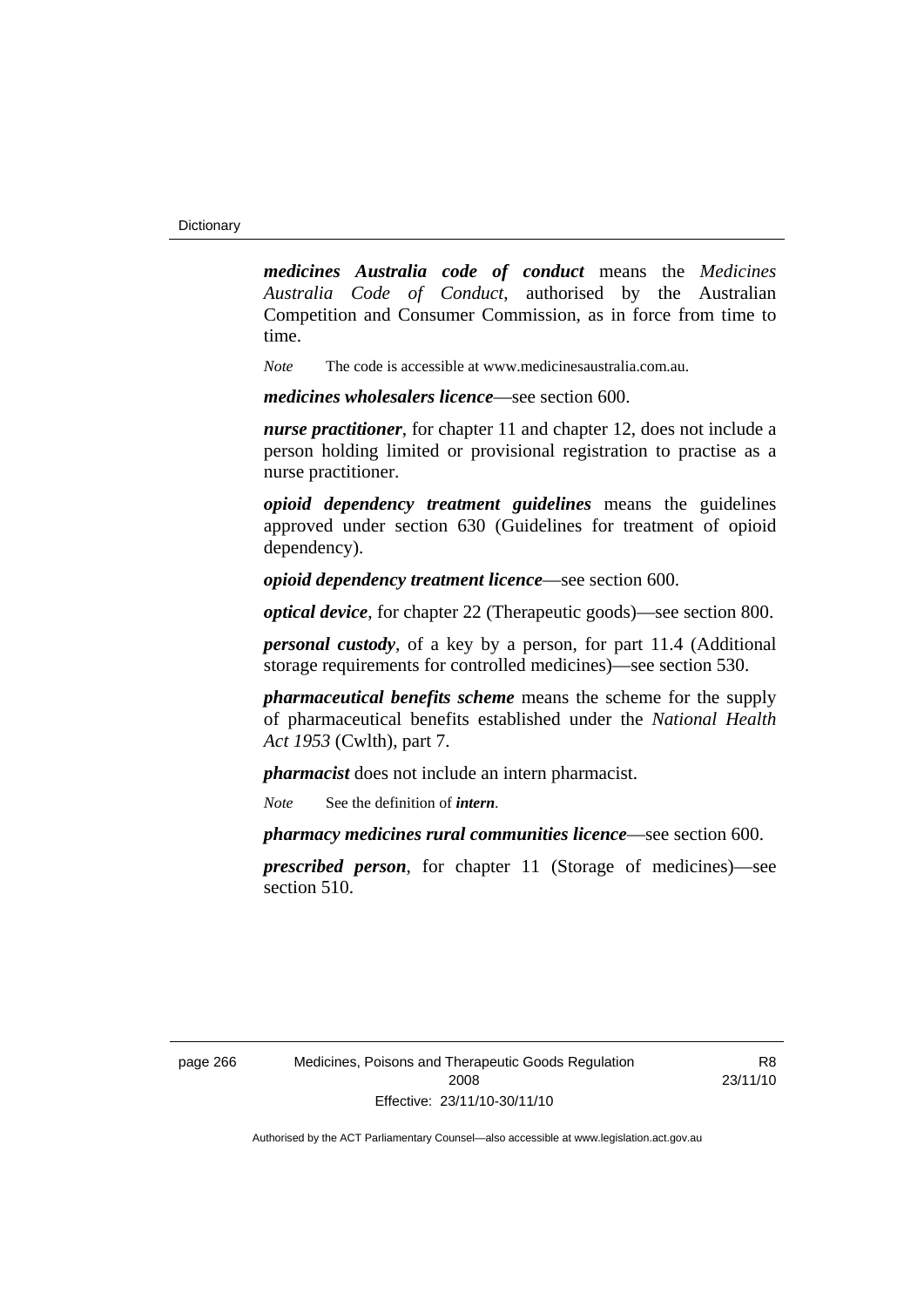*prescriber*, in relation to a medicine, means a person in relation to whom prescribing the medicine is included in schedule 1, column 3 in relation to the person.

*prescription*, in relation to an optical device, for chapter 22 (Therapeutic Goods)—see section 800.

*Note Prescription*, in relation to a medicine—see the Act, dictionary.

*primary pack* means the pack in which a regulated substance and its immediate container or immediate wrapper or measure pack are presented for sale or supply.

*Note* This is the same as the definition in the medicines and poisons standard, par 1 (l), and is included because of its relationship to the meaning of *manufacturer's pack*. Other terms defined in the standard have the same meaning in this regulation, see the Act, s 16 (1).

*prohibited substance*, for chapter 21 (Prohibited and appendix C substances)—see section 760.

*prohibited substances register* means a register for prohibited substances.

*prohibited substances research and education program licence* see section 761.

*pseudoephedrine record*—see section 171 (c).

*recognised research institution*—see the Act, section 20 (5).

*relevant expiry date*, for a medicine, means—

- (a) if the medicine is from 1 batch—the expiry date for the batch; or
- (b) if the medicine is from more than 1 batch—the expiry date that is closest to the date of dispensing.

# *relevant law*—

 (a) for chapter 16 (Low and moderate harm poisons)—see section 660; and

Medicines, Poisons and Therapeutic Goods Regulation 2008 Effective: 23/11/10-30/11/10 page 267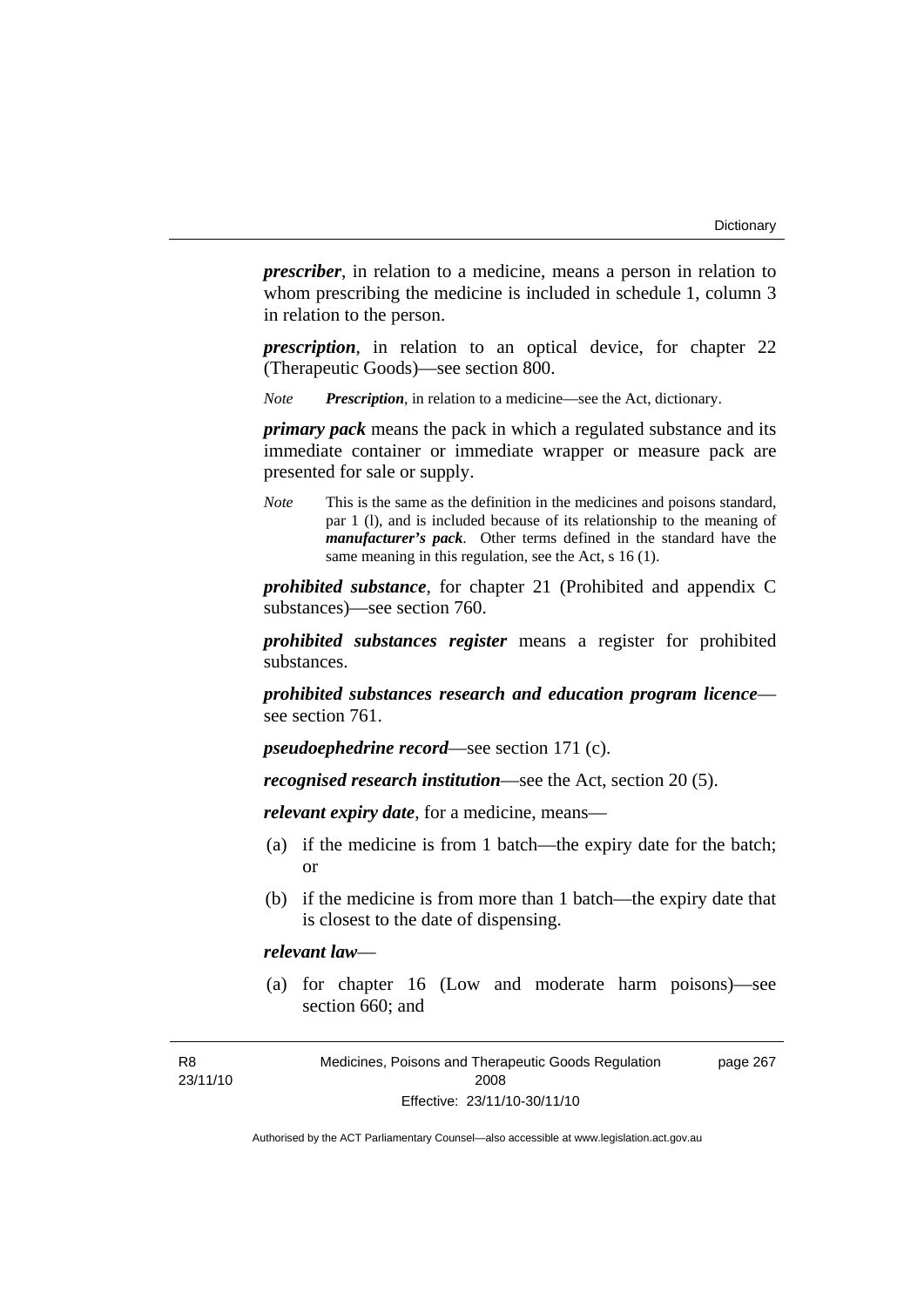(b) for part 19.3 (Packaging and labelling of dangerous poisons) see section 730.

*requisition* includes issue a requisition.

*reviewable decision*, for chapter 23 (Notification and review of decisions)—see section 850.

*retail sale*, for division 4.2.7 (Selling pseudoephedrine by retail) see section 170.

*schedule 1*—a reference to *schedule 1* includes a reference to a provision of the schedule.

*scientifically qualified person* means—

- (a) a dentist, doctor, pharmacist, or veterinary surgeon; or
- (b) a person who has been awarded a doctorate for scientific studies by the person.
- *Note Dentist*, *doctor*, *pharmacist* and *veterinary surgeon* does not include an intern or trainee (see defs of these terms).

*scope of employment* includes scope of engagement as a contractor.

*specialist* means—

- (a) a person holding specialist registration to practise in the medical profession under the *Health Practitioner Regulation National Law (ACT)*; or
- (b) a person holding limited or provisional registration to practise in the medical profession under the *Health Practitioner Regulation National Law (ACT)*, for the purpose of undertaking a period of supervised practice under the supervision of a person mentioned in paragraph (a), the successful completion of which means that the person is eligible for specialist registration under that Law.

R8 23/11/10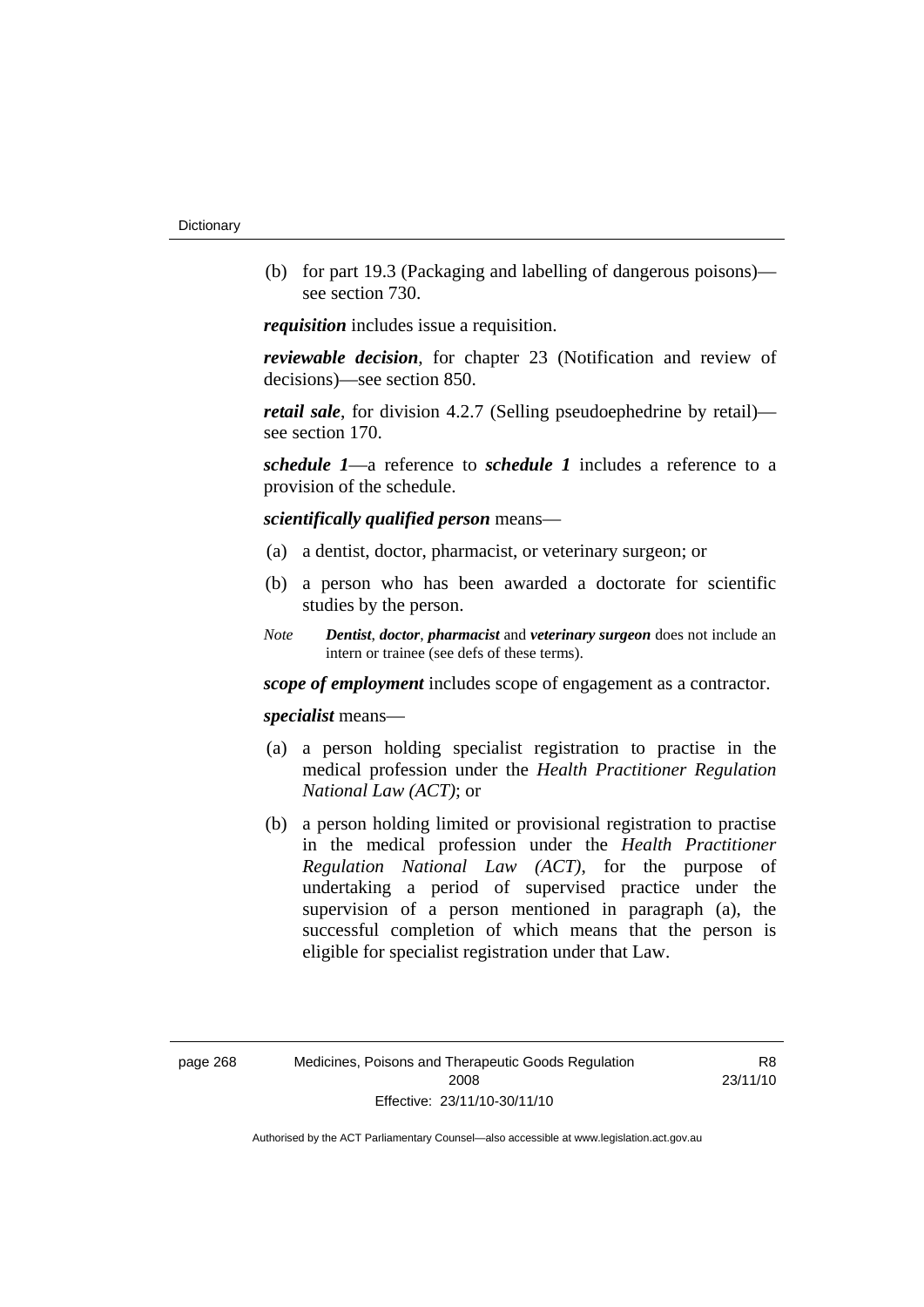*specialist area*, for a health profession, means—

- (a) a recognised speciality under the *Health Practitioner Regulation National Law (ACT)*; or
- (b) a specialist area under the *Health Professionals Regulation 2004*.

*terminal illness*—a person has a *terminal illness* if a specialist diagnoses the person as having a terminal illness and estimates the person's life expectancy to be less than 1 year.

*Note Specialist* includes a doctor training in a specialist area (see def *specialist*).

*trainee*, in relation to a health practitioner (other than a doctor or pharmacist) means a person holding limited or provisional registration to practise in a health profession under the *Health Practitioner Regulation National Law (ACT)*, for the purpose of undertaking a period of supervised practice or course of training, or both, to allow the person to be registered to practice without supervision.

#### **Examples—references to trainee**

trainee dentist, trainee nurse and trainee veterinary surgeon

- *Note 1* For doctors and pharmacists, see the definition of *intern*.
- *Note 2* An example is part of the regulation, is not exhaustive and may extend, but does not limit, the meaning of the provision in which it appears (see Legislation Act, s 126 and s 132).

*veterinary surgeon* does not include a trainee veterinary surgeon.

*Note* See the definition of *trainee*.

*walk-in centre* means a non-residential facility operated by the Territory for the treatment and care for people with minor illness or injury.

*young detainee*—see the *Children and Young People Act 2008*, section 95.

Medicines, Poisons and Therapeutic Goods Regulation 2008 Effective: 23/11/10-30/11/10

page 269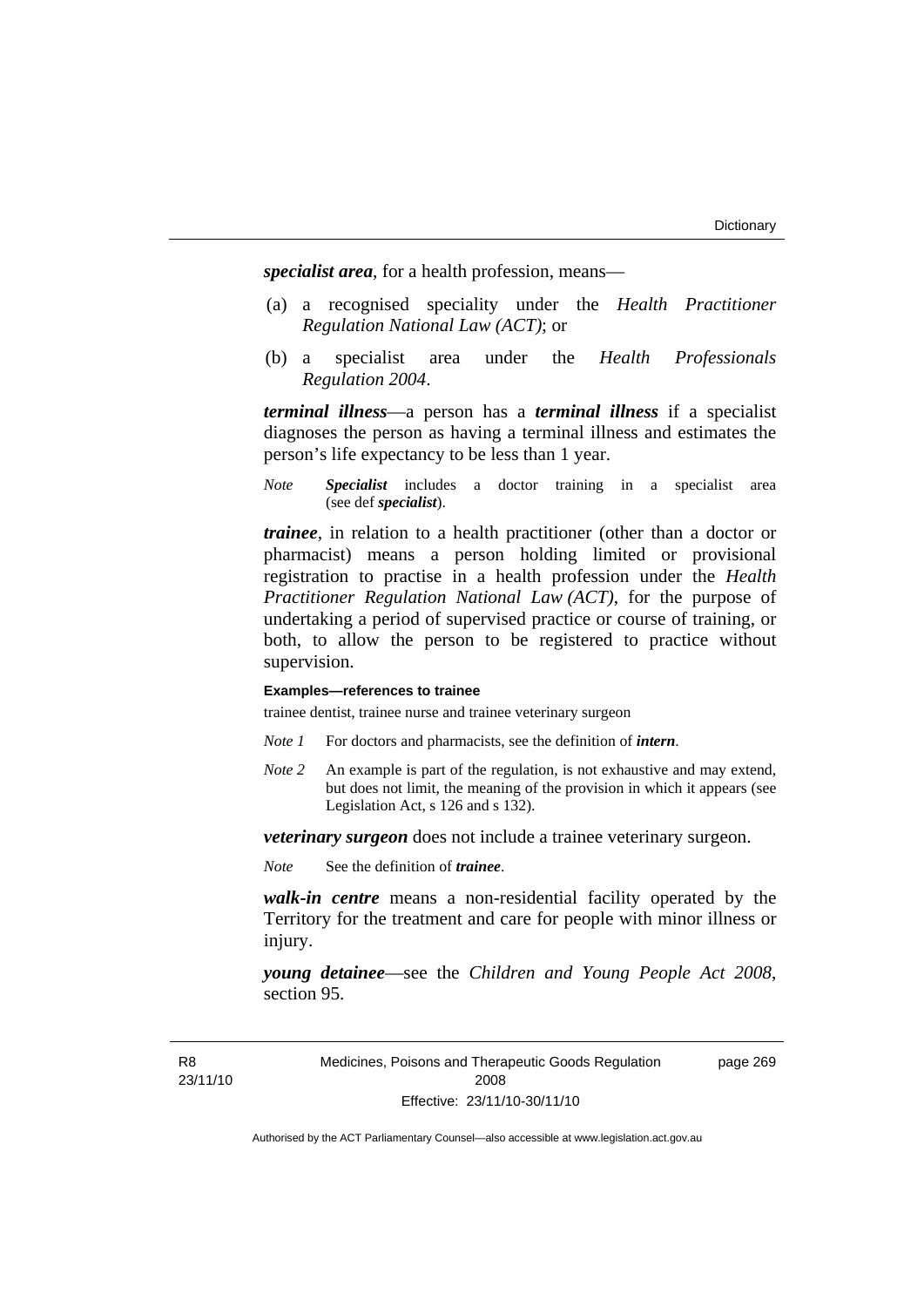1 About the endnotes

# **Endnotes**

# **1 About the endnotes**

Amending and modifying laws are annotated in the legislation history and the amendment history. Current modifications are not included in the republished law but are set out in the endnotes.

Not all editorial amendments made under the *Legislation Act 2001*, part 11.3 are annotated in the amendment history. Full details of any amendments can be obtained from the Parliamentary Counsel's Office.

Uncommenced amending laws and expiries are listed in the legislation history and the amendment history. These details are underlined. Uncommenced provisions and amendments are not included in the republished law but are set out in the last endnote.

If all the provisions of the law have been renumbered, a table of renumbered provisions gives details of previous and current numbering.

The endnotes also include a table of earlier republications.

| $A = Act$                                    | $NI = Notifiable$ instrument              |
|----------------------------------------------|-------------------------------------------|
| $AF =$ Approved form                         | $o = order$                               |
| $am = amended$                               | $om = omitted/repealed$                   |
| $amdt = amendment$                           | $ord = ordinance$                         |
| $AR = Assembly resolution$                   | orig = original                           |
| $ch = chapter$                               | $par = paragraph/subparagraph$            |
| $CN =$ Commencement notice                   | $pres = present$                          |
| $def = definition$                           | $prev = previous$                         |
| $DI = Disallowable instrument$               | $(\text{prev}) = \text{previously}$       |
| $dict = dictionary$                          | $pt = part$                               |
| $disallowed = disallowed by the Legislative$ | $r = rule/subrule$                        |
| Assembly                                     | $reloc = relocated$                       |
| $div =$ division                             | $remum = renumbered$                      |
| $exp = expires/expired$                      | $R[X]$ = Republication No                 |
| $Gaz = gazette$                              | $RI = reissue$                            |
| $hdg =$ heading                              | $s = section/subsection$                  |
| $IA = Interpretation Act 1967$               | $sch = schedule$                          |
| $ins = inserted/added$                       | $sdiv = subdivision$                      |
| $LA =$ Legislation Act 2001                  | $SL = Subordinate$ law                    |
| $LR =$ legislation register                  | $sub =$ substituted                       |
| $LRA =$ Legislation (Republication) Act 1996 | underlining = whole or part not commenced |
| $mod = modified/modification$                | or to be expired                          |
|                                              |                                           |

# **2 Abbreviation key**

page 270 Medicines, Poisons and Therapeutic Goods Regulation 2008 Effective: 23/11/10-30/11/10

R8 23/11/10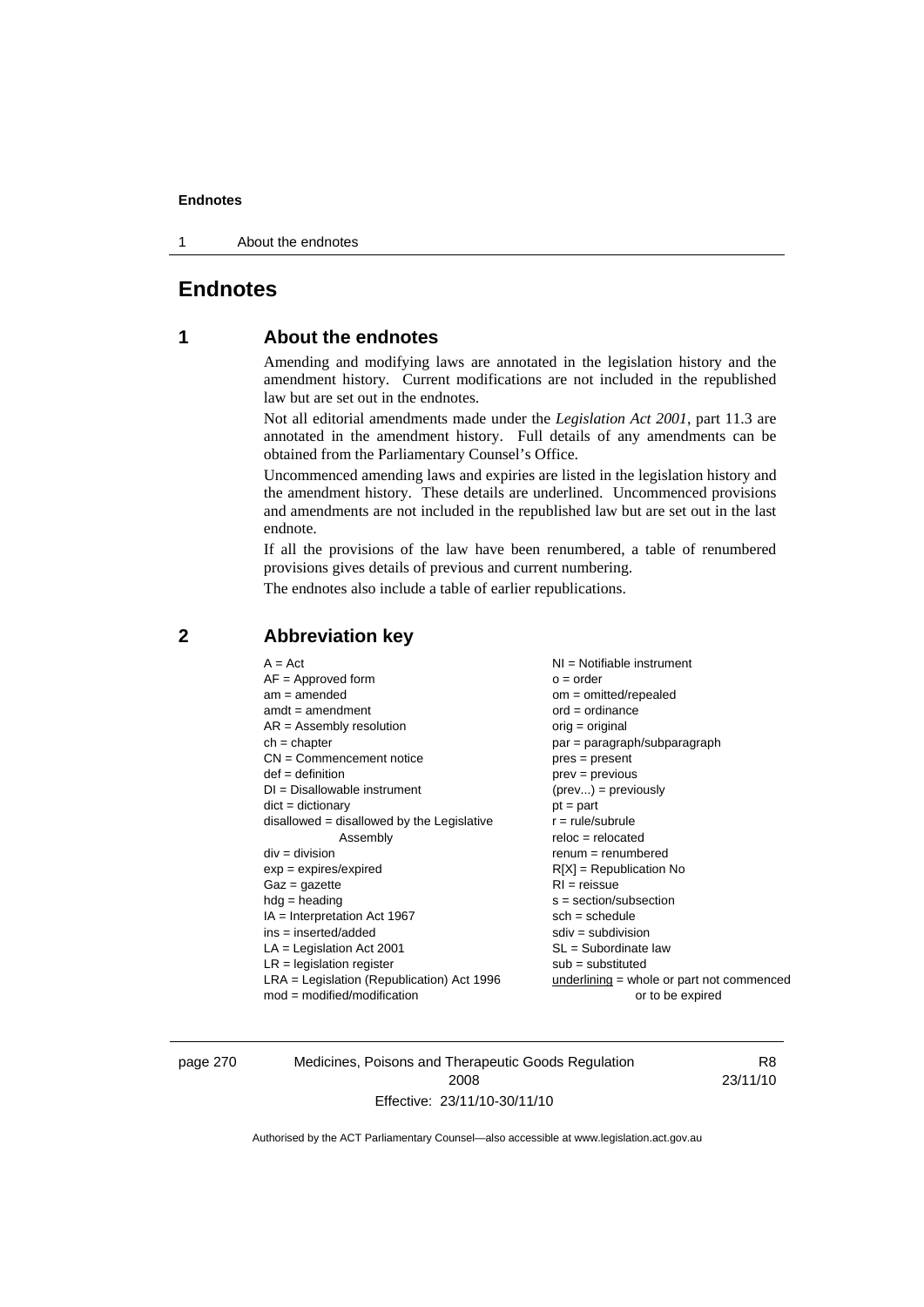## **3 Legislation history**

## **Medicines, Poisons and Therapeutic Goods Regulation 2008 SL2008-42**

notified LR 15 September 2008

s 1, s 2 commenced 15 September 2008 (LA s 75 (1)) remainder commenced 14 February 2009 (s 2 and see Medicines, Poisons and Therapeutic Goods Act 2008 A2008-26, s 2 and LA s 79)

as amended by

### **Medicines, Poisons and Therapeutic Goods Amendment Regulation 2009 (No 1) SL2009-27**

notified LR 5 June 2009 s 1, s 2 commenced 5 June 2009 (LA s 75 (1)) remainder commenced 6 June 2009 (s 2)

### **Statute Law Amendment Act 2009 (No 2) A2009-49 sch 3 pt 3.51**  notified LR 26 November 2009

s 1, s 2 commenced 26 November 2009 (LA s 75 (1)) sch 3 pt 3.51 commenced 17 December 2009 (s 2)

#### **Medicines, Poisons and Therapeutic Goods Amendment Regulation 2010 (No 1) SL2010-1**

notified LR 21 January 2010 s 1, s 2 commenced 21 January 2010 (LA s 75 (1)) remainder commenced 22 January 2010 (s 2)

## **Medicines, Poisons and Therapeutic Goods Amendment Regulation 2010 (No 2) SL2010-2**

notified LR 21 January 2010 s 1, s 2 commenced 21 January 2010 (LA s 75 (1)) remainder commenced 22 January 2010 (s 2)

### **Health Practitioner Regulation National Law (ACT) Act 2010 A2010-10 sch 2 pt 2.15**

notified LR 31 March 2010 s 1, s 2 commenced 31 March 2010 (LA s 75 (1)) sch 2 pt 2.15 commenced 1 July 2010 (s 2 (1) (a))

R8 23/11/10 Medicines, Poisons and Therapeutic Goods Regulation 2008 Effective: 23/11/10-30/11/10

page 271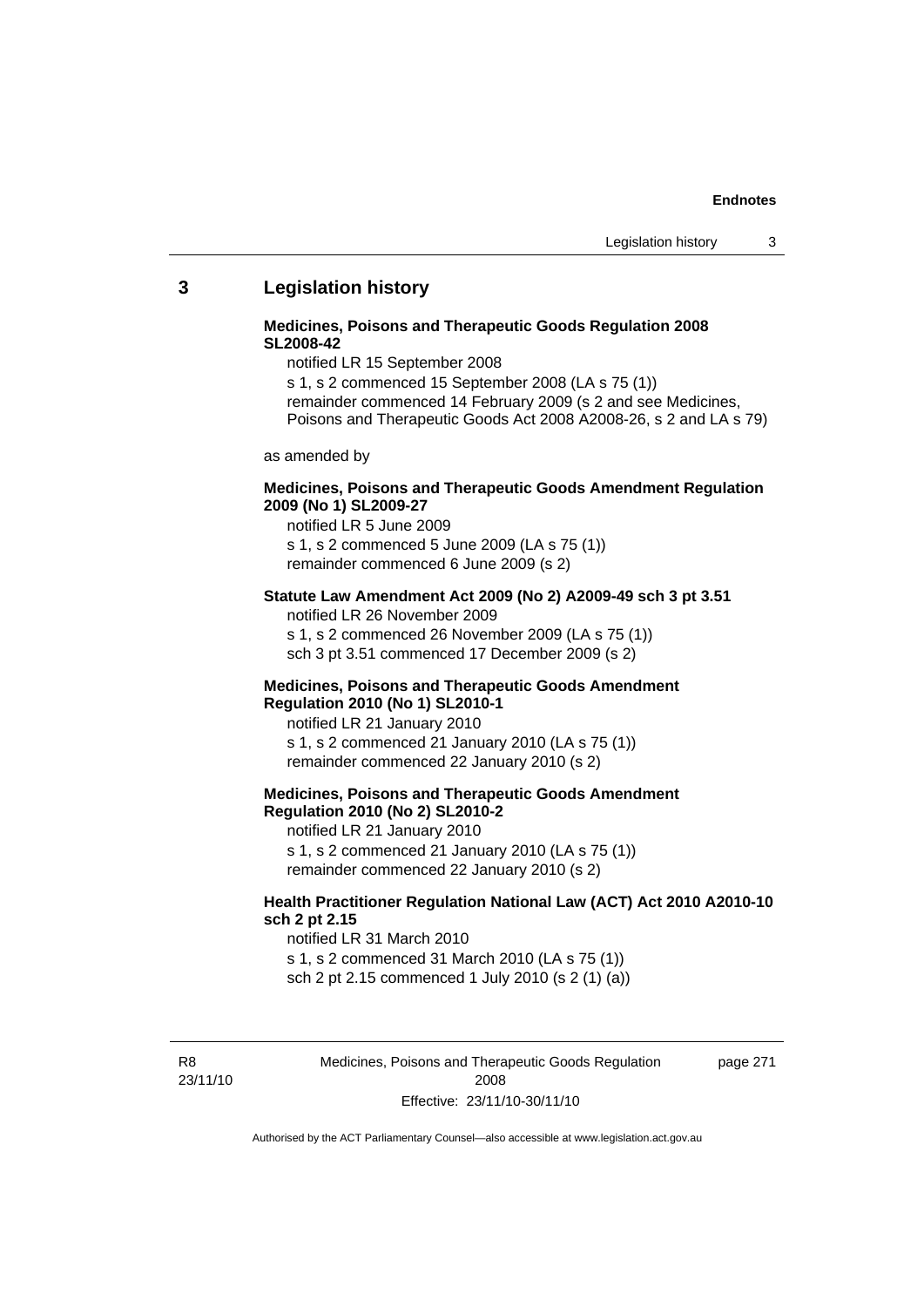4 Amendment history

# **Medicines, Poisons and Therapeutic Goods Amendment Regulation 2010 (No 3) SL2010-16**

notified LR 10 May 2010

s 1, s 2 commenced 10 May 2010 (LA s 75 (1)) sch 1 commenced 1 July 2010 (s 2 (2) and see Health Practitioner Regulation National Law (ACT) Act 2010 A2010-10 s 2 (1) (a)) remainder commenced 11 May 2010 (s 2 (1))

### **Medicines, Poisons and Therapeutic Goods Amendment Regulation 2010 (No 4) SL2010-20**

notified LR 3 June 2010 s 1, s 2 commenced 3 June 2010 (LA s 75 (1)) remainder commenced 1 July 2010 (s 2 and see Health Practitioner Regulation National Law (ACT) Act 2010 A2010-10 s 2 (1) (a))

### **Liquor (Consequential Amendments) Act 2010 A2010-43 sch 1 pt 1.14**

notified LR 8 November 2010 s 1, s 2 commenced 8 November 2010 (LA s 75 (1)) sch 1 pt 1.14 commences on the commencement of Liquor Act 2010 A2010-35 s 3 (s 2 (4))

## **Medicines, Poisons and Therapeutic Goods Amendment Regulation 2010 (No 5) SL2010-45**

notified LR 22 November 2010 s 1, s 2 commenced 22 November 2010 (LA s 75 (1)) remainder commenced 23 November 2010 (s 2)

# **4 Amendment history**

**Commencement** 

s 2 om LA s 89 (4)

**General overview of authorisations for medicines**  s 10 am A2010-10 amdt 2.85

**Overview of medicines authorisations under this regulation**  s 11 am SL2010-2 s 4; pars renum R4 LA

**Relationship with registration laws**  pt 2.2 hdg sub A2010-10 amdt 2.86

**Medicines authorisations subject to Health Practitioner Regulation National Law (ACT) restrictions**  s 20 sub A2010-10 amdt 2.86

page 272 Medicines, Poisons and Therapeutic Goods Regulation 2008 Effective: 23/11/10-30/11/10

R8 23/11/10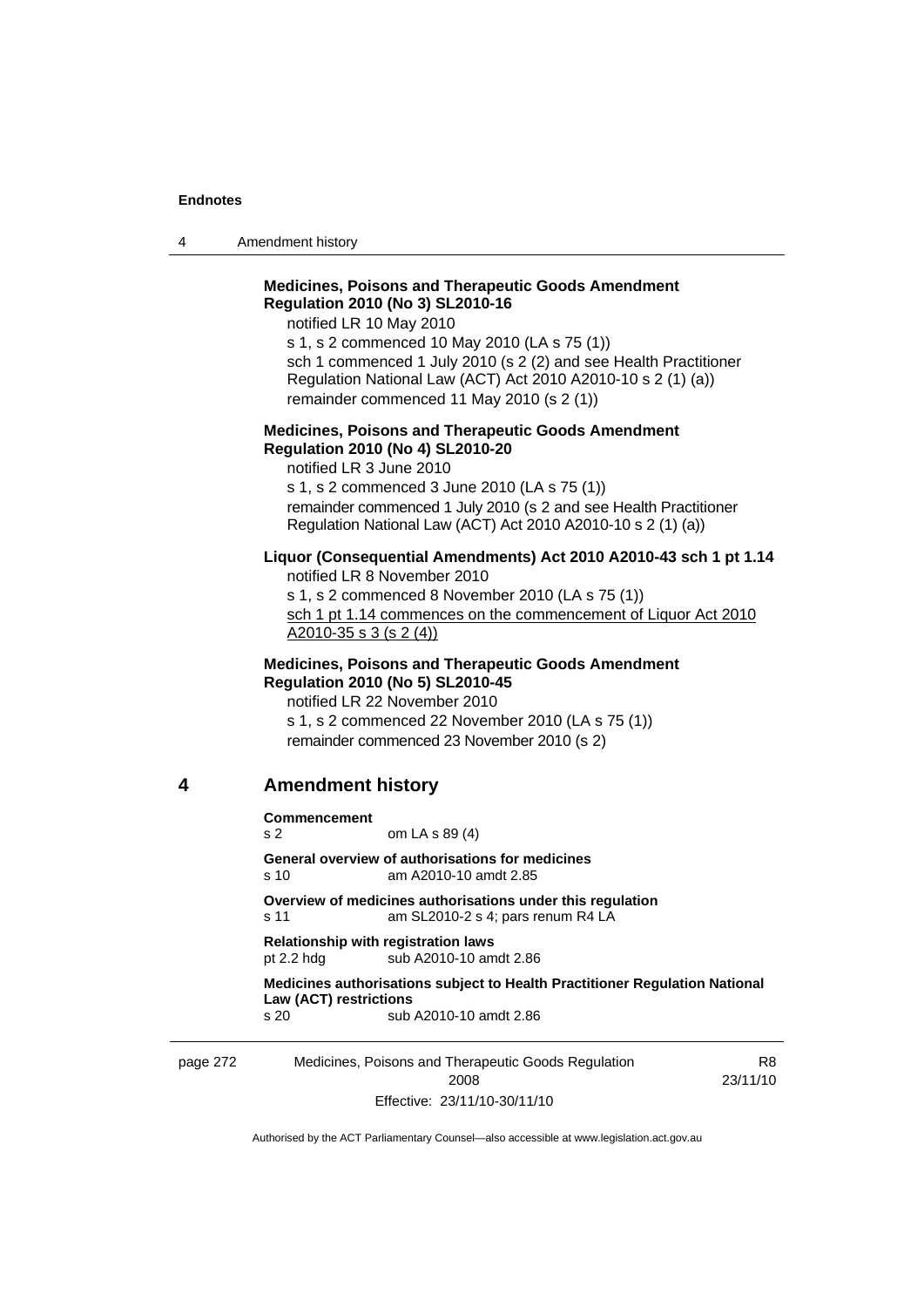**Medicines authorisations subject to Health Professionals Act restrictions**  s 21 ins A2010-10 amdt 2.86 **Authorisation under sch 1 to prescribe medicines—Act, s 40 (1) (b), (2) (b) and (3) (b)**  am SL2010-45 s 4 **Particulars for prescriptions**  s 41 am SL2010-1 s 4; SL2010-45 s 5; pars renum R8 LA **Standing orders for walk-in centre**   $div$  3.4.3 hdg ins SL2010-2 s 5 **Authorisation of CHO to issue standing orders for supply and administration of medicines at walk-in centre—Act, s 42 (b)**  s 77 ins SL2010-2 s 5 **Particulars for CHO standing orders for supply and administration of medicines at walk-in centre**  s 78 ins SL2010-2 s 5 **Authorisation under sch 1 to supply medicines—Act, s 26 (1) (b) and (2) (b)**  s 110 am A2010-10 amdt 2.87 **How medicines are dispensed**  s 121 am A2010-10 amdt 2.88, amdt 2.89 **Labelling dispensed medicines—Act, s 60 (1) (c) (i) and (2) (c) (i)**  s 123 am SL2010-45 s 6; pars renum R8 LA **Labelling medicines supplied during consultations**  s 161 am SL2010-45 s 7; pars renum R8 LA **Required information for pseudoephedrine sales records**  s 173 am A2010-43 amdt 1.57 **Authorisation for self-administration etc of medicines—Act, s 37 (2) (b) and (3) (b)**  s 360 am SL2010-45 s 8 **Authorisations to deliver medicines under supply authorities—Act, s 26 (1) (b), (2) (b), s 35 (1) (b), (2) (b) and s 36 (b)**<br>s 400 **am A2010-10** amdts 2.90-2.92 am A2010-10 amdts 2.90-2.92 **When pharmacy medicines and pharmacist only medicines to be supplied in manufacturer's packs—Act, s 59 (1) (c) (i) and (2) (c) (i)**  s 500 am A2010-10 amdt 2.93 **Meaning of** *prescribed person***—ch 11** s 510 am SL2010-16 s 4. s am SL2010-16 s 4, s 5, amdt 1.1; SL2010-45 s 9

R8 23/11/10 Medicines, Poisons and Therapeutic Goods Regulation 2008 Effective: 23/11/10-30/11/10

page 273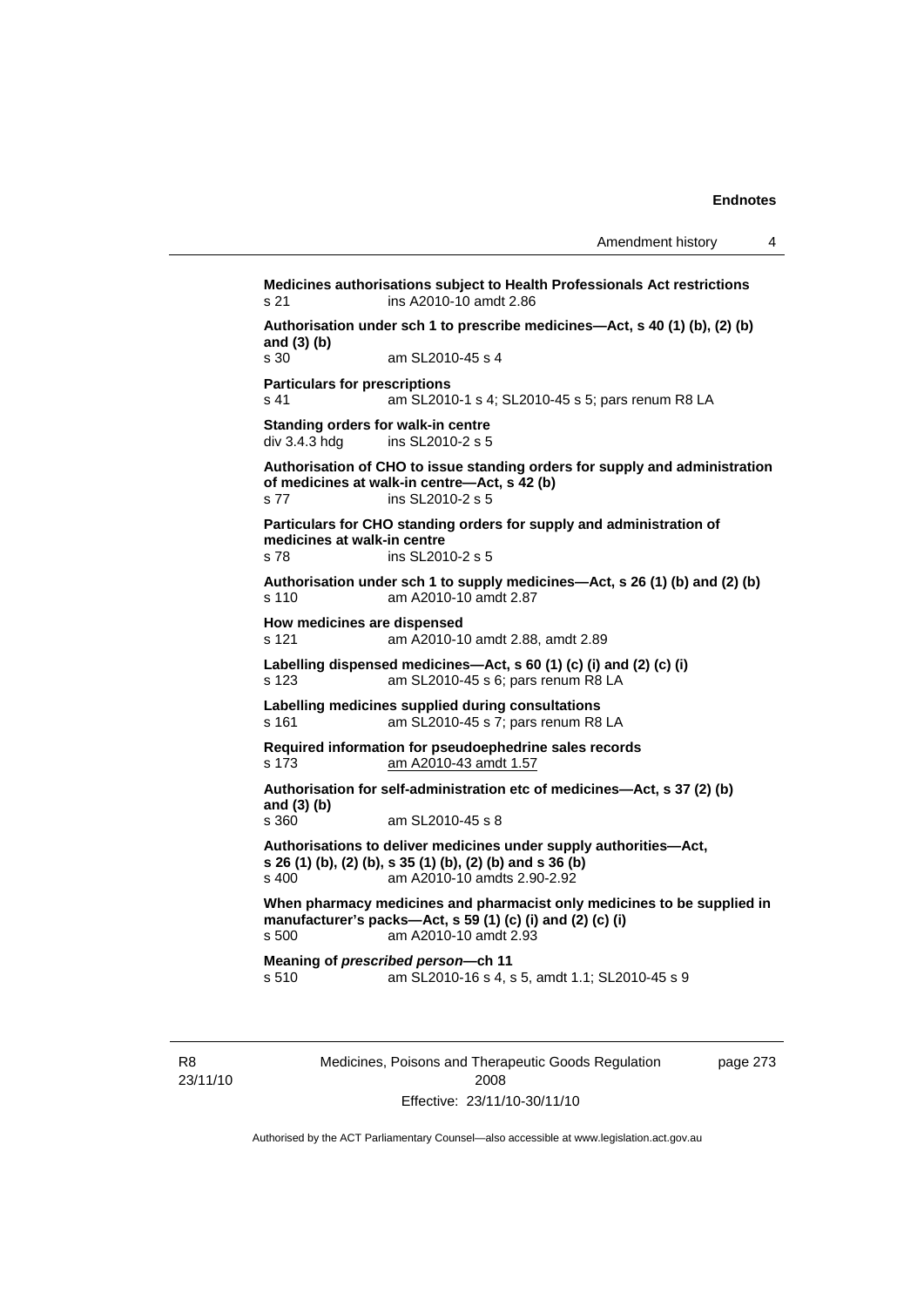4 Amendment history

page 274 Medicines, Poisons and Therapeutic Goods Regulation 2008 R8 **Storage of controlled medicines for certain health-related occupations—Act, s 61 (b) and (c)**  s 532 am SL2010-16 s 6, s 7, amdt 1.1 **Storage of controlled medicines by certain other prescribed people— Act, s 61 (b) and (c)**  s 533 am SL2010-16 s 8 **Keeping of controlled medicines registers by certain people—Act, s 48 (a) and s 50 (1) (b) and (2) (b)**<br>s 540 **table 54** table 540 am SL2010-16 s 9 **Keeping of controlled medicines registers by first-aid kit holders—Act, s 48 (a) and s 50 (1) (b) and (2) (b)**  s 541 am SL2010-16 s 10, s 11, amdt 1.1 **Prescribed witnesses for administration of controlled medicines—Act, s 53 (a) and (b)**  s 544 am SL2010-20 s 4 **Standing interim approval to prescribe buprenorphine and methadone for patients of certain institutions**  s 557 hdg sub SL2010-1 s 5 s 557 am SL2010-1 s 6; pars renum R4 LA **Restrictions on CHO power to approve applications for approvals**  s 563 am SL2010-1 s 7 **First-aid kit licences**  pt 14.3 note am A2010-10 amdt 2.104 **Additional information for first-aid kit licences—Act, s 88 (1) (k)**  s 612 am A2009-49 amdt 3.121 **Meaning of** *reviewable decision—***ch 23**  s 850 am SL2009-27 s 4 **Reviewable decision notices**  s 851 sub SL2009-27 s 5 **Applications for review**  s 852 sub SL2009-27 s 5 **Other authorisations for public employees—Act, s 20 (1) (a), (2) (a) and s 74 (1) (b)**  s 861 am SL2010-45 s 10 **Legislation amended—sch 6**  s 864 om LA s 89 (3) **Transitional**  ch 30 hdg exp 31 March 2010 (s 1008)

Effective: 23/11/10-30/11/10

23/11/10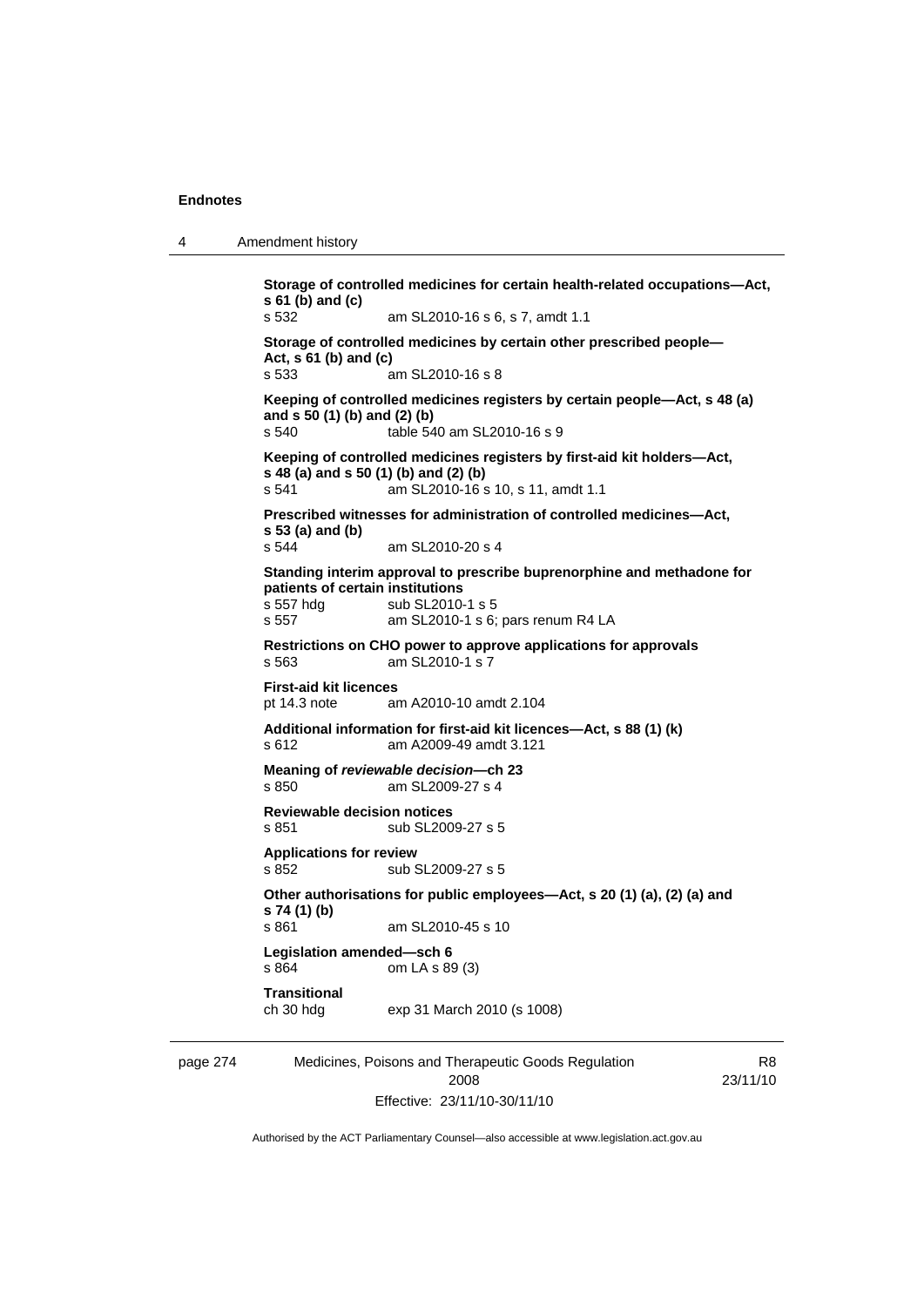| Definitions-ch 30                       |                                                                                                                        |
|-----------------------------------------|------------------------------------------------------------------------------------------------------------------------|
| s 1000                                  | exp 31 March 2010 (s 1008)<br>def DODA exp 31 March 2010 (s 1008)<br>def <b>PADA</b> exp 31 March 2010 (s 1008)        |
| s 1001                                  | DODA wholesaler's licences-Act, s 520 (2)<br>exp 31 March 2010 (s 1008)                                                |
| s 1002                                  | Poisons Act licences-Act, s 520 (2)<br>exp 31 March 2010 (s 1008)                                                      |
| PADA licences—Act, s 520 (2)<br>s 1003  | exp 31 March 2010 (s 1008)                                                                                             |
| s 1004                                  | DODA authorisations-Act, s 522 (2)<br>exp 31 March 2010 (s 1008)                                                       |
| s 1005                                  | PADA authorisations-Act, s 522 (2)<br>exp 31 March 2010 (s 1008)                                                       |
| s 1006                                  | Public Health (Prohibited Drugs) Act authorisations-Act, s 522 (2)<br>exp 31 March 2010 (s 1008)                       |
| s 1007                                  | DODA approvals to prescribe drugs of dependence-Act, s 531 (2)<br>exp 31 March 2010 (s 1008)                           |
| Expiry-ch 30<br>s 1008                  | exp 31 March 2010 (s 1008)                                                                                             |
| <b>Modification of Act</b><br>ch 31 hdg | ins SL2009-27 s 6<br>exp 14 February 2011 (s 1110 and see A2008-26 s 503)                                              |
| s 1100                                  | Modification of Act, ch 14-Act, s 501 (2)<br>ins SL2009-27 s 6<br>exp 14 February 2011 (s 1110 and see A2008-26 s 503) |
| Expiry-ch 31<br>s 1110                  | ins SL2009-27 s 6<br>exp 14 February 2011 (s 1110 and see A2008-26 s 503)                                              |
| sch 1 pt 1.2                            | Dentists, dental hygienists and dental therapists<br>am A2010-10 amdt 2.104                                            |
| <b>Doctors</b><br>sch 1 pt 1.3          | am A2010-10 amdt 2.104                                                                                                 |
| sch 1 pt 1.4                            | Health practitioners and health professionals at institutions<br>sub A2010-10 amdt 2.94                                |
| <b>Midwives</b><br>sch 1 pt 1.5         | am A2010-10 amdt 2.104; SL2010-45 s 11                                                                                 |
|                                         | Martiniana Data and and Thomas<br>and a Orange Damily Co                                                               |

R8 23/11/10 Medicines, Poisons and Therapeutic Goods Regulation 2008 Effective: 23/11/10-30/11/10

page 275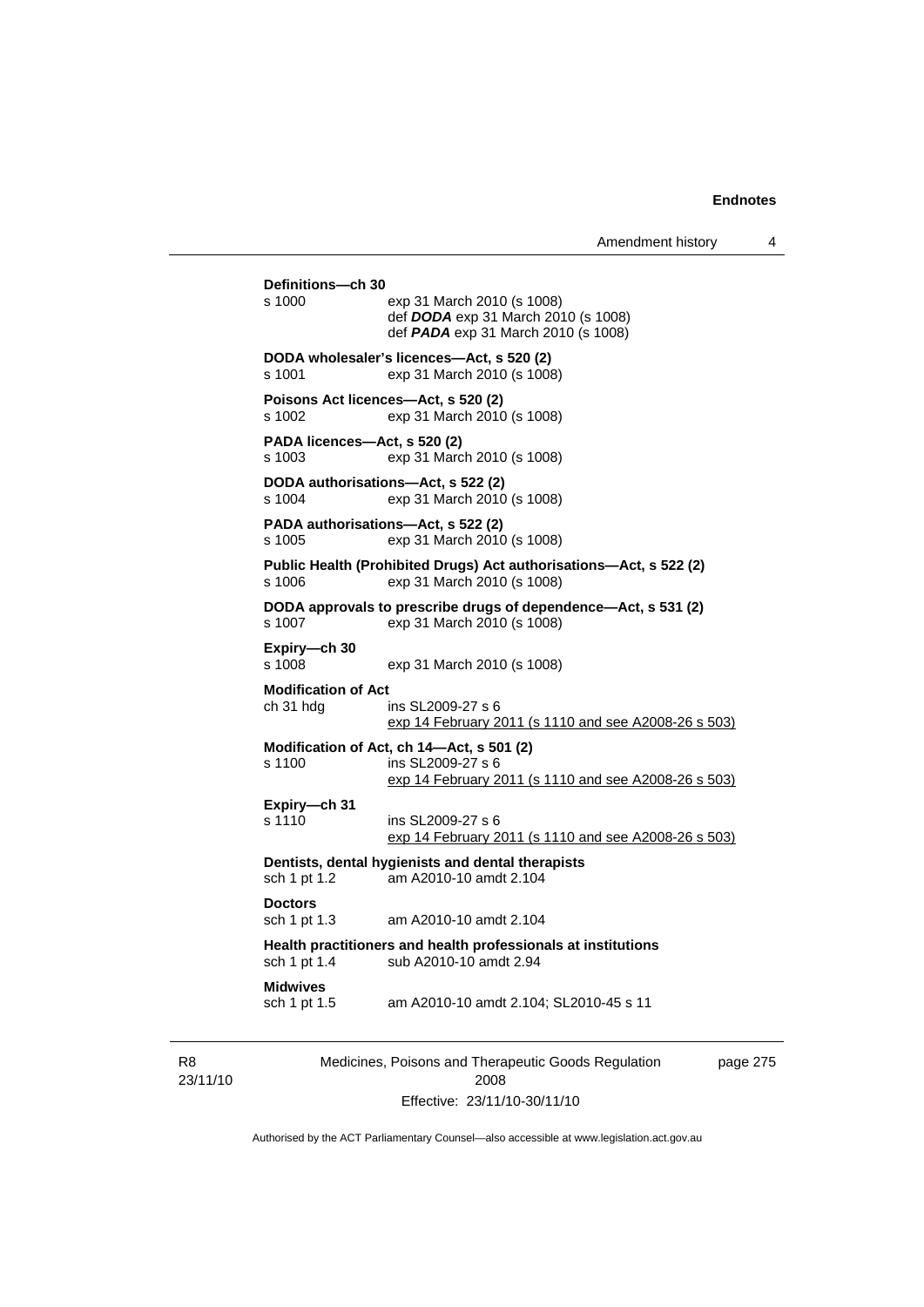4 Amendment history

#### **Nurses**

sch 1 pt 1.6 am SL2010-16 s 12; A2010-10 amdt 2.104; SL2010-20 s 5; items renum R7 LA

# **Opioid dependency treatment centres operated by Territory** sch 1 pt 1.7 am A2010-10 amdt 2.104

am A2010-10 amdt 2.104

**Optometrists**  sch 1 pt 1.8 am A2010-10 amdt 2.95

**Residential care facilities**  sch 1 pt 1.11 am A2010-10 amdt 2.104

#### **Optometry medicines**

sch 2 am A2010-10 amdt 2.96

# **Designated appendix D medicines—standing approvals**

sch 3 am SL2010-45 s 12

#### **Health Professionals Regulation 2004**  sch 6 om LA s 89 (3)

#### **Modification—Crimes Act 1900**

sch 10 ins SL2009-27 s 7 exp 14 February 2011 (s 1110 and see A2008-26 s 503)

# **Dictionary**

am SL2009-27 s 8; A2009-49 amdt 3.122; A2010-10 amdt 2.97, amdt 2.98 def *authorised midwife* ins SL2010-45 s 13 def *eligible midwife* ins SL2010-45 s 13 def *enrolled nurse* om SL2010-20 s 6 def *enrolled nurse (medications)* sub A2010-10 amdt 2.99 om SL2010-20 s 7 def *health profession* sub A2010-10 amdt 2.100 def *intern* sub A2010-10 amdt 2.101 def *nurse practitioner* ins SL2010-16 s 13 am SL2010-16 amdt 1.1 def *pharmaceutical benefits scheme* ins SL2010-45 s 13

def *specialist* sub A2010-10 amdt 2.102

def *specialist area* sub A2010-10 amdt 2.102

def *trainee* am A2010-10 amdt 2.103

def *walk-in centre* ins SL2010-2 s 6

# page 276 Medicines, Poisons and Therapeutic Goods Regulation 2008 Effective: 23/11/10-30/11/10

R8 23/11/10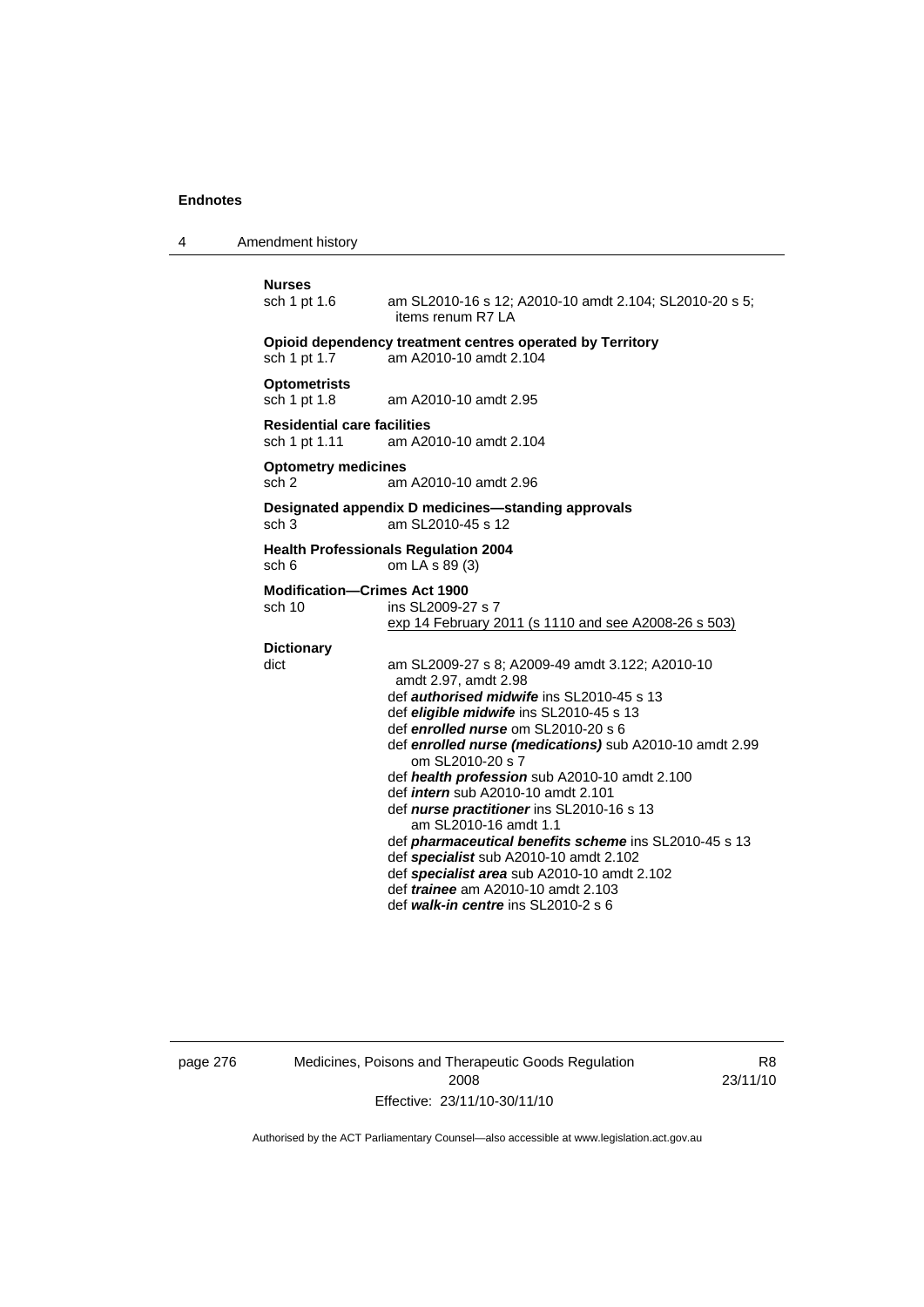# **5 Earlier republications**

Some earlier republications were not numbered. The number in column 1 refers to the publication order.

Since 12 September 2001 every authorised republication has been published in electronic pdf format on the ACT legislation register. A selection of authorised republications have also been published in printed format. These republications are marked with an asterisk (\*) in column 1. Electronic and printed versions of an authorised republication are identical.

| <b>Republication</b><br>No and date | <b>Effective</b>             | Last<br>amendment<br>made by | <b>Republication</b><br>for                              |
|-------------------------------------|------------------------------|------------------------------|----------------------------------------------------------|
| R1<br>14 Feb 2009                   | 14 Feb 2009-<br>5 June 2009  | not amended                  | new regulation                                           |
| R2<br>6 June 2009                   | 6 June 2009-<br>16 Dec 2009  | SL2009-27                    | amendments by<br>SL2009-27                               |
| R3<br>17 Dec 2009                   | 17 Dec 2009-<br>21 Jan 2010  | A2009-49                     | amendments by<br>A2009-49                                |
| R4<br>22 Jan 2010                   | 22 Jan 2010-<br>31 Mar 2010  | SL2010-2                     | amendments by<br>SL2010-1 and<br>SL2010-2                |
| R <sub>5</sub><br>1 Apr 2010        | 1 Apr 2010-<br>10 May 2010   | A2010-10                     | commenced expiry                                         |
| R6<br>11 May 2010                   | 11 May 2010-<br>30 June 2010 | SL2010-16                    | amendments by<br>SL2010-16                               |
| R7<br>1 July 2010                   | 1 July 2010-<br>22 Nov 2010  | SL2010-20                    | amendments by<br>A2010-10,<br>SL2010-16 and<br>SL2010-20 |

R8 23/11/10 Medicines, Poisons and Therapeutic Goods Regulation 2008 Effective: 23/11/10-30/11/10

page 277